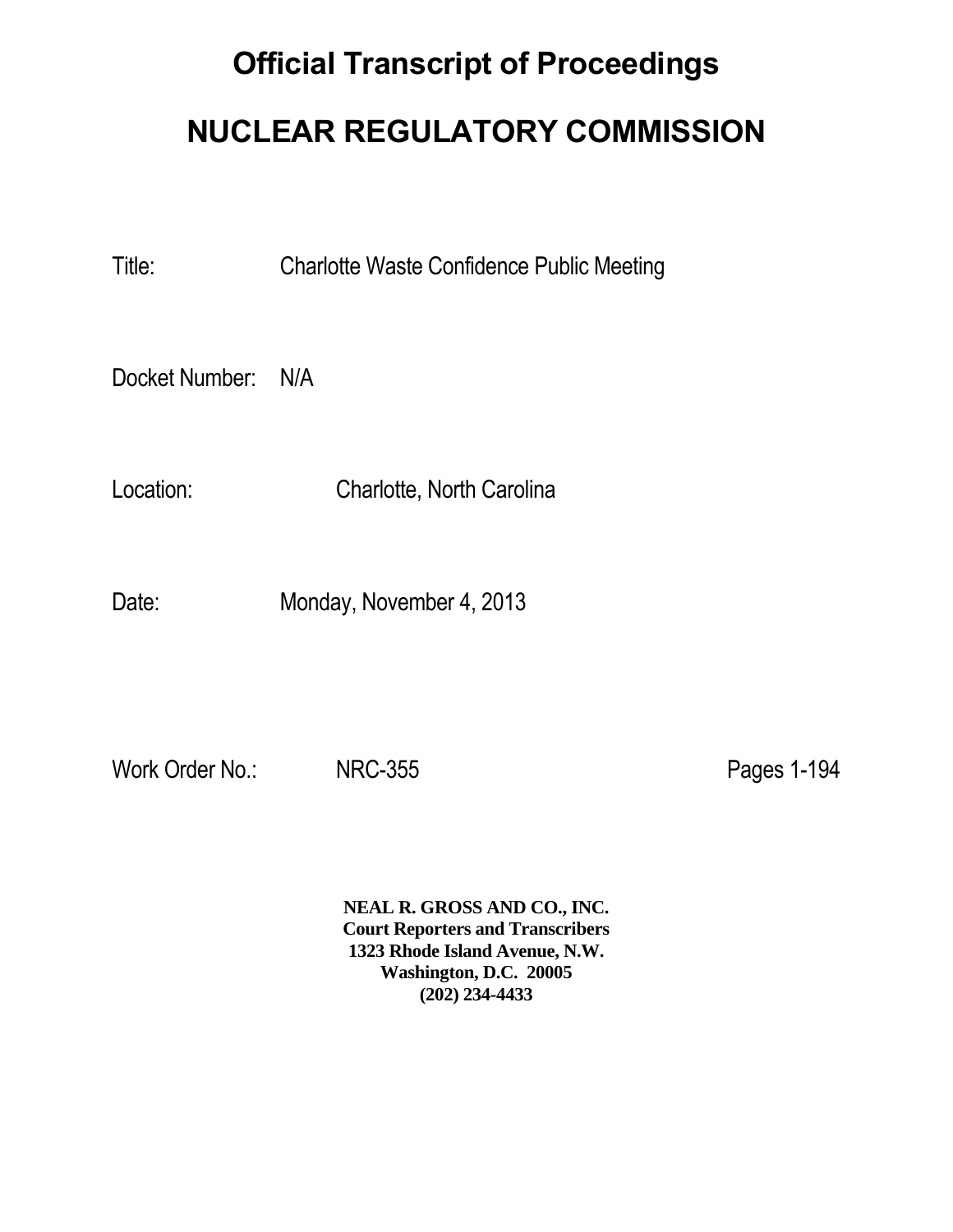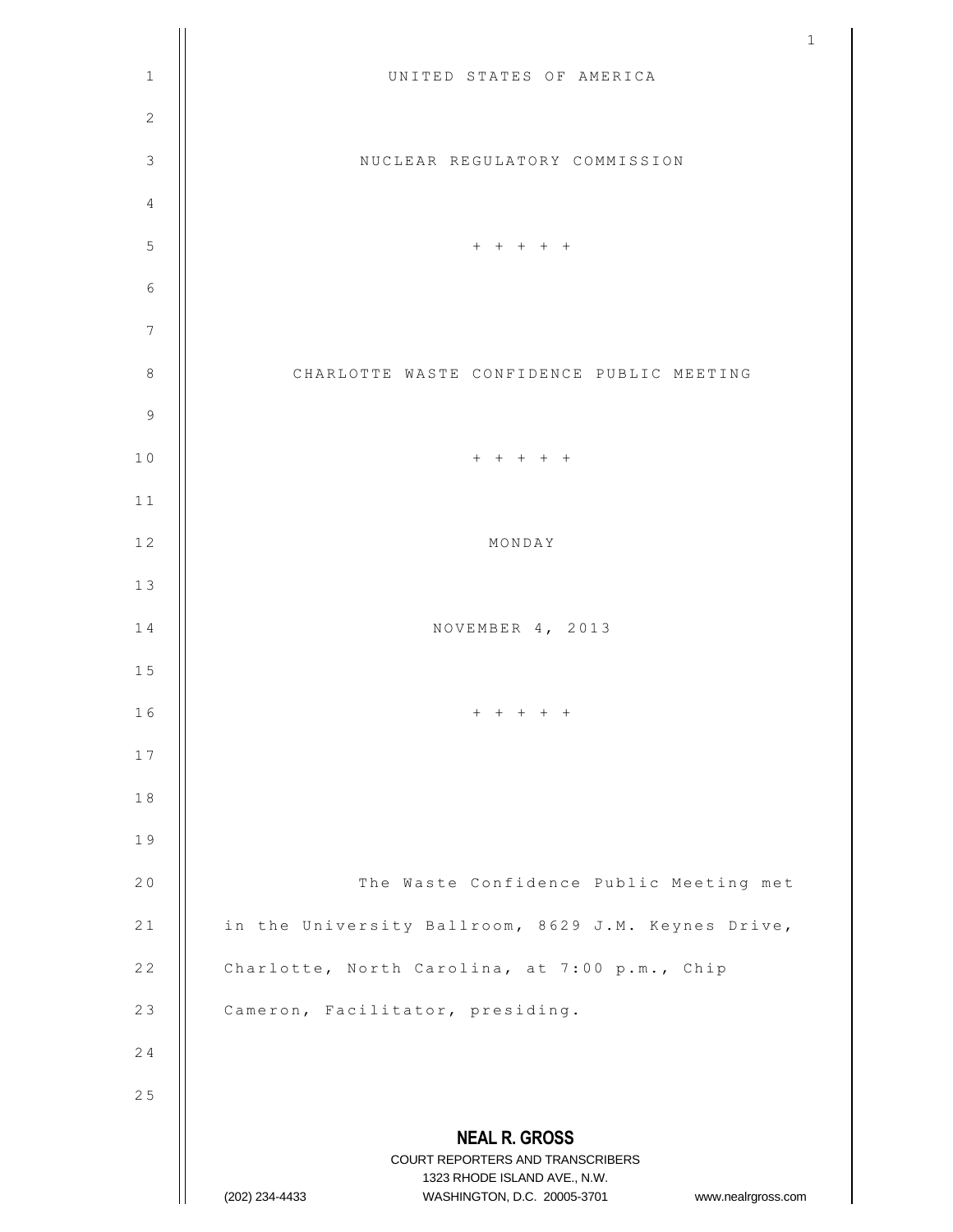|                | $\mathbf{2}$                                                                                                                                                    |
|----------------|-----------------------------------------------------------------------------------------------------------------------------------------------------------------|
| $\mathbf{1}$   | PRESENT:                                                                                                                                                        |
| $\mathbf{2}$   |                                                                                                                                                                 |
| $\mathcal{S}$  | CHIP CAMERON, Co-Facilitator                                                                                                                                    |
| 4              | MIRIAM JUCKETT, Co-Facilitator                                                                                                                                  |
| 5              | CARRIE SAFFORD, Deputy Director of the Waste                                                                                                                    |
| $\sqrt{6}$     | Confidence Directorate                                                                                                                                          |
| $\overline{7}$ | ANDY IMBODEN, Chief of Communications, Planning, and                                                                                                            |
| $\,8\,$        | Rulemaking Branch, Waste Confidence                                                                                                                             |
| $\,9$          | Directorate                                                                                                                                                     |
| 10             | KEITH MCCONNELL, Director of the Waste                                                                                                                          |
| 11             | Confidence Directorate                                                                                                                                          |
| 12             | SARAH PRICE, Office of General Counsel                                                                                                                          |
| 13             | T.R. ROWE                                                                                                                                                       |
| 14             | JOHN STAMATAKOS                                                                                                                                                 |
| 15             | SUSAN WITTICK                                                                                                                                                   |
| 16             |                                                                                                                                                                 |
| 17             |                                                                                                                                                                 |
| 18             |                                                                                                                                                                 |
| 19             |                                                                                                                                                                 |
| 20             |                                                                                                                                                                 |
| 21             |                                                                                                                                                                 |
| 22             |                                                                                                                                                                 |
| 23             |                                                                                                                                                                 |
| 24             |                                                                                                                                                                 |
| 25             |                                                                                                                                                                 |
|                | <b>NEAL R. GROSS</b><br>COURT REPORTERS AND TRANSCRIBERS<br>1323 RHODE ISLAND AVE., N.W.<br>(202) 234-4433<br>WASHINGTON, D.C. 20005-3701<br>www.nealrgross.com |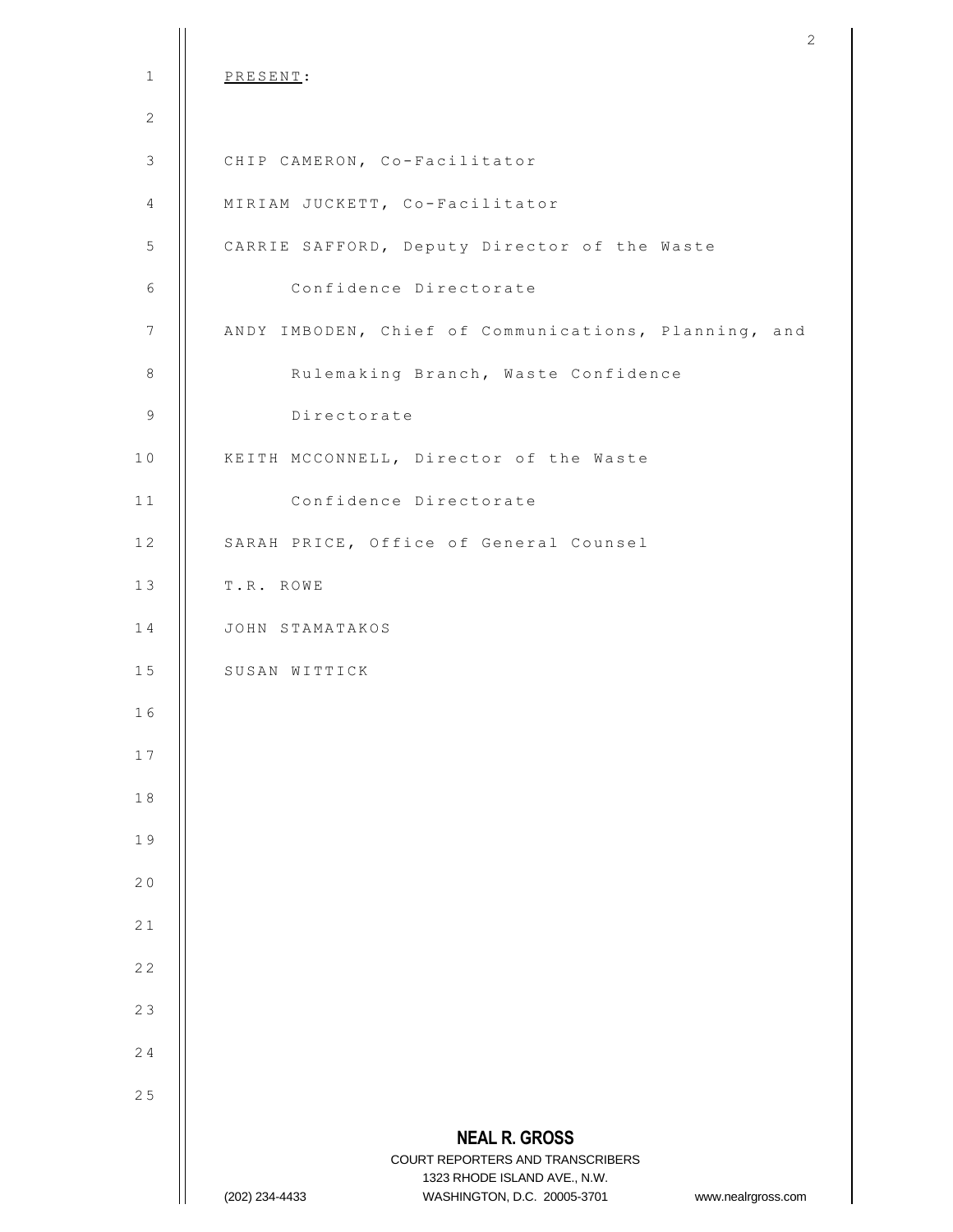|                | 3                                                                                                   |
|----------------|-----------------------------------------------------------------------------------------------------|
| $\mathbf{1}$   | $P-R-O-C-E-E-D-I-N-G-S$                                                                             |
| 2              | $7:01$ p.m.                                                                                         |
| $\mathcal{S}$  | MODERATOR CAMERON: Okay. If we could all                                                            |
| $\overline{4}$ | take our seats, we'll get started with today's                                                      |
| 5              | meeting. Good evening, everyone.                                                                    |
| 6              | My name is Chip Cameron, and I'd like to                                                            |
| 7              | welcome you to the public meeting, and our topic                                                    |
| 8              | tonight is the draft Environmental Impact Statement                                                 |
| 9              | and Proposed Rule that the Nuclear Regulatory                                                       |
| 10             | Commission has prepared on the subject of waste                                                     |
| 11             | confidence.                                                                                         |
| 12             | Tonight, we'll try to be clear for you,                                                             |
| 13             | but two acronyms that you will hear are NRC or Nuclear                                              |
| 14             | Regulatory Commission, and EIS for Environmental                                                    |
| 15             | Impact Statement. It's my pleasure to serve as your                                                 |
| 16             | facilitator tonight, and I'm going to be assisted by                                                |
| 17             | my co-facilitator. This is Miriam Juckett right                                                     |
| 18             | there, and she's with the Center for Waste Regulatory                                               |
| 19             | Analysis in San Antonio, Texas.                                                                     |
| 20             | In our role as facilitators, Miriam and I                                                           |
| 21             | will try to help all of you to have a productive                                                    |
| 22             | meeting tonight.                                                                                    |
| 23             | I just wanted to talk about three meeting                                                           |
| 24             | process issues, so that you'll know what to expect                                                  |
| 25             | tonight. One is the format for the meeting, the                                                     |
|                | <b>NEAL R. GROSS</b>                                                                                |
|                | <b>COURT REPORTERS AND TRANSCRIBERS</b>                                                             |
|                | 1323 RHODE ISLAND AVE., N.W.<br>(202) 234-4433<br>WASHINGTON, D.C. 20005-3701<br>www.nealrgross.com |
|                |                                                                                                     |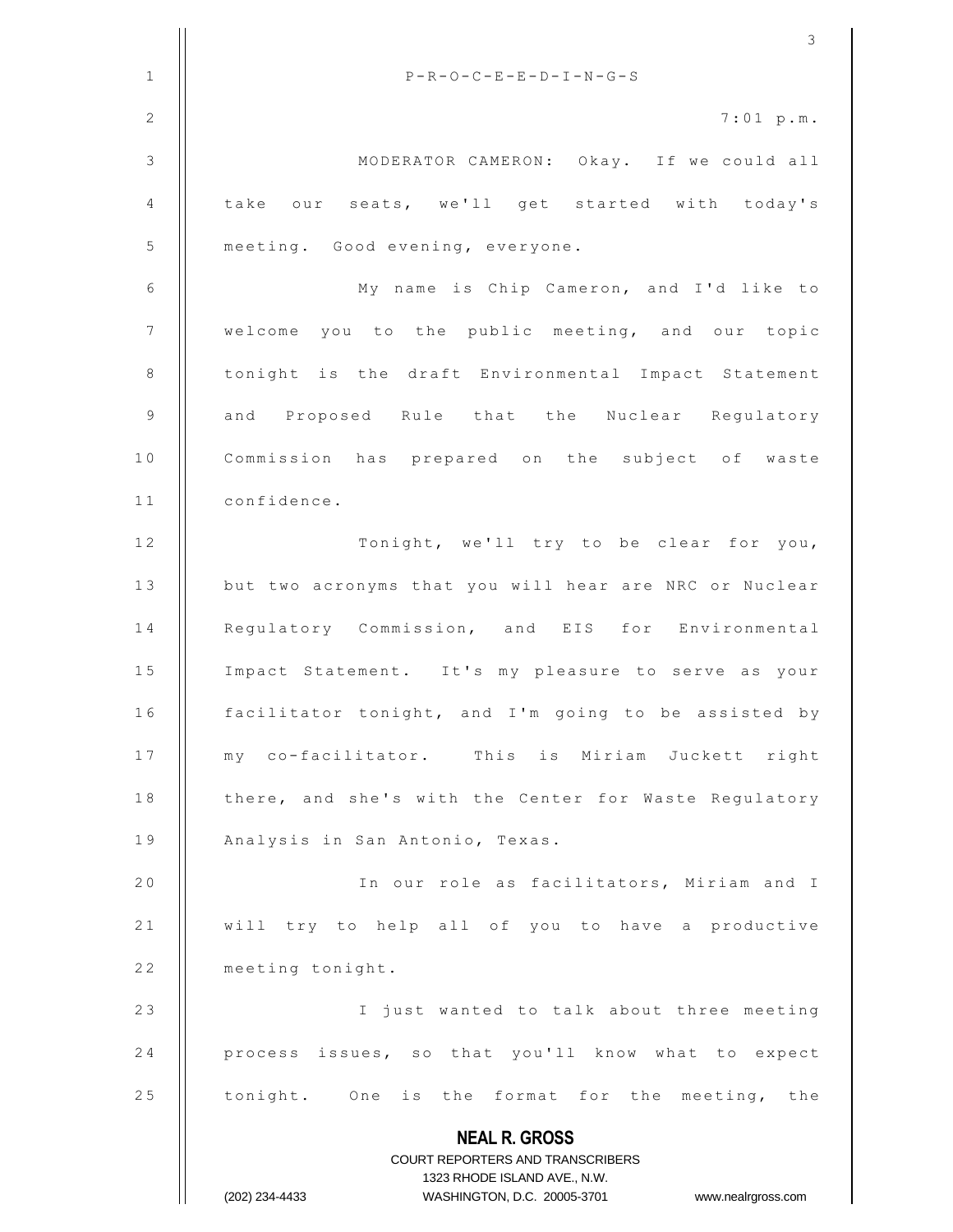|                | 4                                                        |
|----------------|----------------------------------------------------------|
| $\mathbf{1}$   | objective for the meeting, introduce the NRC staff to    |
| 2              | you and talk about some simple ground rules that will    |
| 3              | help us to have a productive meeting tonight.            |
| 4              | In terms of the objective of the meeting,                |
| 5              | it's fairly simple. The NRC staff is here tonight,       |
| 6              | and they want to listen to your comments and             |
| 7              | recommendations on the draft Environmental Impact        |
| 8              | Statement and Proposed Rule.                             |
| $\overline{9}$ | The staff will then consider all of those                |
| 10             | comments as it prepares the final Environmental Impact   |
| 11             | Statement. As you'll hear from the staff in a few        |
| 12             | minutes, the NRC is also asking for written comments     |
| 13             | on these issues.                                         |
| 14             | I just want to assure you that anything                  |
| 15             | that you say to the NRC tonight will carry the same      |
| 16             | weight as the written comments that come<br>in.<br>Оf    |
| 17             | course, you're free to speak tonight and also submit a   |
| 18             | written comment to us.                                   |
| 19             | In terms of the format for the meeting,                  |
| 20             | after I'm doing with these brief remarks, we're going    |
| 21             | to have some brief introductory statements from the      |
| 22             | NRC staff, and then we'll have time, a few minutes for   |
| 23             | some questions, to make sure that you understand the     |
| 24             | process for commenting on the Environmental Impact       |
| 25             | Statement, and then we're going to go to all of you,     |
|                | <b>NEAL R. GROSS</b><br>COURT REPORTERS AND TRANSCRIBERS |

1323 RHODE ISLAND AVE., N.W.

 $\prod$ 

(202) 234-4433 WASHINGTON, D.C. 20005-3701 www.nealrgross.com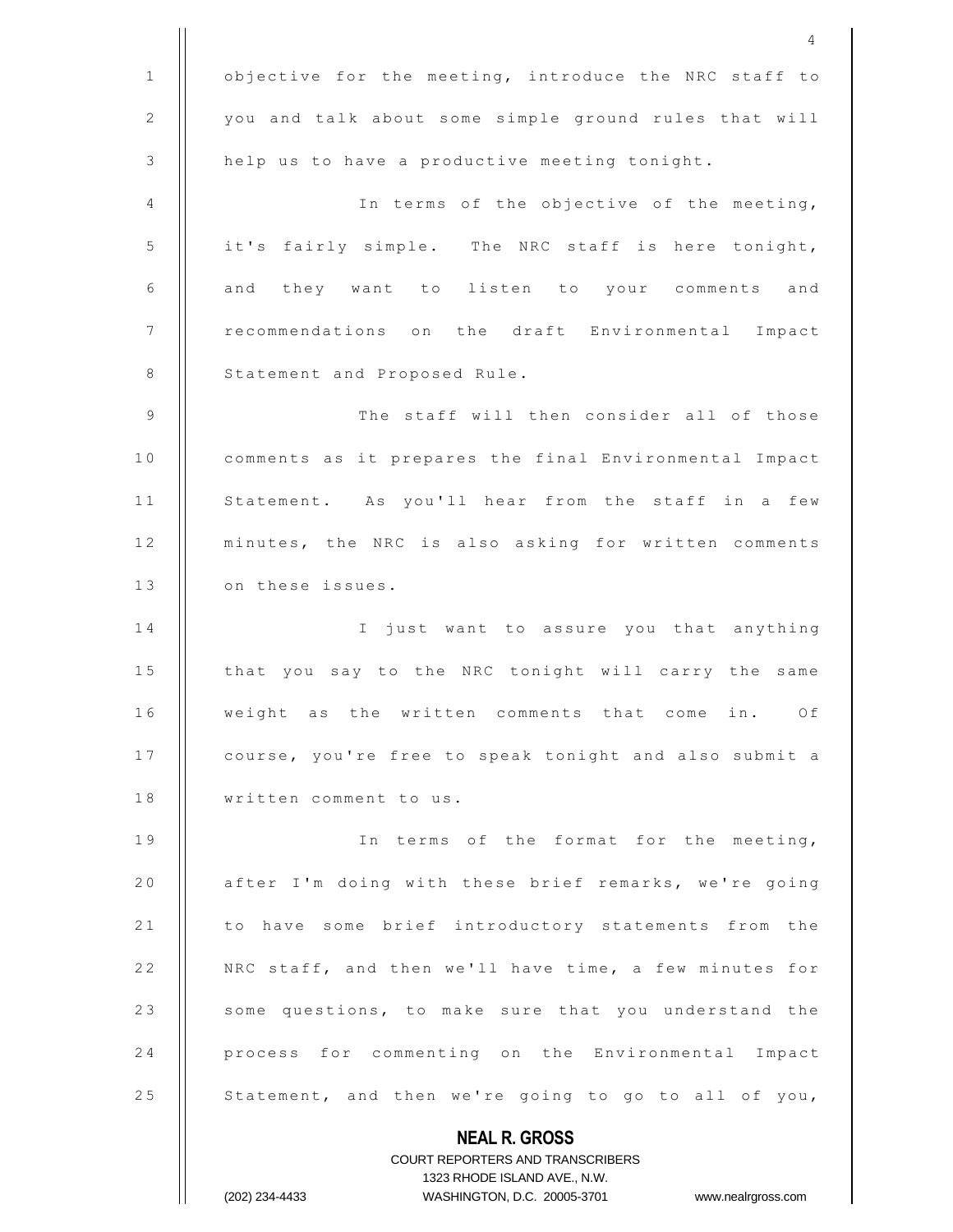|              | 5                                                                                                   |
|--------------|-----------------------------------------------------------------------------------------------------|
| $\mathbf{1}$ | to hear your comments tonight.                                                                      |
| 2            | In terms of ground rules, when we get to                                                            |
| 3            | the comment part of the meeting, I'm going to call                                                  |
| 4            | three names at a time, and if you could work your way                                               |
| 5            | up to these chairs, then we'll keep the process                                                     |
| 6            | moving. But I'll call your name, and if you could                                                   |
| 7            | come up to the podium and introduce yourself to us,                                                 |
| 8            | including any affiliation, if appropriate, and then                                                 |
| 9            | we'll listen to your comment.                                                                       |
| 10           | Second ground rule. I would ask that only                                                           |
| 11           | one person at a time speak tonight, and that's                                                      |
| 12           | important for two reasons, one of which is so that we                                               |
| 13           | can give our complete attention to whomever has the                                                 |
| 14           | floor.                                                                                              |
| 15           | The second reason is so that we can get                                                             |
| 16           | what I call a clean transcript. We are taking a                                                     |
| 17           | transcript, and Chad Jackson over here is our                                                       |
| 18           | stenographer tonight. If we only have one person                                                    |
| 19           | speaking at a time, Chad will know who that person is                                               |
| 20           | to identify on the transcript.                                                                      |
| 21           | That transcript is going to be the NRC's                                                            |
| 22           | record of the meeting, and it's also going to be your                                               |
| 23           | record of the meeting, and that will be publicly                                                    |
| 24           | available.                                                                                          |
| 25           | The third ground rule is probably the most                                                          |
|              | <b>NEAL R. GROSS</b>                                                                                |
|              | COURT REPORTERS AND TRANSCRIBERS                                                                    |
|              | 1323 RHODE ISLAND AVE., N.W.<br>WASHINGTON, D.C. 20005-3701<br>(202) 234-4433<br>www.nealrgross.com |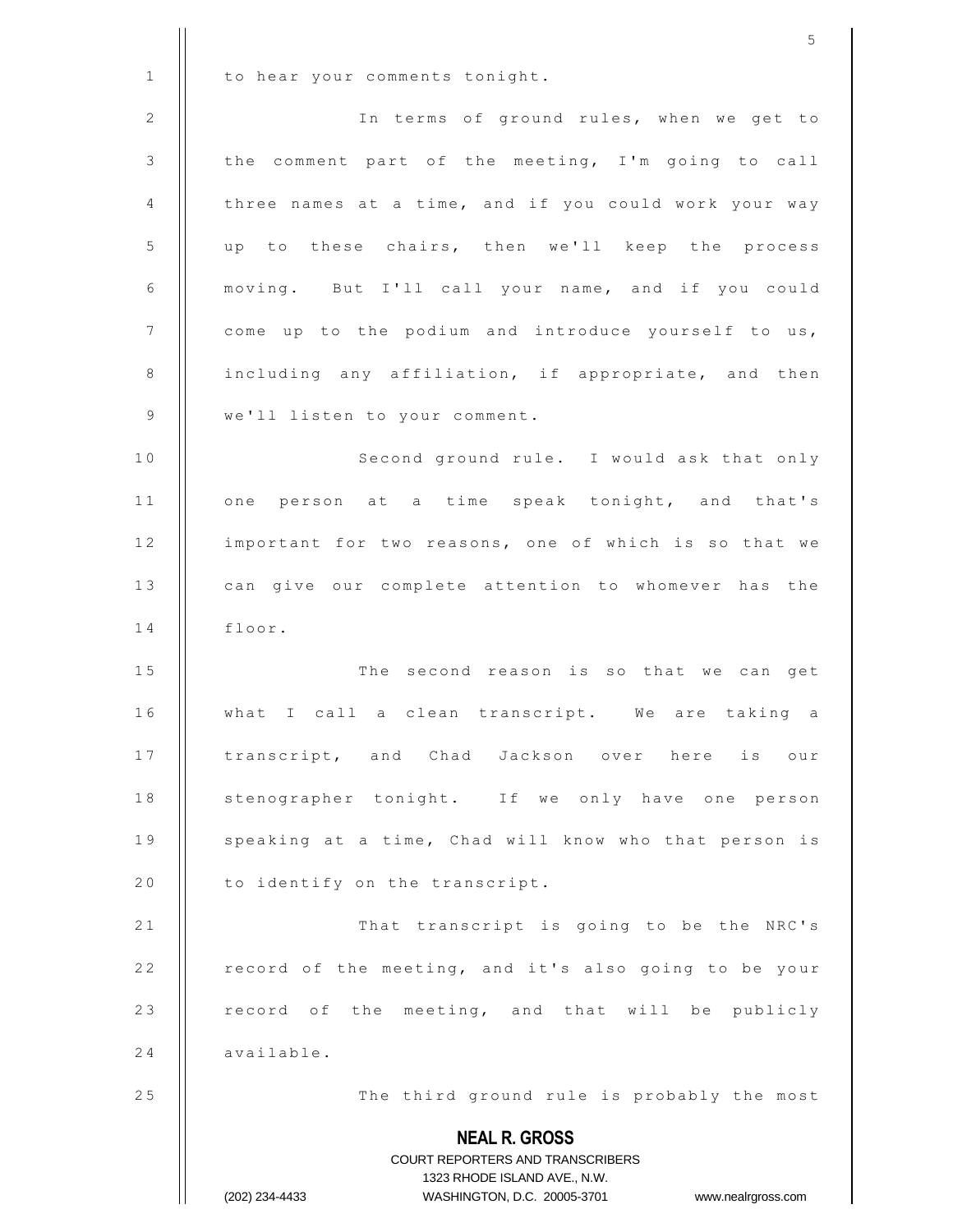**NEAL R. GROSS** COURT REPORTERS AND TRANSCRIBERS 1323 RHODE ISLAND AVE., N.W. (202) 234-4433 WASHINGTON, D.C. 20005-3701 www.nealrgross.com 1 | important, in that I'm going to ask you to be brief in 2  $\parallel$  your comments tonight. The good news is that there's  $3$  | lots of interest in this subject, and it's great to 4 | have all of you here to talk to us tonight. We do 5 | have about 65 people who want to speak tonight. 6 | So I'm going to ask you to follow a three-7 | | minute time limit tonight in your remarks, and that's 8 | going to give us an opportunity to hear from all of 9 || you tonight. I know even with three minutes that 10 || we're going to be going beyond the ten o'clock end 11 | time of the meeting, and we're glad to do that. 12 || But we do want to try to get out of here 13 || sometime before the sun comes up tomorrow. I'm 14 | assuming -- it's a big assumption perhaps, but I'm 15 | assuming that that's going to happen. 16 || But I think that three minutes are going 17 | to give you a chance to share your major concerns with 18 | the NRC, and it's also going to give them a chance to 19 || start thinking about the recommendations that you're 20 | making, and that's important. 21 | | I apologize in advance if I have to ask 22 | you to finish up, because I know that you spend a lot 23 | of time preparing your comments for these meetings. 24 || My colleaque, John Stamatakos right here, he's also 25 | from the Center for Nuclear Waste Regulatory Analysis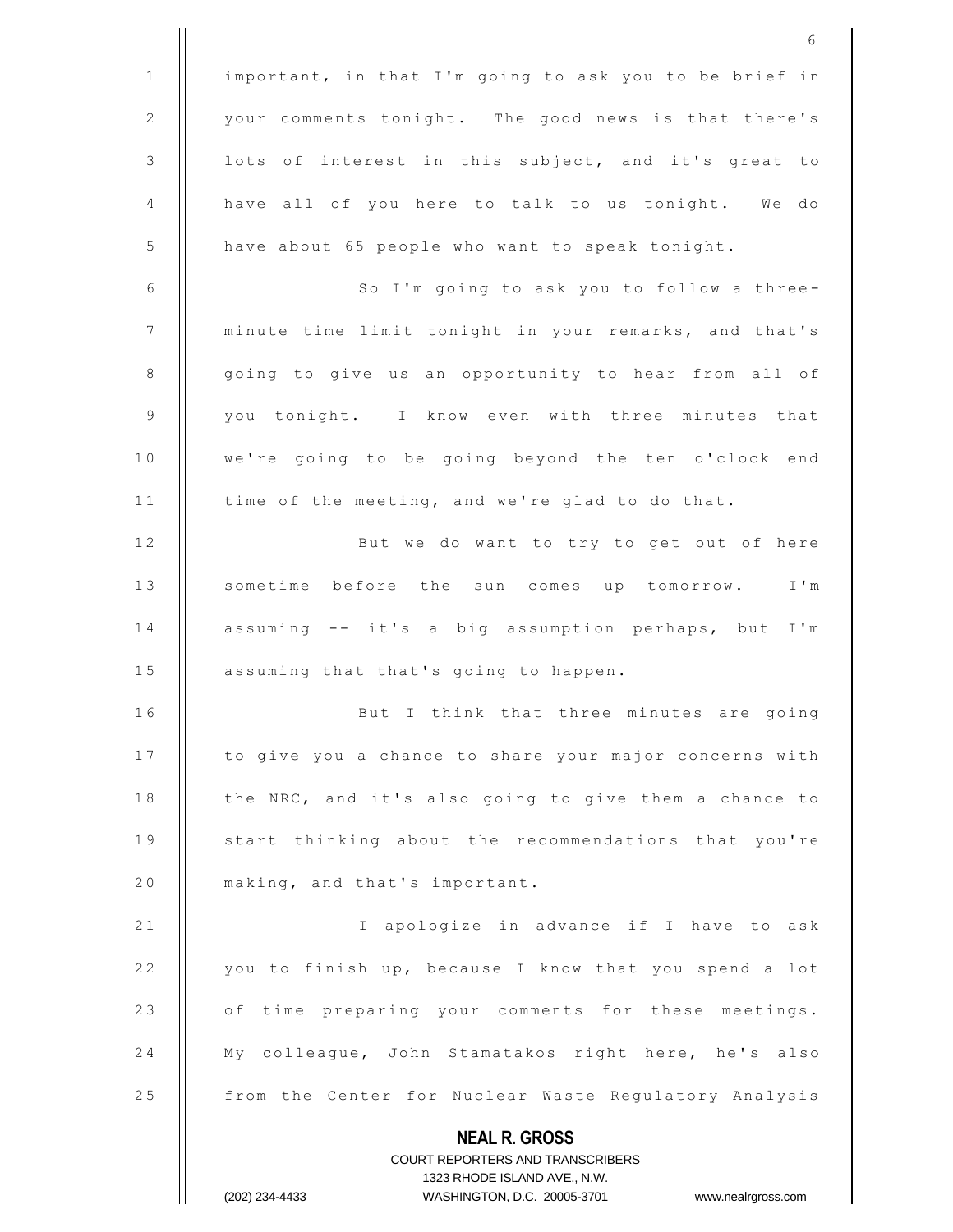|              | 7                                                                                                   |
|--------------|-----------------------------------------------------------------------------------------------------|
| $\mathbf{1}$ | down in San Antonio, Texas.                                                                         |
| 2            | He's going to help me and he's going to                                                             |
| 3            | help you to keep track of the time. When you have one                                               |
| 4            | minute left, he's going to hold up this sign. But he                                                |
| 5            | will hold it up facing the speaker.                                                                 |
| 6            | (Laughter.)                                                                                         |
| 7            | MODERATOR CAMERON: Okay. Thank you.                                                                 |
| 8            | Thank you, John. So that will alert you to that, and                                                |
| 9            | hopefully, if calling three people at the time to come                                              |
| 10           | up, that will also help us to speed up, and hopefully                                               |
| 11           | we won't feel like we're on a conveyor belt tonight.                                                |
| 12           | But we are looking forward to hearing from                                                          |
| 13           | you, and luckily there's ways that you can amplify on                                               |
| 14           | your comments. There's the written comments that you                                                |
| 15           | can submit. There's something called a feedback form,                                               |
| 16           | which is they're on the chairs, and if you need one,                                                |
| 17           | we'll get you one. But this is an NRC evaluation form                                               |
| 18           | for public meetings, and it tells the NRC about how                                                 |
| 19           | public meetings can be improved.                                                                    |
| 20           | But also there's space on here. If you                                                              |
| 21           | want to write a comment about the draft EIS or                                                      |
| 22           | Proposed Rule, you can put it on here. It's already                                                 |
| 23           | what they call "franked." You don't have to put a                                                   |
| 24           | stamp on it. You can just put it in the mail, or you                                                |
| 25           | can leave it here tonight at the desk, and the NRC                                                  |
|              | <b>NEAL R. GROSS</b>                                                                                |
|              | <b>COURT REPORTERS AND TRANSCRIBERS</b>                                                             |
|              | 1323 RHODE ISLAND AVE., N.W.<br>(202) 234-4433<br>WASHINGTON, D.C. 20005-3701<br>www.nealrgross.com |
|              |                                                                                                     |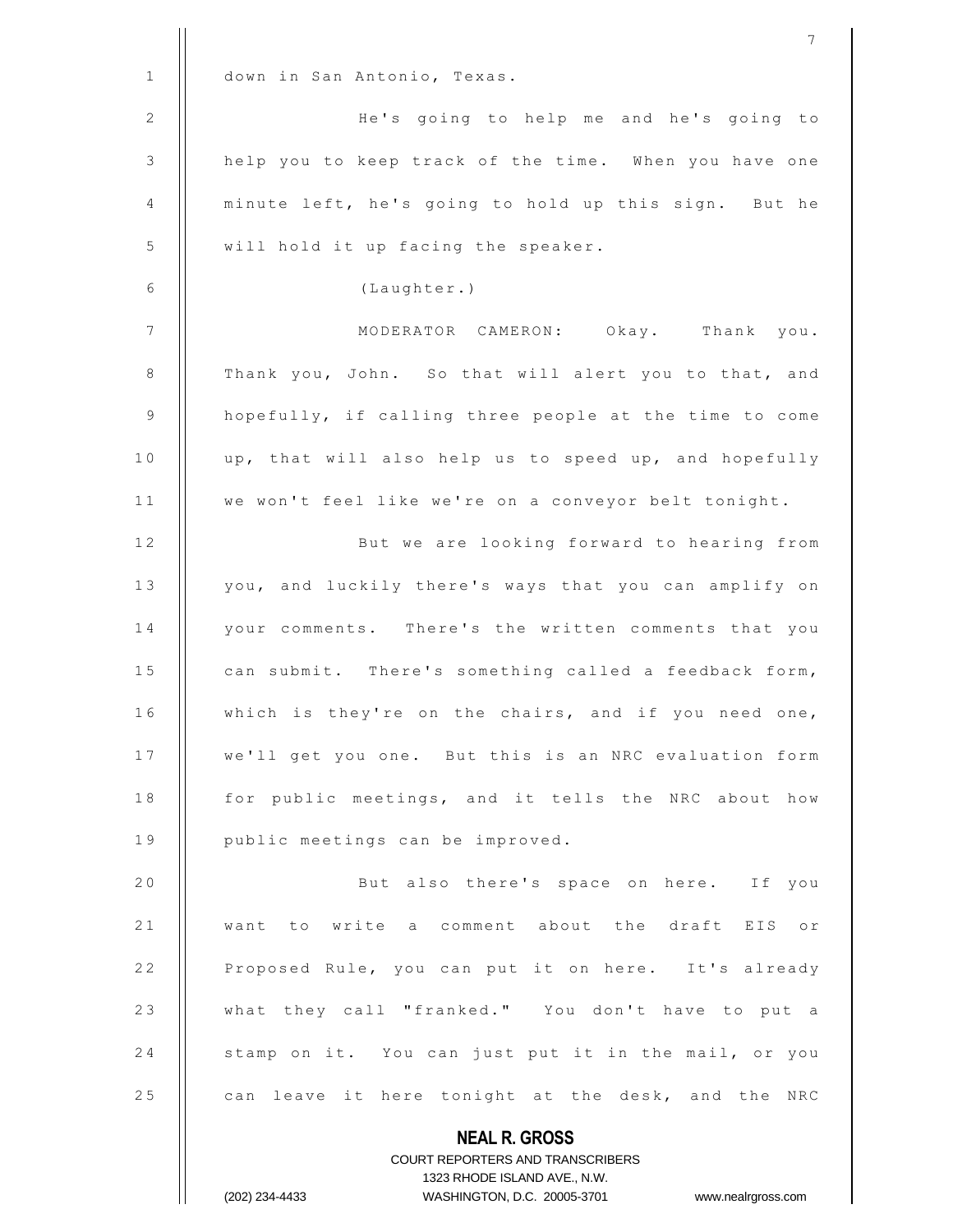|                | <b>COURT REPORTERS AND TRANSCRIBERS</b><br>1323 RHODE ISLAND AVE., N.W.<br>(202) 234-4433<br>WASHINGTON, D.C. 20005-3701<br>www.nealrgross.com |
|----------------|------------------------------------------------------------------------------------------------------------------------------------------------|
|                | <b>NEAL R. GROSS</b>                                                                                                                           |
| 25             | other public meetings.                                                                                                                         |
| 24             | submit comments, the date, where you submit them, any                                                                                          |
| 23             | time to just make sure that you understand how you                                                                                             |
| 22             | introduce the staff to you in a minute, we'll have                                                                                             |
| 21             | After the NRC presentations and I'll                                                                                                           |
| 20             | in the final Environmental Impact Statement.                                                                                                   |
| 19             | will be documenting how they are responding to those                                                                                           |
| 18             | considering those comments and questions, and they                                                                                             |
| 17             | that you might state from the podium, they'll be                                                                                               |
| 16             | carefully consider your comments, and any questions                                                                                            |
| 15             | your comments tonight. But they are going to                                                                                                   |
| 14             | So they're not going to be responding to                                                                                                       |
| 13             | tonight to listen to your comments.                                                                                                            |
| 12             | particular view, and note that the NRC staff is here                                                                                           |
| 11             | But just respect the person who's giving that                                                                                                  |
| 10             | You may hear views tonight that you don't agree with.                                                                                          |
| $\mathsf 9$    | just ask for all of us to be courteous to everybody.                                                                                           |
| 8              | Finally, in terms of ground rules, I would                                                                                                     |
| 7              | tell you more about that.                                                                                                                      |
| 6              | be on December 9th, and the staff, NRC staff, will                                                                                             |
| 5              | to be on November 14th, and the other one is going to                                                                                          |
| 4              | the phone, toll free number, and one of those is going                                                                                         |
| $\mathfrak{Z}$ | where there'll be an opportunity for people to call on                                                                                         |
| 2              | There's also two more public meetings,                                                                                                         |
| $\mathbf{1}$   | staff will pick that up.                                                                                                                       |
|                | 8                                                                                                                                              |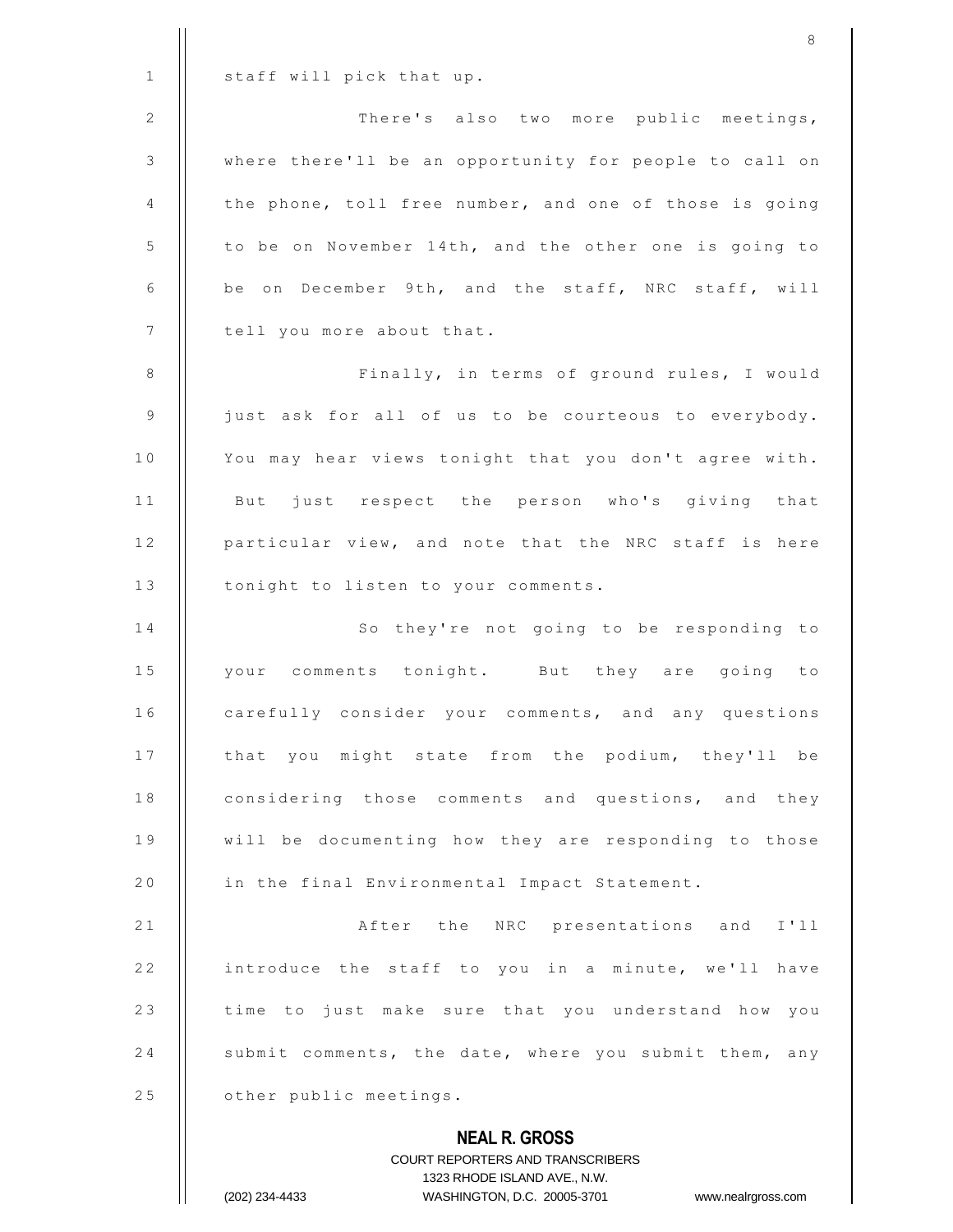1 ||<br>But we won't be able to take any questions 2 | on any other subjects, because we just don't have the 3 | time. But to try to -- to try to provide some 4 | information to you. We have some experts from the 5 | NRC, technical staff and legal staff and consultants,  $6$  || and some of these are the authors of parts of the 7 | Environmental Impact Statement. 8 | They're going to be outside in the foyer

9

 $9$  | for the whole meeting. If a question occurs to you 10 || and you need to get an answer, go out and ask them, 11 || and they'll answer your question. But note that if 12 | you want to get that question or that discussion on 13 | the record, you need to put it in your comment up 14 | here, because it won't be recorded out there.

15 || I would just thank you, and let me 16 | introduce the NRC staff to you, and we can get on with 17 | the meeting. I'm going to introduce the two NRC staff 18 | who are going to speak to you tonight first.

1 9 O n e i s C a r r i e S a f f o r d , w h o ' s r i g h t h e r e , 20 || and Carrie is the Deputy Director of the Waste 21 | Confidence Directorate. We're then going to hear from 22 || Andy Imboden, and Andy is the chief of the 23 | Communications and Rulemaking Branch in the Waste 24 | Confidence Directorate.

25 | So they'll be talking to you, and let me

**NEAL R. GROSS** COURT REPORTERS AND TRANSCRIBERS 1323 RHODE ISLAND AVE., N.W. (202) 234-4433 WASHINGTON, D.C. 20005-3701 www.nealrgross.com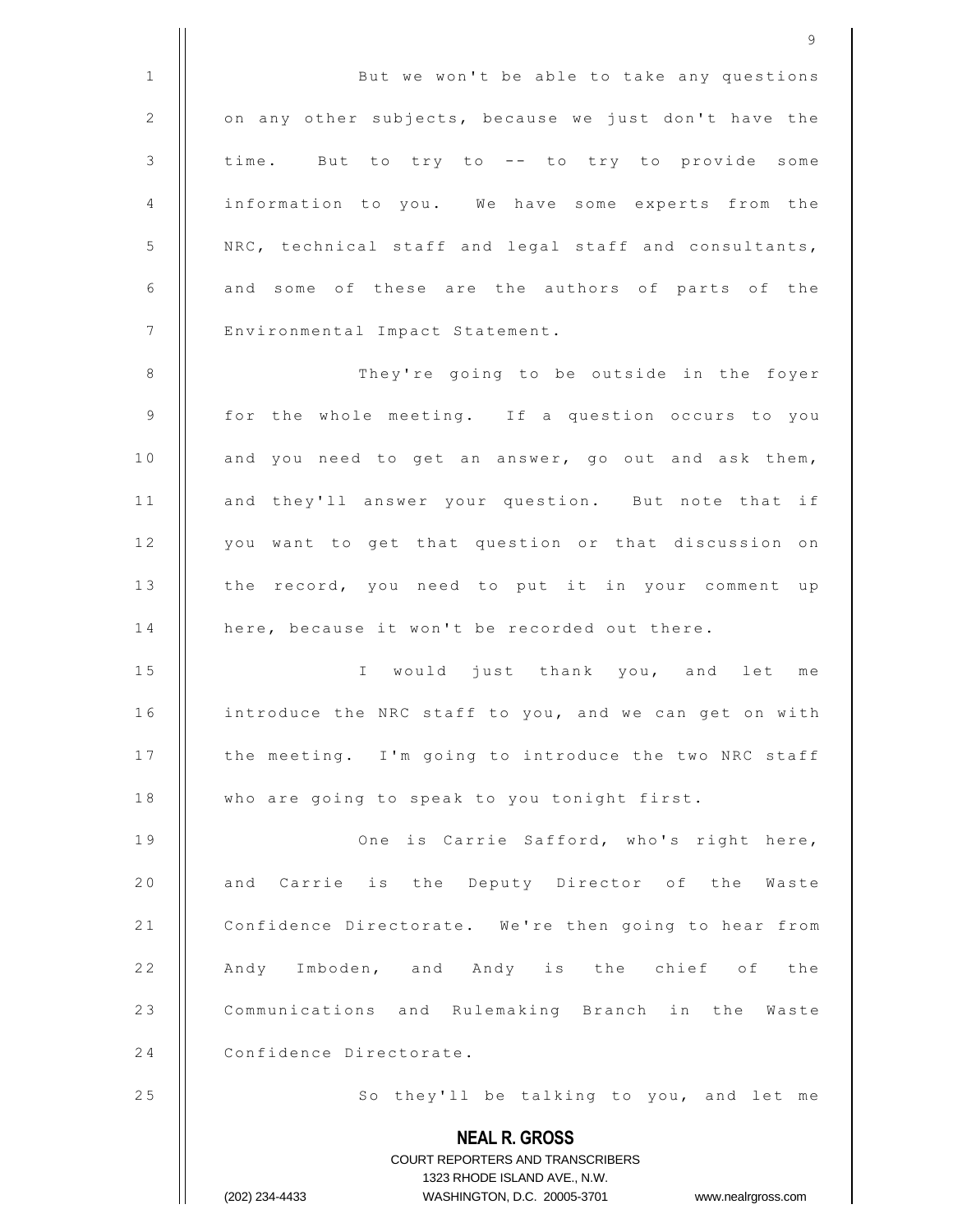|              | 10                                                                                                  |
|--------------|-----------------------------------------------------------------------------------------------------|
| $\mathbf{1}$ | introduce some other people to you. Keith McConnell.                                                |
| 2            | Keith is the Director of the Waste Confidence                                                       |
| 3            | Directorate at the NRC, and this is Sarah Price.                                                    |
| 4            | Sarah is from our Office of General Counsel, and T.R.                                               |
| 5            | Rowe right here.                                                                                    |
| 6            | You've met Susan Wittick, who's at the                                                              |
| 7            | desk. T.R. and Susan take care of all the logistical                                                |
| 8            | arrangements, not only for these meetings, but for                                                  |
| 9            | everything the Waste Confidence Directorate does. So                                                |
| 10           | they make things work. So thank you for that.                                                       |
| 11           | And with that, can we go to Carrie? This                                                            |
| 12           | is Carrie Safford.                                                                                  |
| 13           | MS. SAFFORD: Good evening and welcome.                                                              |
| 14           | Thank you for joining us tonight. As Chip mentioned,                                                |
| 15           | my name is Carrie Safford and I'm the Deputy Director                                               |
| 16           | of the Waste Confidence Directorate at the NRC.                                                     |
| 17           | The purpose of tonight's meeting is to                                                              |
| 18           | obtain the public's comments and input on the Waste                                                 |
| 19           | Confidence Proposed Rule, and draft Generic                                                         |
| 20           | Environmental Impact Statement. Both of these were                                                  |
| 21           | published on September 13th.                                                                        |
| 22           | We're going to start off with a brief                                                               |
| 23           | presentation by Andy Imboden, and we're going to try                                                |
| 24           | to keep that limited in time, so we can maximize the                                                |
| 25           | amount of time that we hear from you folks tonight.                                                 |
|              | <b>NEAL R. GROSS</b>                                                                                |
|              | COURT REPORTERS AND TRANSCRIBERS                                                                    |
|              | 1323 RHODE ISLAND AVE., N.W.<br>(202) 234-4433<br>WASHINGTON, D.C. 20005-3701<br>www.nealrgross.com |
|              |                                                                                                     |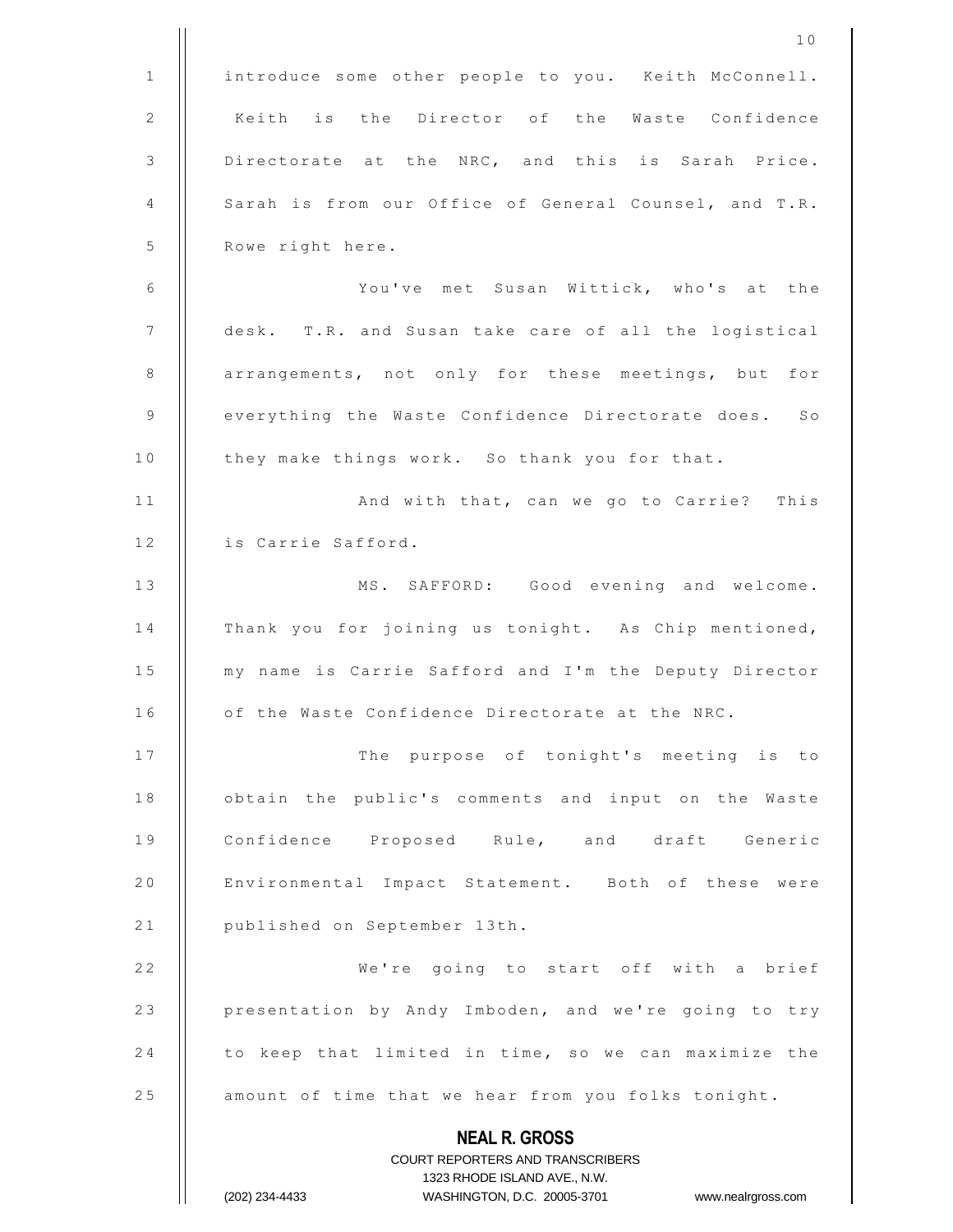**NEAL R. GROSS** COURT REPORTERS AND TRANSCRIBERS 1323 RHODE ISLAND AVE., N.W. (202) 234-4433 WASHINGTON, D.C. 20005-3701 www.nealrgross.com 1 1 1 | | As Chip mentioned, we have our technical 2 | experts out in the lobby area. So please feel free to 3 || go out and speak with them if you have specific 4 questions about the technical aspects of our 5 documents. 6 || I want to start off tonight with just a 7 | few general comments on our rulemaking efforts at the 8 | NRC. Writing regulations is one of the most important 9  $\parallel$  things that we do at the NRC. The regulations are our 10 | vehicle for implementing national and international 11 || policy, and for achieving the NRC's goals of 12 | maintaining public health and safety, and security and 13 | protection of the environment. It's an extremely 14 | important activity. 15 || Over the past year, the Directorate has 16 | been involved in an effort to assess the environmental 17 || impacts of the continued storage of spent nuclear 18 | fuel, beyond a reactor's license life for operations. 19 || The draft Environmental Impact Statement and the 20 | Proposed Rule are the results of that effort. 21 || We've strived to provide an open and 22 | transparent process, and now we look forward to 23 | hearing your comments tonight on the Proposed Rule and 24 the draft Generic Environmental Impact Statement. 25 || I also want to point out briefly that in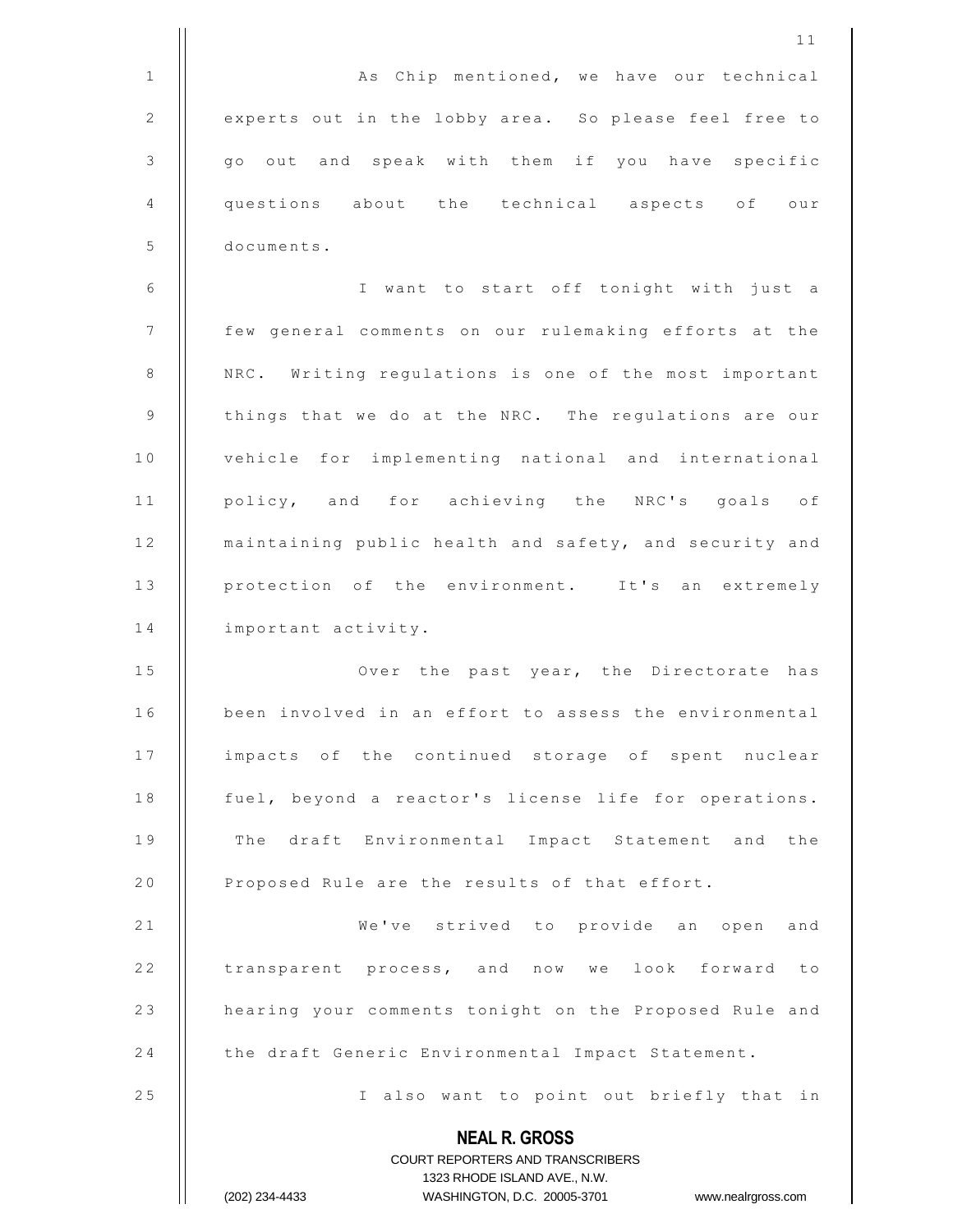**NEAL R. GROSS** COURT REPORTERS AND TRANSCRIBERS 1323 RHODE ISLAND AVE., N.W. (202) 234-4433 WASHINGTON, D.C. 20005-3701 www.nealrgross.com 1 | the Proposed Rule, there are some specific areas, four 2 | questions to be precise, that the NRC Commissioners 3 | have asked for your input. There's a handout out in 4  $\parallel$  the lobby area as well, that lays out the four 5 | questions for your reference. 6 | Your feedback on those questions in all 7 | areas in the Proposed Rule and Generic Environmental 8 | Impact Statement are valuable for us, and they provide 9 | us with valuable information for the Commission during 10 || their deliberations before the final rule is 11 | published. 12 || Finally, I just want to touch on a few 13 || brief points on schedule. As everyone here is 14 || probably aware, the government was shut down in 15 | October, and we had to reschedule a number of our 16 | public meetings. All of the new meetings have been 17 | renoticed, and in light of the new meeting schedule, 18 | the deadline for submitting your public comments has 19 | been extended to December 20th. 20 | The dates and locations and times of all 21 | of the new rescheduled meetings have been issued in 2 2 *Federal Register* notices, on our website under the 23 | Waste Confidence Information tab, and through WC 24 **C** Outreach, which is our email distribution list. 25 || So once again welcome. Thank you for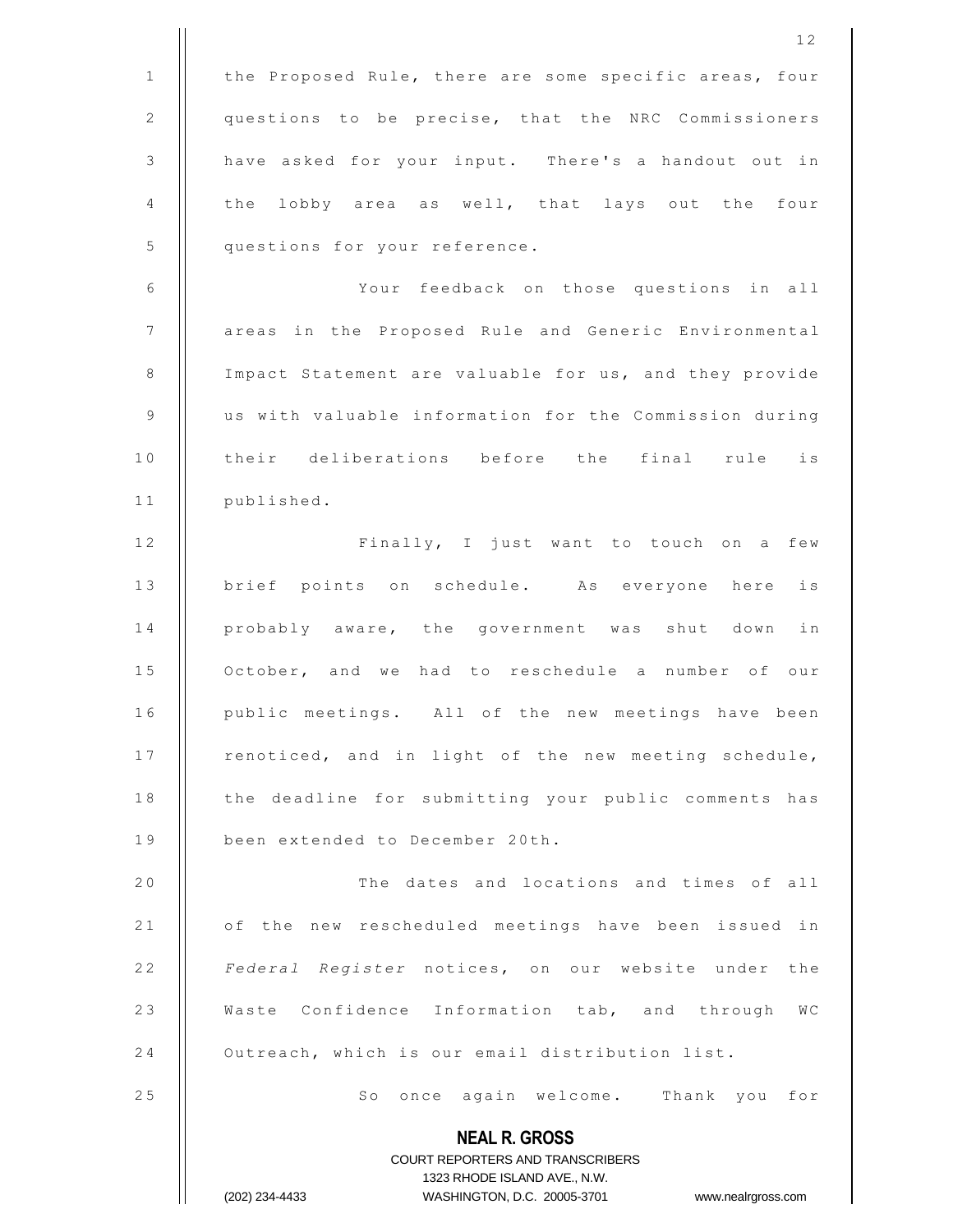|    | 13                                                                      |
|----|-------------------------------------------------------------------------|
| 1  | coming out tonight. I now turn it over to<br>Andy                       |
| 2  | Imboden for his presentation.                                           |
| 3  | MR. IMBODEN: Good evening. My name is                                   |
| 4  | Andy Imboden. I'm the chief of the Communications,                      |
| 5  | Planning and Rulemaking Branch at the NRC, and I would                  |
| 6  | like to add to Carrie's welcome.                                        |
| 7  | Thank you all for coming here. I'll be                                  |
| 8  | going through a slide show, and if you're interested,                   |
| 9  | hard copies of the slide presentation are available                     |
| 10 | out in the foyer.                                                       |
| 11 | At tonight's meeting, I will first give a                               |
| 12 | brief history of Waste Confidence, outline key aspects                  |
| 13 | of the draft Generic Environmental Impact Statement                     |
| 14 | and the Proposed Rule, and explain how you can comment                  |
| 15 | on the documents.                                                       |
| 16 | Then<br>we'll get to the heart of the                                   |
| 17 | meeting, which is the public comment portion. Waste                     |
| 18 | Confidence accomplishes two things. It generically                      |
| 19 | addresses the environmental impacts of continued                        |
| 20 | storage, and makes a determination about the                            |
| 21 | feasibility of safe storage and the time frame for                      |
| 22 | repository availability.                                                |
| 23 | The draft Generic Environmental Impact                                  |
| 24 | Statement for Waste Confidence satisfies just part of                   |
| 25 | the Commission's National Environmental Policy Act                      |
|    | <b>NEAL R. GROSS</b>                                                    |
|    | <b>COURT REPORTERS AND TRANSCRIBERS</b><br>1323 RHODE ISLAND AVE., N.W. |
|    | WASHINGTON, D.C. 20005-3701<br>(202) 234-4433<br>www.nealrgross.com     |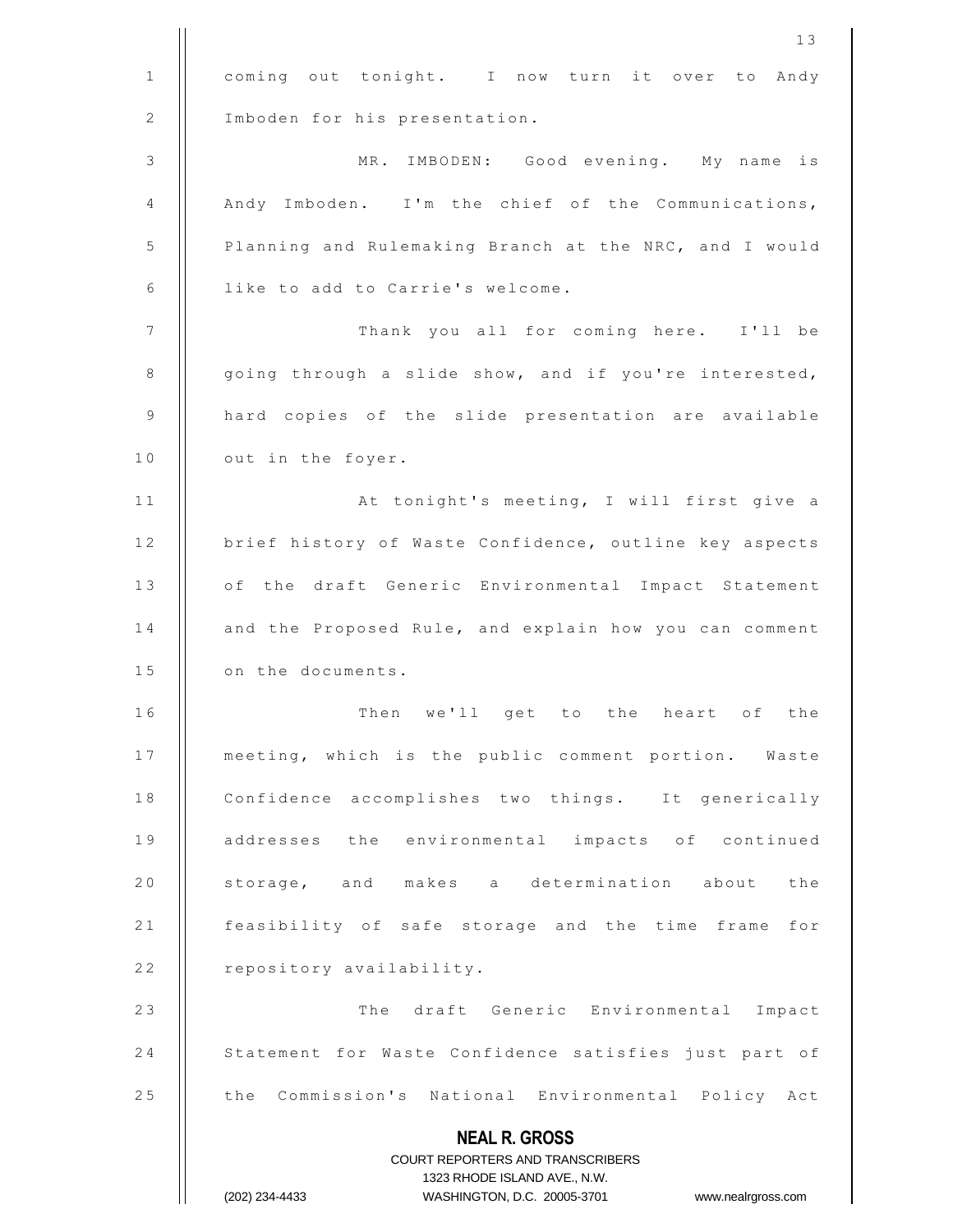|              | 14                                                                                                  |
|--------------|-----------------------------------------------------------------------------------------------------|
| $\mathbf{1}$ | obligations for reactor licensing and relicensing, and                                              |
| 2            | the licensing and relicensing of spent fuel storage                                                 |
| 3            | facilities.                                                                                         |
| 4            | The draft Environmental Impact Statement                                                            |
| 5            | also serves as a regulatory basis to support changing                                               |
| 6            | the Waste Confidence Rule. The Environmental Impact                                                 |
| 7            | Statement and Proposed Rule only cover the time frame                                               |
| 8            | after a reactor's license has expired.                                                              |
| 9            | However, it's important to note that the                                                            |
| 10           | Proposed Rule on Waste Confidence does not license any                                              |
| 11           | particular site or facility, nor does it allow the                                                  |
| 12           | long-term storage of spent nuclear fuel at any site.                                                |
| 13           | The NRC's history with Waste Confidence began when the                                              |
| 14           | Rule was issued in 1984. Since then, the Rule has                                                   |
| 15           | been updated on several occasions, most recently in                                                 |
| 16           | 2010.                                                                                               |
| 17           | In 2012, the Rule was challenged and the                                                            |
| 18           | D.C. Circuit Court of Appeals vacated the 2010                                                      |
| 19           | rulemaking. The Court identified three deficiencies                                                 |
| 20           | with the Commission's environmental analysis that                                                   |
| 21           | supported the 2010 Waste Confidence Rule.                                                           |
| 22           | The Court found that the analysis did not                                                           |
| 23           | evaluate the environmental effects of failing to                                                    |
| 24           | secure permanent disposal of spent nuclear fuel. The                                                |
| 25           | Court also directed the NRC to provide a forward-                                                   |
|              | <b>NEAL R. GROSS</b>                                                                                |
|              | <b>COURT REPORTERS AND TRANSCRIBERS</b>                                                             |
|              | 1323 RHODE ISLAND AVE., N.W.<br>(202) 234-4433<br>WASHINGTON, D.C. 20005-3701<br>www.nealrgross.com |
|              |                                                                                                     |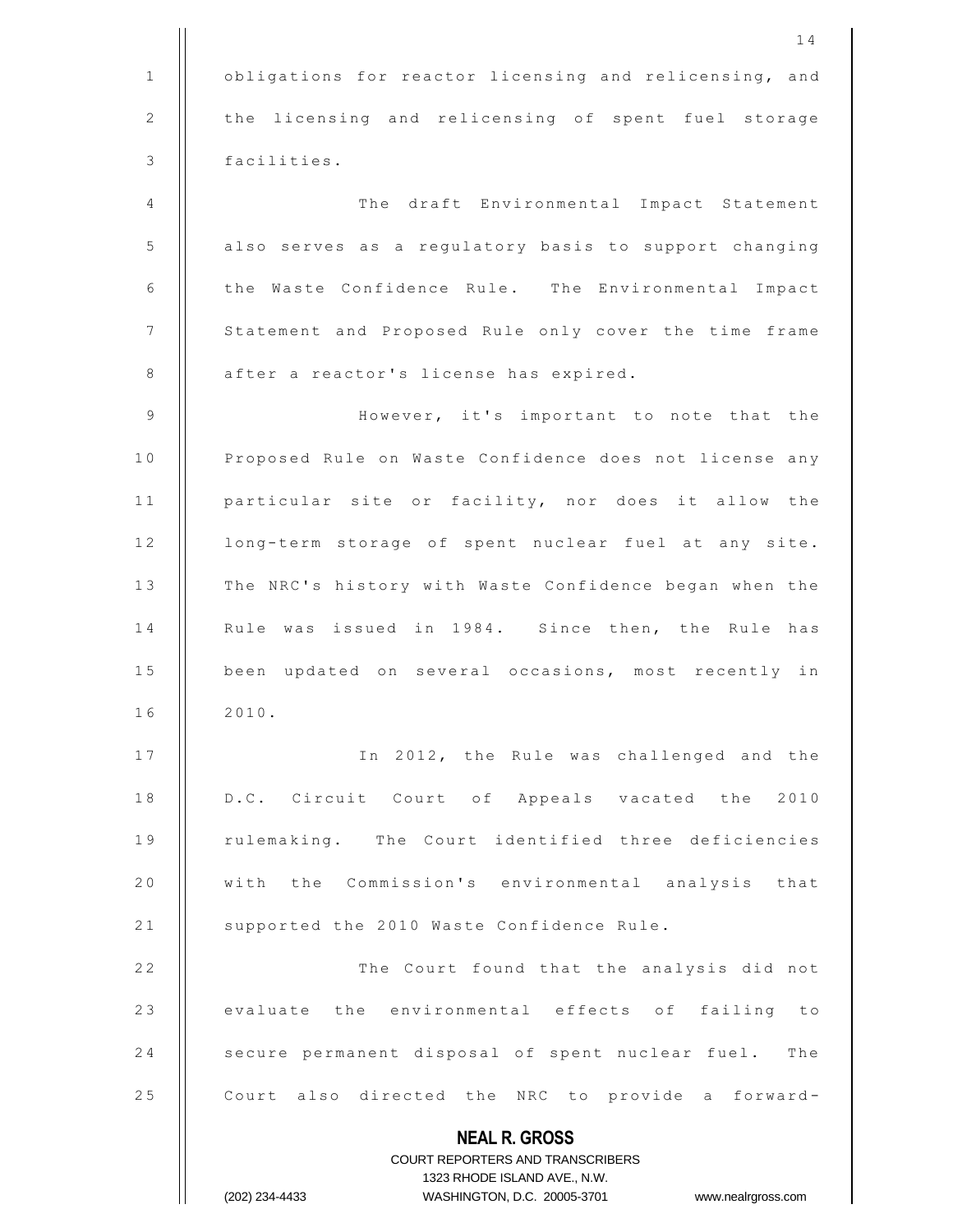|             | 15                                                                      |
|-------------|-------------------------------------------------------------------------|
| $\mathbf 1$ | looking assessment of spent fuel pool leaks, and an                     |
| $\sqrt{2}$  | analysis of spent fuel pool fires.                                      |
| 3           | The Court stated that a generic approach,                               |
| 4           | either with an environmental assessment or<br>an                        |
| 5           | environmental impact statement would appropriately                      |
| 6           | address issues associated with Waste Confidence.                        |
| 7           | Following the court's decision, the                                     |
| 8           | Commission directed the staff to go forth with an                       |
| 9           | environmental impact statement evaluating these                         |
| 10          | issues, with the possibility of issuing a new Waste                     |
| 11          | Confidence Rule.                                                        |
| 12          | There are two things I'd like for you to                                |
| 13          | remember. The first is that Waste Confidence is just                    |
| 14          | a small part of the overall environmental review for                    |
| 15          | reactor or storage facility licensing. Secondly, the                    |
| 16          | Waste Confidence Rule does not license any facility or                  |
| 17          | authorize storage after the expiration of a facility's                  |
| 18          | license.                                                                |
| 19          | The draft statement describes the impacts                               |
| 20          | of continuing to store spent nuclear fuel beyond the                    |
| 21          | license life for operation of a reactor, whether in                     |
| 22          | spent fuel pools or at independent spent fuel storage                   |
| 23          | installations located at both reactor and away from                     |
| 24          | the reactor sites.                                                      |
| 25          | The draft statement describes why the NRC                               |
|             | <b>NEAL R. GROSS</b>                                                    |
|             | <b>COURT REPORTERS AND TRANSCRIBERS</b><br>1323 RHODE ISLAND AVE., N.W. |
|             | (202) 234-4433<br>WASHINGTON, D.C. 20005-3701<br>www.nealrgross.com     |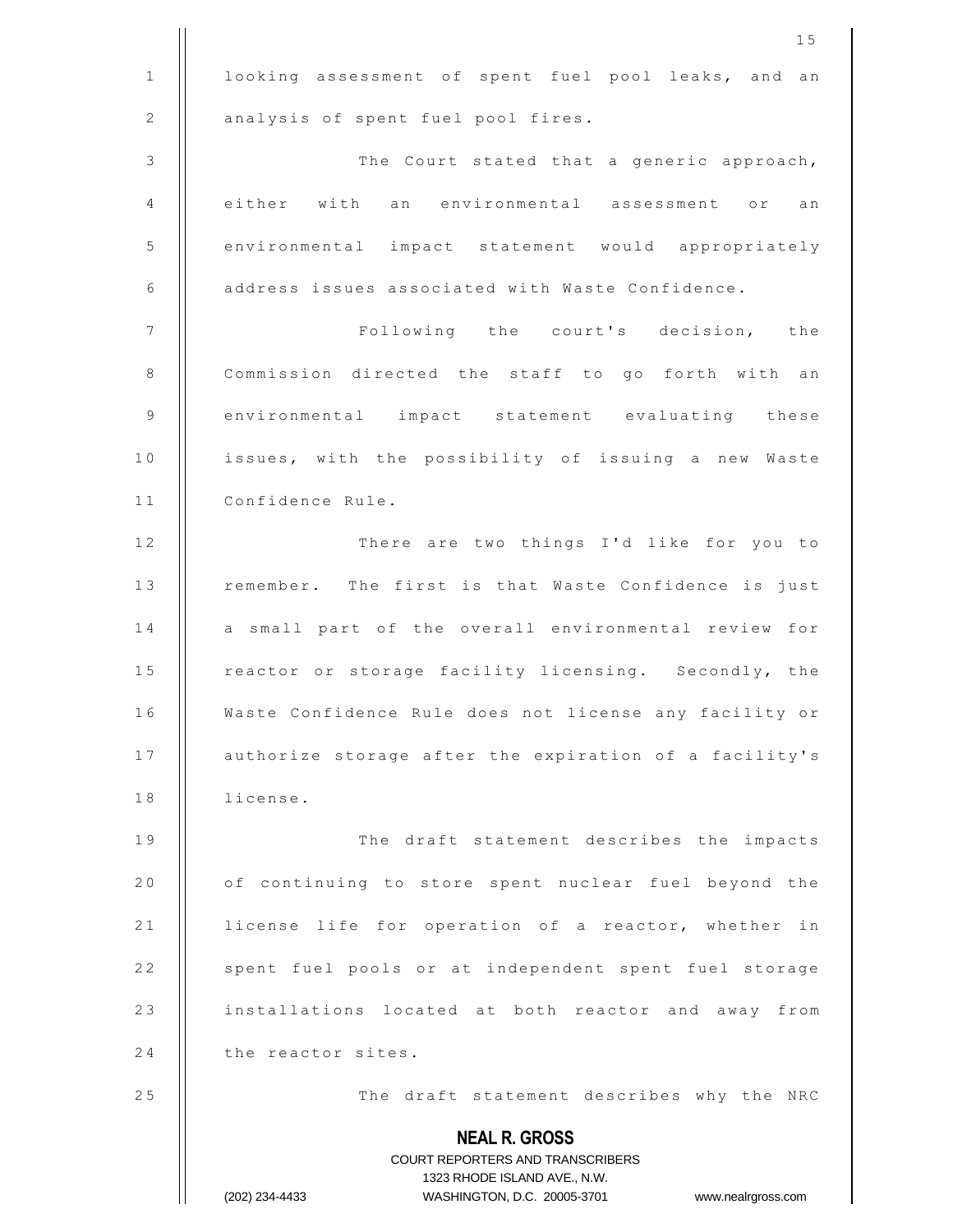**NEAL R. GROSS** COURT REPORTERS AND TRANSCRIBERS 1323 RHODE ISLAND AVE., N.W. (202) 234-4433 WASHINGTON, D.C. 20005-3701 www.nealrgross.com 1 || is revising Waste Confidence. It discusses the 2 | alternatives that were considered. It describes how 3 || the environmental impacts were evaluated. It 4 | describes what facilities are covered, and the 5 | environmental impacts of continued storage at reactor 6 | sites and away from reactor sites. 7 || It also contains information on the costs 8 | of the alternatives to the rulemaking. It describes 9 || the cumulative environmental impacts of continued 10 || storage, and it contains information on the 11 | feasibility of a repository, and the feasibility of 12 | safe storage of the spent fuel. 13 || The draft statement assessed impacts of 14 | continued spent fuel storage for three time frames, 15 | based on when a repository would become available. 16 || The first time frame is the short-term time frame, or 17 | 60 years following license expiration. 18 | The second is long term, which would 100 19 | years beyond the short term, for a total of 160 years 20 | following license expiration. The other scenario was 21 || indefinite storage, where no repository becomes  $22$  | available. 2 3 T h e d r a f t s t a t e m e n t s e r v e s a s t h e 24 | regulatory basis for the Proposed Rule. The Proposed 25 | Rule would generically address the environmental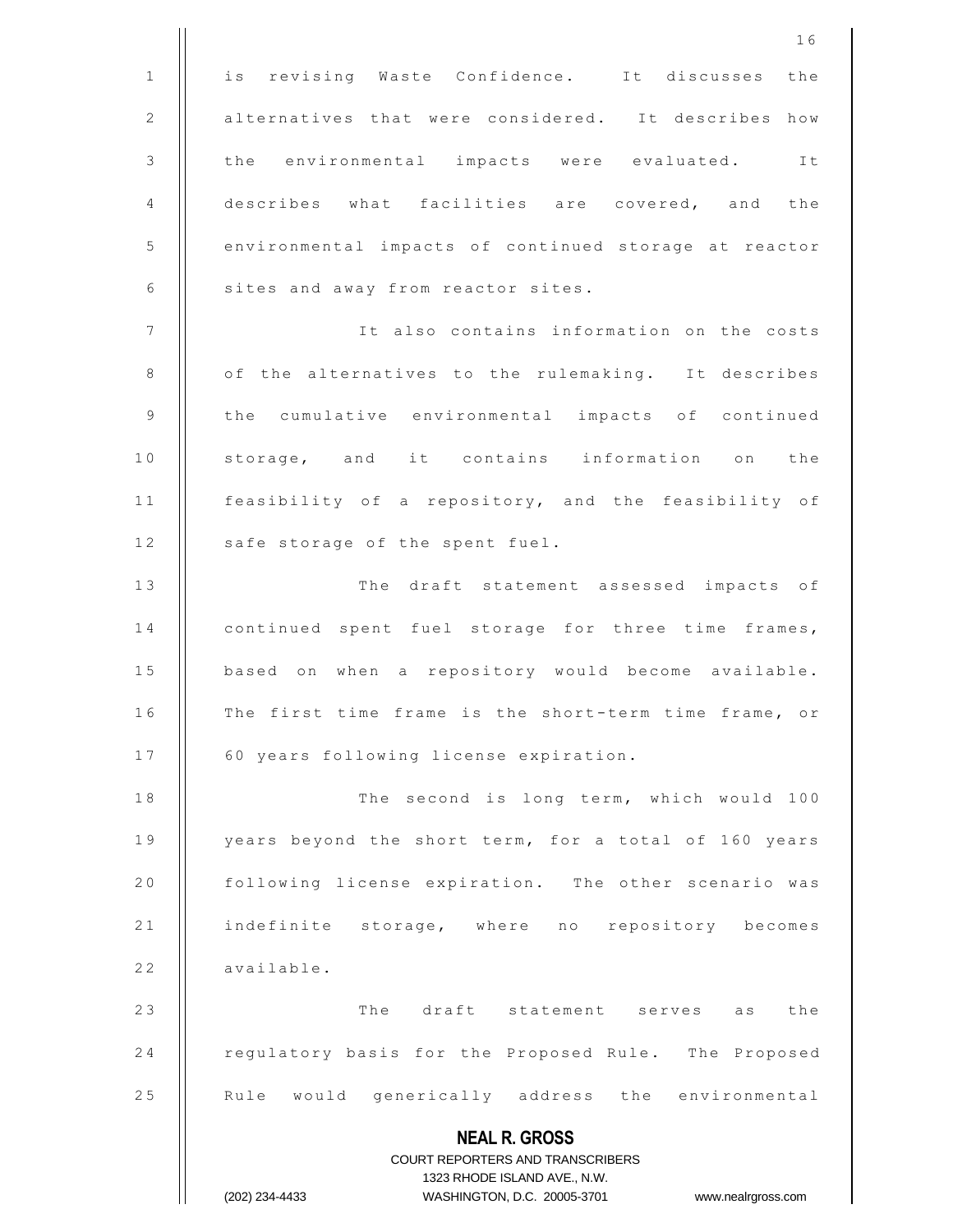|                | 17                                                                                                  |
|----------------|-----------------------------------------------------------------------------------------------------|
| $\mathbf{1}$   | impacts of continued storage. These impacts would not                                               |
| 2              | be revisited in future site-specific licensing                                                      |
| 3              | actions, unless the NRC discovers something about the                                               |
| 4              | site that would make the application of the                                                         |
| 5              | conclusions in the Environmental Impact Statement                                                   |
| 6              | inappropriate.                                                                                      |
| $\overline{7}$ | The Proposed Rule would revise the Nuclear                                                          |
| $\,8\,$        | Regulatory Commission's regulations. Specifically the                                               |
| 9              | citation is Title 10 of the Code of Federal                                                         |
| 10             | Regulations, Section 51.23. The Proposed Rule states                                                |
| 11             | that the analysis supports the Commission's                                                         |
| 12             | determinations that it is feasible to safely store                                                  |
| 13             | spent nuclear fuel following license life for reactor                                               |
| 14             | operations.                                                                                         |
| 15             | It also states that it is feasible to have                                                          |
| 16             | a mined geologic repository within 60 years following                                               |
| 17             | the license life for operation of a reactor. We are                                                 |
| 18             | specifically seeking comment on whether the final rule                                              |
| 19             | should contain these last two statements.                                                           |
| 20             | There are several ways to comment.<br>$T \circ$                                                     |
| 21             | ensure that your comments are considered, they must be                                              |
| 22             | received by December 20th, 2013. Mailed comments must                                               |
| 23             | be postmarked by December 20th. All comments, whether                                               |
| 24             | submitted in writing or provided orally, are                                                        |
| 25             | considered equally.                                                                                 |
|                | <b>NEAL R. GROSS</b>                                                                                |
|                | <b>COURT REPORTERS AND TRANSCRIBERS</b>                                                             |
|                | 1323 RHODE ISLAND AVE., N.W.<br>(202) 234-4433<br>WASHINGTON, D.C. 20005-3701<br>www.nealrgross.com |
|                |                                                                                                     |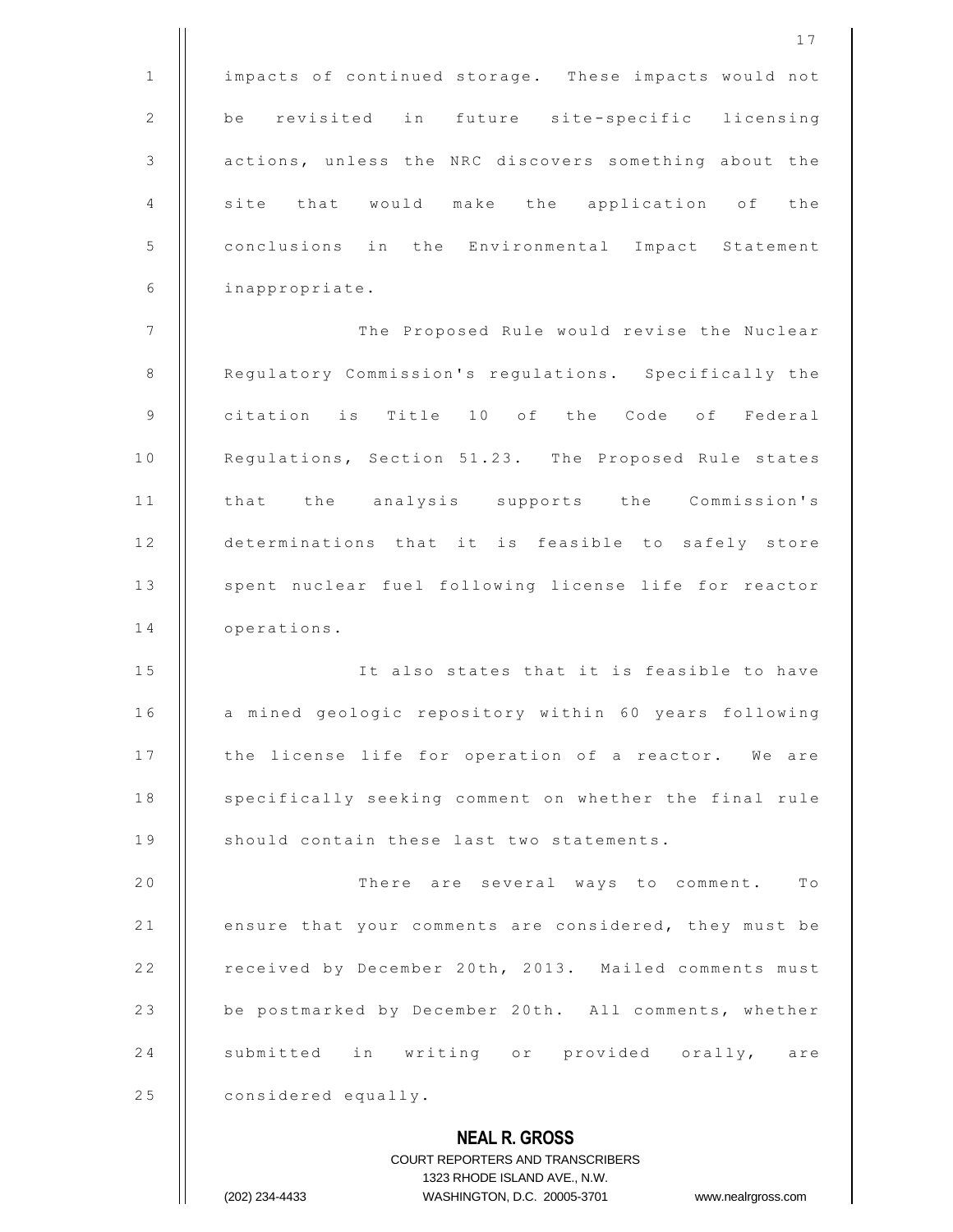|             | 18                                                                                                  |
|-------------|-----------------------------------------------------------------------------------------------------|
| $\mathbf 1$ | Some have commented already and others                                                              |
| 2           | will comment later, and we're here tonight so you can                                               |
| 3           | tell us your comments on the Generic Environmental                                                  |
| 4           | Impact Statement and Proposed Rule. Tonight's                                                       |
| 5           | comments are being transcribed, and will be considered                                              |
| 6           | part of the record.                                                                                 |
| 7           | You can also leave written comments with                                                            |
| 8           | the NRC staff located at the registration table, and                                                |
| 9           | we'll make sure that those comments are added to the                                                |
| 10          | docket as well. You may email, fax, or mail your                                                    |
| 11          | comments to the NRC. You may also provide comments                                                  |
| 12          | using the Federal Register, I mean the Federal e-                                                   |
| 13          | Rulemaking website, www.regulations.gov.                                                            |
| 14          | That concludes the NRC's presentation, and                                                          |
| 15          | thank you for your attention. Chip.                                                                 |
| 16          | MODERATOR CAMERON: Okay, thank you Andy.                                                            |
| 17          | Thank you Carrie. I just want to make sure that the                                                 |
| 18          | process for submitting comments, the public meetings                                                |
| 19          | where you can call in, schedule. Are there any                                                      |
| 20          | questions on that tonight, before we go out to all of                                               |
| 21          | you for comments? Ahh, okay. And just introduce                                                     |
| 22          | yourself to us please.                                                                              |
| 23          | MS. THOMAS: I'm Ellen Thomas, and I was                                                             |
| 24          | wondering, when I submit comments this evening, does                                                |
| 25          | this mean that I can't submit any future comments, or                                               |
|             | <b>NEAL R. GROSS</b>                                                                                |
|             | COURT REPORTERS AND TRANSCRIBERS                                                                    |
|             | 1323 RHODE ISLAND AVE., N.W.<br>(202) 234-4433<br>WASHINGTON, D.C. 20005-3701<br>www.nealrgross.com |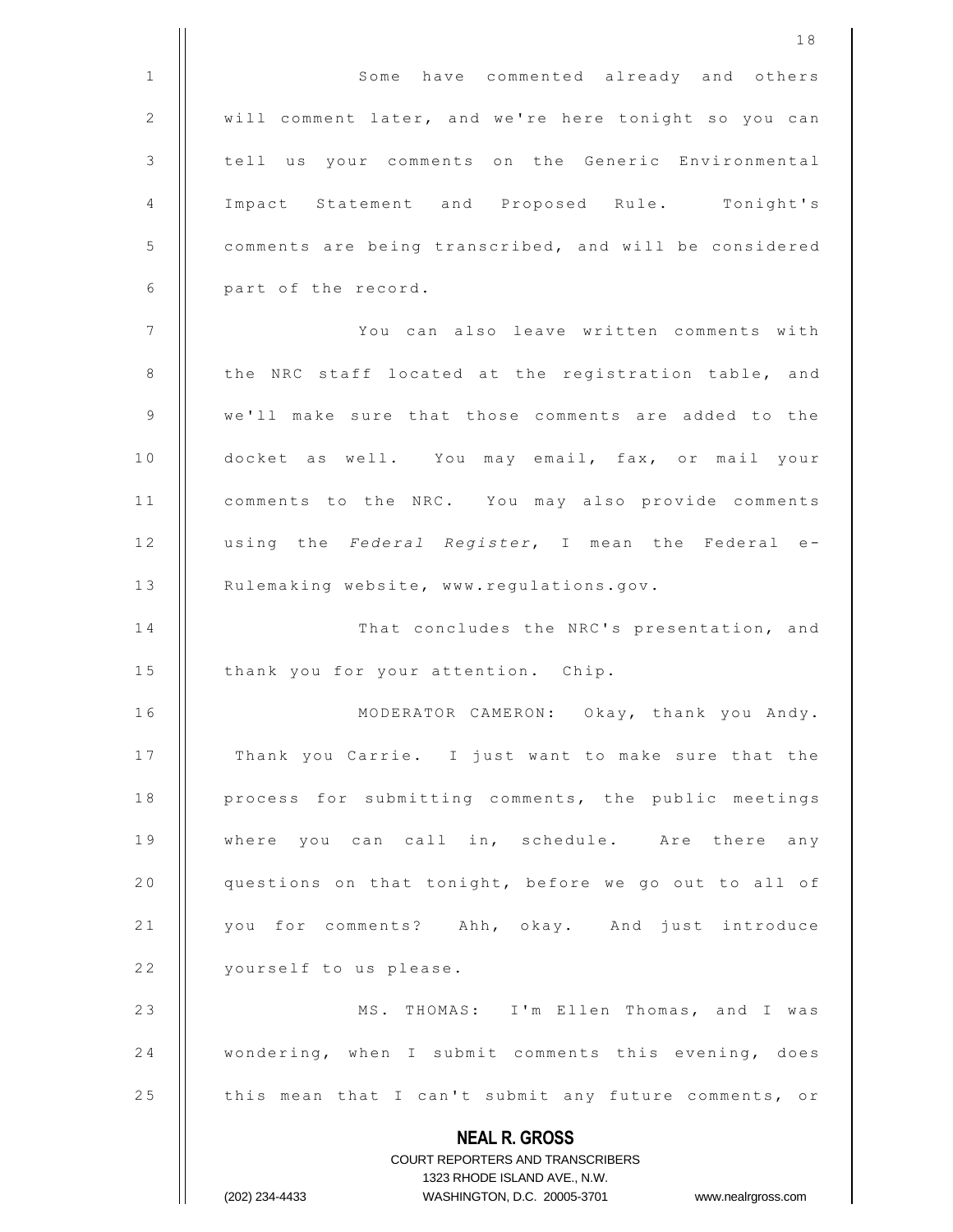|                | 19                                                                                                  |
|----------------|-----------------------------------------------------------------------------------------------------|
| $\mathbf{1}$   | can I say -- if I see something that I want to add to                                               |
| 2              | my comments, I can do that?                                                                         |
| $\mathfrak{Z}$ | MODERATOR CAMERON: Oh yes, Ellen. You                                                               |
| 4              | can submit comments, and in fact, one of the reasons                                                |
| 5              | why the NRC has these meetings before the end of the                                                |
| 6              | comment period, is because you might hear something                                                 |
| 7              | from the NRC speakers or from other people in the                                                   |
| 8              | audience, that will give you an idea about commenting.                                              |
| 9              | So actually we want to encourage people to                                                          |
| 10             | submit written comments also. But good question.                                                    |
| 11             | Thank you, Ellen. Anybody else before we get started?                                               |
| 12             | (No response.)                                                                                      |
| 13             | MODERATOR CAMERON: Okay, great. Well,                                                               |
| 14             | I'm going to call four names, and it's not a                                                        |
| 15             | requirement to come up and sit in these chairs, okay,                                               |
| 16             | if you're already near the front. It's just a device                                                |
| 17             | to give you time to get up here if you're way in the                                                |
| 18             | back.                                                                                               |
| 19             | But our first four speakers are going to                                                            |
| 20             | be Lou Zeller, Mary Olson, Jeff Archie, and Jeff                                                    |
| 21             | Merrifield. So Lou, are you in here?                                                                |
| 22             | MR. ZELLER: Yes.                                                                                    |
| 23             | MODERATOR CAMERON: Okay. Lou's our first                                                            |
| 24             | speaker, and as I mentioned, John in the front row                                                  |
| 25             | will be keeping time for us.                                                                        |
|                | <b>NEAL R. GROSS</b>                                                                                |
|                | COURT REPORTERS AND TRANSCRIBERS                                                                    |
|                | 1323 RHODE ISLAND AVE., N.W.<br>(202) 234-4433<br>WASHINGTON, D.C. 20005-3701<br>www.nealrgross.com |
|                |                                                                                                     |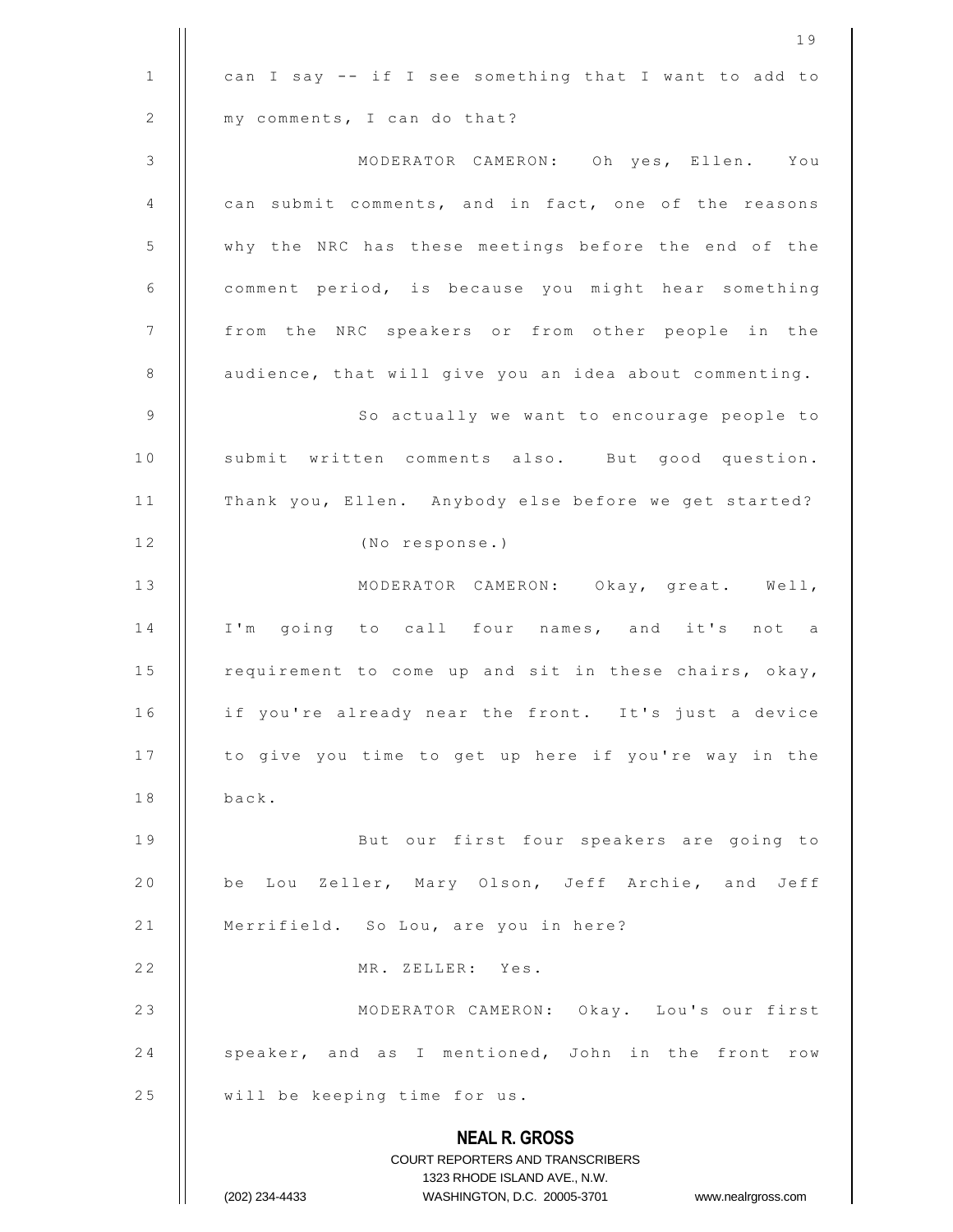|                | 20                                                                                                  |
|----------------|-----------------------------------------------------------------------------------------------------|
| $\mathbf{1}$   | MR. ZELLER: Thank you. My name is Lou                                                               |
| 2              | Zeller. I'm Executive Director of the Blue Ridge                                                    |
| $\mathfrak{Z}$ | Environmental Defense League. We have active chapters                                               |
| 4              | and projects in six southeastern states. Many of our                                                |
| 5              | members are here tonight.                                                                           |
| 6              | For example, from the state of Georgia and                                                          |
| $\overline{7}$ | other southeastern states. Thank you for the                                                        |
| 8              | opportunity to speak here tonight.                                                                  |
| 9              | On behalf of the Blue Ridge Environmental                                                           |
| 10             | Defense League, which was founded in 1984, I submit                                                 |
| 11             | the following comments. After reviewing the draft                                                   |
| 12             | documents, we have the following observations and                                                   |
| 13             | recommendations.                                                                                    |
| 14             | One, the Nuclear Regulatory Commission                                                              |
| 15             | should abandon the Waste Confidence Rule. Because it                                                |
| 16             | is a general rule, it cannot apply to the 65 different                                              |
| 17             | commercially operated power plant sites across the                                                  |
| 18             | nation. Each site is different and should be treated                                                |
| 19             | as such. There should be individual plant                                                           |
| 20             | Environmental Impact Statements for all 65.                                                         |
| 21             | Number two. So-called independent spent                                                             |
| 22             | fuel storage installations would be de facto nuclear                                                |
| 23             | waste dumps. The generic Waste Confidence Rule would                                                |
| 24             | be based on finding one or more waste sites which                                                   |
| 25             | would be located in economically stressed communities.                                              |
|                | <b>NEAL R. GROSS</b>                                                                                |
|                | <b>COURT REPORTERS AND TRANSCRIBERS</b>                                                             |
|                | 1323 RHODE ISLAND AVE., N.W.<br>(202) 234-4433<br>WASHINGTON, D.C. 20005-3701<br>www.nealrgross.com |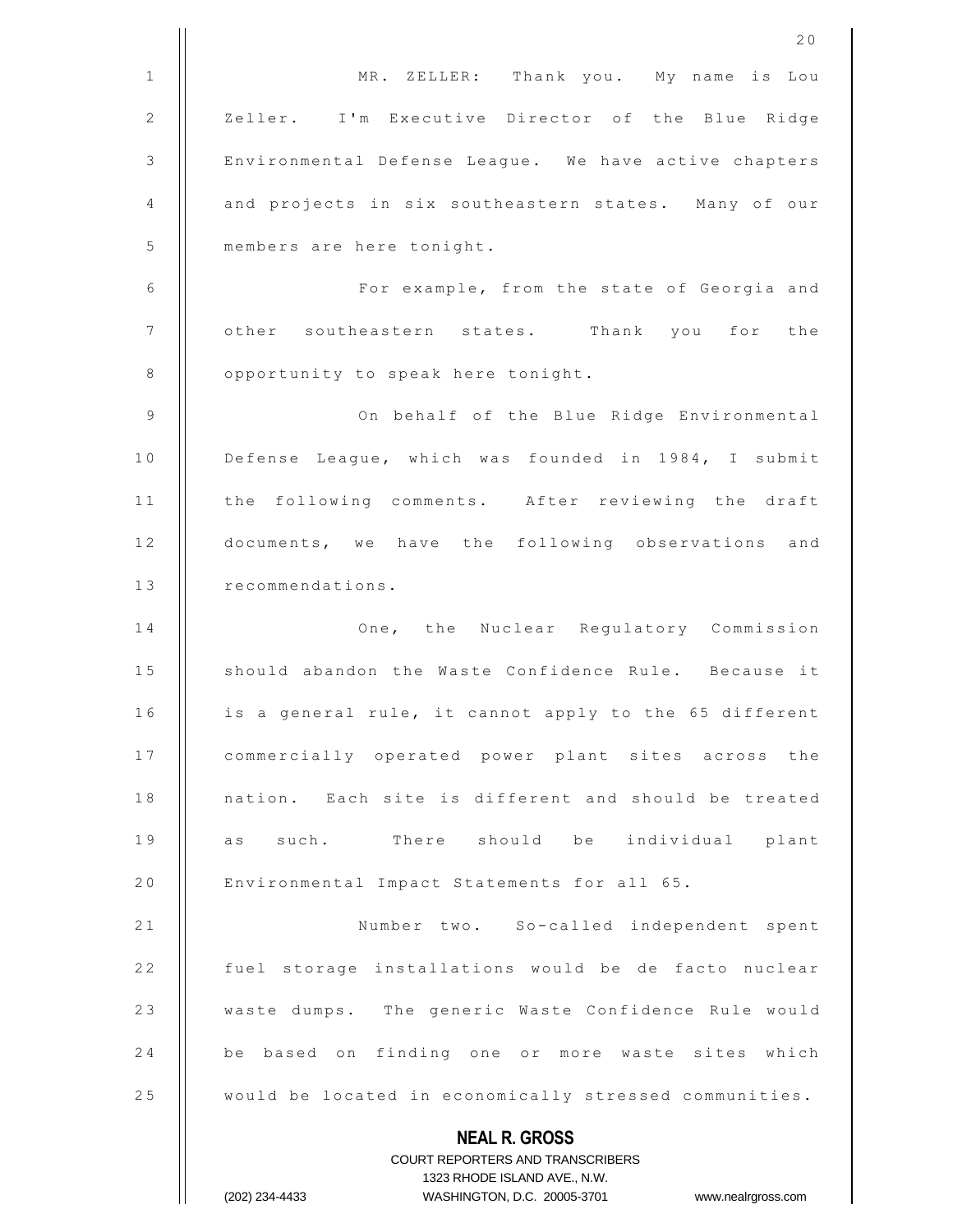2 1 1 | Potential sites would be in the southeast, 2 | could be such as Savannah River or in the west, Native 3 | American land such as Yucca Mountain. This is 4 | fundamentally unjust. 5 | Number three, long-term storage of 6 | radioactive waste at nuclear power plant sites should 7 | be done in dry, secure canisters. The industry which 8  $\parallel$  made the waste and profited from it should manage it, 9 | and storage onsite at nuclear power plants represents 10 || the least hazard to public health in the area, both 11 | near the reactors and along transport routes. 12 || One of the most distressing things in this 13 | Environmental Impact Statement is the fact that it is 14 || generic. This is a term which flies in the face of 15 | the facts of the matter, as I've just outlined. But 16 | one of the particulars is that in the assessment, the 17 | Proposed Rule would make amendments --. 18 || The Proposed Rule would also clarify that 19 || the generic determination applies to the license 20 || renewal for independent spent fuel storage 21 | installation. No, it would not license such a 22 || facility, but the Generic Environmental Impact 23 | Statement would apply to a temporary storage site, if 24 || one were to be located in South Carolina at the 25 | Savannah River site, perhaps one of the leading

## COURT REPORTERS AND TRANSCRIBERS 1323 RHODE ISLAND AVE., N.W. (202) 234-4433 WASHINGTON, D.C. 20005-3701 www.nealrgross.com

**NEAL R. GROSS**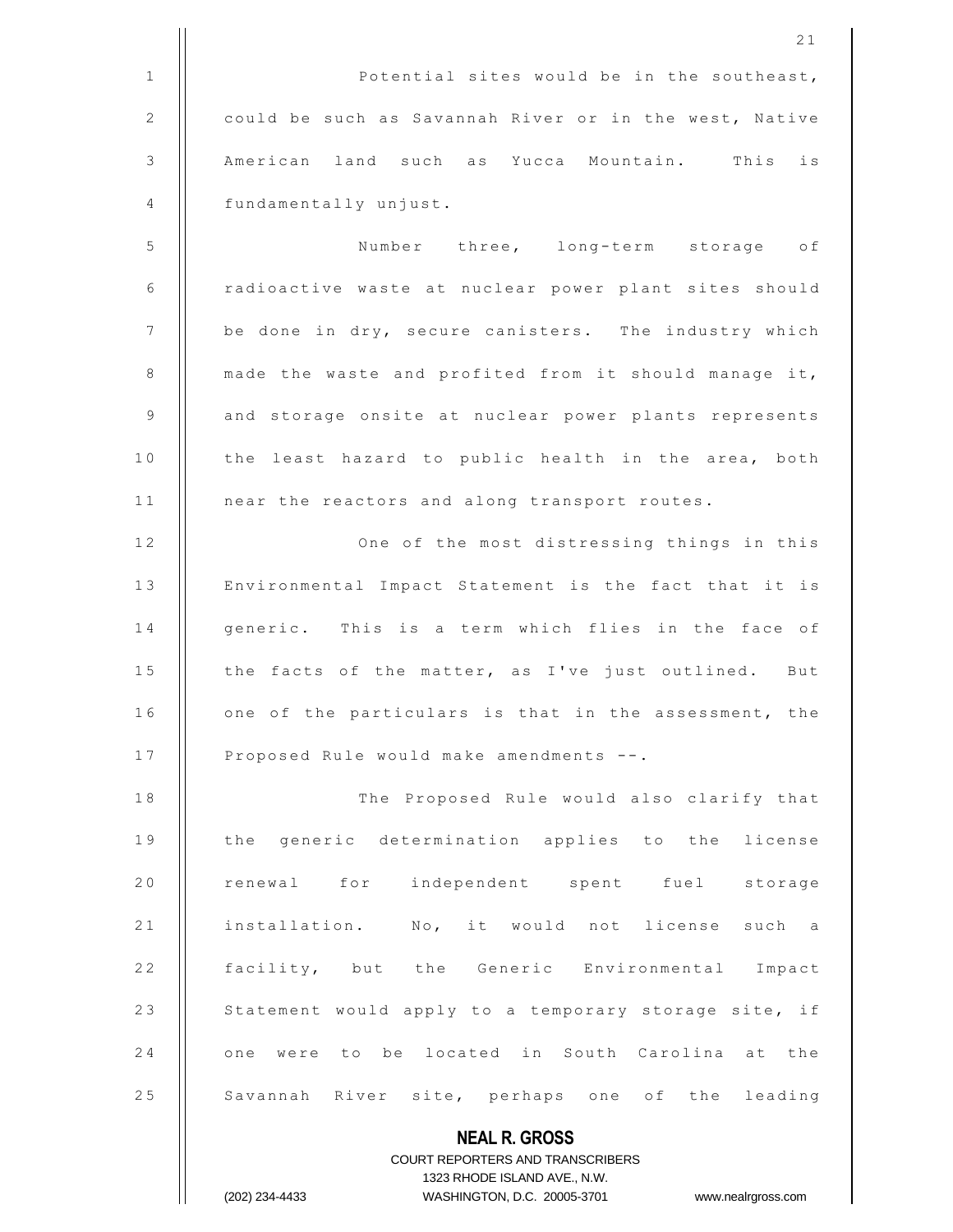**NEAL R. GROSS** COURT REPORTERS AND TRANSCRIBERS 1323 RHODE ISLAND AVE., N.W. (202) 234-4433 WASHINGTON, D.C. 20005-3701 www.nealrgross.com 1 | contenders for such a site. 2 | That would mean high-level nuclear waste 3 | trucked all over the United States through Highway 77, 4 | on Highway 85, bound for the Savannah River site, and 5 | exposing people all along the way. The Nuclear 6 | Regulatory Commission should abandon the generic 7 | approach. It should heed the advice and the direct 8 || order of the United States Circuit Court for the 9 | District of Columbia. Thank you for the opportunity. 10 | MODERATOR CAMERON: Final comment. 11 || MR. ZELLER: That's all. 12 || MODERATOR CAMERON: Thank you. Thank you 13 | very much Lou. 14 | (Applause.) 15 || MODERATOR CAMERON: And Mary Olson. 16 || MS. OLSON: My name is Mary Olson. I'm 17 || the Southeast Regional Coordinator for Nuclear 18 | Information Resource Service, and I am so thrilled 19 | that this room is so full, and I know we have diverse 20 | views. But it's so important in our country that we 21 | have the full discussion. 2 2 E v e r y d a y o f m y l i f e , h i g h -level 23 | radioactive waste has been generated, and every ten 24 || years of my life there has been a major reactor 25 **a**ccident which took that which was fuel and rendered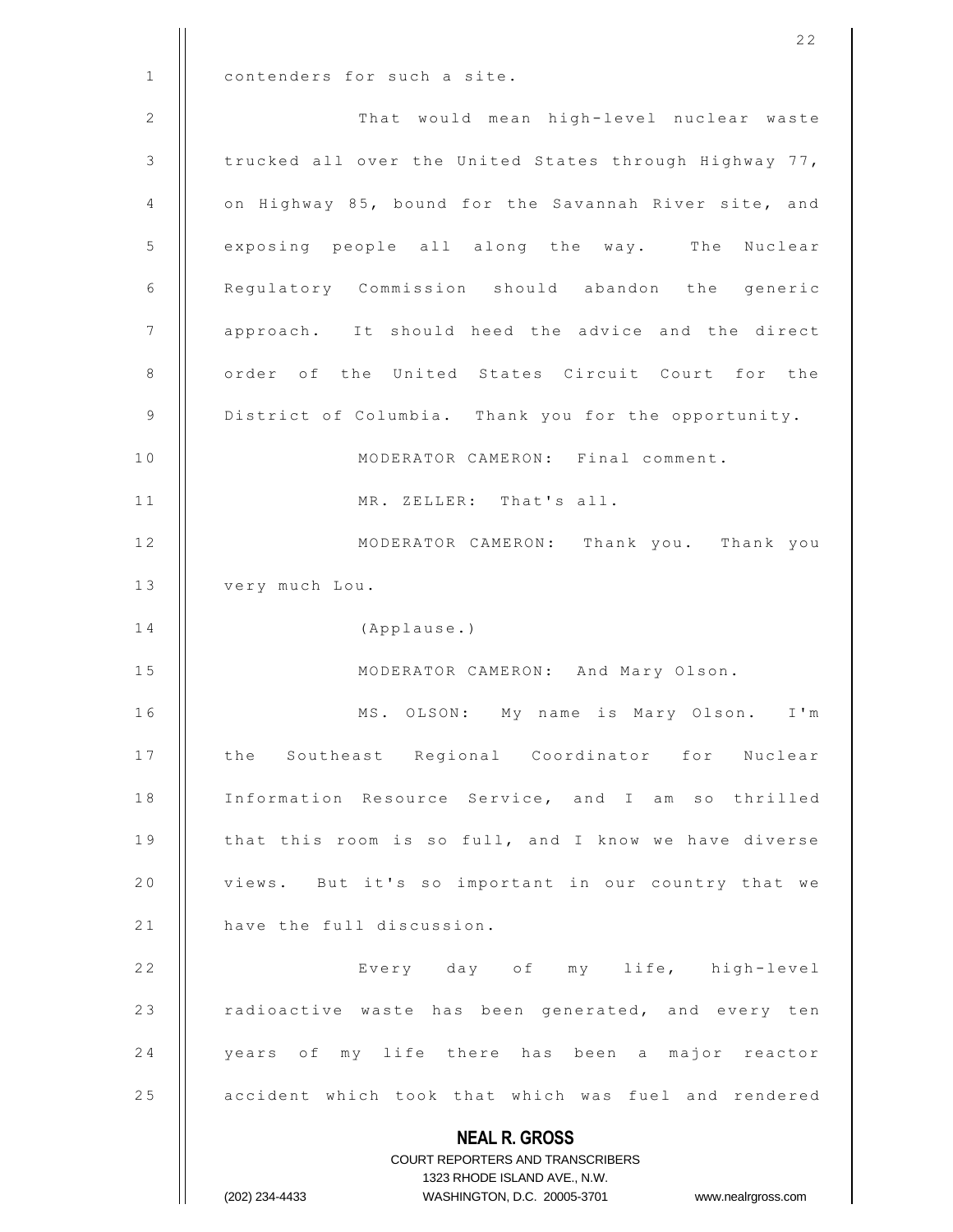|                | 23                                                       |
|----------------|----------------------------------------------------------|
| $\mathbf{1}$   | it to that which must be called waste, and quite         |
| 2              | frankly, we have to add to this Generic Environmental    |
| $\mathfrak{Z}$ | Impact Statement the consideration of all phases of      |
| 4              | this material, not only those that are assemblies in     |
| 5              | pools or in casks.                                       |
| 6              | So that said, I'm wanting to just back up                |
| $\overline{7}$ | for a moment and say that Nuclear Information Resource   |
| $\,8\,$        | Service will be filing organizational comments in        |
| $\mathsf 9$    | writing. So I am joining the dialogue tonight, mostly    |
| 10             | on behalf of myself as an individual, but in resonance   |
| 11             | with people that I work with all over this United        |
| 12             | States, and with so many of my friends who are here      |
| 13             | tonight who have come out, and I thank them for that.    |
| 14             | So this radioactive waste has been made                  |
| 15             | every day of my life. We have nothing to do with it      |
| 16             | except for letting it pile up. It's piling up where      |
| 17             | it was made, and if you move it, it's just going to      |
| 18             | pile up there too. That is all we have for an answer     |
| 19             | right now.                                               |
| 20             | my childhood, I heard about nuclear<br>I n               |
| 21             | madness. Maybe it was mutually assured destruction       |
| 22             | madness, or maybe it was Helen Caldicott having the      |
| 23             | courage to stand up ahead of many of us and say making   |
| 24             | this waste on a daily basis that we don't know what to   |
| 25             | do with is madness.                                      |
|                | <b>NEAL R. GROSS</b><br>COURT REPORTERS AND TRANSCRIBERS |

1323 RHODE ISLAND AVE., N.W.

 $\mathsf{I}$  $\prod_{i=1}^{n}$ 

(202) 234-4433 WASHINGTON, D.C. 20005-3701 www.nealrgross.com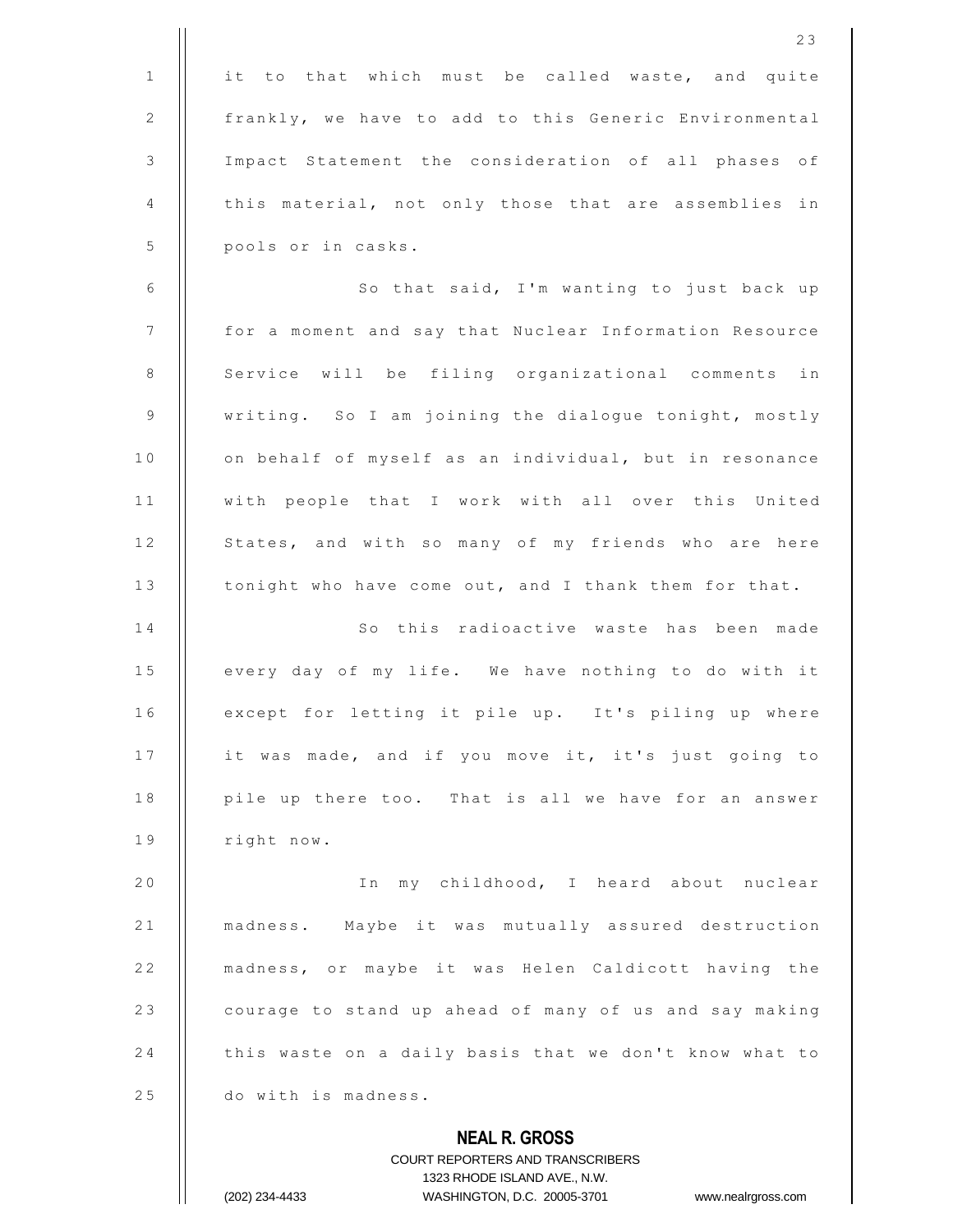|              | 24                                                                                                  |
|--------------|-----------------------------------------------------------------------------------------------------|
| $\mathbf{1}$ | But here I am in the fifth decade of my                                                             |
| 2            | life, and I'm here to celebrate some sanity. I can't                                                |
| 3            | call it nuclear sanity, because that's an oxymoron for                                              |
| 4            | me. But I'm going to name a few names and then I'll                                                 |
| 5            | be done.                                                                                            |
| 6            | But we have a federal judge, a panel of                                                             |
| 7            | three guys, who said "I don't buy this scam." That's                                                |
| 8            | why we're here tonight. He said I don't buy this                                                    |
| 9            | scam, and then Fukushima happened and he said now I                                                 |
| 10           | really don't know that we have a solution, so I'm                                                   |
| 11           | vacating the Rule, thank you very much.                                                             |
| 12           | Sanity, wow. We have a President who said                                                           |
| 13           | that dump's no good, and had the courage, unlike                                                    |
| 14           | previous presidents, to say Yucca Mountain's off the                                                |
| 15           | table. Amazing. A geological level event from the                                                   |
| 16           | White House. You have a Senate Majority Leader who's                                                |
| 17           | sticking up for democracy. The people of Nevada don't                                               |
| 18           | want that waste.                                                                                    |
| 19           | We have a Prime Minister who was in charge                                                          |
| 20           | when the tsunami and earthquake and tsunami hit, and                                                |
| 21           | he's now brave enough to stand up as Prime Minister                                                 |
| 22           | can and say "nuclear is not the answer. We have to                                                  |
| 23           | phase it out."                                                                                      |
| 24           | We have Prime Minister Merkel, who said                                                             |
| 25           | the same thing. By 2022, Germany will be nuclear                                                    |
|              | <b>NEAL R. GROSS</b>                                                                                |
|              | COURT REPORTERS AND TRANSCRIBERS                                                                    |
|              | 1323 RHODE ISLAND AVE., N.W.<br>(202) 234-4433<br>WASHINGTON, D.C. 20005-3701<br>www.nealrgross.com |
|              |                                                                                                     |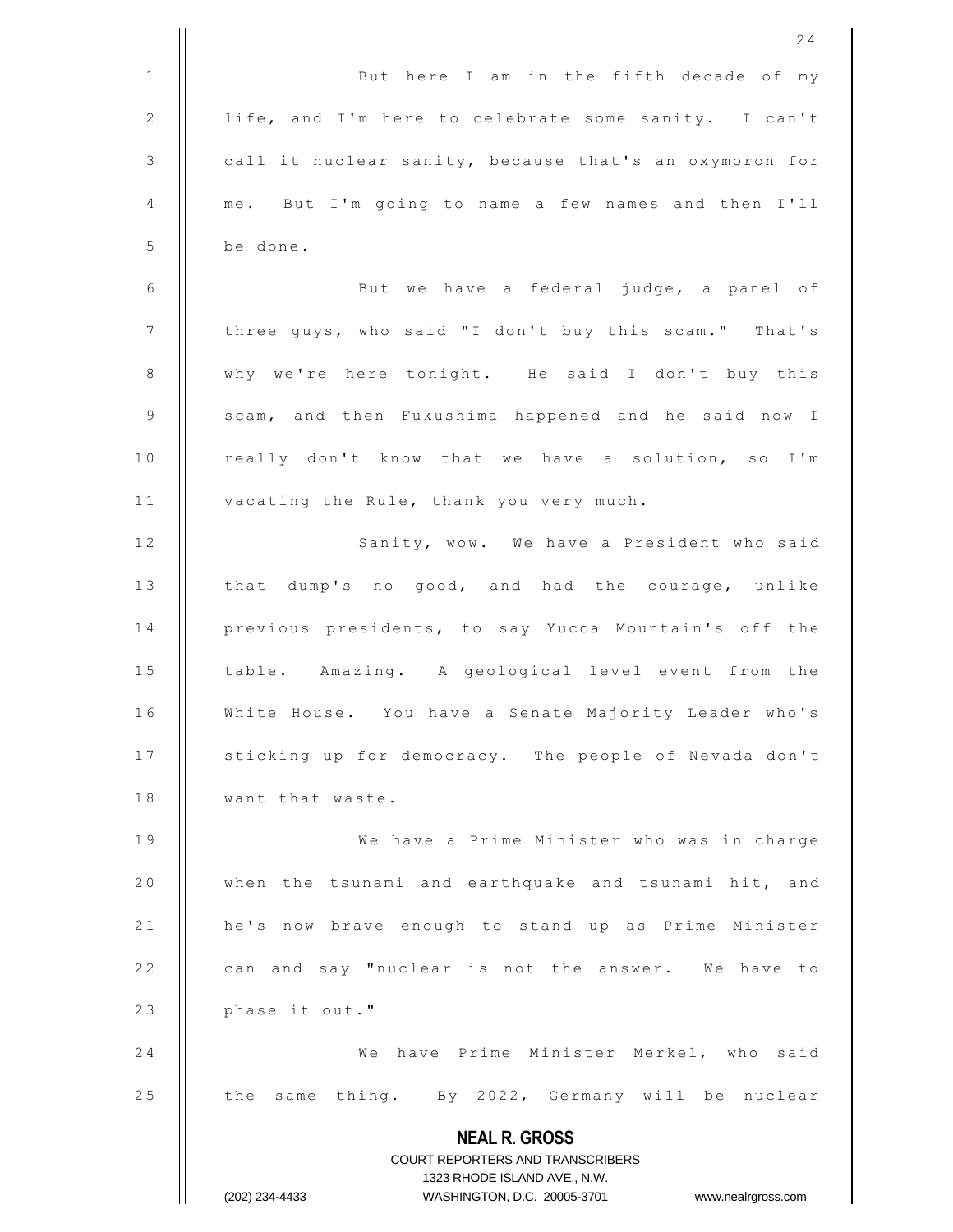**NEAL R. GROSS** COURT REPORTERS AND TRANSCRIBERS 1323 RHODE ISLAND AVE., N.W. (202) 234-4433 WASHINGTON, D.C. 20005-3701 www.nealrgross.com 1 | free. Finally, we have former NRC Chair Greg Jaczko, 2 || someone I've worked with in various capacities for 3 | many years, who now has the courage and the sanity to 4  $\parallel$  stand up and agree with me, and many of us in this 5 | room, that the only solution for radioactive waste is  $6$  | to stop making any more of it, and that darn little 7 | vacation that your rule has should become a nice,  $8$  | permanent little chalet, and no more nuclear licenses. 9 Thank you. 10 || MODERATOR CAMERON: Okay, thank you. 11 | Thank you, Mary. 12 | (Applause.) 13 || MODERATOR CAMERON: Next, we're going to 14 || hear from Jeff Archie and then Jeff Merrifield, and 15 | then we're going to go to Don Safer and Steve Nesbit 16 | and Susan Corbett. Go ahead, Jeff. 17 || MR. ARCHIE: Good evening. My name is 18 | Jeff Archie and I'm Senior Vice President and Chief 19 | Nuclear Officer for South Carolina Electric and Gas. 20 | South Carolina Electric and Gas provides service to 21 | 659,000 electric customers in South Carolina covering  $22$  |  $25$  counties. 23 || I appreciate the opportunity to provide 24 | comments this evening on the draft Waste Confidence 25 | and GEIS. I also want to commend the NRC's efforts to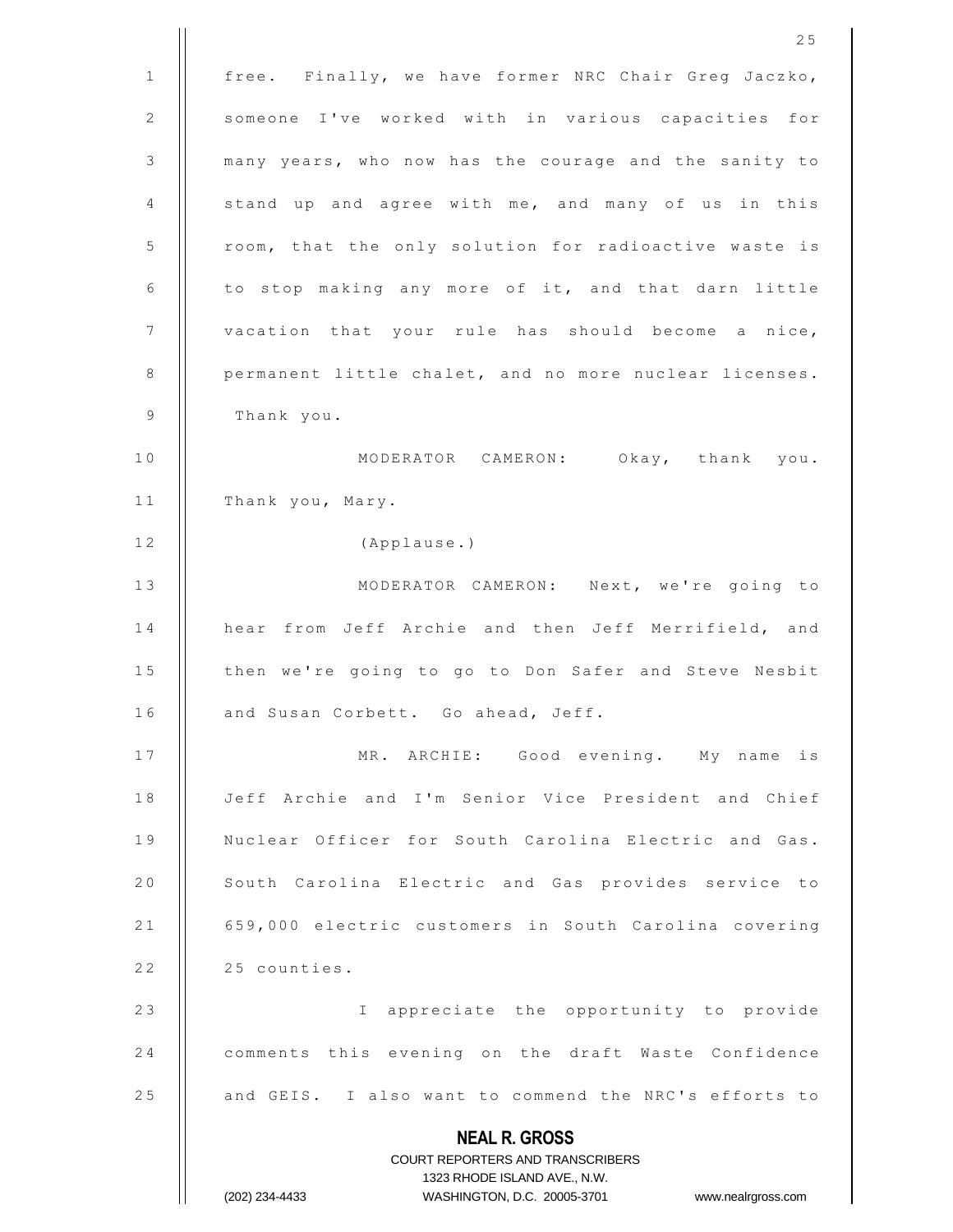|                | 26                                                     |
|----------------|--------------------------------------------------------|
| $\mathbf{1}$   | encourage and engage the public through a number of    |
| 2              | public meetings and other venues.                      |
| $\mathfrak{Z}$ | Over my 30 plus years in the nuclear                   |
| 4              | industry, I've witnessed the NRC's efforts to ensure   |
| 5              | public engagement and transparency, and this meeting   |
| 6              | is yet another example of that commitment.             |
| $\overline{7}$ | In my role as chief nuclear officer, I'm               |
| 8              | accountable for oversight of our current nuclear       |
| 9              | operations, as well as supporting oversight of our new |
| 10             | nuclear construction activities. South Carolina        |
| 11             | Electric and Gas owns and operates the V.C. Summer     |
| 12             | Unit 1 Nuclear Station in Jenkinsville, South          |
| 13             | Carolina, which is located approximately 30 miles      |
| 14             | north of Columbia, the state's capitol.                |
| 15             | This plant has operated safely for 30                  |
| 16             | years, providing emission-free electric power<br>to    |
| 17             | customers in our service territory. Since bringing     |
| 18             | V.C. Summer Unit 1 online in 1984, we have             |
| 19             | demonstrated the ability to store used fuel safety in  |
| 20             | our wet fuel storage pool located onsite.              |
| 21             | We have extremely competent, well-                     |
| 22             | qualified individuals that provide oversight of fuel-  |
| 23             | related activities, and we have not had any events     |
| 24             | that have challenged the safety of the public or our   |
| 25             | employees.                                             |
|                | <b>NEAL R. GROSS</b>                                   |
|                | COURT REPORTERS AND TRANSCRIBERS                       |

1323 RHODE ISLAND AVE., N.W.

 $\prod$ 

(202) 234-4433 WASHINGTON, D.C. 20005-3701 www.nealrgross.com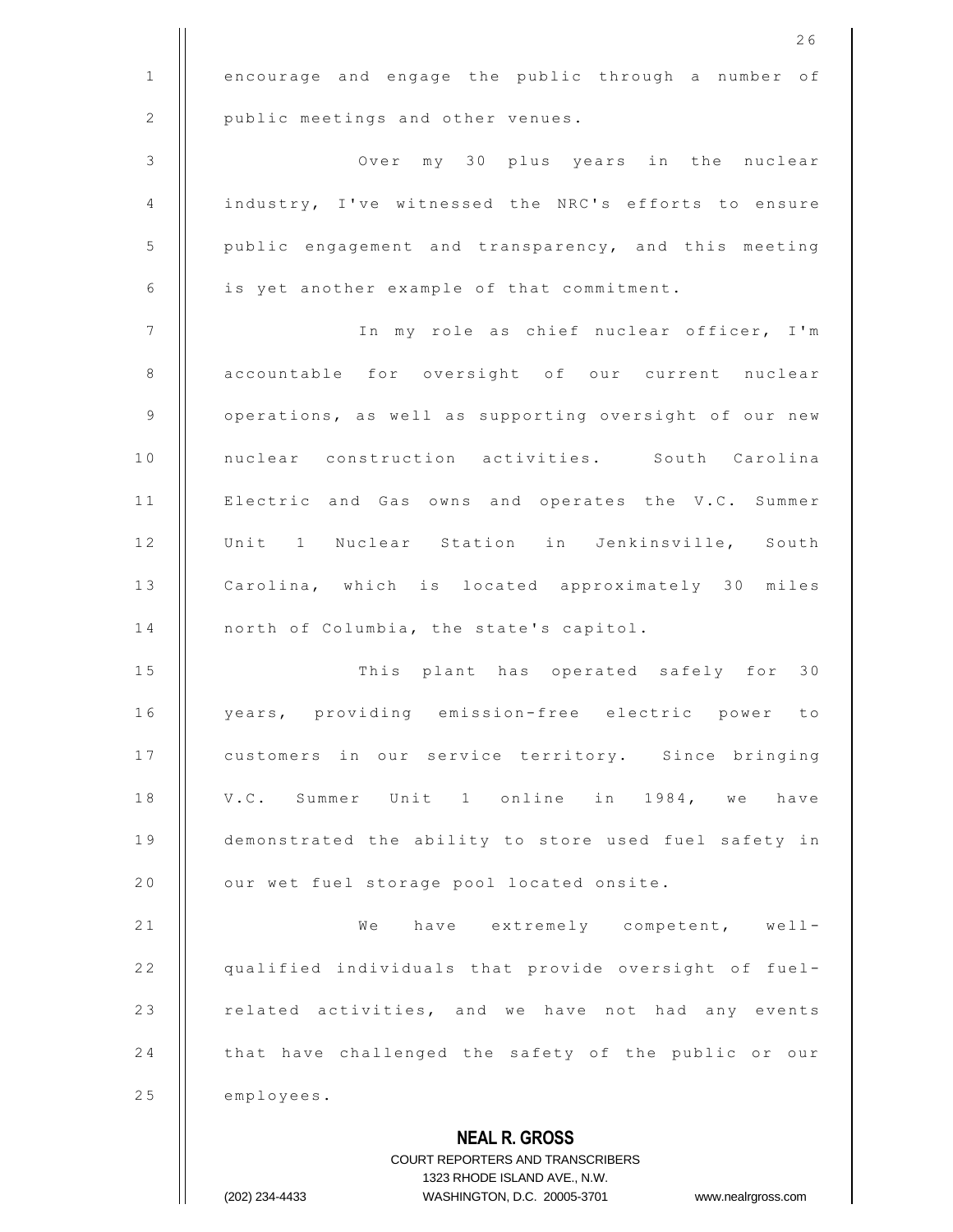|                | 27                                                     |
|----------------|--------------------------------------------------------|
| $\mathbf{1}$   | We are currently building an integrated                |
| $\mathbf{2}$   | spent fuel storage installation that will in the       |
| 3              | future allow fuel to be transported from our wet spent |
| 4              | fuel storage location to a dry storage location when   |
| 5              | wet storage capacity is exhausted.                     |
| 6              | We have benchmarked extensively with other             |
| $\overline{7}$ | utilities in the U.S. to ensure we benefit from the    |
| 8              | knowledge gained by organizations that have            |
| 9              | implemented dry spent fuel storage successfully for    |
| 10             | many, many years.                                      |
| 11             | The demonstration of safe nuclear plant                |
| 12             | operation and spent fuel management at V.C. Summer has |
| 13             | been a part of the foundation for the strong public    |
| 14             | support we have received over the<br>years. I'm        |
| 15             | especially proud of the fact that a recent survey      |
| 16             | commissioned by the Nuclear Energy Institute, and      |
| 17             | conducted by Visconi (ph) Research Incorporated, show  |
| 18             | that 90 percent of our neighbors that live within the  |
| 19             | ten-mile radius of the plant had favorable impressions |
| 20             | of the plant and how it is operated.                   |
| 21             | Our ability to ensure and demonstrate                  |
| 22             | excellence in plant operation was one of the primary   |
| 23             | drivers in our decision to build two new Westinghouse  |
| 24             | AP-1000s adjacent to our existing Unit 1 plant. These  |
| 25             | reactors, V.C. Summer Units 2 and 3, received a        |
|                | <b>NEAL R. GROSS</b>                                   |

COURT REPORTERS AND TRANSCRIBERS 1323 RHODE ISLAND AVE., N.W. (202) 234-4433 WASHINGTON, D.C. 20005-3701 www.nealrgross.com

 $\prod$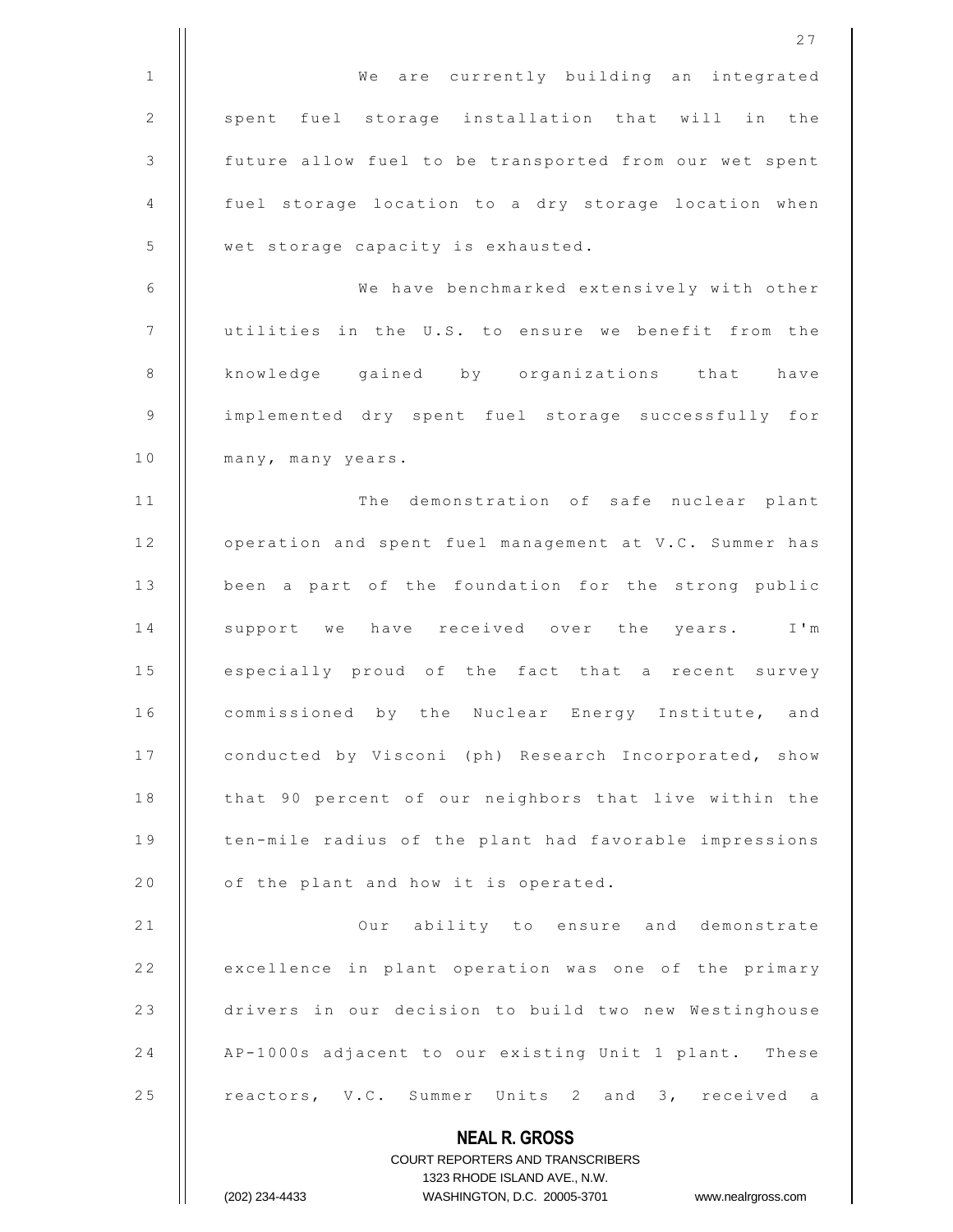|              | COURT REPORTERS AND TRANSCRIBERS<br>1323 RHODE ISLAND AVE., N.W.<br>(202) 234-4433<br>WASHINGTON, D.C. 20005-3701<br>www.nealrgross.com |
|--------------|-----------------------------------------------------------------------------------------------------------------------------------------|
|              | <b>NEAL R. GROSS</b>                                                                                                                    |
| 25           | having economical baseload energy generation to meet                                                                                    |
| 24           | their energy needs today, but we are also committed to                                                                                  |
| 23           | need to have confidence that not only we can satisfy                                                                                    |
| 22           | as well as industry considering locating in our state,                                                                                  |
| 21           | Industry currently located in our state,                                                                                                |
| 20           | Carolina.                                                                                                                               |
| 19           | is a high priority for our customers in South                                                                                           |
| 18           | yards of concrete. Safe, reliable electric generation                                                                                   |
| 17           | hours, with the placement of approximately 7,000 cubic                                                                                  |
| 16           | pour was a continuous pour lasting approximately 43                                                                                     |
| 15           | MR. ARCHIE: Sure. The Unit 3 concrete                                                                                                   |
| 14           | finish up for us please?                                                                                                                |
| 13           | MODERATOR CAMERON: And Jeff, could you                                                                                                  |
| 12           | pour for Unit 3 just this morning.                                                                                                      |
| 11           | concrete for both units, having finished the concrete                                                                                   |
| 10           | and completed an installation of the first nuclear                                                                                      |
| 9            | preps and required rebar installations for both units,                                                                                  |
| 8            | Recently, we completed the foundation                                                                                                   |
| 7            | number of significant milestones achieved to date.                                                                                      |
| 6            | V.C. Summer Units 2 and 3 have gone very well, with a                                                                                   |
| 5            | to achieving that goal. Construction activities for                                                                                     |
| 4            | 2017 or first quarter 2018, and we are well on our way                                                                                  |
| 3            | We expect to bring Unit 2 online in late                                                                                                |
| 2            | NRC in March of 2012.                                                                                                                   |
| $\mathbf{1}$ | combined operating and construction license from the                                                                                    |
|              | 28                                                                                                                                      |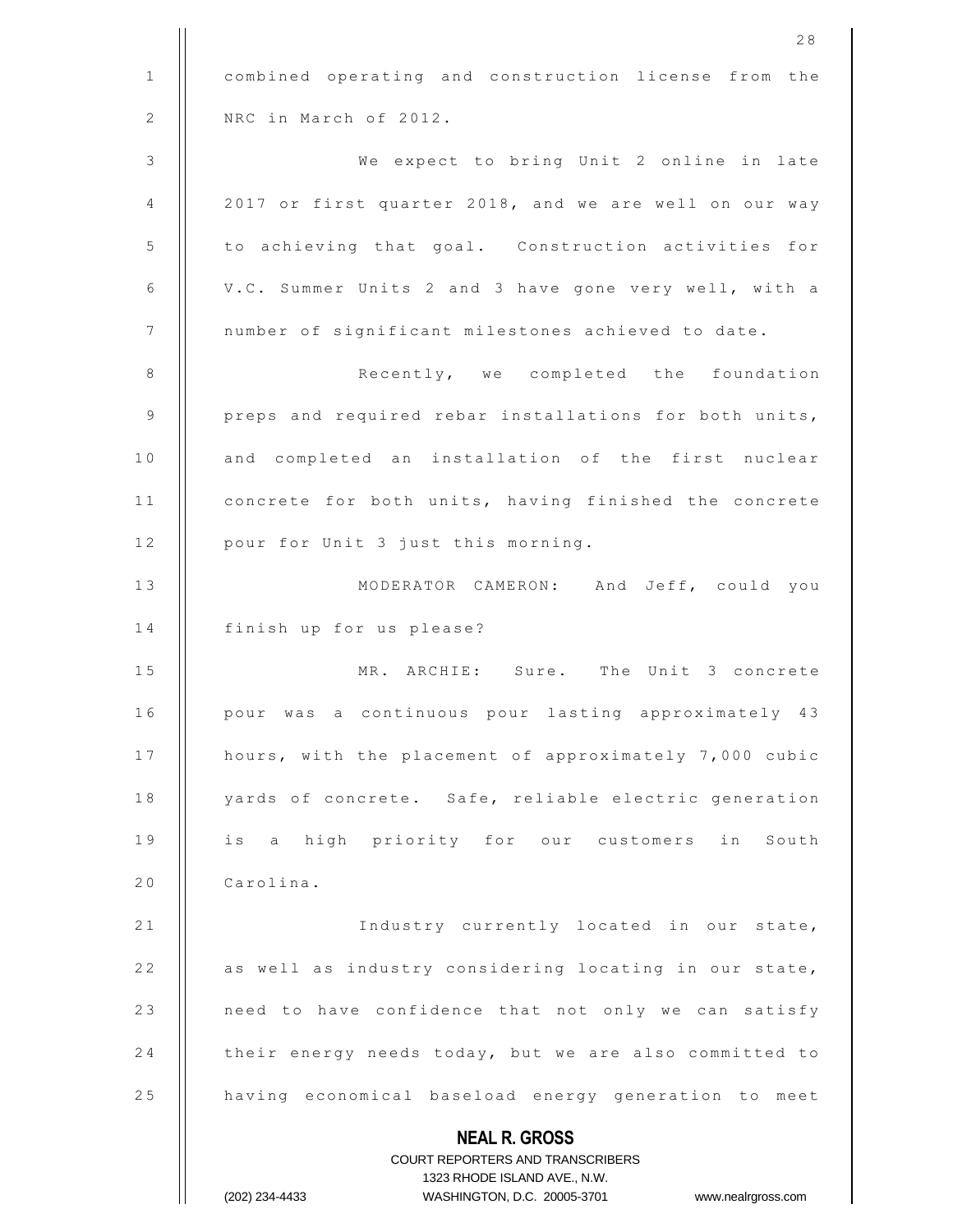|              | 29                                                                      |
|--------------|-------------------------------------------------------------------------|
| $\mathbf{1}$ | their long-term needs in the future.                                    |
| 2            | The proposed Waste Confidence Rule and                                  |
| 3            | Generic Environmental Impact Statement support the                      |
| 4            | efforts of our company to deliver safe, reliable, and                   |
| 5            | emission-free power to our customers, long into the                     |
| 6            | future.                                                                 |
| 7            | It will also support efforts by other                                   |
| 8            | utilities that are working to license new reactors to                   |
| 9            | support their strategic objectives. We support the                      |
| 10           | NRC's efforts this evening, and we support the agency                   |
| 11           | moving forward with the proposed Waste Confidence Rule                  |
| 12           | and Generic Impact Statement.                                           |
| 13           | MODERATOR CAMERON: Okay, thank you.                                     |
| 14           | Thank you very much, Jeff.                                              |
| 15           | (Applause.)                                                             |
| 16           | MODERATOR CAMERON:<br>This is Jeff                                      |
| 17           | Merrifield.                                                             |
| 18           | MR. MERRIFIELD: Thank you Chip and the                                  |
| 19           | NRC staff. My name is Jeff Merrifield. I'm a                            |
| 20           | resident of Davidson, North Carolina, where I live                      |
| 21           | with my wife and three children within a ten-mile                       |
| 22           | emergency planning zone of Duke McGuire Nuclear                         |
| 23           | Station.                                                                |
| 24           | Tonight, I'm speaking as a former                                       |
| 25           | Commissioner of the NRC, having served from October of                  |
|              | <b>NEAL R. GROSS</b>                                                    |
|              | <b>COURT REPORTERS AND TRANSCRIBERS</b><br>1323 RHODE ISLAND AVE., N.W. |
|              | WASHINGTON, D.C. 20005-3701 www.nealrgross.com<br>(202) 234-4433        |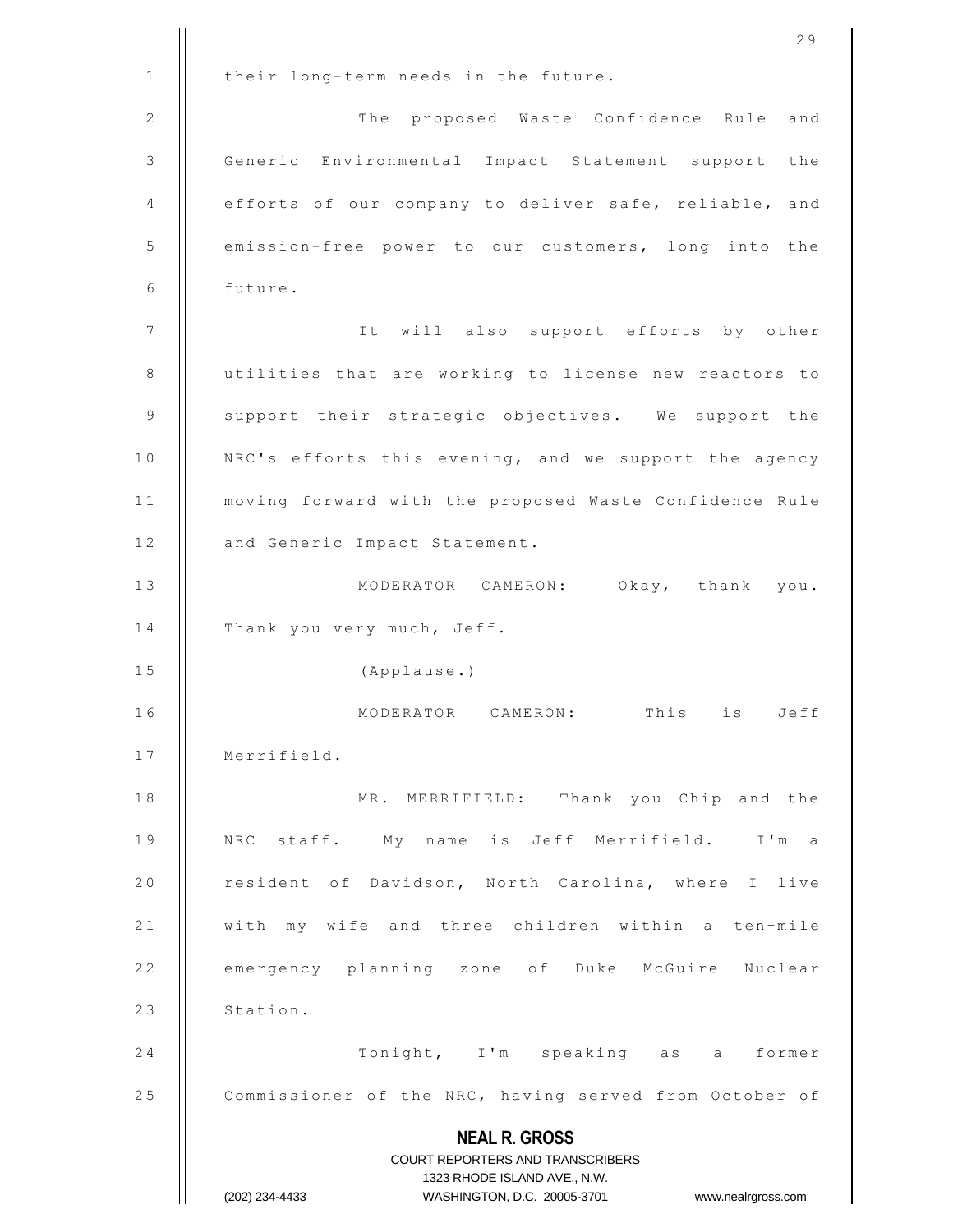|                | 30                                                                  |
|----------------|---------------------------------------------------------------------|
| $\mathbf{1}$   | 1998 through June of 2007. During that time, I                      |
| 2              | visited all 104 operating nuclear installations in the              |
| 3              | U.S., and over half of the world's 440 operating                    |
| 4              | nuclear facilities.                                                 |
| 5              | I'm currently employed by CB&I, which is                            |
| 6              | an EPC company located in Charlotte. It is in the                   |
| 7              | process of building eight nuclear units in the U.S.                 |
| $\,8\,$        | and in China. However, my remarks this evening                      |
| $\overline{9}$ | reflect my personal views.                                          |
| 10             | As an NRC Commissioner, I clearly saw that                          |
| 11             | U.S. nuclear power plant operators took used fuel very              |
| 12             | seriously. Whether it's stored in a pool or in a dry                |
| 13             | canister, that fuel receives the highest level of                   |
| 14             | attention to ensure its long-term safety and security.              |
| 15             | As a result of 9/11 and Fukushima, the                              |
| 16             | nuclear industry has taken a series of measures to                  |
| 17             | enhance the safety of these facilities. In my view,                 |
| 18             | these efforts have reinforced the high level of                     |
| 19             | assurance that this fuel can be safely managed, onsite              |
| 20             | or off, well after the lifetime of a nuclear plant.                 |
| 21             | I had the opportunity to visit Yucca                                |
| 22             | Mountain in Nevada twice, as well as the highly                     |
| 23             | successful Waste Isolation Pilot Project, otherwise                 |
| 24             | known as WIPP, which is a Department of Energy                      |
| 25             | facility 2,500 feet underground in New Mexico, in a                 |
|                | <b>NEAL R. GROSS</b>                                                |
|                | <b>COURT REPORTERS AND TRANSCRIBERS</b>                             |
|                | 1323 RHODE ISLAND AVE., N.W.                                        |
|                | (202) 234-4433<br>WASHINGTON, D.C. 20005-3701<br>www.nealrgross.com |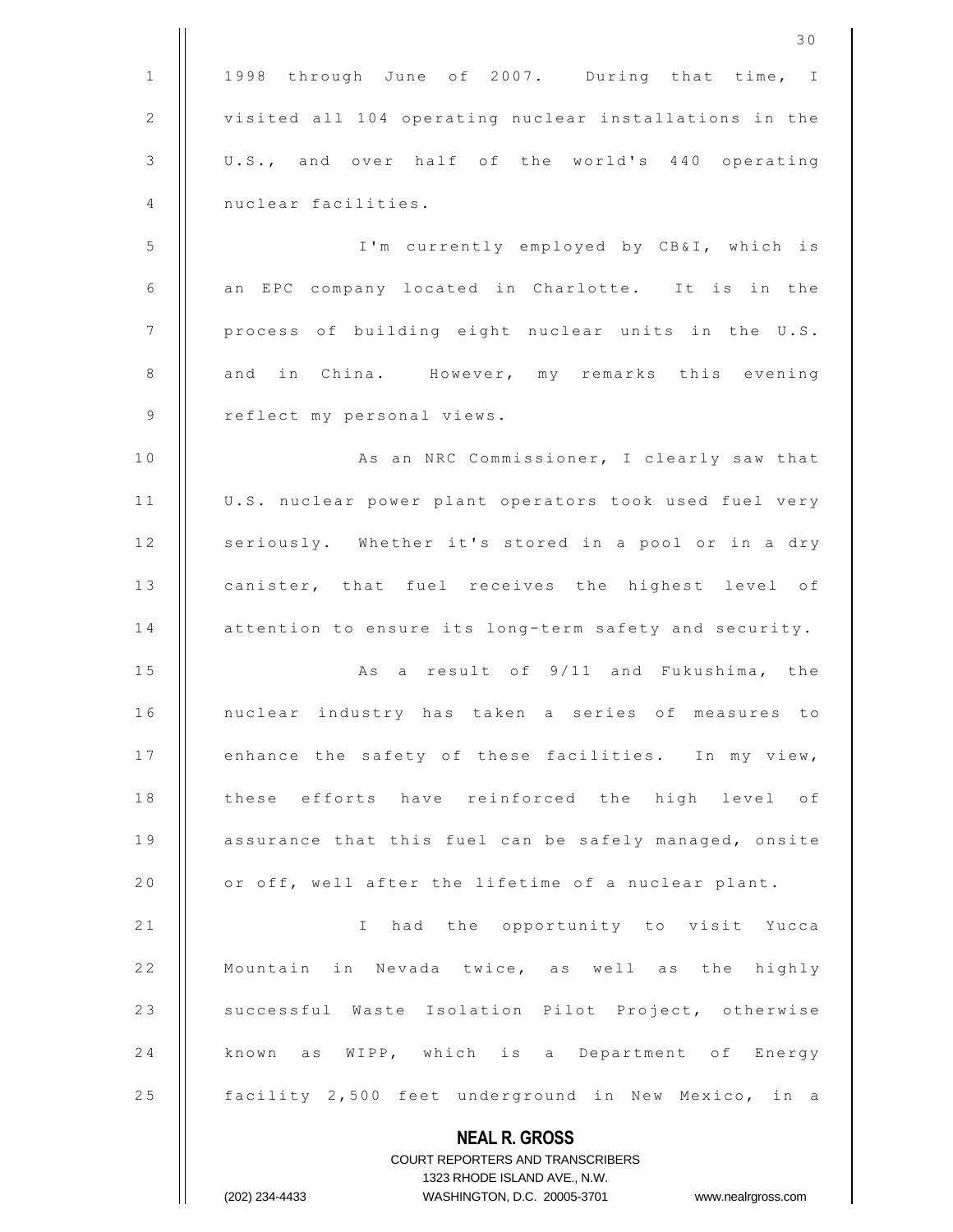1 | salt dome currently being used to store high-activity 2 | transuranic nuclear waste.

3 A l l t h e i n f o r m a t i o n I r e c e i v e d r e g a r d i n g 4 | Yucca Mountain as a commissioner led me to the 5 | conclusion that it is an appropriate and safe facility 6 || to permanently dispose of used fuel. While the 7 | political process in Washington has delayed the NRC 8 | staff from filing its final safety report, I am highly 9 | confident that the NRC will eventually validate the 10 | safety of Yucca Mountain, and allow DOE to meet its 11 || statutory responsibility to provide a permanent used 12 | fuel storage facility.

13 || Further, the demonstrated success of the 14 | WIPP facility strongly underscores the ability of our 15 | nation to identify, permit and operate a high-level 16 | waste facility to address the long-term management of 17 | used fuel, irrespective of Yucca Mountain.

18 || I also believe that temporary, away-from-19 || reactor storage can be successfully utilized as an 20 | interim solution for used fuel. In February of 2006, 21 | the NRC issued a license to build a private fuel 22 | storage facility in Utah, which was the interim dry 23 | storage site for 44,000 metric tons of used fuel, 50 24 | miles outside of Salt Lake City.

2 5 W h i l e P F S d i d n o t m o v e f o r w a r d , t h i s

**NEAL R. GROSS** COURT REPORTERS AND TRANSCRIBERS 1323 RHODE ISLAND AVE., N.W. (202) 234-4433 WASHINGTON, D.C. 20005-3701 www.nealrgross.com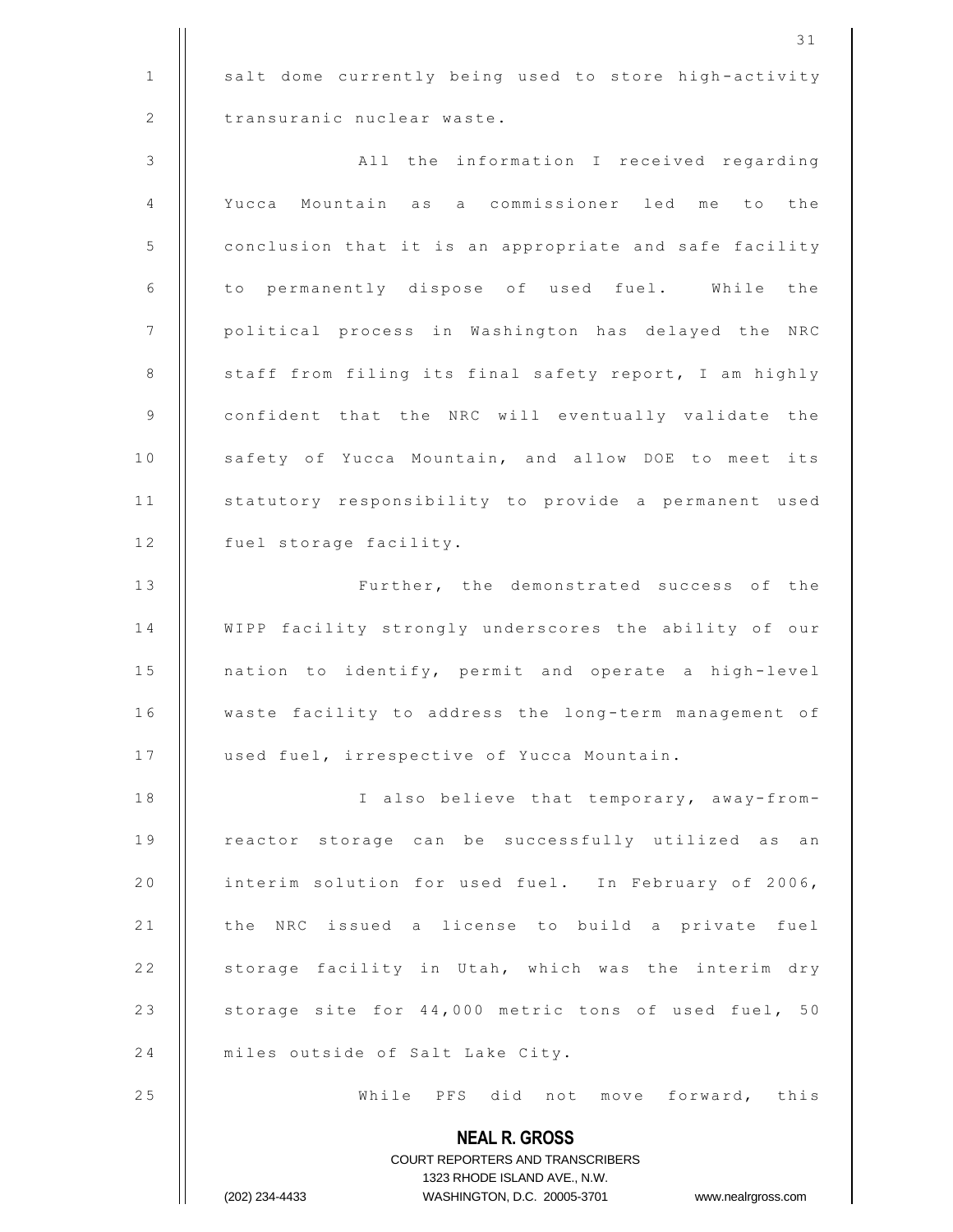| 25           | fuel by completing the licensing and construction of   |
|--------------|--------------------------------------------------------|
| 24           | obligation to take permanent responsibility for used   |
| 23           | Second, our nation should meet its legal               |
| 22           | discussed tonight.                                     |
| 21           | the draft Environmental Impact Statement of which we   |
| 20           | Commissioner, and I also believe is consistent with    |
| 19           | Rule is as valid today as the time when I was<br>a a   |
| 18           | I believe the basis for the draft Waste Confidence     |
| 17           | In closing, I'd say three things. First,               |
| 16           | adopted."                                              |
| 15           | option which minimizes the use of resources should be  |
| 14           | several effective alternatives are available, the      |
| 13           | principles of good regulation, which state "Where      |
| 12           | It is also consistent with the NRC's                   |
| 11           | to carry out its mission thoroughly and efficiently.   |
| 10           | decision is consistent with the NRC's responsibility   |
| 9            | This approach to addressing the Waste Confidence       |
| 8            | manner, rather than using a site-specific methodology. |
| 7            | congratulated for addressing these issues in a generic |
| 6            | The NRC and its staff should be                        |
| 5            | the future.                                            |
| 4            | consider volunteering to host a similar facility in    |
| 3            | prompted a number of communities in our country to     |
| 2            | NRC to review and approve such a site, and has         |
| $\mathbf{1}$ | licensing process clearly showed the ability of the    |
|              | 32                                                     |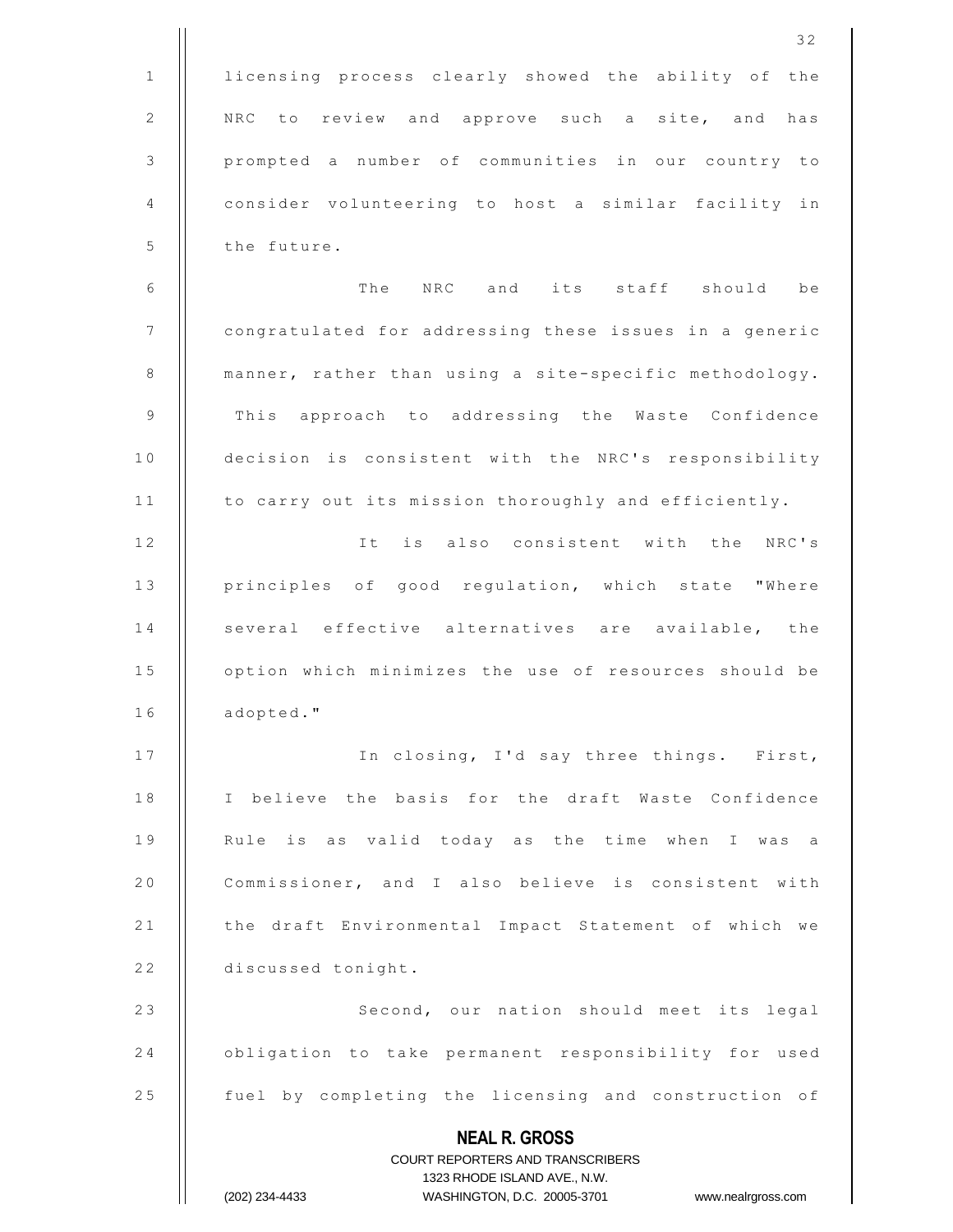**NEAL R. GROSS** COURT REPORTERS AND TRANSCRIBERS 1323 RHODE ISLAND AVE., N.W. (202) 234-4433 WASHINGTON, D.C. 20005-3701 www.nealrgross.com 1 | Yucca Mountain. Third and finally, nuclear power is a 2 | safe, carbon-free and reliable form of energy that 3 | provides the foundation for our nation's electric  $4$  ||  $qrid.$ 5 | | As expected in the Atomic Energy Act, the 6 | NRC should efficiently provide for the continuing 7 | licensing of a safe and proven technology. Thank you. 8 (Applause.) 9 MODERATOR CAMERON: Thank you, Jeff, and 10 | we're going to hear from Don Safer next. 1 1 MR. SAFER: I didn't hear that? What? 12 || MODERATOR CAMERON: I wouldn't worry about 13  $\parallel$  it. I'd just go ahead and --1 4 M R . S A F E R : I ' m D o n S a f e r . I ' m f r o m 15 || Nashville, Tennessee. I'm Board Chairman of the 16 | Tennessee Environmental Council. I thought this topic 17 || was important enough to drive from Nashville and 18 | address the assembled, and I'm glad to see such a big 19 | crowd as well. 20 | I want to start by dedicating my words to 21 | the victims of this energy, this nuclear power and 22 | nuclear weapons, that of the past, the present, and 23 | the future. This is a technology that kills, maims, 24 and creates birth defects. Those are the facts. 25 || We have a responsibility to the future.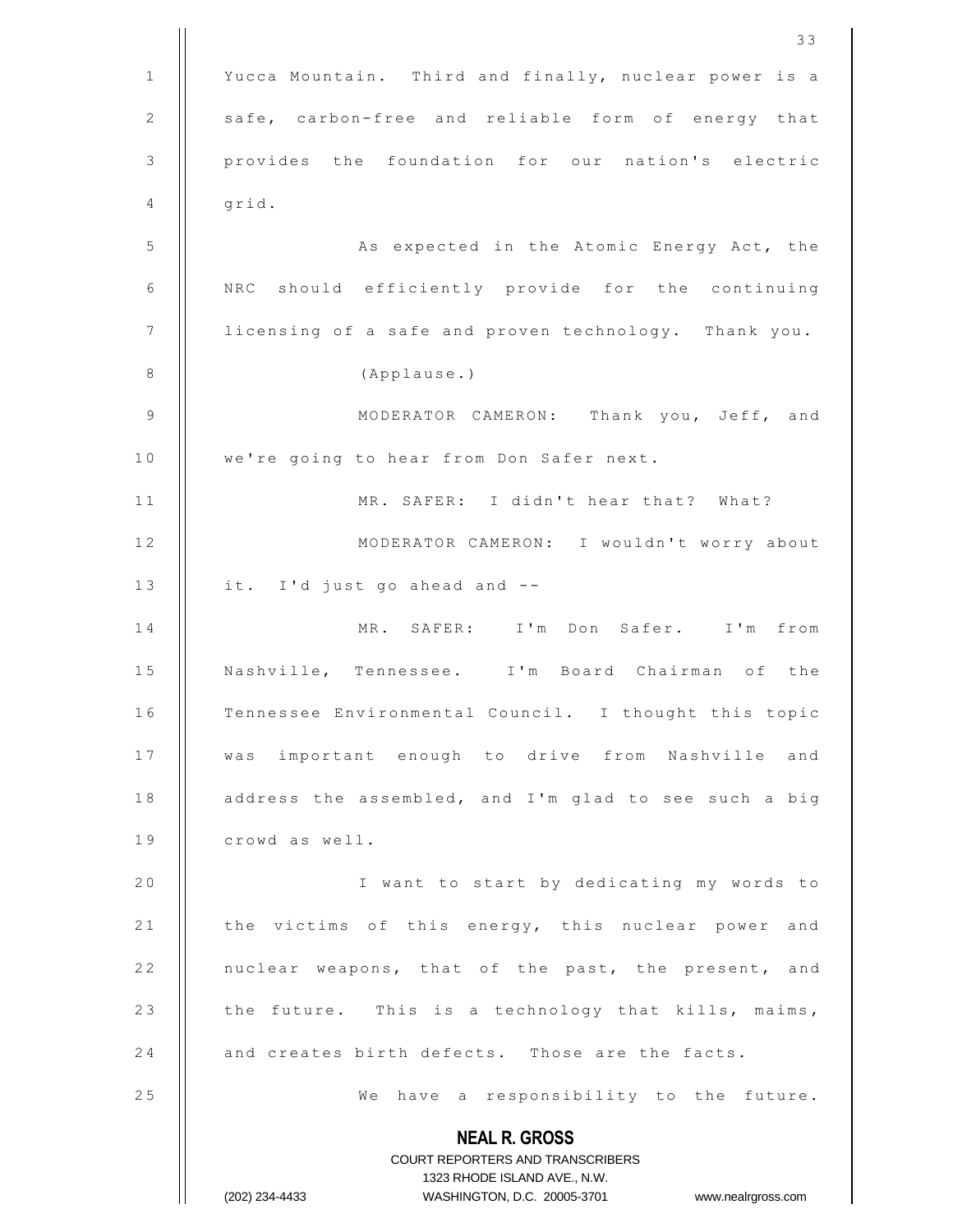|              | 34                                                                                                  |
|--------------|-----------------------------------------------------------------------------------------------------|
| $\mathbf{1}$ | That's why we're here tonight. All of us agree that                                                 |
| 2            | this waste must be safely protected from the                                                        |
| 3            | atmosphere, from the biosphere, basically forever.                                                  |
| 4            | This is a very serious proposition.                                                                 |
| 5            | The draft GEIS is completely inadequate,                                                            |
| 6            | all 585 pages of it. It needs to be started over.                                                   |
| 7            | It's full of questionable assumptions that go from                                                  |
| 8            | questionable to not even beginning to be credible. It                                               |
| 9            | does not satisfy the Nuclear Waste Policy Act or the                                                |
| 10           | federal court order.                                                                                |
| 11           | It took a federal court order to throw out                                                          |
| 12           | this rule and start this process, because the NRC                                                   |
| 13           | would not do it itself, and this document is more of                                                |
| 14           | the same stuff.                                                                                     |
| 15           | 100<br>One of most tenuous assumptions<br>is                                                        |
| 16           | percent success at keeping this waste contained for                                                 |
| 17           | the centuries, for the ions, for the million years                                                  |
| 18           | that it needs to be contained. These assumptions have                                               |
| 19           | proven to be false at Chernobyl and Fukushima. We                                                   |
| 20           | need to stop making this waste. We need to deal with                                                |
| 21           | the 70,000 metric tons already made.                                                                |
| 22           | In the GEIS, this draft, it says it's a                                                             |
| 23           | potential environmental -- it analyzes potential                                                    |
| 24           | environmental impacts that could occur as a result of                                               |
| 25           | the continued storage of spent nuclear fuel. I don't                                                |
|              | <b>NEAL R. GROSS</b>                                                                                |
|              | <b>COURT REPORTERS AND TRANSCRIBERS</b>                                                             |
|              | 1323 RHODE ISLAND AVE., N.W.<br>WASHINGTON, D.C. 20005-3701<br>(202) 234-4433<br>www.nealrgross.com |
|              |                                                                                                     |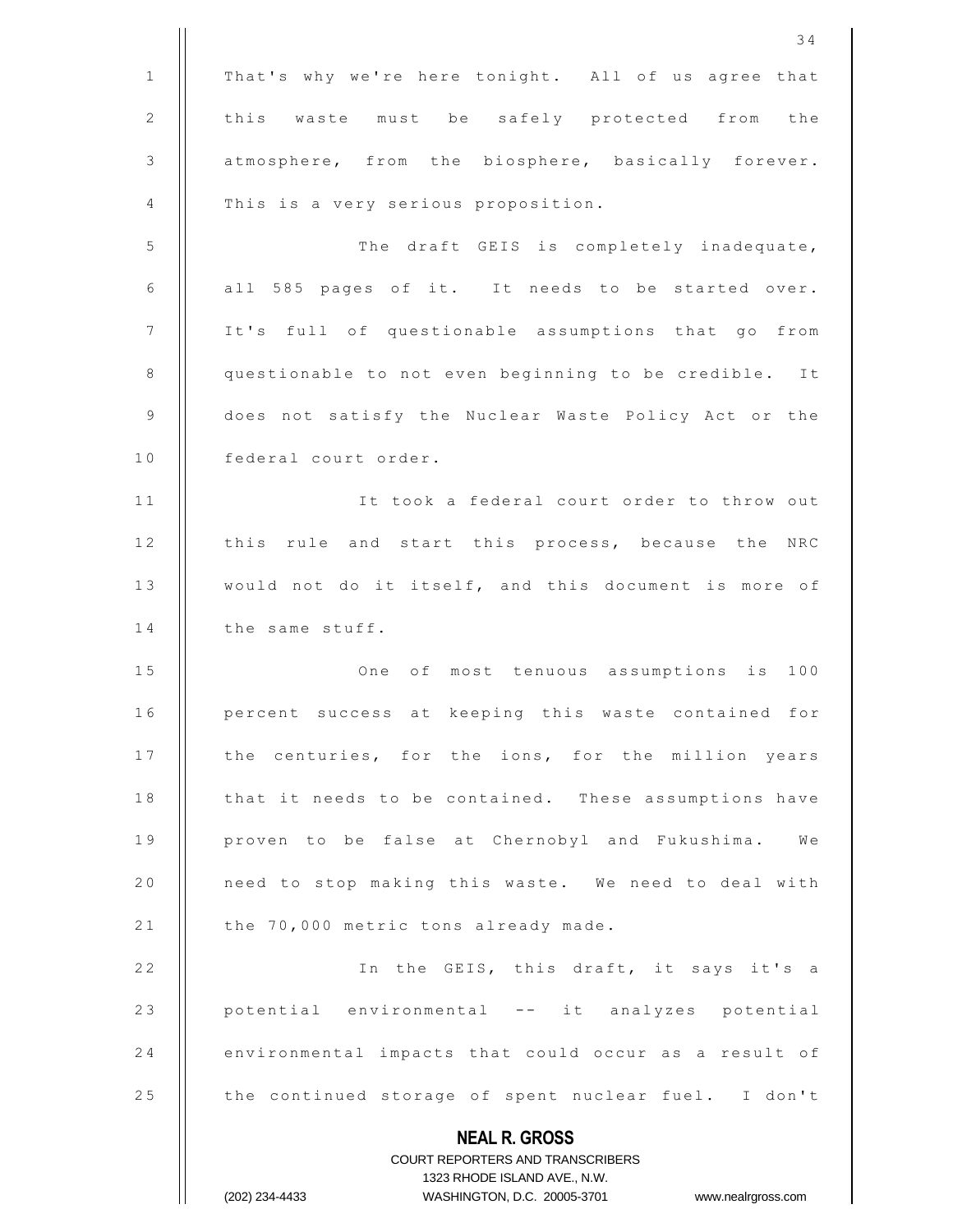|             | 35                                                               |
|-------------|------------------------------------------------------------------|
| $\mathbf 1$ | see that in here. I see a whitewash.                             |
| $\sqrt{2}$  | I see the murdering of logic in the                              |
| 3           | assumptions, that the storage of this fuel, the                  |
| 4           | institutional control, the canisters being replaced              |
| 5           | every hundred years, the independent spent fuel                  |
| 6           | storage installations, the dry transfer system. All              |
| 7           | of that stuff going on forever? Really?                          |
| $\,8\,$     | The Roman Empire would have had to                               |
| $\mathsf 9$ | maintain that level of control, if they had made this            |
| 10          | type of waste. That's not going to happen. I'm                   |
| 11          | sorry. Human history does not support it. The, and               |
| 12          | just moving -- this whole probabilistic risk                     |
| 13          | mitigation and assessment, it's just mumbo-jumbo,                |
| 14          | mangling of logic to make it seem that the risk on               |
| 15          | paper is small, and it just does not do that.                    |
| 16          | Just in conclusion -- I assume I'm out of                        |
| 17          | time -- while it is true that paper will block alpha             |
| 18          | radiation, the reams of paper being used in this                 |
| 19          | bureaucratic process will not enhance public safety.             |
| 20          | I'm sure the Japanese went through this                          |
| 21          | whole process, something very similar. Look at how               |
| 22          | it's protecting the people and the biota in the                  |
| 23          | Pacific Ocean.                                                   |
| 24          | MODERATOR CAMERON: Okay, thank you.                              |
| 25          | Thank you very much, Don.                                        |
|             | <b>NEAL R. GROSS</b><br><b>COURT REPORTERS AND TRANSCRIBERS</b>  |
|             | 1323 RHODE ISLAND AVE., N.W.                                     |
|             | (202) 234-4433<br>WASHINGTON, D.C. 20005-3701 www.nealrgross.com |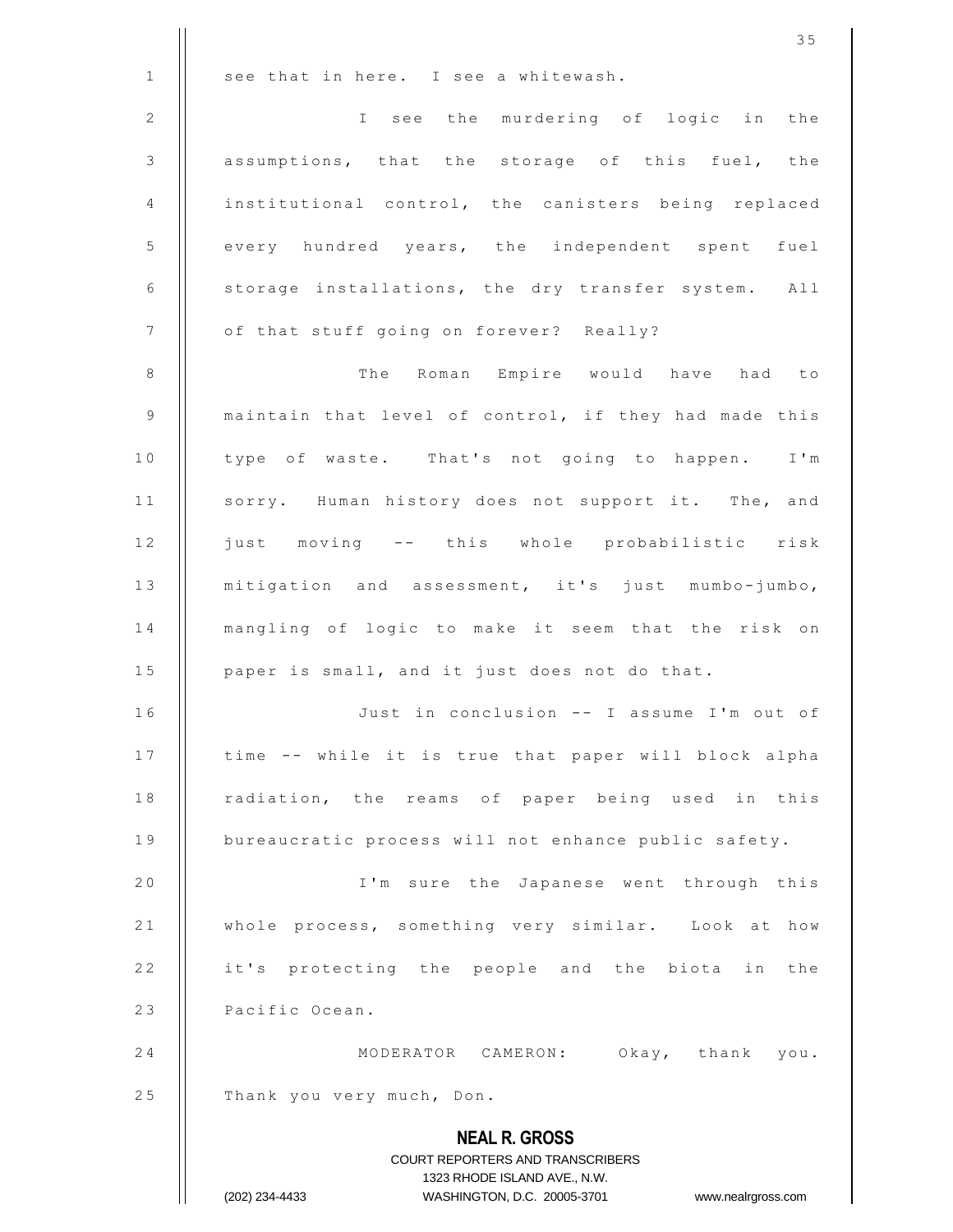|                 | 36                                                                                                  |
|-----------------|-----------------------------------------------------------------------------------------------------|
| $\mathbf{1}$    | (Applause.)                                                                                         |
| 2               | MODERATOR CAMERON: Okay. Next we're                                                                 |
| $\mathcal{S}$   | going to hear from Steve Nesbit.                                                                    |
| 4               | MR. NESBIT: Good evening. My name's                                                                 |
| $\mathsf S$     | Steve Nesbit, and I'm the Director of Nuclear Policy                                                |
| 6               | for Duke Energy. We operate 11 nuclear power reactors                                               |
| $7\phantom{.0}$ | in North and South Carolina, and we oversee a recently                                              |
| 8               | shutdown nuclear power plant in Florida.                                                            |
| $\overline{9}$  | In addition, we're applying for combined                                                            |
| 10              | construction and operating licenses for new nuclear                                                 |
| 11              | power plants in South Carolina and Florida. First,                                                  |
| 12              | let me thank you for the opportunity to provide                                                     |
| 13              | comments on the draft Waste Confidence EIS and                                                      |
| 14              | Proposed Rule.                                                                                      |
| 15              | It's a very important rulemaking on the                                                             |
| 16              | part of the NRC. I appreciate the extent to which the                                               |
| 17              | NRC has gone to gather public input on it. Thank you                                                |
| 18              | for holding one of your public meetings in Charlotte,                                               |
| 19              | which is the center of a large and growing hub of                                                   |
| 20              | energy-related industry and education here<br>in the                                                |
| 21              | southeast. Nuclear power is an essential part of the                                                |
| 22              | energy mix in this region.                                                                          |
| 23              | Second, we endorse the proposed Waste                                                               |
| 24              | Confidence Rule. The NRC properly concludes that                                                    |
| 25              | reactor operators can safely store used fuel after                                                  |
|                 | <b>NEAL R. GROSS</b>                                                                                |
|                 | COURT REPORTERS AND TRANSCRIBERS                                                                    |
|                 | 1323 RHODE ISLAND AVE., N.W.<br>(202) 234-4433<br>WASHINGTON, D.C. 20005-3701<br>www.nealrgross.com |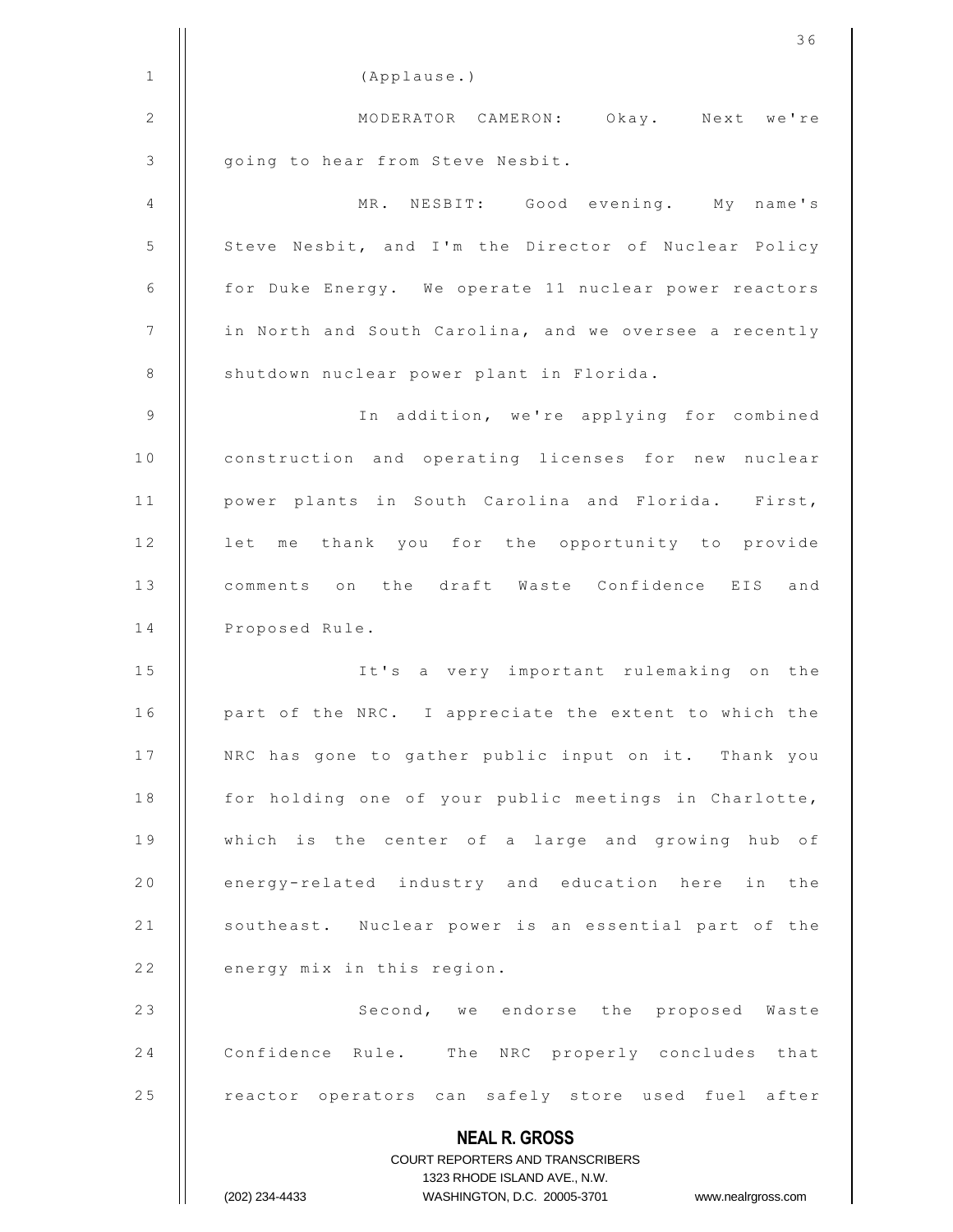|                 | 37                                                                                                  |
|-----------------|-----------------------------------------------------------------------------------------------------|
| $\mathbf{1}$    | shutting down, until the federal government carries                                                 |
| 2               | out its responsibility to dispose of the material.                                                  |
| $\mathcal{S}$   | The nuclear industry in general and Duke                                                            |
| 4               | Energy in particular have extensive operational                                                     |
| 5               | experience that supports this conclusion. The history                                               |
| 6               | of used fuel storage goes back to the beginning of the                                              |
| $7\phantom{.0}$ | nuclear enterprise in the 1940's, and there has never                                               |
| 8               | been an instance in which a member of the public was                                                |
| 9               | harmed by used fuel storage.                                                                        |
| 10              | Duke Energy began its nuclear power plant                                                           |
| 11              | operations more than 40 years ago. Since that time,                                                 |
| 12              | we've safely stored used fuel in spent fuel pools, as                                               |
| 13              | well as in dry storage facilities. In addition, we                                                  |
| 14              | safely transported thousands of fuel assemblies                                                     |
| 15              | between reactor sites.                                                                              |
| 16              | At no time have these activities resulted                                                           |
| 17              | in harm to the public or significant adverse                                                        |
| 18              | environmental impacts. The NRC performed a thorough                                                 |
| 19              | and extensive evaluation of projected future impacts                                                |
| 20              | from used fuel storage, and found them to be small.                                                 |
| 21              | We agree with the NRC's conclusion.                                                                 |
| 22              | I'd like to take the opportunity into say                                                           |
| 23              | a couple of things about how we store used fuel.                                                    |
| 24              | Immediately after discharge from the reactor, the fuel                                              |
| 25              | is stored in large pools filled with hundreds of                                                    |
|                 | <b>NEAL R. GROSS</b>                                                                                |
|                 | <b>COURT REPORTERS AND TRANSCRIBERS</b>                                                             |
|                 | 1323 RHODE ISLAND AVE., N.W.<br>(202) 234-4433<br>WASHINGTON, D.C. 20005-3701<br>www.nealrgross.com |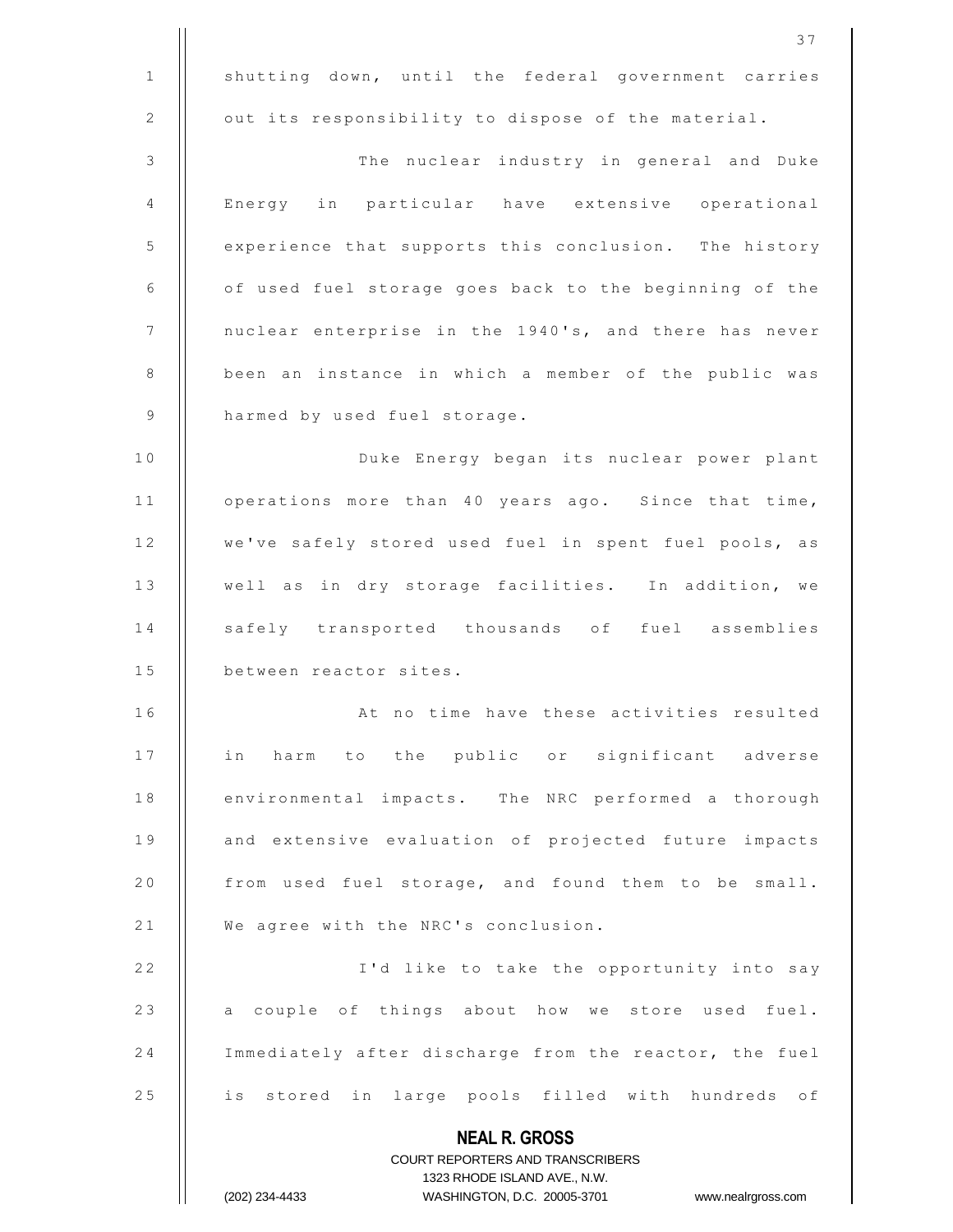|              | 38                                                                  |
|--------------|---------------------------------------------------------------------|
| $\mathbf{1}$ | gallons of water. The pools are robust concrete                     |
| $\sqrt{2}$   | structures, with stainless steel liners.                            |
| 3            | The water removes decay passively and                               |
| 4            | provides shielding from radiation. We've never had a                |
| 5            | situation in which we needed to provide emergency                   |
| 6            | makeup water to one of our pools, but we have the                   |
| 7            | equipment, procedures, and training for doing so, if                |
| 8            | necessary.                                                          |
| 9            | After years in the pool, the decay heat                             |
| 10           | drops significantly and the fuel is cool enough to be               |
| 11           | loaded into dry storage. We place the assemblies in                 |
| 12           | steel canisters surrounded by large concrete overpacks              |
| 13           | for shielding and protection.                                       |
| 14           | The<br>dry storage systems are thick and                            |
| 15           | massive, weighing hundreds of thousands of pounds.                  |
| 16           | Completely passive natural circulation of the                       |
| 17           | atmosphere is all that is required to cool the dry                  |
| 18           | storage systems. Both methods of storage, wet and                   |
| 19           | dry, have been proven to be safe through analyses, as               |
| 20           | well as decades of operating experience.                            |
| 21           | Finally, I must emphasize how important it                          |
| 22           | is the NRC completes this rulemaking in a timely                    |
| 23           | manner. The Court remand of the Waste Confidence Rule               |
| 24           | led to a suspension of NRC licensing activities.                    |
| 25           | Nuclear power is an important source of                             |
|              | <b>NEAL R. GROSS</b>                                                |
|              | COURT REPORTERS AND TRANSCRIBERS                                    |
|              | 1323 RHODE ISLAND AVE., N.W.                                        |
|              | (202) 234-4433<br>WASHINGTON, D.C. 20005-3701<br>www.nealrgross.com |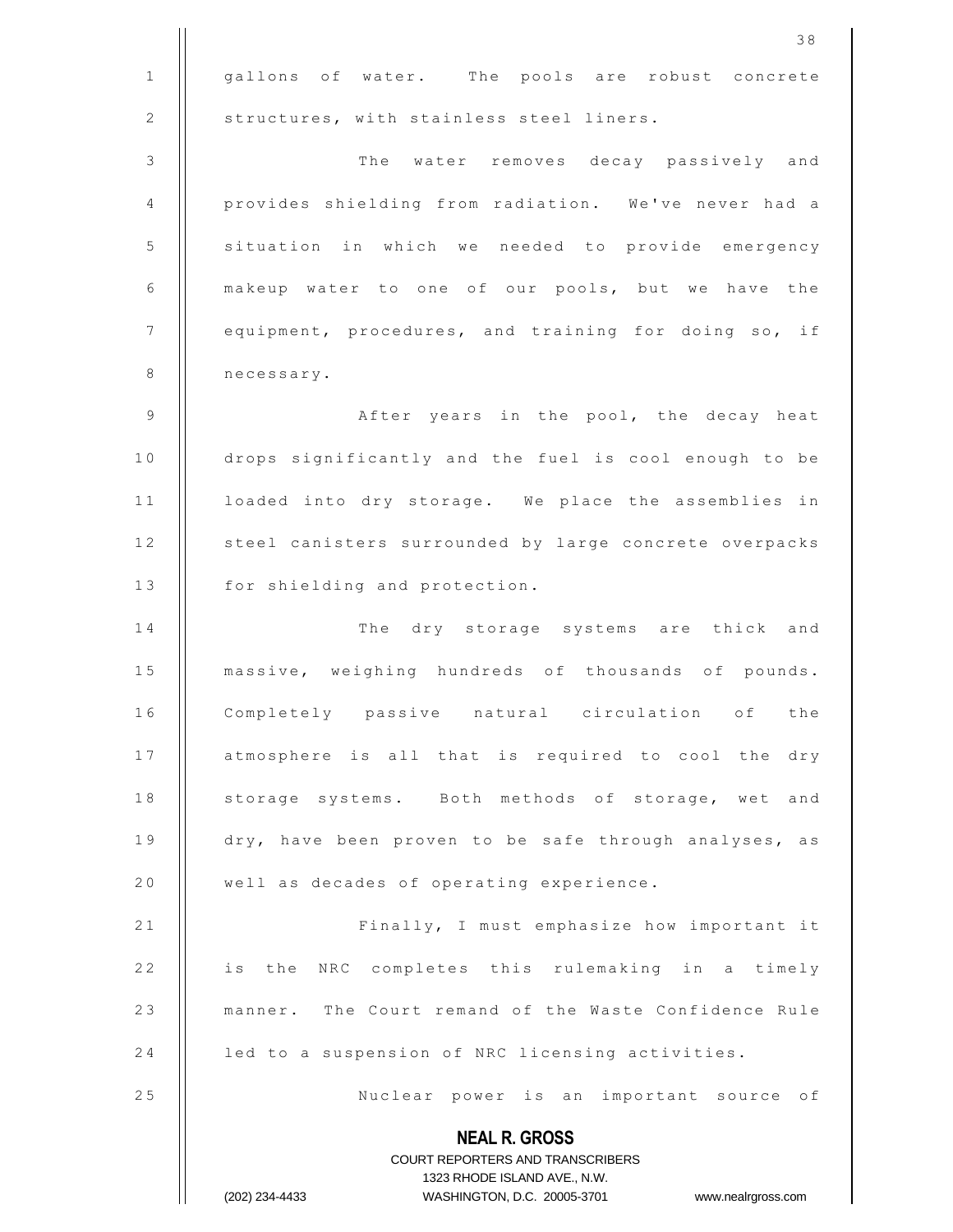|              | 39                                                                                               |
|--------------|--------------------------------------------------------------------------------------------------|
| $\mathbf{1}$ | safe, economical carbon emissions-free electricity,                                              |
| 2            | now and in the future. Our country needs the 24-7                                                |
| 3            | baseload source of electricity. Completing the Waste                                             |
| 4            | Confidence rulemaking will allow the NRC to fulfill                                              |
| 5            | its obligation to license and oversee nuclear                                                    |
| 6            | facilities.                                                                                      |
| 7            | Thank you again for holding the meeting in                                                       |
| 8            | Charlotte, and for the opportunity to provide these                                              |
| 9            | comments.                                                                                        |
| 10           | MODERATOR CAMERON: Thank you. Thank you,                                                         |
| 11           | Steve.                                                                                           |
| 12           | (Applause.)                                                                                      |
| 13           | MODERATOR CAMERON: We're going to go to                                                          |
| 14           | Susan, Susan Corbett, if Susan is in the room, and                                               |
| 15           | here she comes up. While she's coming up, our next                                               |
| 16           | speakers are going to be Charles Utley, Willie Tomlin,                                           |
| 17           | Courtney Tampas, and Julius Kerr. This is Susan                                                  |
| 18           | Corbett.                                                                                         |
| 19           | MS. CORBETT: Good evening. Thanks to the                                                         |
| 20           | NRC for holding these public meetings. My name is                                                |
| 21           | Susan Corbett. I am the Chair of the South Carolina                                              |
| 22           | Chapter of the Sierra Club. I'm also chair of the                                                |
| 23           | National Sierra Club Nuclear-Free Campaign.                                                      |
| 24           | We are submitting written comments to the                                                        |
| 25           | NRC. So tonight, I'm going to speak a little more                                                |
|              | <b>NEAL R. GROSS</b>                                                                             |
|              | COURT REPORTERS AND TRANSCRIBERS                                                                 |
|              | 1323 RHODE ISLAND AVE., N.W.<br>(202) 234-4433<br>WASHINGTON, D.C. 20005-3701 www.nealrgross.com |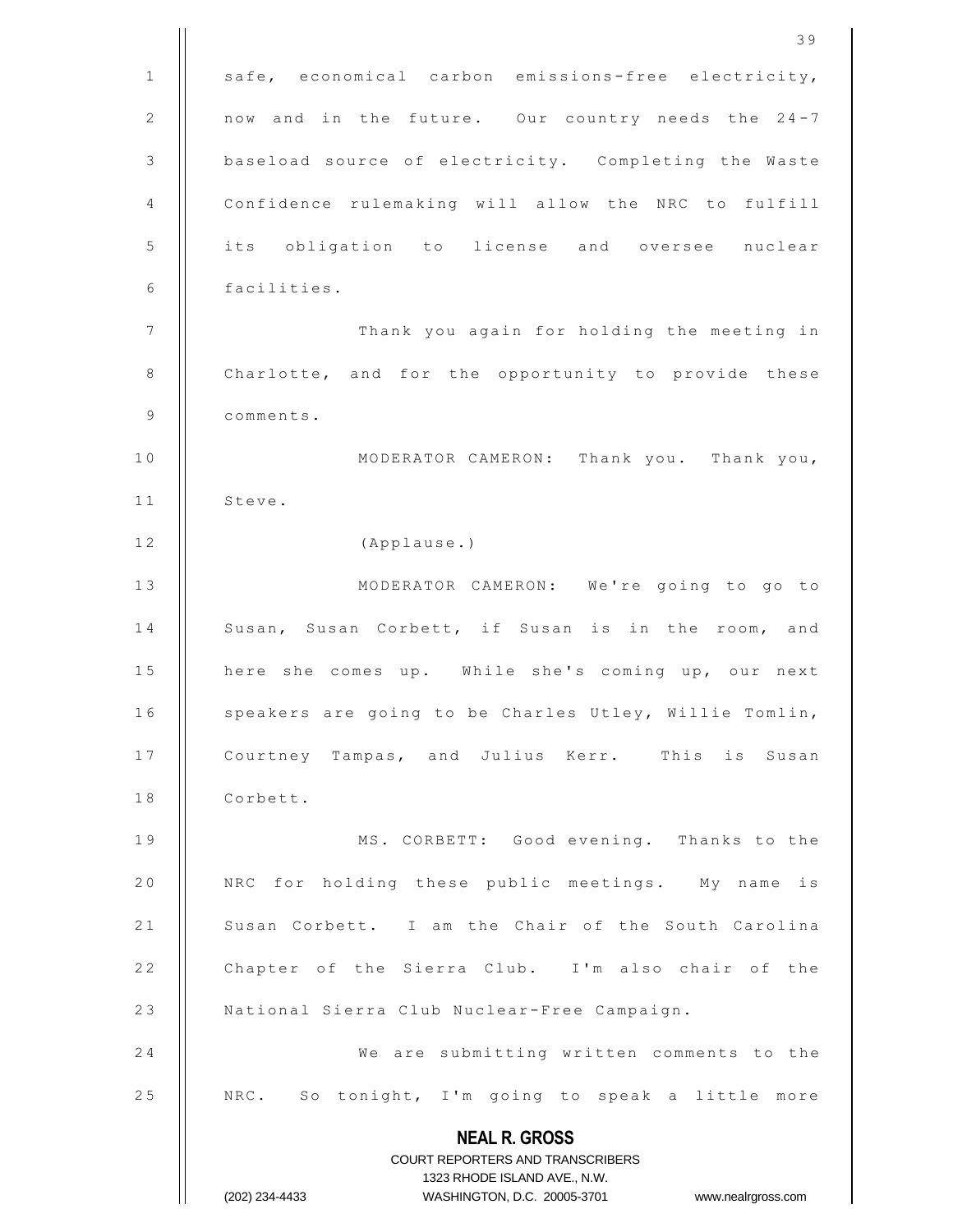|               | 40                                                                  |
|---------------|---------------------------------------------------------------------|
| $\mathbf{1}$  | from my own personal experience. You know, South                    |
| 2             | Carolina is heavily involved in nuclear, from all ends              |
| $\mathcal{S}$ | of the spectrum. From fuel enrichment, to                           |
| 4             | manufacturing, to waste disposal.                                   |
| 5             | However, we have found that it's not very                           |
| 6             | clean, it's not very safe, and it certainly is not                  |
| 7             | very affordable. South Carolina now has the highest                 |
| $\,8\,$       | utility rates from Washington, D.C. to Texas.                       |
| 9             | I want to say a little bit about the                                |
| 10            | National Sierra Club Nuclear-Free Campaign. The                     |
| 11            | Sierra Club has been on record for many decades                     |
| 12            | questioning the need for nuclear power.                             |
| 13            | Tomorrow morning on CNN, National Sierra                            |
| 14            | Club Director Michael Brune will be debating the                    |
| 15            | director of Pandora's Promise, to expose the                        |
| 16            | propaganda, the mistruths, half-truths, and lies about              |
| 17            | the future and the need for the future of nuclear                   |
| 18            | power in our country.                                               |
| 19            | In South Carolina, like I said, we're very                          |
| 20            | concerned about nuclear waste. We have seven                        |
| 21            | operating reactors. I don't think any of the fuel at                |
| 22            | V.C. Summer has left the pool. I don't think there's                |
| 23            | any dry casks, so that pool has got to be pretty full.              |
| 24            | We have a low-level site, Barnwell. It's                            |
| 25            | been leaking for decades. It's been migrating                       |
|               | <b>NEAL R. GROSS</b>                                                |
|               | COURT REPORTERS AND TRANSCRIBERS                                    |
|               | 1323 RHODE ISLAND AVE., N.W.                                        |
|               | (202) 234-4433<br>WASHINGTON, D.C. 20005-3701<br>www.nealrgross.com |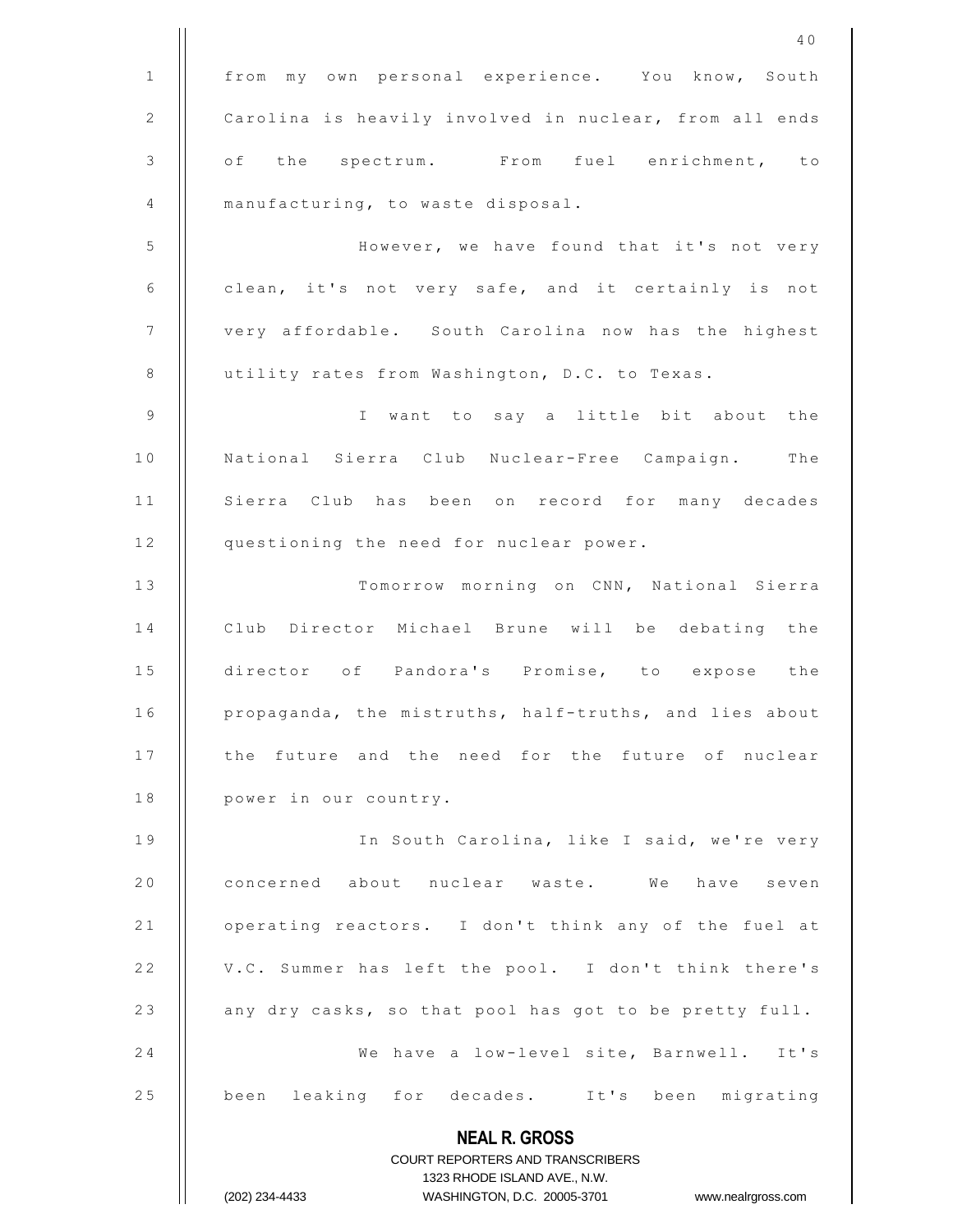|                | 41                                                                                                  |
|----------------|-----------------------------------------------------------------------------------------------------|
| $\mathbf{1}$   | underground, contaminating nearby groundwater and                                                   |
| 2              | streams. And of course we have the Savannah River                                                   |
| 3              | site, which is an ongoing problem.                                                                  |
| 4              | I question this idea of a one-size-fits-                                                            |
| 5              | all impact statement. In South Carolina, we have such                                               |
| 6              | a diversity of reactors, with so many different                                                     |
| $\overline{7}$ | conditions. For example, up at Oconee, which is in                                                  |
| 8              | the northwestern part of the state, the NRC has                                                     |
| $\overline{9}$ | determined that there's a safety risk there, because                                                |
| 10             | it sits on the edge of a lake that has an earthen dam.                                              |
| 11             | If there was an earthquake, and South                                                               |
| 12             | Carolina is an earthquake-prone state - we just had                                                 |
| 13             | one the other day actually - that dam would break, and                                              |
| 14             | a Fukushima-type event would happen. Oconee would be                                                |
| 15             | swamped.                                                                                            |
| 16             | So I don't know how you can do a one-size-                                                          |
| 17             | fits-all when you have so many different reactor sites                                              |
| 18             | and things going on.                                                                                |
| 19             | I think it's also problematic to think                                                              |
| 20             | that communities are going to take spent fuel storage                                               |
| 21             | indefinitely. We just had a situation down at the                                                   |
| 22             | Savannah River site because there was a proposal                                                    |
| 23             | brought to the Citizens Advisory Board, asking them to                                              |
| 24             | sign off on Savannah River site being used as interim                                               |
| 25             | storage.                                                                                            |
|                | <b>NEAL R. GROSS</b>                                                                                |
|                | <b>COURT REPORTERS AND TRANSCRIBERS</b>                                                             |
|                | 1323 RHODE ISLAND AVE., N.W.<br>WASHINGTON, D.C. 20005-3701<br>(202) 234-4433<br>www.nealrgross.com |
|                |                                                                                                     |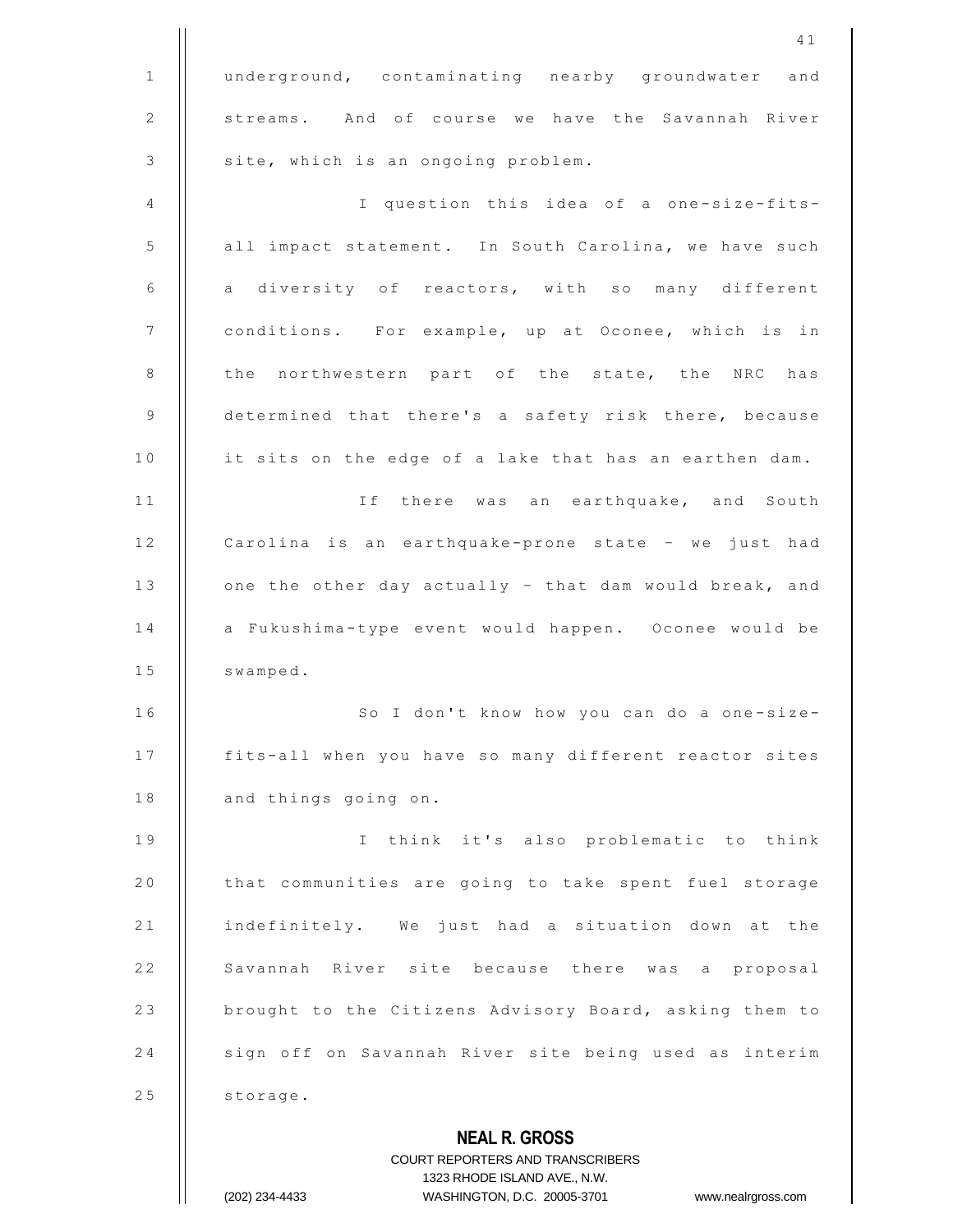|                          | 42                                                                                                  |
|--------------------------|-----------------------------------------------------------------------------------------------------|
| 1                        | After many months of discussions, the                                                               |
| 2                        | Citizens Advisory Board voted 17 to 6, opposing any                                                 |
| 3                        | spent fuel storage in Savannah River site. So I know                                                |
| 4                        | I need to go. I would just like to say that we don't                                                |
| 5                        | think this is a streamlining process. We're afraid                                                  |
| 6                        | this is a steam-rolling process.                                                                    |
| $\overline{\phantom{a}}$ | You cannot cut the public out of these                                                              |
| 8                        | future discussions. That would be a wrong thing to                                                  |
| 9                        | do. We need to be involved in this every step of the                                                |
| 10                       | way. Thank you.                                                                                     |
| 11                       | (Applause.)                                                                                         |
| 12                       | MODERATOR CAMERON: Okay, thank you.                                                                 |
| 13                       | Thank you. Reverend Utley.                                                                          |
| 14                       | REVEREND UTLEY: Good evening. Charles                                                               |
| 15                       | Utley from Shell Bluff (ph), Georgia, the Blue Ridge                                                |
| 16                       | Environmental Defense League, and for my children and                                               |
| 17                       | my granddaughter, I come before you tonight. As I                                                   |
| 18                       | look at what we're calling this, a G-E-I-S, and I like                                              |
| 19                       | to take it personally.                                                                              |
| 20                       | say that because I left at home my<br>$\mathbf{I}$                                                  |
| 21                       | lovely wife, who just had a total knee replacement.                                                 |
| 22                       | But thank God I didn't ask him for a generic doctor.                                                |
| 23                       | I didn't ask him to send me to a generic pharmacy, and                                              |
| 24                       | I didn't ask him to send me to anybody but the best.                                                |
| 25                       | That's the same way I feel about this                                                               |
|                          | <b>NEAL R. GROSS</b>                                                                                |
|                          | COURT REPORTERS AND TRANSCRIBERS                                                                    |
|                          | 1323 RHODE ISLAND AVE., N.W.<br>WASHINGTON, D.C. 20005-3701<br>(202) 234-4433<br>www.nealrgross.com |
|                          |                                                                                                     |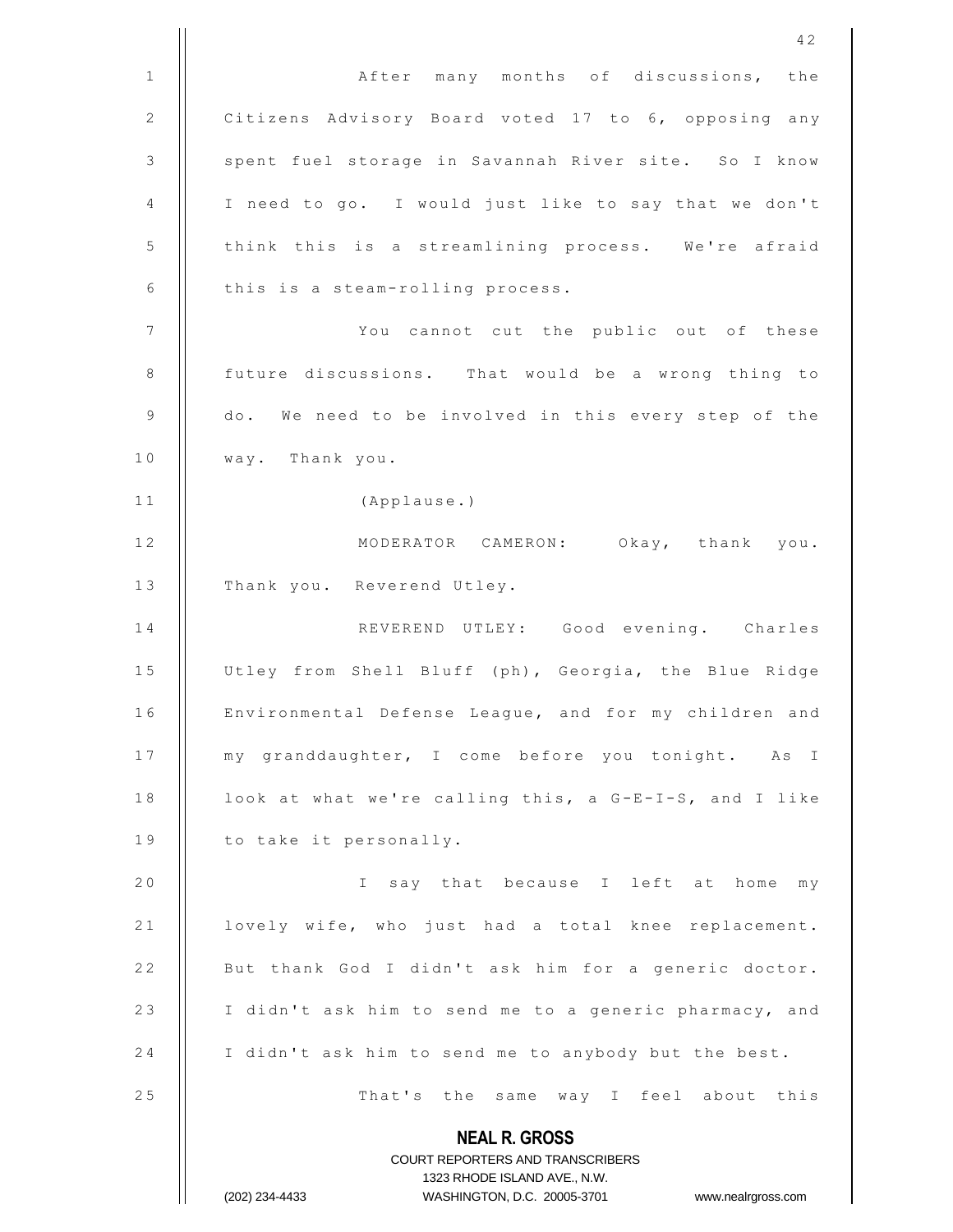|                | 43                                                                                                  |
|----------------|-----------------------------------------------------------------------------------------------------|
| 1              | proposal. You're asking the future to live up to                                                    |
| 2              | something that's going to fit everybody, doesn't                                                    |
| 3              | matter where they live, who they are, where they come                                               |
| 4              | from or where they're going. You and I both know that                                               |
| $\mathsf S$    | is impossible.                                                                                      |
| 6              | Savannah River site has leaking taking                                                              |
| $7\phantom{.}$ | place as I stand. Camp Vogtle shut down last week and                                               |
| 8              | it was reported on national television, but locally,                                                |
| 9              | they said "Oh, it just shut off." Yet we're going to                                                |
| 10             | consider what I would call in kindergarten a pattern                                                |
| 11             | to fit all, when you cut one little cookie pattern,                                                 |
| 12             | and it will fit everybody.                                                                          |
| 13             | My brothers and sisters, it just won't                                                              |
| 14             | work. Let us deal with the facts and as they are, and                                               |
| 15             | what they stand for. You and I both know that our                                                   |
| 16             | future cannot afford 60 or 160 in one container. I                                                  |
| 17             | don't think so, and you know it doesn't.                                                            |
| 18             | So let us be real with ourselves and go                                                             |
| 19             | back and do what we've been asked to do. Take it away                                               |
| 20             | from the table. Redevelop what it is and what we                                                    |
| 21             | know. You all are smart enough to come up with                                                      |
| 22             | something better than this. Even our court system                                                   |
| 23             | realized it, from Washington down, and let us go back                                               |
| 24             | and do what we need to do.                                                                          |
| 25             | Bring back something that the public can                                                            |
|                | <b>NEAL R. GROSS</b>                                                                                |
|                | COURT REPORTERS AND TRANSCRIBERS                                                                    |
|                | 1323 RHODE ISLAND AVE., N.W.<br>(202) 234-4433<br>WASHINGTON, D.C. 20005-3701<br>www.nealrgross.com |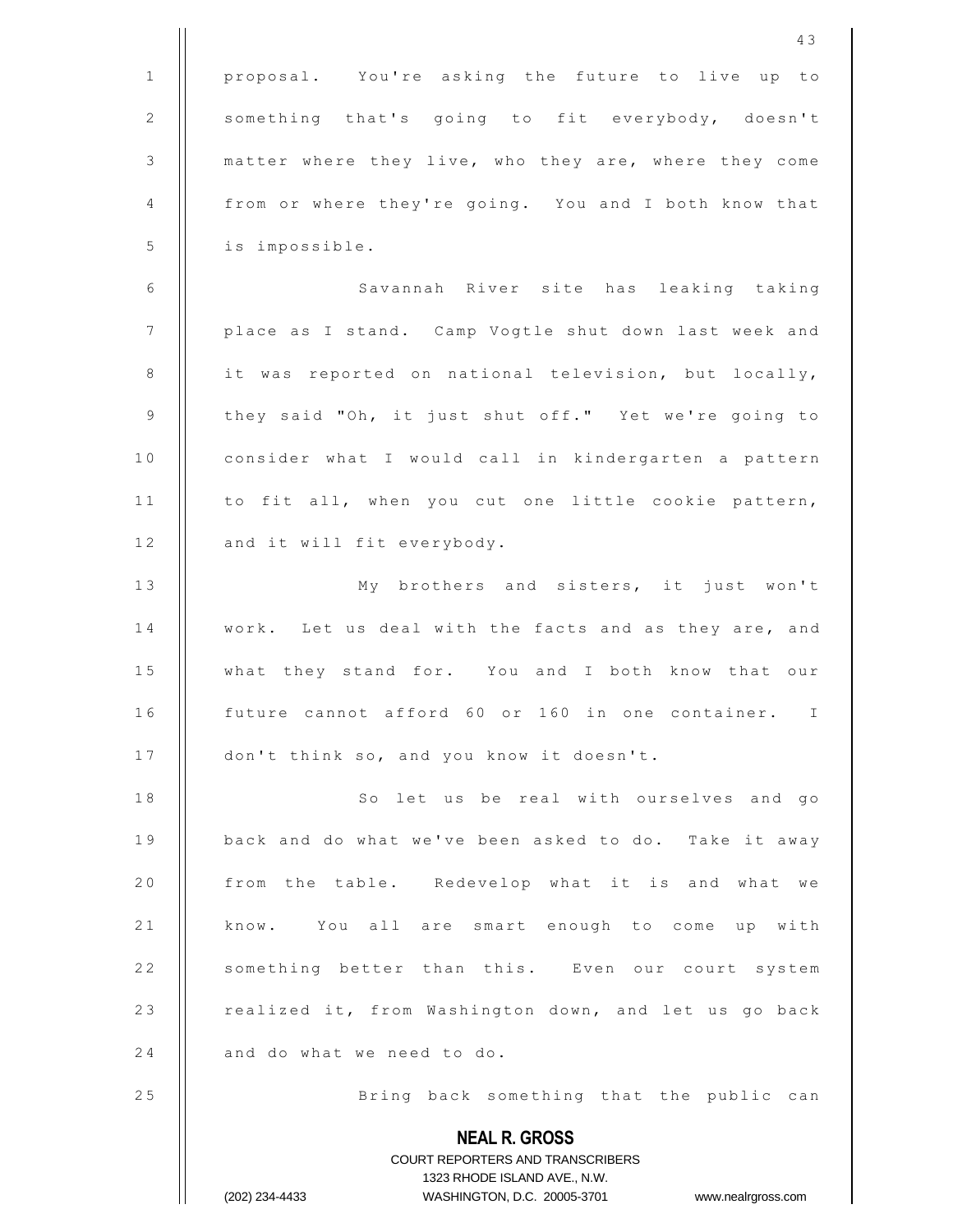**NEAL R. GROSS** COURT REPORTERS AND TRANSCRIBERS 1323 RHODE ISLAND AVE., N.W. (202) 234-4433 WASHINGTON, D.C. 20005-3701 www.nealrgross.com 4 4 1 | take hold to, and because three major things, and I 2 || want you to listen to them. One is they leak 3 constantly. They shut down when they have the will or 4 | want to, and the cost is astronomical. 5 || But let me take that off the table, 6 | because the nuke is a way of nuclear welfare. What 7 | | I'm saying it's not your dollars; it's all of our 8 | taxpayers' dollars. When you get to the point where 9 | you have to dig in your own pockets, then you'll come 10 | up with something better. 1 1 ( o f f m i c ) W h a t I ' m s a y i n g t o y o u tonight, 12 | I don't want my 18 month old or that eight month old 13 || grandchild of mine to pick up this waste. So let's 14 | end it now. I know I've used my time, but I want to 15 || make sure you hear me loud and clear. Take it back 16 | from where it came from. 17 || (Applause.) 18 || MODERATOR CAMERON: Thank you Reverend. 19 || Thank you very much. We're going to go to Willie 20 | Tomlin here, and then we're going to go to Courtney. 21 | Courtney. Oh, here's Willie, and then we'll go to 22 | Courtney, and then Julius. This is Willie Tomlin. 23 || MR. TOMLIN: (off mic) My name is Willie 24 | Tomlin and I'm from Georgia as well, Burke County Area 25 | Shell Bluff community. I've pastored in Burke County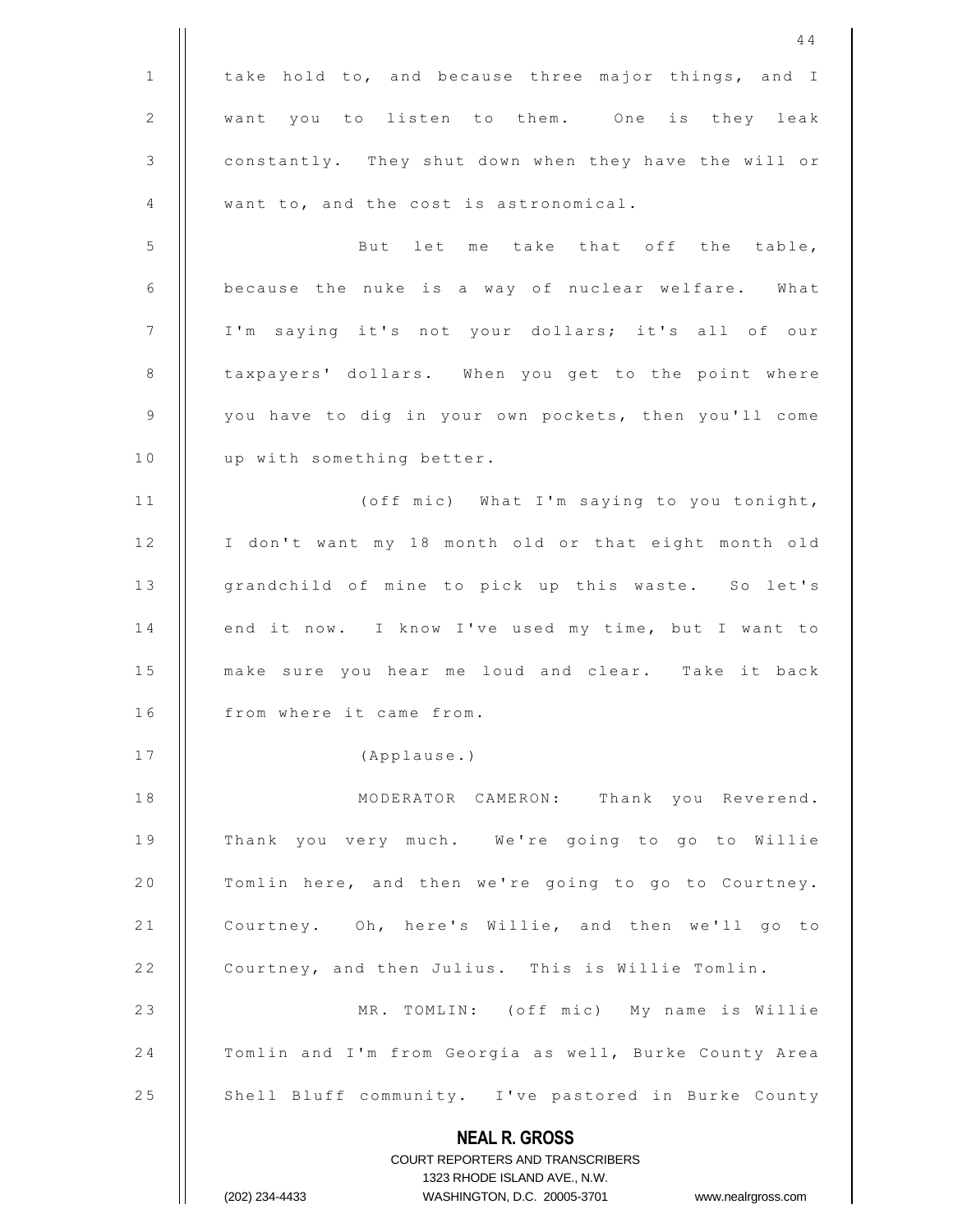|               | 45                                                                                                  |
|---------------|-----------------------------------------------------------------------------------------------------|
| $\mathbf{1}$  | for the last four years. I try to keep up with what                                                 |
| 2             | goes on in the southern part of our country. As we                                                  |
| $\mathcal{S}$ | all we know, of the 104 reactors there are in the                                                   |
| 4             | country, 60 of those are from the south.                                                            |
| 5             | Many of them have been there since the                                                              |
| 6             | 50's, and they are under strain, for the simple reason                                              |
| 7             | as you all recognize, that those of us --, that you                                                 |
| 8             | don't exist long on the planet before change comes.                                                 |
| 9             | The same thing is true with everything                                                              |
| 10            | that God has created. Change does come. So                                                          |
| 11            | therefore, with these aged reactors, we need to come                                                |
| 12            | up with a better way, or totally delete the method                                                  |
| 13            | that we're using to produce electricity.                                                            |
| 14            | I'm one of those who believe that in this                                                           |
| 15            | age in which we live, that our technology most                                                      |
| 16            | definitely can exceed something that we came up with                                                |
| 17            | two centuries ago.                                                                                  |
| 18            | I am one of those who believe that if we                                                            |
| 19            | would put our minds to it, give some dedication to it,                                              |
| 20            | that we will not only change our method of producing                                                |
| 21            | electricity for the citizens of this country, give                                                  |
| 22            | some consideration to the health and hazard that, as                                                |
| 23            | Reverend Utley has mentioned, our grandchildren and                                                 |
| 24            | our great-grandchildren are potentially going to have                                               |
| 25            | to deal with.                                                                                       |
|               | <b>NEAL R. GROSS</b>                                                                                |
|               | <b>COURT REPORTERS AND TRANSCRIBERS</b>                                                             |
|               | 1323 RHODE ISLAND AVE., N.W.<br>WASHINGTON, D.C. 20005-3701<br>(202) 234-4433<br>www.nealrgross.com |
|               |                                                                                                     |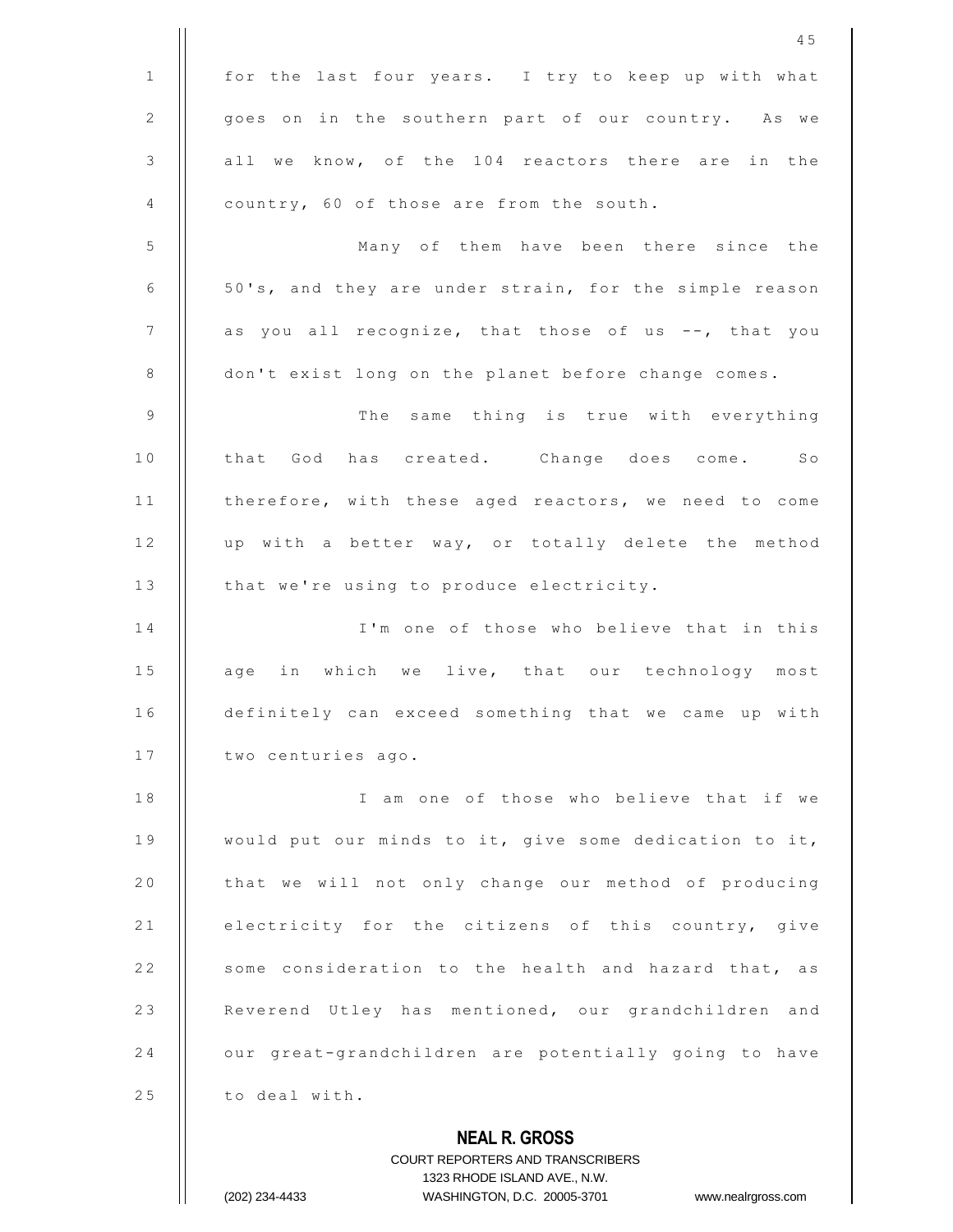|              | 46                                                               |
|--------------|------------------------------------------------------------------|
| $\mathbf{1}$ | Whatever method we come up with is a                             |
| 2            | threat to the future generation, particularly if it              |
| 3            | pertains to -- particularly if it pertains to nuclear.           |
| 4            | I will simply -- my last statement is this, and that             |
| 5            | is I wish we would sincerely give some consideration             |
| 6            | to the generations to come, and not so much based on             |
| 7            | what the technology is now.                                      |
| 8            | Because when the next generation comes,                          |
| 9            | they will most definitely have other ideas and other             |
| 10           | methods, just as we have come from the kerosene                  |
| 11           | lanterns to where we are now. We have no idea what               |
| 12           | method the next generation will do.                              |
| 13           | So how are we going to assume that we can                        |
| 14           | contain something that has a life of 100,000, 200,000,           |
| 15           | 300,000 years? To God be the glory.                              |
| 16           | (Applause.)                                                      |
| 17           | MODERATOR CAMERON: Thank you, Willie.                            |
| 18           | Courtney.                                                        |
| 19           | MS. TAMPAS: Hello. My name is Courtney                           |
| 20           | Tampas, and I'm a probabilistic safety assessment                |
| 21           | engineer at V.C. Summer Nuclear Station, operated by             |
| 22           | South Carolina Electric and Gas. My group is                     |
| 23           | responsible for ensuring that the plant operates in a            |
| 24           | safe configuration at all times, using a mathematical            |
| 25           | model that accurately reflects the physical                      |
|              | <b>NEAL R. GROSS</b>                                             |
|              | COURT REPORTERS AND TRANSCRIBERS                                 |
|              | 1323 RHODE ISLAND AVE., N.W.                                     |
|              | WASHINGTON, D.C. 20005-3701 www.nealrgross.com<br>(202) 234-4433 |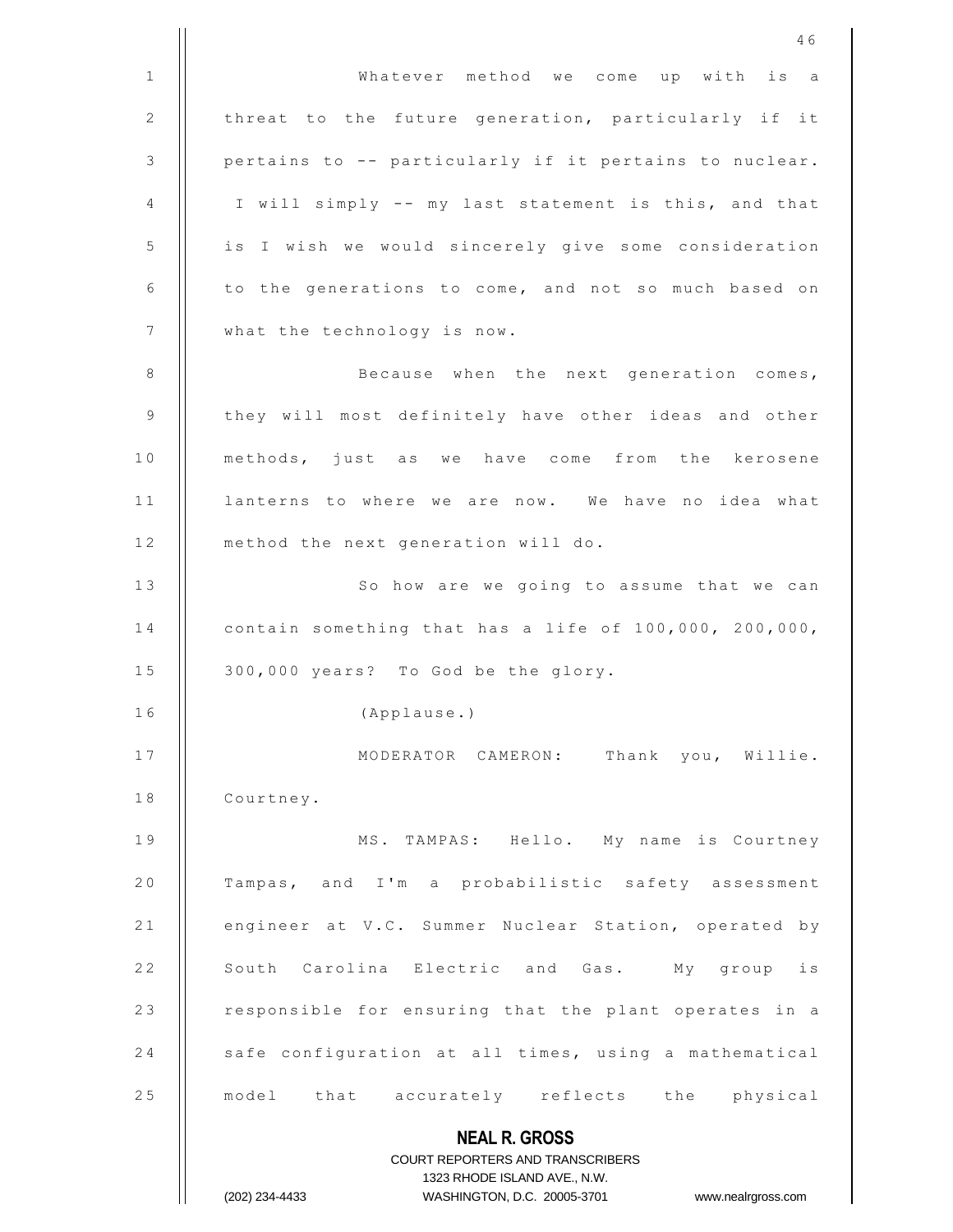**NEAL R. GROSS** COURT REPORTERS AND TRANSCRIBERS 1323 RHODE ISLAND AVE., N.W. (202) 234-4433 WASHINGTON, D.C. 20005-3701 www.nealrgross.com 1 | configuration of the plant. 2 | | The focus of nuclear power is always on 3 | protecting the health and safety of the public, and 4 || the safety of our employees. Our safety culture is 5 | like our personality, and thinking safety first is 6 | just how we are wired to respond. 7 || Every nuclear plant has subject matter 8 | experts in every area, to ensure that the choices and 9 | changes we make always reflect our commitment to 10 | safety. My group has over 100 years of combined 11 | expertise in nuclear technology. 12 || Nuclear is also a thriving industry. New 13 || graduates are entering the nuclear industry every 14 | year, and V.C. Summer Unit 1, 35 percent of our staff 15 | has been in the industry for less than five years. We 16 | have all committed to making nuclear energy a safe and 17 | abundant source of energy for the public, because in 18  $\parallel$  energy, diversity is the key. 19 | Nuclear is important to the energy 20 | security of the United States. I am personally 21 | passionate about my commitment to the nuclear 22 | industry. My goal is to educate. I want you to know 23 || my views, know all of the facts and make informed 24 **decisions regarding nuclear power.** 25 || I have a great sense of pride for my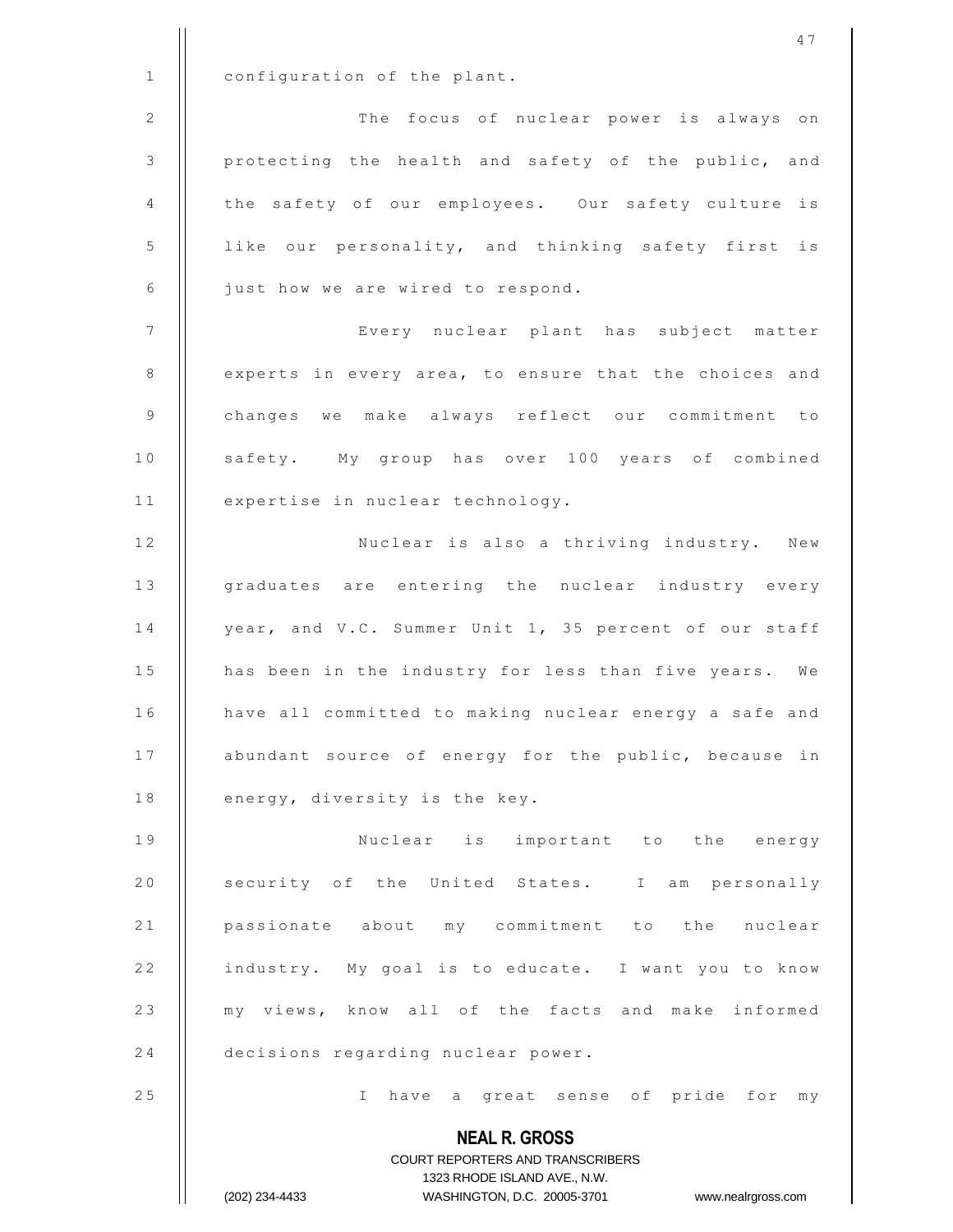**NEAL R. GROSS** COURT REPORTERS AND TRANSCRIBERS 1323 RHODE ISLAND AVE., N.W. (202) 234-4433 WASHINGTON, D.C. 20005-3701 www.nealrgross.com 4 8 1 | projects at V.C. Summer Units 2 and 3, and for this 2 | reawakening of nuclear power. I encourage everyone in 3 | the audience to educate themselves on the benefits and 4 | challenges of nuclear power, along with other green 5 | technologies, and make the decision for themselves. 6 | I believe that the U.S. nuclear facilities 7 | | will continue to safely handle and store used nuclear 8 || fuel for the time frames discussed in the draft 9 | Environmental Impact Statement. 10 || I also believe that the NRC should 11 || complete their review of the Yucca Mountain 12 | repository. Both of these are solutions that can be 13 | used to ensure the used fuel management security of 14 | the nuclear industry. Thank you. 15 | (Applause.) 16 || MODERATOR CAMERON: Okay, thank you 17 | Courtney, and this is Julius, and after Julius, we're 18 | qoing to go to Robert Howarth and Bill Herwig and Ryan 19 | Brookhart. This is Julius. 20 || MR. KERR: My name is Julius Kerr. I'm 21 | from Alamance County, North Carolina, a native born in 22 | Raleigh. I'm also a volunteer for BREDL and a member 23 | of the new chapter, Neighborhood Environment Watch. 24 | I live about 30 miles from Shearon Harris 25 | Nuclear Plant. My wife of 43 years, my two children,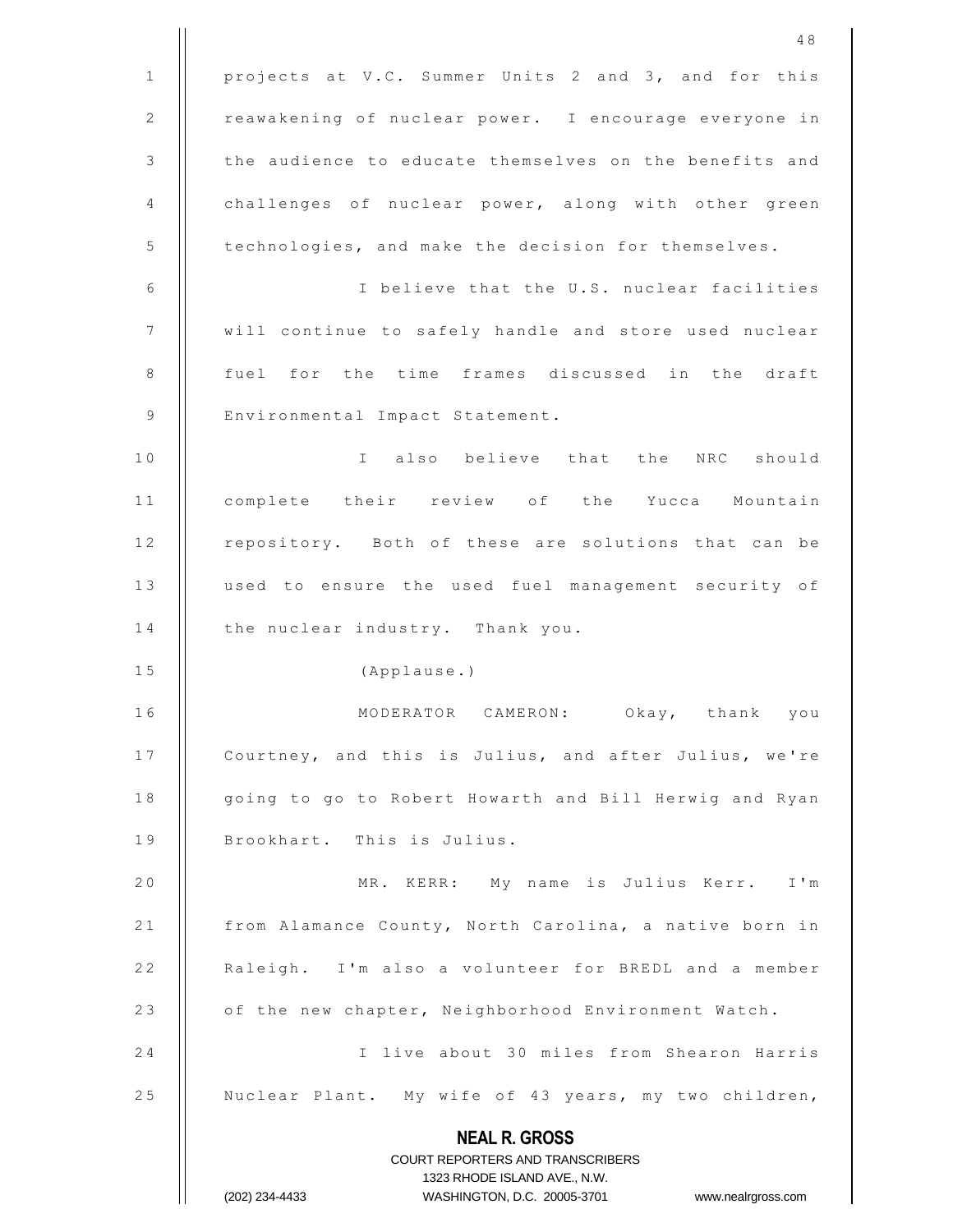|              | 49                                                                  |
|--------------|---------------------------------------------------------------------|
| $\mathbf{1}$ | my four grandchildren, and my newborn great grandson                |
| 2            | also live within 30 miles of Shearon Harris.                        |
| 3            | That's why I'm here today. I'm protecting                           |
| 4            | my family and their loved ones. That's what fathers                 |
| 5            | do. I'm also a United States Air Force disabled                     |
| 6            | veteran. Even though you don't make it easy, I get to               |
| 7            | these meetings that are so far removed from the                     |
| 8            | problem.                                                            |
| 9            | I have planned for weeks to be here to do                           |
| 10           | this. It's hard for me to drive here and to stand up                |
| 11           | here and speak out against nuclear hazards. But I do                |
| 12           | it. I must do it. I'm protecting my home, my state,                 |
| 13           | and my country. That's what veterans do.                            |
| 14           | Yes, it's hard for me to get to the                                 |
| 15           | meetings, but I'm on a mission. I want you to know                  |
| 16           | that North Carolina citizens do not want Shearon                    |
| 17           | Harris to continue to store dangerous irradiated                    |
| 18           | nuclear fuel in the overcrowded and unprotected                     |
| 19           | cooling pools.                                                      |
| 20           | How did North Carolina come to provide a                            |
| 21           | home for the four largest overcrowded cooling pools in              |
| 22           | the country? Why didn't we get to say something about               |
| 23           | this before it happened? Most people don't even know                |
| 24           | the danger of these pools. But you do, don't you?                   |
| 25           | It's your responsibility to protect the                             |
|              | <b>NEAL R. GROSS</b>                                                |
|              | <b>COURT REPORTERS AND TRANSCRIBERS</b>                             |
|              | 1323 RHODE ISLAND AVE., N.W.                                        |
|              | (202) 234-4433<br>WASHINGTON, D.C. 20005-3701<br>www.nealrgross.com |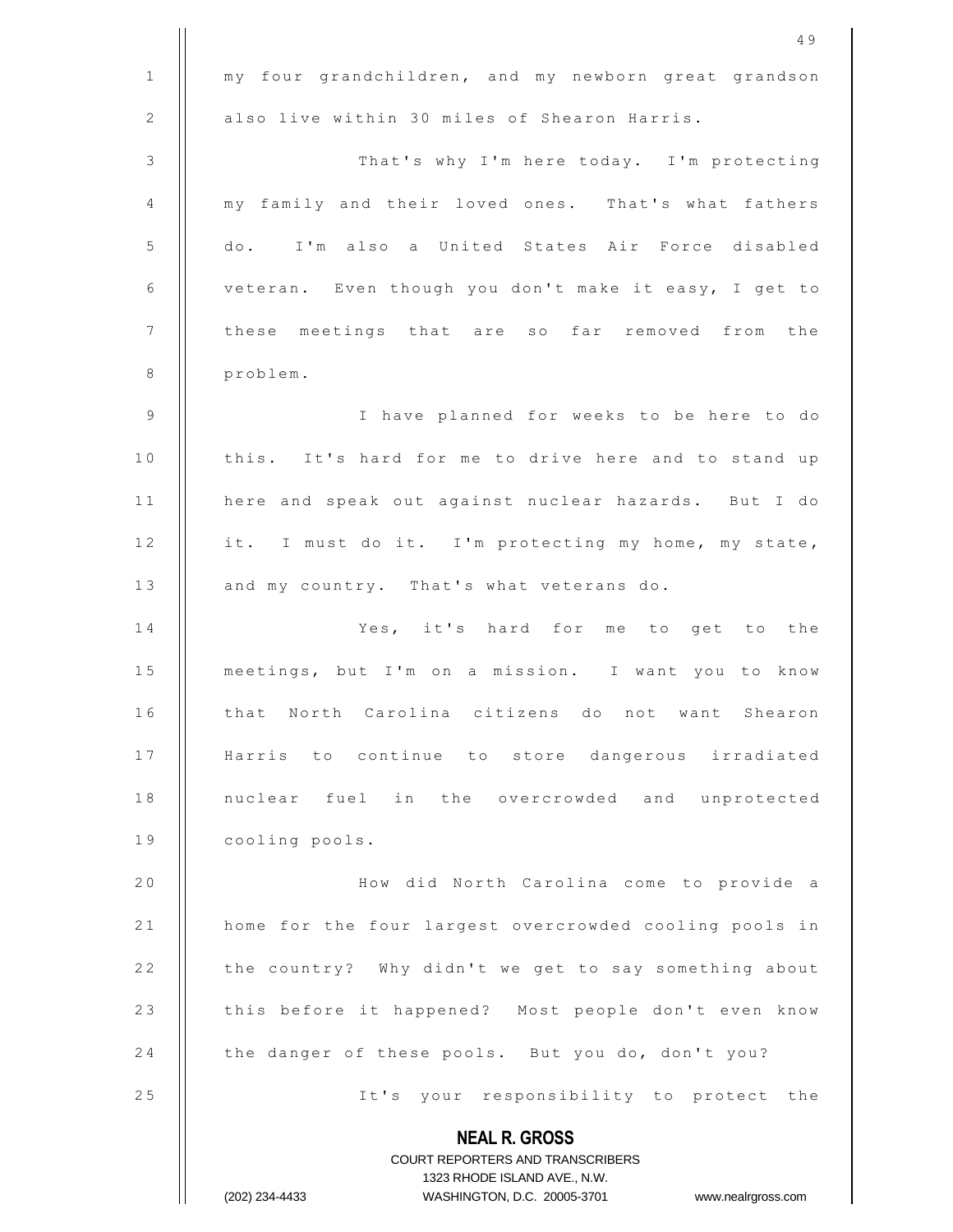|    | 50                                                                                                  |
|----|-----------------------------------------------------------------------------------------------------|
| 1  | public health by transferring this nuclear waste to                                                 |
| 2  | dry cast storage. You must make it a national                                                       |
| 3  | security top priority. I have no confidence in your                                                 |
| 4  | Waste Confidence, and while you're at it, expand the                                                |
| 5  | emergency planning zones and include the people.                                                    |
| 6  | Enlarge the planning zone to 50 miles, not                                                          |
| 7  | ten miles. We're between those two zones, and we do                                                 |
| 8  | not feel safe. Finally, stop the secretly moving                                                    |
| 9  | nuclear waste from here to there. Don't use our                                                     |
| 10 | highways, rails, and waterways for such dangerous and                                               |
| 11 | unnecessary projects.                                                                               |
| 12 | Stop putting the industry's profit and                                                              |
| 13 | convenience over the safety of the people and the                                                   |
| 14 | environment. I'm angry about this, but I still pray                                                 |
| 15 | for you, and I pray that you will do the right thing.                                               |
| 16 | Thank you for allowing me to speak.                                                                 |
| 17 | (Applause.)                                                                                         |
| 18 | MODERATOR CAMERON: Thank you. Thank you                                                             |
| 19 | for being here with us tonight, Julius. Doctor Robert                                               |
| 20 | Howarth. Pardon me? Oh, there he is, and then we'll                                                 |
| 21 | go to Bill. This is Robert Howarth.                                                                 |
| 22 | DR. HOWARTH: Good evening. I am Robert                                                              |
| 23 | Howarth from Ashville, North Carolina. I am now                                                     |
| 24 | retired from a career as an electro-optical engineer.                                               |
| 25 | I have a degree of Master of Science in Engineering,                                                |
|    | <b>NEAL R. GROSS</b>                                                                                |
|    | <b>COURT REPORTERS AND TRANSCRIBERS</b>                                                             |
|    | 1323 RHODE ISLAND AVE., N.W.<br>WASHINGTON, D.C. 20005-3701<br>(202) 234-4433<br>www.nealrgross.com |
|    |                                                                                                     |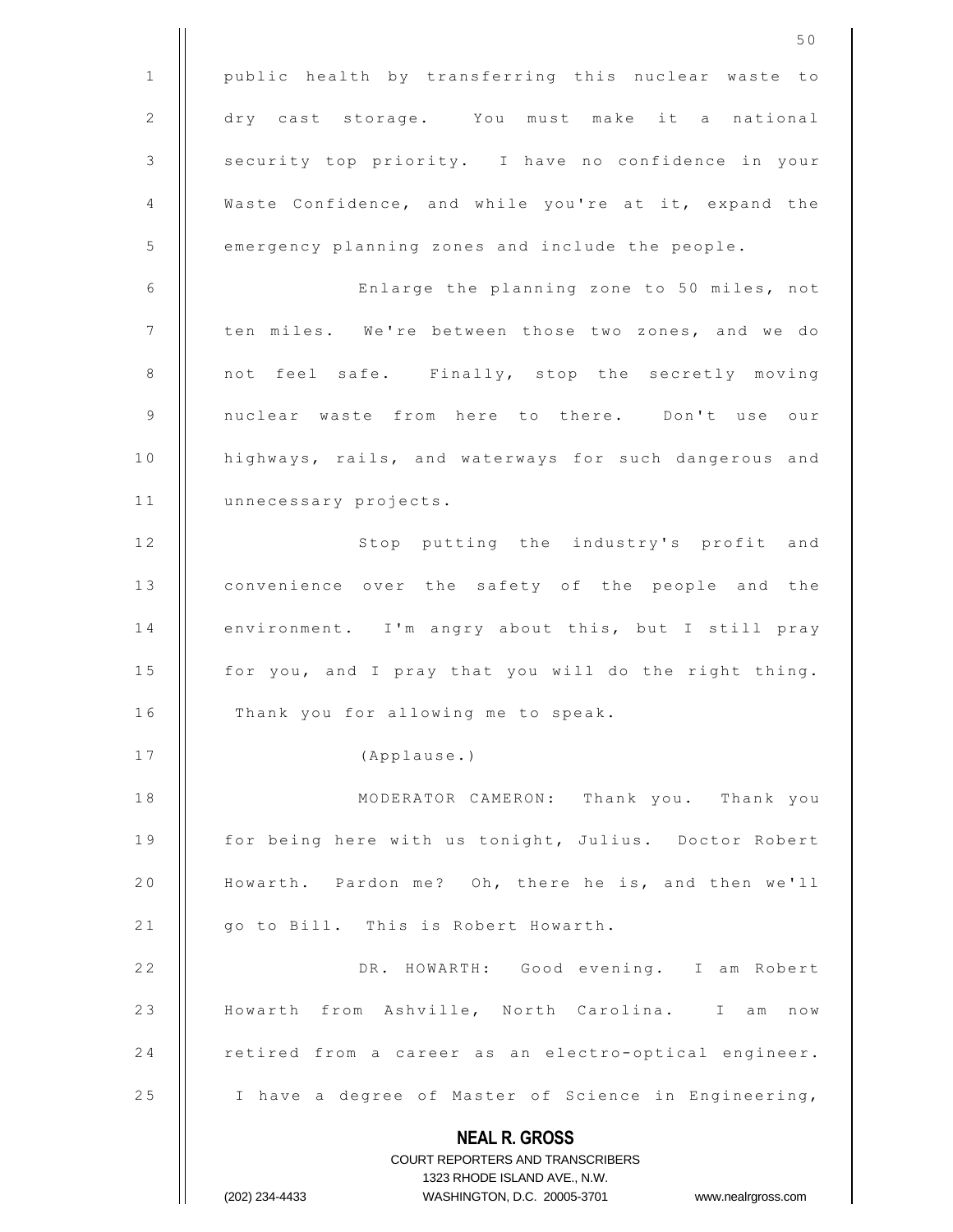|              | 51                                                                                                  |
|--------------|-----------------------------------------------------------------------------------------------------|
| $\mathbf{1}$ | and I'm a member of the Western North Carolina                                                      |
| 2            | Physicians for Social Responsibility, a member of the                                               |
| 3            | Union of Concerned Scientists, and a taxpaying citizen                                              |
| 4            | of the United States.                                                                               |
| 5            | I previously testified to the Blue Ribbon                                                           |
| 6            | Commission in January 2012, and in January 2011,                                                    |
| 7            | regarding proposed reprocessing program for the                                                     |
| 8            | Savannah River site, and for the draft EIS for William                                              |
| 9            | States Lee (ph), respectively.                                                                      |
| 10           | Safe containment for eternity must be the                                                           |
| 11           | objective of a mission of your containment work. With                                               |
| 12           | half-lives for radioactive nuclear waste ranging from                                               |
| 13           | 30 years for strontium and cesium, to some 24,000                                                   |
| 14           | years for plutonium-239, and time 'til permissible                                                  |
| 15           | view and exposure, which is ten times half-life, it                                                 |
| 16           | follows with those kinds of times that a necessary                                                  |
| 17           | corollary is the making of toxic nuclear waste must be                                              |
| 18           | reduced to zero.                                                                                    |
| 19           | In our physical world, we sometimes cannot                                                          |
| 20           | achieve the ideal, but often we can and do approach it                                              |
| 21           | very closely. There are some good uses for nuclear                                                  |
| 22           | energy; for example, in medicine and in astronautics.                                               |
| 23           | But we know that bombs and weapons are not included                                                 |
| 24           | on the short list. Neither are nuclear power plants.                                                |
| 25           | There are better means than these to                                                                |
|              | <b>NEAL R. GROSS</b>                                                                                |
|              | COURT REPORTERS AND TRANSCRIBERS                                                                    |
|              | 1323 RHODE ISLAND AVE., N.W.<br>WASHINGTON, D.C. 20005-3701<br>(202) 234-4433<br>www.nealrgross.com |
|              |                                                                                                     |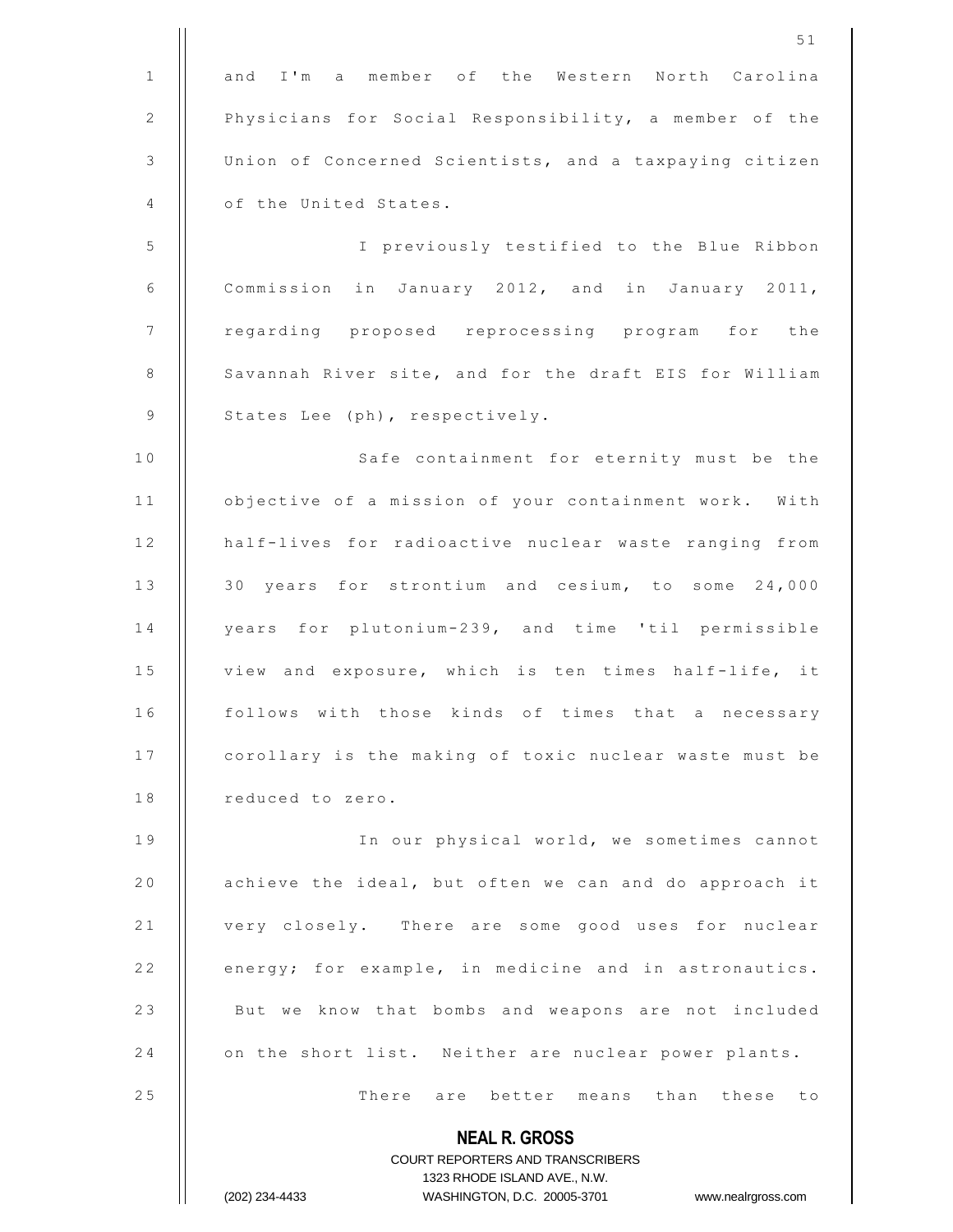**NEAL R. GROSS** COURT REPORTERS AND TRANSCRIBERS 1323 RHODE ISLAND AVE., N.W. 1 | provide the needs for life on our shared earth. In 2 | achieving self-containment for eternity and satisfying 3 | the necessary corollary of making zero toxic nuclear 4  $\parallel$  waste, we also can greatly reduce and in effect, cap 5 | the magnitude of safe storage space needed. 6 | This will save money, helping alleviate 7 | our national debt burden, as well as requiring less 8 | off limits-posted land. I encourage you at NRC to 9 | make hardened onsite storage a significant component 10 | of your recommendations. 11 | Not only does HOSS eliminate the costs of 12 || transit and the dangers to public health from 13 || inevitable accidents, spills, leaks, fires on our 14 | highways, but it keeps the toxic waste where it 15 || already is, already posted in off limits secured  $16$  | sites. 17 | These sites will be with us as long -- for 18 || a long time, even after nuclear power generation is 19 | phased out. 20 || I urge you at NRC to bear in mind and to 21 | emphasize the merit of satisfying our necessary 22 | corollary and HOSS, informing your proposals for 23 | nuclear waste containment and storage. Our long-term 24 | health and sustainability depends on it. Thank you 25 | for your attention.

(202) 234-4433 WASHINGTON, D.C. 20005-3701 www.nealrgross.com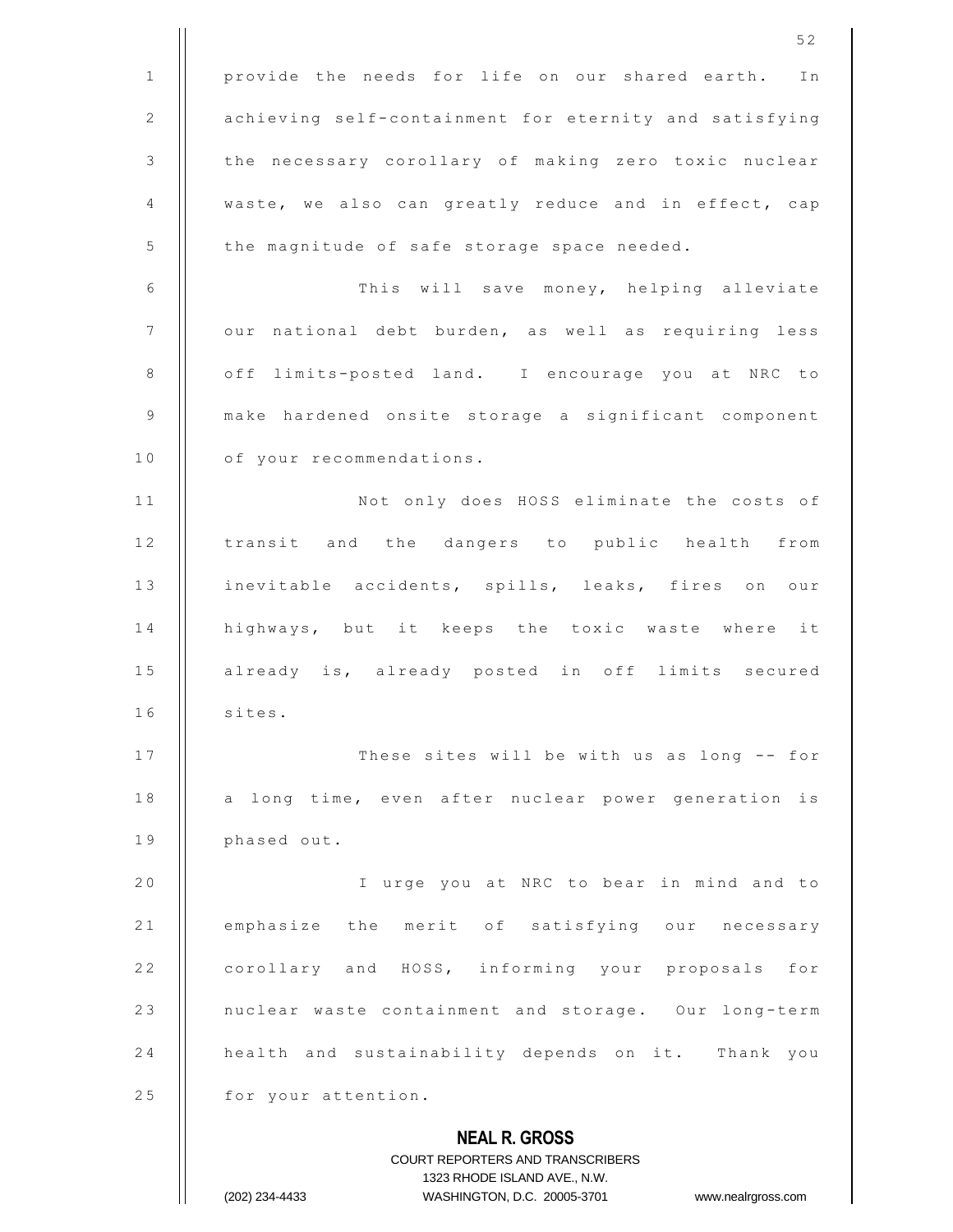|    | 53                                                               |
|----|------------------------------------------------------------------|
| 1  | (Applause.)                                                      |
| 2  | MODERATOR CAMERON: Okay, thank you.                              |
| 3  | Thank you very much. Bill?                                       |
| 4  | MR. HERWIG: Good evening. My name<br>is                          |
| 5  | Bill Herwig. I'm the supervisor of Nuclear Design and            |
| 6  | Analysis at the V.C. Summer Nuclear Station, which is            |
| 7  | operated by the South Carolina Electric and Gas                  |
| 8  | Company. My group is responsible for the safe                    |
| 9  | handling and storage of new and used nuclear fuel.               |
| 10 | I appreciate the opportunity to provide                          |
| 11 | input to the important topic of used fuel management.            |
| 12 | We currently safely store our used fuel assemblies in            |
| 13 | our used fuel storage pool. We have taken steps to               |
| 14 | assure the long-term safety of used fuel stored in our           |
| 15 | pool.                                                            |
| 16 | In 2003, we replaced all of the storage                          |
| 17 | racks with an improved neutron absorber. We also have            |
| 18 | an ongoing surveillance program, to monitor the long-            |
| 19 | term performance of this material during the wet                 |
| 20 | storage of our used fuel.                                        |
| 21 | Summer Unit 1 is currently making the                            |
| 22 | transition to dry fuel storage. By being one of                  |
| 23 | several nuclear plants that have yet to implement dry            |
| 24 | fuel storage, we have been able to take advantage of             |
| 25 | the successful operating experience of other plants              |
|    | <b>NEAL R. GROSS</b>                                             |
|    | COURT REPORTERS AND TRANSCRIBERS<br>1323 RHODE ISLAND AVE., N.W. |
|    | (202) 234-4433<br>WASHINGTON, D.C. 20005-3701 www.nealrgross.com |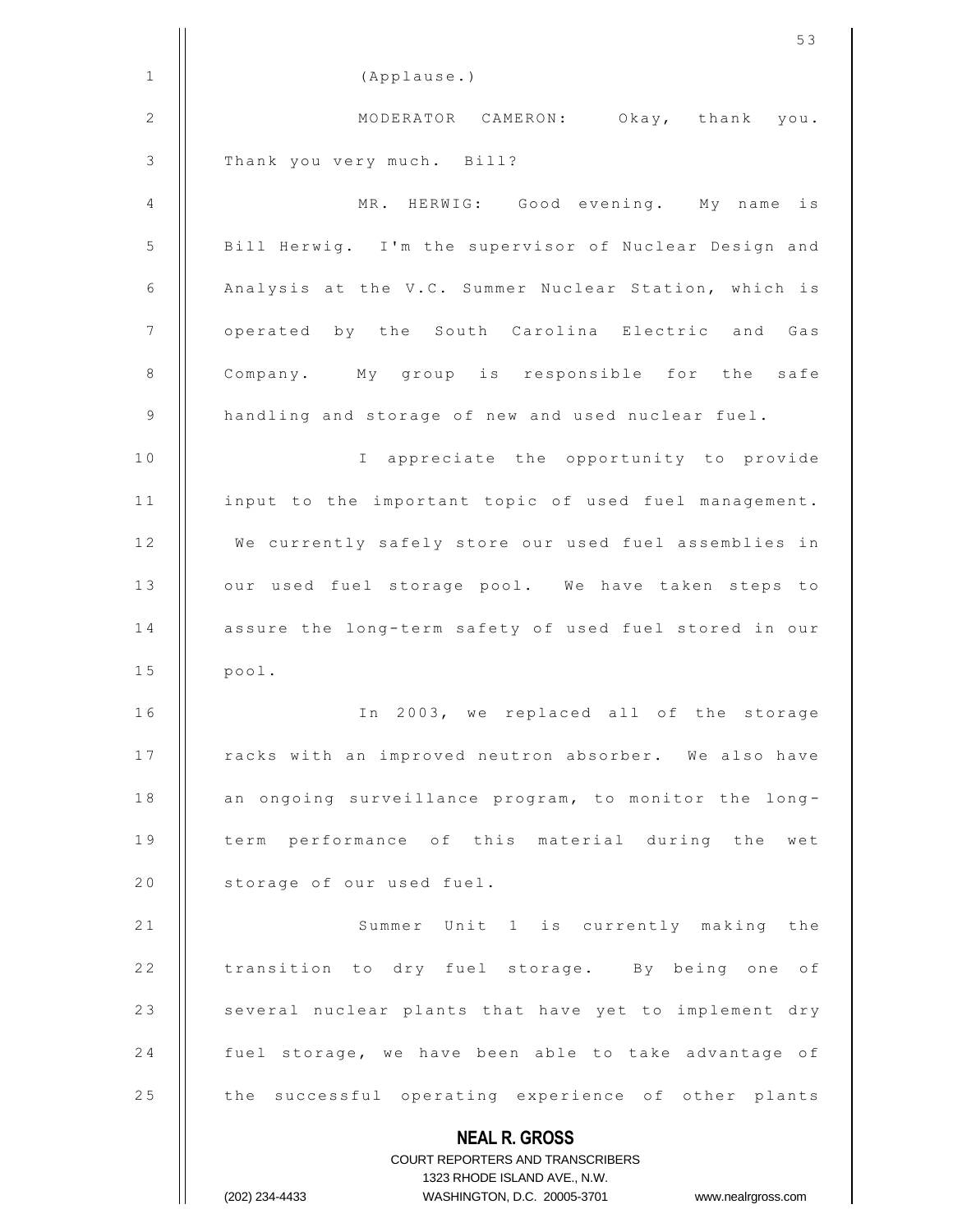|              | 54                                                                                                  |
|--------------|-----------------------------------------------------------------------------------------------------|
| $\mathbf{1}$ | with many years of dry storage experience.                                                          |
| 2            | We have also been able to take advantage                                                            |
| 3            | of technical advances in the design and processing of                                               |
| 4            | fuel storage systems, and will implement a state-of-                                                |
| 5            | the-art dry storage system. Our current plan is to                                                  |
| 6            | load our first dry storage systems in 2015.                                                         |
| 7            | I firmly believe that we will continue to                                                           |
| 8            | safely handle and store used fuel in the wet and dry                                                |
| 9            | configurations, in the three time frames mentioned in                                               |
| 10           | the draft EIS. However, I also firmly believe that                                                  |
| 11           | the NRC should complete the review of the Yucca                                                     |
| 12           | Mountain license application submitted by the                                                       |
| 13           | Department of Energy.                                                                               |
| 14           | Pending a positive review of the                                                                    |
| 15           | application, construction and operation of the Yucca                                                |
| 16           | Mountain facility should proceed as a national                                                      |
| 17           | priority, in accordance with the Waste Policy Act.                                                  |
| 18           | There is a safe and effective solution to used fuel                                                 |
| 19           | management. We just need to implement it. Thank you                                                 |
| 20           | for your time, and have a good evening.                                                             |
| 21           | (Applause.)                                                                                         |
| 22           | MODERATOR CAMERON: Okay, thank you Bill.                                                            |
| 23           | Ryan, Ryan Brookhart, and then we'll go to Thomas                                                   |
| 24           | Rodack.                                                                                             |
| 25           | MR. BROOKHART: Good evening. My name's                                                              |
|              | <b>NEAL R. GROSS</b>                                                                                |
|              | COURT REPORTERS AND TRANSCRIBERS                                                                    |
|              | 1323 RHODE ISLAND AVE., N.W.<br>WASHINGTON, D.C. 20005-3701<br>(202) 234-4433<br>www.nealrgross.com |
|              |                                                                                                     |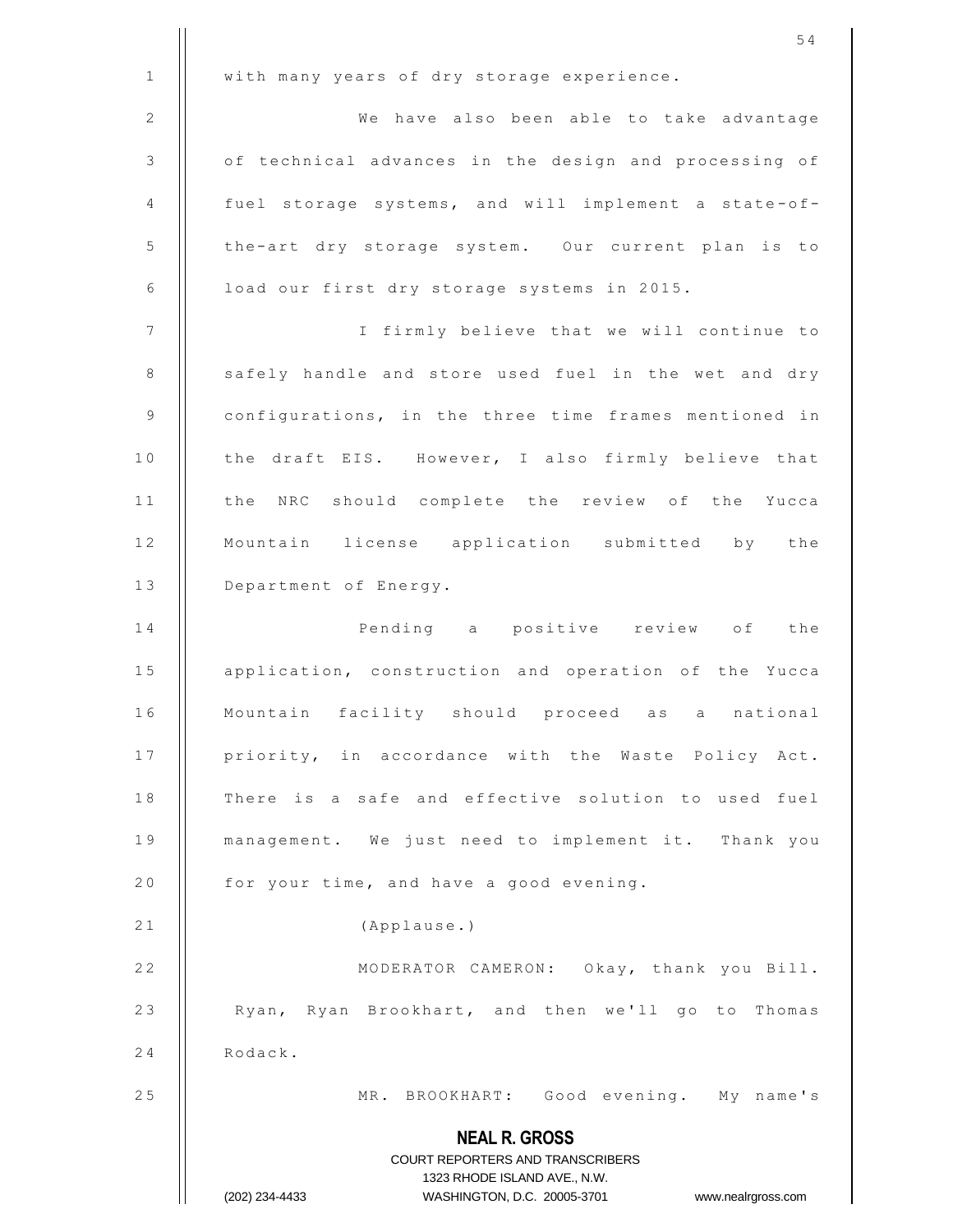|              | 55                                                                                                  |
|--------------|-----------------------------------------------------------------------------------------------------|
| $\mathbf{1}$ | Ryan Brookhart, and although I am a member of the                                                   |
| 2            | nuclear industry, I am speaking here this evening on                                                |
| 3            | my own opinions basically, as a father, a veteran,                                                  |
| 4            | American Nuclear Society member, all those things that                                              |
| 5            | lots of other people have opposite opinions that I                                                  |
| 6            | might have.                                                                                         |
| 7            | So again, I thank the NRC for running such                                                          |
| 8            | an open forum, where we can have the free exchange of                                               |
| 9            | ideas, and I would encourage everyone, I think has                                                  |
| 10           | been mentioned a couple of times here, to research all                                              |
| 11           | of the facts that you hear tonight, both in support of                                              |
| 12           | the ruling and against the ruling.                                                                  |
| 13           | So I encourage the NRC to complete the                                                              |
| 14           | Waste Confidence EIS rulemaking. This is an important                                               |
| 15           | part of our future for nuclear power, and as I said,                                                |
| 16           | I'm a father and a veteran, and like the other                                                      |
| 17           | gentleman here and those in the crowd, as a veteran                                                 |
| 18           | I'm concerned about the future of the country. I'm                                                  |
| 19           | concerned about the future for my children as well.                                                 |
| 20           | But without an environmentally clean                                                                |
| 21           | economical method to produce electricity, nuclear                                                   |
| 22           | power, I fear that they will be living in caves, with                                               |
| 23           | nothing to do. So that's kind of my position on                                                     |
| 24           | nuclear power. I think it's a clean method for the                                                  |
| 25           | production of energy for the future.                                                                |
|              | <b>NEAL R. GROSS</b>                                                                                |
|              | <b>COURT REPORTERS AND TRANSCRIBERS</b>                                                             |
|              | 1323 RHODE ISLAND AVE., N.W.<br>(202) 234-4433<br>WASHINGTON, D.C. 20005-3701<br>www.nealrgross.com |
|              |                                                                                                     |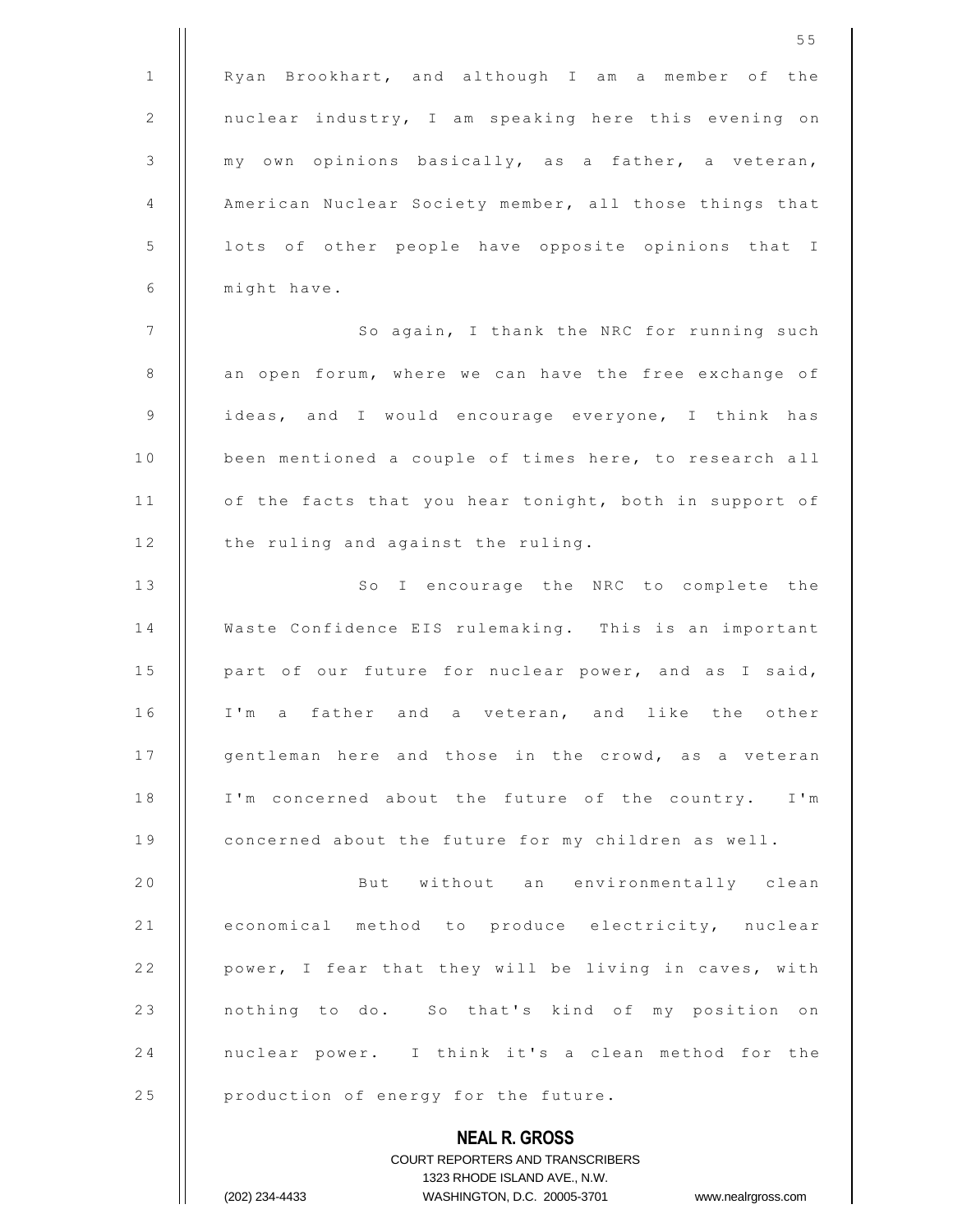**NEAL R. GROSS** COURT REPORTERS AND TRANSCRIBERS 1323 RHODE ISLAND AVE., N.W. (202) 234-4433 WASHINGTON, D.C. 20005-3701 www.nealrgross.com 1 | The NRC is reviewing this Waste Confidence 2 | Rule, and I again encourage them to complete the 3 | rulemaking, to allow them to resume issuing licenses 4 **and continuing to process installations.** 5 | Some of the specifics that you wanted 6 | comments on, as far as time line for repository 7 | availability, I don't believe that there should be 8 | reference to a repository made in the Rule, because  $9$   $\parallel$  that will unintentionally tie us to that as part of 10 | the waste solution for perpetuity. 11 || There are other methods for taking care of 12 || nuclear waste other than spent fuel through 13 || reprocessing, through other utilizations and 14 || mentioning it in the Rule will only hamper those 15 **developments** in the future. 16 || Second, information from the Generic 17 | Environmental Impact Statement should be referenced 18 | but not repeated in the text of the Rule. Again, 19 || those crossing of references in federal regulations 20 || only makes it more complicated for people to 21 | understand what's really going on. 22 | Third, streamlining of clarity is always 23 || an improvement to any regulation. So on the third 24 question of whether you should streamline the text in 25  $\parallel$  the ruling, I certainly encourage you to do that.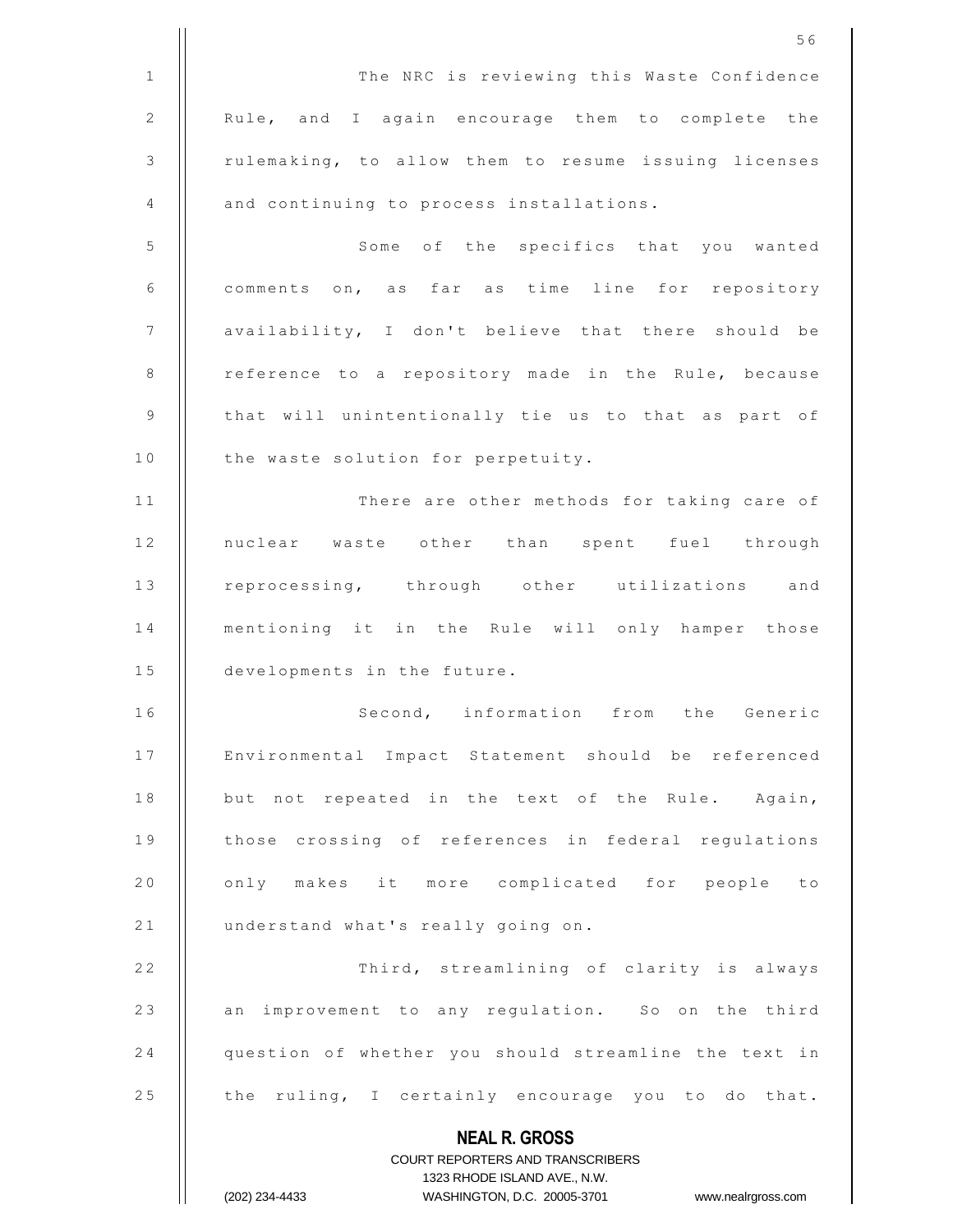|              | 57                                                                                                  |
|--------------|-----------------------------------------------------------------------------------------------------|
| $\mathbf{1}$ | Again, for the reasons stated before, government                                                    |
| 2            | regulations are complicated enough to understand. If                                                |
| 3            | you can do anything to streamline it, I would                                                       |
| 4            | encourage it.                                                                                       |
| 5            | Again, I would support or would encourage                                                           |
| 6            | the NRC to move towards reprocessing, and in the                                                    |
| 7            | interim, a long-term storage facility is certainly an                                               |
| $\,8\,$      | advantage to the nation for today and for the future.                                               |
| 9            | Thank you.                                                                                          |
| 10           | (Applause.)                                                                                         |
| 11           | MODERATOR CAMERON:<br>Thank you, Ryan.                                                              |
| 12           | Thank you very much. Next we're going to hear from                                                  |
| 13           | Thomas Rodack, and then we're going to go to Sally                                                  |
| 14           | Kneidel, Ken Kneidel, Amanda Lang, and Adam Howell.                                                 |
| 15           | This is Thomas.                                                                                     |
| 16           | MR. RODACK: Hi. I'm Tom Rodack, Director                                                            |
| 17           | of Licensing and Engineering Programs in the Nuclear                                                |
| 18           | Fuel Organization at Westinghouse Electric Company.                                                 |
| 19           | Westinghouse has provided products and services and                                                 |
| 20           | technology to the nuclear industry since they provided                                              |
| 21           | the first commercial reactor in the United States in                                                |
| 22           | 1957.                                                                                               |
| 23           | Today, Westinghouse is working here in the                                                          |
| 24           | southeast to build four of our advanced AP-1000                                                     |
| 25           | nuclear reactors. We're also building four more in                                                  |
|              | <b>NEAL R. GROSS</b>                                                                                |
|              | COURT REPORTERS AND TRANSCRIBERS                                                                    |
|              | 1323 RHODE ISLAND AVE., N.W.<br>(202) 234-4433<br>WASHINGTON, D.C. 20005-3701<br>www.nealrgross.com |
|              |                                                                                                     |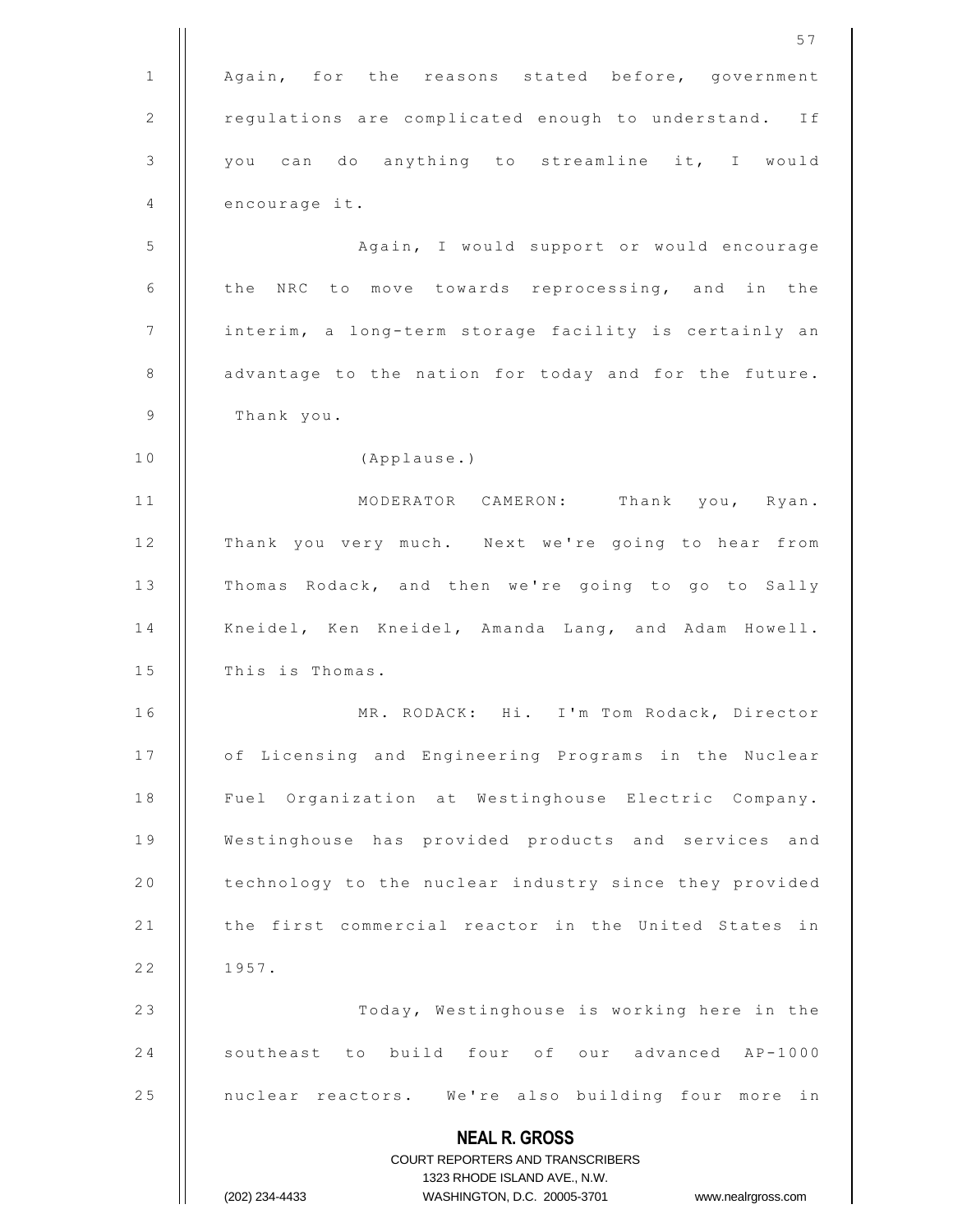**NEAL R. GROSS** COURT REPORTERS AND TRANSCRIBERS 1323 RHODE ISLAND AVE., N.W. (202) 234-4433 WASHINGTON, D.C. 20005-3701 www.nealrgross.com 5 8 1 | China. Today, in Columbia, South Carolina, our 2 || nuclear fuel factory is building fuel that our 3 | customers are using, to generate ten percent of this 4 | nation's electricity safely, reliably, and carbon- $5$  || free. 6 | | Thave worked my entire career in the 7 | nuclear industry on the design, the licensing and the 8 | manufacturing of nuclear fuel. I can personally 9  $\parallel$  attest to the high standards, the technical rigor, and 10 || the overriding commitment to safety in the U.S. 11 | nuclear industry. 12 || **I** want to thank the NRC for the 13 || opportunity tonight to provide these comments. I 14 | commend the NRC on the transparency of this rulemaking 15 || process, and I applaud your scheduling of these 16 || meetings around the country to get stakeholder 17 | feedback. 18 || I'll make my remarks short and to the 19 || point. First, it makes sense to evaluate generic 20 | issues on a generic basis. It's the most efficient 21 || use of our regulatory resources and we should use 22 | those resources efficiently. 23 || Second, the draft Generic Environmental 24 | Impact Statement is a comprehensive assessment of the 25 | impact of the long-term storage of spent nuclear fuel.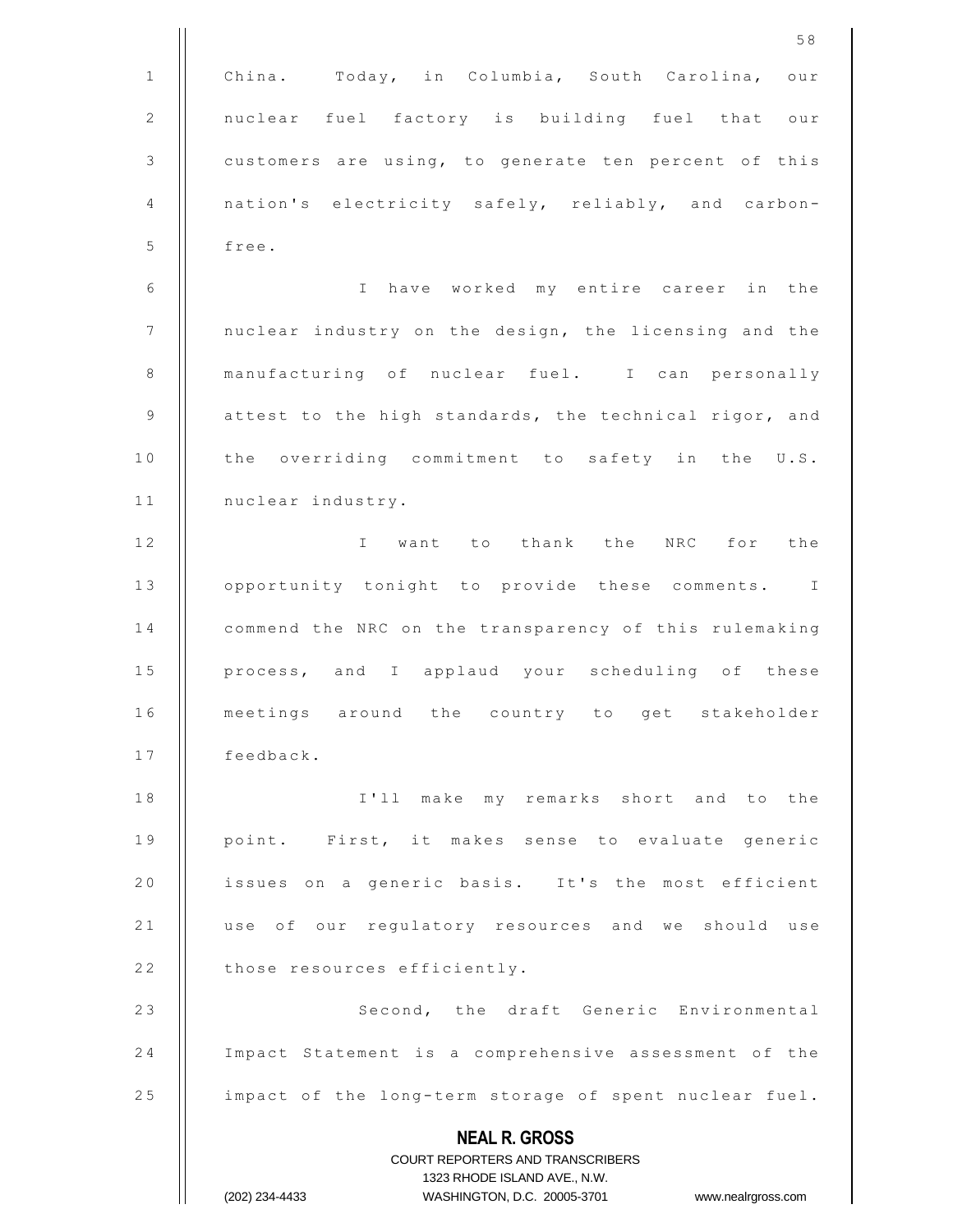| $\mathbf 1$<br>It's based on reasonable assumptions and it's based<br>2<br>on current technology.<br>3<br>Finally, the draft Generic Environmental<br>4<br>Impact Statement provides a sound basis, both<br>5<br>technically and on a regulatory framework, for the<br>6<br>conclusion that it's technically feasible to store<br>$\overline{7}$<br>spent fuel on an indefinite long-term basis, safely<br>8<br>and securely.<br>9<br>I urge the NRC to continue on a priority<br>10<br>basis with this rulemaking process. There are no<br>11<br>technical barriers to the safe, secure, long-term<br>storage of spent nuclear fuel. Thank you again for<br>12<br>13<br>the opportunity to make these comments.<br>14<br>(Applause.)<br>15<br>MODERATOR CAMERON: Thanks Tom.<br>Thank<br>you. How about Sally, Sally Kneidel, and then we're<br>16<br>17<br>going to go to Ken Kneidel. Here's Sally coming up.<br>$1\;8$<br>MS. KNEIDEL: Thank you for having this<br>19<br>hearing. I am Sally Kneidel. I'm a biologist. I'm<br>20<br>from Charlotte. I'm a volunteer with Greenpeace and<br>21<br>NC WARN. Just last night in Charlotte, we had a big |
|-----------------------------------------------------------------------------------------------------------------------------------------------------------------------------------------------------------------------------------------------------------------------------------------------------------------------------------------------------------------------------------------------------------------------------------------------------------------------------------------------------------------------------------------------------------------------------------------------------------------------------------------------------------------------------------------------------------------------------------------------------------------------------------------------------------------------------------------------------------------------------------------------------------------------------------------------------------------------------------------------------------------------------------------------------------------------------------------------------------------------------------------------------------|
|                                                                                                                                                                                                                                                                                                                                                                                                                                                                                                                                                                                                                                                                                                                                                                                                                                                                                                                                                                                                                                                                                                                                                           |
|                                                                                                                                                                                                                                                                                                                                                                                                                                                                                                                                                                                                                                                                                                                                                                                                                                                                                                                                                                                                                                                                                                                                                           |
|                                                                                                                                                                                                                                                                                                                                                                                                                                                                                                                                                                                                                                                                                                                                                                                                                                                                                                                                                                                                                                                                                                                                                           |
|                                                                                                                                                                                                                                                                                                                                                                                                                                                                                                                                                                                                                                                                                                                                                                                                                                                                                                                                                                                                                                                                                                                                                           |
|                                                                                                                                                                                                                                                                                                                                                                                                                                                                                                                                                                                                                                                                                                                                                                                                                                                                                                                                                                                                                                                                                                                                                           |
|                                                                                                                                                                                                                                                                                                                                                                                                                                                                                                                                                                                                                                                                                                                                                                                                                                                                                                                                                                                                                                                                                                                                                           |
|                                                                                                                                                                                                                                                                                                                                                                                                                                                                                                                                                                                                                                                                                                                                                                                                                                                                                                                                                                                                                                                                                                                                                           |
|                                                                                                                                                                                                                                                                                                                                                                                                                                                                                                                                                                                                                                                                                                                                                                                                                                                                                                                                                                                                                                                                                                                                                           |
|                                                                                                                                                                                                                                                                                                                                                                                                                                                                                                                                                                                                                                                                                                                                                                                                                                                                                                                                                                                                                                                                                                                                                           |
|                                                                                                                                                                                                                                                                                                                                                                                                                                                                                                                                                                                                                                                                                                                                                                                                                                                                                                                                                                                                                                                                                                                                                           |
|                                                                                                                                                                                                                                                                                                                                                                                                                                                                                                                                                                                                                                                                                                                                                                                                                                                                                                                                                                                                                                                                                                                                                           |
|                                                                                                                                                                                                                                                                                                                                                                                                                                                                                                                                                                                                                                                                                                                                                                                                                                                                                                                                                                                                                                                                                                                                                           |
|                                                                                                                                                                                                                                                                                                                                                                                                                                                                                                                                                                                                                                                                                                                                                                                                                                                                                                                                                                                                                                                                                                                                                           |
|                                                                                                                                                                                                                                                                                                                                                                                                                                                                                                                                                                                                                                                                                                                                                                                                                                                                                                                                                                                                                                                                                                                                                           |
|                                                                                                                                                                                                                                                                                                                                                                                                                                                                                                                                                                                                                                                                                                                                                                                                                                                                                                                                                                                                                                                                                                                                                           |
|                                                                                                                                                                                                                                                                                                                                                                                                                                                                                                                                                                                                                                                                                                                                                                                                                                                                                                                                                                                                                                                                                                                                                           |
|                                                                                                                                                                                                                                                                                                                                                                                                                                                                                                                                                                                                                                                                                                                                                                                                                                                                                                                                                                                                                                                                                                                                                           |
|                                                                                                                                                                                                                                                                                                                                                                                                                                                                                                                                                                                                                                                                                                                                                                                                                                                                                                                                                                                                                                                                                                                                                           |
|                                                                                                                                                                                                                                                                                                                                                                                                                                                                                                                                                                                                                                                                                                                                                                                                                                                                                                                                                                                                                                                                                                                                                           |
|                                                                                                                                                                                                                                                                                                                                                                                                                                                                                                                                                                                                                                                                                                                                                                                                                                                                                                                                                                                                                                                                                                                                                           |
|                                                                                                                                                                                                                                                                                                                                                                                                                                                                                                                                                                                                                                                                                                                                                                                                                                                                                                                                                                                                                                                                                                                                                           |
| 22<br>solar meeting. I really wish that's where we were                                                                                                                                                                                                                                                                                                                                                                                                                                                                                                                                                                                                                                                                                                                                                                                                                                                                                                                                                                                                                                                                                                   |
| 23<br>headed. I think that is where we're headed.<br>But                                                                                                                                                                                                                                                                                                                                                                                                                                                                                                                                                                                                                                                                                                                                                                                                                                                                                                                                                                                                                                                                                                  |
| 24<br>tonight, we're talking about nuclear.                                                                                                                                                                                                                                                                                                                                                                                                                                                                                                                                                                                                                                                                                                                                                                                                                                                                                                                                                                                                                                                                                                               |
| 25<br>(Applause.)                                                                                                                                                                                                                                                                                                                                                                                                                                                                                                                                                                                                                                                                                                                                                                                                                                                                                                                                                                                                                                                                                                                                         |
| <b>NEAL R. GROSS</b>                                                                                                                                                                                                                                                                                                                                                                                                                                                                                                                                                                                                                                                                                                                                                                                                                                                                                                                                                                                                                                                                                                                                      |
| COURT REPORTERS AND TRANSCRIBERS                                                                                                                                                                                                                                                                                                                                                                                                                                                                                                                                                                                                                                                                                                                                                                                                                                                                                                                                                                                                                                                                                                                          |
| 1323 RHODE ISLAND AVE., N.W.<br>(202) 234-4433<br>WASHINGTON, D.C. 20005-3701<br>www.nealrgross.com                                                                                                                                                                                                                                                                                                                                                                                                                                                                                                                                                                                                                                                                                                                                                                                                                                                                                                                                                                                                                                                       |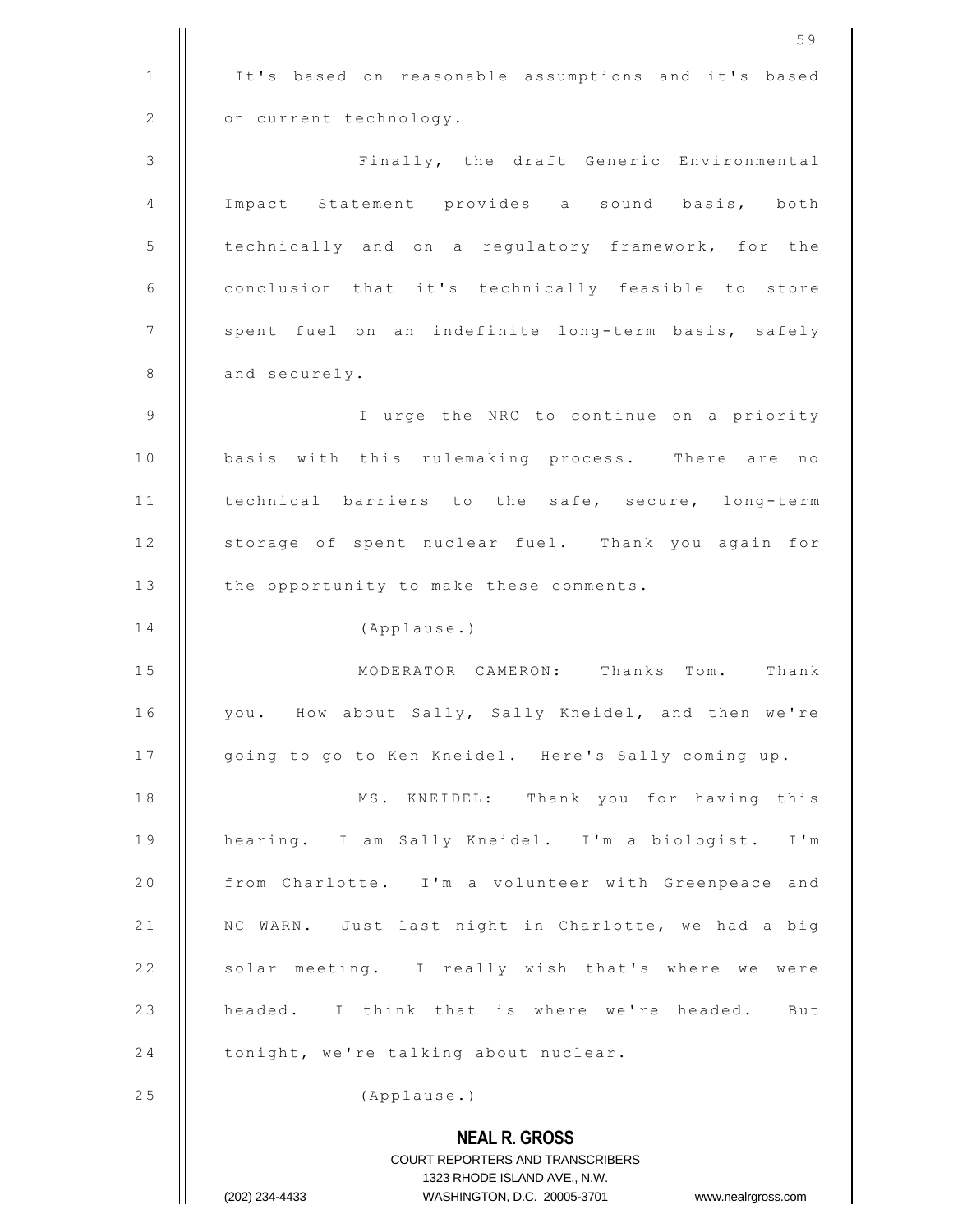**NEAL R. GROSS** COURT REPORTERS AND TRANSCRIBERS 1323 RHODE ISLAND AVE., N.W. (202) 234-4433 WASHINGTON, D.C. 20005-3701 www.nealrgross.com 6 0 1 | MS. KNEIDEL: I was excited for a moment 2 || when I heard that the NRC had been ordered to set 3 | aside its Waste Confidence policy and assess the 4 | environmental impacts of nuclear waste. But after 5 | reading through the draft of the new policy, my 6 **excitement** quickly evaporated. 7 || I'm a realist. I've spoken in a lot of 8 | energy hearings, and one thing I've learned is that 9 | government agencies and commissions that are supposed 10 | to be protecting the public are generally controlled 11 || by the corporations that they're supposed to be 12 | regulating. 13 | (Applause.) 14 | MS. KNEIDEL: Along those lines, the NRC 15 | has the reputation of looking out for the interests of 16 || the nuclear industry. Reading about your current 17 | proposal confirms tome that your goal is to ensure the 18 | future of nuclear energy, an industry that should have 19 | no future. 2 0 I s e e n o h i n t t h a t y o u h a d a n y i n t e n t i o n 21 | of trying to protect the public, now or in the future. 22 | What makes me think that, that you're protecting the 23 || nuclear industry? Your claim that spent fuel can be 24 | managed at reactor sites or other above-ground storage 25 || facilities forever; your failure to address the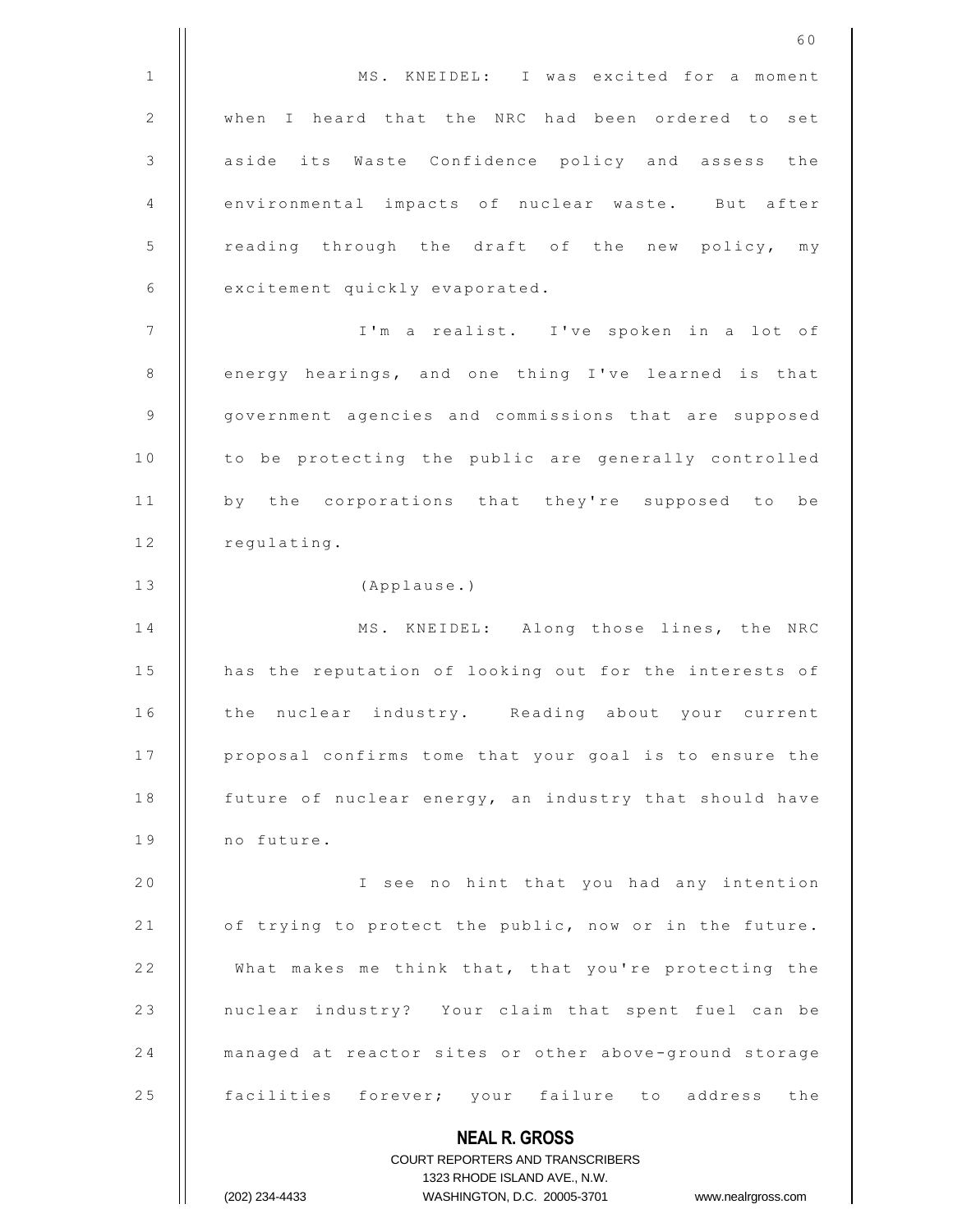**NEAL R. GROSS** COURT REPORTERS AND TRANSCRIBERS 1323 RHODE ISLAND AVE., N.W. (202) 234-4433 WASHINGTON, D.C. 20005-3701 www.nealrgross.com 1 | vulnerability of these spent fuel pools from 2 | catastrophic fire caused by an attack; your 3 declaration that the impacts of pool leaks will be 4 | insignificant; your plan to transfer radioactive spent 5 | fuel to new storage casks every hundred years forever. 6 | These and many other absurdities are based 7 | on the assumption that government institutions will 8 | function safely for hundreds of years, an assertion 9  $\parallel$  that is inconsistent with human history, as others 10 | have said already tonight, and inconsistent with the 11 | NRC's own requiations. 12 || Your policy is also inconsistent with the 13 || mandate of the NWPA that aboveground storage is 14 | acceptable only on an interim basis. So I'm asking 15 || you, members of the NRC, to behave as though you 16 | actually are acting on behalf of public safety, and 17 | stop protecting corporations that are profiting from 18 | nuclear energy. 19 || I'm asking you to behave as though we 20  $\parallel$  still have a government that serves people, not 21 | corporations. You still have some power to make that 22 | a reality, in perhaps the most dangerous industry 23 | there is. Thank you. 24 (Applause.) 25 || MODERATOR CAMERON: Okay, thank you.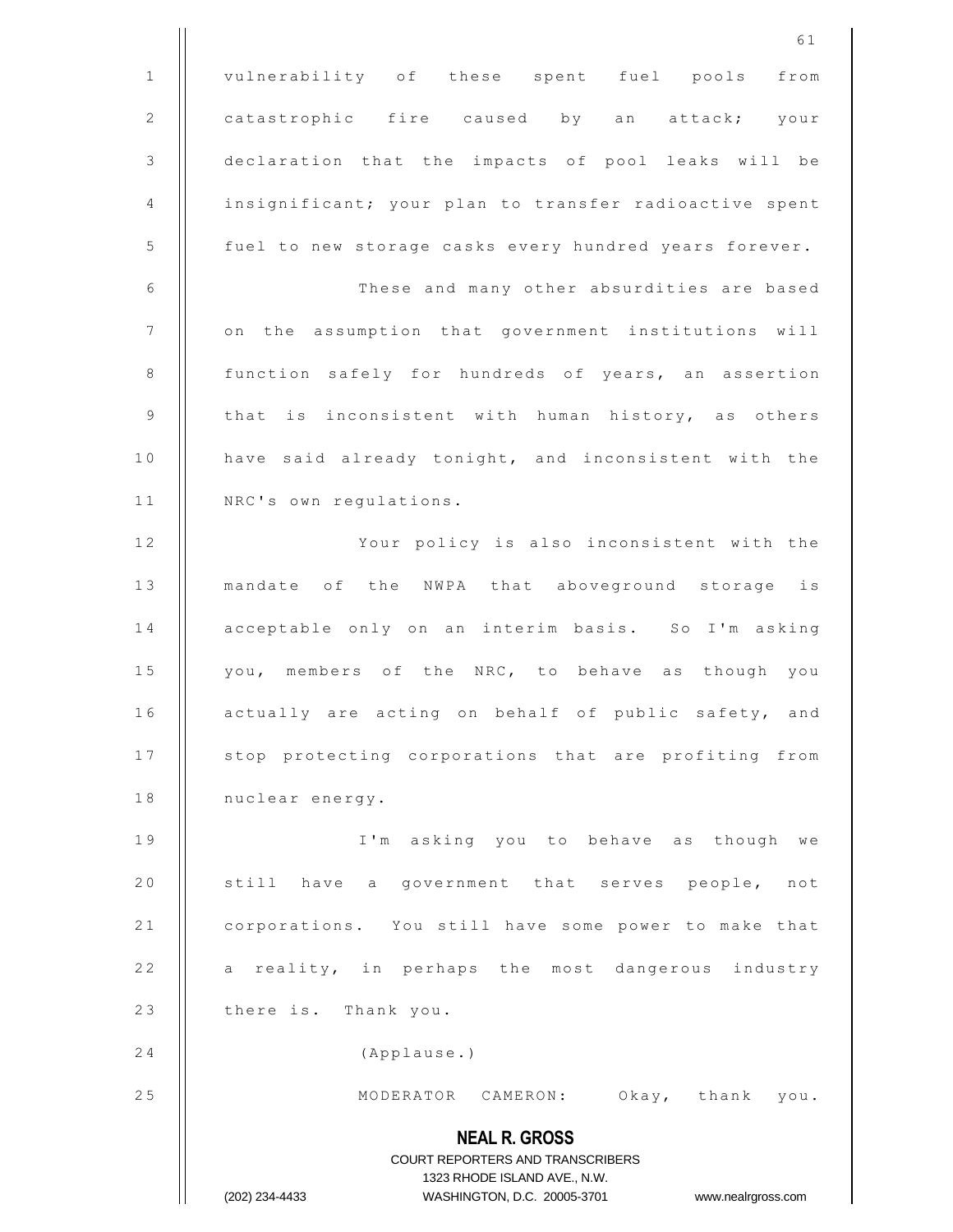|                | 62                                                       |
|----------------|----------------------------------------------------------|
| $\mathbf{1}$   | Thank you, Sally. This is Ken, Ken Kneidel.              |
| 2              | MR. KNEIDEL: I'm Ken Kneidel. I read your                |
| $\mathfrak{Z}$ | report and I admire the effort you put forth to look     |
| 4              | at everything from tornados to terrorism, but I got      |
| 5              | hung up on time. And being an ex-teacher, I produced     |
| 6              | a visual aid here to explain what I'm concerned about.   |
| $\overline{7}$ | What I have here are some fishing lines, and I took      |
| 8              | the first six inches here and I measured off the time    |
| 9              | equivalent to the first -- 2,000 years from 0 A.D. up    |
| 10             | here to the present. So, if you let 2,000 years be       |
| 11             | six inches, it becomes a math problem just to fix        |
| 12             | other points along the line.                             |
| 13             | The part I marked off in black here which                |
| 14             | you probably can barely see is the industrial            |
| 15             | revolution, roughly about from 1850 up to the present.   |
| 16             | And there's a little red band here at the end that       |
| 17             | you might not be able to see. That's out to the year     |
| 18             | 2100 at the end of the century.                          |
| 19             | When I'm thinking about time, that's the                 |
| 20             | time I'm mainly thinking about, you know, what's going   |
| 21             | to happen just by the end of this century. And           |
| 22             | scientists predict not a lot of good things.<br>Ιn       |
| 23             | addition to climate change, we may lose a quarter to     |
| 24             | half the world's species; we're going to lose our        |
| 25             | fisheries; our water tables are threatened.<br>Add       |
|                | <b>NEAL R. GROSS</b><br>COURT REPORTERS AND TRANSCRIBERS |

1323 RHODE ISLAND AVE., N.W.

 $\prod_{i=1}^{n}$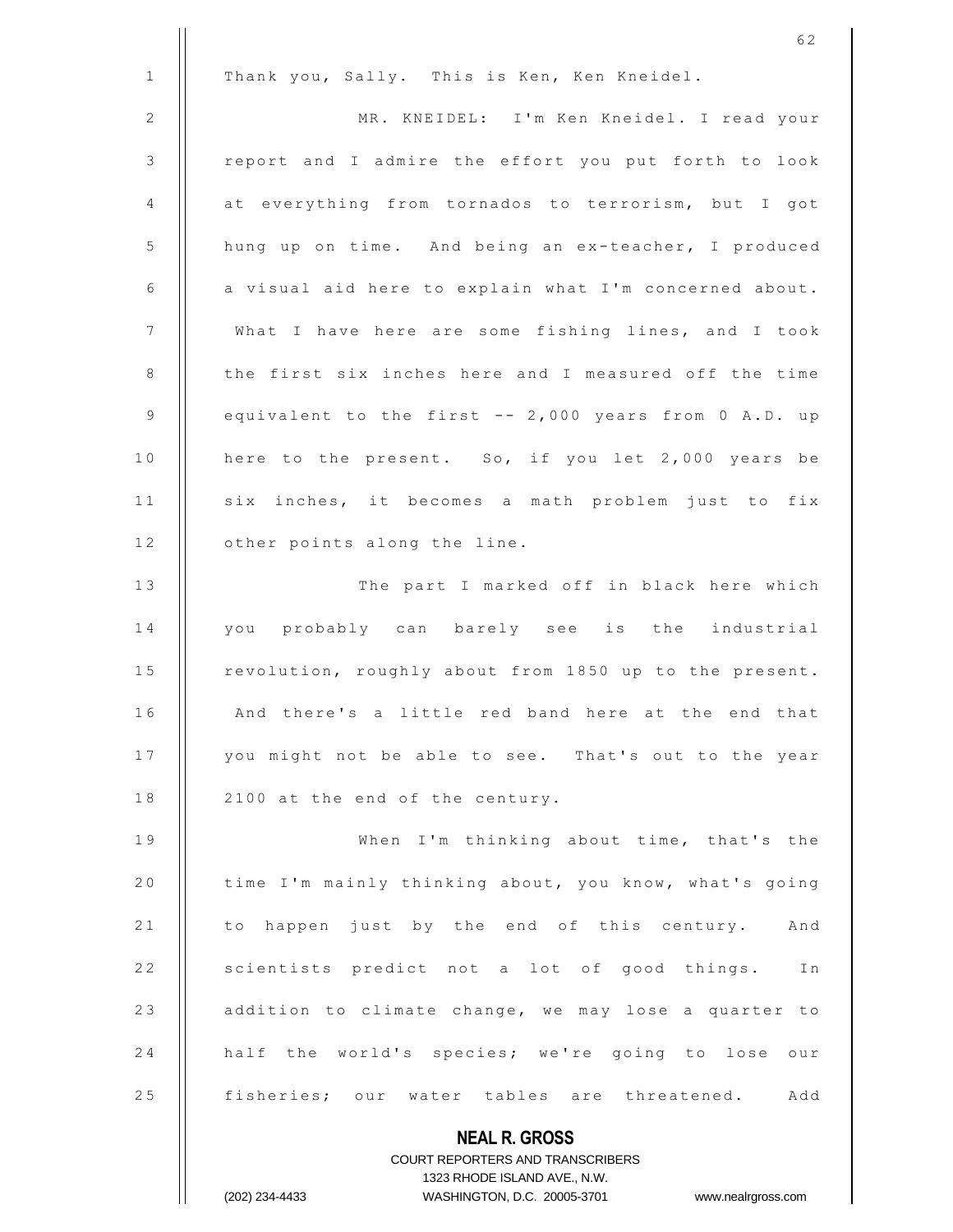|                 | 63                                                                            |
|-----------------|-------------------------------------------------------------------------------|
| $\mathbf{1}$    | another half an inch if you want to extend time a                             |
| 2               | little bit. We're going to run out of oil, we're                              |
| 3               | going to run out of coal, and we're going to run out                          |
| 4               | of natural gas.                                                               |
| 5               | The point is, scientists right now have                                       |
| 6               | not a very clear idea of what the world is going to                           |
| $7\phantom{.0}$ | look like in just 100 years, and you're saying you                            |
| 8               | know what the world is going to look like 250,000                             |
| 9               | years from now, a place where can store radioactive                           |
| $1\,0$          | waste safely. To me, that's just ludicrous.                                   |
| 11              | To help you get a handle on the length of                                     |
| 12              | time that we're talking about here now, Sally is going                        |
| 13              | to pull out this fishing line. And it doesn't take                            |
| 14              | long until she gets just to 6 feet. And there it is,                          |
| 15              | 6 feet. That represents the half-life of plutonium-                           |
| 16              | 239. That's out 24,000 years on this scale.                                   |
| 17              | Don't be too excited about that being a                                       |
| 18              | short distance because one half-life isn't what we                            |
| 19              | need to worry about. We need to worry about several                           |
| 20              | half-lives when we're storing these wastes.                                   |
| 21              | Now she's going out and you're going to                                       |
| 22              | have to move pretty quickly here. She's going out to                          |
| 23              | technetium-99, which has a half-life of 210,000 years,                        |
| 24              | she's going to go out 53 feet. And she's not quite                            |
| 25              | there yet. Go, Sally. If she were to continue to do                           |
|                 | <b>NEAL R. GROSS</b>                                                          |
|                 | <b>COURT REPORTERS AND TRANSCRIBERS</b>                                       |
|                 | 1323 RHODE ISLAND AVE., N.W.<br>(202) 234-4433<br>WASHINGTON, D.C. 20005-3701 |
|                 | www.nealrgross.com                                                            |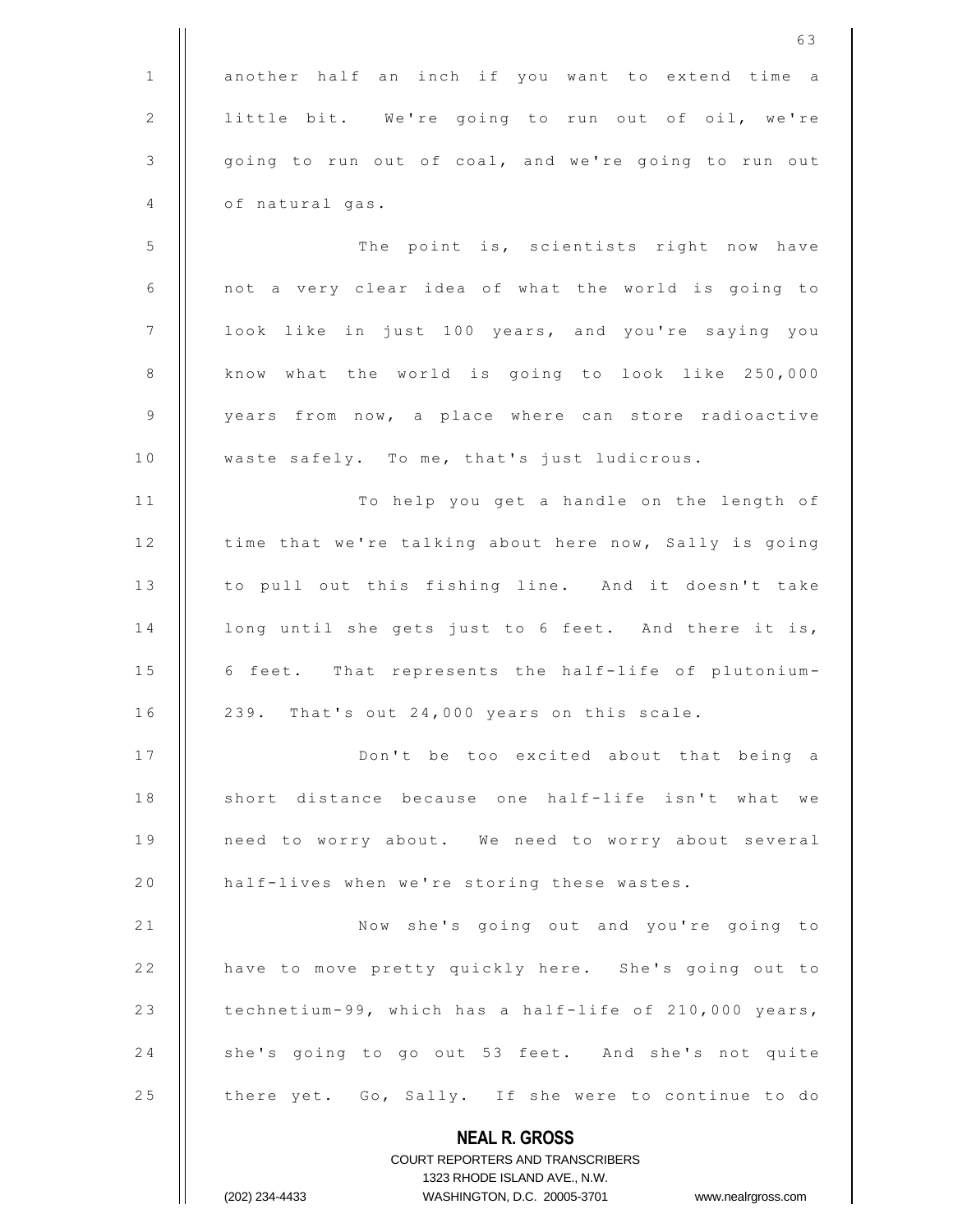|              | 64                                                                                                  |
|--------------|-----------------------------------------------------------------------------------------------------|
| $\mathbf{1}$ | tin-126 she'd go out 58 feet; selenium-79, 82 feet;                                                 |
| 2            | zirconium-93, 375 feet; neptunium-237, 500 feet;                                                    |
| 3            | cesium-135, 575 feet; palladium-107, 1,625 feet; and                                                |
| 4            | iodine-129, 3,925 feet. That's three quarters of a                                                  |
| 5            | mile.                                                                                               |
| 6            | MODERATOR CAMERON: I think we're losing                                                             |
| 7            | Sally back there.                                                                                   |
| 8            | MR. KNEIDEL: Hmm?                                                                                   |
| 9            | MODERATOR CAMERON: We're losing Sally.                                                              |
| 10           | MR. KNEIDEL: Yes, right. Well, we'll                                                                |
| 11           | lose more than that. How can you believe we can store                                               |
| 12           | waste that long with the technology we have today?                                                  |
| 13           | That's just absolutely ridiculous. There'll be                                                      |
| 14           | several ice ages during the length of this time.                                                    |
| 15           | Over 500 million species have evolved and                                                           |
| 16           | gone extinct on earth and none have left a burden like                                              |
| 17           | this for the species that followed. I beg you to put                                                |
| 18           | aside the profit that can be made from building more                                                |
| 19           | nuclear facilities and think more carefully of the                                                  |
| 20           | real risk involved in the legacy that we'll leave                                                   |
| 21           | behind.                                                                                             |
| 22           | This plan definitely makes sense when I                                                             |
| 23           | read that Duke Energy, for example, is guaranteed a                                                 |
| 24           | profit greater than 10 percent on all its construction                                              |
| 25           | projects. We should be directing our money,                                                         |
|              | <b>NEAL R. GROSS</b>                                                                                |
|              | <b>COURT REPORTERS AND TRANSCRIBERS</b>                                                             |
|              | 1323 RHODE ISLAND AVE., N.W.<br>(202) 234-4433<br>WASHINGTON, D.C. 20005-3701<br>www.nealrgross.com |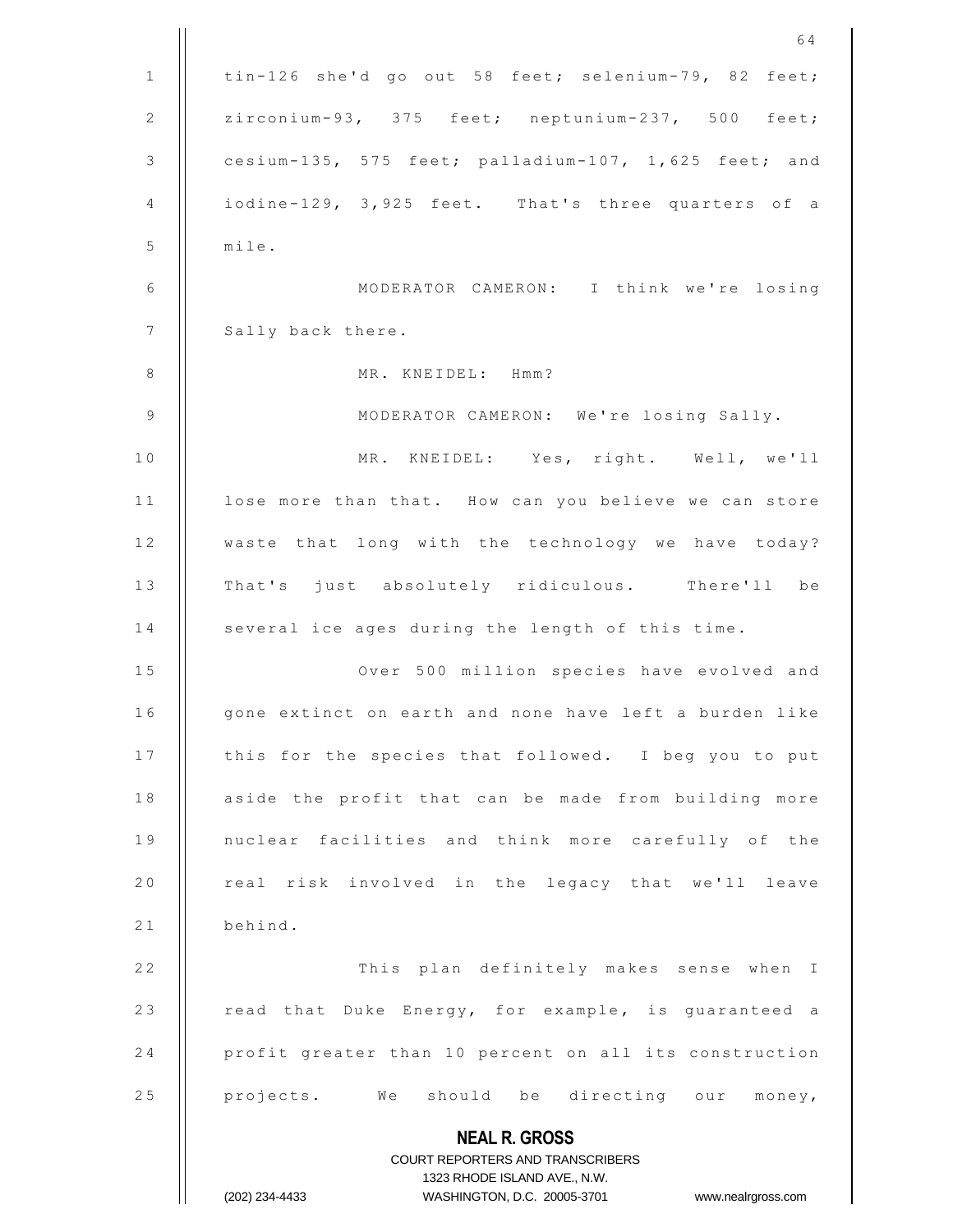|                | 65                                                               |
|----------------|------------------------------------------------------------------|
| 1              | resources, and research towards developing sun, wind,            |
| 2              | and geothermal technology.                                       |
| 3              | MODERATOR CAMERON: And, Ken, could I ask                         |
| 4              | you to just finish.                                              |
| 5              | MR. KNEIDEL: One more sentence.                                  |
| 6              | MODERATOR CAMERON: Okay.                                         |
| $\overline{7}$ | MR. KNEIDEL: They're clean, they'll never                        |
| 8              | run out, and they won't leave a shameful legacy for              |
| $\overline{9}$ | our descendants.                                                 |
| 10             | (Applause.)                                                      |
| 11             | MODERATOR CAMERON: Thank you. Amanda.                            |
| 12             | This is Amanda Lang, and then we're going to go to               |
| 13             | Adam Howell, Elaine Cooper, and George Gunn. Go                  |
| 14             | ahead, Amanda.                                                   |
| 15             | MS. LANG: Good evening. I'm Amanda Lang,                         |
| 16             | I'm a recent graduate of the University of<br>and                |
| 17             | Wisconsin-Madison with a nuclear engineering degree,             |
| 18             | and I am currently a nuclear core designer for Duke              |
| 19             | Energy and a member of NAYGN, but the views expressed            |
| 20             | here are my personal opinion.                                    |
| 21             | As someone who is concerned about the                            |
| 22             | environment, I am a strong supporter of nuclear                  |
| 23             | energy. In fact, this is the reason I became a                   |
| 24             | nuclear engineer. Nuclear energy is safe, it's                   |
| 25             | reliable, and it does not emit greenhouse gases during           |
|                | <b>NEAL R. GROSS</b>                                             |
|                | <b>COURT REPORTERS AND TRANSCRIBERS</b>                          |
|                | 1323 RHODE ISLAND AVE., N.W.                                     |
|                | WASHINGTON, D.C. 20005-3701 www.nealrgross.com<br>(202) 234-4433 |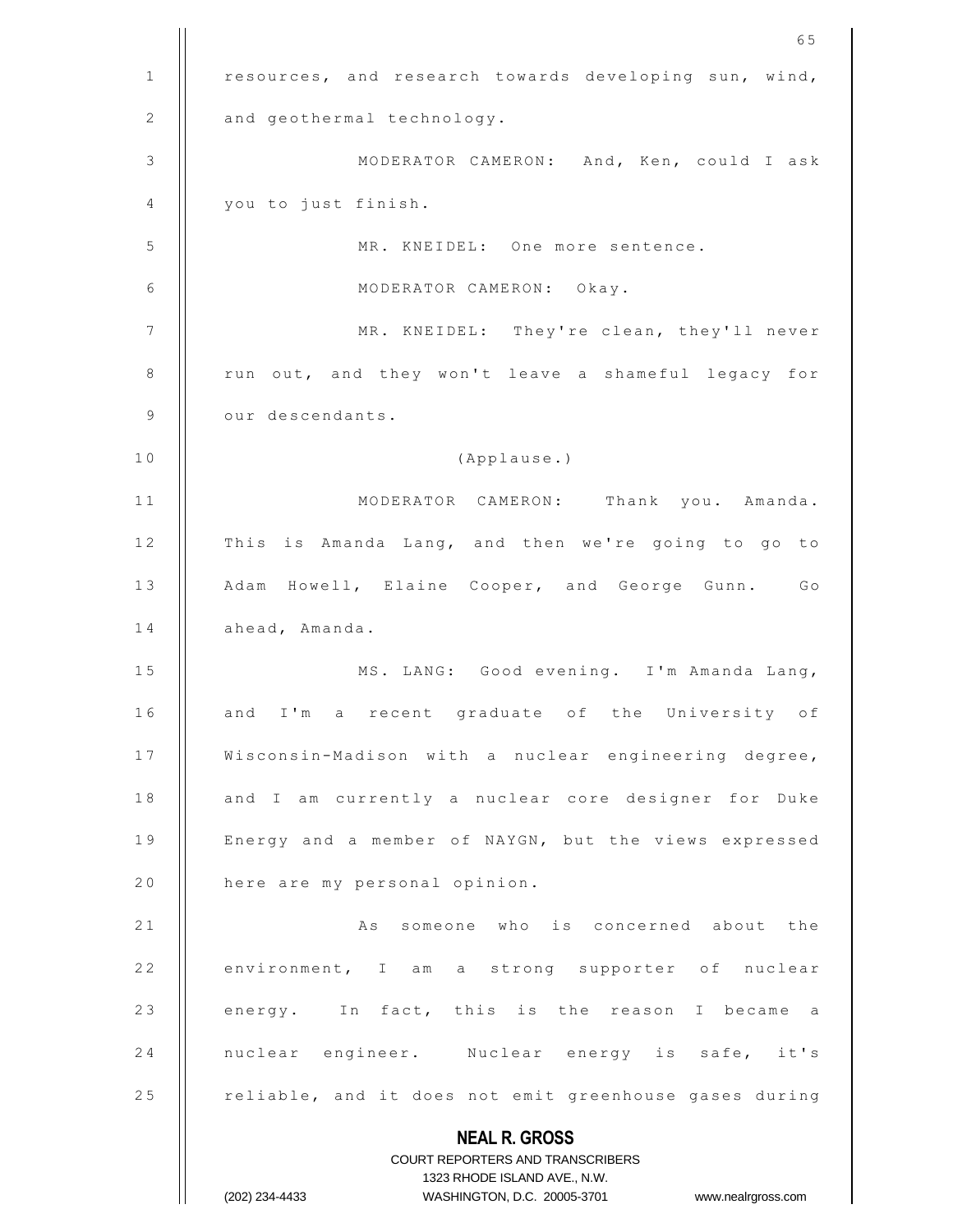|              | 66                                                                                                  |
|--------------|-----------------------------------------------------------------------------------------------------|
| $\mathbf{1}$ | operation.                                                                                          |
| 2            | An advantage of nuclear energy over other                                                           |
| 3            | sources of electricity generation is the concentrated                                               |
| 4            | manner of its waste. Nuclear waste is a solid, and                                                  |
| 5            | it's very compact, unlike gases, ash, particulate                                                   |
| 6            | matter, or toxic chemicals from solar panel                                                         |
| 7            | production. This waste or used fuel accumulated over                                                |
| 8            | 50 years of nuclear operation in the U.S. can fit in                                                |
| 9            | the area of one football field filled to a height of                                                |
| 10           | 20 feet. I feel much more confident handling this                                                   |
| 11           | waste than I would other types.                                                                     |
| 12           | In addition to being compact, another                                                               |
| 13           | advantage of nuclear waste is the fact that it's not                                                |
| 14           | really waste. We can use our spent fuel to generate                                                 |
| 15           | more energy, and in the process reduce the amount of                                                |
| 16           | waste as in the volume, and also the longevity of that                                              |
| 17           | waste.                                                                                              |
| 18           | Right now, however, we are considering                                                              |
| 19           | whether or not we feel confident that nuclear waste                                                 |
| 20           | can be handled at our reactor sites. The answer is                                                  |
| 21           | yes. It has been done for decades, and we have the                                                  |
| 22           | technical expertise to handle our used nuclear fuel.                                                |
| 23           | The NRC has considered a variety of                                                                 |
| 24           | topics, everything from land use, to socioeconomics,                                                |
| 25           | to environmental justice, to the effect on various                                                  |
|              | <b>NEAL R. GROSS</b>                                                                                |
|              | <b>COURT REPORTERS AND TRANSCRIBERS</b>                                                             |
|              | 1323 RHODE ISLAND AVE., N.W.<br>(202) 234-4433<br>WASHINGTON, D.C. 20005-3701<br>www.nealrgross.com |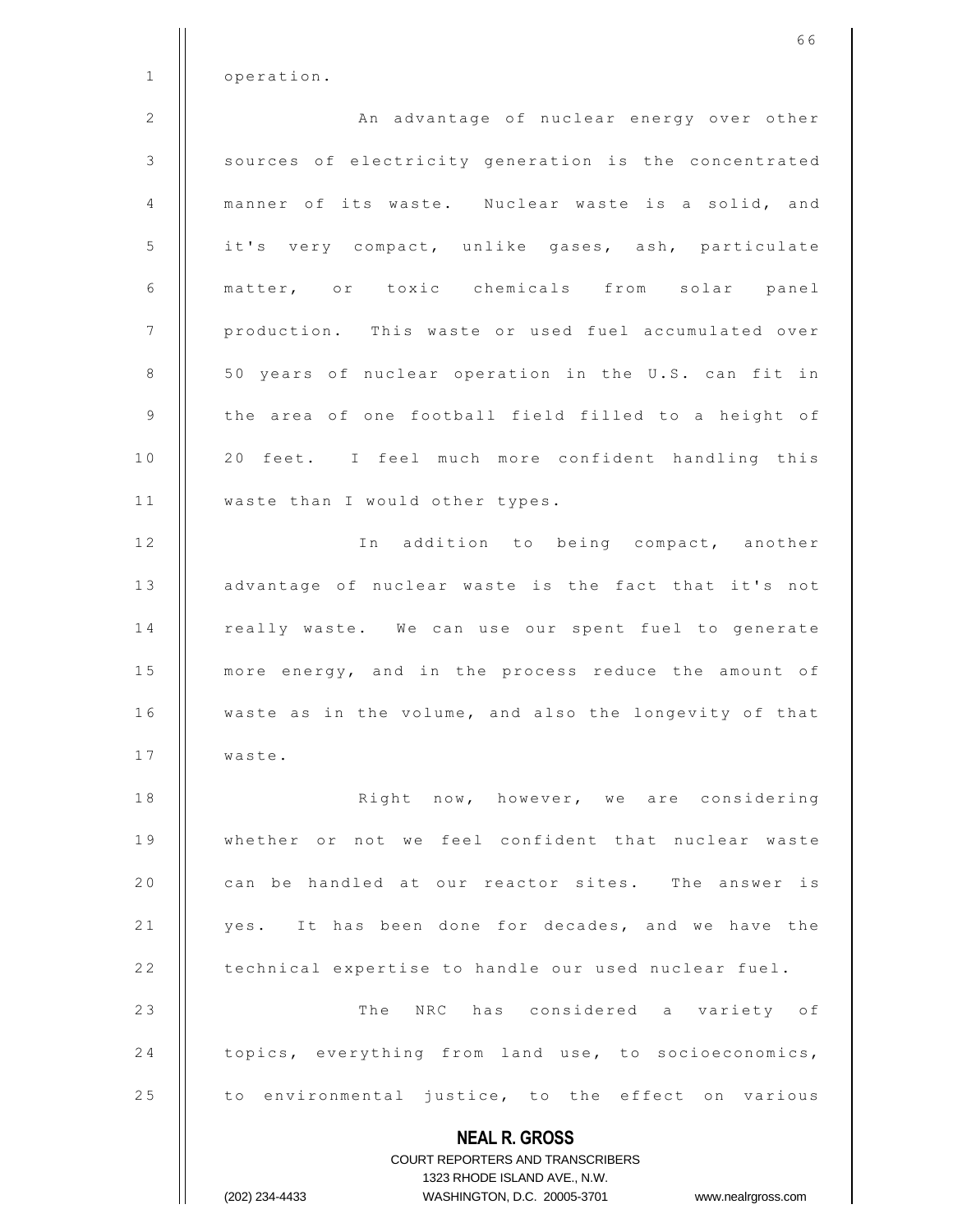|              | 67                                                                                                  |
|--------------|-----------------------------------------------------------------------------------------------------|
| $\mathbf{1}$ | species, to cultural resource impacts, and their                                                    |
| 2            | conclusion was storing of used nuclear fuel has a low                                               |
| 3            | environmental impact.                                                                               |
| 4            | Whether in pools or dry casks, with proper                                                          |
| 5            | maintenance and monitoring there's no reason that used                                              |
| 6            | nuclear fuel cannot be stored onsite indefinitely.                                                  |
| 7            | In the nuclear industry, the safety and                                                             |
| 8            | health of the public and the environment are first and                                              |
| 9            | foremost in the minds of employees like myself, and I                                               |
| 10           | take that very seriously. Thank you for your time.                                                  |
| 11           | MODERATOR CAMERON: Thank you.                                                                       |
| 12           | (Applause.)                                                                                         |
| 13           | MODERATOR CAMERON: Thank you, Amanda.                                                               |
| 14           | This is Adam, Adam Howell.                                                                          |
| 15           | MR. HOWELL: Howdy. I would like to thank                                                            |
| 16           | the panel and those in attendance for their time and                                                |
| 17           | the opportunity to address this public meeting.                                                     |
| 18           | I'm Adam Howell, a design engineer for                                                              |
| 19           | AREVA and the Chair of my local chapter of North                                                    |
| 20           | American Young Generation of Nuclear, or NAYGN. I                                                   |
| 21           | represent just one chapter of 110, encompassing 10,000                                              |
| 22           | young professionals across the U.S., Canada, and                                                    |
| 23           | Mexico.                                                                                             |
| 24           | My background is in nuclear engineering                                                             |
| 25           | with specialization in energy engineering from Texas                                                |
|              | <b>NEAL R. GROSS</b>                                                                                |
|              | COURT REPORTERS AND TRANSCRIBERS                                                                    |
|              | 1323 RHODE ISLAND AVE., N.W.<br>(202) 234-4433<br>WASHINGTON, D.C. 20005-3701<br>www.nealrgross.com |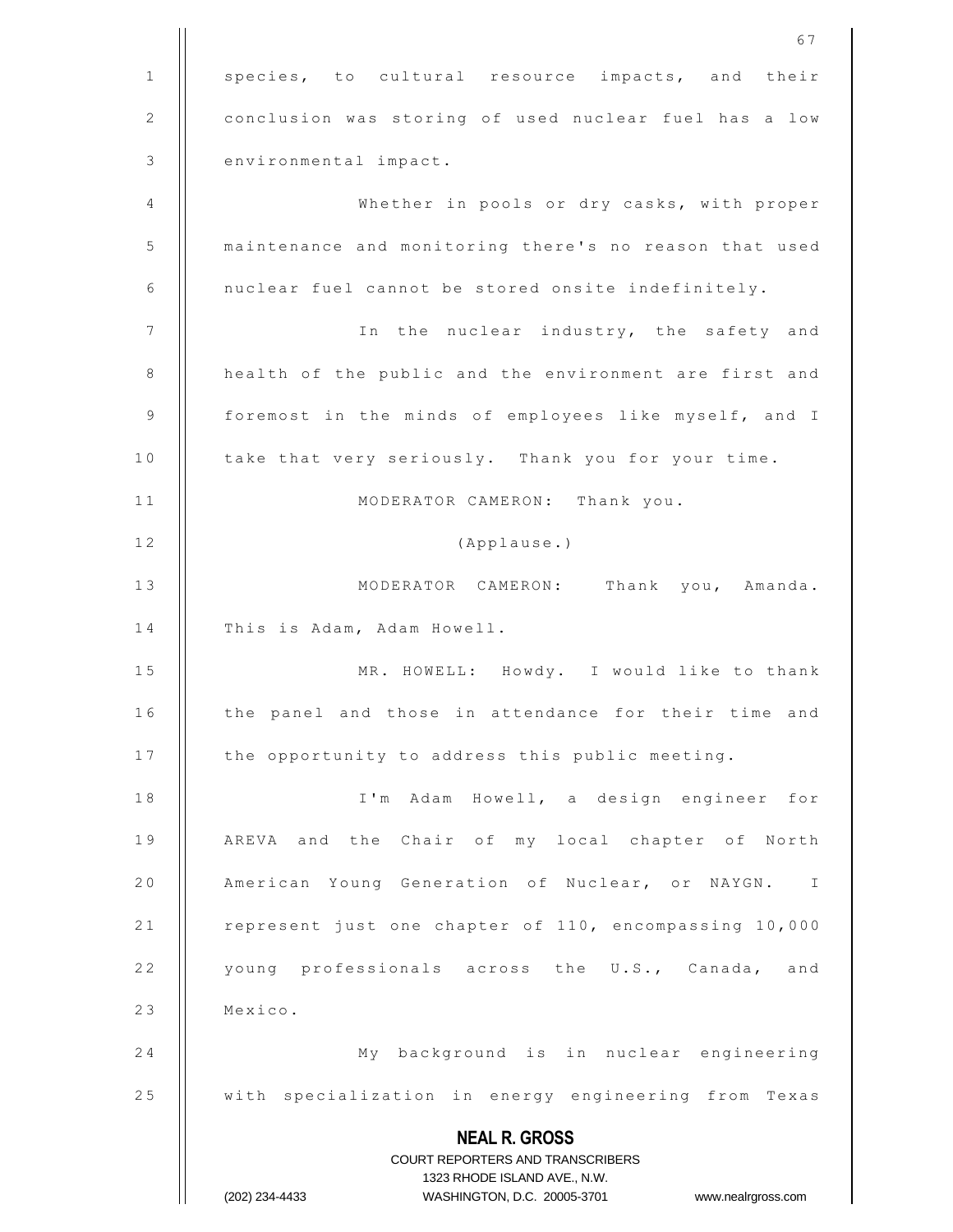|                | 68                                                       |
|----------------|----------------------------------------------------------|
| $\mathbf{1}$   | A&M. My studies took this route because of the           |
| 2              | promise of energy security for our country, the          |
| 3              | sustainability of the energy source, and the             |
| 4              | difference I could make in protecting the environment.   |
| 5              | support a diverse national energy<br>$\mathbf{I}$        |
| 6              | portfolio, but believe we should use the resources       |
| $\overline{7}$ | where it makes sense. With respect to energy density,    |
| 8              | land usage, and air emissions, nuclear power is the      |
| $\overline{9}$ | best option for baseload power generation.               |
| 10             | I'm currently working with industry and                  |
| 11             | wouldn't have continued down my career path in the       |
| 12             | past five years if I thought this was contributing to    |
| 13             | something that was inherently unsafe and dangerous.      |
| 14             | I've worked at several plants that were run very well.   |
| 15             | I've seen plant maintenance outages as well as the       |
| 16             | day-to-day operations. I've even talked to<br>NRC        |
| 17             | inspectors who are very thorough operators; worked on    |
| 18             | several projects throughout my career and have shown     |
| 19             | that industry has continued to progress.                 |
| 20             | One project recently analyzed used fuel                  |
| 21             | canisters and their storage systems. The casks were      |
| 22             | much larger than I expected seeing them first hand, on   |
| 23             | the order of 100 tons, reinforced concrete and steel.    |
| 24             | These clearly provide the shielding needed to            |
| 25             | protect the public, as well as providing protection of   |
|                | <b>NEAL R. GROSS</b><br>COURT REPORTERS AND TRANSCRIBERS |

1323 RHODE ISLAND AVE., N.W.

 $\prod$ 

(202) 234-4433 WASHINGTON, D.C. 20005-3701 www.nealrgross.com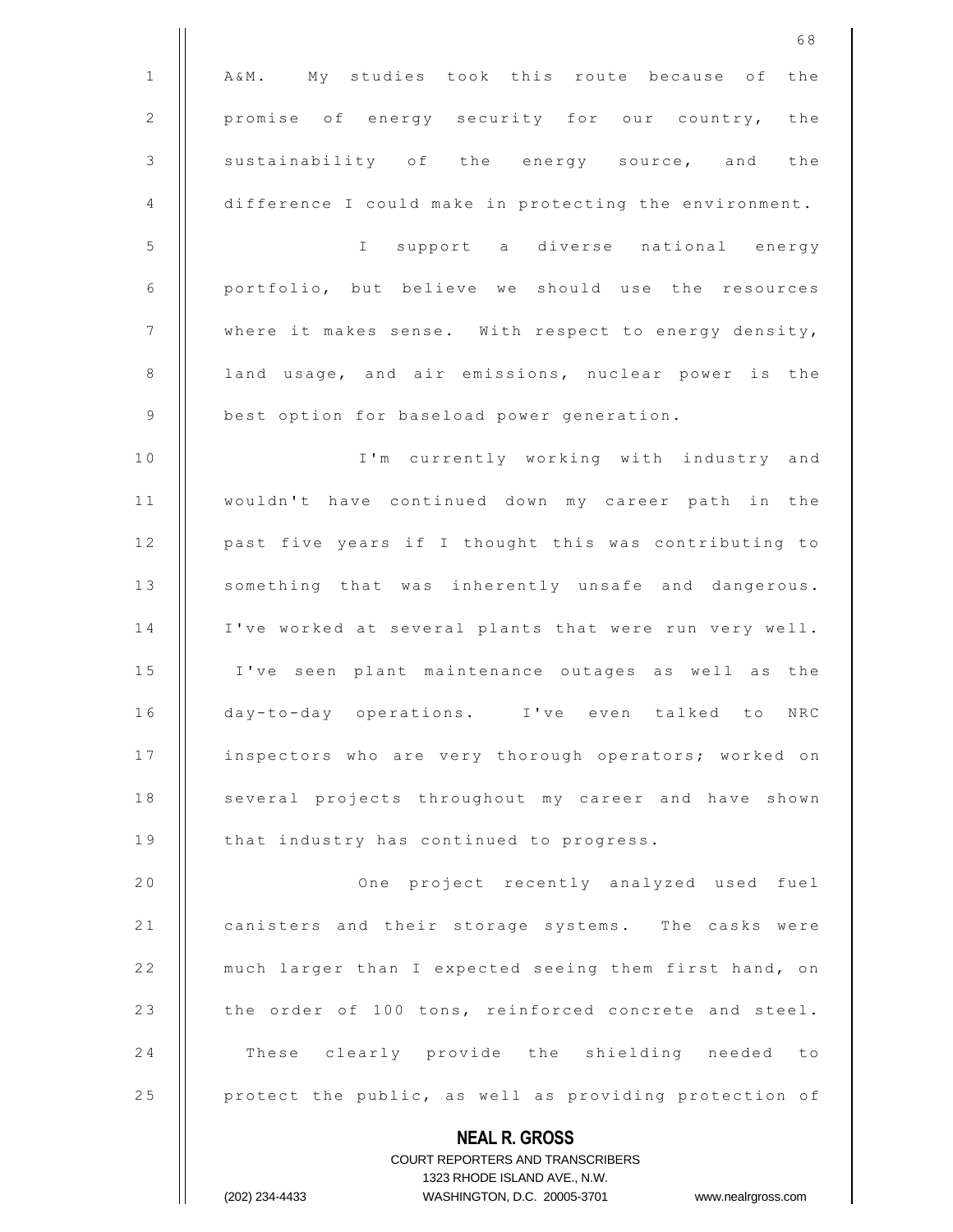|              | 69                                                                                                  |
|--------------|-----------------------------------------------------------------------------------------------------|
| $\mathbf{1}$ | the used nuclear fuel from hazards posed by not only                                                |
| 2            | Mother Nature, but terrorists. In addition, seeing                                                  |
| 3            | the studies attempted to breach the cask with                                                       |
| 4            | everything from rocket sleds to military ordinance, my                                              |
| 5            | appreciation of the engineering has only increased.                                                 |
| 6            | My other project focused on fuel storage                                                            |
| 7            | and repackaging, both short- and long-term in closed                                                |
| 8            | casks in storage facilities. We have the technology                                                 |
| 9            | available to move, store, dispose, recycle used                                                     |
| 10           | nuclear fuel. The dry transfer systems operated in                                                  |
| 11           | France and around the world are quite impressive.                                                   |
| 12           | Overall, our generation is frustrated by                                                            |
| 13           | lack of political will to move forward with the                                                     |
| 14           | technically sound commonsense options for nuclear                                                   |
| 15           | energy production and used fuel management. We want                                                 |
| 16           | those who are experts to be making rational, not                                                    |
| 17           | emotional decisions for our future.                                                                 |
| 18           | I support the conclusion that fuel can be                                                           |
| 19           | stored without significant environmental impact, and                                                |
| 20           | laud the effort of the Commission to complete their                                                 |
| 21           | analysis to eventually solve these issues, diverse                                                  |
| 22           | energy solutions for storage and long-term energy                                                   |
| 23           | planning for nuclear science and technology. I know                                                 |
| 24           | the young professionals from NAYGN are ready to make                                                |
| 25           | progress and innovate throughout their careers to make                                              |
|              | <b>NEAL R. GROSS</b>                                                                                |
|              | <b>COURT REPORTERS AND TRANSCRIBERS</b>                                                             |
|              | 1323 RHODE ISLAND AVE., N.W.<br>WASHINGTON, D.C. 20005-3701<br>(202) 234-4433<br>www.nealrgross.com |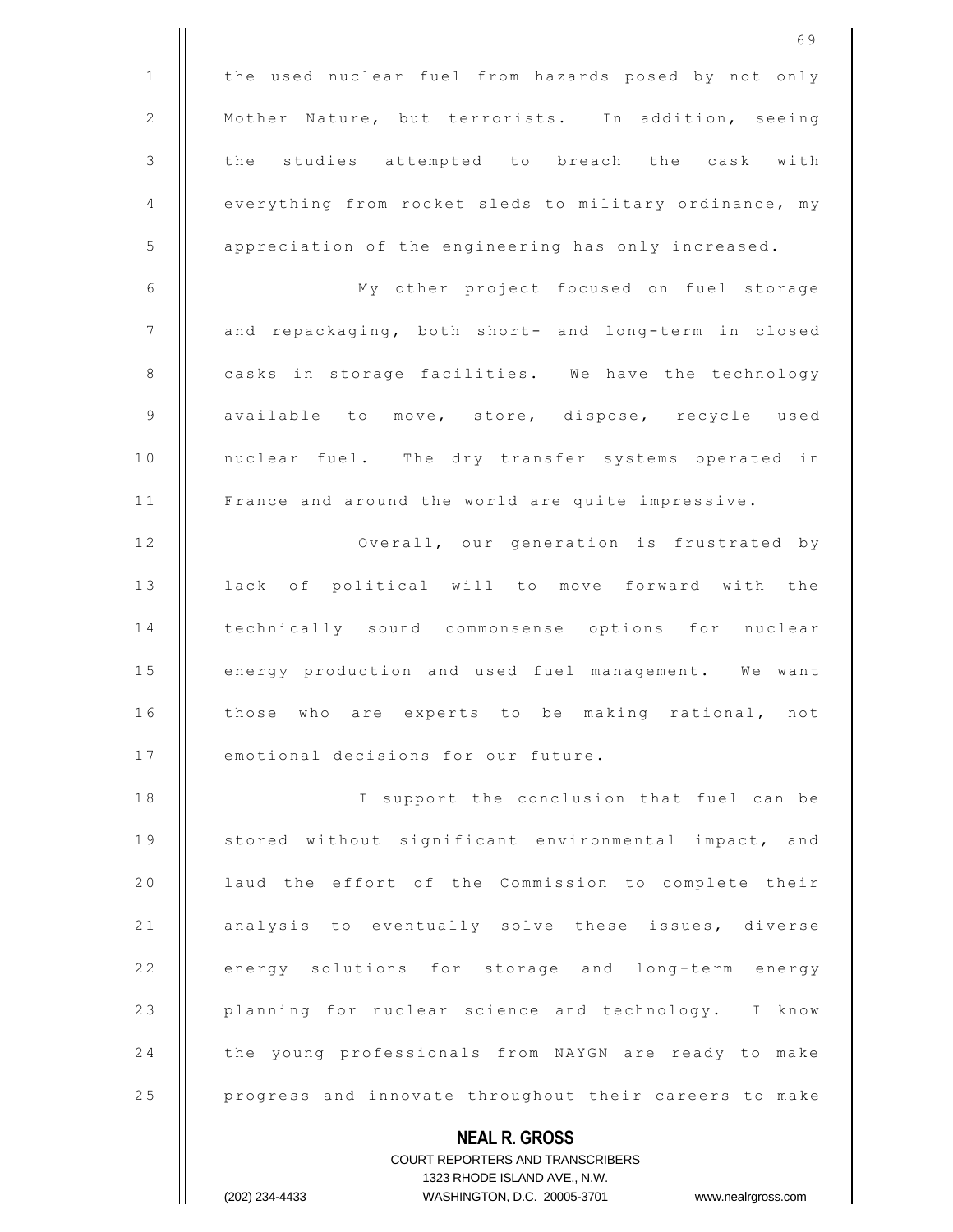|              | 70                                                                                               |
|--------------|--------------------------------------------------------------------------------------------------|
| $\mathbf{1}$ | this a reality.                                                                                  |
| 2            | We were once leaders of nuclear science.                                                         |
| 3            | I would like my generation to reclaim that title,                                                |
| 4            | risk-informed, performance-based rulemaking, not                                                 |
| 5            | rulemaking based on irrationality, misunderstanding,                                             |
| 6            | and political grandstanding. Thank you.                                                          |
| 7            | (Applause.)                                                                                      |
| 8            | MODERATOR CAMERON: All right, thank you.                                                         |
| 9            | Thank you, Adam. Elaine, Elaine Cooper, and then                                                 |
| 10           | we're going to go to George Gunn, Tara Hands, and                                                |
| 11           | Kenneth Ashe. This is Elaine.                                                                    |
| 12           | MS. COOPER: Hello, I'm Elaine Cooper with                                                        |
| 13           | the South Carolina Sierra Club from Columbia, South                                              |
| 14           | Carolina. I'm here tonight because I would like to                                               |
| 15           | represent many of the hardworking rate payers in South                                           |
| 16           | Carolina<br>could<br>who<br>not<br>make<br>the<br>long drive<br>to                               |
| 17           | Charlotte, North Carolina.                                                                       |
| 18           | Recently, I was over doing my civic duty,                                                        |
| 19           | voting absentee since I am working the polls tomorrow,                                           |
| 20           | and lo and behold on the television news on the TV                                               |
| 21           | overhead in the room over at the Election Commission                                             |
| 22           | meeting, the TV reporter reported tritium leaks over                                             |
| 23           | at the nearby Catawba Plant, not far from Charlotte,                                             |
| 24           | fact, not emotion. For the first time, I heard                                                   |
| 25           | several voters, black, white, all walks of life,                                                 |
|              | <b>NEAL R. GROSS</b>                                                                             |
|              | <b>COURT REPORTERS AND TRANSCRIBERS</b>                                                          |
|              | 1323 RHODE ISLAND AVE., N.W.<br>WASHINGTON, D.C. 20005-3701 www.nealrgross.com<br>(202) 234-4433 |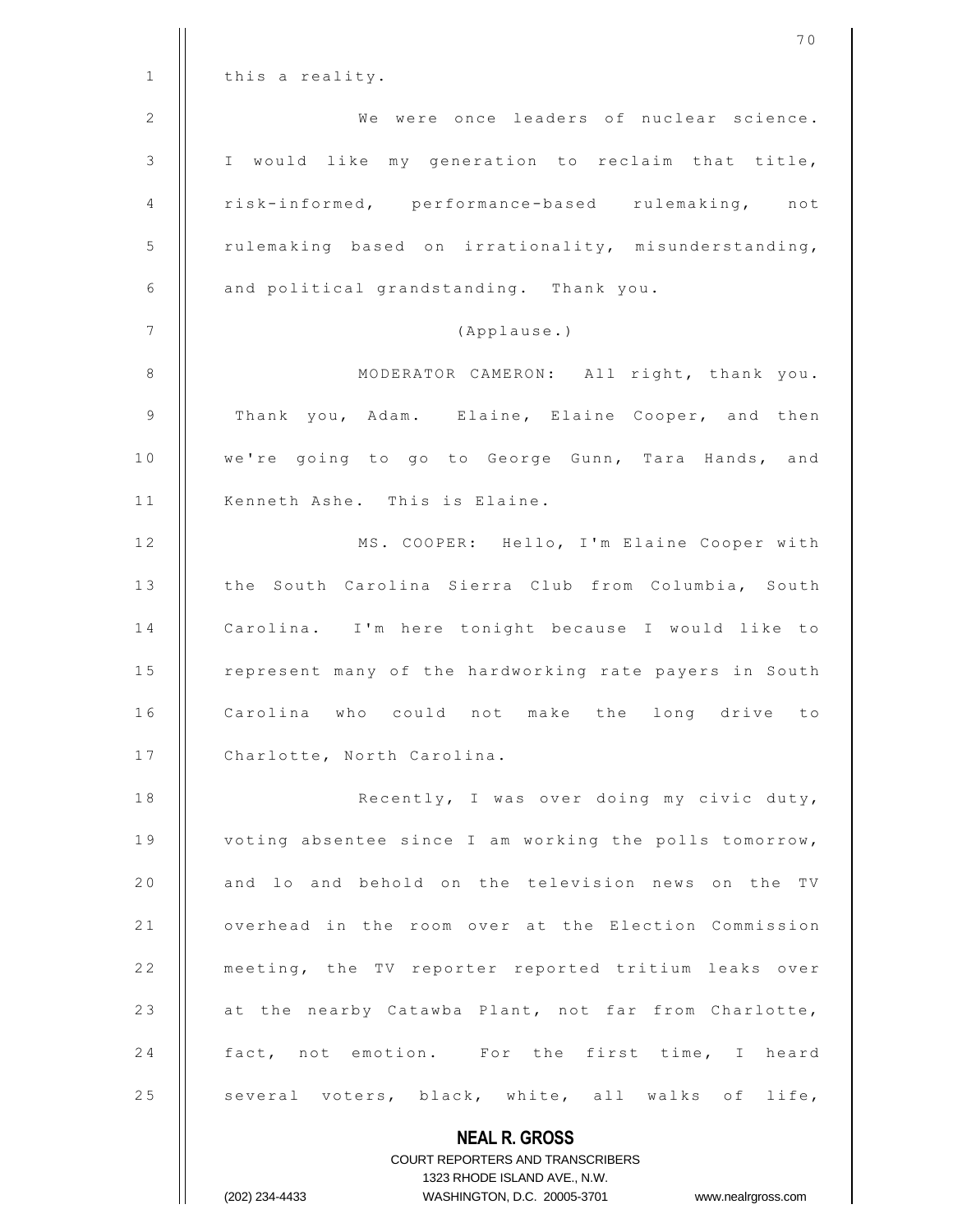1 | expressing their unanimous concern over tritium 2 | leaking from the Catawba Plant.

3 | Re nuclear power plants safe? No, that's 4 | a big no. The Savannah River Site Citizens Advisory 5 | voted no to interim storage at SRS. The SRS Citizens 6 Advisory Board reflected the overwhelming concern that 7 | once waste was allowed to be stored at SRS, that 8 || perhaps SRS would be considered a permanent 9 | depository. This decision shocked me. I've never 10 | heard this coming from that area, coming from an area 11 || where folks depend on SRS, depend on the nuclear 12 || industry for their jobs. This spoke volumes, 13 || reflecting the public's concern over nuclear waste 14 | piling up onsite and its lack of permanent storage.

15 | Basically, I have not experienced such an 16 | overwhelming concern about the lack of a permanent 17 | disposal of radioactive waste ever, compared to the 18 | many years that I've been going to these meetings from 19 | South Carolina rate payers.

20 | Closer to home, V.C. Summer has waste that 21 | is an overcrowded -- it's spent fuel pools. Residents 22 || who live around V.C. Summer express their extreme 23 || concern over the risk to the public from these 24  $\vert$  overcrowded spent fuel pools to me, saying that as I 25 || man the booth over at the State Fair. And I think

> **NEAL R. GROSS** COURT REPORTERS AND TRANSCRIBERS 1323 RHODE ISLAND AVE., N.W. (202) 234-4433 WASHINGTON, D.C. 20005-3701 www.nealrgross.com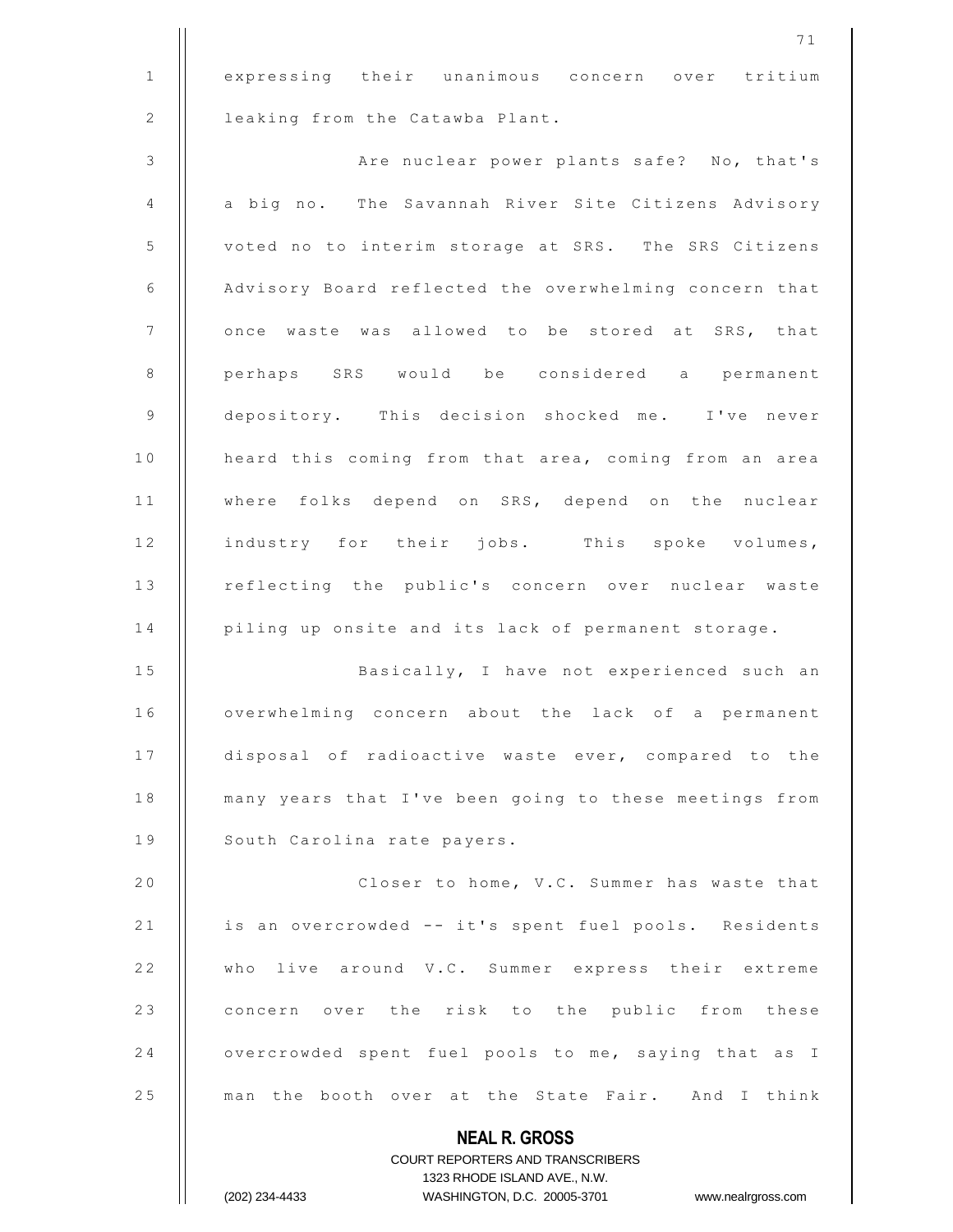|              | 72                                                                                                  |
|--------------|-----------------------------------------------------------------------------------------------------|
| $\mathbf{1}$ | many of the residents heard this over a period of two                                               |
| 2            | weeks over and over, that residents were concerned                                                  |
| 3            | about spent fuel being piled up in overcrowded spent                                                |
| 4            | fuel pools.                                                                                         |
| 5            | These aboveground spent pools are not                                                               |
| 6            | guarded well, and many South Carolina residents are                                                 |
| 7            | gravely concerned about attacks from terrorists, like                                               |
| 8            | a bomb, a plane, or anything that could easily set                                                  |
| 9            | these aboveground pools on fire.                                                                    |
| 10           | In closing, folks from all walks of life,                                                           |
| 11           | race, and age, without hesitation signed our petition                                               |
| 12           | at the South Carolina Sierra Club booth at the State                                                |
| 13           | Fair; all extremely concerned about nuclear spent fuel                                              |
| 14           | piling up onsite above ground in spent nuclear pools                                                |
| 15           | with no permanent storage. No, South Carolina does                                                  |
| 16           | not have confidence in waste, the production of it,                                                 |
| 17           | the piling up of it in nuclear spent fuel pools and                                                 |
| 18           | the lack of permanent storage. Thanks.                                                              |
| 19           | MODERATOR CAMERON: Thank you.                                                                       |
| 20           | (Applause.)                                                                                         |
| 21           | MODERATOR CAMERON: George. This is                                                                  |
| 22           | George Gunn, and then we go to Tara Hands, and then                                                 |
| 23           | Kenneth Ashe.                                                                                       |
| 24           | MR. GUNN: Good evening. I'm George Gunn.                                                            |
| 25           | I'm the Licensing Supervisor for Plant Vogtle Units 1                                               |
|              | <b>NEAL R. GROSS</b>                                                                                |
|              | COURT REPORTERS AND TRANSCRIBERS                                                                    |
|              | 1323 RHODE ISLAND AVE., N.W.<br>(202) 234-4433<br>WASHINGTON, D.C. 20005-3701<br>www.nealrgross.com |
|              |                                                                                                     |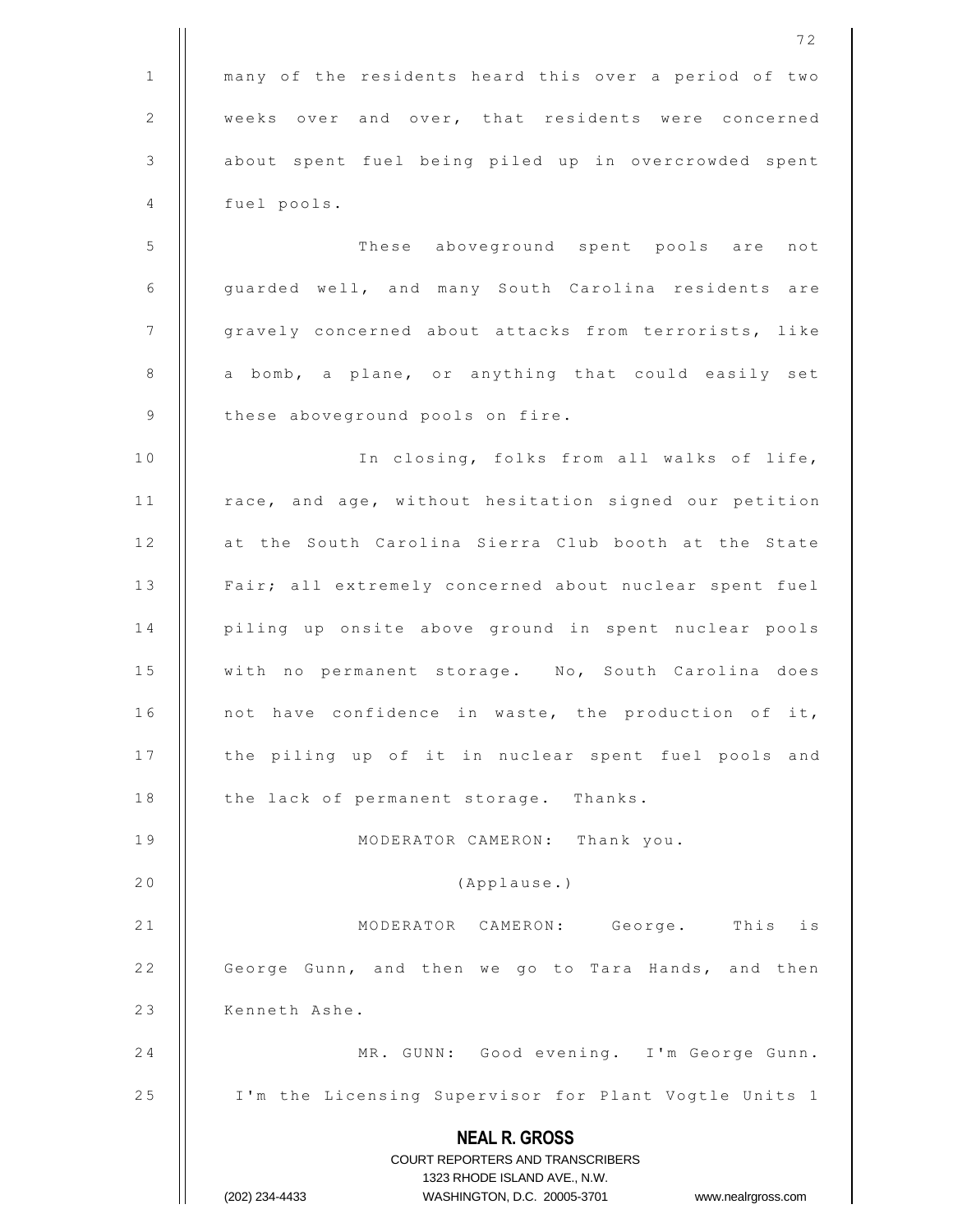|              | 73                                                                                                  |
|--------------|-----------------------------------------------------------------------------------------------------|
| $\mathbf{1}$ | and 2. I've been in nuclear power for almost 30                                                     |
| 2            | years, and I've had a wide array of exposure                                                        |
| 3            | everywhere from operations, to training, quality                                                    |
| 4            | assurance, and now most recently in the licensing.                                                  |
| 5            | Nuclear energy plays a vital role<br>in                                                             |
| 6            | meeting our nation's electricity needs. Protecting                                                  |
| 7            | the environment, preserving the fuel, and technology                                                |
| 8            | diversity is a strength of the U.S. electricity                                                     |
| 9            | system. One hundred nuclear power plants generate                                                   |
| 10           | nearly 20 percent of our electricity, and in seven                                                  |
| 11           | states nuclear plants generate more electricity than                                                |
| 12           | any other source.                                                                                   |
| 13           | The Energy Department projects that the                                                             |
| 14           | U.S. electricity demand will rise 28 percent by the                                                 |
| 15           | year 2040 even with very modest economic growth. That                                               |
| 16           | means the United States will need hundreds of new                                                   |
| 17           | power plants of all types to meet increased demand and                                              |
| 18           | replace older facilities that are retired. To help                                                  |
| 19           | close that gap, we're in the process of constructing                                                |
| 20           | two new units right now and have them scheduled to go                                               |
| 21           | on line in 2017 and 2018.                                                                           |
| 22           | Some of these new power plants will have                                                            |
| 23           | to be nuclear, like the two new units under                                                         |
| 24           | construction now in Georgia at Vogtle, or the other                                                 |
| 25           | three that are also under construction in South                                                     |
|              | <b>NEAL R. GROSS</b>                                                                                |
|              | COURT REPORTERS AND TRANSCRIBERS                                                                    |
|              | 1323 RHODE ISLAND AVE., N.W.<br>(202) 234-4433<br>WASHINGTON, D.C. 20005-3701<br>www.nealrgross.com |
|              |                                                                                                     |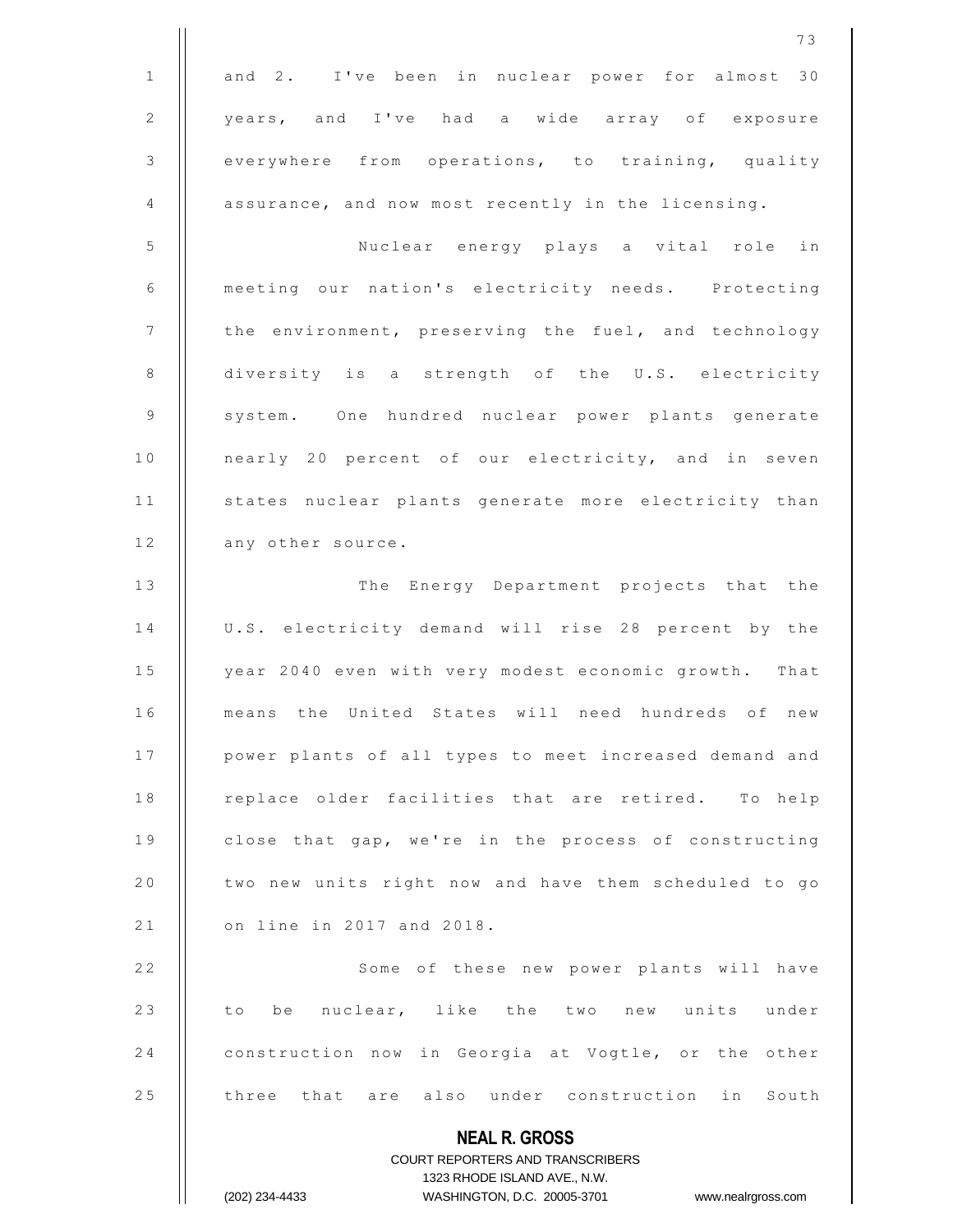|                | 74                                                      |
|----------------|---------------------------------------------------------|
| $\mathbf{1}$   | Carolina and Tennessee.                                 |
| 2              | Nuclear energy is the only emission-free                |
| $\mathcal{S}$  | source of electricity that can be widely expanded.      |
| 4              | The President has set ambitious goals for reducing      |
| 5              | carbon dioxide emissions, and the United States simply  |
| 6              | cannot get there without nuclear energy in the mix.     |
| $\overline{7}$ | In addition to generating clean air                     |
| 8              | electricity, nuclear plants strengthen state and local  |
| $\overline{9}$ | economies through jobs, taxes, and direct and           |
| $1\,0$         | secondary spending. A typical nuclear reactor           |
| 11             | generates \$470 million a year in economic output,      |
| 12             | including more than \$35 million in total labor income. |
| 13             | These figures include both direct output and            |
| 14             | secondary effects.                                      |
| 15             | The secondary effects at the local level                |
| 16             | include subsequent spending attributable to the         |
| 17             | presence of the plant and its employees, and plant      |
| 18             | expenditures filter through the local economy. The      |
| 19             | spending amounts to approximately \$17 million a year.  |
| 20             | That just shows that every dollar spent on the          |
| 21             | average nuclear plant results in the creation of \$1.04 |
| 22             | in the local community, \$1.18 in the state economy,    |
| 23             | and \$1.87 in the U.S. economy. The average nuclear     |
| 24             | plant pays about \$16 million in state and local taxes  |
| 25             | annually. These tax dollars benefit schools, roads,     |
|                | <b>NEAL R. GROSS</b>                                    |

COURT REPORTERS AND TRANSCRIBERS 1323 RHODE ISLAND AVE., N.W. (202) 234-4433 WASHINGTON, D.C. 20005-3701 www.nealrgross.com

 $\mathsf{II}$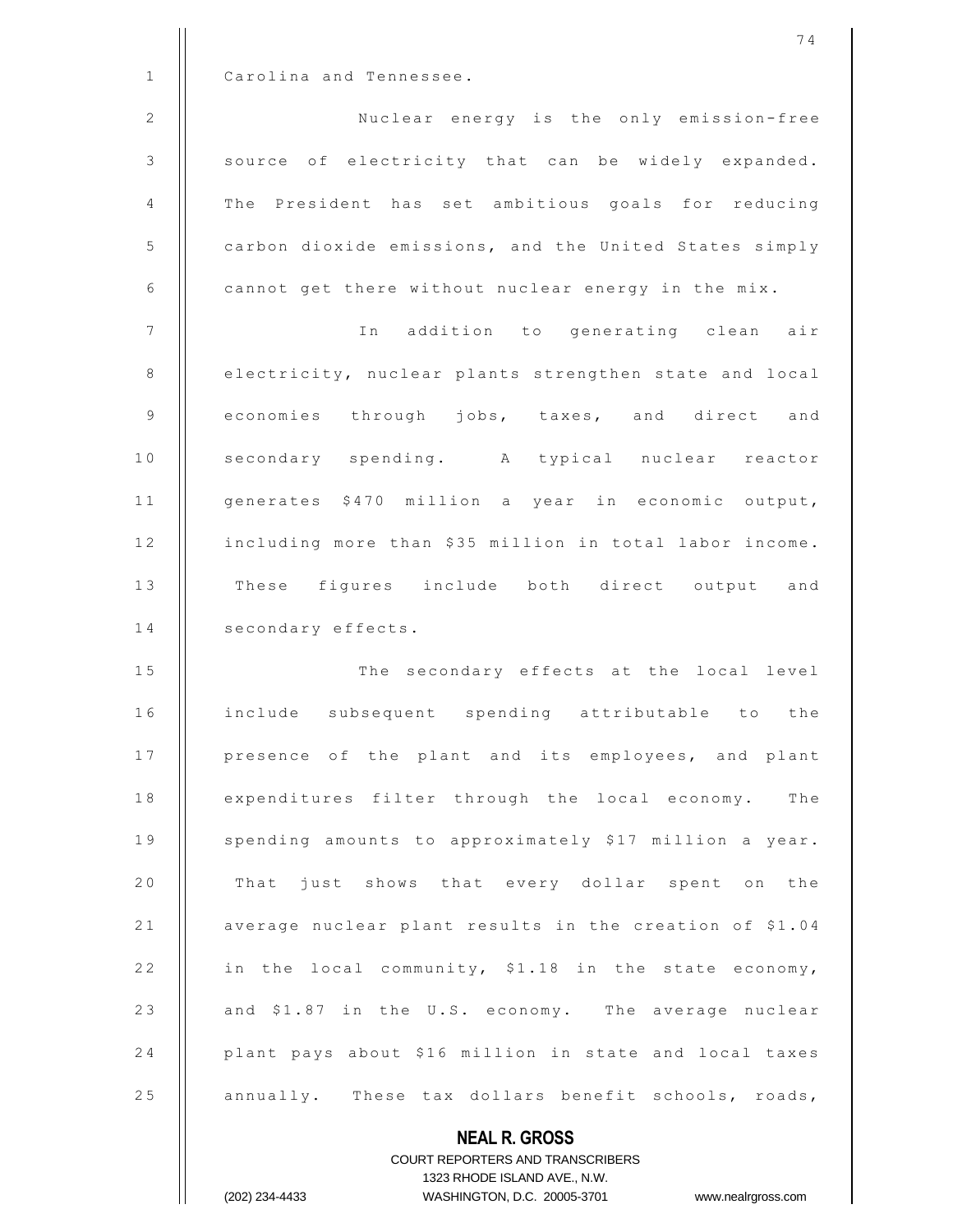|              | 75                                                                                                  |
|--------------|-----------------------------------------------------------------------------------------------------|
| $\mathbf{1}$ | and other state and local infrastructure.                                                           |
| 2            | As a lifelong resident, I was born and                                                              |
| 3            | raised in the area of the Plant Vogtle, and for many                                                |
| 4            | reasons nuclear energy has to be a vital part of our                                                |
| 5            | nation's energy plan. We urge the Commission to                                                     |
| 6            | complete the Waste Confidence rulemaking, and move                                                  |
| 7            | forward with licensing of renewed, operating licensing                                              |
| 8            | for existing plants and new units to come. Thank you.                                               |
| 9            | MODERATOR CAMERON: Thank you. Thank you,                                                            |
| 10           | George.                                                                                             |
| 11           | (Applause.)                                                                                         |
| 12           | MODERATOR CAMERON: Tara.                                                                            |
| 13           | MS. HANDS: Hello, I'm Tara Hands from                                                               |
| 14           | Georgia. It took me six hours to get up here, and I                                                 |
| 15           | assume others came from farther away.                                                               |
| 16           | I'm personally disappointed that not one                                                            |
| 17           | out of the five Commissioners could be here to see the                                              |
| 18           | faces of some humanity here to get a feeling of what's                                              |
| 19           | going on emotionally with people. I would suggest                                                   |
| 20           | that that happen at the future activities.                                                          |
| 21           | I'm wondering if some of you have heard                                                             |
| 22           | that Plant Vogtle, as mentioned on the radio last                                                   |
| 23           | week, had 75 violations. Raise your hand if you knew                                                |
| 24           | that. Another thing I'm wondering if you know, that                                                 |
| 25           | the butterfly genes have been mutated in Fukushima by                                               |
|              | <b>NEAL R. GROSS</b>                                                                                |
|              | COURT REPORTERS AND TRANSCRIBERS                                                                    |
|              | 1323 RHODE ISLAND AVE., N.W.<br>(202) 234-4433<br>WASHINGTON, D.C. 20005-3701<br>www.nealrgross.com |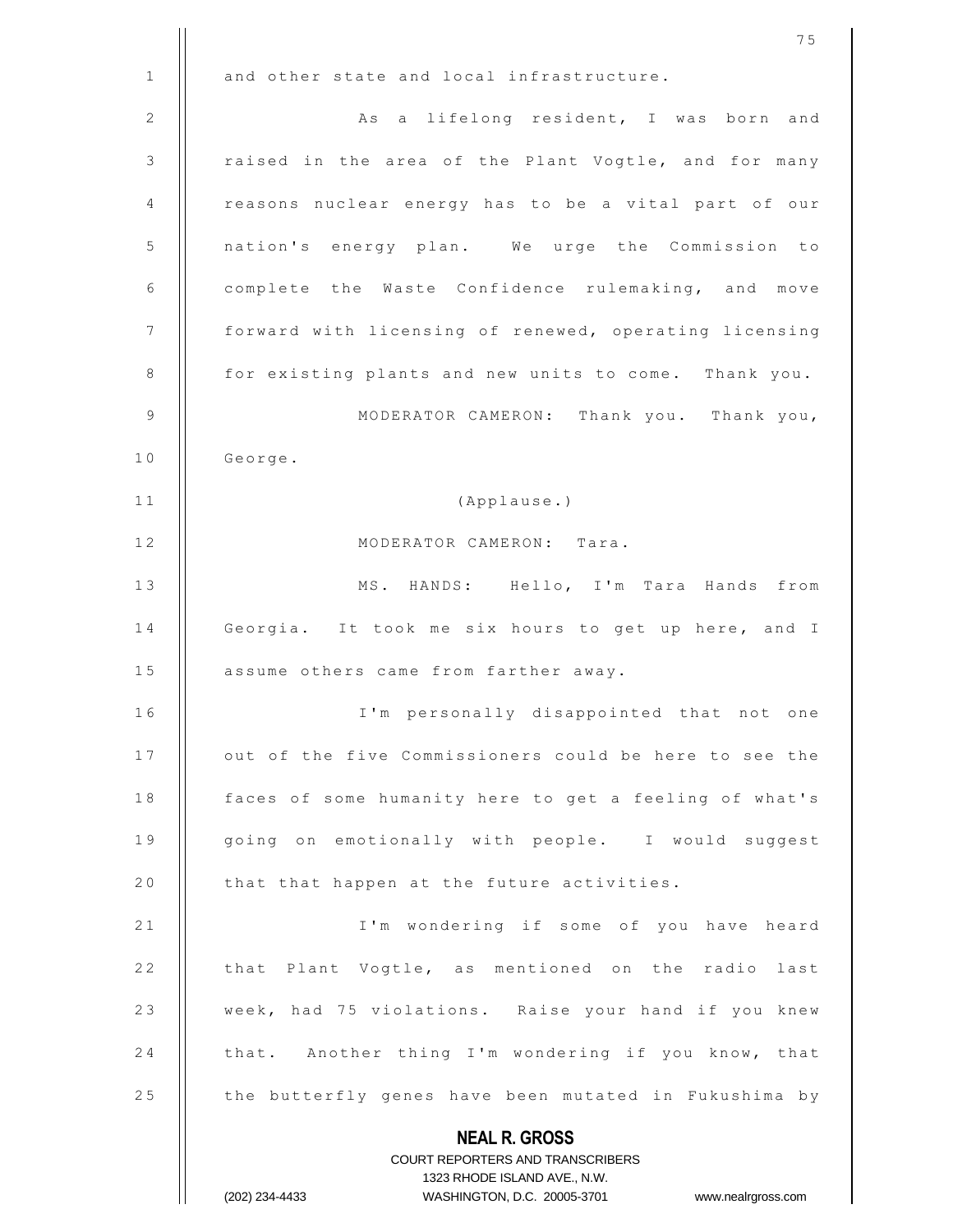|              | 76                                                               |
|--------------|------------------------------------------------------------------|
| $\mathbf{1}$ | radiation. How many know that the butterflies are now            |
| 2            | deformed? Have you heard that?                                   |
| 3            | Okay. Another thing to raise your hand                           |
| 4            | on: September 12 <sup>th</sup> of last year the Reactor 4 in     |
| 5            | Fukushima has sunk 31 inches in the ground. How many             |
| 6            | have heard that? Thank you.                                      |
| 7            | I personally feel that the media and NRC                         |
| 8            | and energy plants are keeping the public in the dark.            |
| 9            | We hardly hear anything about it. You have to do all             |
| 10           | the research on your own.                                        |
| 11           | The ocean is being contaminated with                             |
| 12           | radiation, and the air is coming through here and also           |
| 13           | into the currents so the fish you eat from California            |
| 14           | and Oregon and all over from Japan is going to be                |
| 15           | contaminated, too. So no matter what you think, what             |
| 16           | you eat might make a difference in your life.                    |
| 17           | I brought this cup because today I was in                        |
| 18           | the hospitality room, and they had wonderful food                |
| 19           | there, but they had no place to put the waste, just              |
| 20           | like the nuclear waste here. We have no place to put             |
| 21           | this. Nobody wants it, no state really wants it                  |
| 22           | unless you're getting paid a lot of money, and then              |
| 23           | some people who have the power to make decisions will            |
| 24           | go for that.                                                     |
| 25           | I'm just urging you to listen carefully to                       |
|              | <b>NEAL R. GROSS</b>                                             |
|              | COURT REPORTERS AND TRANSCRIBERS<br>1323 RHODE ISLAND AVE., N.W. |
|              | (202) 234-4433<br>WASHINGTON, D.C. 20005-3701 www.nealrgross.com |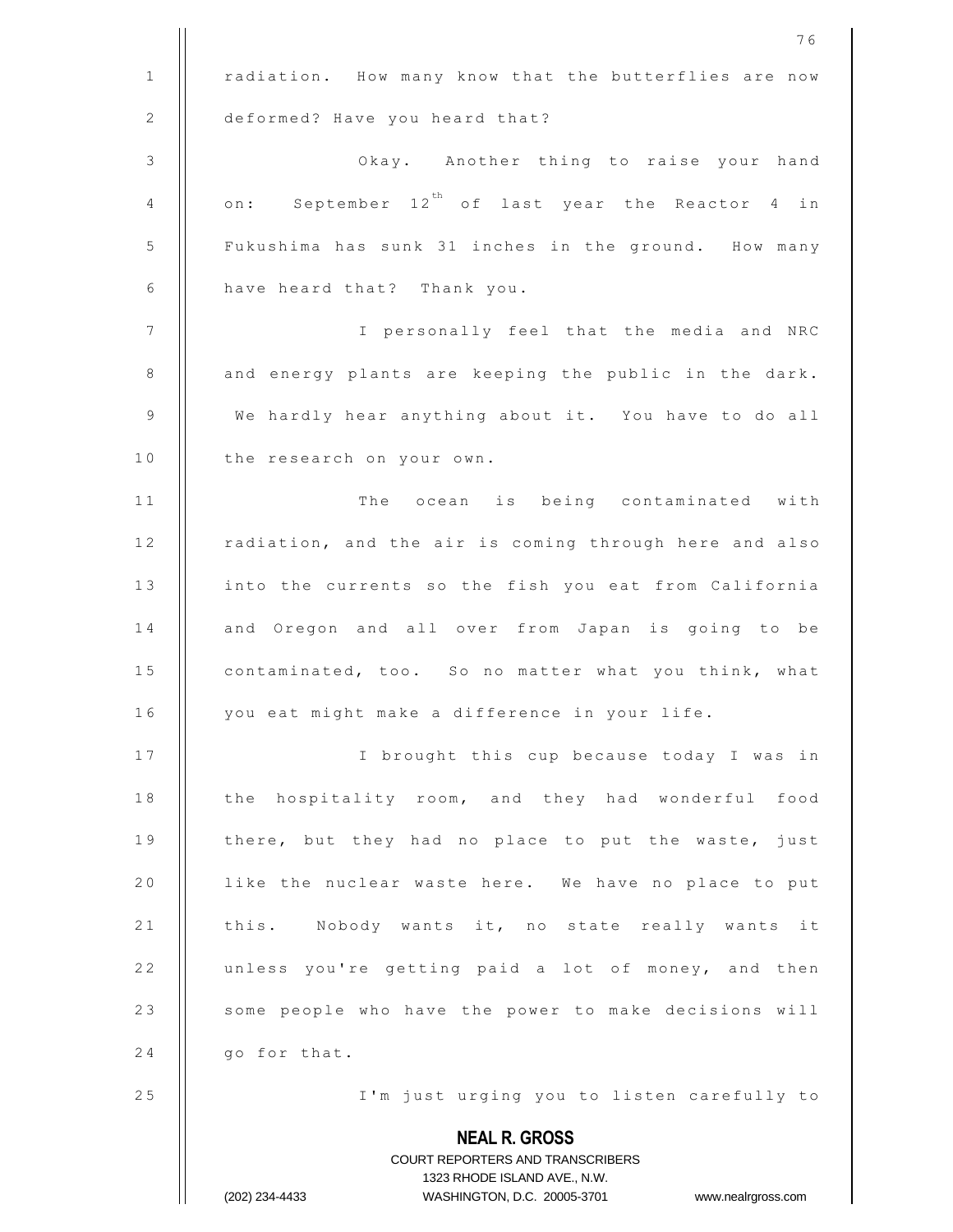|              | 77                                                                  |
|--------------|---------------------------------------------------------------------|
| $\mathbf{1}$ | everything people say and do what's right when you                  |
| 2            | make your decision for that. And I have one final                   |
| 3            | thing. As a famous person in Russia took their shoe                 |
| 4            | and pounded and said, "Please, do what's right."                    |
| 5            | (Applause.)                                                         |
| 6            | MODERATOR CAMERON: Okay. I,-- that was                              |
| 7            | Tara Hands. Thanks, Tara. And we're going to go to                  |
| 8            | Kenneth, Kenneth Ashe right now, and then we're going               |
| 9            | to go to Timothy Rogers and Jay Wellwood.                           |
| 10           | MR. ASHE: Good evening. Thanks for this                             |
| 11           | opportunity to speak to the crowd here and the NRC.                 |
| 12           | My name is Kenneth Ashe, and I'm here to speak for my               |
| 13           | children, my grandchildren, and future generations on               |
| 14           | into however long nuclear radioactive waste might be                |
| 15           | around for us, for the next 20,000 years, 200,000                   |
| 16           | years. I don't know.                                                |
| 17           | It's a problem, isn't it? Oh, there's so                            |
| 18           | many things I'd like to say. One thing I want to get                |
| 19           | out right now is that I think the big push for why we               |
| 20           | -- the nuclear power industry keeps gripping, keeps                 |
| 21           | pushing on and on, it's a centralized way of producing              |
| 22           | electricity. It is easily controlled, dominated by a                |
| 23           | small group of people.                                              |
| 24           | To decentralize the electric grid through                           |
| 25           | solar and wind power would be to give power to the                  |
|              | <b>NEAL R. GROSS</b>                                                |
|              | COURT REPORTERS AND TRANSCRIBERS                                    |
|              | 1323 RHODE ISLAND AVE., N.W.                                        |
|              | (202) 234-4433<br>WASHINGTON, D.C. 20005-3701<br>www.nealrgross.com |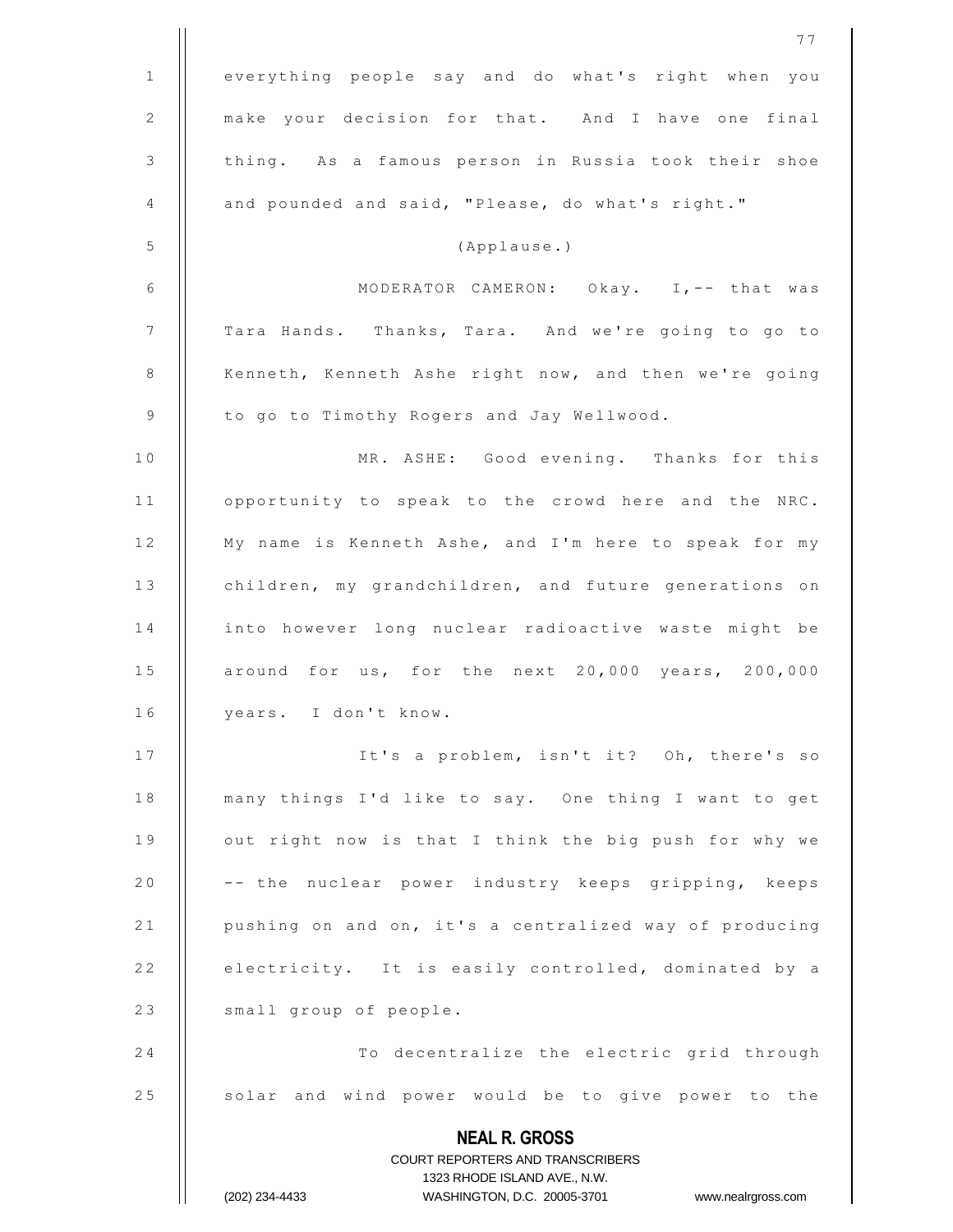1 | common man, to democratize our electrical system, and 2 | that's the last thing that the rule oligarchy wants is 3 | to democratize the system.

4 | Okay. I'll get back on to the waste 5 | issue. Okay. This white paper, or the general, 6 || Generic Environmental Impact Statement, I've got a 7 feeling, you know, I've noticed that when somebody is 8 | speaking the truth and they really want to make things 9 | clear for you, they can say what they need to say in 10 | just a few sentences, maybe a few paragraphs. You 11 | know, when people have to go on and on for pages and 12 | pages, and use a bunch of big words, and do a bunch of 13 | verbal mumbly-jumbly; it's obfuscation, people. 14 || They're trying to fool you. They're trying to make a 15 | joke out of what they're saying. They want you to --16 | they want your eyes to glaze over, and for you to 17 | throw it to the side and say hell, I can't understand  $18$   $\parallel$  this. 19 || Well, you know what? I don't care what 20 | they say. There's a few facts that we can all see 21 | real clearly. Our society started generating nuclear 22 | waste back about in the early 1940s. Let's put 1945 23 | on it as a date. That's when we dropped atomic bombs 24 | on Japan, and we were generating nuclear waste at that 25 | time. So, we've known for almost 70 years now that

> COURT REPORTERS AND TRANSCRIBERS 1323 RHODE ISLAND AVE., N.W.

**NEAL R. GROSS**

(202) 234-4433 WASHINGTON, D.C. 20005-3701 www.nealrgross.com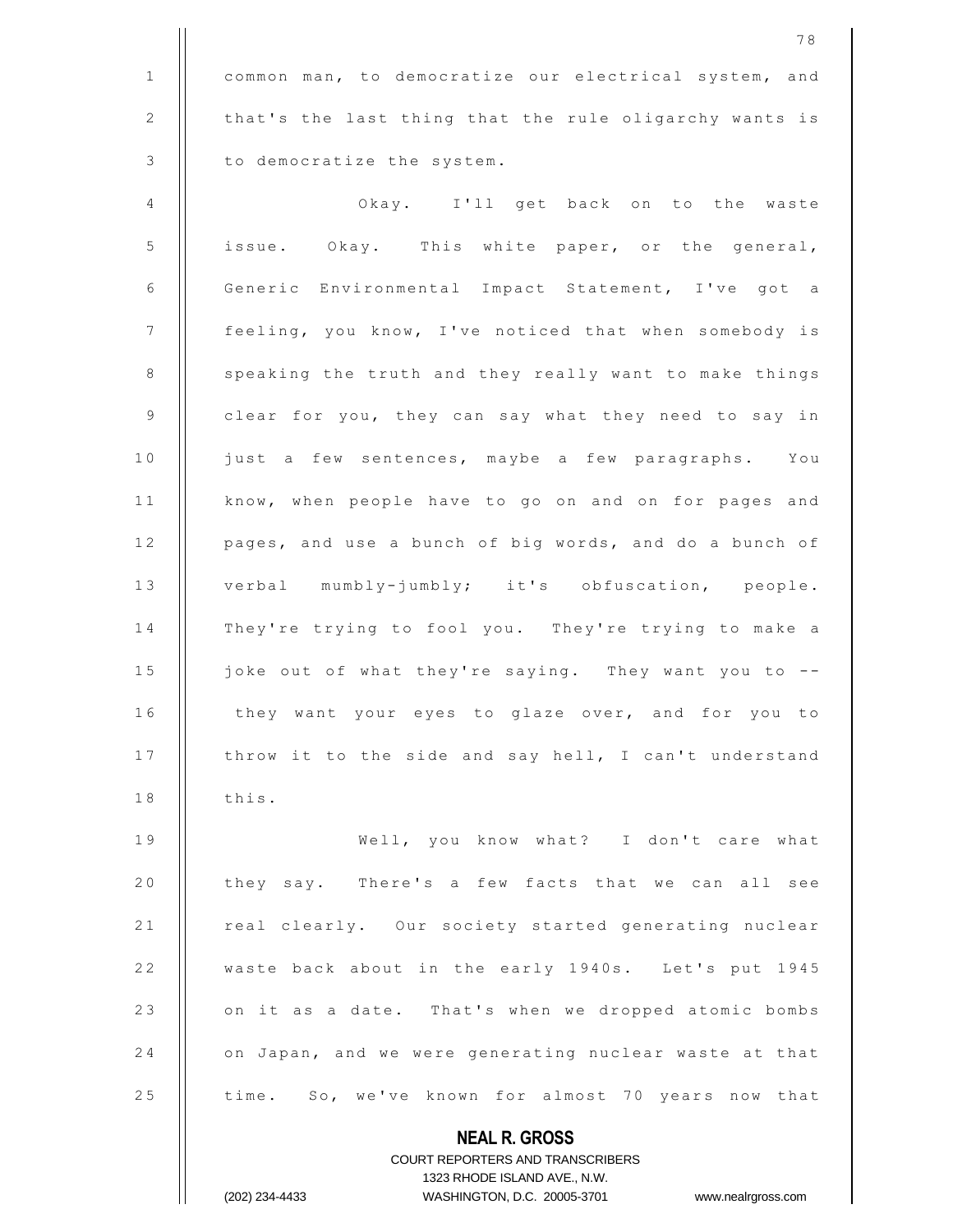|              | 79                                                                                               |
|--------------|--------------------------------------------------------------------------------------------------|
| $\mathbf{1}$ | we've got a problem with what are we going to do with                                            |
| 2            | all this waste material, all this radioactive crap                                               |
| 3            | that we keep generating?                                                                         |
| 4            | In that 70 years, we are no closer to a                                                          |
| 5            | solution. These papers that these people come out                                                |
| 6            | with saying well, we've got a solution on the way, you                                           |
| 7            | know. Trust us. Yes, trust me. We've got a                                                       |
| 8            | solution. Within 60 years they say we will have a                                                |
| 9            | permanent repository for these 200,000 year waste                                                |
| 10           | products. I don't believe it. You've had 70 years to                                             |
| 11           | come up with it so far, and you ain't anywhere near a                                            |
| 12           | solution. Yes, what makes me believe that you're                                                 |
| 13           | going to have a solution in the next 60 years?                                                   |
| 14           | I don't believe it. I don't trust you,                                                           |
| 15           | and when you come up with a real solution that the                                               |
| 16           | American people can believe in, then we might consider                                           |
| 17           | letting you create some more dangerous nuclear                                                   |
| 18           | materials. But until then, stop the madness, let's                                               |
| 19           | not have any more of this junk.                                                                  |
| 20           | One thing we do do with it, since we don't                                                       |
| 21           | have anywhere else to put it, we put it into bullets                                             |
| 22           | and bombs and we drop it on Kosovo, Iraq, Afghanistan,                                           |
| 23           | and those people don't want our nuclear waste.                                                   |
| 24           | MODERATOR CAMERON: Okay.                                                                         |
| 25           | MR. ASHE: We need to deal with it                                                                |
|              | <b>NEAL R. GROSS</b>                                                                             |
|              | COURT REPORTERS AND TRANSCRIBERS                                                                 |
|              | 1323 RHODE ISLAND AVE., N.W.<br>(202) 234-4433<br>WASHINGTON, D.C. 20005-3701 www.nealrgross.com |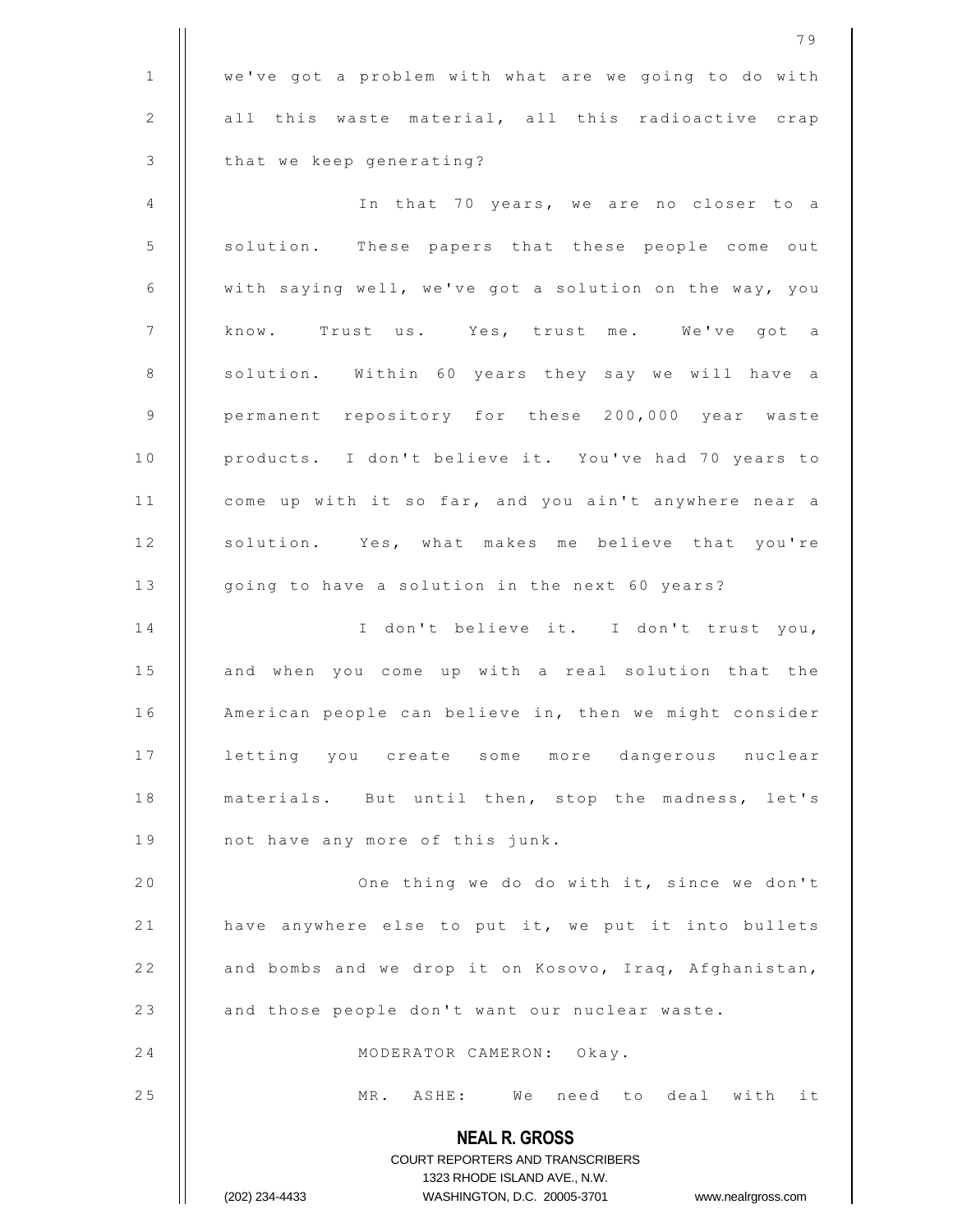|                | 80                                                                                                  |
|----------------|-----------------------------------------------------------------------------------------------------|
| $\mathbf{1}$   | ourselves.                                                                                          |
| 2              | MODERATOR CAMERON: Thank you. Thank you,                                                            |
| $\mathfrak{Z}$ | Kenneth.                                                                                            |
| 4              | (Applause.)                                                                                         |
| 5              | MODERATOR CAMERON: Timothy, Timothy                                                                 |
| 6              | Rogers. And next we'll go to Jay Wellwood, and then                                                 |
| 7              | we're going to go to Shine Maphet.                                                                  |
| 8              | MR. ROGERS: Hello, my name is Tim Rogers.                                                           |
| 9              | I work for Duke Energy. I'm a member of the North                                                   |
| 10             | American Young Generation of Nuclear, but these                                                     |
| 11             | comments I'm providing are my own personal opinion.                                                 |
| 12             | I'm just representing myself tonight as a member of                                                 |
| 13             | the Charlotte community.                                                                            |
| 14             | would like to thank the<br>NRC for<br>$\mathbf{I}$                                                  |
| 15             | providing this time to provide public comments on the                                               |
| 16             | Waste Confidence ruling. I would like to state that I                                               |
| 17             | fully agree with and support the conclusions that are                                               |
| 18             | proposed in the Environmental Statement Impacts, and I                                              |
| 19             | fully believe, with all the technical understanding                                                 |
| 20             | that I have of the nuclear industry, that the                                                       |
| 21             | Environmental Impacts stated in that ruling are very                                                |
| 22             | clear, concise, and we have a very sound understanding                                              |
| 23             | of what is going to occur.                                                                          |
| 24             | Nuclear energy plays a crucial role in our                                                          |
| 25             | nation's diversified energy portfolio, serves as a                                                  |
|                | <b>NEAL R. GROSS</b>                                                                                |
|                | COURT REPORTERS AND TRANSCRIBERS                                                                    |
|                | 1323 RHODE ISLAND AVE., N.W.<br>(202) 234-4433<br>WASHINGTON, D.C. 20005-3701<br>www.nealrgross.com |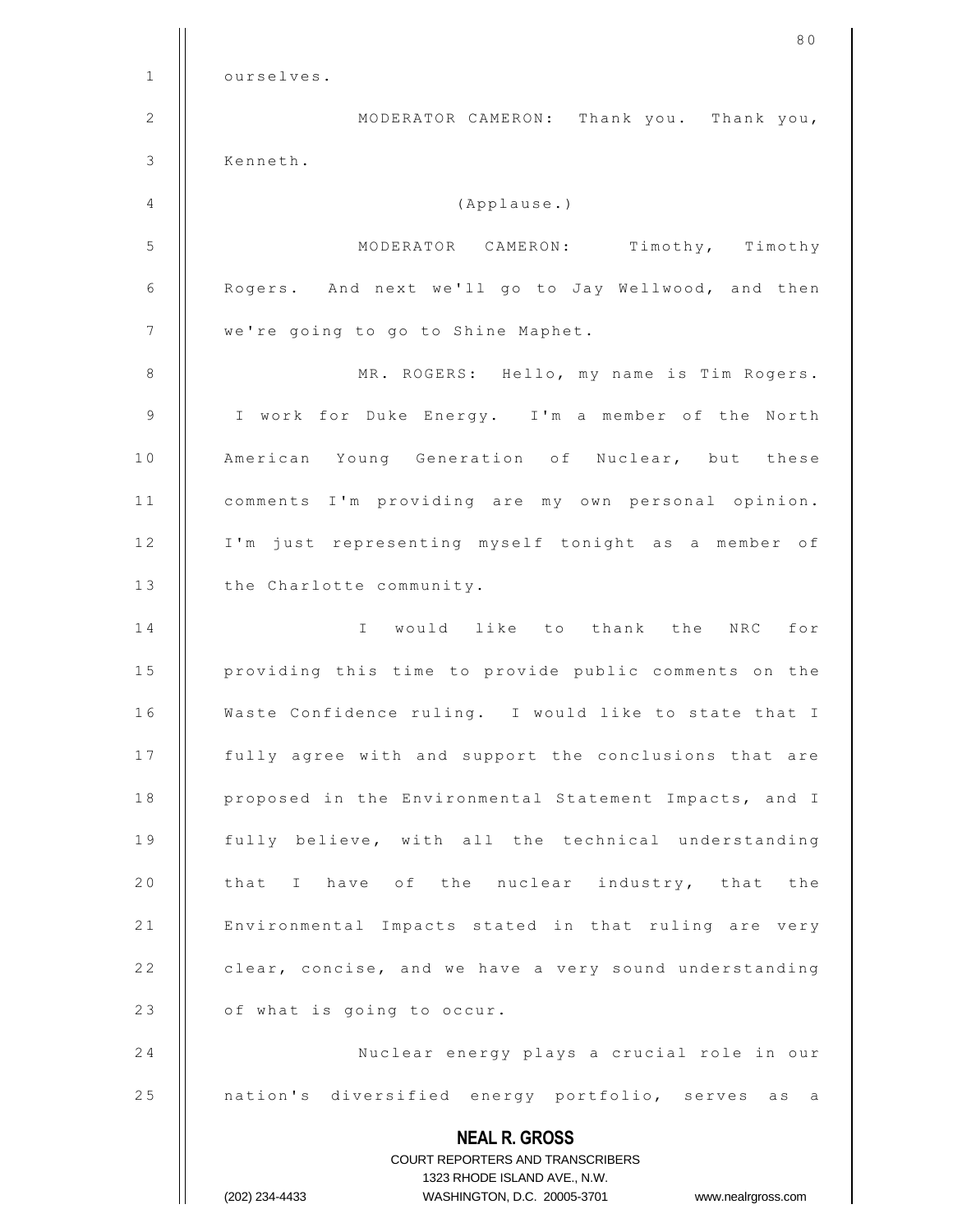**NEAL R. GROSS** 1 || safe, reliable, clean air baseload energy source. 2 | Solar power and wind power are different parts of that 3 diversified portfolio, and we fully believe in using 4 | those energy sources at Duke Energy, but nuclear has  $5$  | to be a part of that portfolio as well. 6 Nuclear energy makes up nearly 32 percent 7 | of the energy in North Carolina, and helps bring 8 | stable power prices and availability to all of the 9 | residents here. The Energy Department projects that 10 | U.S. electricity demand will rise roughly 28 percent 11 | by 2040, and the U.S. will need hundreds of new power 12 || plants to meet that increased demand over that time 13 | frame. Energy demand has grown roughly 2.4 percent 14 || per year over the past five years in North Carolina, 15 || and in order to meet this energy demand and reduce 16 | carbon dioxide emissions at the same time, nuclear 17 | energy will need to continue to be a major part of the 18 | electricity portfolio. 19 || The United States was the first country to 20 | develop nuclear power, and we have the largest nuclear 21 | program in the world. U.S. reactors have demonstrated 22 | over a long period of time their ability to maintain 23 | safe operation over their long life times. Stringent 24 **federal regulations from the Nuclear Regulatory** 25 | Commission and an industry culture that has been built

> COURT REPORTERS AND TRANSCRIBERS 1323 RHODE ISLAND AVE., N.W. (202) 234-4433 WASHINGTON, D.C. 20005-3701 www.nealrgross.com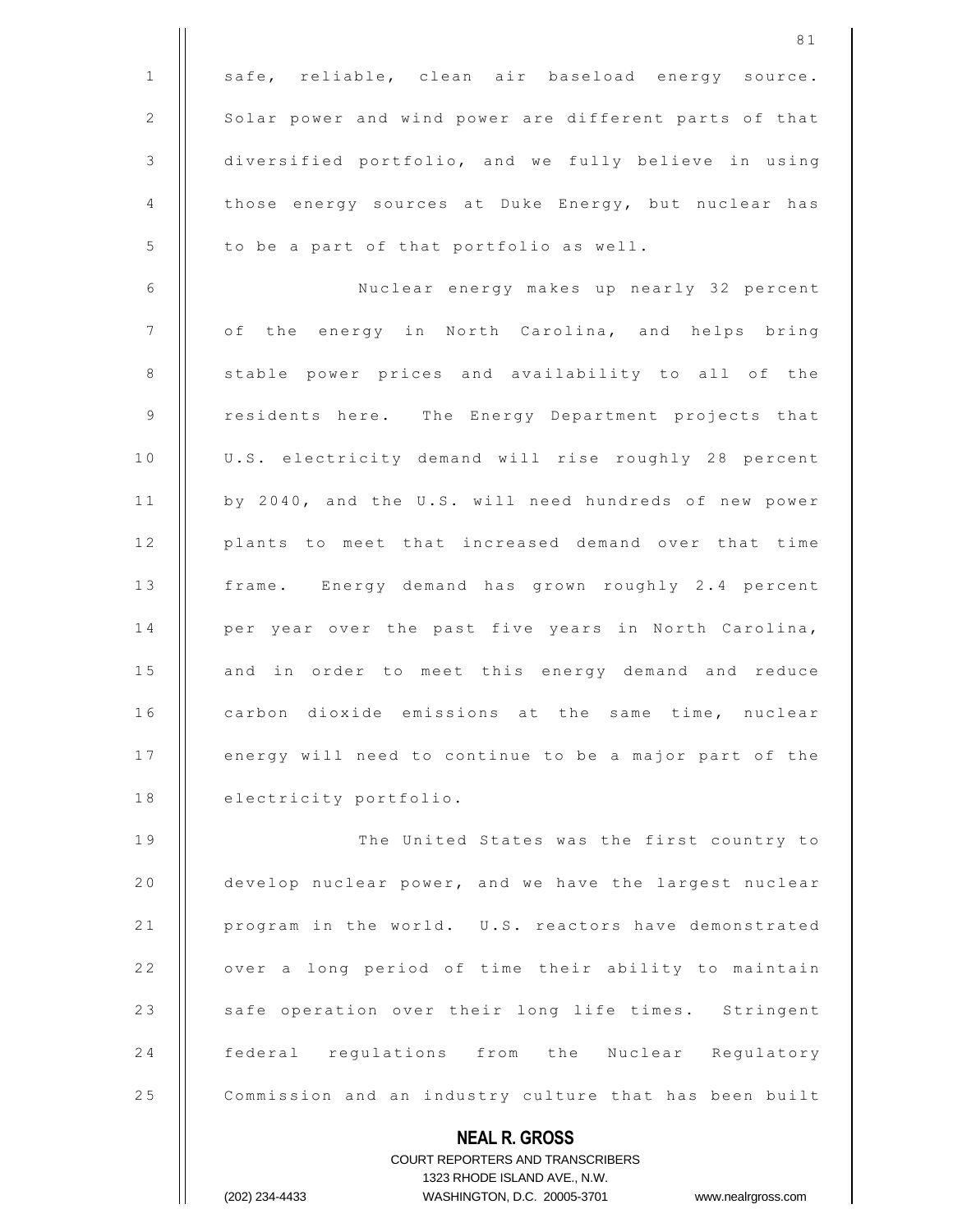|              | 82                                                                                                  |
|--------------|-----------------------------------------------------------------------------------------------------|
| $\mathbf{1}$ | on principles for strong safety culture and the NRC's                                               |
| 2            | robust, independent oversight ensure that the nuclear                                               |
| 3            | industry reflects a safety first position in every                                                  |
| 4            | decision that we make, including the safe management                                                |
| 5            | of used nuclear fuel.                                                                               |
| 6            | In addition, the NRC holds nuclear power                                                            |
| 7            | plants to the highest security standards of any                                                     |
| 8            | American industry to date. Due to nuclear energy's                                                  |
| 9            | crucial role in our nation's diversified portfolio, it                                              |
| 10           | is essential that the NRC complete the Waste                                                        |
| 11           | Confidence rulemaking and resume issuing new operating                                              |
| 12           | licenses and license renewals for nuclear plants.                                                   |
| 13           | Thank you for your time this evening.                                                               |
| 14           | MODERATOR CAMERON: Thank you, Timothy.                                                              |
| 15           | (Applause.)                                                                                         |
| 16           | MODERATOR CAMERON: Now we have Jay.                                                                 |
| 17           | MR. WELLWOOD: Good evening, everyone. My                                                            |
| 18           | name is Jay Wellwood. I'm the Program Manager for Dry                                               |
| 19           | Cask Storage projects at the Westinghouse Electric                                                  |
| 20           | Company.                                                                                            |
| 21           | The first thing I'd like to mention to you                                                          |
| 22           | all is, you know, you just can't trust ADAMS because                                                |
| 23           | they make up everything. Right? I'm a member of the                                                 |
| 24           | American Nuclear Society serving as a Vice Chair of                                                 |
| 25           | the Fuel Cycle Waste Management Division, as well.                                                  |
|              | <b>NEAL R. GROSS</b>                                                                                |
|              | COURT REPORTERS AND TRANSCRIBERS                                                                    |
|              | 1323 RHODE ISLAND AVE., N.W.<br>(202) 234-4433<br>WASHINGTON, D.C. 20005-3701<br>www.nealrgross.com |
|              |                                                                                                     |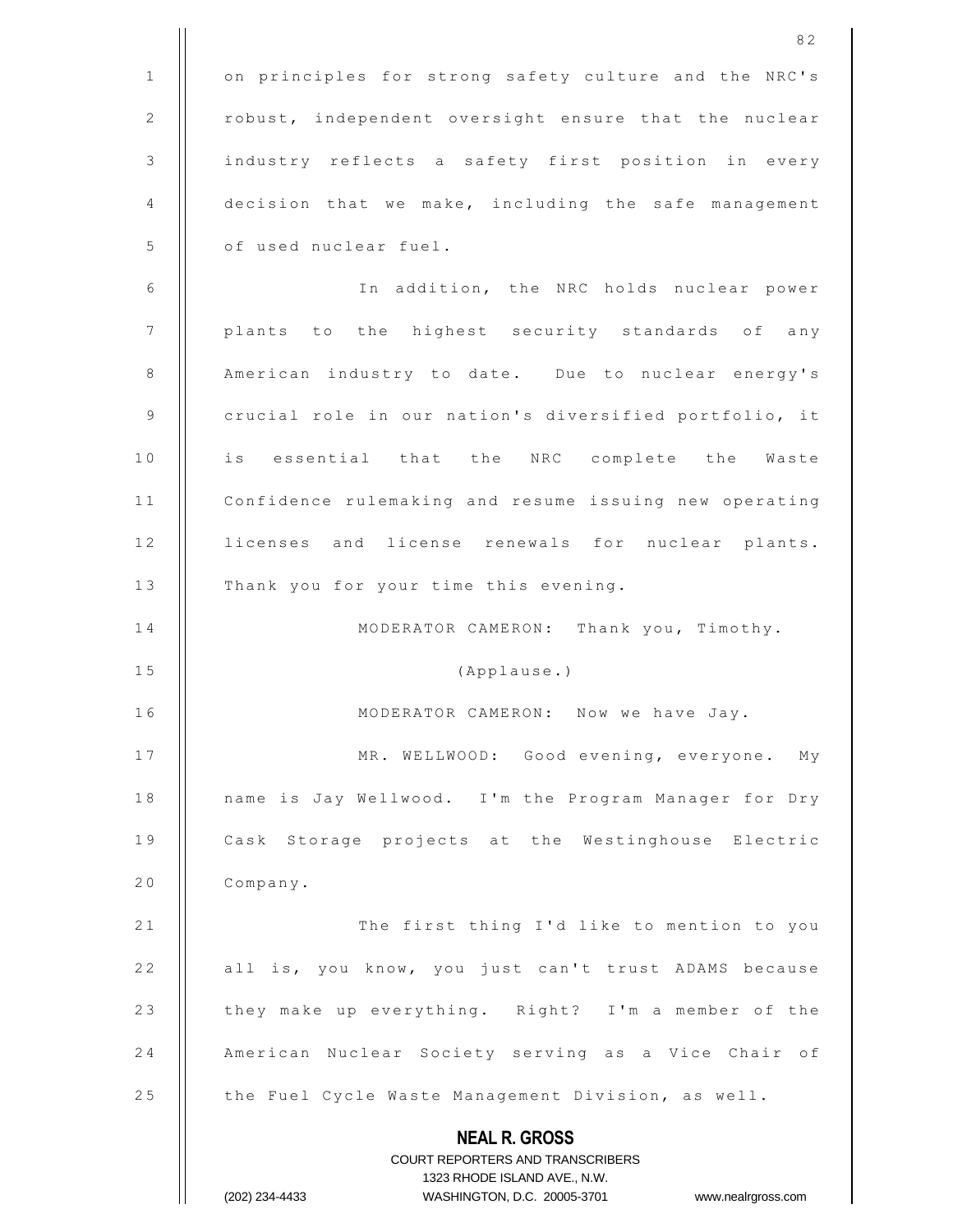|                | 83                                                     |
|----------------|--------------------------------------------------------|
| $\mathbf{1}$   | First, I'd like to extend my personal                  |
| 2              | thanks<br>to the NRC representatives for hosting this  |
| $\mathfrak{Z}$ | meeting. I would also like to compliment you and the   |
| 4              | staff on the quality of the documents that you have    |
| 5              | prepared. The documents are very well written, and     |
| 6              | laid out in very sound, logical fashion.               |
| $\overline{7}$ | My career in nuclear started in the United             |
| 8              | States Navy where I served for six years, three years  |
| $\mathsf 9$    | aboard a nuclear-powered submarine stationed in        |
| 10             | Charleston, South Carolina. When I exited the Navy, I  |
| 11             | entered the nuclear power industry. The first step     |
| 12             | was in Operations where I earned my reactor operator's |
| 13             | license at a commercial plant, and then I transitioned |
| 14             | over to supporting dry cask storage operations<br>in   |
| 15             | 1994.                                                  |
| 16             | I loaded fuel in my first dry fuel storage             |
| 17             | canister in 1996. I'm involved with virtually every    |
| 18             | aspect of dry cask storage process at reactor sites to |
| 19             | date, from performing nearly every physical task       |
| 20             | associated with the placement and sealing of used fuel |
| 21             | canisters, to performing engineering and licensing     |
| 22             | technical evaluations that document the impact of      |
| 23             | implementation of dry cask storage systems at numerous |
| 24             | reactor sites around the country. I am intimately      |
| 25             | familiar with the majority of all dry cask storage     |
|                | <b>NEAL R. GROSS</b>                                   |

## COURT REPORTERS AND TRANSCRIBERS 1323 RHODE ISLAND AVE., N.W. (202) 234-4433 WASHINGTON, D.C. 20005-3701 www.nealrgross.com

 $\mathsf{II}$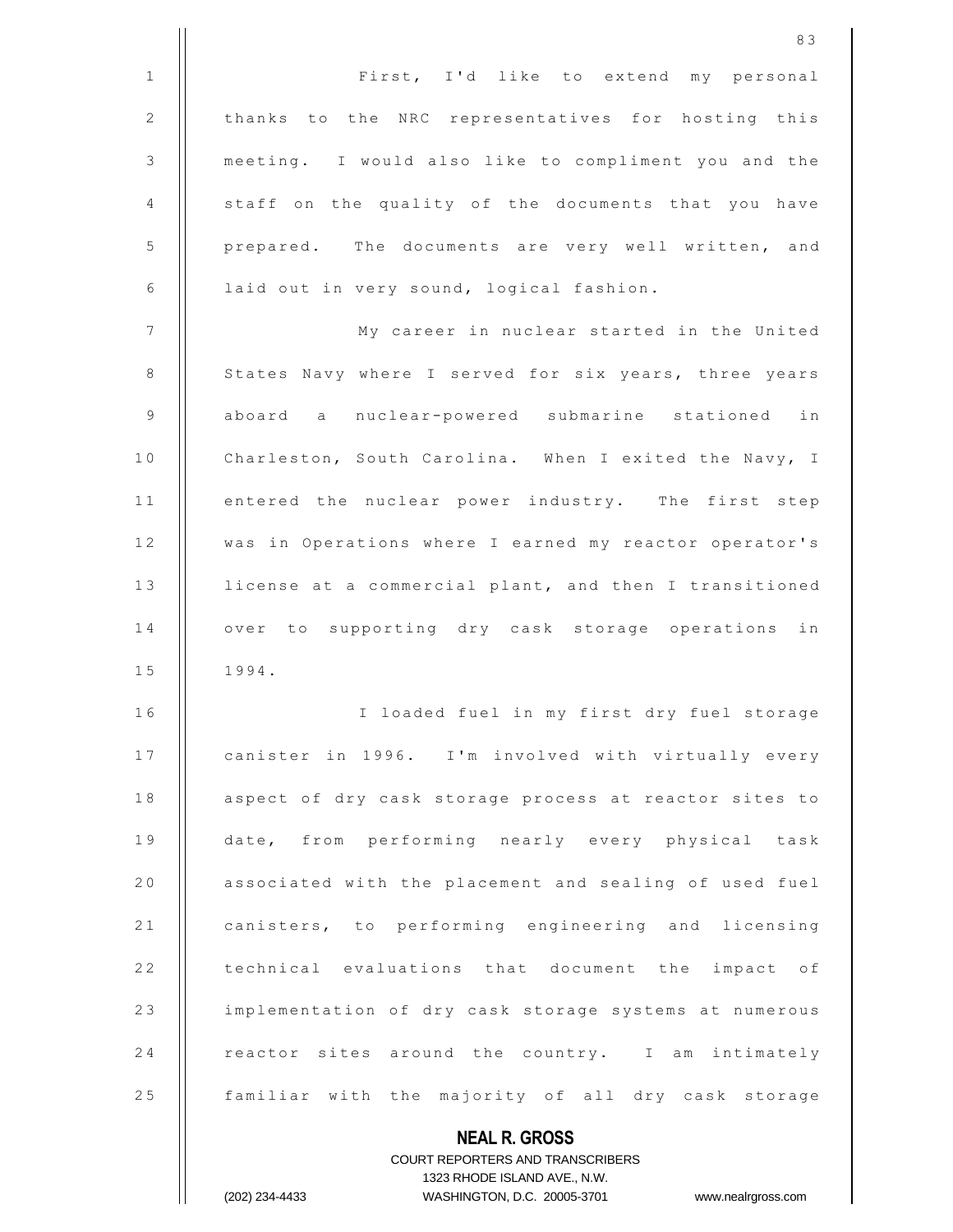**NEAL R. GROSS** COURT REPORTERS AND TRANSCRIBERS 1323 RHODE ISLAND AVE., N.W. (202) 234-4433 WASHINGTON, D.C. 20005-3701 www.nealrgross.com 1 | systems licensed for use in the United States by the 2 | Nuclear Regulatory Commission. 3 | | As you well know, dry cask storage 4 containers have been deployed successfully across 5 | these United States since 1986 at both active and 6 decommissioned reactor sites. These containers have 7 | been qualified by analytical methods, and proven by 8 | rigorous testing to be able to successfully withstand 9 || any accident scenario, whether it be natural or a 10 | manmade event. 11 || Based off my experience, it is my 12 || professional opinion that there is substantial 13 | evidence to support the conclusions in the report 14 | regarding at and away from reactor storage, as well as 15 | the conclusions regarding cumulative impacts of those 16 | scenarios when combined with other federal and non-17 | federal actions. 1 8 T h e r e a r e n o t e c h n i c a l b a r r i e r s t o 19 | achieving this result, nor are there any financial 20 | barriers given the current and growing balance of the 21 | Nuclear Waste Fund which contains over \$26 billion to 22 **date and continues to grow.** 23 || The analysis contained in the Waste 24 | Confidence draft Generic Environmental Impact 25 | Statement support what the Commission and those of us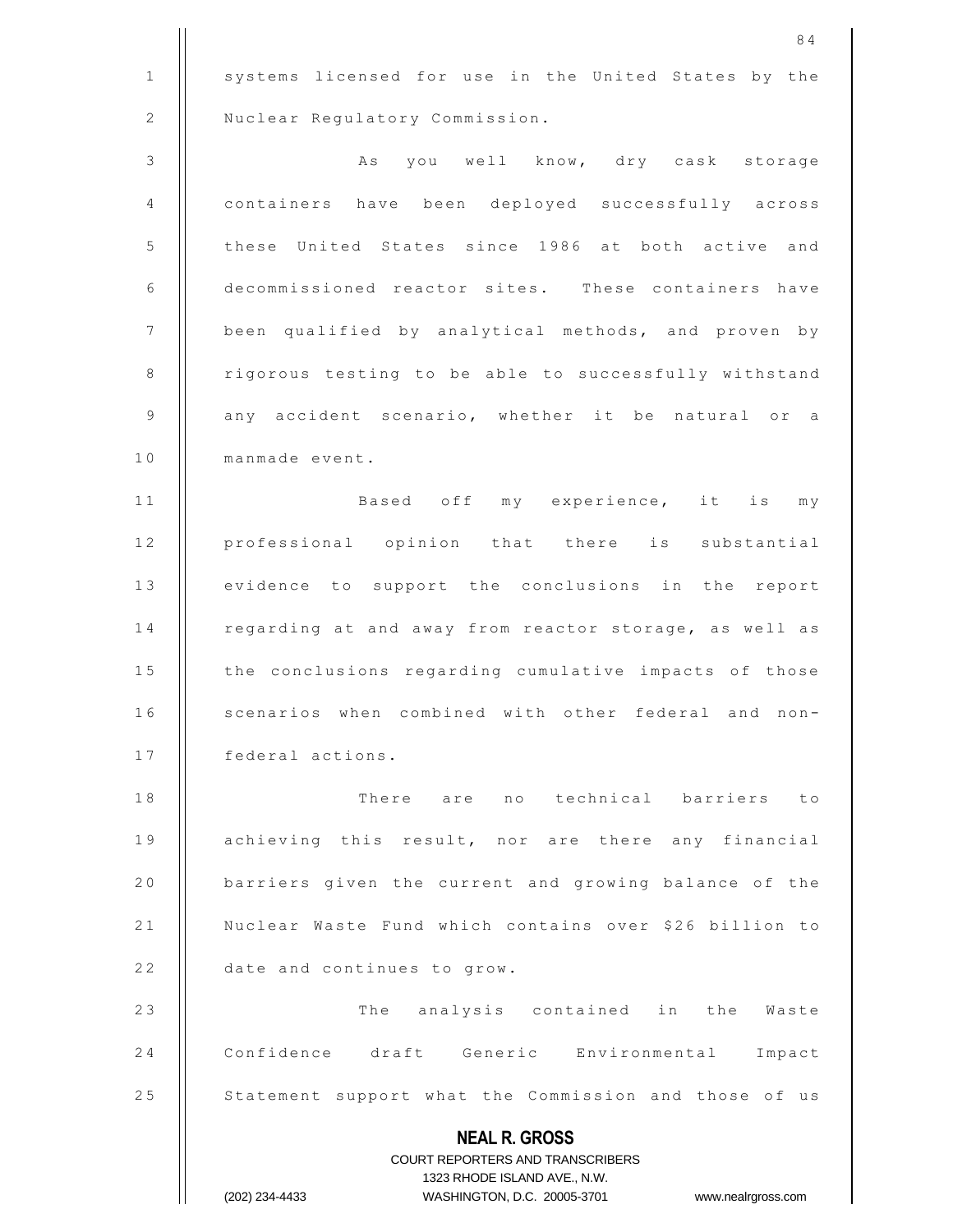|                | 85                                                                                                  |
|----------------|-----------------------------------------------------------------------------------------------------|
| $\mathbf{1}$   | in the industry have long known; if necessary, used                                                 |
| $\overline{2}$ | fuel can continue to be stored in a safe,                                                           |
| 3              | environmentally sound manner for a very long period of                                              |
| 4              | time while we wait for the political process to reach                                               |
| 5              | consensus on a final disposal solution.                                                             |
| 6              | For nearly 56 years now, American homes,                                                            |
| 7              | businesses, and government operations have benefitted                                               |
| 8              | from electricity generated using nuclear technology                                                 |
| 9              | safely.                                                                                             |
| 10             | In closing, it is my professional opinion                                                           |
| 11             | that there are simply no indication that even a                                                     |
| 12             | minimal decrease in safety margin or a challenge to                                                 |
| 13             | the environment will be experienced by the continued                                                |
| 14             | practice of storage of used fuel in dry fuel storage                                                |
| 15             | canisters at or away from reactor sites for 60, 160,                                                |
| 16             | or even indefinitely. Thank you.                                                                    |
| 17             | MODERATOR CAMERON: Okay. Thank you, Jay.                                                            |
| 18             | Thank you.                                                                                          |
| 19             | (Applause.)                                                                                         |
| 20             | MODERATOR CAMERON: And is this Shine,                                                               |
| 21             | Shine Maphet?                                                                                       |
| 22             | MS. MAPHET: Sheila.                                                                                 |
| 23             | MODERATOR CAMERON: Sheila?                                                                          |
| 24             | MS. MAPHET: Sheila Maphet.                                                                          |
| 25             | MODERATOR CAMERON: Sheila Maphet, okay.                                                             |
|                | <b>NEAL R. GROSS</b>                                                                                |
|                | COURT REPORTERS AND TRANSCRIBERS                                                                    |
|                | 1323 RHODE ISLAND AVE., N.W.<br>(202) 234-4433<br>WASHINGTON, D.C. 20005-3701<br>www.nealrgross.com |
|                |                                                                                                     |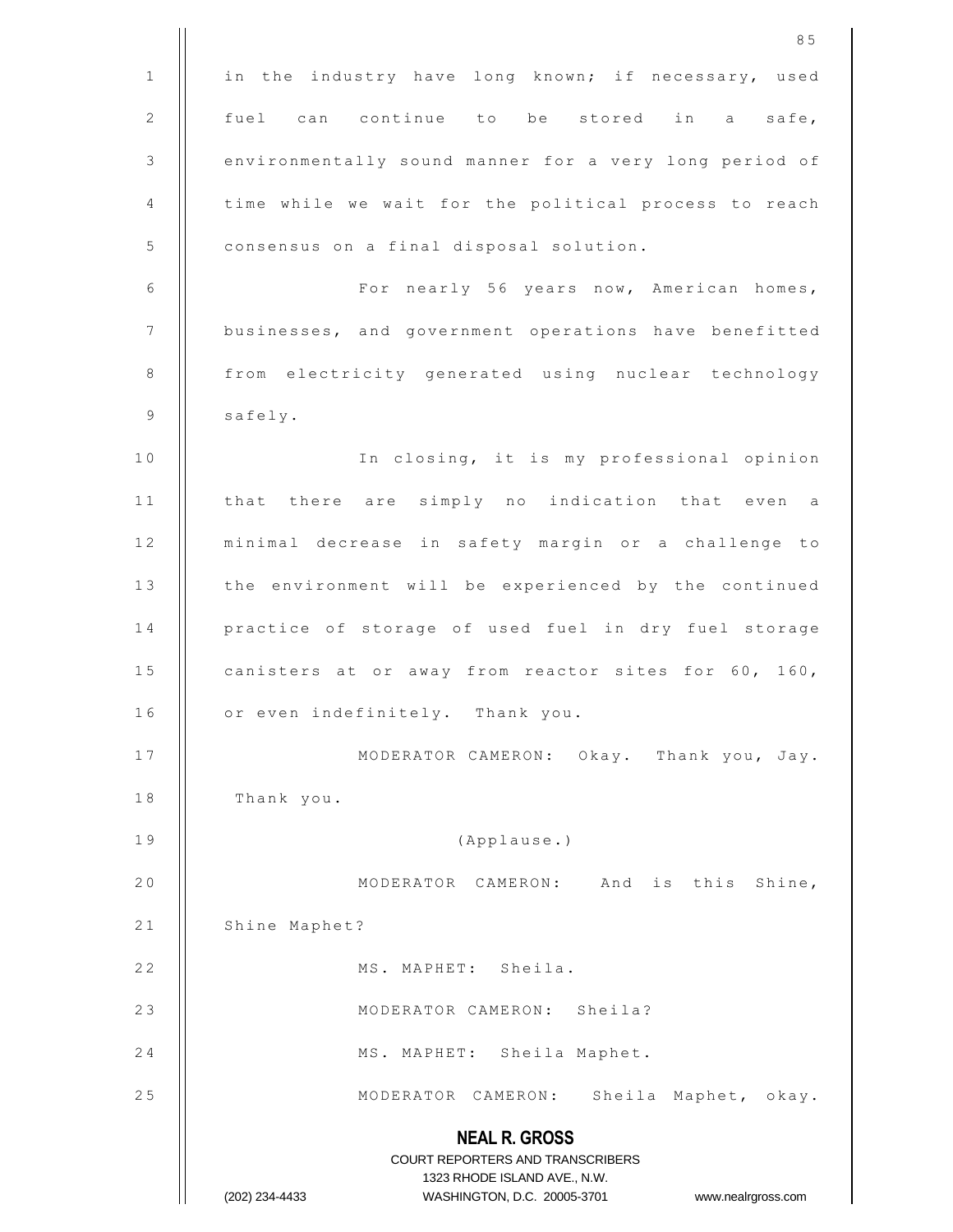|              | 86                                                               |
|--------------|------------------------------------------------------------------|
| $\mathbf{1}$ | This is Sheila Maphet.                                           |
| $\mathbf{2}$ | MS. MAPHET: Thank you. I am really                               |
| $\mathsf 3$  | honored to be able to speak with you. My name is                 |
| 4            | Sheila Maphet. I am a Green Granny. That's an                    |
| 5            | environmentalist and I'm a long time member of Sierra            |
| 6            | Club, and I belong to 350.org, so you can see that I'm           |
| 7            | extremely concerned about our environment.                       |
| $\,8\,$      | And it concerns me a great deal that we                          |
| 9            | are creating waste that lasts for, I don't know,                 |
| 10           | thousands of years. I'm not technical, but it is very            |
| 11           | -- I mean, you know, suppose we could store it safely            |
| 12           | for 160 years. Well, you know, I won't be around but             |
| 13           | my grandchildren will be, and my great-grandchildren             |
| 14           | will be, and I'm concerned about them. And I don't --            |
| 15           | I know that nothing remains the same.                            |
| 16           | I hear all this technical stuff. Well,                           |
| 17           | you know, it's been good for 50 years. It's been good            |
| 18           | for 60 years, but it's not going to be good forever.             |
| 19           | We know that. We know it through history. We know it             |
| 20           | from Fukushima. We know -- I mean, great grannies in             |
| 21           | Fukushima are giving up their life in Japan, are                 |
| 22           | giving up their life to clean up the mess there. I               |
| 23           | don't want to do it here. And I don't want my                    |
| 24           | grandchildren to do it, either.                                  |
| 25           | So, basically, I see -- you know, I hear                         |
|              | <b>NEAL R. GROSS</b><br><b>COURT REPORTERS AND TRANSCRIBERS</b>  |
|              | 1323 RHODE ISLAND AVE., N.W.                                     |
|              | (202) 234-4433<br>WASHINGTON, D.C. 20005-3701 www.nealrgross.com |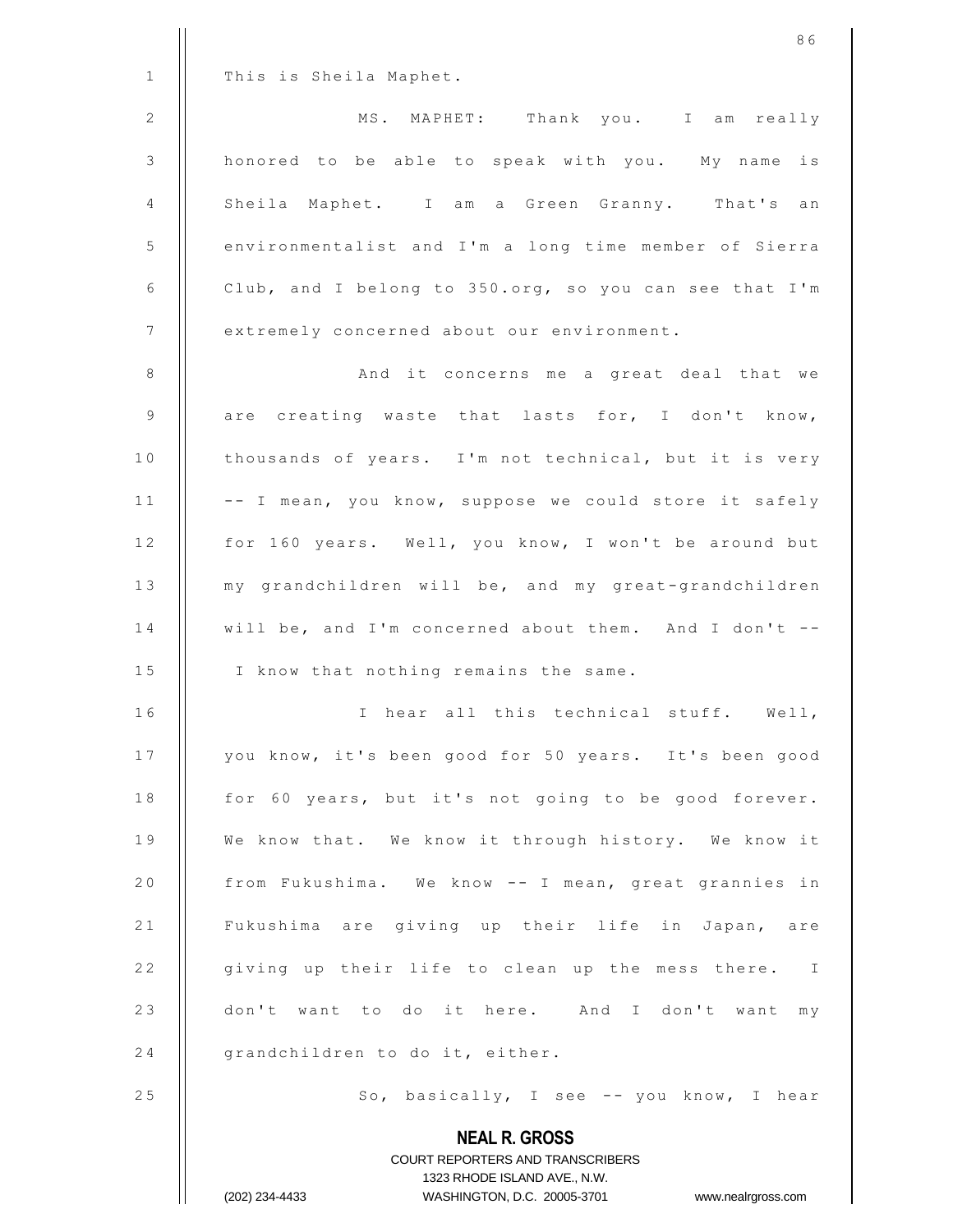|                | COURT REPORTERS AND TRANSCRIBERS<br>1323 RHODE ISLAND AVE., N.W.<br>(202) 234-4433<br>WASHINGTON, D.C. 20005-3701<br>www.nealrgross.com |
|----------------|-----------------------------------------------------------------------------------------------------------------------------------------|
|                | <b>NEAL R. GROSS</b>                                                                                                                    |
| 25             | the robustness of dry used fuel systems, which is more                                                                                  |
| 24             | for our industry, but tonight I want to expand upon                                                                                     |
| 23             | of the GEIS which will help advance Waste Confidence                                                                                    |
| 22             | greatly support the NRC's efforts in the preparation                                                                                    |
| 21             | the NRC for having this public meeting tonight. I do                                                                                    |
| 20             | I would like to express appreciation to                                                                                                 |
| 19             | led development; I've led testing; I've led licensing.                                                                                  |
| 18             | fuel system design, licensing, and operation. I've                                                                                      |
| 17             | have more than three decades of experience in used                                                                                      |
| 16             | Charlie Pennington, and I'm with NAC International. I                                                                                   |
| 15             | MR. PENNINGTON: Good evening. I'm                                                                                                       |
| 14             | Clark. Charles.                                                                                                                         |
| 13             | Embrey, Betsey Rivard, Lewis Patrie, and Terrence                                                                                       |
| 12             | next speakers are Charles Pennington, Monica<br>our                                                                                     |
| 11             | MODERATOR CAMERON: We're going to go --                                                                                                 |
| 10             | (Applause.)                                                                                                                             |
| 9              | MODERATOR CAMERON: Thanks, Sheila.                                                                                                      |
| 8              | much.                                                                                                                                   |
| $\overline{7}$ | might have in South Carolina. So, thank you very                                                                                        |
| 6              | day by day, we have no idea what kind of weather we                                                                                     |
| 5              | the control. And with our environment getting worse                                                                                     |
| 4              | that things do not stay the same, and we don't have                                                                                     |
| 3              | but I know they do. I've lived long enough to see                                                                                       |
| 2              | you don't think that things are ever going to change,                                                                                   |
| 1              | things that sound sort of reasonable, you know. If                                                                                      |
|                | 87                                                                                                                                      |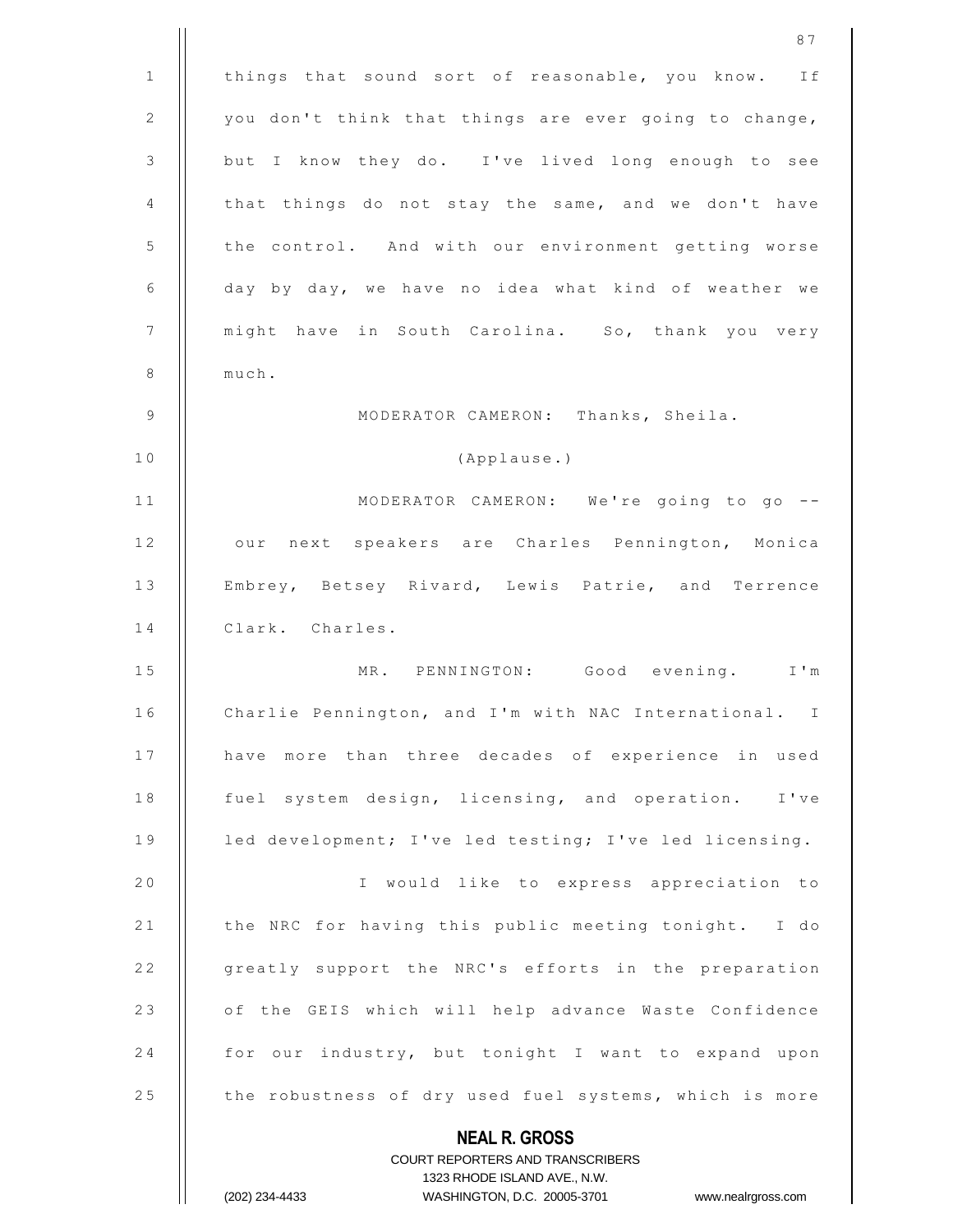|                | 88                                                                                                  |
|----------------|-----------------------------------------------------------------------------------------------------|
| $\mathbf{1}$   | than just a bit understated and, in fact, under-                                                    |
| $\mathbf{2}$   | documented in the GEIS both for severe accidents and                                                |
| $\mathfrak{Z}$ | for potential acts of sabotage and terrorism.                                                       |
| 4              | will use some selected information<br>$\mathbb{I}$                                                  |
| 5              | presented to the Blue Ribbon Commission in 2010 and                                                 |
| 6              | 2011. Dry used fuel systems are among the safest of                                                 |
| $\overline{7}$ | all industrial technologies as presented and discussed                                              |
| 8              | by the National Academy of Sciences in two                                                          |
| $\mathsf 9$    | publications. Extensive safety analyses and testing                                                 |
| 10             | have been performed to conclude that used fuel systems                                              |
| 11             | in a license configuration will not release                                                         |
| 12             | radioactive material under any credible accident                                                    |
| 13             | conditions. Conservative materials for used package                                                 |
| 14             | containment boundaries result in about two orders of                                                |
| 15             | magnitude more energy absorption capability before                                                  |
| 16             | failure than is permitted for credit by our current                                                 |
| 17             | design standards, and that is one reason why the                                                    |
| 18             | largest conditional consequence doses reported in the                                               |
| 19             | GEIS and, in fact, in the NUREG-1864 reference                                                      |
| 20             | document are incorrect. They greatly overstate what                                                 |
| 21             | the actual results would be.                                                                        |
| 22             | With respect to potential acts of sabotage                                                          |
| 23             | or terrorism, many analyses of highly improbable                                                    |
| 24             | sabotage or accident occurrences have shown that such                                               |
| 25             | events are most unlikely to result in dry used fuel                                                 |
|                | <b>NEAL R. GROSS</b>                                                                                |
|                | <b>COURT REPORTERS AND TRANSCRIBERS</b>                                                             |
|                | 1323 RHODE ISLAND AVE., N.W.<br>WASHINGTON, D.C. 20005-3701<br>(202) 234-4433<br>www.nealrgross.com |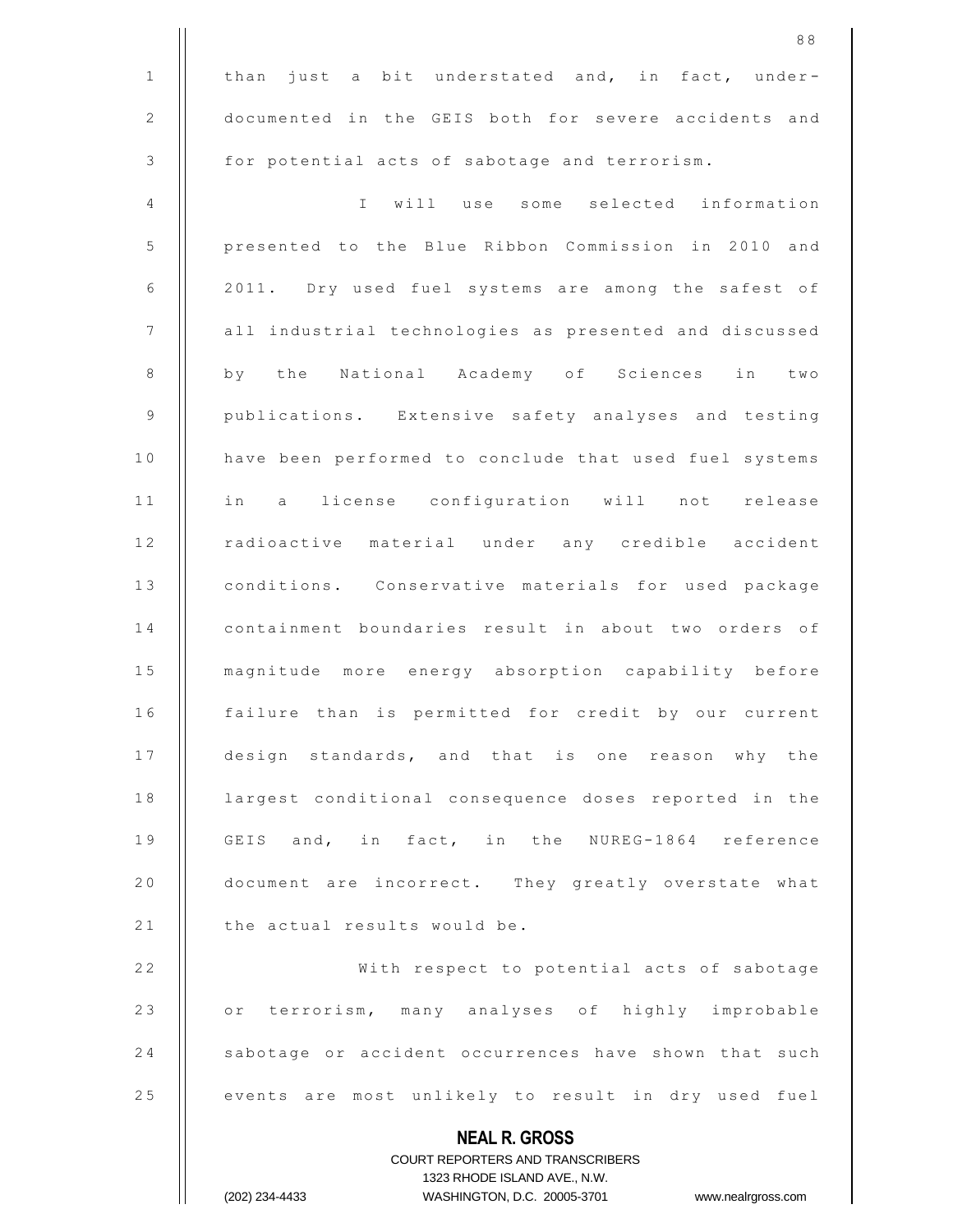**NEAL R. GROSS** COURT REPORTERS AND TRANSCRIBERS 1 | system containment boundary breaches because of their 2 | rugged designs. For terrorist-induced, beyond design-3 | basis events, only those involving high energy density 4 devices or a specific type of military weapon have any 5 | real opportunity of compromising dry used fuel system 6 | integrity. The probability of system breach is still 7 | vanishingly small, since reasonable proximity to the 8 | package and time consuming precise placement of such 9 | weapons must be achieved for perfect impact condition 10 | which is commonly called zero obliquity. 11 || Substantial testing and analyses show that 12 | radioactive material release from such an attack would 13 || be extremely limited. Used fuel that might be 14 | released would be of such a small quantity and it 15 || would be very localized to around the system. The 16 | fraction of contents that would be released would be 17 | trivial. What this means is that any resulting 18 | exposures would be far below, and I say far below the 19 || unregulated doses to the public received from dozens 20 || of non-nuclear industries year after year, decade 21 | after decade. 22 | Finally, I would encourage the NRC to 23 || provide more details in the GEIS that are similar to 24 || these that I have just laid out regarding package 25  $\vert$  robustness so that the public, in fact, can understand

1323 RHODE ISLAND AVE., N.W.

8 9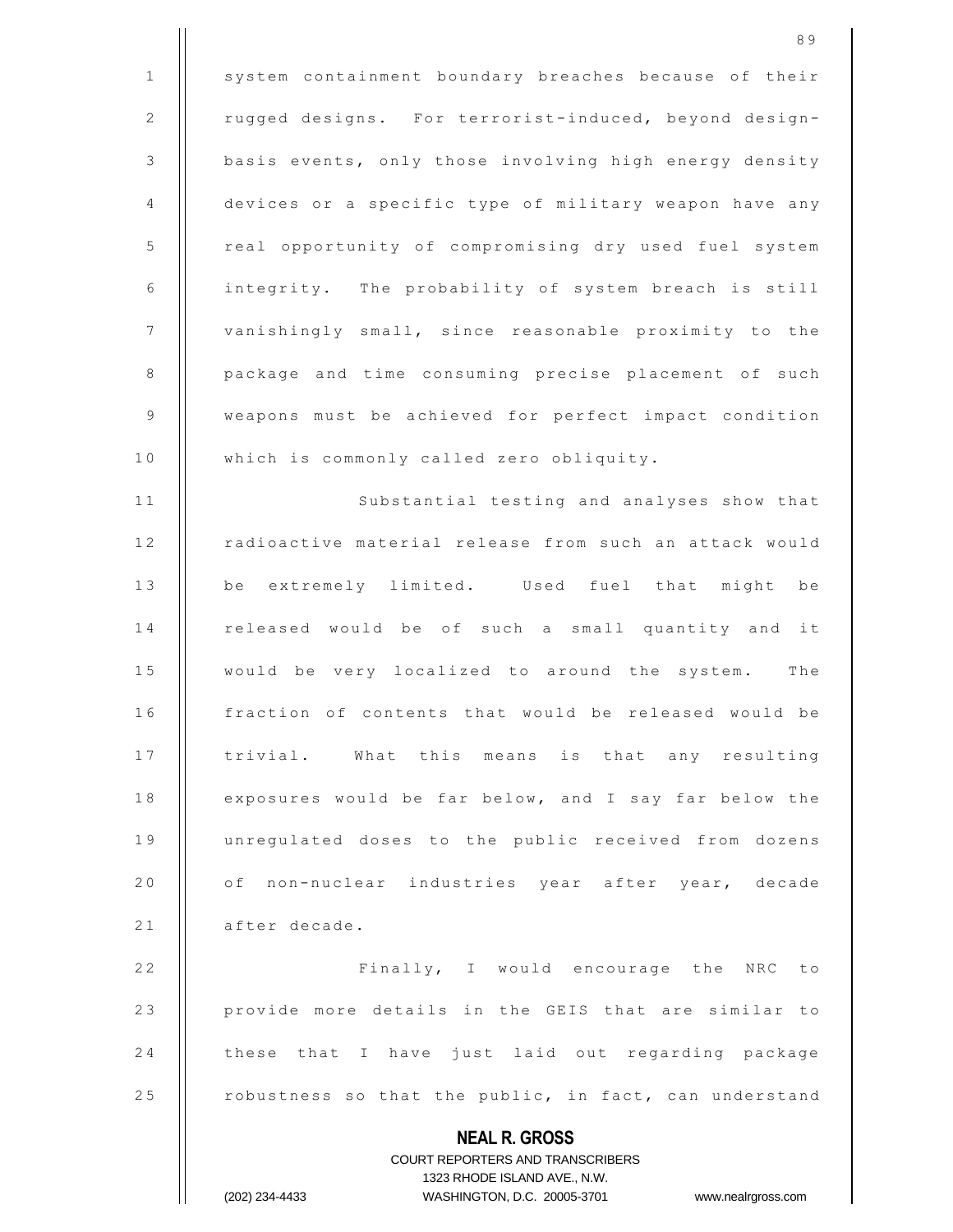|              | 90                                                                  |
|--------------|---------------------------------------------------------------------|
| $\mathbf{1}$ | exactly what the NRC truly knows. This concludes my                 |
| 2            | remarks. Thank you very much.                                       |
| 3            | MODERATOR CAMERON: Thank you, Charles.                              |
| 4            | (Applause.)                                                         |
| 5            | MODERATOR CAMERON: Monica, this<br>is                               |
| 6            | Monica, and next we're going to go to Betsey Rivard.                |
| 7            | MS. EMBREY: Good evening. My name<br>is                             |
| 8            | Monica Embrey, and I'm the North Carolina lead                      |
| 9            | organizer for Greenpeace. Greenpeace has a long and                 |
| 10           | rich history of fighting nuclear energy. And I want                 |
| 11           | to start by telling you about a story that happened to              |
| 12           | me two and a half years ago.                                        |
| 13           | I was at the site, actually, with my best                           |
| 14           | friend who lives in Japan, Fukuoka, and her name is                 |
| 15           | Aki. And in the middle of our conversation, all of a                |
| 16           | sudden the computer screen started to shake, and she                |
| 17           | jumped and screamed "Earthquake." She then had to                   |
| 18           | hide in the small door frame of her one-bedroom                     |
| 19           | apartment. That was the day that the tides rose and                 |
| 20           | the triple meltdown happened at Fukushima.                          |
| 21           | Since then I have heard heartbreaking                               |
| 22           | stories of what the communities in Japan are going                  |
| 23           | through; the sacrifices of the elders knowing that                  |
| 24           | they face certain death, but still go out to help with              |
| 25           | the cleanup efforts; the mothers who are begging for                |
|              | <b>NEAL R. GROSS</b>                                                |
|              | COURT REPORTERS AND TRANSCRIBERS                                    |
|              | 1323 RHODE ISLAND AVE., N.W.                                        |
|              | (202) 234-4433<br>WASHINGTON, D.C. 20005-3701<br>www.nealrgross.com |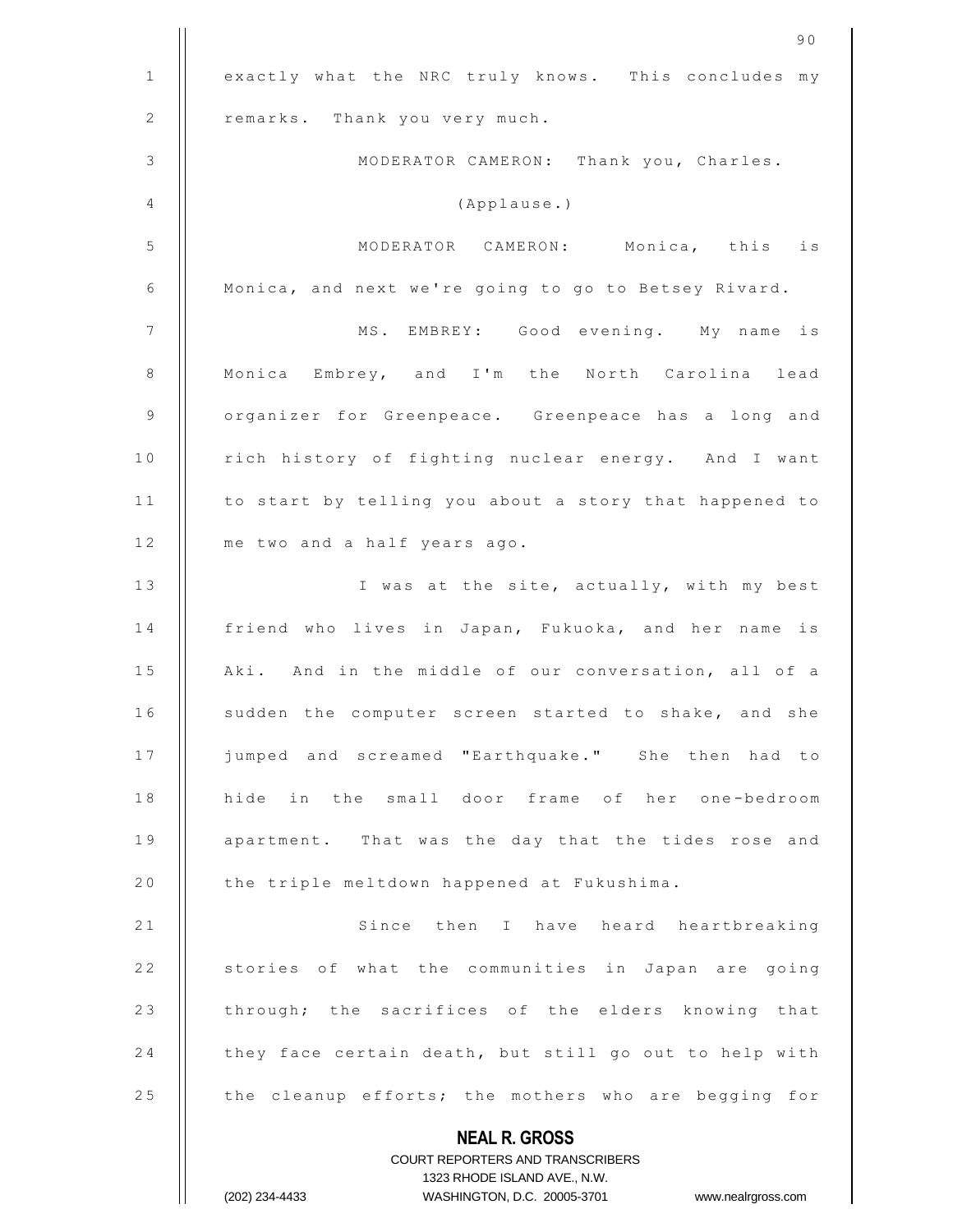|              | 91                                                                  |
|--------------|---------------------------------------------------------------------|
| $\mathbf{1}$ | the lives of their children, and crying out to the                  |
| 2            | world, "Nidoto nai yoni," which means let it never                  |
| 3            | happen again.                                                       |
| 4            | We<br>face those same threats here where                            |
| 5            | dozens of reactors in the United States or overly                   |
| 6            | loaded fuel ponds are sitting three stories tall. And               |
| 7            | since they are outside of the containment could                     |
| 8            | contaminate entire states.                                          |
| $\mathsf 9$  | Many of us in the room know that the NRC                            |
| 10           | is a captured agency, and its inability to adequately               |
| 11           | regulate the nuclear industry and protect the public                |
| 12           | has never been more evident than it is today, but yet               |
| 13           | we are still hopeful this can change, and we will                   |
| 14           | continue to fight.                                                  |
| 15           | was mentioned in the presentation<br>As                             |
| 16           | today, the NRC is charged with protecting the public's              |
| 17           | health and safety, but the draft Generic EIS fails                  |
| 18           | people and our planet by not adequately addressing the              |
| 19           | real risks of nuclear waste once again.                             |
| 20           | Today hundreds of unpaid concerned                                  |
| 21           | citizens are here tonight to ask you to stop                        |
| 22           | protecting the corporations like Duke Energy,                       |
| 23           | headquartered here in Charlotte, and instead defend                 |
| 24           | the people of the United States.                                    |
| 25           | Recently, Duke Energy CEO Lynn Good had                             |
|              | <b>NEAL R. GROSS</b>                                                |
|              | COURT REPORTERS AND TRANSCRIBERS                                    |
|              | 1323 RHODE ISLAND AVE., N.W.                                        |
|              | (202) 234-4433<br>WASHINGTON, D.C. 20005-3701<br>www.nealrgross.com |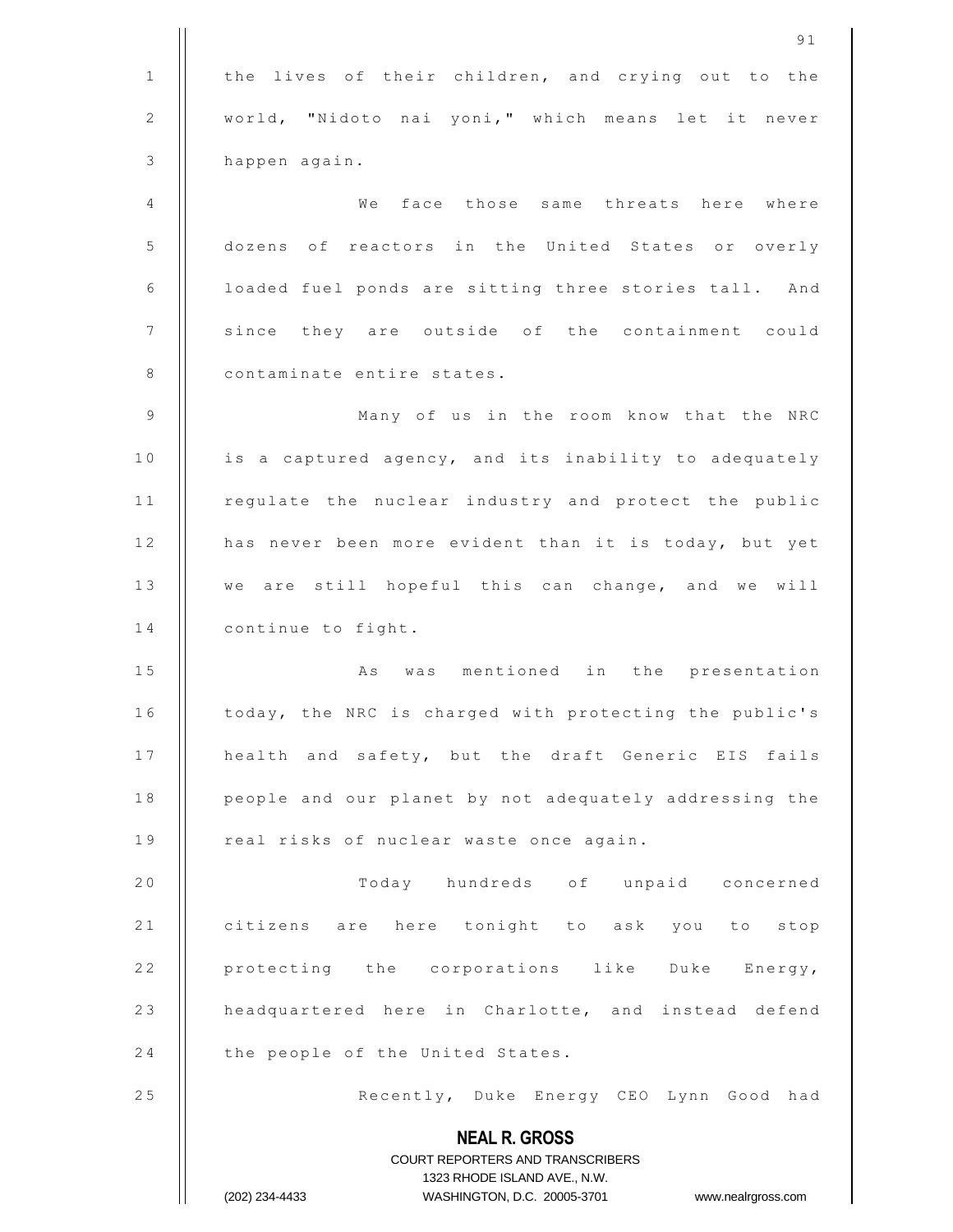|              | 92                                                                  |
|--------------|---------------------------------------------------------------------|
| $\mathbf{1}$ | expressed her intention to continue Duke's nuclear                  |
| 2            | fleet. We do not have confidence in this ruling, or                 |
| 3            | in the ability of companies like Duke to manage their               |
| 4            | nuclear plants; see Crystal River in Florida.                       |
| 5            | We know the real risks of nuclear energy                            |
| 6            | and its waste, and that is why we are asking you to                 |
| 7            | abandon this general ruling and instead draft                       |
| 8            | individual EISs for each location. The only solution                |
| 9            | for nuclear waste is to stop producing it.                          |
| 10           | We oppose this EIS, and any new operating                           |
| 11           | licenses for nuclear plants. Cleaner and cheaper                    |
| 12           | energy is the future. This includes solar and wind.                 |
| 13           | I'm glad to hear that Duke Energy is also investing in              |
| 14           | them, but would love to see more than 3 percent in the              |
| 15           | Carolinas in the next 30 years. Thank you.                          |
| 16           | (Applause.)                                                         |
| 17           | MODERATOR CAMERON: Thank you. And                                   |
| 18           | Betsey, Betsey Rivard, and then Lewis Patrie, and                   |
| 19           | Terrence Clark.                                                     |
| 20           | MS. RIVARD: Hi, I'm Betsey Rivard. I'm                              |
| 21           | here on behalf of Georgia WAND, Women's Action for New              |
| 22           | Directions, and also Nuclear Watch South, and I live                |
| 23           | in Atlanta. I drove, spending almost five hours                     |
| 24           | driving up here. And my father actually worked in Oak               |
| 25           | Ridge. I spent the first five years of my life in Oak               |
|              | <b>NEAL R. GROSS</b>                                                |
|              | COURT REPORTERS AND TRANSCRIBERS<br>1323 RHODE ISLAND AVE., N.W.    |
|              | (202) 234-4433<br>WASHINGTON, D.C. 20005-3701<br>www.nealrgross.com |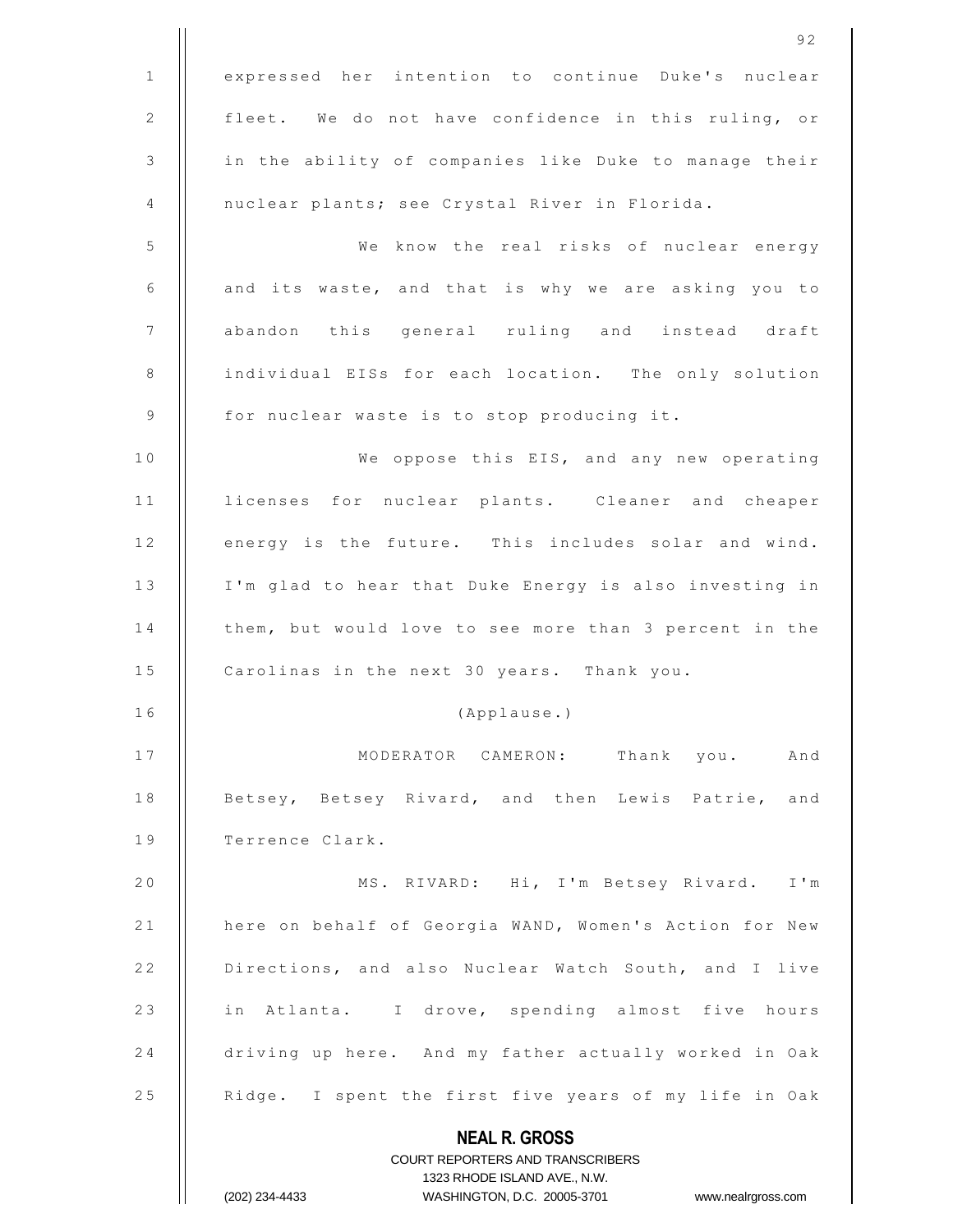**NEAL R. GROSS** COURT REPORTERS AND TRANSCRIBERS 1 | Ridge, Tennessee. And he was a metallurgist, but he 2 | actually recovered from the nuclear virus, and after 3 | he moved away he looked at nuclear energy and nuclear  $\begin{array}{ccc} 4 & || & -- \text{ all things nuclear in a totally different light.} \end{array}$ 5 | And he was concerned about nuclear waste, as am I. 6 || We need to move the spent or irradiated 7 || fuel rods from pools at reactor sites to hardened 8 | onsite storage. I am a supporter of hardened onsite 9 || storage. If there ever is to be one site where the 10 || fuel would be, it would have to go to dry casks, 11 | anyway, to be transported, so I say move it to dry 12 | casks as soon as possible. 13 || Let's see. Spent fuel pools are targets 14 || for terrorists, and moving the waste to interim 15 | storage would create hundreds of new waste sites, the 16 | mobile waste sites, plus trucks and trains and boats, 17 | whatever; ships, and not to mention new targets. 1 8 I ' m s u r e t h e a u t h o r i t i e s i n J a p a n a l s o 19 || considered the potential negative impacts of storing 20 | nuclear waste in the pools onsite to be small just as 21 | this EIS does, but accidents happen. Because of 22 | Fukushima we know the negative effects of storing 23 || spent fuel in pools onsite. We need to stop making 24 | the waste, and stop licensing and relicensing nuclear 25 **plants** to make more waste.

1323 RHODE ISLAND AVE., N.W.

(202) 234-4433 WASHINGTON, D.C. 20005-3701 www.nealrgross.com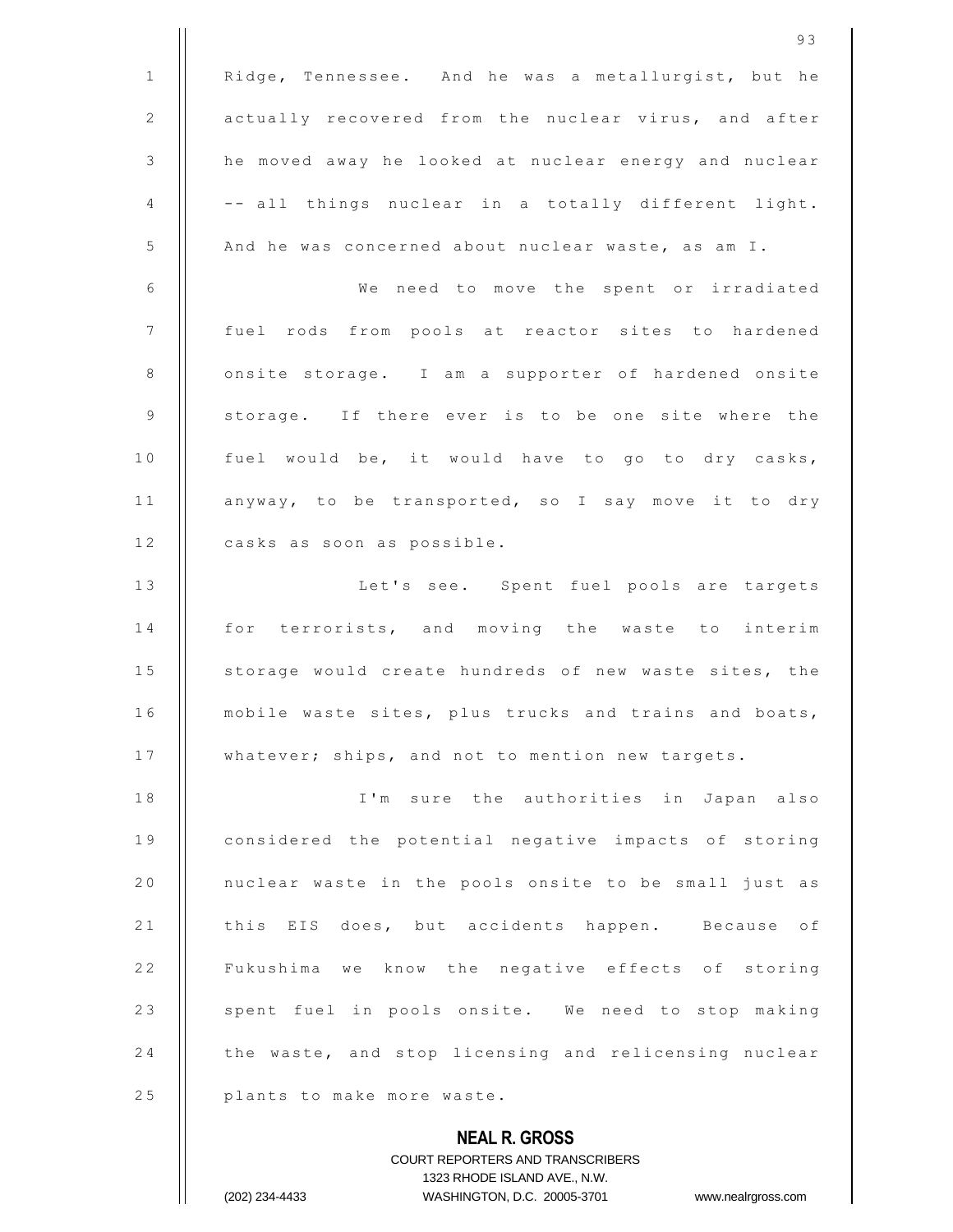|              | 94                                                                  |
|--------------|---------------------------------------------------------------------|
| $\mathbf 1$  | These spent fuel rods contain a million                             |
| $\mathbf{2}$ | times more radiation than they did going into the                   |
| 3            | reactor. We have 80,000 tons of the stuff. If we had                |
| 4            | continued to build Yucca Mountain it would not be                   |
| 5            | adequate at this time because we have more waste than               |
| 6            | Yucca Mountain would hold.                                          |
| 7            | Not all nuclear waste is the same. It's                             |
| 8            | highly flammable, and I'll just kind of skip on some                |
| 9            | of the stuff I said here. There's still spent fuel                  |
| 10           | stored in pools at nuclear plant sites where the                    |
| 11           | reactors have been decommissioned, and we need to take              |
| 12           | care of those spent fuel rods right away.                           |
| 13           | And I looked up the Catawba accident leak                           |
| 14           | and, of course, the response is that there's no                     |
| 15           | problem, everything is safe. They've got it under                   |
| 16           | control, but the very last sentence of this article                 |
| 17           | from WBTV says, "The U.S. Environmental Protection                  |
| 18           | Agency says drinking water that contains tritium can                |
| 19           | increase the risk of developing cancer." So, anyway,                |
| 20           | just had to add that as the latest news.                            |
| 21           | MODERATOR CAMERON: Thank you.                                       |
| 22           | MS. EMBREY: Thank you.                                              |
| 23           | MODERATOR CAMERON: Thank you very much.                             |
| 24           | (Applause.)                                                         |
| 25           | MODERATOR CAMERON: Lewis, and Terrence.                             |
|              | <b>NEAL R. GROSS</b>                                                |
|              | COURT REPORTERS AND TRANSCRIBERS                                    |
|              | 1323 RHODE ISLAND AVE., N.W.                                        |
|              | (202) 234-4433<br>WASHINGTON, D.C. 20005-3701<br>www.nealrgross.com |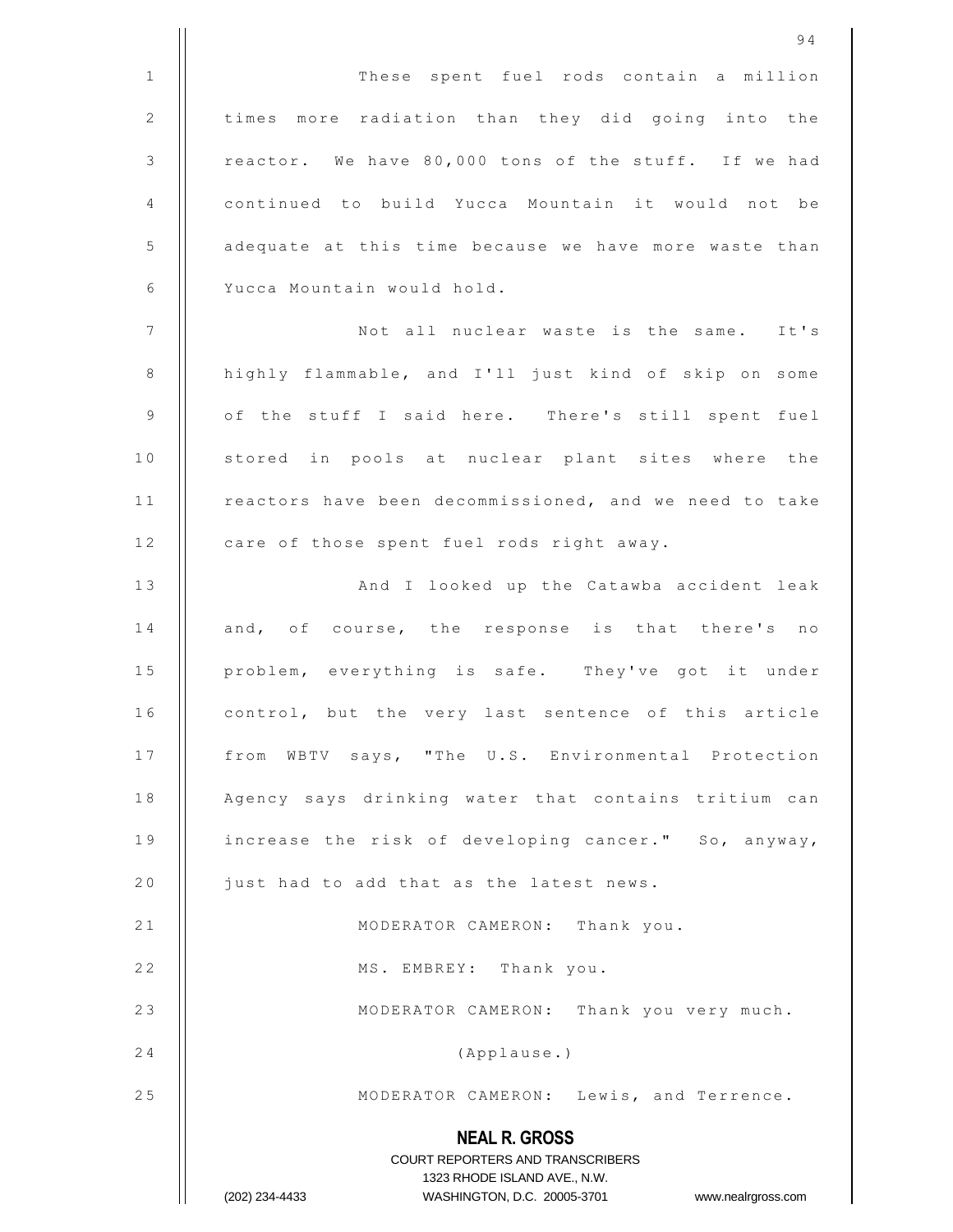|    | 95                                                                                               |
|----|--------------------------------------------------------------------------------------------------|
| 1  | DR. PATRIE: I'm Dr. Lewis Patrie, Chair                                                          |
| 2  | Emeritus of Western North Carolina Physicians for                                                |
| 3  | Social Responsibility.                                                                           |
| 4  | Would not the proposed transportation of                                                         |
| 5  | radioactive waste establish consolidated interim sites                                           |
| 6  | for high-level radioactive waste, initiating transport                                           |
| 7  | of tens of thousands of casks of lethal radioactive                                              |
| 8  | waste on our roads and railways for the primary                                                  |
| 9  | benefit of the nuclear power industry, while                                                     |
| 10 | endangering the health and safety of millions of                                                 |
| 11 | Americans? As long as nuclear reactors generate this                                             |
| 12 | waste would not interim waste sites simply create more                                           |
| 13 | contaminated sites, while at the same time allow for                                             |
| 14 | the production of ever increasing amounts of these                                               |
| 15 | dangerous materials for which future generations would                                           |
| 16 | have to contend?                                                                                 |
| 17 | While the Department of Energy and energy                                                        |
| 18 | corporations have stressed a long track record of                                                |
| 19 | decades of safe nuclear power, isn't there much                                                  |
| 20 | evidence that such claims cannot be substantiated?                                               |
| 21 | Isn't there evidence that the entire nuclear energy                                              |
| 22 | cycle consistently emits low levels of radioactive                                               |
| 23 | nuclides which results in human exposure to these                                                |
| 24 | materials? Have nuclear energy proponents ignored the                                            |
| 25 | evidence provided by many reputable scientists who                                               |
|    | <b>NEAL R. GROSS</b>                                                                             |
|    | <b>COURT REPORTERS AND TRANSCRIBERS</b>                                                          |
|    | 1323 RHODE ISLAND AVE., N.W.<br>(202) 234-4433<br>WASHINGTON, D.C. 20005-3701 www.nealrgross.com |
|    |                                                                                                  |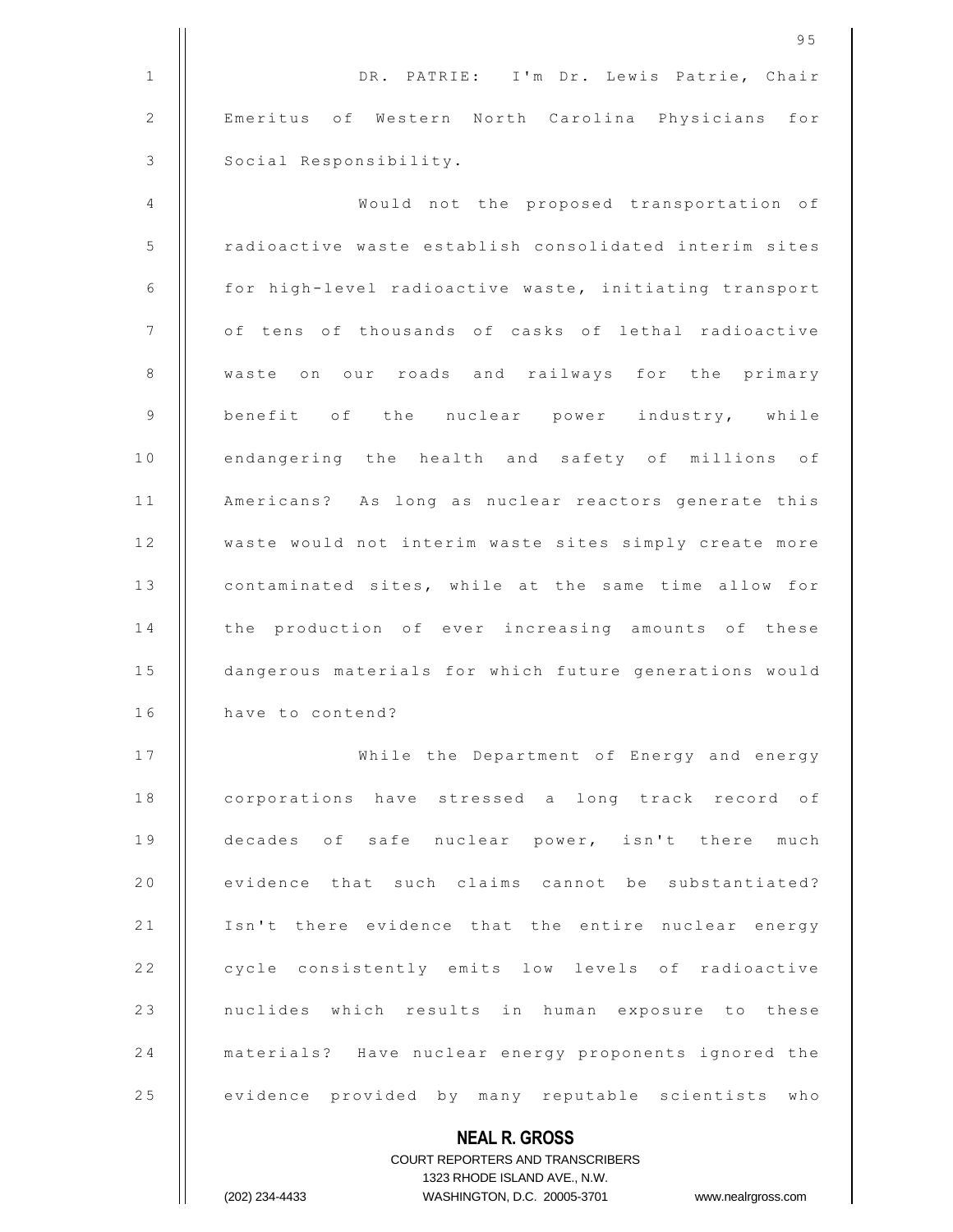**NEAL R. GROSS** COURT REPORTERS AND TRANSCRIBERS 1323 RHODE ISLAND AVE., N.W. 1 || believe based on their research that there is no 2 | threshold for radiation damage to humans, no dose 3 | which is harmless? And I cite Dr. Steve Wing's study 4 | and others. 5 | Such findings exist among many reports 6  $\parallel$  that even very low doses of radiation can induce 7 | cellular damage that can result in increased 8 | incidences of cancer and genetic defects; risks from 9 | incidents involving increased transportation of these 10 | very highly dangerous nuclear materials could expose 11 | populations to unacceptable dangers. 12 || Do not precautionary principles call for 13 | rapidly phasing out of nuclear power? Our nation 14 || should be accelerating maximum development of ending 15 || wasteful energy practices, improving energy 16 | efficiency, and putting resources planned for the very 17 | excessive and escalating costs of nuclear power into 18 | truly renewable energy resources, especially solar, 19 | wind, and geothermal. 20 | Ending the generation of radioactive waste 21 || would be the most effective single step toward 22 | addressing our radioactive waste dilemma. Instead of 23 || a so-called temporary proposal of transporting high 24 quantities of these materials, our experts should 25 | adopt a plan of stopping them and storing them in high

(202) 234-4433 WASHINGTON, D.C. 20005-3701 www.nealrgross.com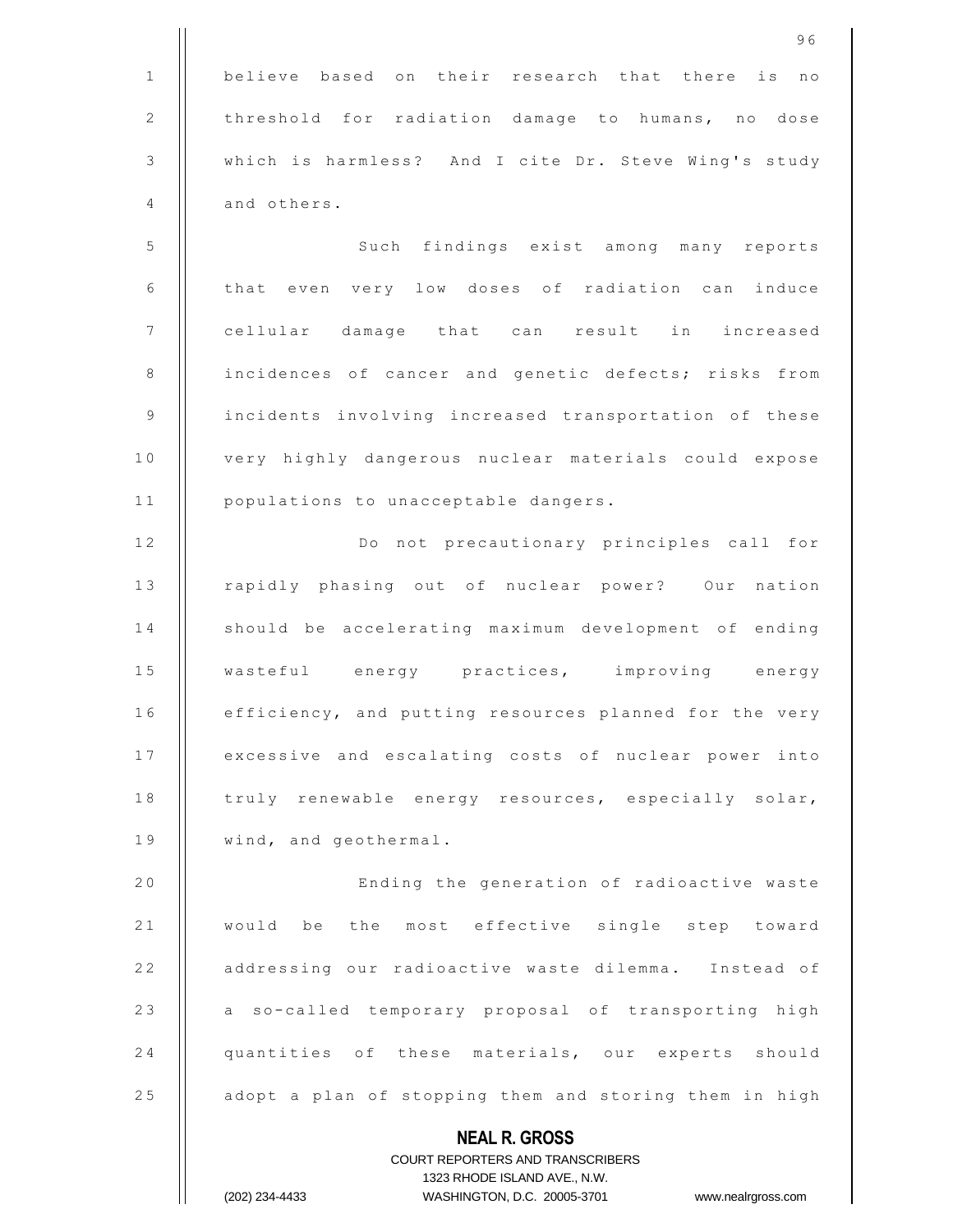|               | 97                                                                                                  |
|---------------|-----------------------------------------------------------------------------------------------------|
| $\mathbf{1}$  | dry hardened secure onsite facilities until a                                                       |
| 2             | permanent scientifically defensible and publicly                                                    |
| $\mathcal{S}$ | acceptable waste solution is developed.                                                             |
| 4             | Are we -- as we consider the Environmental                                                          |
| 5             | Impact Statement proposed, remember, there's nothing                                                |
| 6             | as likely to become permanent as a temporary solution.                                              |
| 7             | Are we not all downwinders with achieved -- with                                                    |
| $\,8\,$       | unknown manmade radionuclides in our bodies? Are we                                                 |
| 9             | C-- do we have the human intellect to find a way to                                                 |
| 10            | determine how much of these nuclides are in our bodies                                              |
| 11            | at the present time?                                                                                |
| 12            | MODERATOR CAMERON: Can I ask you to                                                                 |
| 13            | finish up, Dr. Patrie?                                                                              |
| 14            | DR. PATRIE: Yes, I'm just about done.                                                               |
| 15            | Has the human intellect the capacity to discern if                                                  |
| 16            | there is a human burden which will ultimately threaten                                              |
| 17            | human existence? I think not. Precautionary                                                         |
| 18            | principles direct us to stop making radioactive waste.                                              |
| 19            | MODERATOR CAMERON: Thank you.                                                                       |
| 20            | (Applause.)                                                                                         |
| 21            | MODERATOR CAMERON: Thank you very much.                                                             |
| 22            | And this is Terrence Clark.                                                                         |
| 23            | MR. CLARK: Hello, my name is Terry Clark.                                                           |
| 24            | I'm a physician, a psychiatrist, and I'm currently                                                  |
| 25            | the Chairperson in Western North Carolina for the                                                   |
|               | <b>NEAL R. GROSS</b>                                                                                |
|               | COURT REPORTERS AND TRANSCRIBERS                                                                    |
|               | 1323 RHODE ISLAND AVE., N.W.<br>(202) 234-4433<br>WASHINGTON, D.C. 20005-3701<br>www.nealrgross.com |
|               |                                                                                                     |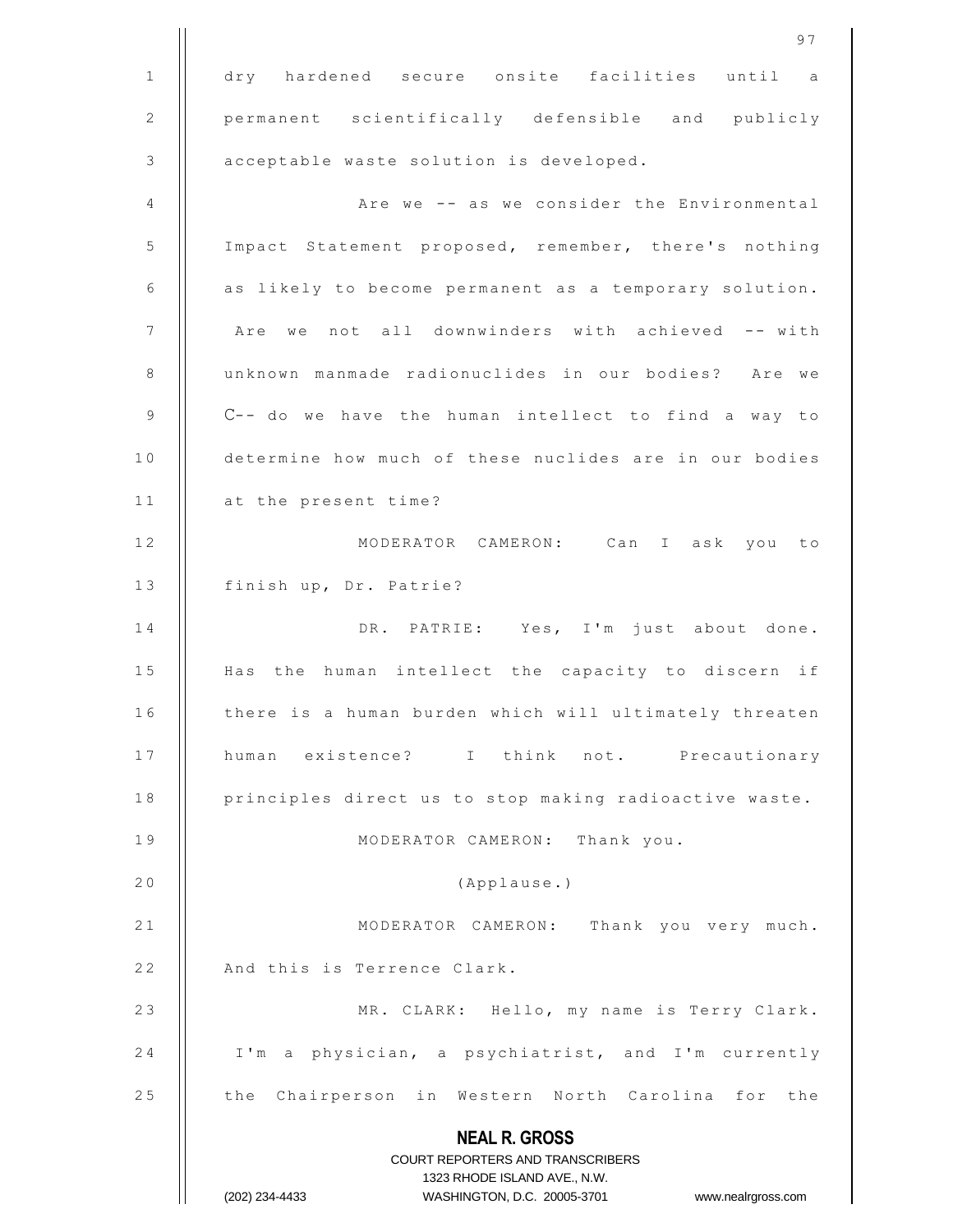|                | 1323 RHODE ISLAND AVE., N.W.<br>(202) 234-4433<br>WASHINGTON, D.C. 20005-3701<br>www.nealrgross.com |
|----------------|-----------------------------------------------------------------------------------------------------|
|                | <b>NEAL R. GROSS</b><br><b>COURT REPORTERS AND TRANSCRIBERS</b>                                     |
| 25             | effects of radiation have occurred. They do add more                                                |
| 24             | in their website is that we're pleased that no ill                                                  |
| 23             | and when you go to the NRC you see that what they say                                               |
| 22             | There are studies coming out from the UN,                                                           |
| 21             | is whitewashing going on.                                                                           |
| 20             | from Chernobyl and we know that from Japan, but there                                               |
| 19             | know that from Hiroshima and Nagasaki. We know that                                                 |
| 18             | them is that ionizing radiation can cause cancers.<br>We                                            |
| 17             | profuse and underlie everything in that study. One of                                               |
| 16             | reworking. I think certain basic tenets need to                                                     |
| 15             | I think the EIS needs a great deal of                                                               |
| 14             | countries having commercial power capabilities.                                                     |
| 13             | that's why we're so concerned about Iran and other                                                  |
| 12             | the products of reprocessing can be plutonium; thus,                                                |
| 11             | a number of times, it can be reprocessed but one of                                                 |
| 10             | nuclear -- commercial nuclear power. As was mentioned                                               |
| 9              | recognize the close tie between nuclear weapons and                                                 |
| 8              | Now we're much more -- we've come to                                                                |
| $\overline{7}$ | the humanitarian destruction that could occur.                                                      |
| 6              | catastrophe with the detonation of nuclear weapons;                                                 |
| 5              | focused on nuclear weapons and how there could be such                                              |
| 4              | and '70s, and in the '70s and '80s we were very                                                     |
| 3              | Our group goes back in history to the `60s                                                          |
| 2              | Social Responsibility.                                                                              |
| $\mathbf{1}$   | group that Dr. Patrie and I belong to, Physicians for                                               |
|                | 98                                                                                                  |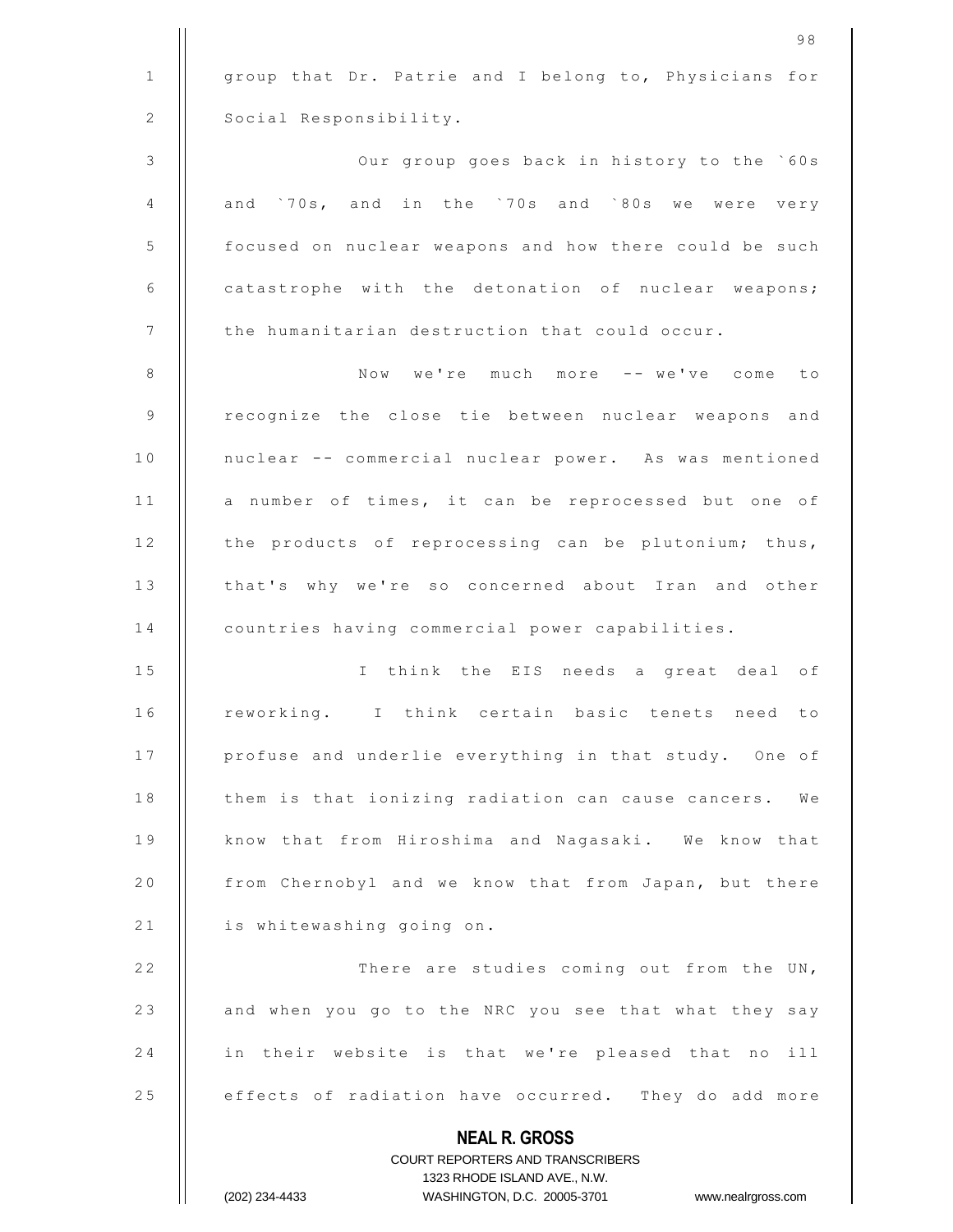| 25           | know, lasts for thousands and thousands and thousands  |
|--------------|--------------------------------------------------------|
| 24           | affects all of this. We've heard this stuff, you       |
| 23           | that is a recommendation that affects the environment, |
| 22           | regulators, and they place major blame on that. Thus,  |
| 21           | problems in Japan of the close tie to industry and the |
| 20           | back was the number one concern was the structural     |
| 19           | commissioned an independent study, and what they got   |
| 18           | MR. CLARK:<br>The Japan parliament                     |
| 17           | (Applause.)                                            |
| 16           | addressed in the Ethics. I don't know that --          |
| 15           | have a job with them in three months. That's not       |
| 14           | a favorable ruling regarding a corporation and then    |
| 13           | I didn't find was the example of how someone can make  |
| 12           | could go give a lecture and not get extra money. What  |
| 11           | some examples of how someone, if they're a professor,  |
| 10           | it looked thorough, and I was pleased to see they gave |
| 9            | went to the section on Ethics in the NRC website, and  |
| 8            | Nuclear Regulatory Commission, the revolving door. I   |
| 7            | issues, and that is the structural problems with the   |
| 6            | I want to get at one of the most important             |
| 5            | actively being exposed to radiation.                   |
| 4            | the Japanese tragedy is not over yet. They're still    |
| 3            | cancers in children, and there's -- Chernobyl, I mean, |
| 2            | There is evidence already of thyroid                   |
| $\mathbf{1}$ | time is needed.                                        |
|              | 99                                                     |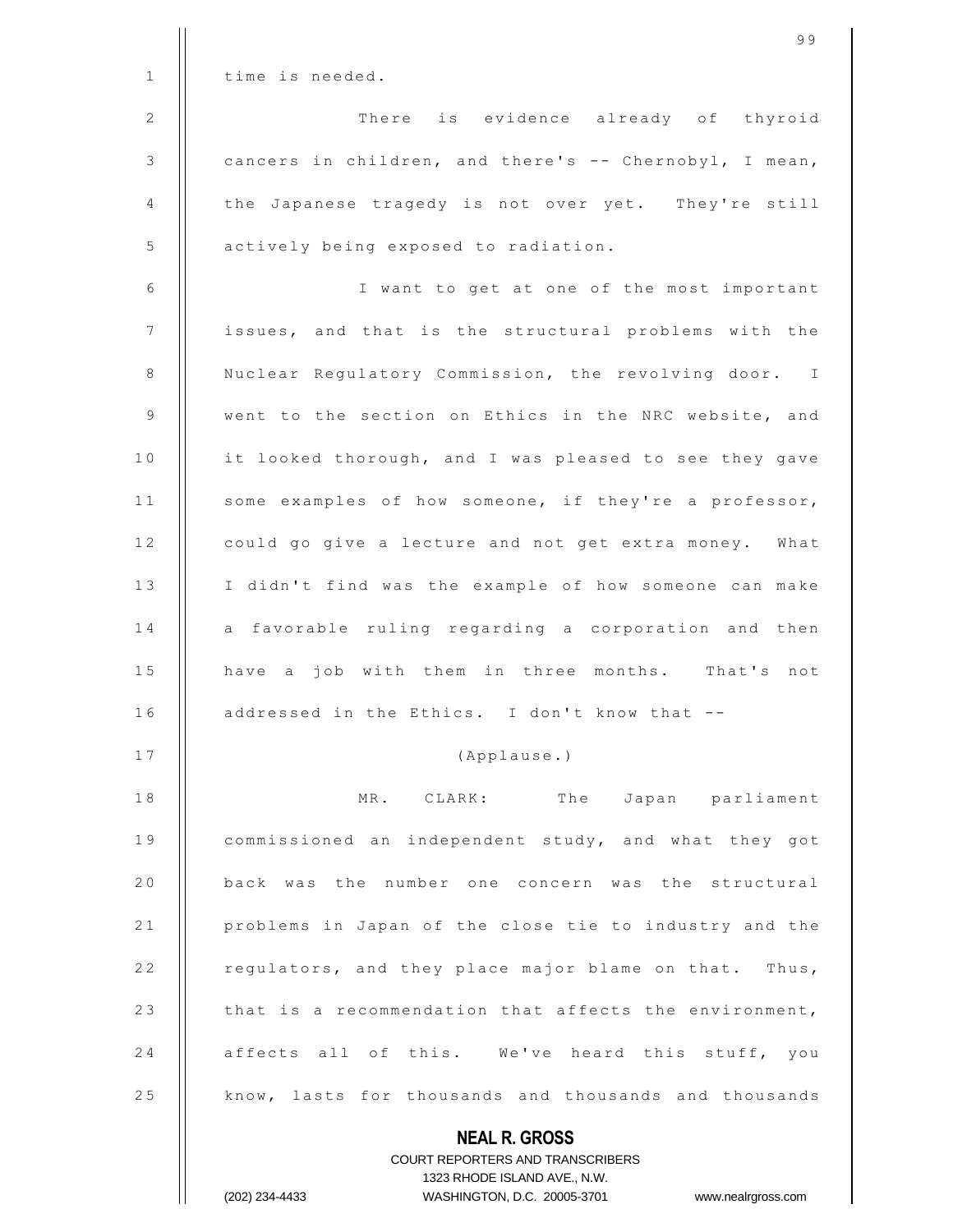|              | 100                                                                                                 |
|--------------|-----------------------------------------------------------------------------------------------------|
| $\mathbf{1}$ | of years, and we don't have plans. We have to stop                                                  |
| 2            | making this poison. Thank you.                                                                      |
| 3            | MODERATOR CAMERON: Okay, thank you.                                                                 |
| 4            | (Applause.)                                                                                         |
| 5            | MODERATOR CAMERON: Thank you very much.                                                             |
| 6            | Okay, our next speakers are Ashleigh Wesley, Avram                                                  |
| 7            | Friedman, Ole Sorenson, Rod McCullum, and Andrew Cook.                                              |
| 8            | Ashleigh.                                                                                           |
| $\mathsf 9$  | MS. WESLEY: Good evening. My name is                                                                |
| 10           | Ashleigh Wesley. I work as a lead engineer for the                                                  |
| 11           | dry cask storage project at Vogtle Nuclear Plant                                                    |
| 12           | operated by Southern Nuclear, a subsidiary of Southern                                              |
| 13           | Company. Thank you for the opportunity to make a                                                    |
| 14           | statement today at this meeting.                                                                    |
| 15           | Southern Nuclear strongly believes that                                                             |
| 16           | nuclear energy is an integral part of the national                                                  |
| 17           | energy plan and must continue to generate an essential                                              |
| 18           | share of the nation's clean, non-emitting, zero carbon                                              |
| 19           | baseload electricity. Nuclear energy generates<br>17                                                |
| 20           | percent of the carbon-free electricity produced by                                                  |
| 21           | Southern Company and that will increase with the                                                    |
| 22           | completion of the construction of the two new units at                                              |
| 23           | Vogtle, currently underway.                                                                         |
| 24           | Southern Nuclear's top priority is the                                                              |
| 25           | safety and health of the public and our employees. We                                               |
|              | <b>NEAL R. GROSS</b>                                                                                |
|              | COURT REPORTERS AND TRANSCRIBERS                                                                    |
|              | 1323 RHODE ISLAND AVE., N.W.<br>WASHINGTON, D.C. 20005-3701<br>(202) 234-4433<br>www.nealrgross.com |
|              |                                                                                                     |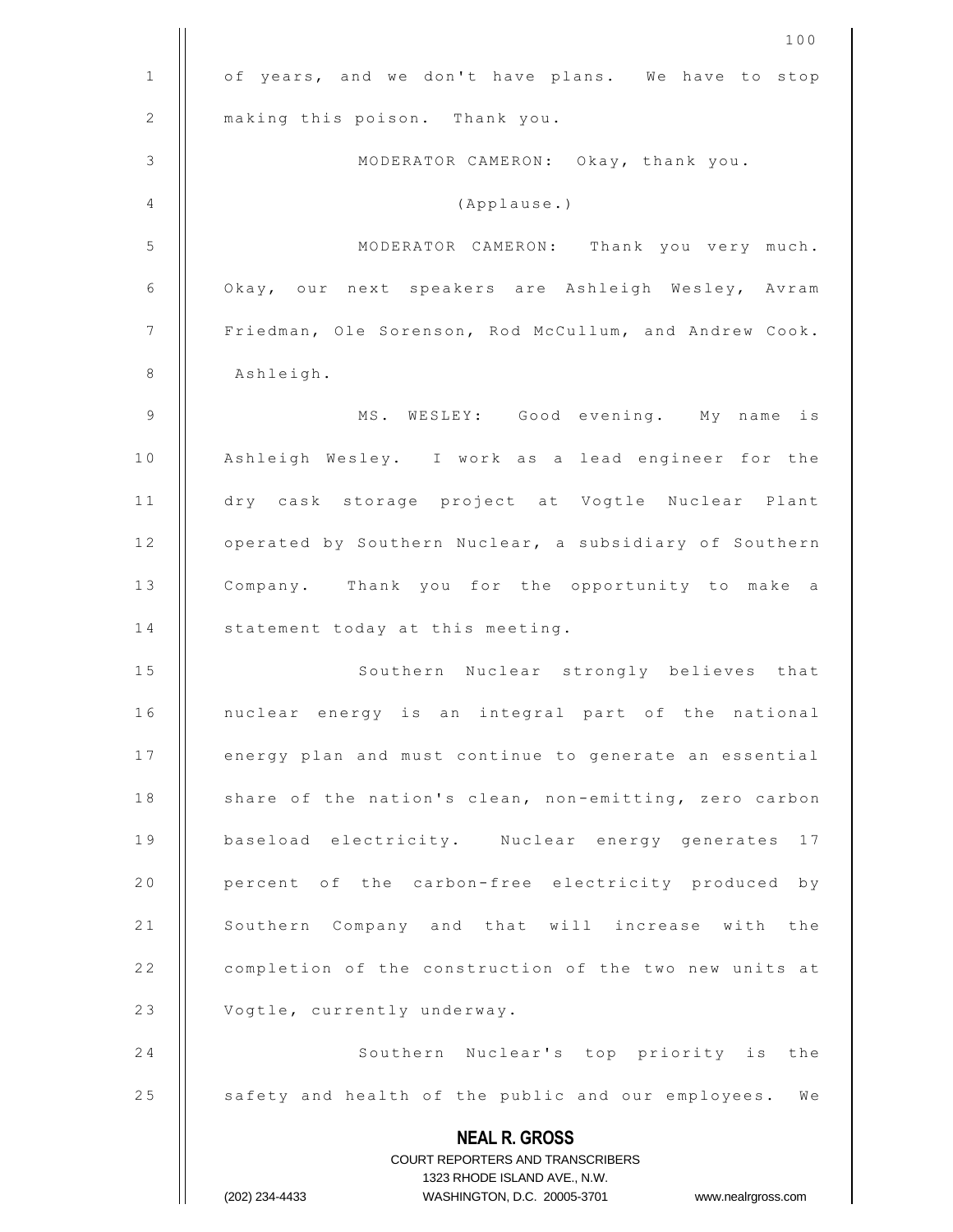|                | 101                                                    |
|----------------|--------------------------------------------------------|
| $\mathbf{1}$   | are committed to the safe operation of our nuclear     |
| 2              | generating facilities with equipment and systems that  |
| 3              | meet strict NRC safety and design regulations. To      |
| 4              | that end, we urge the Nuclear Regulatory Commission to |
| 5              | continue its strong independent oversight of           |
| 6              | commercial nuclear energy facilities, the operation of |
| 7              | existing plants, licensing new reactors, renewing the  |
| $\,8\,$        | operating licenses of existing reactors, and the       |
| $\overline{9}$ | management, transportation, and disposal of used       |
| 10             | nuclear fuel.                                          |
| 11             | Used nuclear fuel is equally safe in pools             |
| 12             | or in dry storage located at nuclear energy            |
| 13             | facilities, and we use both at Vogtle. The NRC has     |
| 14             | reiterated the safety and security of used nuclear     |
| 15             | fuel management and post-Fukushima. Used nuclear fuel  |
| 16             | is well protected from potential natural events and    |
| 17             | terrorist attacks by a combination of sturdy design    |
| 18             | and construction, multiple safety systems, ongoing     |
| 19             | surveillance and inspection, and state-of-the-art      |
| 20             | security measures. Used fuel pools are large robust    |
| 21             | structures with reinforced concrete walls several feet |
| 22             | thick and steel liners. Water offers superb shielding  |
| 23             | for radiation, and every fuel pool offers 25 to 30     |
| 24             | feet of water for shielding and fuel cooling. The      |
| 25             | volume of water in the pools is so large that any      |

**NEAL R. GROSS** COURT REPORTERS AND TRANSCRIBERS 1323 RHODE ISLAND AVE., N.W.

 $\mathbf{I}$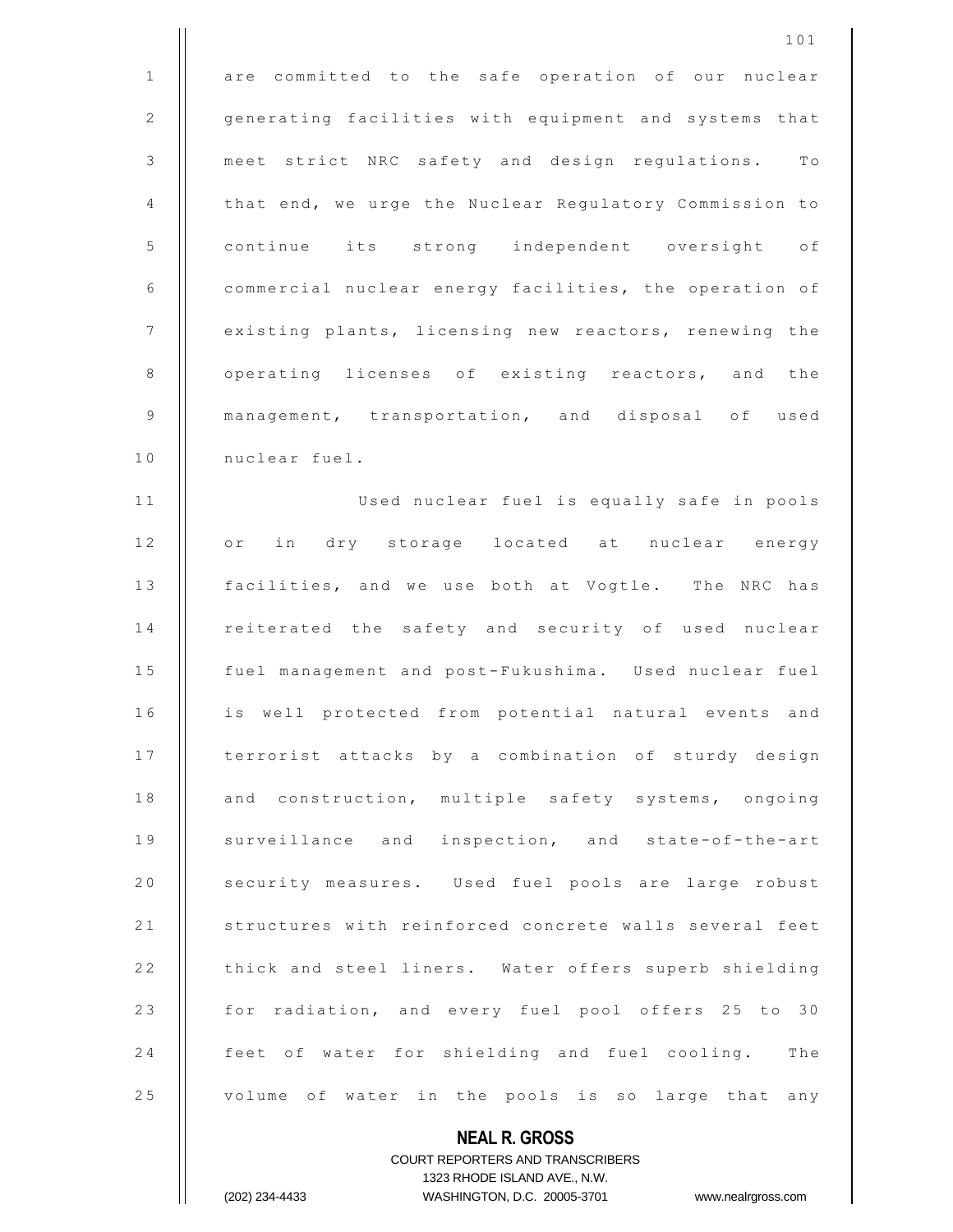|              | 102                                                                                                 |
|--------------|-----------------------------------------------------------------------------------------------------|
| $\mathbf{1}$ | evaporative process associated with a loss of cooling                                               |
| 2            | system would provide ample time for operators to                                                    |
| 3            | establish backup water supply. All used fuel pools                                                  |
| 4            | are designed to seismic standards consistent with                                                   |
| 5            | other important safety-related structures on plant                                                  |
| 6            | sites.                                                                                              |
| 7            | Augmenting already redundant safety                                                                 |
| 8            | systems to insure cooling of fuel assemblies in pools,                                              |
| 9            | the industry has added backup cooling water spray                                                   |
| 10           | systems and placed potable water supply equipment at                                                |
| 11           | locations near the pools so they can be available                                                   |
| 12           | quickly in the event of an emergency.                                                               |
| 13           | As part of their post-Fukushima safety                                                              |
| 14           | enhancements, our facilities are also adding                                                        |
| 15           | instrumentation with improved capabilities to monitor                                               |
| 16           | levels in used fuel pools in the face of extreme                                                    |
| 17           | events, such as Fukushima.                                                                          |
| 18           | Dry storage containers are robust concrete                                                          |
| 19           | and steel structures with no moving parts. Multiple                                                 |
| 20           | barriers provide the defense-in-depth protection.                                                   |
| 21           | More than 100 tons of concrete and steel forms a                                                    |
| 22           | precisely engineered structure to protect every 10                                                  |
| 23           | tons of used fuel.                                                                                  |
| 24           | Over the past 30 years, the nuclear                                                                 |
| 25           | industry has safely loaded more than 1,700 dry storage                                              |
|              | <b>NEAL R. GROSS</b>                                                                                |
|              | COURT REPORTERS AND TRANSCRIBERS                                                                    |
|              | 1323 RHODE ISLAND AVE., N.W.<br>(202) 234-4433<br>WASHINGTON, D.C. 20005-3701<br>www.nealrgross.com |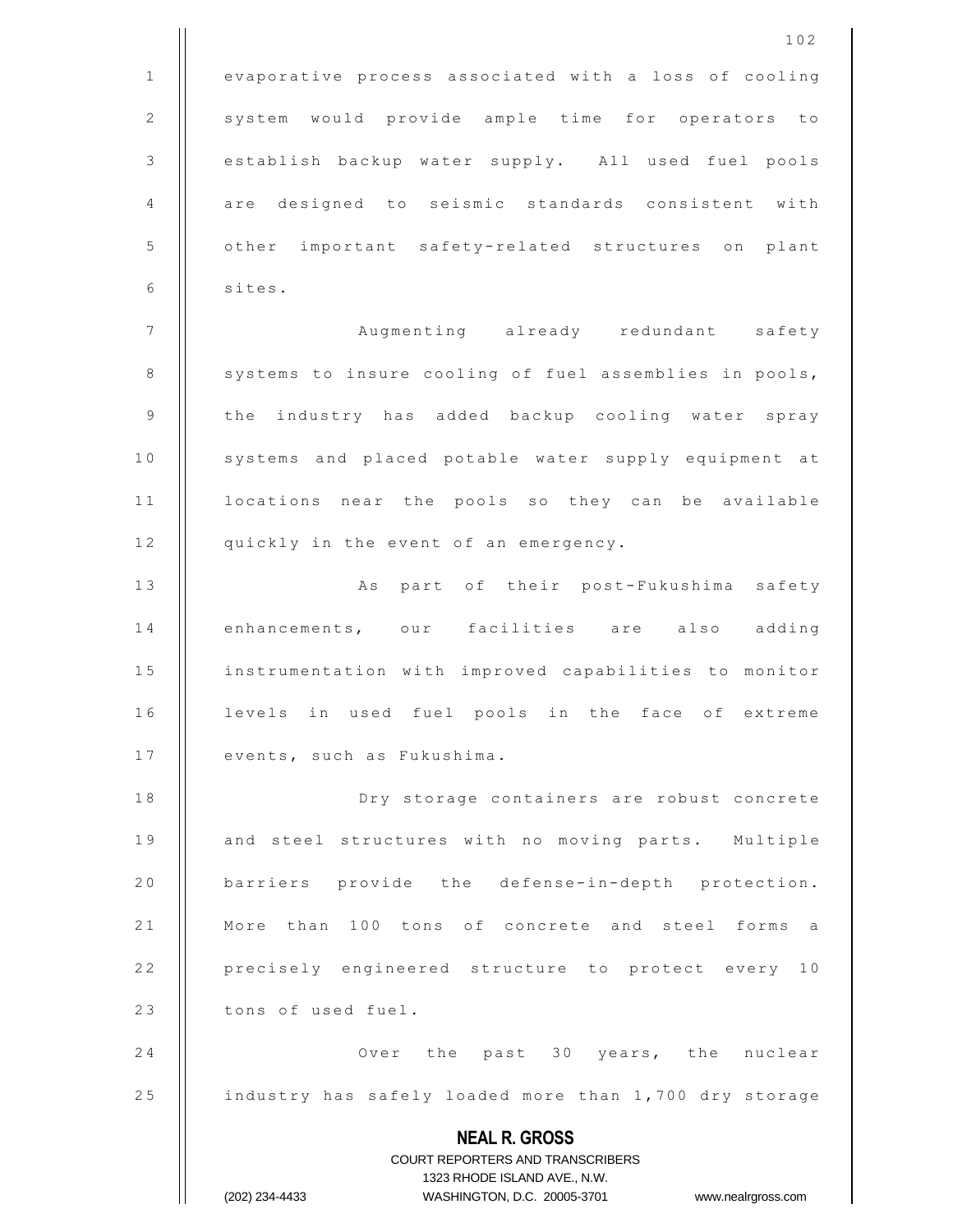|             | 103                                                                 |
|-------------|---------------------------------------------------------------------|
| $\mathbf 1$ | systems. All these systems are in service today, and                |
| $\sqrt{2}$  | there has been zero release of their radioactive                    |
| 3           | contents. To gain license renewal, facilities must                  |
| 4           | put in place stringent Aging Management programs to                 |
| 5           | insure the containers are adequately maintained and                 |
| 6           | inspected. Vogtle has done that and will continue to                |
| 7           | do so each and every our license is up for renewal.                 |
| 8           | MODERATOR CAMERON: Can I ask you to                                 |
| 9           | finish up Ashleigh?                                                 |
| 10          | MS. WESLEY: Sure. We believe it is                                  |
| 11          | important for the NRC to continue its transparent and               |
| 12          | efficient efforts and to maintain its 24-month                      |
| 13          | schedule for the current Waste Confidence proceedings               |
| 14          | so that progress on both plant licensing and used fuel              |
| 15          | management can continue. I would like to thank the                  |
| 16          | NRC for hosting this public meeting and providing                   |
| 17          | opportunity for comments. Thank you.                                |
| 18          | MODERATOR CAMERON: Thank you very much.                             |
| 19          | (Applause.)                                                         |
| 20          | MODERATOR CAMERON: And this is Avram.                               |
| 21          | MR. FRIEDMAN: Hello, my name is Avram                               |
| 22          | Friedman. I'm the Executive Director of the Canary                  |
| 23          | Coalition, a grassroots environmental organization in               |
| 24          | Western North Carolina with 2,300 members.                          |
| 25          | Let me begin by stating that it's hard for                          |
|             | <b>NEAL R. GROSS</b><br>COURT REPORTERS AND TRANSCRIBERS            |
|             | 1323 RHODE ISLAND AVE., N.W.                                        |
|             | (202) 234-4433<br>WASHINGTON, D.C. 20005-3701<br>www.nealrgross.com |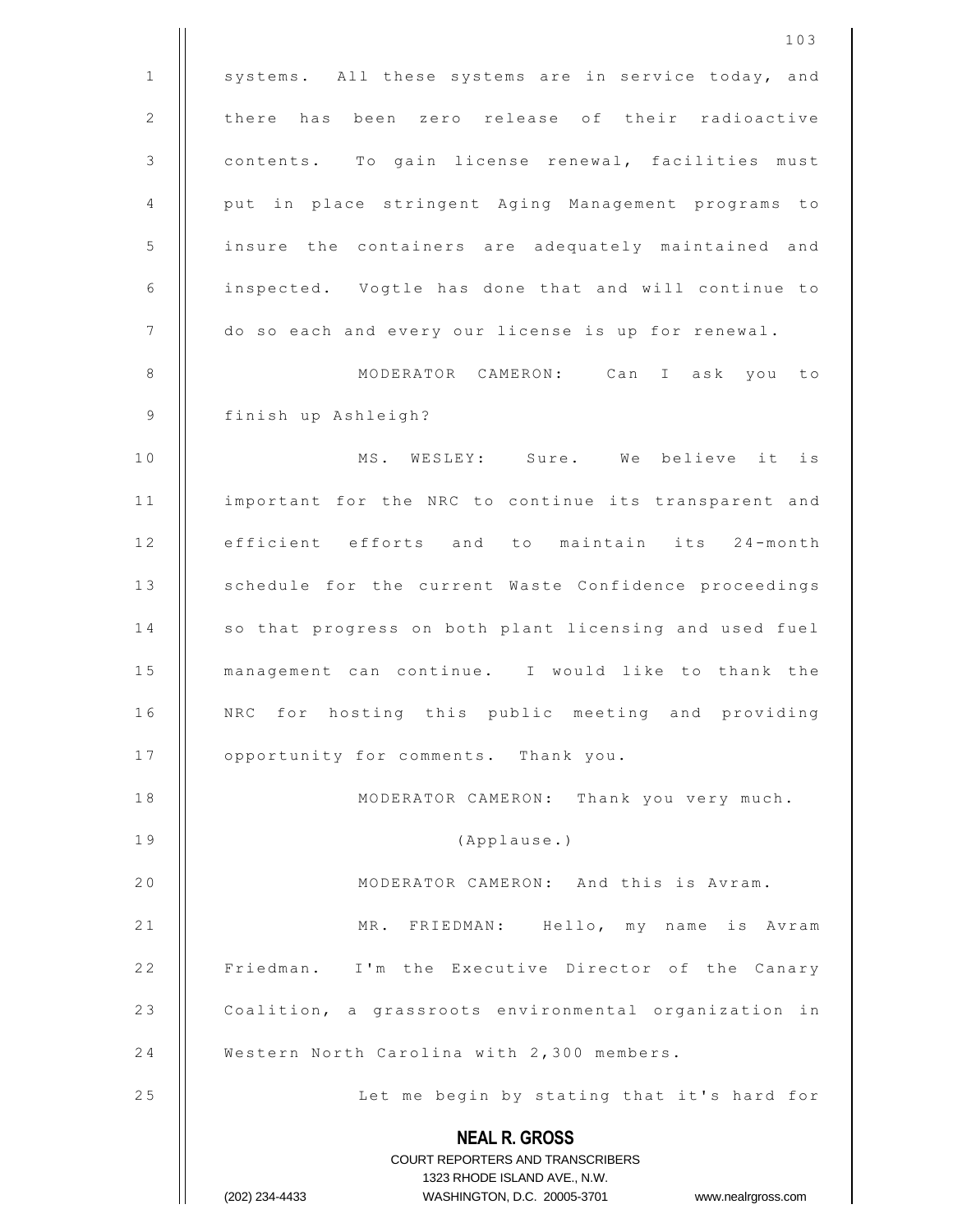|              | 104                                                                 |
|--------------|---------------------------------------------------------------------|
| $\mathbf{1}$ | me to believe that there's any confidence in the                    |
| 2            | prospect that there is or ever will be an adequate                  |
| 3            | solution to the permanent storage of high-level                     |
| 4            | nuclear waste. I don't see how there could ever be                  |
| 5            | public confidence, judicial confidence, regulatory                  |
| 6            | confidence, industrial confidence, scientific                       |
| 7            | confidence. I don't see how any thoughtful, sane,                   |
| 8            | intelligent person within this room, or outside this                |
| 9            | room knows intuitively -- doesn't know intuitively                  |
| 10           | that it's impossible to guarantee the monitoring and                |
| 11           | containment of anything for hundreds of thousands of                |
| 12           | years, much less corrosive, hot and deadly spent                    |
| 13           | nuclear fuel rods containing plutonium-239--                        |
| 14           | plutonium-239, with a half-life of 24,110 years, and                |
| 15           | among the deadliest, most carcinogenic substances                   |
| 16           | known to humankind.                                                 |
| 17           | As I'm sure you've heard repeatedly, the                            |
| 18           | pyramids in Giza are only about 5,000 years old and we              |
| 19           | struggle to try to interpret the hieroglyphics written              |
| 20           | on stones that have survived the ages. Even if we                   |
| 21           | could somehow supernaturally contain this waste in                  |
| 22           | leak-proof containers forever, what language will we                |
| 23           | use to print warning signs to future civilizations                  |
| 24           | that may unwittingly uncover our spent nuclear fuels                |
| 25           | 10,000, 50,000 years, or 100,000 years from now? Do                 |
|              | <b>NEAL R. GROSS</b>                                                |
|              | COURT REPORTERS AND TRANSCRIBERS                                    |
|              | 1323 RHODE ISLAND AVE., N.W.                                        |
|              | (202) 234-4433<br>WASHINGTON, D.C. 20005-3701<br>www.nealrgross.com |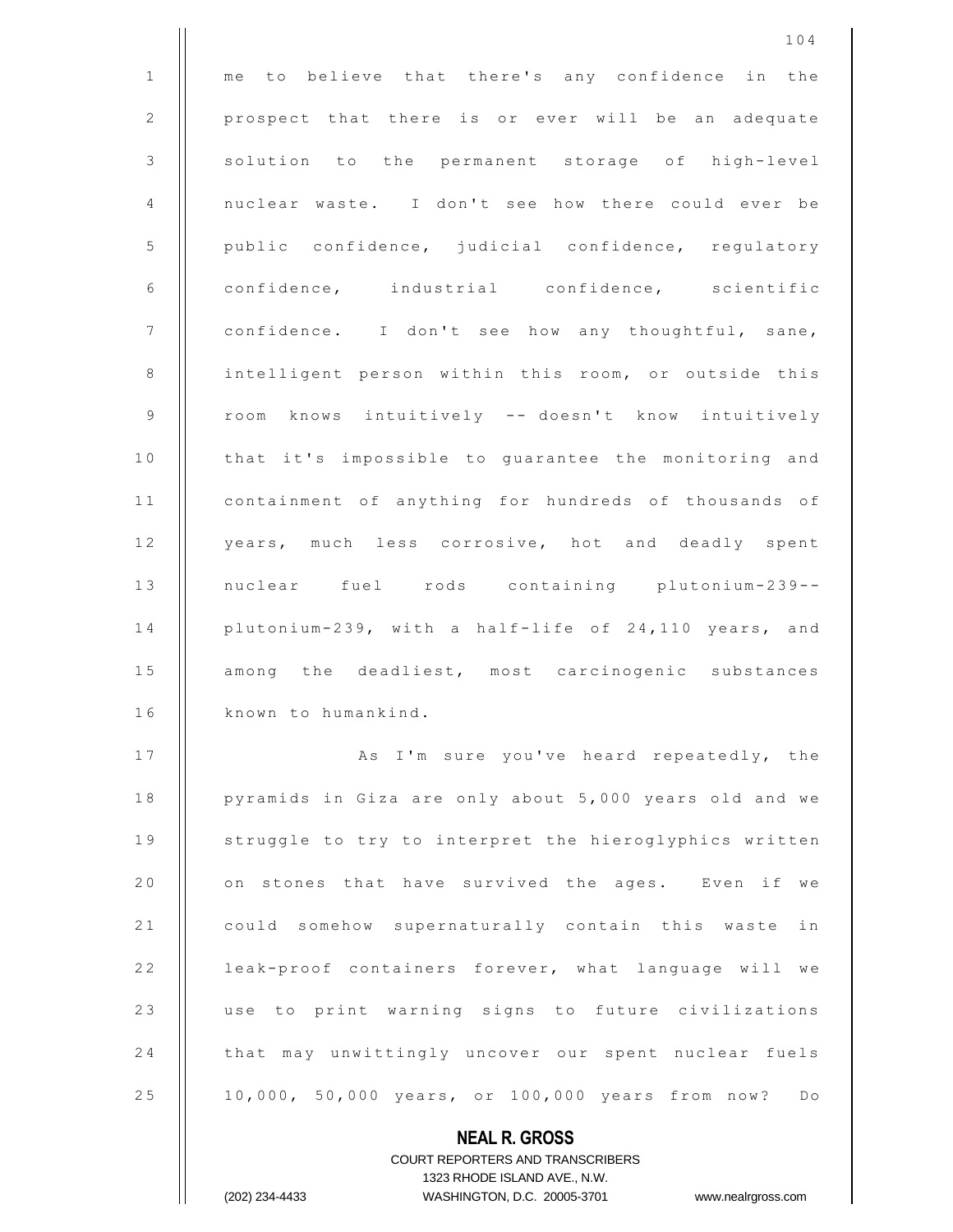**NEAL R. GROSS**  $1$  we just shrug our collective shoulders and exclaim, 2 | Who cares what happens that far in the future?" 3 || Well, for the record, I care. I care 4 | about my children, my grandchildren, and the welfare 5 | of all future generations, and I consider it my 6 | responsibility not to willingly do them harm through 7 || my actions today, especially through a totally 8 | unnecessary activity such as boiling water through the 9 || use of nuclear chain reaction to create steam that 10 || runs a 19<sup>th</sup> century technology turbine in an 11 | inefficient, dirty, and environmentally irresponsible 12 | and obsolete method of generating electricity. 13 || We don't have to do this because we can 14 | dramatically reduce energy consumption through public 15 || policies that drive conservation and energy 16 | efficiency, as well as the deployment of clean, safe, 17 | and renewable technologies that harvest the sunlight, 18 | the wind, geothermal heat, the ocean waves and tides. 1 9 F o r m o r e t h a n 2 5 y e a r s , I w a s a p l u m b i n g 20  $\vert$  contractor. On occasion, I'd be called by a frantic 21 | person who had a flooded basement because a water main 22 | had broken. Water was everywhere, knee deep or 23 | higher, damaging the structure of the building, 24 Tuining the contents, undermining foundation. When 25 | that happens, I could tell you with expert certainty

COURT REPORTERS AND TRANSCRIBERS 1323 RHODE ISLAND AVE., N.W. (202) 234-4433 WASHINGTON, D.C. 20005-3701 www.nealrgross.com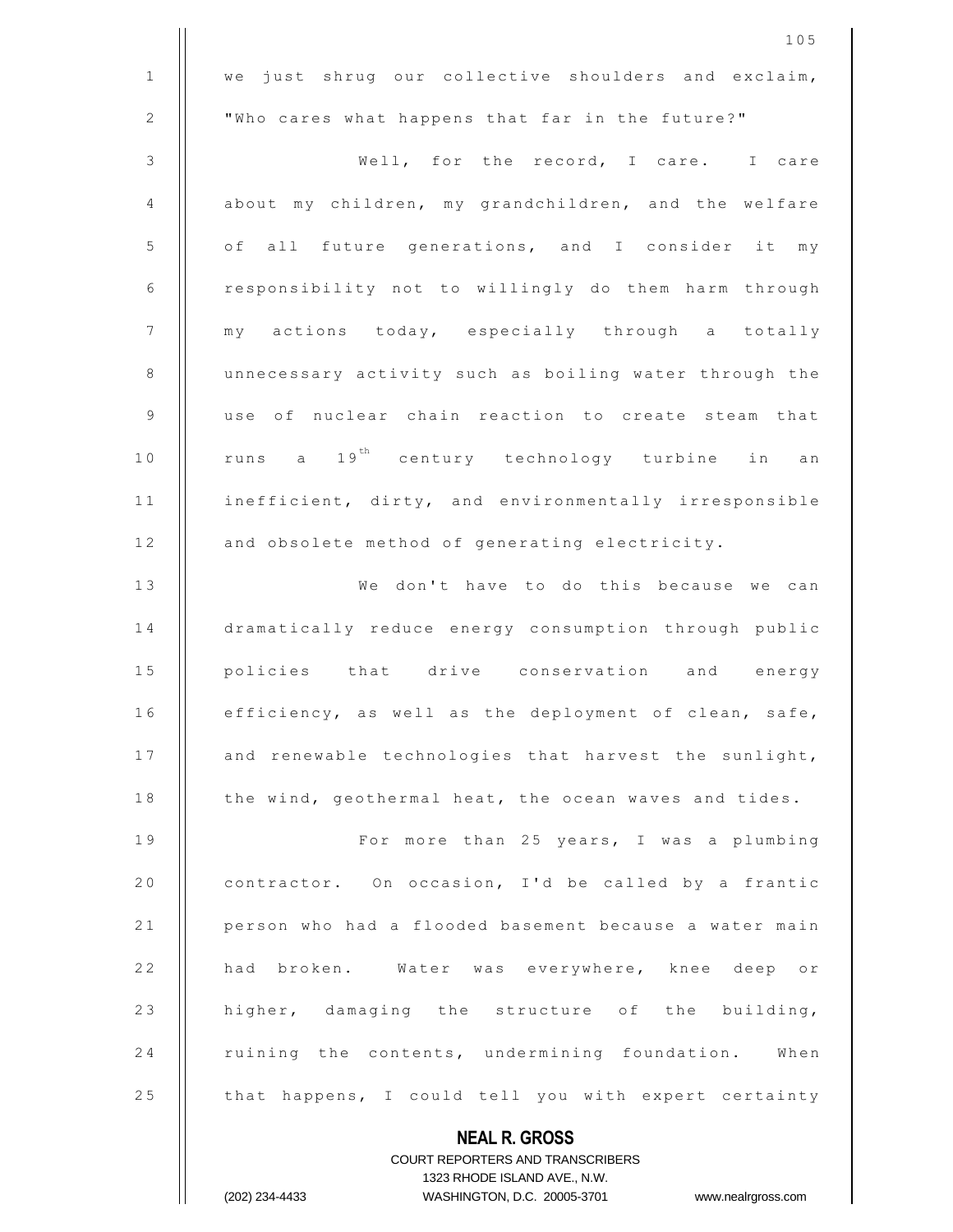|                | 106                                                    |
|----------------|--------------------------------------------------------|
| $\mathbf{1}$   | that the first thing you do to address the problem is  |
| 2              | to shut off the water supply. Then you begin to deal   |
| $\mathfrak{Z}$ | with the water that is already accumulated. If you     |
| 4              | don't shut off the water first, all subsequent efforts |
| 5              | solving the problem are more or less futile. Any       |
| 6              | sane, thoughtful, and intelligent person understands   |
| $\overline{7}$ | this.                                                  |
| 8              | There's no difference in the logic of                  |
| $\mathsf 9$    | dealing with our current conundrum on high-level       |
| 10             | nuclear waste. The first thing we have to do is stop   |
| 11             | making more nuclear waste. Thank you.                  |
| 12             | (Applause.)                                            |
| 13             | MODERATOR CAMERON: Okay, thank you.                    |
| 14             | Thank you, Avram. And this is Ole Sorenson. All        |
| 15             | right.                                                 |
| 16             | MR. SORENSON: Well, guess what I think?                |
| 17             | Well, one of these days in a random act of hope this   |
| 18             | little thing, this little ditty came to me. It was a   |
| 19             | dark and stormy night of the nuclear powers when the   |
| 20             | people fought the radiation showers, and in spite of   |
| 21             | its friendly atom, it had made absolutely no peace on  |
| 22             | the planet, and hardly anyone could muster flower      |
| 23             | powers. But then the NRC came finally and had a great  |
| 24             | vision, and gathered their courage with much greater   |
| 25             | mission. They swallowed their pride, they took it in   |
|                | <b>NEAL R. GROSS</b>                                   |

COURT REPORTERS AND TRANSCRIBERS 1323 RHODE ISLAND AVE., N.W.

 $\mathsf{II}$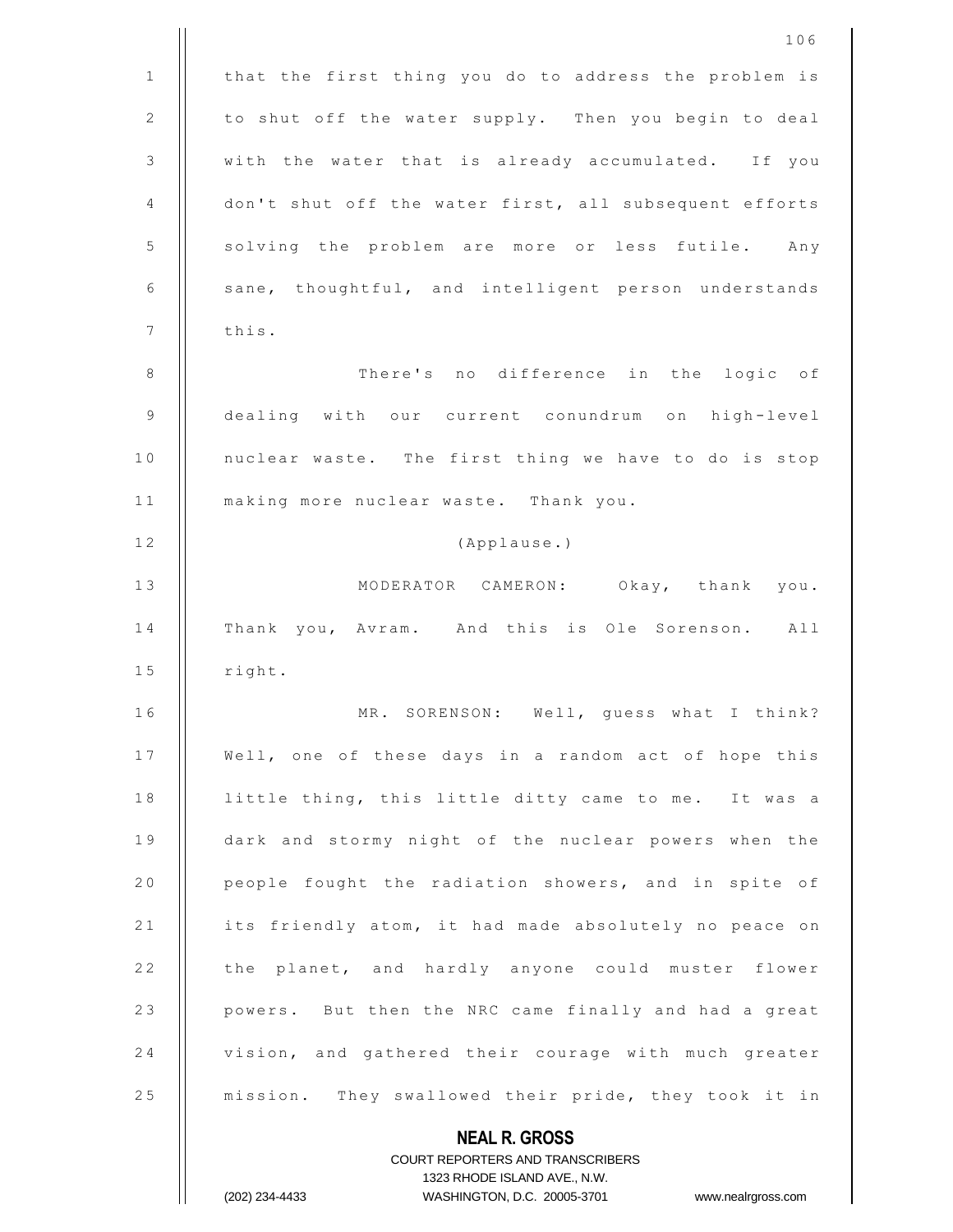|              | 107                                                              |
|--------------|------------------------------------------------------------------|
| $\mathbf{1}$ | great stride, and declared that now is the end of                |
| 2            | nuclear fission.                                                 |
| 3            | Now, I'm back here today to raise my voice                       |
| 4            | to be heard and to speak against mankind's greatest              |
| 5            | folly. I'm again showing up like a bad penny, but                |
| 6            | with all the sense this penny can muster. Making                 |
| 7            | sense of nuclear power is something that I have never            |
| 8            | been able to do. No matter what I read, how I turn               |
| 9            | it, I always end up shaking my head and wonder how did           |
| 10           | we come up with such a pea-brained idea.                         |
| 11           | We have had more than 50 years of wasted                         |
| 12           | confidence and it's time for a real solution. This               |
| 13           | GEIS is the Generic Environmentally Ignorant Singsong            |
| 14           | that does, indeed, require a good spanking and ought             |
| 15           | to be filed where the sun don't shine, and never be              |
| 16           | heard of again. We deserve better than this.                     |
| 17           | This public meeting is supposed to be an                         |
| 18           | important part of the Democratic system where the many           |
| 19           | voices can be heard, and much more importantly, be               |
| 20           | respected. I promise you, the NRC, that the time has             |
| 21           | come when you will begin to feel the ire of us who has           |
| 22           | commonsense, and who realize how stupid this whole               |
| 23           | nuclear circus always has been.                                  |
| 24           | I have absolutely no confidence in any                           |
| 25           | solution dealing with any more nuclear waste than to             |
|              | <b>NEAL R. GROSS</b><br>COURT REPORTERS AND TRANSCRIBERS         |
|              | 1323 RHODE ISLAND AVE., N.W.                                     |
|              | (202) 234-4433<br>WASHINGTON, D.C. 20005-3701 www.nealrgross.com |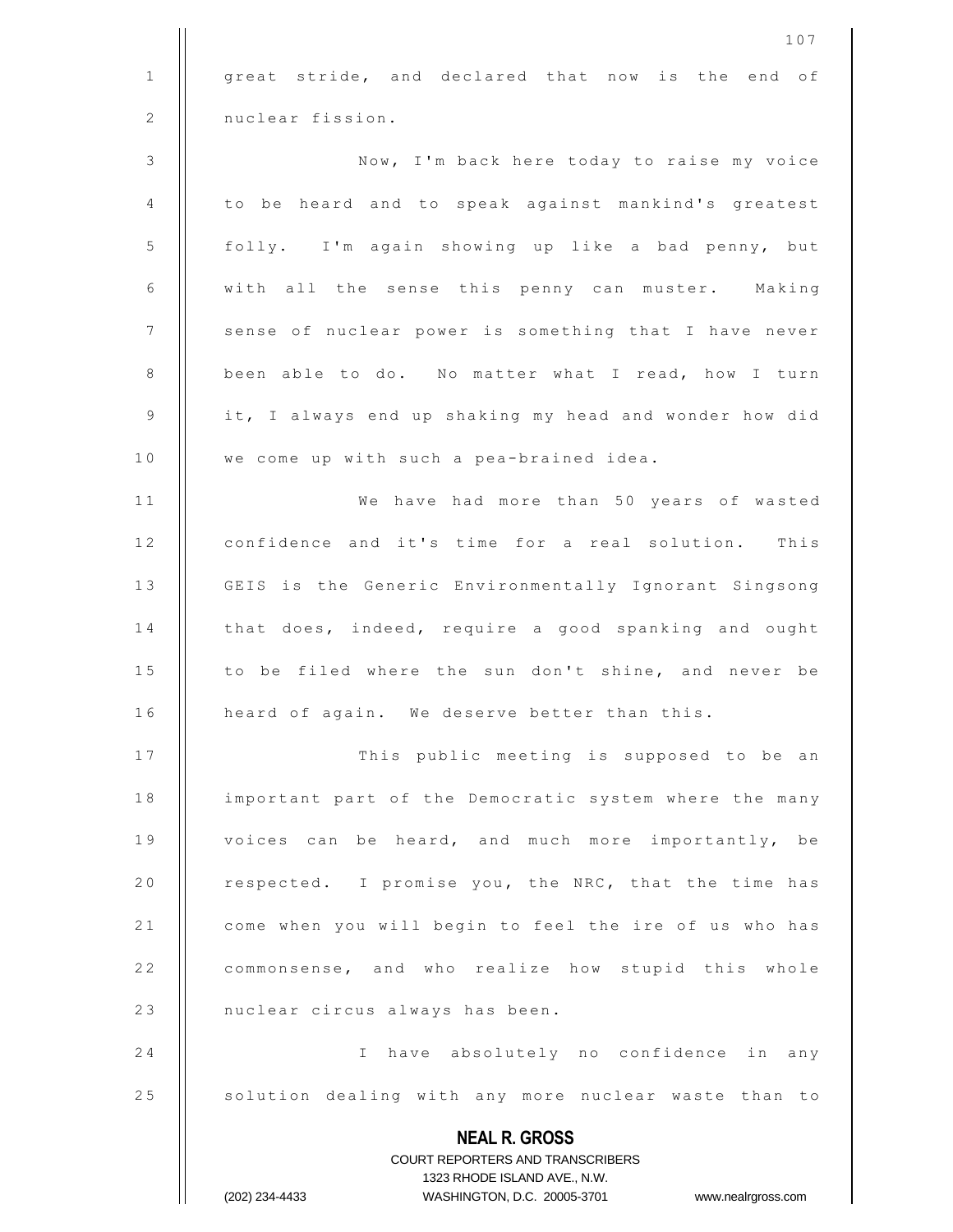|              | 108                                                                                                 |
|--------------|-----------------------------------------------------------------------------------------------------|
| $\mathbf{1}$ | stop making the darned stuff. And don't even consider                                               |
| 2            | some desperate idea that the waste can be used as fuel                                              |
| 3            | in a new generation. Give me a break.                                                               |
| 4            | At this point, you still have a small                                                               |
| 5            | chance to redeem yourself and maybe get a decent                                                    |
| 6            | review in the future history books. Otherwise, I can                                                |
| 7            | promise you that the next 6,000 generations will look                                               |
| 8            | back at your misguided activities with much disdain,                                                |
| 9            | anger, and disbelief.                                                                               |
| 10           | So, to close, stop being an embarrassment                                                           |
| 11           | to the human race and show us the courage that will                                                 |
| 12           | make us all smile and let out a big sigh of relief.                                                 |
| 13           | It's time to get out of the diapers and grow into                                                   |
| 14           | responsible human beings. Putting a stop to the                                                     |
| 15           | nuclear power generation will definitely show real                                                  |
| 16           | leadership and true concern for the quality of life in                                              |
| 17           | the generations to come. Thank you.                                                                 |
| 18           | MODERATOR CAMERON: Thank you.                                                                       |
| 19           | (Applause.)                                                                                         |
| 20           | MODERATOR CAMERON: Why don't you go,                                                                |
| 21           | Andrew, and then we'll go to Rod. So, we're going to                                                |
| 22           | go Andrew, Rod, and then Frank Barilla.                                                             |
| 23           | MR. COOK: Representative of the NRC                                                                 |
| 24           | staff, fellow environmentalists, ladies and gentlemen,                                              |
| 25           | can all be confident that used nuclear fuel is<br>we                                                |
|              | <b>NEAL R. GROSS</b>                                                                                |
|              | <b>COURT REPORTERS AND TRANSCRIBERS</b>                                                             |
|              | 1323 RHODE ISLAND AVE., N.W.<br>(202) 234-4433<br>WASHINGTON, D.C. 20005-3701<br>www.nealrgross.com |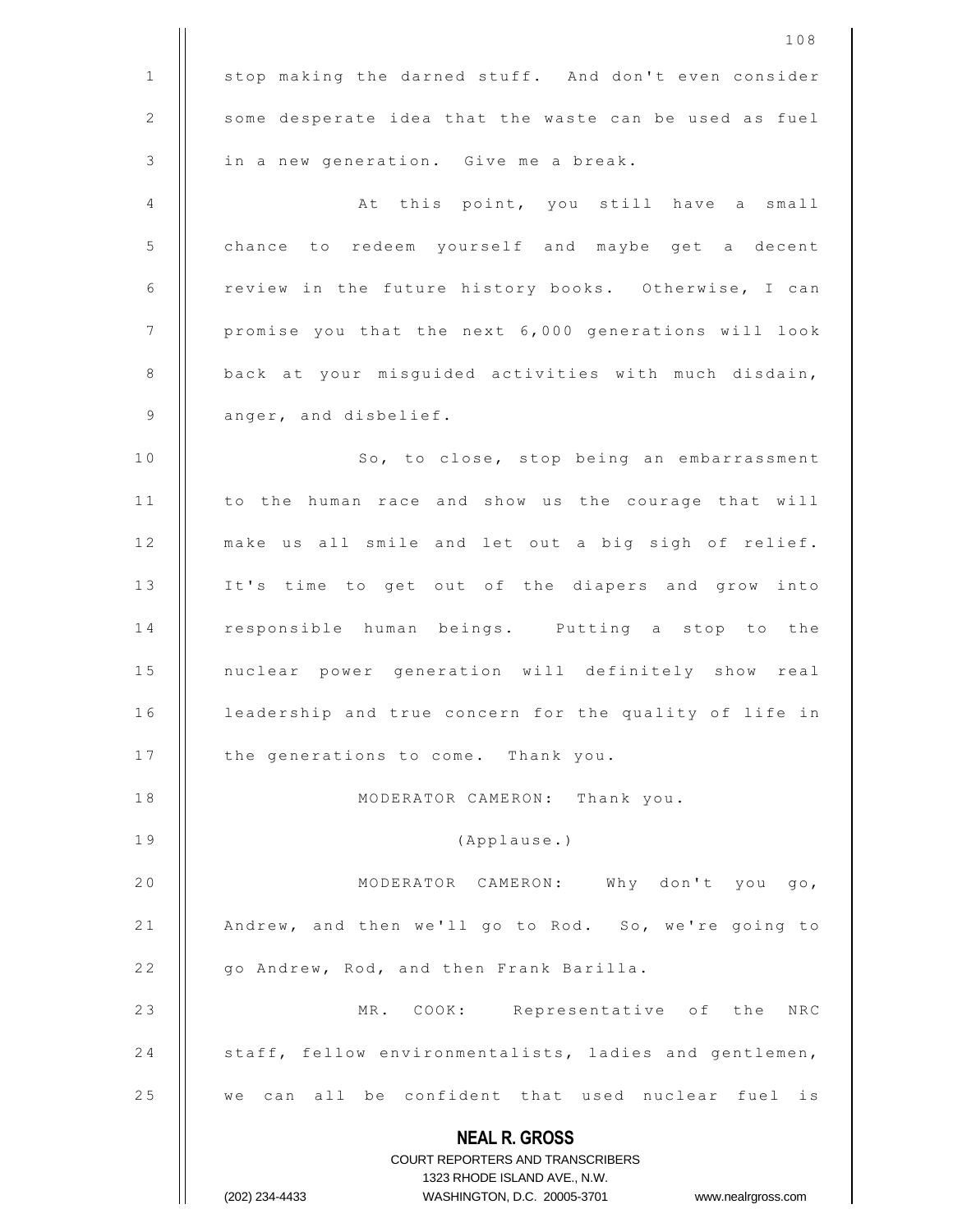|               | 109                                                                                                 |
|---------------|-----------------------------------------------------------------------------------------------------|
| $\mathbf{1}$  | being safely stored, can be safely stored, and will be                                              |
| 2             | safely stored.                                                                                      |
| $\mathcal{S}$ | My name is Andrew Cook. I'm a father.                                                               |
| 4             | I'm an environmentalist, I'm a physicist, and I'm also                                              |
| 5             | an engineer. I'm a father of three children. I work                                                 |
| 6             | for the Appalachian Mountain Club. I was on<br>my                                                   |
| 7             | Township Environmental Advisory Board. I earned my                                                  |
| 8             | Ph.D. from MIT where I also did work in physics with                                                |
| 9             | Sam Ting on the experiment for which he won the Nobel                                               |
| 10            | Prize. I earned two engineering degrees beyond that                                                 |
| 11            | at MIT.                                                                                             |
| 12            | My father actually designed some of the                                                             |
| 13            | very first nuclear fuel that mankind ever has made,                                                 |
| 14            | and ever has used. I am confident, and you can be                                                   |
| 15            | confident that nuclear fuel is, can be, and will be                                                 |
| 16            | safely stored. It is safely stored because the used                                                 |
| 17            | fuel that is stored at the sites was designed by many                                               |
| 18            | of my friends, some of who are here today, using the                                                |
| 19            | stringent standards required by the Nuclear Regulatory                                              |
| 20            | Commission.                                                                                         |
| 21            | I have also been to those sites and seen                                                            |
| 22            | how the operators of those plants have so carefully                                                 |
| 23            | managed that fuel and continue to prudently manage it,                                              |
| 24            | and I have observed the Nuclear Regulatory onsite                                                   |
| 25            | inspectors who rigorously require that the operators                                                |
|               | <b>NEAL R. GROSS</b>                                                                                |
|               | <b>COURT REPORTERS AND TRANSCRIBERS</b>                                                             |
|               | 1323 RHODE ISLAND AVE., N.W.<br>(202) 234-4433<br>WASHINGTON, D.C. 20005-3701<br>www.nealrgross.com |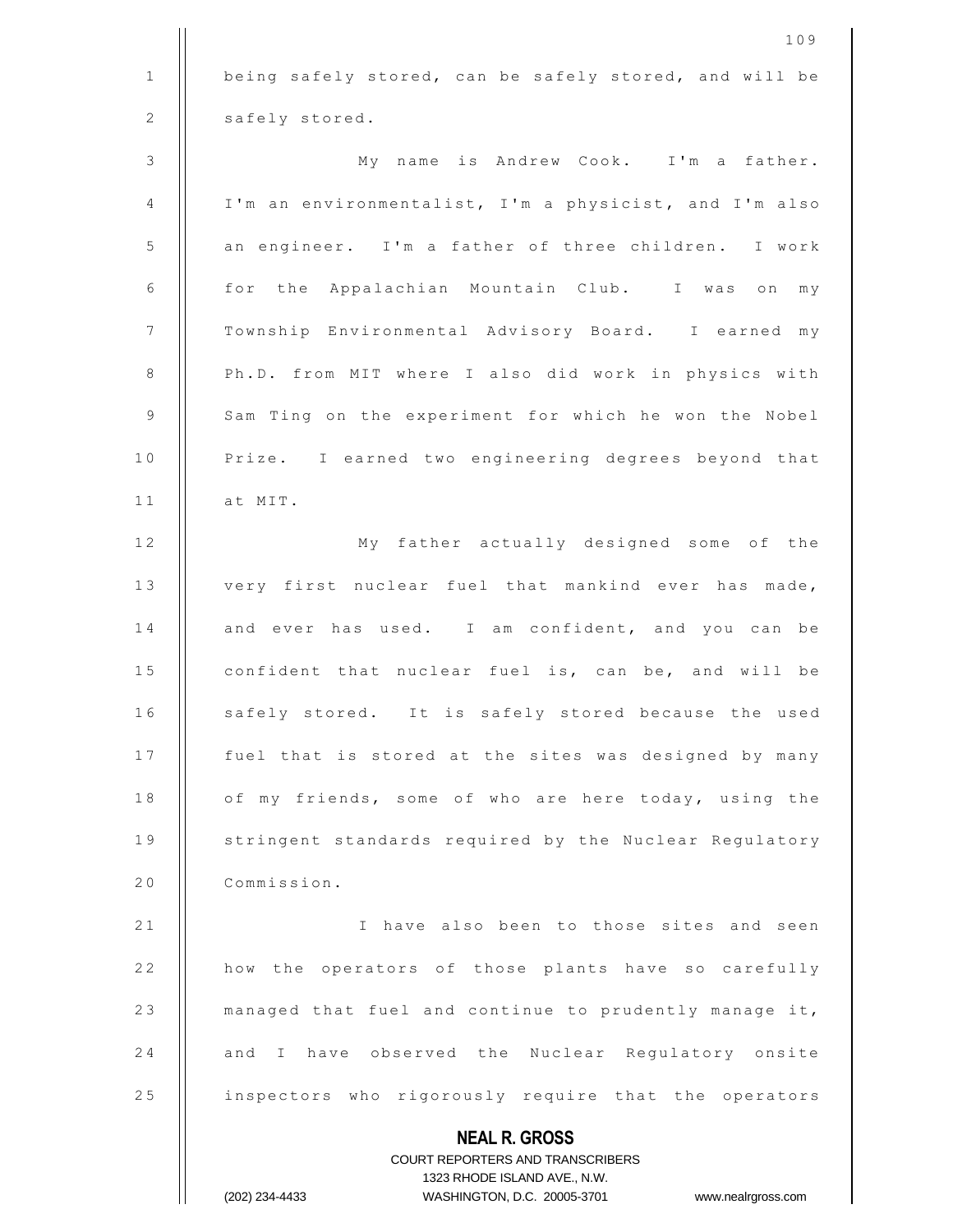1 || maintain adherence to the Nuclear Regulatory 2 | requirements.

110

3 | I say it can be safely stored for the 4 | following reason. It is being safely stored under 5 | U.S. license by the United States Department of Energy  $6$  | at the Waste Isolation Pilot Project in New Mexico,  $7$   $||$  2,000 feet underground, actinides are being stored in 8 | a salt dome right now as licensed by the United States 9 | Government. I say it can be safely stored because my 10 | company, AREVA, will today take any nuclear fuel from 11 | any nuclear power plant in the United States, put it 12 | with the thousands of fuel assemblies we have at our 13 | La Hague reprocessing facility, and even recycle it 14 | today, extract the plutonium, and just like we burned 15 | plutonium for Russian nuclear weapons in U.S. nuclear 16 | reactors to take that plutonium off the street as a 17 | weapon and instead peacefully produce electricity, we 18 | can do the same today with U.S. nuclear fuel at our 19 | recycling facility and take the small amount of extra 20 | material and melt into glass logs this size to keep it 21 | protected from the environment. 22 | But I say again, it can be safely stored 23 **because for those who ask about the long timelines, in** 24 || one of our mines in the Oklo Mine in Gabon we 25 discovered there were no less than 60 nuclear

> **NEAL R. GROSS** COURT REPORTERS AND TRANSCRIBERS 1323 RHODE ISLAND AVE., N.W.

(202) 234-4433 WASHINGTON, D.C. 20005-3701 www.nealrgross.com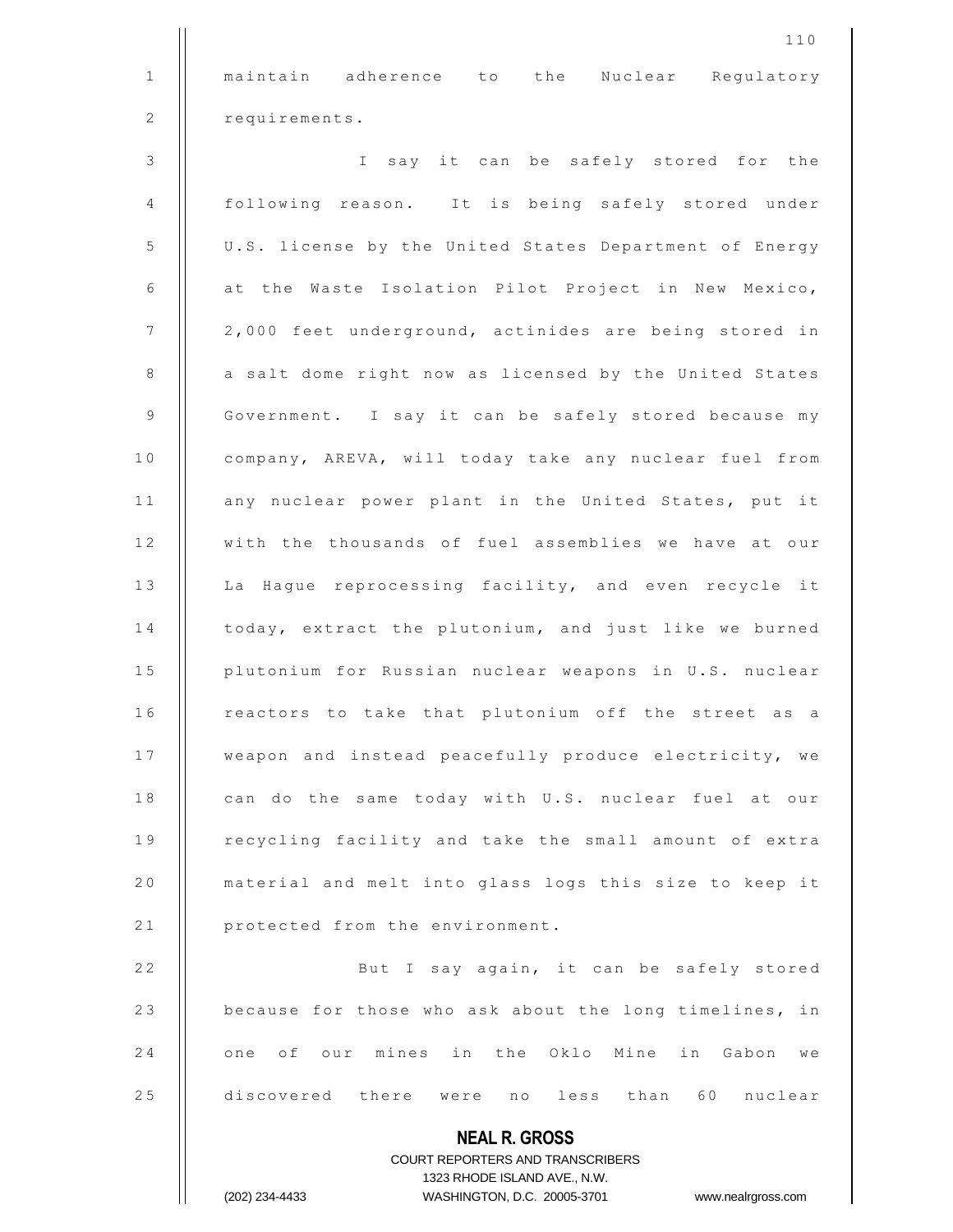**NEAL R. GROSS** COURT REPORTERS AND TRANSCRIBERS 1323 RHODE ISLAND AVE., N.W. (202) 234-4433 WASHINGTON, D.C. 20005-3701 www.nealrgross.com 1 || reactors, nuclear fission reactors which ran 1.7 2 | billion years ago, long before human beings existed. 3 | I encourage you to look it up. And how we know that 4 | they were there? Because by the grace of God that 5 | nuclear fuel was safely stored. And what happened, 6 | when the water got on it? It precipitated into the  $7$   $\parallel$  water and then moved as much as a foot, and then 8 | precipitated out of solution as crystals. And we 9 | found those crystals so we know the fuel can be stored 10 | for 1.7 billion years. It, in fact, has actually 11 | happened. 12 || Also, I will say it will be safely stored 13 | for the following reason. If you make a dry storage 14 || facility underground, water would have to come down 15 || through thousands of feet of rock where it's never 16 | been, penetrate through stainless steel, come through 17 | zirconium, and then try to dissolve a ceramic like 18 || this cup, a ceramic like this cup, water doesn't 19 | dissolve it. 20 | MODERATOR CAMERON: I'm going to have to 21 | ask you to finish up, Andrew. 22 | MR. COOK: I have to finish up? 23 || MODERATOR CAMERON: Yes, please. 24 | MR. COOK: Okay. Thank you very much, 25 | ladies and gentlemen. I'm a concerned father. I'm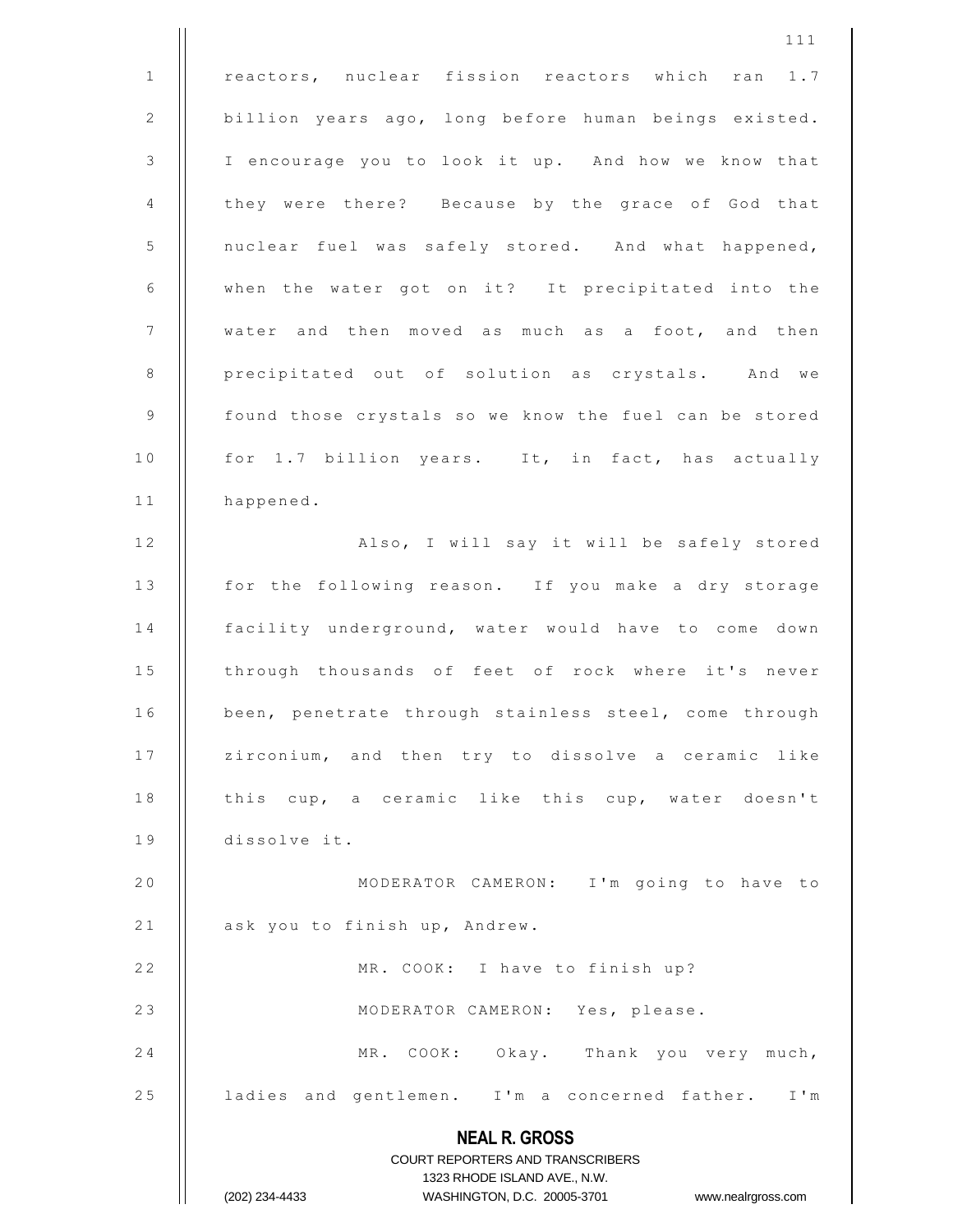|              | 112                                                    |
|--------------|--------------------------------------------------------|
| $\mathbf{1}$ | concerned about my children, my grandchildren, and my  |
| 2            | great-grandchildren. I'm concerned about the           |
| 3            | environmental impact of the many other energy sources  |
| 4            | that you and I are breathing the waste of, the         |
| 5            | gasoline you used to drive here today. We can all be   |
| 6            | confident that used nuclear fuel is being safely       |
| 7            | stored, can be safely stored, and will be safely       |
| 8            | stored. I ask the NRC Commissioners to pass the new    |
| 9            | Safe Storage rule. Thank you.                          |
| 10           | MODERATOR CAMERON: Thank you, Andrew.                  |
| 11           | (Applause.)                                            |
| 12           | MODERATOR CAMERON: Next we're going to go              |
| 13           | to Frank Barilla, and then we're going to go to        |
| 14           | Claude. Okay.                                          |
| 15           | MR. McCULLUM: Hi, my name is Rod                       |
| 16           | McCullum. I work for the Nuclear Energy Institute,     |
| 17           | the trade association that represents the industry, so |
| 18           | many of the companies are represented here today. And  |
| 19           | I just want to say how proud I am to for the last 15   |
| 20           | years to have been able to serve as the representative |
| 21           | of these skilled, dedicated, hardworking               |
| 22           | professionals, so many of whom have shown up tonight   |
| 23           | to show their support for this rulemaking. Of course,  |
| 24           | the Nuclear Energy Institute will also show its        |
| 25           | support; we will comment specifically. But those of    |
|              | <b>NEAL R. GROSS</b>                                   |

COURT REPORTERS AND TRANSCRIBERS 1323 RHODE ISLAND AVE., N.W. (202) 234-4433 WASHINGTON, D.C. 20005-3701 www.nealrgross.com

 $\prod$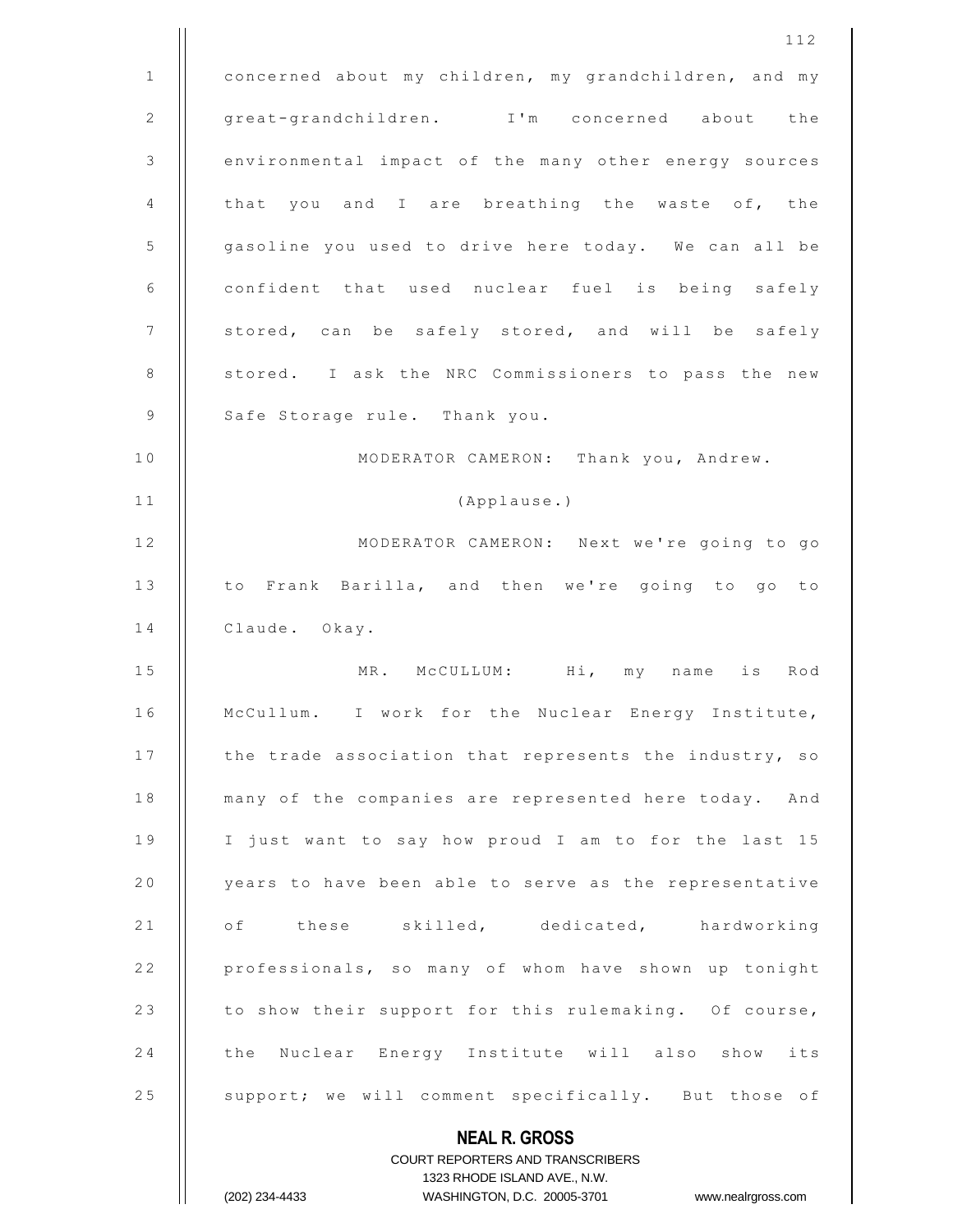|              | 113                                                                                                 |
|--------------|-----------------------------------------------------------------------------------------------------|
| $\mathbf{1}$ | you who do this work, those of you who I have seen                                                  |
| 2            | safely manage the pools over a 50-year period, safely                                               |
| 3            | load over 1,700 dry casks, developed technological                                                  |
| 4            | innovations in both the pools and the casks to assure                                               |
| 5            | safety, you are my inspiration.                                                                     |
| 6            | One of the things that's kept me going in                                                           |
| 7            | this sometimes frustrating end of the business for the                                              |
| 8            | last 15 years, is that it is a business where people                                                |
| 9            | don't get into the business unless they really believe                                              |
| 10           | in what they're doing, and they don't stay in the                                                   |
| 11           | business unless they're really good at what they're                                                 |
| 12           | doing.                                                                                              |
| 13           | Charlotte, you are so very lucky to be a                                                            |
| 14           | hub of this industry, to have so many of these                                                      |
| 15           | companies located here, all of the jobs. They are                                                   |
| 16           | doing good work for America. I'm proud to say that                                                  |
| 17           | for my entire life millions of people have been                                                     |
| 18           | getting the benefits of safe, clean, and reliable                                                   |
| 19           | electricity from nuclear energy.                                                                    |
| 20           | The people I'm speaking out for today, the                                                          |
| 21           | people who I work for, they don't just enrich America                                               |
| 22           | with the efforts they do, they have enriched your                                                   |
| 23           | communities. They are an important part of the fabric                                               |
| 24           | of this part of the country.                                                                        |
| 25           | I'm jealous. I live in the Washington,                                                              |
|              | <b>NEAL R. GROSS</b>                                                                                |
|              | COURT REPORTERS AND TRANSCRIBERS                                                                    |
|              | 1323 RHODE ISLAND AVE., N.W.<br>(202) 234-4433<br>WASHINGTON, D.C. 20005-3701<br>www.nealrgross.com |
|              |                                                                                                     |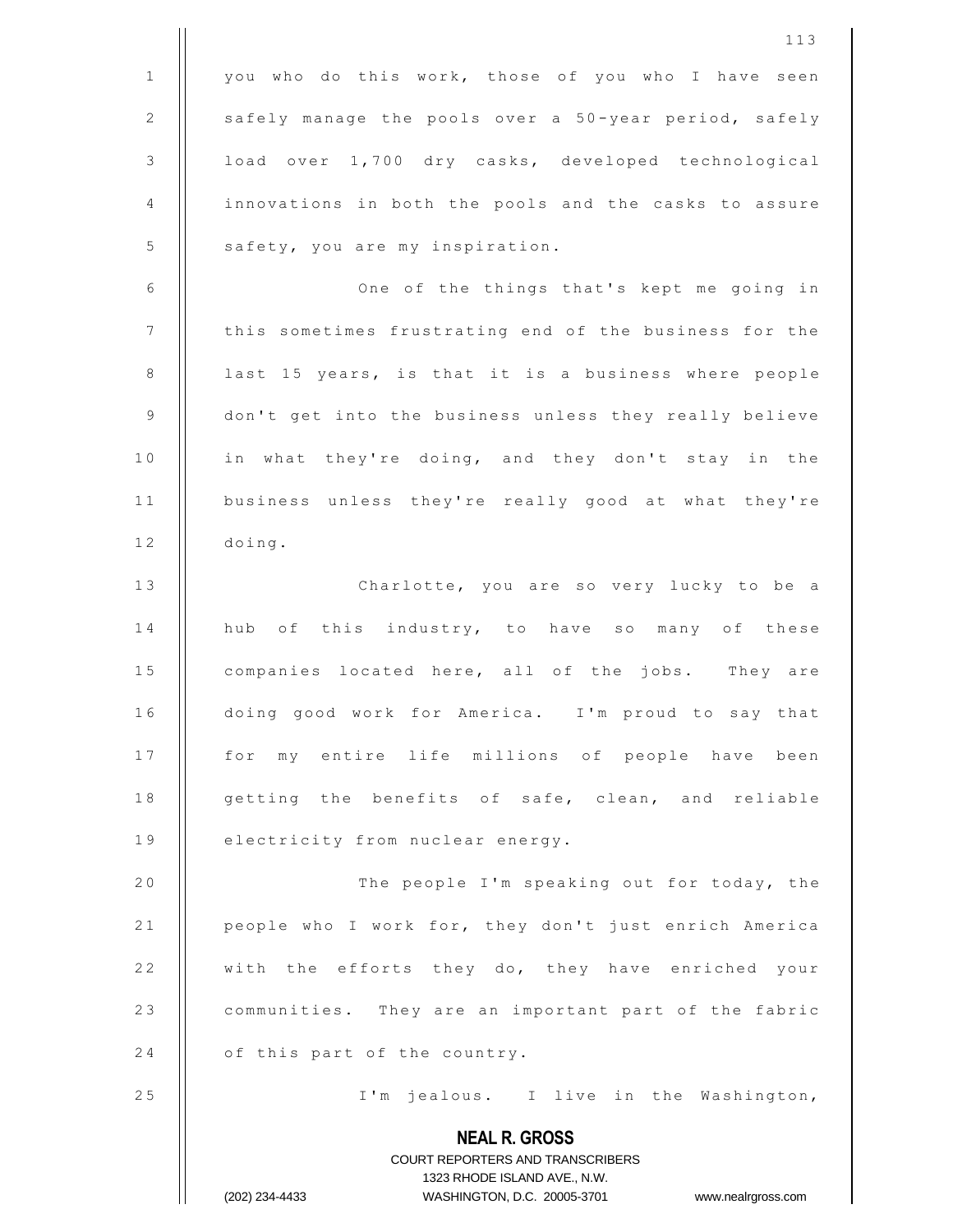|              | 114                                                              |
|--------------|------------------------------------------------------------------|
| $\mathbf{1}$ | D.C. area. I'm surrounded by a bunch of politicians.             |
| 2            | I think we have a lot of differing opinions but a lot            |
| 3            | of common grounds about what the politicians have done           |
| 4            | with this issue.                                                 |
| 5            | Waste confidence is just one small piece                         |
| 6            | of the regulatory puzzle that nuclear professionals              |
| 7            | must deal with every day, and these are professionals            |
| 8            | that don't just meet regulations, they exceed                    |
| 9            | regulations. The court was very specific, the                    |
| 10           | findings were very narrow; NRC has addressed these. A            |
| 11           | lot of talk about the generic nature and whether                 |
| 12           | that's appropriate.                                              |
| 13           | NRC has done it appropriately because                            |
| 14           | they've been bounding a lot of enveloping assumptions            |
| 15           | in here. Impacts are shown to be small, but in                   |
| 16           | reality they're even smaller. We won't be repackaging            |
| 17           | every 100 years; we won't be building dry transfer               |
| 18           | facilities at every site; we won't be waiting 60 years           |
| 19           | to move fuel out of pools at shutdown plants. The                |
| 20           | average since dry cask storage was invented is 11                |
| 21           | years.                                                           |
| 22           | So, in closing, there's a lot to be                              |
| 23           | confident. There will be more innovation. And,                   |
| 24           | Charlotte, you have a lot to be proud of, and thank              |
| 25           | you.                                                             |
|              | <b>NEAL R. GROSS</b>                                             |
|              | COURT REPORTERS AND TRANSCRIBERS<br>1323 RHODE ISLAND AVE., N.W. |
|              | (202) 234-4433<br>WASHINGTON, D.C. 20005-3701 www.nealrgross.com |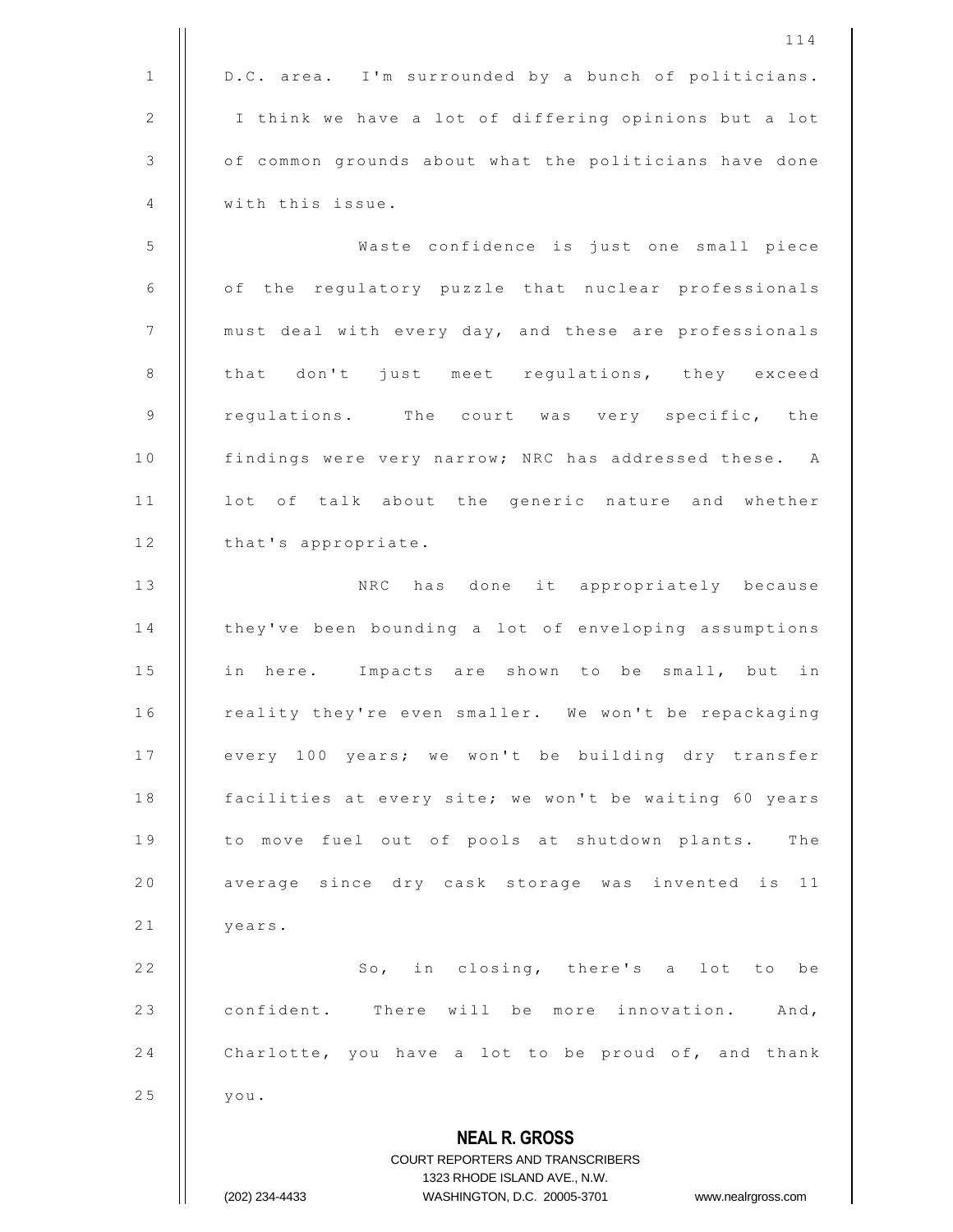|                | 115                                                      |
|----------------|----------------------------------------------------------|
| $\mathbf{1}$   | (Applause.)                                              |
| $\mathbf{2}$   | MODERATOR CAMERON: Thanks, Rod. Thank                    |
| $\mathfrak{Z}$ | you. Now we're going to go to Frank Barilla, and then    |
| 4              | we're going to go to Claude Howard.                      |
| 5              | MR. BARILLA: My name is Frank Barilla,                   |
| 6              | and I'm a manager at AREVA. I'm also a licensed          |
| 7              | professional engineer in the State of North Carolina,    |
| 8              | and I grew up in South Florida 15 miles from the St.     |
| 9              | Lucie Nuclear Power Plant. I've been working as a        |
| 10             | mechanical engineer for 24 years. The first five         |
| 11             | years were in the aerospace industry, and I've been      |
| 12             | involved with nuclear power for the balance, 19 years.   |
| 13             | I'm surprised that as a society we voiced                |
| 14             | all these concerns about nuclear energy, but we're       |
| 15             | very comfortable with commercial airlines. Both of       |
| 16             | these industries provide benefits to society by          |
| 17             | implementing complex and intricate technologies. Both    |
| 18             | of these industries are filled with dedicated            |
| 19             | professionals who have spent their life's work trying    |
| 20             | to understand how to harness the technology, and make    |
| 21             | it safe for the public. Let me say that again. Both      |
| 22             | of these industries are filled with dedicated            |
| 23             | professionals who have spent their life's work           |
| 24             | understanding how to harness the technology, and make    |
| 25             | it safe for the public.                                  |
|                | <b>NEAL R. GROSS</b><br>COURT REPORTERS AND TRANSCRIBERS |

1323 RHODE ISLAND AVE., N.W.

(202) 234-4433 WASHINGTON, D.C. 20005-3701 www.nealrgross.com

 $\prod$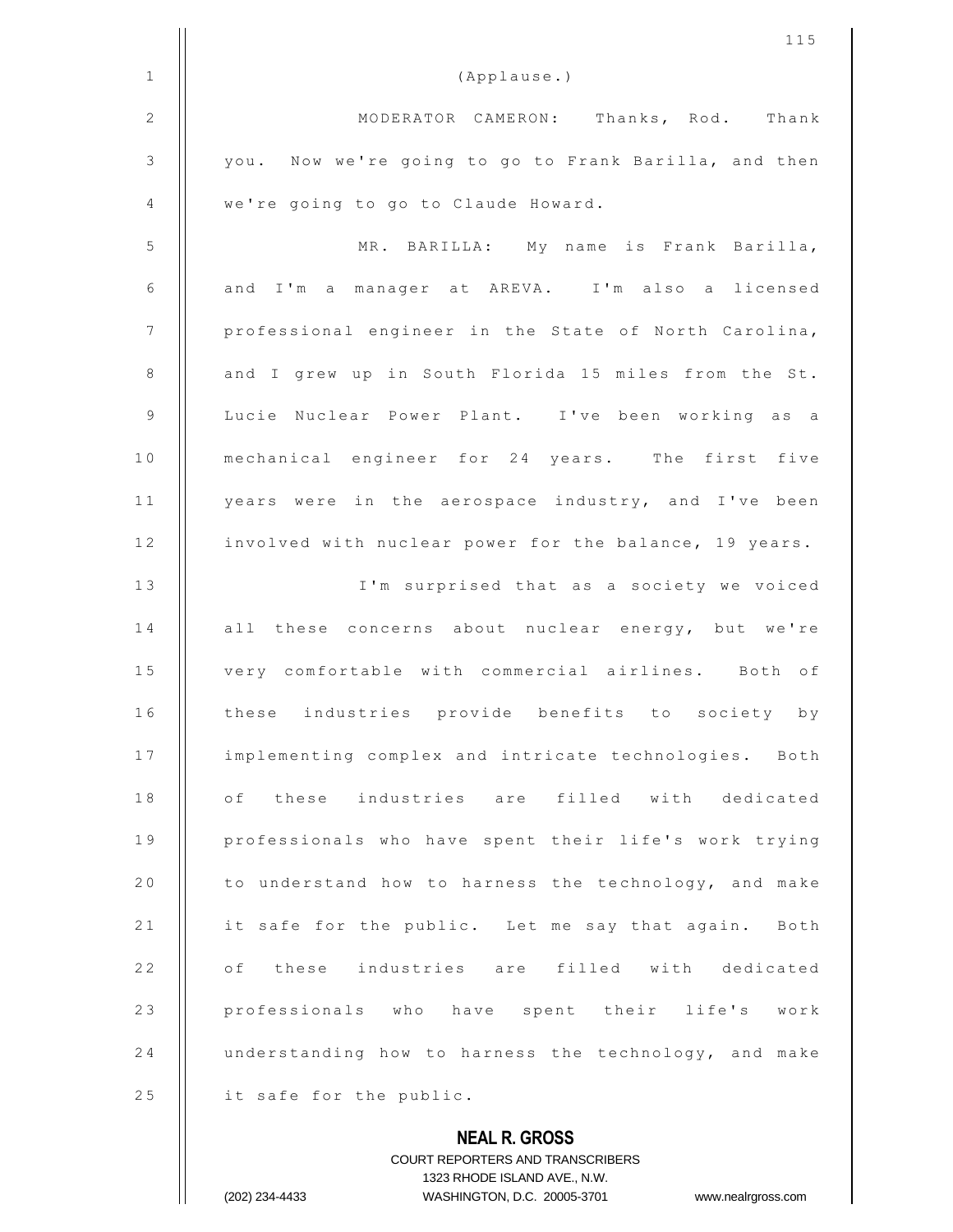**NEAL R. GROSS** COURT REPORTERS AND TRANSCRIBERS 1323 RHODE ISLAND AVE., N.W. (202) 234-4433 WASHINGTON, D.C. 20005-3701 www.nealrgross.com 116 1 | Both of these industries have independent 2 | regulatory structures to insure the public safety. 3 || Tonight's meeting is an example of the Nuclear 4  $\parallel$  Regulatory process in action. In addition to the NRC, 5 | the nuclear industry also has established the 6 | Institute for Nuclear Power Operations, which is an 7 | organization that the industry uses to help itself 8 | improve, in addition to the oversight provided by the 9 || NRC. Both the nuclear and airline industries have 10 | proven safety records. 11 || Concerning the Waste Confidence Rule, 12 | these dedicated professionals have done analysis to 13 | show the storage of the spent fuel and dry storage is 14 || safe. Storage either onsite at power plants or 15 | offsite is also feasible, and 25 to 35 years is a 16 || reasonable estimate for the time period, while a 17 | longer term solution is implemented. 18 || The addition, spent fuel has been stored 19 || safely for decades. The technology is proven, and 20 **e** mature, and well understood, more well understood than 21 || the iPods that we're all using tonight to take 22 | pictures. 23 || Cher countries, such as France, Finland, 24 | and Sweden have solved this problem and are putting 25 | geological repositories in place. Developing a final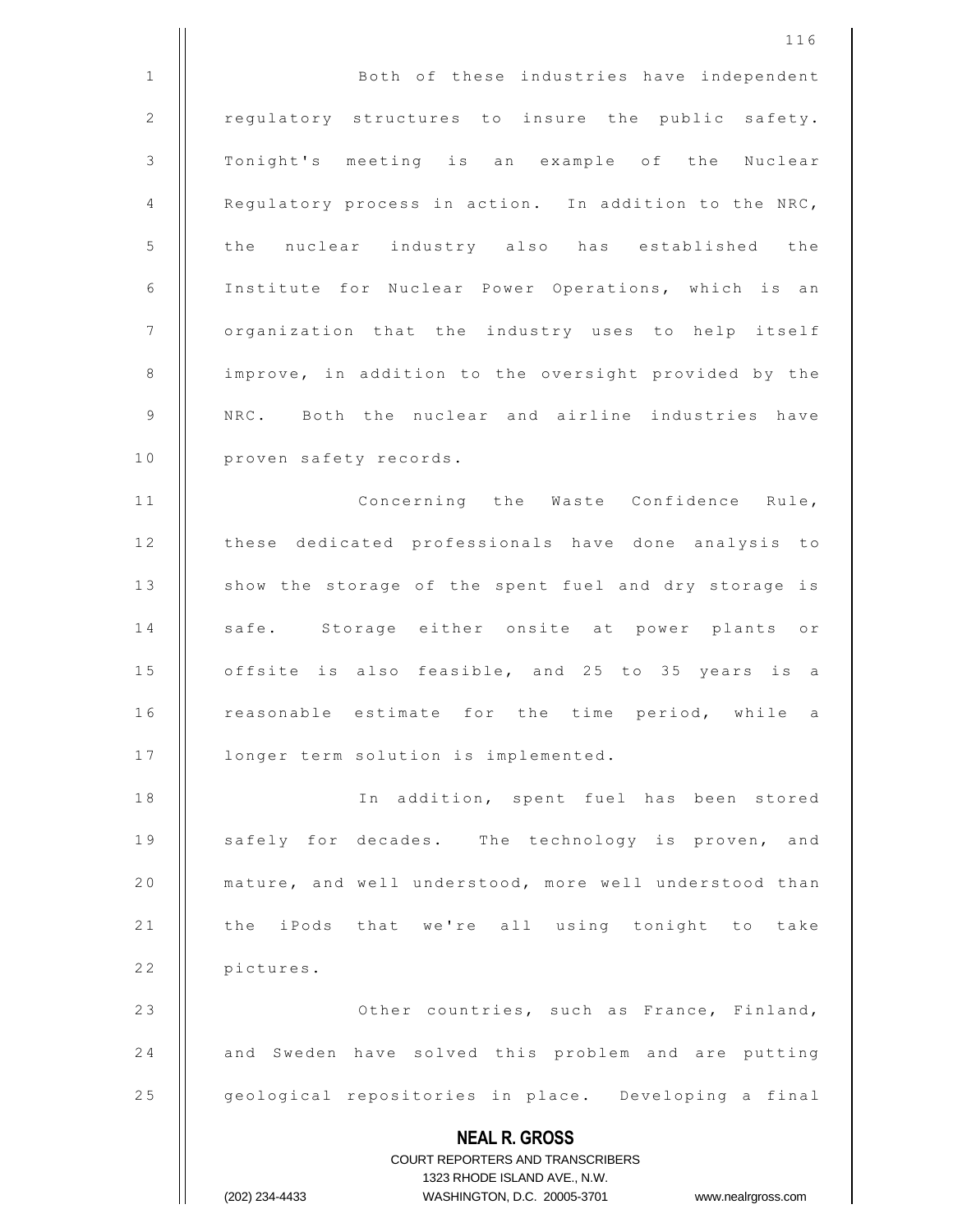|              | 117                                                                 |
|--------------|---------------------------------------------------------------------|
| $\mathbf{1}$ | storage rule allowing the outside storage of spent                  |
| 2            | fuel has a negligible environmental impact. I would                 |
| 3            | also argue that the nuclear technology with a                       |
| 4            | negligible environmental impact is actually a positive              |
| 5            | impact when compared with fossil fuels, because                     |
| 6            | nuclear does not provide -- not generate carbon                     |
| 7            | dioxide emissions.                                                  |
| 8            | Even renewable technologies like solar and                          |
| 9            | wind can increase carbon emissions, since they're                   |
| 10           | often coupled with natural gas turbines to generate                 |
| 11           | electricity when the sun isn't shining and the wind                 |
| 12           | isn't blowing.                                                      |
| 13           | I'd like to thank the professionals at the                          |
| 14           | NRC for their hard work developing this rule, and I                 |
| 15           | urge the Commission to approve it.                                  |
| 16           | MODERATOR CAMERON: Thank you.                                       |
| 17           | (Applause.)                                                         |
| 18           | MODERATOR CAMERON: And Claude, Claude                               |
| 19           | Howard, and then we're going to go to Beverly Kerr and              |
| 20           | Kitty Richards. This is Claude Howard.                              |
| 21           | MR. HOWARD: Good afternoon. My name is                              |
| 22           | Claude Howard. I'm a resident of Burke County about                 |
| 23           | 10 miles from Plant Vogtle. And just by living in                   |
| 24           | that area and watching Plant Vogtle as they're                      |
| 25           | building two new reactors, it makes you wonder some                 |
|              | <b>NEAL R. GROSS</b>                                                |
|              | <b>COURT REPORTERS AND TRANSCRIBERS</b>                             |
|              | 1323 RHODE ISLAND AVE., N.W.                                        |
|              | (202) 234-4433<br>WASHINGTON, D.C. 20005-3701<br>www.nealrgross.com |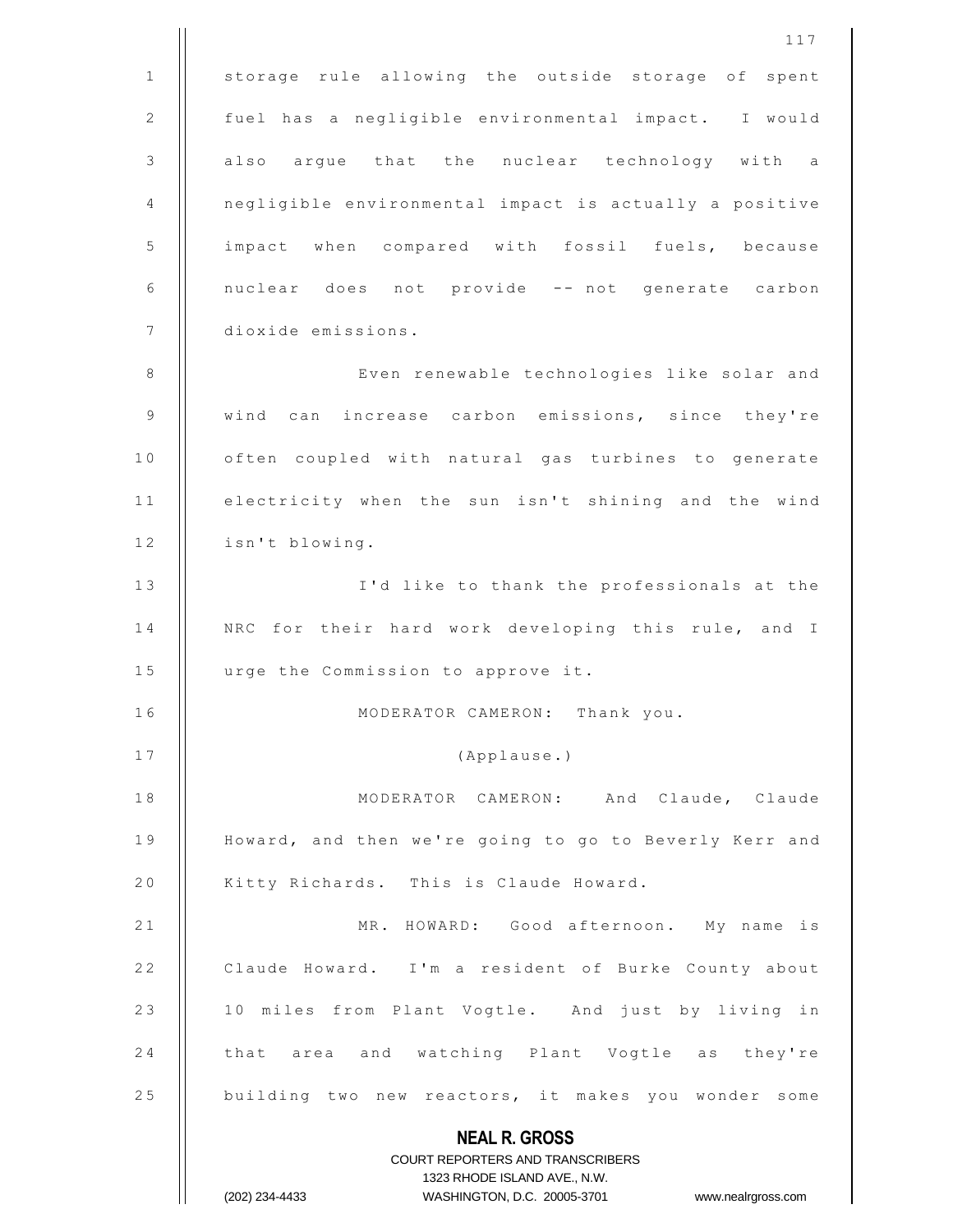|                | 118                                                                                                 |
|----------------|-----------------------------------------------------------------------------------------------------|
| $\mathbf 1$    | time, when with all the spent fuel they already have                                                |
| $\mathbf{2}$   | there, that they're going to build two more reactors                                                |
| 3              | and put some more spent fuel there, and where is it                                                 |
| 4              | going? Where are they going to store it at?                                                         |
| 5              | I'm one of the common people in that area.                                                          |
| 6              | I was born and raised in that area. And with our                                                    |
| $\overline{7}$ | politicians and our government, to me it seems though                                               |
| 8              | they are accepting bribes instead of looking out for                                                |
| 9              | the common people, for the people that God put here on                                              |
| 10             | this earth for us to protect each other, but through                                                |
| 11             | that circumstance, to me it seems it's all about                                                    |
| 12             | greed. What can I get for myself?                                                                   |
| 13             | When you stand up there and make those                                                              |
| 14             | decisions, are you making decisions for yourself, for                                               |
| 15             | your personal gain, or are you making decision for the                                              |
| 16             | people? You should be for the people because that's                                                 |
| 17             | what this country was built on. We are the people of                                                |
| 18             | the United States of America. When you harm me, you                                                 |
| 19             | harm the whole nation because are individual, but yet                                               |
| 20             | we are collective, and we're all God's children. And                                                |
| 21             | when you start making decisions for your personal gain                                              |
| 22             | and your greed within your heart, may God have mercy                                                |
| 23             | on your soul. Thank you.                                                                            |
| 24             | (Applause.)                                                                                         |
| 25             | Thank you, Claude.<br>MODERATOR CAMERON:                                                            |
|                | <b>NEAL R. GROSS</b>                                                                                |
|                | COURT REPORTERS AND TRANSCRIBERS                                                                    |
|                | 1323 RHODE ISLAND AVE., N.W.<br>(202) 234-4433<br>WASHINGTON, D.C. 20005-3701<br>www.nealrgross.com |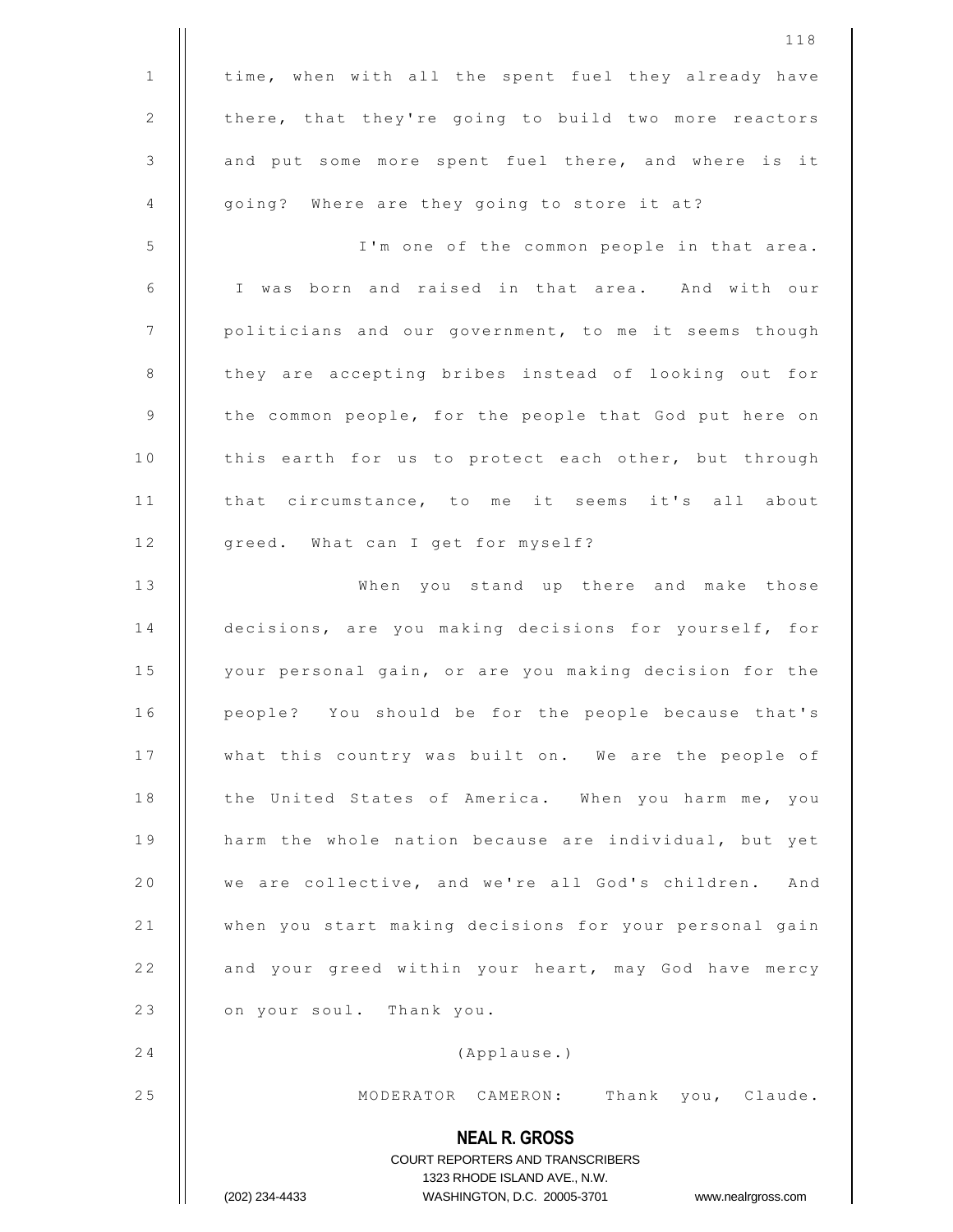|              | 119                                                                                                 |
|--------------|-----------------------------------------------------------------------------------------------------|
| $\mathbf{1}$ | Beverly? No? Kitty, Kitty Richards.                                                                 |
| $\mathbf{2}$ | MS. RICHARDS: Hey, everybody. My name is                                                            |
| 3            | Kitty Richards, and many people here today have made                                                |
| 4            | and will make very important points on this issue. As                                               |
| 5            | for myself, I'm in education because children are the                                               |
| 6            | hope of the future. I'm here because radioactive                                                    |
| 7            | nuclear waste opposes that hope.                                                                    |
| 8            | Ladies and gentlemen, for the sake of time                                                          |
| 9            | I don't have a lot to say, but I hope you'll hear                                                   |
| 10           | everyone who speaks tonight with an open mind, and                                                  |
| 11           | especially those who are coming from their own home                                                 |
| 12           | states where nuclear waste is emitted, or is created                                                |
| 13           | and has been leaking into the environment. The future                                               |
| 14           | of our precious planet depends on what you decide to                                                |
| 15           | do.                                                                                                 |
| 16           | The intolerable and deadly effects of                                                               |
| 17           | nuclear energy shown by Fukushima and the accident                                                  |
| 18           | that happened there proves that nuclear energy is not                                               |
| 19           | safe, is not clean, and it's not reliable. Just                                                     |
| 20           | because a major accident hasn't happened yet in the                                                 |
| 21           | United States doesn't mean it won't, nor does it                                                    |
| 22           | discount the very real and present threat of all the                                                |
| 23           | leaks that are currently occurring in radioactive                                                   |
| 24           | waste dumps.                                                                                        |
| 25           | How can we even consider moving such                                                                |
|              | <b>NEAL R. GROSS</b>                                                                                |
|              | COURT REPORTERS AND TRANSCRIBERS                                                                    |
|              | 1323 RHODE ISLAND AVE., N.W.<br>(202) 234-4433<br>WASHINGTON, D.C. 20005-3701<br>www.nealrgross.com |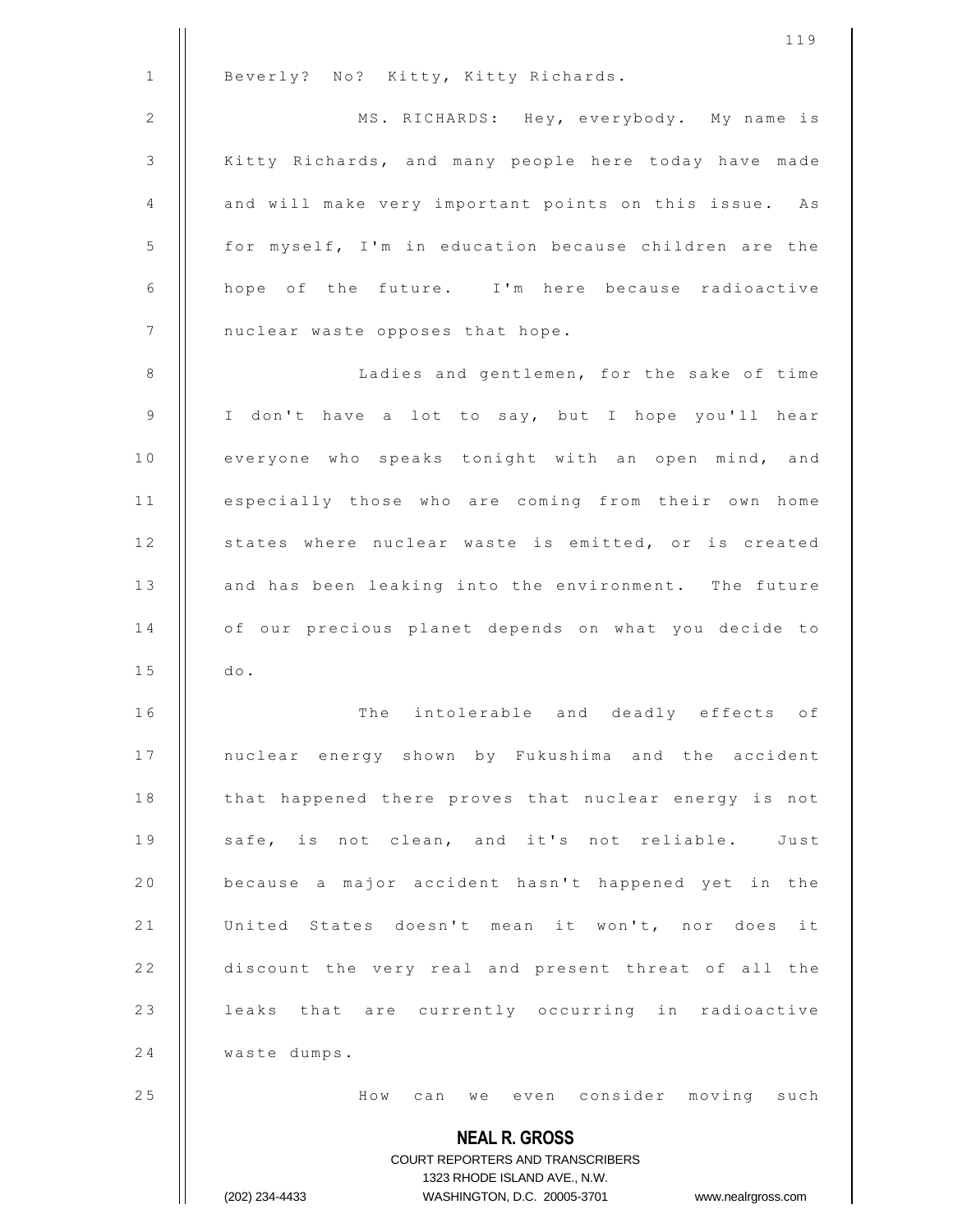|                | 120                                                      |
|----------------|----------------------------------------------------------|
| $\mathbf{1}$   | waste, risking devastating consequences to people and    |
| 2              | the environment by radiation poisoning; the poisoning    |
| 3              | of our land and water cannot be reclaimed. We can't      |
| 4              | take it back. Let's not make any more mistakes about     |
| 5              | this. Let's not move any waste, nor make any more        |
| 6              | waste either. Let's remember the children. What we       |
| $\overline{7}$ | do will be their reality for generations to come.        |
| 8              | MODERATOR CAMERON: Thank you.                            |
| $\overline{9}$ | (Applause.)                                              |
| 10             | MODERATOR CAMERON: Thank you. And is                     |
| 11             | Beverly Kerr here? There's Beverly. Okay. And then       |
| 12             | we're going to go to Juan Abendaño, Deb Arnason, and     |
| 13             | Lee Causey.                                              |
| 14             | MS. KERR: Good evening. I'm Beverly                      |
| 15             | Kerr. I come from Alamance County, North Carolina. I     |
| 16             | work for Blue Ridge Environmental Defense League. I'm    |
| 17             | also a volunteer with Neighborhood Environment Watch,    |
| 18             | which is an Alamance County chapter of the League.       |
| 19             | Misleading and biased information is being               |
| 20             | given to the public here. The NRC and the industry is    |
| 21             | ignoring real world multiple risk factors.<br>We all     |
| 22             | know that waste cannot be contained for as long as it    |
| 23             | poses a hazard. We see that nuclear plants are           |
| 24             | becoming permanent waste dumps. This increases the       |
| 25             | need for a safer storage plan. Irradiated fuel pools     |
|                | <b>NEAL R. GROSS</b><br>COURT REPORTERS AND TRANSCRIBERS |

1323 RHODE ISLAND AVE., N.W.

 $\begin{array}{c} \hline \end{array}$ 

(202) 234-4433 WASHINGTON, D.C. 20005-3701 www.nealrgross.com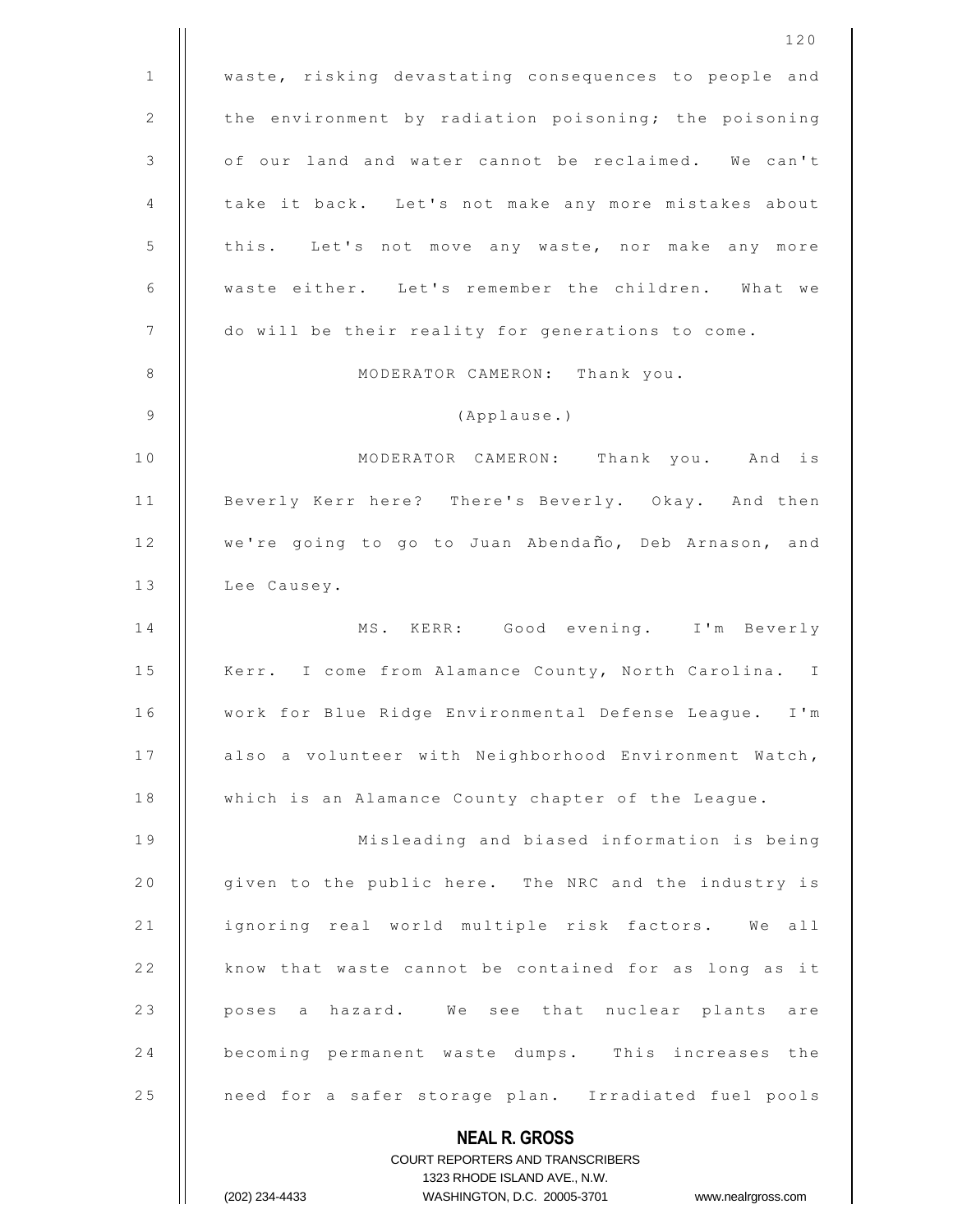|              | 121                                                                 |
|--------------|---------------------------------------------------------------------|
| $\mathbf{1}$ | are dramatically overcrowded and not protected. At                  |
| 2            | least minimize the risk of storage of irradiated fuel               |
| 3            | by placing it below ground and get it out of cooling                |
| 4            | pools like those at Shearon Harris near Raleigh.                    |
| 5            | Shearon Harris' four cooling pools are the                          |
| 6            | largest in the United States, and represent one of the              |
| 7            | greatest risks at nuclear plants because they are so                |
| 8            | overcrowded with so much highly irradiated material.                |
| 9            | Remember while flooding and risk of leakage threatens               |
| 10           | our vital drinking water supplies, we must also be                  |
| 11           | concerned about water loss from earthquakes, dropping               |
| 12           | of fuel casks, aircraft impact, accidental fires, and               |
| 13           | explosions. Any and all of these threats could easily               |
| 14           | lead to an irradiated fuel fire.                                    |
| 15           | Everyone agrees there's no argument that a                          |
| 16           | radiological release from a pool fire could dwarf that              |
| 17           | of a nuclear meltdown, so how far away is safe? Ten                 |
| 18           | miles is the industry standard, but our own U.S.                    |
| 19           | Government sets the distance for Americans in Japan at              |
| 20           | least 50 miles away.                                                |
| 21           | Just imagine trying to conduct an                                   |
| 22           | evacuation under real emergency conditions like those               |
| 23           | we've seen in other countries. Emergency planning has               |
| 24           | not been advanced over the years and must be expanded               |
| 25           | from 10 to 50 miles. State and local governments are                |
|              | <b>NEAL R. GROSS</b>                                                |
|              | <b>COURT REPORTERS AND TRANSCRIBERS</b>                             |
|              | 1323 RHODE ISLAND AVE., N.W.                                        |
|              | (202) 234-4433<br>WASHINGTON, D.C. 20005-3701<br>www.nealrgross.com |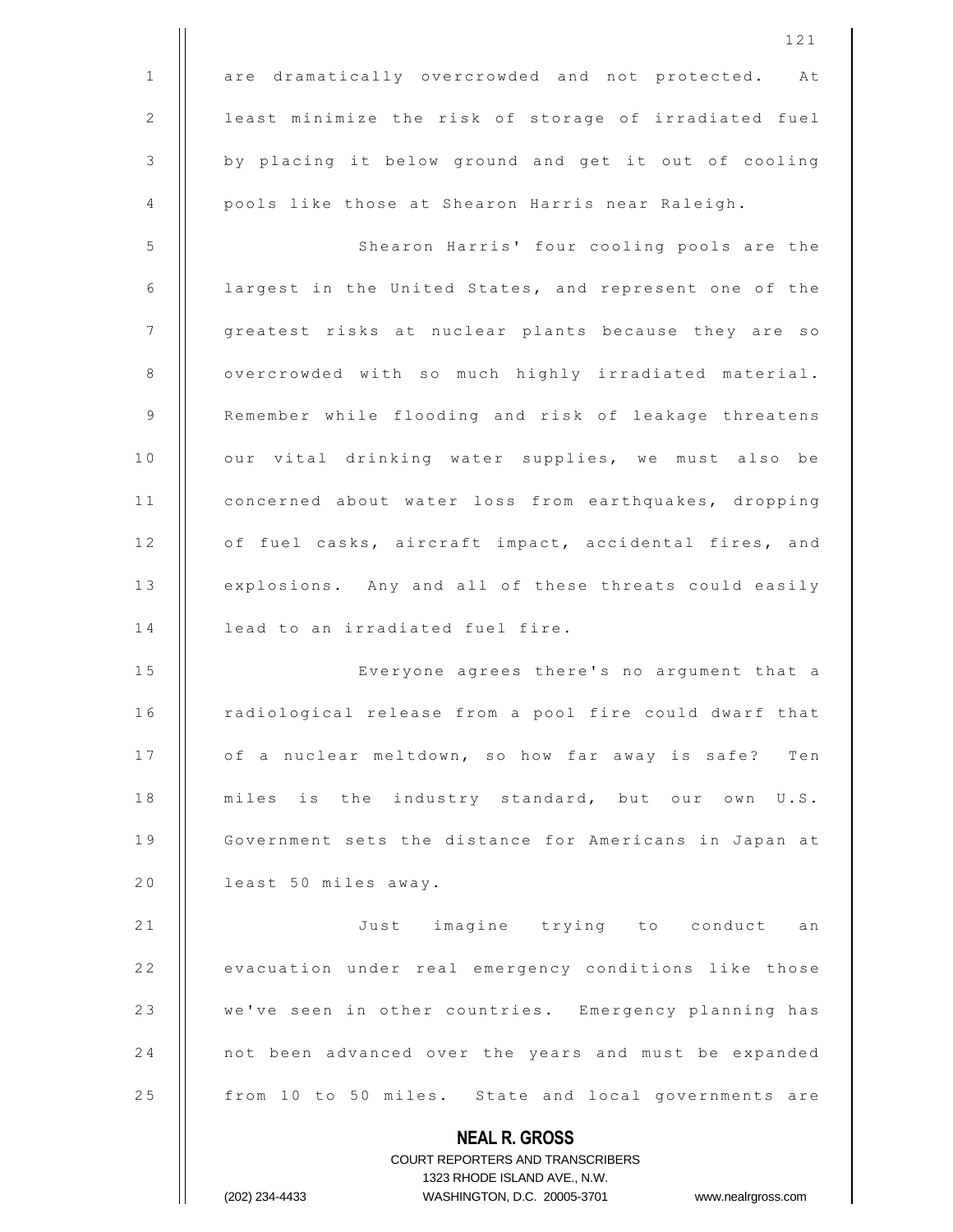|              | 122                                                                                                 |
|--------------|-----------------------------------------------------------------------------------------------------|
| $\mathbf{1}$ | responsible for all emergency response outside of                                                   |
| 2            | nuclear plant gates. Outside the gates is where the                                                 |
| 3            | industry's responsibility ends.                                                                     |
| 4            | Keep nuclear waste onsite where it is                                                               |
| 5            | created. As soon as it leaves the nuclear plant                                                     |
| 6            | property, then whose responsibility is it? Is that                                                  |
| 7            | why the industry wants to move irradiated nuclear                                                   |
| $8\,$        | waste around and cloud the issue of who pays the bill                                               |
| 9            | when an accident occurs?                                                                            |
| 10           | I agree with the Blue Ridge Environmental                                                           |
| 11           | Defense League who says, "If you make it and profit by                                              |
| 12           | it, then you keep it. If you can't maintain it, then                                                |
| 13           | stop making it." Thank you.                                                                         |
| 14           | (Applause.)                                                                                         |
| 15           | MODERATOR CAMERON: All right. Thank you                                                             |
| 16           | very much. And Juan, thank you. And then Deb Arnason                                                |
| 17           | and Lee Causey.                                                                                     |
| 18           | MR. ABENDAÑO: Howdy, my name is Juan                                                                |
| 19           | Abendaño. I'm an electrical engineer. I'm a graduate                                                |
| 20           | from Texas A&M University. I've been in the industry                                                |
| 21           | for over six and a half years, and I never thought I'd                                              |
| 22           | be in nuclear power. My sophomore summer in college I                                               |
| 23           | was presented with the opportunity to intern at a                                                   |
| 24           | nuclear power plant in Texas. I took that                                                           |
| 25           | opportunity, and day in and day out I saw how people                                                |
|              | <b>NEAL R. GROSS</b>                                                                                |
|              | <b>COURT REPORTERS AND TRANSCRIBERS</b>                                                             |
|              | 1323 RHODE ISLAND AVE., N.W.<br>(202) 234-4433<br>WASHINGTON, D.C. 20005-3701<br>www.nealrgross.com |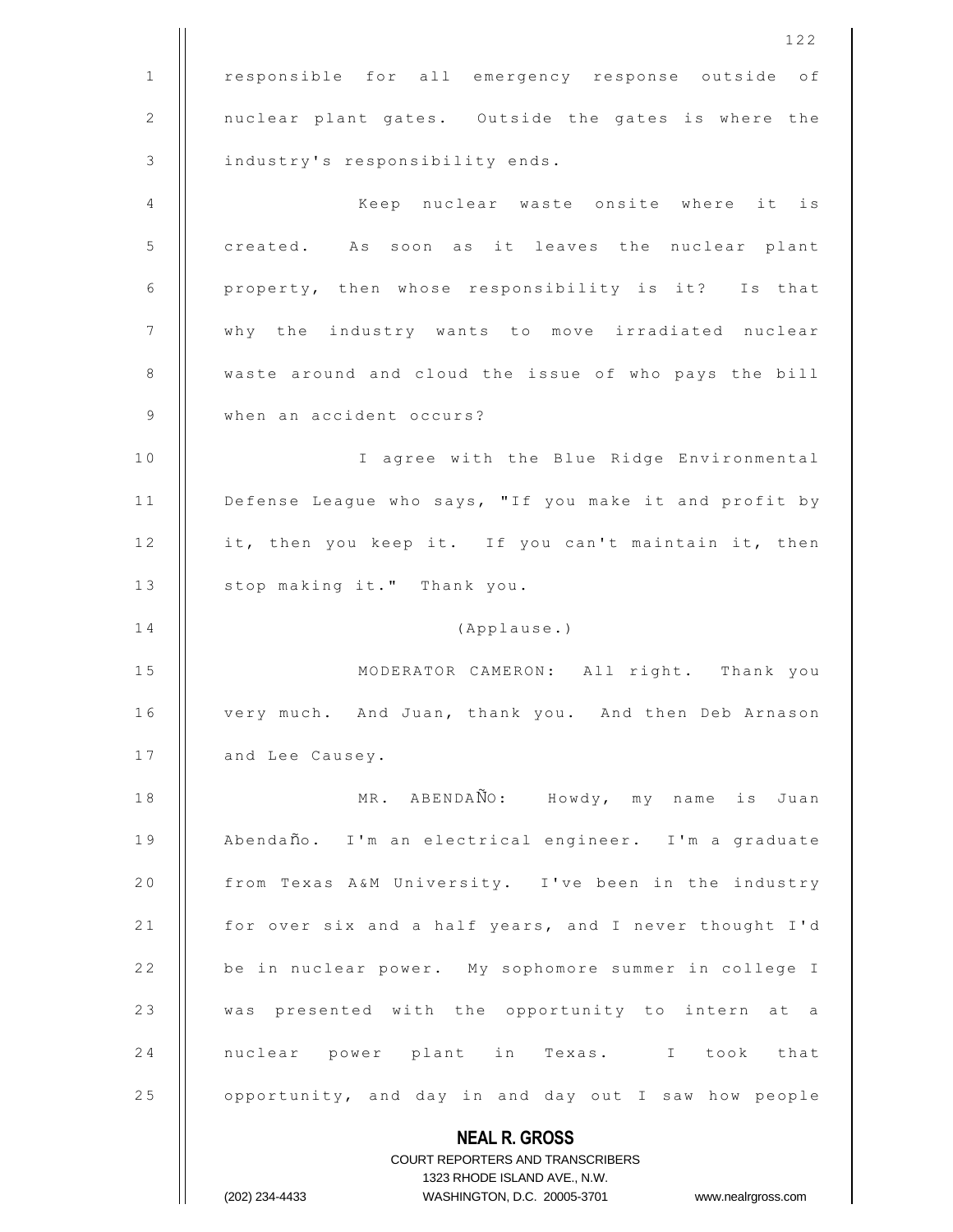|                | 123                                                                                              |
|----------------|--------------------------------------------------------------------------------------------------|
| $\mathbf{1}$   | work at the nuclear power plant. They are so safety                                              |
| 2              | conscious, it's ingrained in their mind.                                                         |
| 3              | You see, they have daughters, sons,                                                              |
| 4              | mothers and fathers, grandfathers; they have                                                     |
| 5              | grandchildren and great-grandchildren, and each day                                              |
| 6              | when I asked them what makes you work here? They                                                 |
| $\overline{7}$ | said, you know, I'm concerned about the future of my                                             |
| 8              | kids and their kids. And by me working here, I can                                               |
| 9              | guarantee that things are done right, safely,                                                    |
| 10             | efficiently, and that's why I'm here. And that is why                                            |
| 11             | I'm in the nuclear industry.                                                                     |
| 12             | I'm looking for my kids in the future. I                                                         |
| 13             | want them to be safe, and that's why I work in the                                               |
| 14             | industry. You know that 104 nuclear power plants have                                            |
| $1\,5$         | been running safely for the past 40 years? For those                                             |
| 16             | 40 years, we have safely stored spent fuel onsite.                                               |
| 17             | You can take all that spent fuel or used fuel, if you                                            |
| 18             | will, and stack it end to end on a football field.                                               |
| 19             | From end to end about 20 feet high, that's all the                                               |
| 20             | waste we have.                                                                                   |
| 21             | Now, we also have the technology to                                                              |
| 22             | recycle. We can take that and diminish it down                                                   |
| 23             | several times over, so we have that technology. So,                                              |
| 24             | do you think we can safely store now, in the past, now                                           |
| 25             | and in the future? You're darned right we can. And                                               |
|                | <b>NEAL R. GROSS</b>                                                                             |
|                | COURT REPORTERS AND TRANSCRIBERS                                                                 |
|                | 1323 RHODE ISLAND AVE., N.W.<br>WASHINGTON, D.C. 20005-3701 www.nealrgross.com<br>(202) 234-4433 |
|                |                                                                                                  |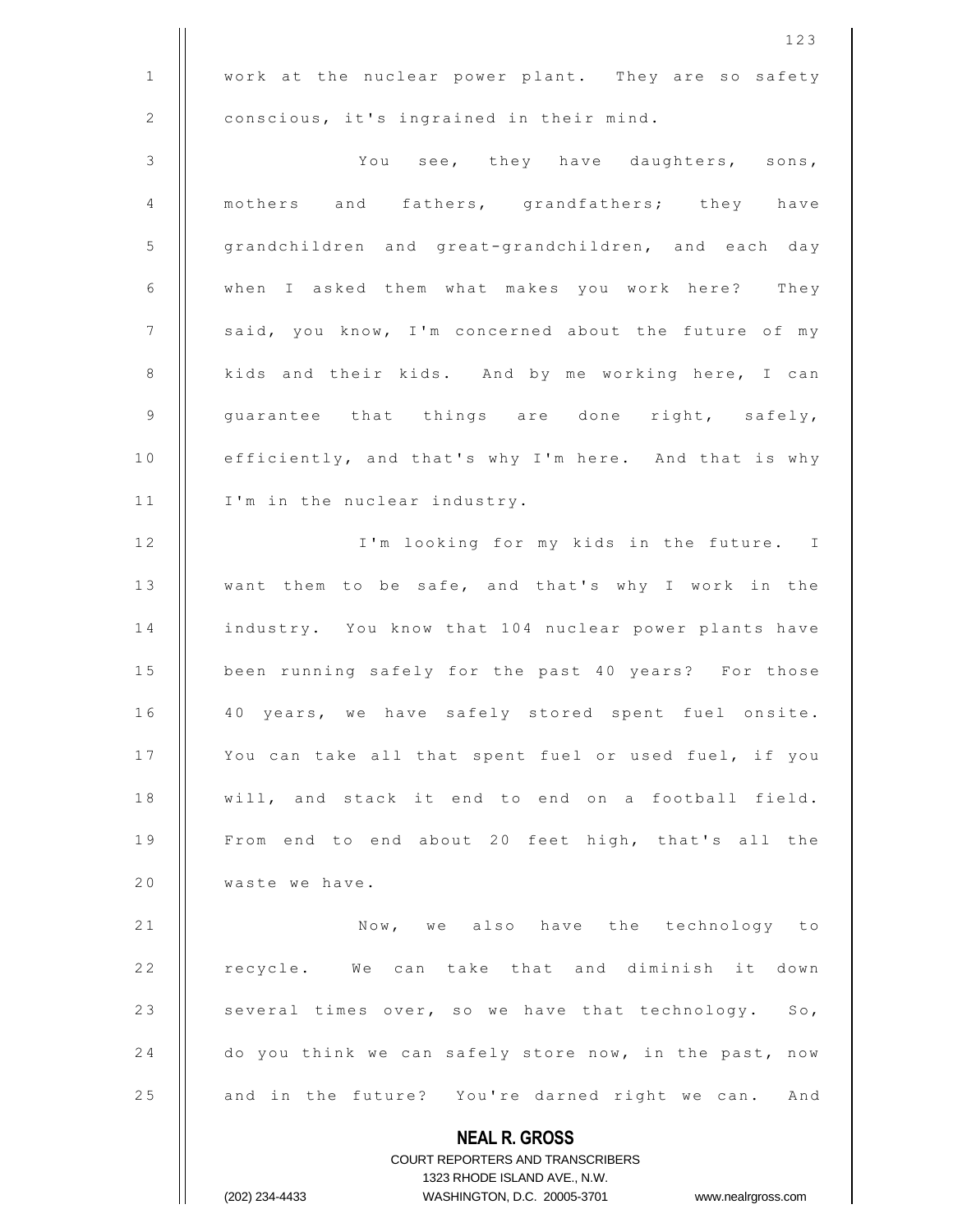|              | 124                                                                                              |
|--------------|--------------------------------------------------------------------------------------------------|
| $\mathbf{1}$ | this is why I'm also in the industry. I'm looking to                                             |
| 2            | keep that new technology coming. As an electrical                                                |
| 3            | engineer, I want to contribute to that technology, to                                            |
| 4            | that safeness of our industry.                                                                   |
| 5            | I implore you guys to go out and look at                                                         |
| 6            | the facts, look at the facts of what is actually going                                           |
| 7            | on in the nuclear industry. I implore you to look for                                            |
| 8            | yourselves, look to other people who are in the                                                  |
| 9            | industry, and you'll find out the real truth. We're a                                            |
| 10           | safe industry. We've safely stored our fuel in the                                               |
| 11           | past, today, and in the future. And I implore the NRC                                            |
| 12           | to pass the GEIS as proposed. Thank you.                                                         |
| 13           | (Applause.)                                                                                      |
| 14           | MODERATOR CAMERON: Thank you, Juan. And                                                          |
| 15           | this is Deb, Deb Arnason.                                                                        |
| 16           | ARNASON: Hi, I'm Deb Arnason. And<br>MS.                                                         |
| 17           | just to start this off with something I hadn't planned                                           |
| 18           | to say, and thank you Juan, but it occurs to me that                                             |
| 19           | everyone in favor of nuclear energy and these Generic                                            |
| 20           | Waste rules has a job in the industry. I'm going to                                              |
| 21           | quote you from Upton Sinclair, I think. "The surest                                              |
| 22           | way to keep a man in ignorance is if his job depends                                             |
| 23           | on him not knowing." Okay, anyway.                                                               |
| 24           | Okay. I have zero confidence in the                                                              |
| 25           | Nuclear Regulatory Commission to address the risks of                                            |
|              | <b>NEAL R. GROSS</b>                                                                             |
|              | COURT REPORTERS AND TRANSCRIBERS                                                                 |
|              | 1323 RHODE ISLAND AVE., N.W.<br>(202) 234-4433<br>WASHINGTON, D.C. 20005-3701 www.nealrgross.com |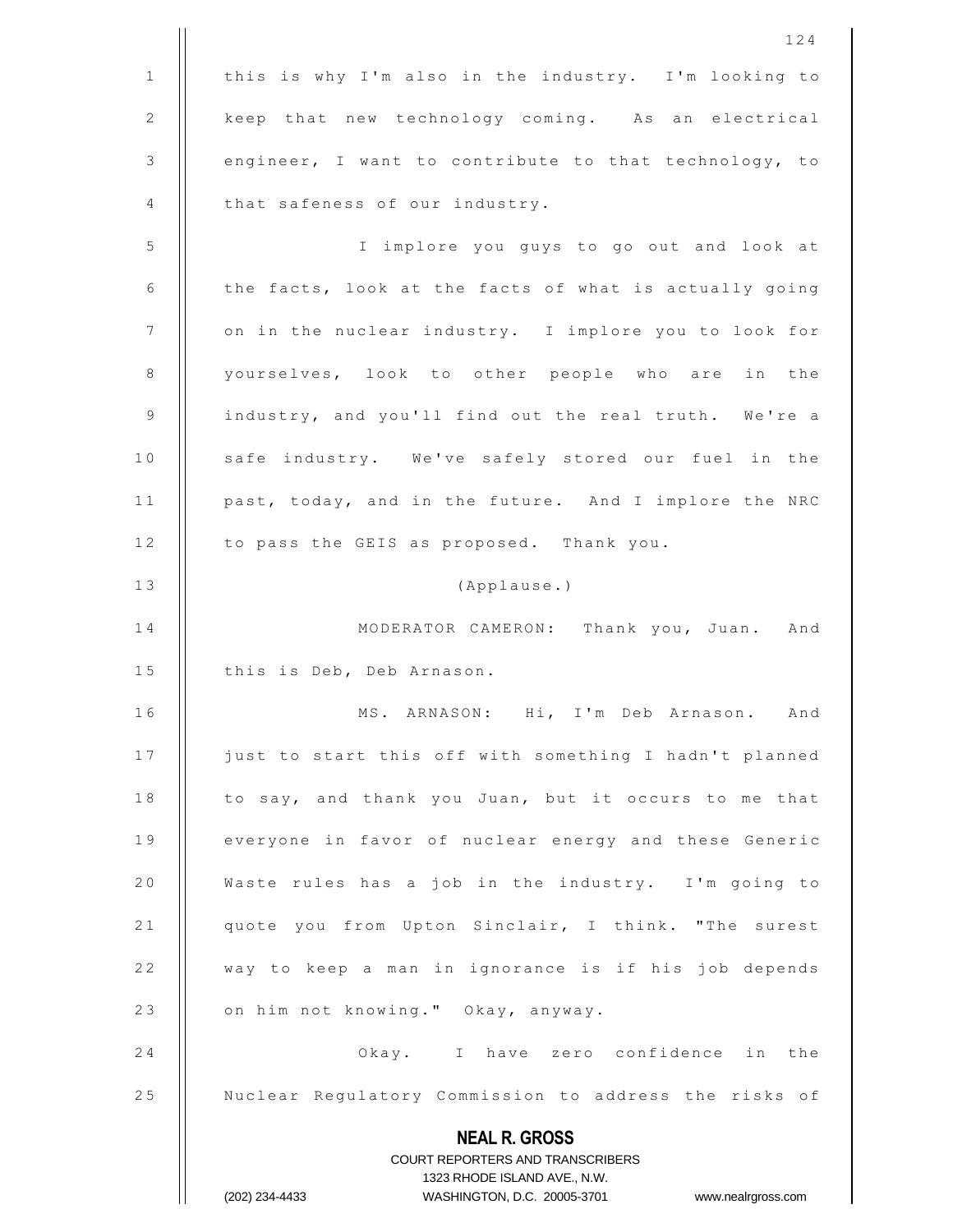**NEAL R. GROSS** 125 1 | nuclear waste disposal near my home here on the North 2 | Carolina/South Carolina border. I have been studying 3  $\parallel$  the nuclear waste situation for the past 20 years, 4 | having lived in the shadow of nuclear energy plants 5 | both here in North Carolina and previously in Florida,  $6$  | and also being made to pay for them advance, even if 7 | they don't come on line. Now, that's my own added. 8 I h a v e a t t e n d e d c o n f e r e n c e s t o d e a l w i t h 9 | this issue and have heard former government employees 10 || say that this area of the Southern U.S., at least a 11 | five-state radius, has been referred to as a nuclear 12 || sacrifice zone. I wonder if you ever heard that. 13 || I've heard it several times. 14 || After Fukushima and in the light of Yucca 15  $\parallel$  Mountain not being licensed, which I think is a good 16 | thing, I am unwilling to add nuclear fuel to the 17 || radioactive fires by permitting either; one, more 18 | costly nuclear power plants generating more nuclear 19 || waste; or, two, any vaque rules being applied to the 20 | centuries long storage of hazardous nuclear waste. 21 | Personally, I believe the current waste 22 | must be safely stored in place and hardened, and that 23 | no new waste be generated until and unless there is a 24 | reliable way to deal with the existing waste. Solar, 25 | wind, and geothermal energy are quite feasible to

> COURT REPORTERS AND TRANSCRIBERS 1323 RHODE ISLAND AVE., N.W. (202) 234-4433 WASHINGTON, D.C. 20005-3701 www.nealrgross.com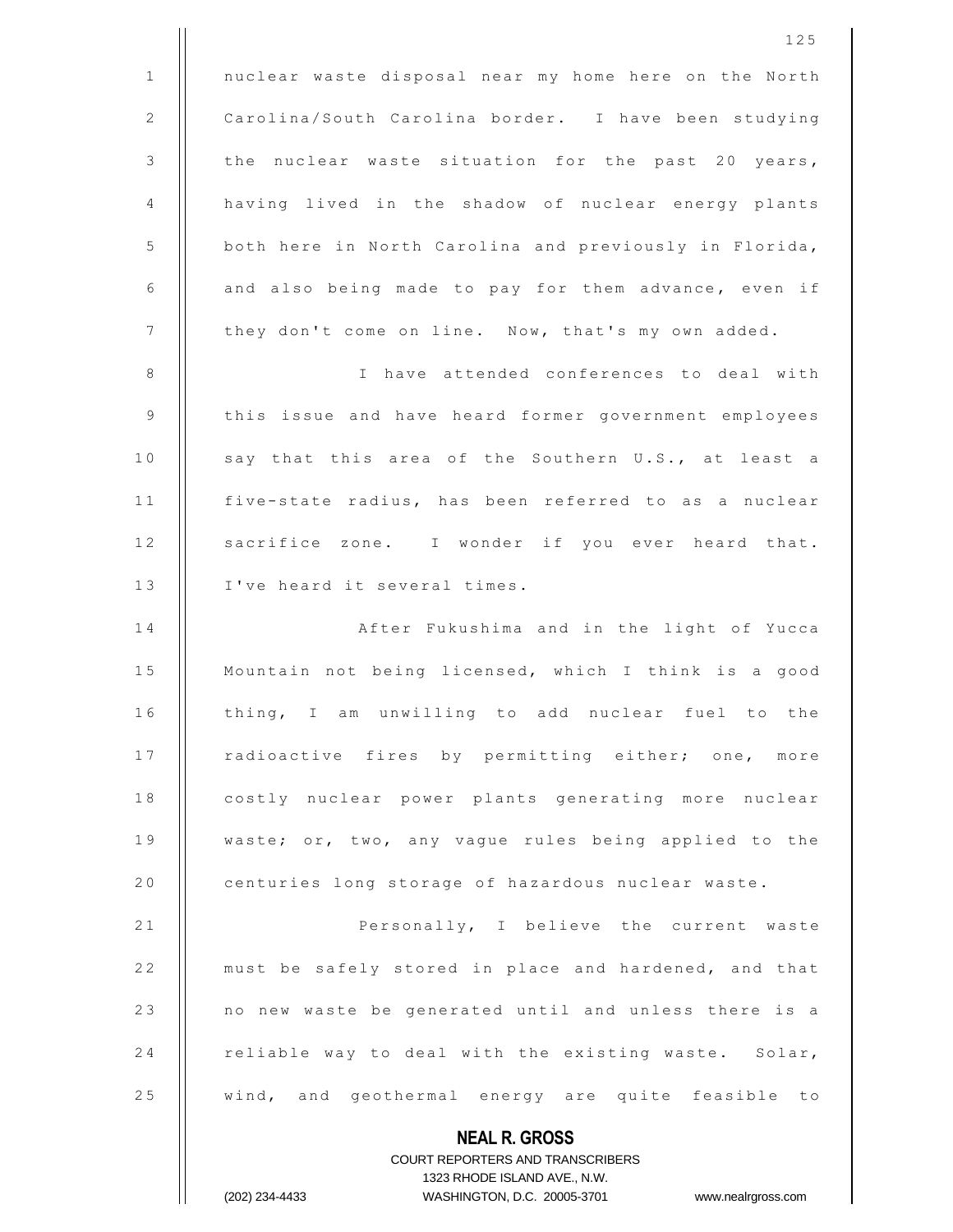|              | 126                                                                                                 |
|--------------|-----------------------------------------------------------------------------------------------------|
| $\mathbf{1}$ | become our primary energy sources according to the                                                  |
| $\mathbf{2}$ | Federal Energy Regulatory Commissioner, John                                                        |
| 3            | Wellinghoff. We should be following Germany's lead to                                               |
| 4            | convert to renewable sources by 2020.                                                               |
| 5            | Okay. All NRC licensing, planning, and                                                              |
| 6            | permitting should be directed towards the phase out of                                              |
| 7            | nuclear energy, and existing nuclear waste storage                                                  |
| 8            | safety. Then you can change your name to the                                                        |
| 9            | Renewables Regulatory Commission, the RRC, and you can                                              |
| 10           | all keep your jobs.                                                                                 |
| 11           | Okay. I was going to stop with that, but                                                            |
| 12           | I have to add a joke. I can't leave it on such a                                                    |
| 13           | heavy, depressing spot. So, what do you call a solar                                                |
| 14           | energy spill? A sunrise. And what do you call a                                                     |
| 15           | solar energy waste? A sunset, gone in half a day, not                                               |
| 16           | half a millennium. Thank you.                                                                       |
| 17           | MODERATOR CAMERON: Thanks, Deb. And Lee,                                                            |
| 18           | this is Lee Causey, and we're going to take two more,                                               |
| 19           | and then we're going to take a little break. You've                                                 |
| $2\;0$       | been a wonderful community, and we'll just take a                                                   |
| 21           | short break, 10 minutes, and then we're going to come                                               |
| 22           | back and finish up. And we should be done by 11:00.                                                 |
| 23           | And Jean Larson and Laura Sorenson, we're going to                                                  |
| 24           | hear after Lee.                                                                                     |
| 25           | MR. CAUSEY: Thank you for hanging around.                                                           |
|              | <b>NEAL R. GROSS</b>                                                                                |
|              | COURT REPORTERS AND TRANSCRIBERS                                                                    |
|              | 1323 RHODE ISLAND AVE., N.W.<br>(202) 234-4433<br>WASHINGTON, D.C. 20005-3701<br>www.nealrgross.com |
|              |                                                                                                     |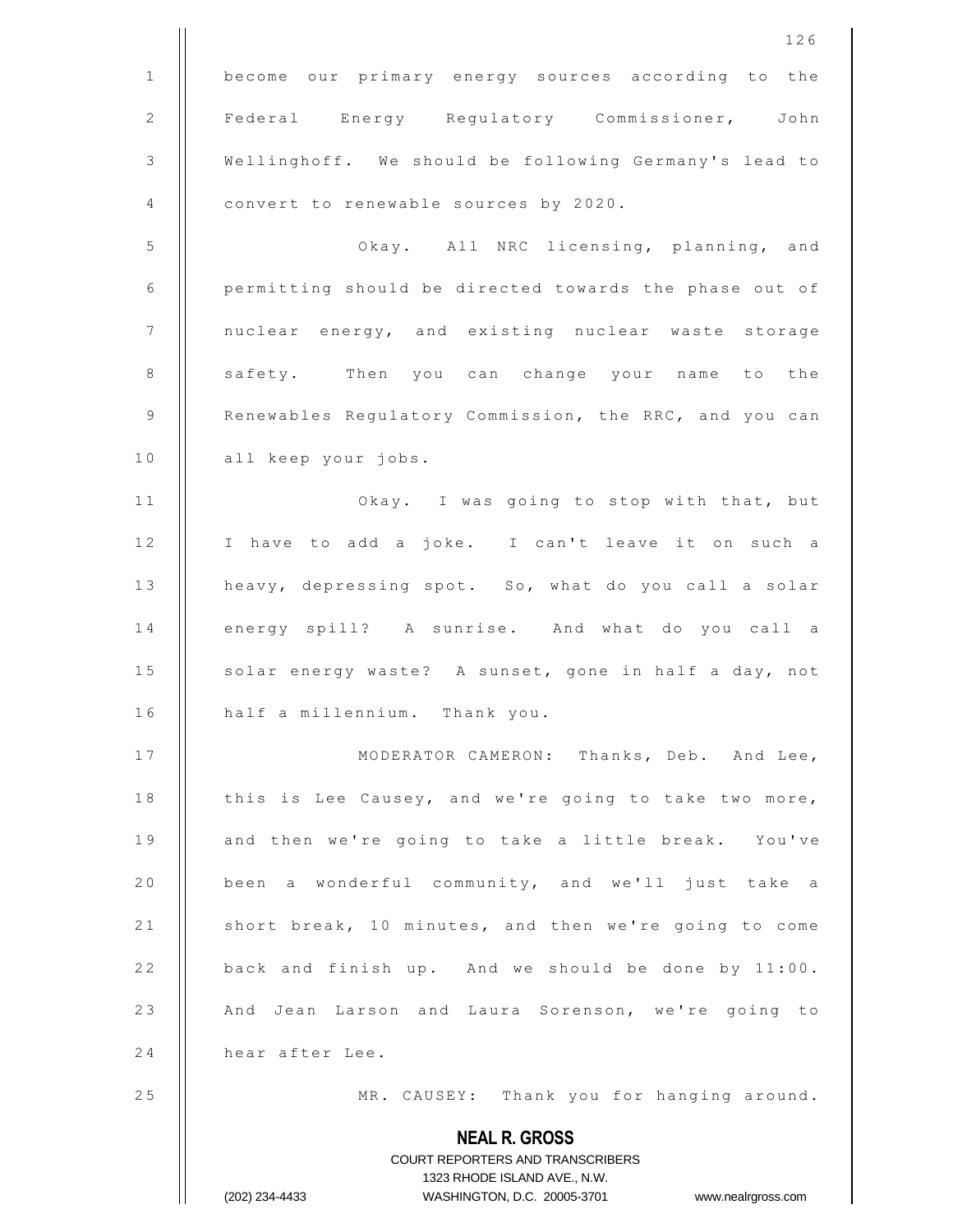|              | 127                                                                 |
|--------------|---------------------------------------------------------------------|
| $\mathbf{1}$ | My name is Lee Causey. I am a mechanical engineer.                  |
| 2            | I work for Duke Energy, and I'm here tonight as a                   |
| 3            | member of the North American Young Generation of                    |
| 4            | Nuclear. And it sounds like many people came here to                |
| 5            | talk, and I appreciate that. I actually came here to                |
| 6            | listen today, and many of you were nice enough to stop              |
| 7            | by our NAYGN table right outside and offer some great               |
| 8            | comments. And I appreciate that, but first let me                   |
| 9            | start off with returning to the Environmental Impact                |
| 10           | Statement.                                                          |
| 11           | I will briefly say that I do endorse the                            |
| 12           | NRC's Environmental Impact Statement, and I worked at               |
| 13           | a number of nuclear plants now. I've been in the                    |
| 14           | business for five years, and I have complete                        |
| 15           | confidence in the NRC to continue to provide robust,                |
| 16           | safe, and reliable regulatory oversight and rules for               |
| 17           | our industry that includes the storage of nuclear fuel              |
| 18           | waste. However, I do feel that there are a couple of                |
| 19           | points that were made that deserve to be reiterated                 |
| 20           | that everyone here can share.                                       |
| 21           | The first one is, all of us agree there is                          |
| 22           | a huge problem with nuclear waste. I've heard the                   |
| 23           | number 70,000 and 80,000 tons used today. The number                |
| 24           | I had before I came here was 70,000.<br>That is a                   |
| 25           | significant amount of waste, and we do not have a                   |
|              | <b>NEAL R. GROSS</b>                                                |
|              | COURT REPORTERS AND TRANSCRIBERS                                    |
|              | 1323 RHODE ISLAND AVE., N.W.                                        |
|              | WASHINGTON, D.C. 20005-3701<br>(202) 234-4433<br>www.nealrgross.com |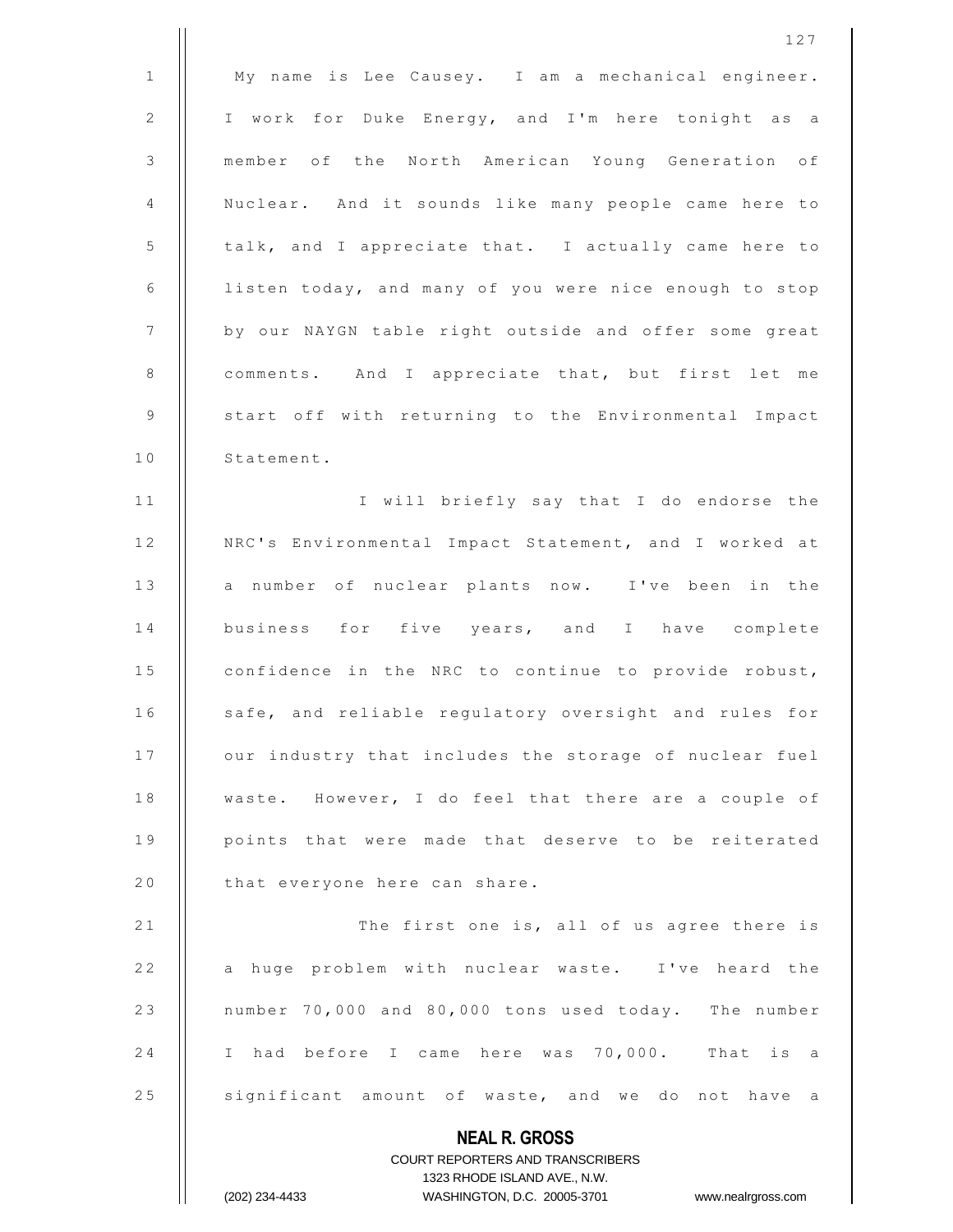|                 | 128                                                                 |
|-----------------|---------------------------------------------------------------------|
| $\mathbf{1}$    | great long-term plan about how to deal with this. It                |
| 2               | is not part of the short-term solution provided in the              |
| 3               | Environmental Impact Statement we have before us.                   |
| 4               | I think we can also agree that we need a                            |
| 5               | plan. Even if you decide to end all nuclear                         |
| 6               | immediately, or keep nuclear going forever, this is a               |
| $7\phantom{.0}$ | problem we're going to face, and we will need a                     |
| 8               | solution for it. So, what do you do?                                |
| 9               | As I mentioned earlier, I have complete                             |
| 10              | confidence in the NRC. I have worked under the                      |
| 11              | regulations for five years now, and really, it's a                  |
| 12              | marvel in the same way that you -- I'll skip a little               |
| 13              | bit. Thank you for the warning.                                     |
| 14              | I think that we should focus our energy on                          |
| 15              | solving this large problem we have before us. I                     |
| 16              | recommend to the NRC that they continue to review and               |
| 17              | take the insight of the Blue Ribbon Commission report,              |
| 18              | and I hope that you will continue to review and look                |
| 19              | into new nuclear technology as it develops new                      |
| 20              | facilities, and pursue active licensing and active                  |
| 21              | regulations to make sure we continue to operate things              |
| 22              | safely.                                                             |
| 23              | I think both sides can agree that we need                           |
| 24              | to solve this problem, and I think we need to look for              |
| 25              | solutions from industry, and I wish you the best of                 |
|                 | <b>NEAL R. GROSS</b>                                                |
|                 | COURT REPORTERS AND TRANSCRIBERS                                    |
|                 | 1323 RHODE ISLAND AVE., N.W.                                        |
|                 | (202) 234-4433<br>WASHINGTON, D.C. 20005-3701<br>www.nealrgross.com |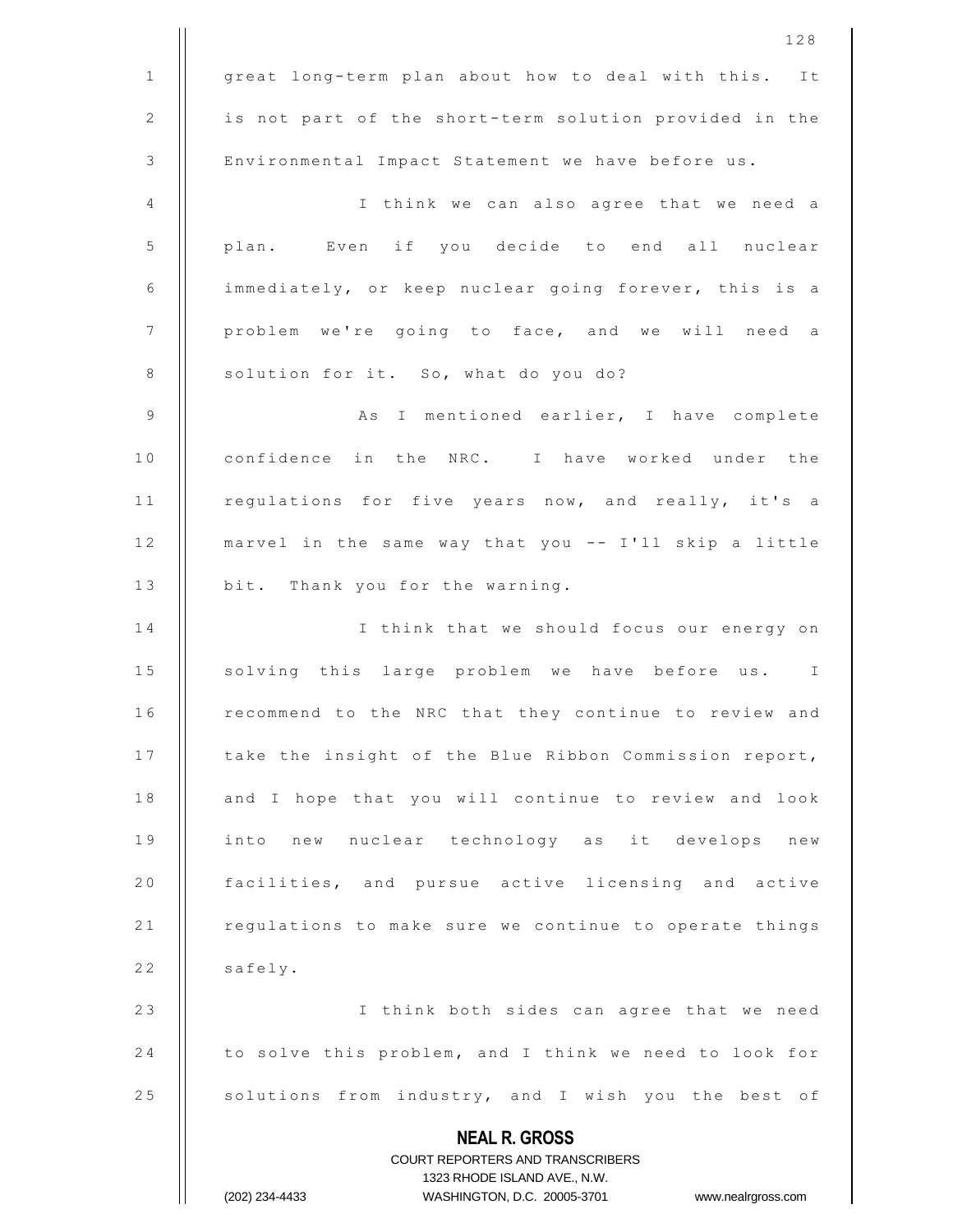|                 | 129                                                              |
|-----------------|------------------------------------------------------------------|
| $\mathbf{1}$    | luck. I will continue to stay in this industry as                |
| 2               | long as I can under your guidance. Thank you.                    |
| $\mathfrak{Z}$  | (Applause.)                                                      |
| 4               | MODERATOR CAMERON: Thank you very much,                          |
| 5               | Lee. Thank you. And is this Jean? Okay. And then                 |
| 6               | we're going to go to Laura Sorenson.                             |
| $7\phantom{.0}$ | MS. LARSON: Good evening. My name is                             |
| 8               | Jean Larson. I live in Sandy Mush, North Carolina.               |
| 9               | It's a mountain farming community with rich soil,                |
| 10              | woods; pristine beauty. We live by the seasons; we               |
| $1\,1$          | plant, we harvest, we return nutrients to the earth to           |
| 12              | insure an ongoing abundance. We know the fields, the             |
| 13              | woods; we know the wild animals that live there and              |
| 14              | where they live. Some families have been living in               |
| 15              | this and farming in Sandy Mush continuously from the             |
| 16              | time that their ancestors got a land grant from the              |
| 17              | king in the 1700s.                                               |
| 18              | We know our neighbors. We watch out for                          |
| 19              | each other. We help each other in the fields during              |
| 20              | storms, when someone is sick. We share when we have              |
| 21              | an abundance of fruit or vegetables. We are a                    |
| 22              | community; a generous and a happy community.                     |
| 23              | Imagine our surprise, or bewilderment to                         |
| 24              | learn in the 1980s of a proposal to turn this pristine           |
| 25              | community into a nuclear waste depository. Not                   |
|                 | <b>NEAL R. GROSS</b>                                             |
|                 | COURT REPORTERS AND TRANSCRIBERS                                 |
|                 | 1323 RHODE ISLAND AVE., N.W.                                     |
|                 | WASHINGTON, D.C. 20005-3701 www.nealrgross.com<br>(202) 234-4433 |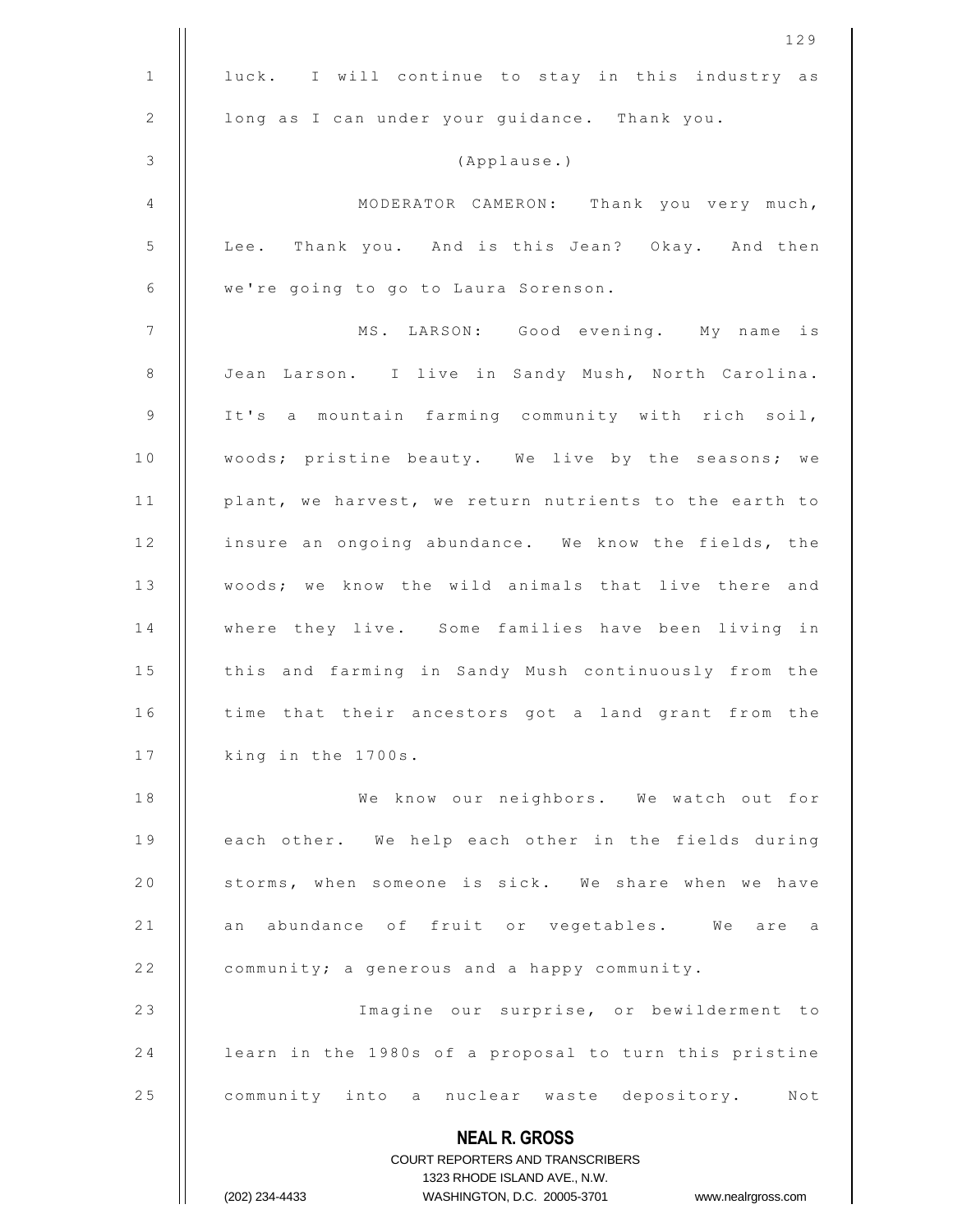**NEAL R. GROSS** COURT REPORTERS AND TRANSCRIBERS 1323 RHODE ISLAND AVE., N.W. (202) 234-4433 WASHINGTON, D.C. 20005-3701 www.nealrgross.com 130 1 | surprisingly, people who passionately love their home 2 | and know how to work hard together were able to save 3 | Sandy Mush, but I have some questions for you today on 4 deciding what to do with the accumulated nuclear 5 waste. 6 W h o i s y o u r n e i g h b o r ? D o y o u k n o w y o u r 7 | | neighbors? We do not dump on our neighbors in Sandy 8 | Mush. Why is more nuclear waste being created when we 9 | do not know what to do with what we already have? We 10 | do not make a mess for our neighbors in Sandy Mush. 11 || We do not use toxic materials that can run off into 12 | other's fields. It is not neighborly. How are you 13 | protecting your neighbors? Are you prepared to handle 14 || a situation like the one now in Fukushima? If you are 15 | not, who is? Who is protecting our neighbors, your 16 | neighbors, all neighbors? Thank you. 17 | (Applause.) 18 | MODERATOR CAMERON: Thank you very much. 19 | This is Laura Sorenson. 20 || MS. SORENSON: Hi, my name is Laura 21 || Sorenson. I'm with SAFE Carolinas. I live in 22 || Asheville, North Carolina. I brought folks here 23 | because we really care about this issue. I also 24 | brought with me, in this envelope, about 90 people who 25 | have signed letters who could not make the bus trip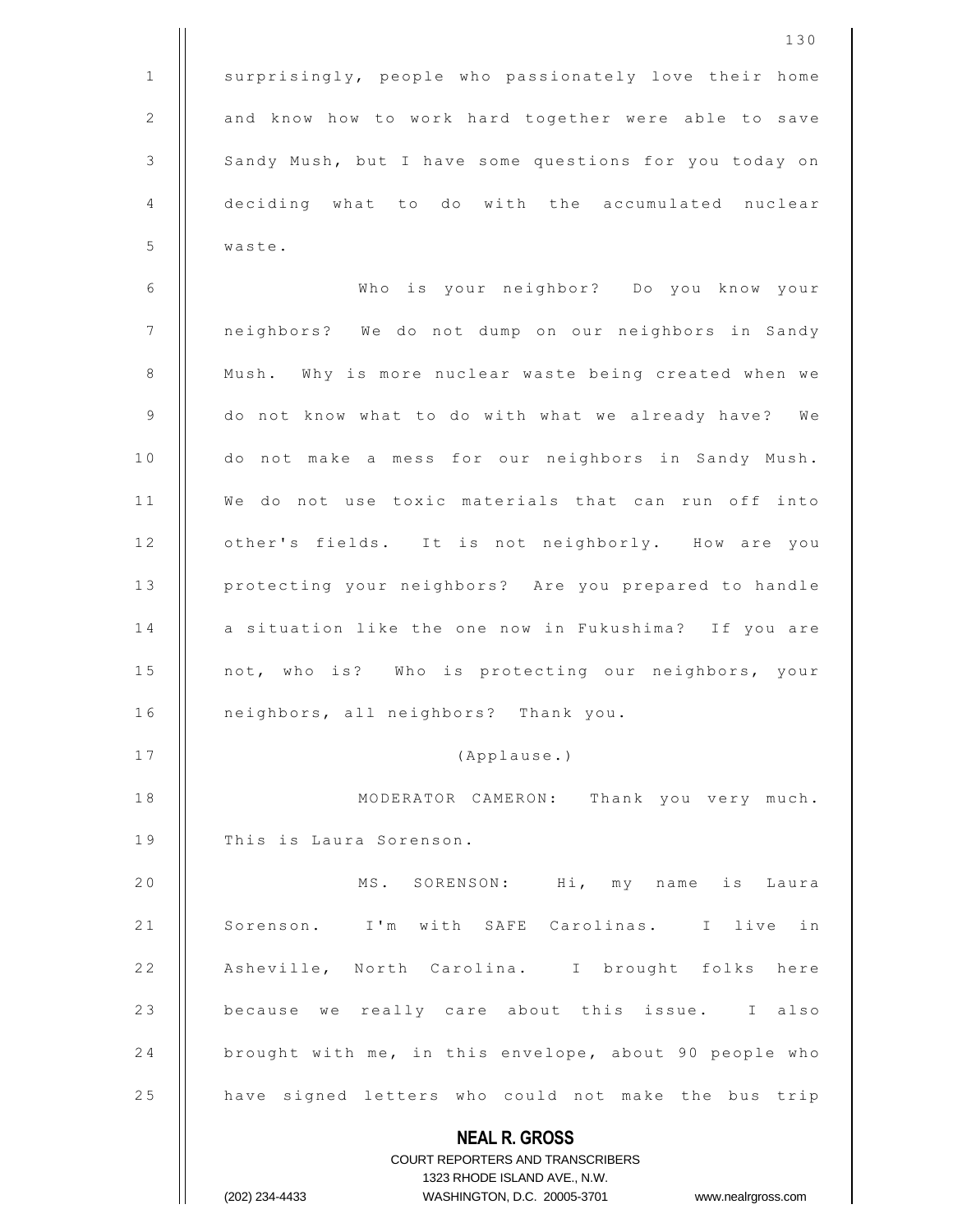|              | 131                                                                                                 |
|--------------|-----------------------------------------------------------------------------------------------------|
| $\mathbf{1}$ | with us this far, so I will give that to you all.                                                   |
| 2            | In our area, we face major water issues.                                                            |
| 3            | The draft GEIS does not address water safety issues as                                              |
| 4            | reactor site-specific, and does not include the                                                     |
| 5            | necessary data collection needed to take a realistic                                                |
| 6            | look at our situation. Here are only a few examples.                                                |
| 7            | The nuclear power stations Catawba and                                                              |
| 8            | McGuire give us four nuclear reactors located on                                                    |
| 9            | drinking water reservoirs within 20 miles of downtown                                               |
| 10           | Charlotte. They are the largest water users on the                                                  |
| 11           | Catawba River, a river that has been ranked the fourth                                              |
| 12           | most stressed river in the United States by the Union                                               |
| 13           | of Concerned Scientists, and made the Southern                                                      |
| 14           | Environmental Law Center's list of the top ten most                                                 |
| 15           | endangered places in the southeast. Other reports                                                   |
| 16           | have quoted by 2040 there will not be enough water in                                               |
| 17           | the Catawba River to meet all the water demands. Most                                               |
| 18           | people don't realize that more water is used to                                                     |
| 19           | generate power for their home than is directly used in                                              |
| 20           | a household.                                                                                        |
| 21           | The Oconee Nuclear Station shut down                                                                |
| 22           | October $24^{th}$ due to water issues. This plant faces                                             |
| 23           | serious dam issues, and has had 14 high-level                                                       |
| 24           | violations since 2000. For those of you who don't                                                   |
| 25           | know, that's a heck of a lot. It took an NRC whistle                                                |
|              | <b>NEAL R. GROSS</b>                                                                                |
|              | <b>COURT REPORTERS AND TRANSCRIBERS</b>                                                             |
|              | 1323 RHODE ISLAND AVE., N.W.<br>(202) 234-4433<br>WASHINGTON, D.C. 20005-3701<br>www.nealrgross.com |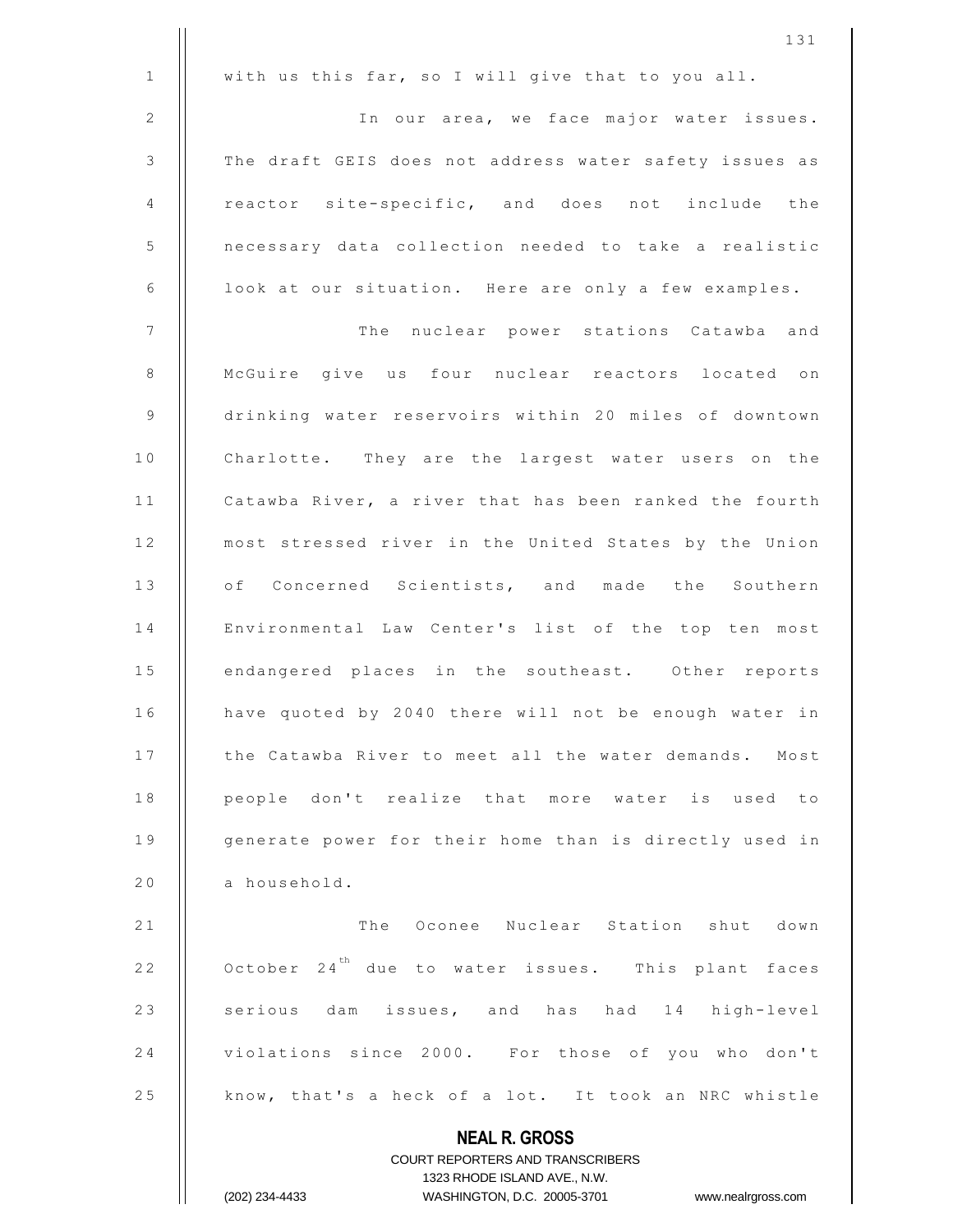|              | 132                                                                                                 |
|--------------|-----------------------------------------------------------------------------------------------------|
| $\mathbf{1}$ | blower for Duke and the NRC to do anything about it.                                                |
| 2            | That doesn't give me confidence. And the proposed                                                   |
| 3            | W.S. Lee Nuclear Plant in Gaffney; they have to really                                              |
| 4            | compensate for the small Broad River. That dries up                                                 |
| 5            | in the summer. You can just walk across it. Yet,                                                    |
| 6            | Duke and the NRC think it's okay to just build 20                                                   |
| 7            | miles downstream in Cliffside, then down to the south                                               |
| 8            | you've got three reactors at V.C. Summer and                                                        |
| 9            | Jenkinsville.                                                                                       |
| 10           | We want you to have the same logic as the                                                           |
| 11           | court and say we're not going to license this plant.                                                |
| 12           | We don't want any more nuclear power. So, for the                                                   |
| 13           | sake of timing, my point is our waters; they're not                                                 |
| 14           | going to keep up with this.                                                                         |
| 15           | According to the Government Accountability                                                          |
| 16           | Office, the amount of spent storage fuel onsite at                                                  |
| 17           | commercial nuclear reactors will increase by 2,000                                                  |
| 18           | metric tons a year, doubling to about 140 metric tons                                               |
| 19           | before it can be moved offsite because storage at                                                   |
| 20           | disposal facilities may take decades to develop. Then                                               |
| 21           | with the centralized and permanent disposal, 15 to 40                                               |
| 22           | years before they get ready for that.                                                               |
| 23           | We are kicking the can down the road. As                                                            |
| 24           | a grandma, I'm pleading for the 6,000 generations that                                              |
| 25           | will be stuck with this horrible handmade substance.                                                |
|              | <b>NEAL R. GROSS</b>                                                                                |
|              | <b>COURT REPORTERS AND TRANSCRIBERS</b>                                                             |
|              | 1323 RHODE ISLAND AVE., N.W.<br>(202) 234-4433<br>WASHINGTON, D.C. 20005-3701<br>www.nealrgross.com |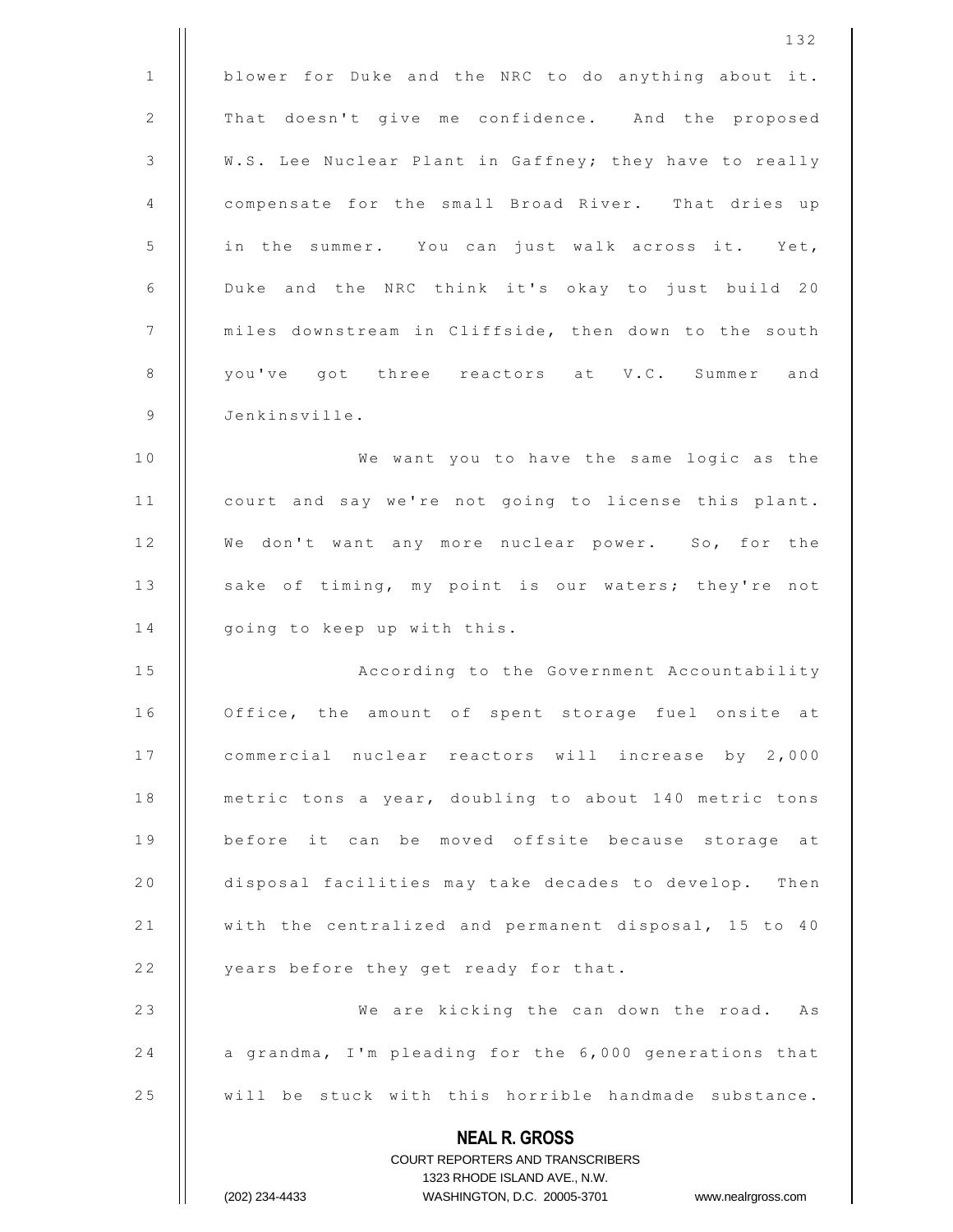|              | 133                                                                                                 |
|--------------|-----------------------------------------------------------------------------------------------------|
| $\mathbf{1}$ | Do you ever sit down and think about the children of                                                |
| 2            | Fukushima? I do. I sit there and cry. I can't                                                       |
| 3            | imagine being the mother of any of these children that                                              |
| 4            | are affected by it, so when industry stands up here                                                 |
| 5            | and tells me it's safe, and industry of the United                                                  |
| 6            | States built those reactors, it really makes me angry.                                              |
| 7            | It's hurtful, and it's embarrassing.                                                                |
| 8            | MODERATOR CAMERON: And I'm going to have                                                            |
| 9            | to ask you to finish up.                                                                            |
| 10           | MS. SORENSON: Yes, I'm done. So, anyway,                                                            |
| 11           | I say to you, you should try sitting down and                                                       |
| 12           | contemplating these kids, try crying. It brings a                                                   |
| 13           | little blood up to your brain. Maybe that will open                                                 |
| 14           | your mind.                                                                                          |
| 15           | MODERATOR CAMERON: All right, thank you.                                                            |
| 16           | (Applause.)                                                                                         |
| 17           | MODERATOR CAMERON: Okay. We're going to                                                             |
| 18           | take a break for about seven minutes or so. Is that                                                 |
| 19           | okay, seven? And then we're going to come back with                                                 |
| 20           | Ellen Thomas, Brita Larsen Clark, Denise Lee, and                                                   |
| 21           | James Hennen, and James Little. So, seven to ten                                                    |
| 22           | minutes.                                                                                            |
| 23           | (Whereupon, the proceedings went off the                                                            |
| 24           | record at 10:08:57 p.m., and went back on the record                                                |
| 25           | at 10:18:47 p.m.)                                                                                   |
|              | <b>NEAL R. GROSS</b>                                                                                |
|              | COURT REPORTERS AND TRANSCRIBERS                                                                    |
|              | 1323 RHODE ISLAND AVE., N.W.<br>(202) 234-4433<br>WASHINGTON, D.C. 20005-3701<br>www.nealrgross.com |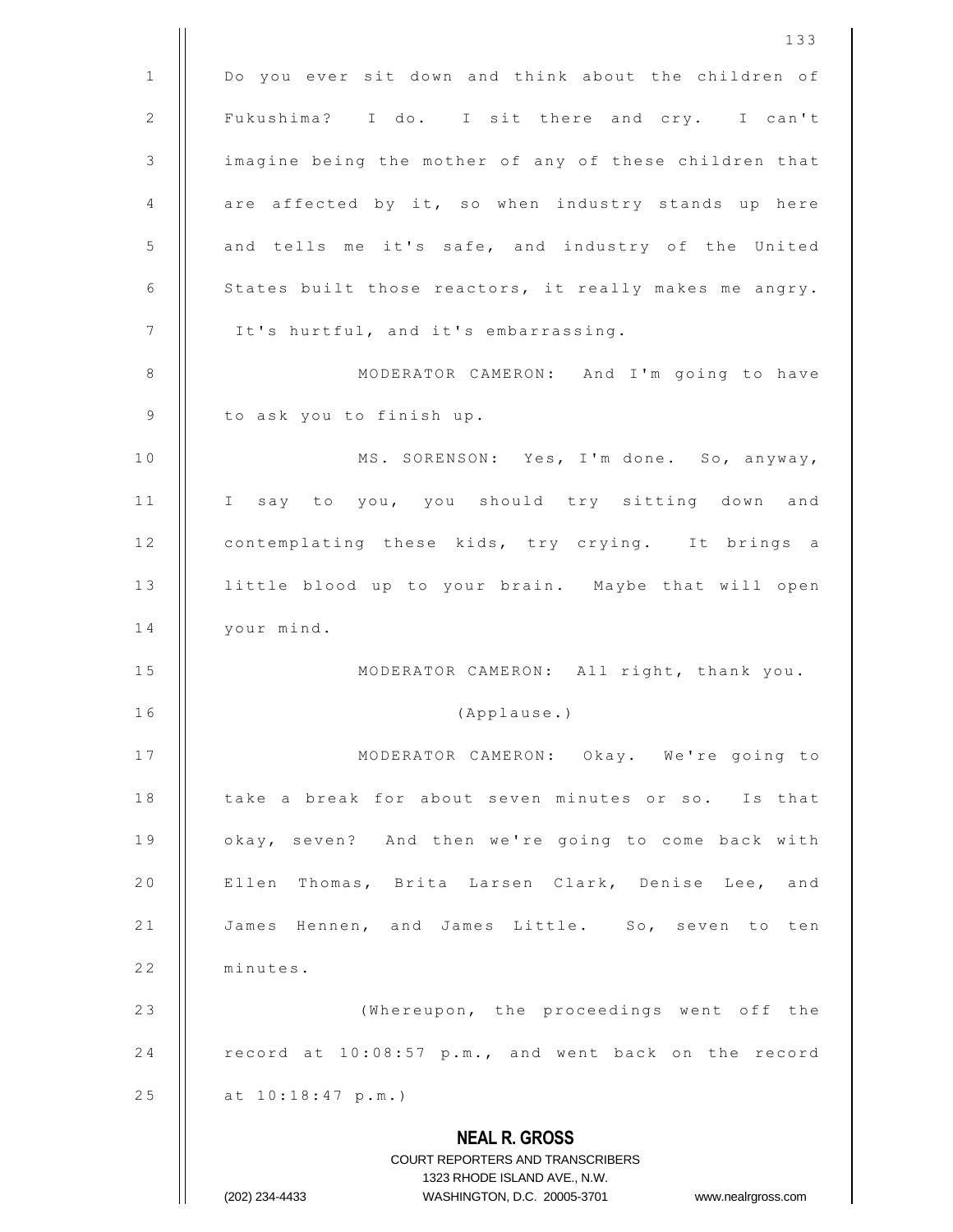|              | 134                                                                                                 |
|--------------|-----------------------------------------------------------------------------------------------------|
| $\mathbf{1}$ | MODERATOR CAMERON: Okay, everybody.                                                                 |
| 2            | We're going to get started again. And we're going to                                                |
| 3            | try to give some consideration to the people who are                                                |
| 4            | going to be boarding a bus soon. Okay? So we're                                                     |
| 5            | going to try to get them on first. And Ed Stein? And                                                |
| 6            | I know Ed is here somewhere. There he is. Ed, please                                                |
| 7            | join us. Then we're going to go to Larkin Diem and                                                  |
| $\,8\,$      | Claire Hanrahan and Carol Gantt. This is Ed. Ed, go                                                 |
| 9            | ahead.                                                                                              |
| 10           | MR. STEIN: Thank you.                                                                               |
| 11           | I don't have any titles. I am just a                                                                |
| 12           | working person. I am not extremely educated. I do                                                   |
| 13           | follow history a little bit. I make an allusion to                                                  |
| 14           | the Third Reich in this. And I very nearly lost my                                                  |
| 15           | nerve to speak, but after hearing previous speakers, I                                              |
| 16           | realized that, although we are all breathing the same                                               |
| 17           | air in this room, we are living in two very different                                               |
| 18           | worlds. The allusion is to an institutionalized and                                                 |
| 19           | unquestioning mindset. It is not a personal insult to                                               |
| 20           | anyone here.                                                                                        |
| 21           | Let me mention a few names from history:                                                            |
| 22           | HMS Titanic; the Halifax Harbor explosion; the airship                                              |
| 23           | Hindenburg; the Texas City dock explosion; two world                                                |
| 24           | wars; Three Mile Island; Bhopal, India; Chernobyl;                                                  |
| 25           | Challenger and Discovery explosions; and Fukushima.                                                 |
|              | <b>NEAL R. GROSS</b>                                                                                |
|              | <b>COURT REPORTERS AND TRANSCRIBERS</b>                                                             |
|              | 1323 RHODE ISLAND AVE., N.W.<br>(202) 234-4433<br>WASHINGTON, D.C. 20005-3701<br>www.nealrgross.com |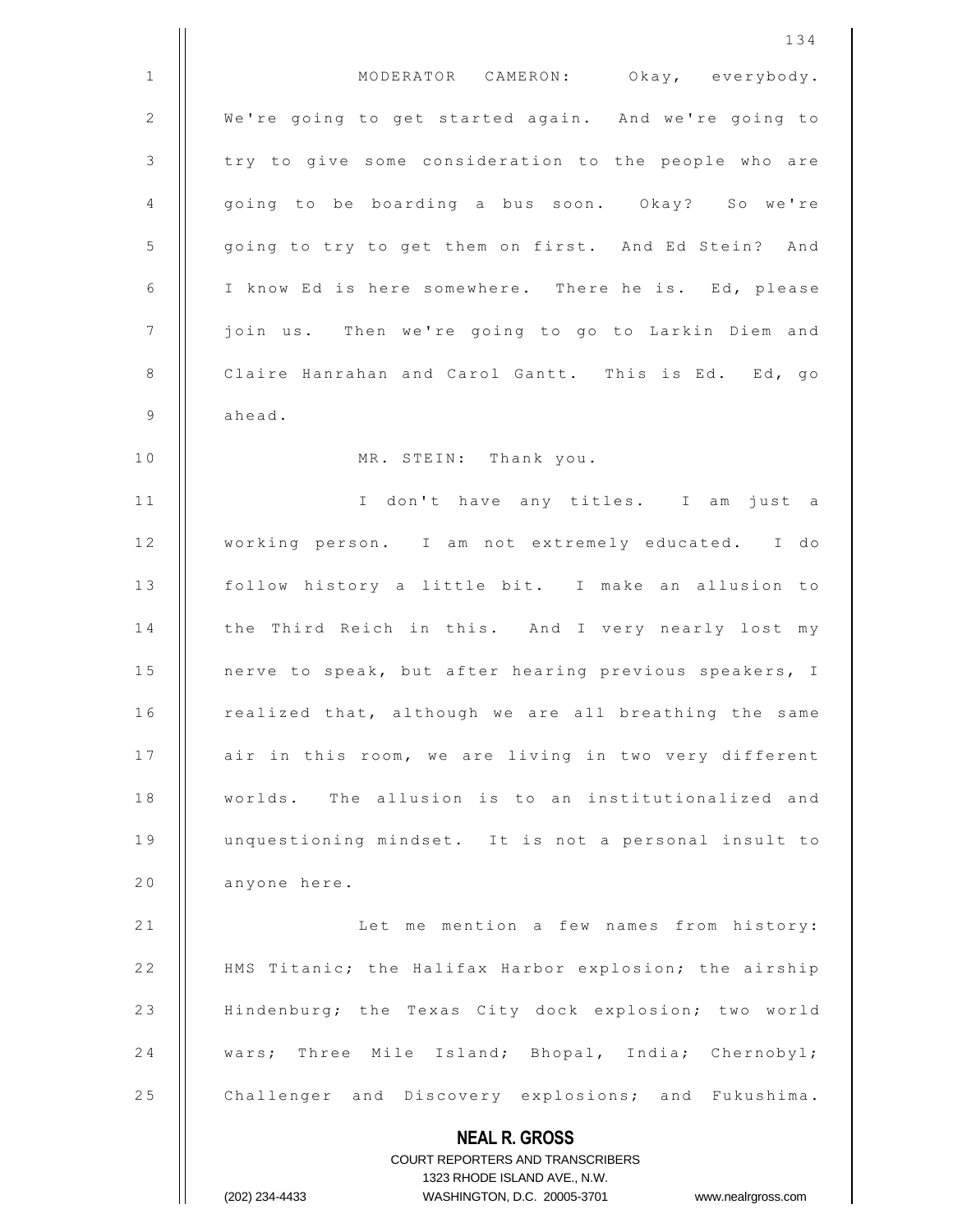|              | 135                                                                                                 |
|--------------|-----------------------------------------------------------------------------------------------------|
| $\mathbf{1}$ | All of these tragic events represent human failures                                                 |
| 2            | interacting with the advanced technologies of their                                                 |
| 3            | time. In hindsight, most were avoidable but for                                                     |
| 4            | misplaced confidence in the technology, human error,                                                |
| 5            | and bad luck.                                                                                       |
| 6            | The faithful adherence of nuclear power                                                             |
| 7            | and weaponry in myopic and self-serving fashion expect                                              |
| 8            | us to embrace this deadly and unforgiving technology                                                |
| 9            | with the same cultish enthusiasm that they have                                                     |
| 10           | lavished on it at taxpayers' expense for four                                                       |
| 11           | generations now.                                                                                    |
| 12           | We're expected to ignore its history of                                                             |
| 13           | destruction, deceit, and death and accept a legacy of                                               |
| 14           | future horrors that nearly defy comprehension. Stuck                                                |
| 15           | with a waste product that is practically infinite in                                                |
| 16           | its toxicity to all living things, the industry                                                     |
| 17           | continues to dodge accountability for its internal                                                  |
| 18           | storage and has manipulated legislation to avoid                                                    |
| 19           | liability.                                                                                          |
| 20           | Negligence and hubris are components of                                                             |
| 21           | the human condition. These are red flags to rational                                                |
| 22           | people and indicate a level of cult-like faith and                                                  |
| 23           | perverted altruism, perhaps not seen since national                                                 |
| 24           | socialism and eugenics marched across Europe,<br>an                                                 |
| 25           | offense comparison to some, but adherence of both                                                   |
|              | <b>NEAL R. GROSS</b>                                                                                |
|              | COURT REPORTERS AND TRANSCRIBERS                                                                    |
|              | 1323 RHODE ISLAND AVE., N.W.<br>(202) 234-4433<br>WASHINGTON, D.C. 20005-3701<br>www.nealrgross.com |
|              |                                                                                                     |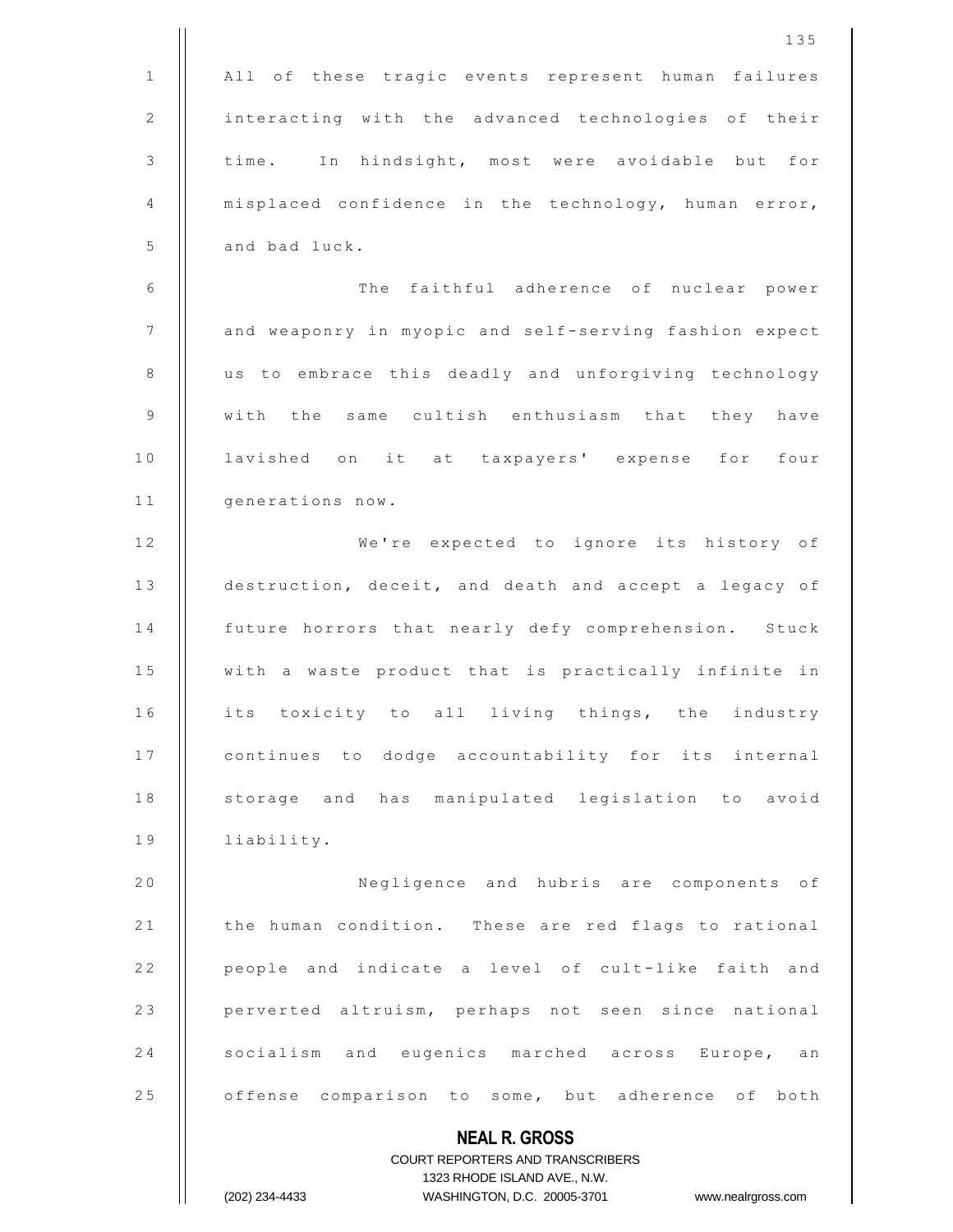|              | 136                                                                                                 |
|--------------|-----------------------------------------------------------------------------------------------------|
| $\mathbf{1}$ | faiths are firm in the conviction that they are on a                                                |
| 2            | near sacred mission, ultimately benefitting humanity.                                               |
| 3            | We defeated the first, and we can defeat the second.                                                |
| 4            | We can't undo the Pandora's box of nuclear fusion,                                                  |
| 5            | but we have the right to not subsidize keeping its lid                                              |
| 6            | propped open.                                                                                       |
| 7            | No confidence. No more permits. No more                                                             |
| 8            | faith-based science. Let the high priest of the                                                     |
| 9            | nuclear temples go live in the steel and concrete                                                   |
| 10           | vaults with the existing waste so as to commune with                                                |
| 11           | their god. Every dollar they seek to extract from us                                                |
| 12           | to propagate their faith is a dollar taken from non-                                                |
| 13           | lethal energy development. Every step they force our                                                |
| 14           | societies to take on their march to a nuclear future                                                |
| 15           | is a step to the obliteration of a living world. They                                               |
| 16           | don't have the right.                                                                               |
| 17           | And, for some irony here, the security                                                              |
| 18           | about transporting nuclear waste mentions crashing                                                  |
| 19           | into high-speed concrete barriers, water immersion,                                                 |
| 20           | 30-foot drop, severe impact, extreme heat. The last                                                 |
| 21           | 20 years we have been using depleted uranium,                                                       |
| 22           | artillery, and tank rounds in a part of the world                                                   |
| 23           | where we are despised.                                                                              |
| 24           | Let's take a 10 to 20-foot piece of steel                                                           |
| 25           | pipe of a matching diameter or caliber. Let's                                                       |
|              | <b>NEAL R. GROSS</b>                                                                                |
|              | COURT REPORTERS AND TRANSCRIBERS                                                                    |
|              | 1323 RHODE ISLAND AVE., N.W.<br>(202) 234-4433<br>WASHINGTON, D.C. 20005-3701<br>www.nealrgross.com |
|              |                                                                                                     |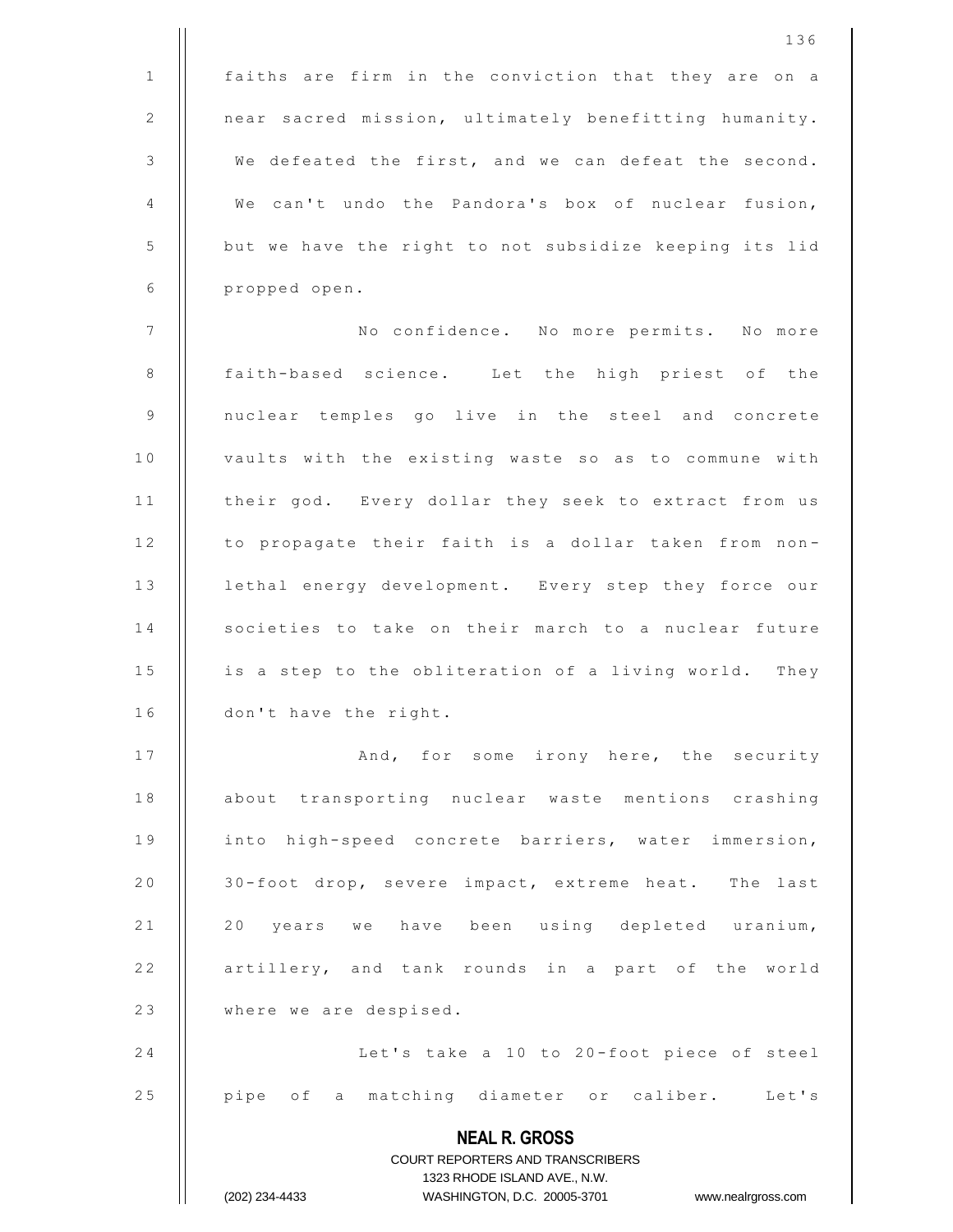|              | 137                                                                                                 |
|--------------|-----------------------------------------------------------------------------------------------------|
| $\mathbf{1}$ | improvise a breach in it. Let's put one of those                                                    |
| 2            | depleted uranium rounds in there with a charge. Let's                                               |
| 3            | an improvised firing mechanism, and you have<br>have                                                |
| 4            | created an improvised recoilless rifle. And it can                                                  |
| 5            | penetrate any steel and concrete building or shipping                                               |
| 6            | cask because that is what those rounds were made to                                                 |
| 7            | do. So there is the security.                                                                       |
| 8            | MODERATOR CAMERON: Okay. Thank you.                                                                 |
| 9            | Thank you, Ed.                                                                                      |
| 10           | (Applause.)                                                                                         |
| 11           | MODERATOR CAMERON: Larkin?                                                                          |
| 12           | MS. DIEM: Hey, all. My name is Larkin                                                               |
| 13           | Diem. And today I am here to speak up for what I                                                    |
| 14           | believe to be an under-represented population. I am                                                 |
| 15           | here to represent all the anomalous creatures out                                                   |
| 16           | there that support and thrive off of nuclear waste.                                                 |
| 17           | If our nation was ever to abandon the nuclear power                                                 |
| 18           | that has so faithfully supplied us with the precious                                                |
| 19           | energy that nourishes our comforts and warms our                                                    |
| 20           | microwaveable dinners, we might be allowing the one-                                                |
| 21           | eyed, one-horned, flying purple people eaters to slip                                               |
| 22           | into extinction forever.                                                                            |
| 23           | There have also been claims amongst world                                                           |
| 24           | renowned cryptozoologists that the endangered and                                                   |
| 25           | extremely rare chupacabra may also perish without                                                   |
|              | <b>NEAL R. GROSS</b>                                                                                |
|              | COURT REPORTERS AND TRANSCRIBERS                                                                    |
|              | 1323 RHODE ISLAND AVE., N.W.<br>(202) 234-4433<br>WASHINGTON, D.C. 20005-3701<br>www.nealrgross.com |
|              |                                                                                                     |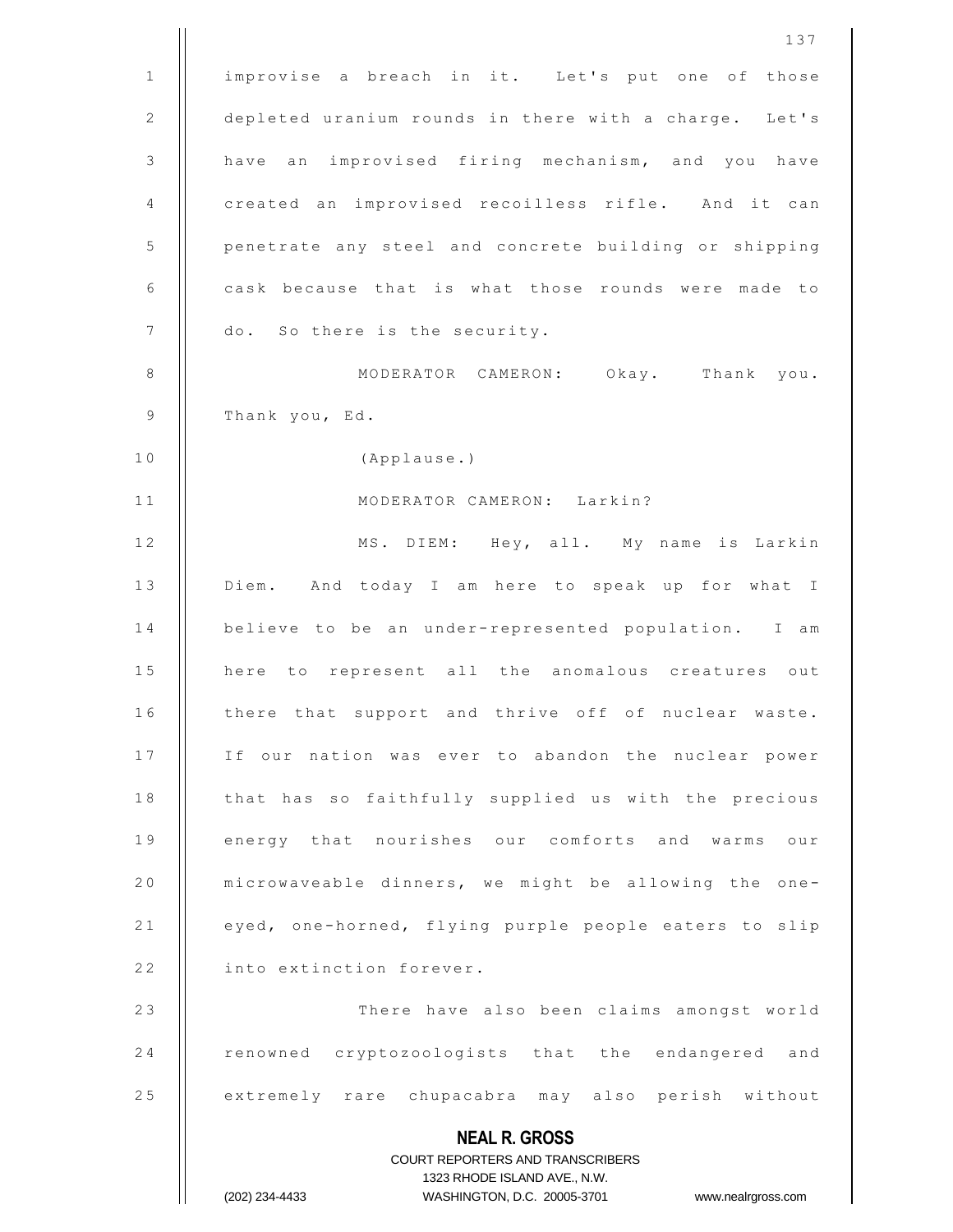|              | 138                                                                                                 |
|--------------|-----------------------------------------------------------------------------------------------------|
| $\mathbf{1}$ | nuclear waste, along with our heroic population of                                                  |
| 2            | mutant vigilante superheroes. Oh, the tragedy.                                                      |
| 3            | Of course, these creatures will most                                                                |
| 4            | likely be able to survive at a dwindling rate for the                                               |
| 5            | next millennium off our current radioactive waste, but                                              |
| 6            | we have to think ahead for future generations of                                                    |
| 7            | mutants and vigilante superheroes. Increasing our                                                   |
| 8            | demand for nuclear energy is perhaps the only viable                                                |
| 9            | solution to their dwindling population and the rapidly                                              |
| 10           | increasing humanoid population.                                                                     |
| 11           | Now, I understand there is some concern                                                             |
| 12           | for the health of non-mutant normies out there. I                                                   |
| 13           | believe the repetitive exposure of radiation in                                                     |
| 14           | smaller doses has extremely protective benefits. So,                                                |
| 15           | remember, visit your dentist, radiologist, and local                                                |
| 16           | airport scanner as much as possible. And for the                                                    |
| 17           | nuclear family with lower income, who would not be                                                  |
| 18           | able to afford such frequent visits to a professional                                               |
| 19           | administrator of small-scale radiation, a trip to the                                               |
| 20           | ocean would be an apt substitute.                                                                   |
| 21           | Thank you for your time and consideration.                                                          |
| 22           | MODERATOR CAMERON: Okay. Thank you,                                                                 |
| 23           | Larkin. Thank you.                                                                                  |
| 24           | (Applause.)                                                                                         |
| 25           | MODERATOR CAMERON: Claire?                                                                          |
|              | <b>NEAL R. GROSS</b>                                                                                |
|              | COURT REPORTERS AND TRANSCRIBERS                                                                    |
|              | 1323 RHODE ISLAND AVE., N.W.<br>(202) 234-4433<br>WASHINGTON, D.C. 20005-3701<br>www.nealrgross.com |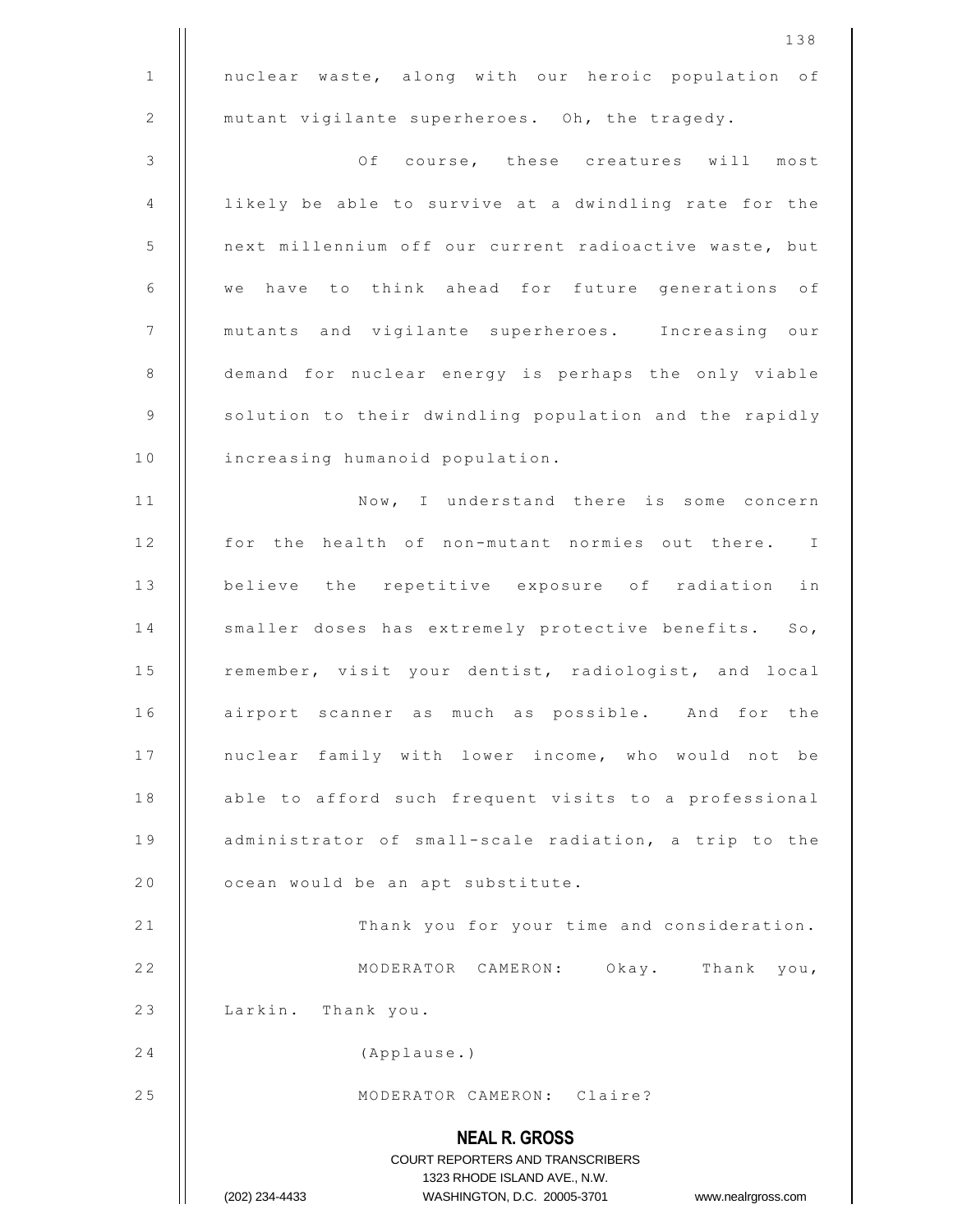|              | 139                                                                                                 |
|--------------|-----------------------------------------------------------------------------------------------------|
| $\mathbf{1}$ | MS. HANRAHAN: Yes.                                                                                  |
| 2            | MODERATOR CAMERON: And then Carol.                                                                  |
| 3            | MS. HANRAHAN: Hello, everyone. I am an                                                              |
| 4            | executive director of my own 65 years. I live in                                                    |
| 5            | Asheville, North Carolina at the nuclear crossroads,                                                |
| 6            | in the western mountains, in atomic Appalachia, where                                               |
| 7            | the deadly twins of nuclear weapons and nuclear power                                               |
| 8            | collide. I was raised in Tennessee, a nuclear waste                                                 |
| 9            | sacrifice zone, where it is buried in landfills,                                                    |
| 10           | burned in incinerators. The South is a sacrifice                                                    |
| 11           | zone.                                                                                               |
| 12           | I am here to raise my voice as an elder, a                                                          |
| 13           | grandmother, and a conscious person, a part of this                                                 |
| 14           | sacred Earth. And, with all due respect, I have no                                                  |
| 15           | confidence in the NRC to regulate this dangerous                                                    |
| 16           | industry. I have no faith in your so-called Generic                                                 |
| 17           | EIS. Waste confidence for hundreds of thousands of                                                  |
| 18           | years? This is a room full of high-paid, career,                                                    |
| 19           | corporate true believers in an industry subsidized by                                               |
| 20           | corporate welfare.                                                                                  |
| 21           | And to you workers there all in your red                                                            |
| 22           | t-shirts and other uniforms, you know the EPA has                                                   |
| 23           | drastically reduced standards for radiation                                                         |
| 24           | protection. So beware. What they tell you is safe is                                                |
| 25           | not necessarily safe. There is no safe level of                                                     |
|              | <b>NEAL R. GROSS</b>                                                                                |
|              | COURT REPORTERS AND TRANSCRIBERS                                                                    |
|              | 1323 RHODE ISLAND AVE., N.W.<br>(202) 234-4433<br>WASHINGTON, D.C. 20005-3701<br>www.nealrgross.com |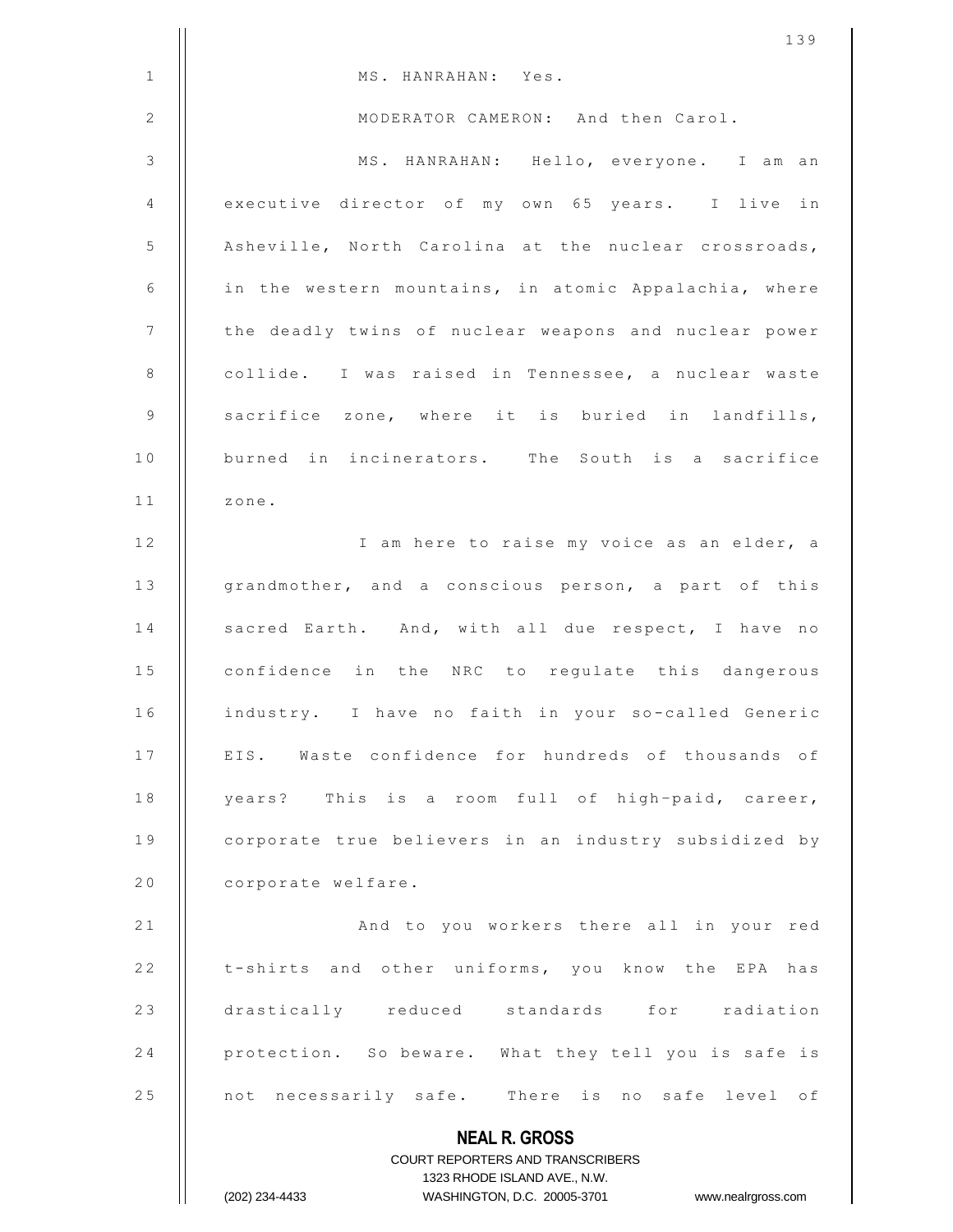|              | 140                                                                                                 |
|--------------|-----------------------------------------------------------------------------------------------------|
| $\mathbf{1}$ | radiation. We know this. It's more waste and less                                                   |
| 2            | protection.                                                                                         |
| 3            | So stop producing this waste, hardened                                                              |
| 4            | onsite storage for those 70,000 tons. An industry,                                                  |
| 5            | this industry, is itself one that continues to produce                                              |
| 6            | poisons. You perhaps are the real terrorists.                                                       |
| 7            | Thank you.                                                                                          |
| 8            | (Applause.)                                                                                         |
| 9            | MODERATOR CAMERON: Thank you.                                                                       |
| 10           | And this is Carol. Then we're going to go                                                           |
| 11           | to Eric, Ellen Thomas, and T.J.                                                                     |
| 12           | MS. GANTT: My name is Carol Gantt, and I                                                            |
| 13           | am here to speak for myself and my neighbors, who were                                              |
| 14           | unable to attend. I am deeply concerned that our                                                    |
| 15           | community is continuing to create more toxic high-                                                  |
| 16           | level nuclear waste every day.                                                                      |
| 17           | MODERATOR CAMERON: Can you get closer,                                                              |
| 18           | please, Carol, to the mike?                                                                         |
| 19           | MS. GANTT: Is that better?                                                                          |
| 20           | (Whereupon, there was a chorus of "Yes.")                                                           |
| 21           | MS. GANTT: When we have no means to                                                                 |
| 22           | dispose of it in a safe and functional way, it is so                                                |
| 23           | toxic that exposure for a short period of time can                                                  |
| 24           | kill. I cannot see the reason we are continuing to                                                  |
| 25           | create this waste when we have viable, renewable                                                    |
|              | <b>NEAL R. GROSS</b>                                                                                |
|              | COURT REPORTERS AND TRANSCRIBERS                                                                    |
|              | 1323 RHODE ISLAND AVE., N.W.<br>(202) 234-4433<br>WASHINGTON, D.C. 20005-3701<br>www.nealrgross.com |
|              |                                                                                                     |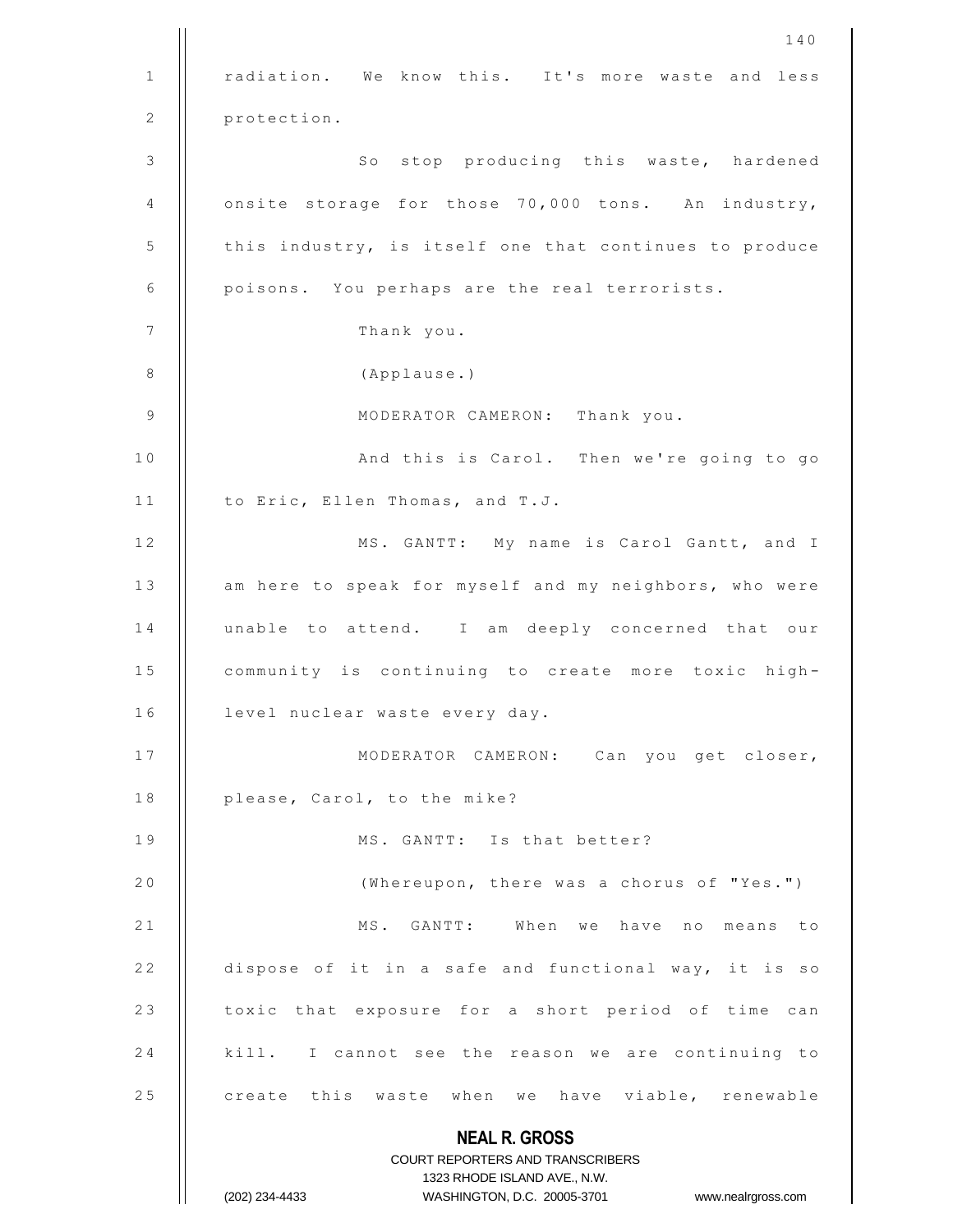| $\mathbf 1$      | alternatives.                                                       |
|------------------|---------------------------------------------------------------------|
| $\mathbf 2$      | Nuclear energy cannot be called clean                               |
| $\mathfrak{Z}$   | energy with its waste issues. Consider the dangers of               |
| $\overline{4}$   | Fukushima with no solution in sight and for over two                |
| 5                | and a half years, radioactive elements have been                    |
| 6                | polluting the air and the ocean and affecting many                  |
| $\boldsymbol{7}$ | people, animals, plants, and this Earth.                            |
| $\,8\,$          | There are so many problems with nuclear                             |
| 9                | waste I cannot address all of them in the time I have               |
| 10               | to speak. So I will talk about consolidating the                    |
| 11               | waste around the country at temporary sites with a                  |
| 12               | plan to move to a permanent storage facility.                       |
| 13               | As of 2010, nuclear power plants have                               |
| 14               | already generated 70,000 tons of spent fuel. The                    |
| 15               | industry is moving towards new fuel types, such as MOX              |
| 16               | and high-burnup fuels, which are more radioactive,                  |
| 17               | dangerous, thermally hot, and difficult to store and                |
| 18               | transport. Again I will say we have no way to deal                  |
| 19               | with high-level nuclear waste.                                      |
| 20               | To say a consolidated storage area is the                           |
| 21               | answer just creates more problems. The prospect of                  |
| 22               | transporting this waste across our country by rail,                 |
| 23               | boats, and trucks is frightening. The American                      |
| 24               | Transportation Research Institute, headquartered<br>in              |
| 25               | Arlington, Virginia, is part of the American Trucking               |
|                  | <b>NEAL R. GROSS</b>                                                |
|                  | <b>COURT REPORTERS AND TRANSCRIBERS</b>                             |
|                  | 1323 RHODE ISLAND AVE., N.W.                                        |
|                  | (202) 234-4433<br>WASHINGTON, D.C. 20005-3701<br>www.nealrgross.com |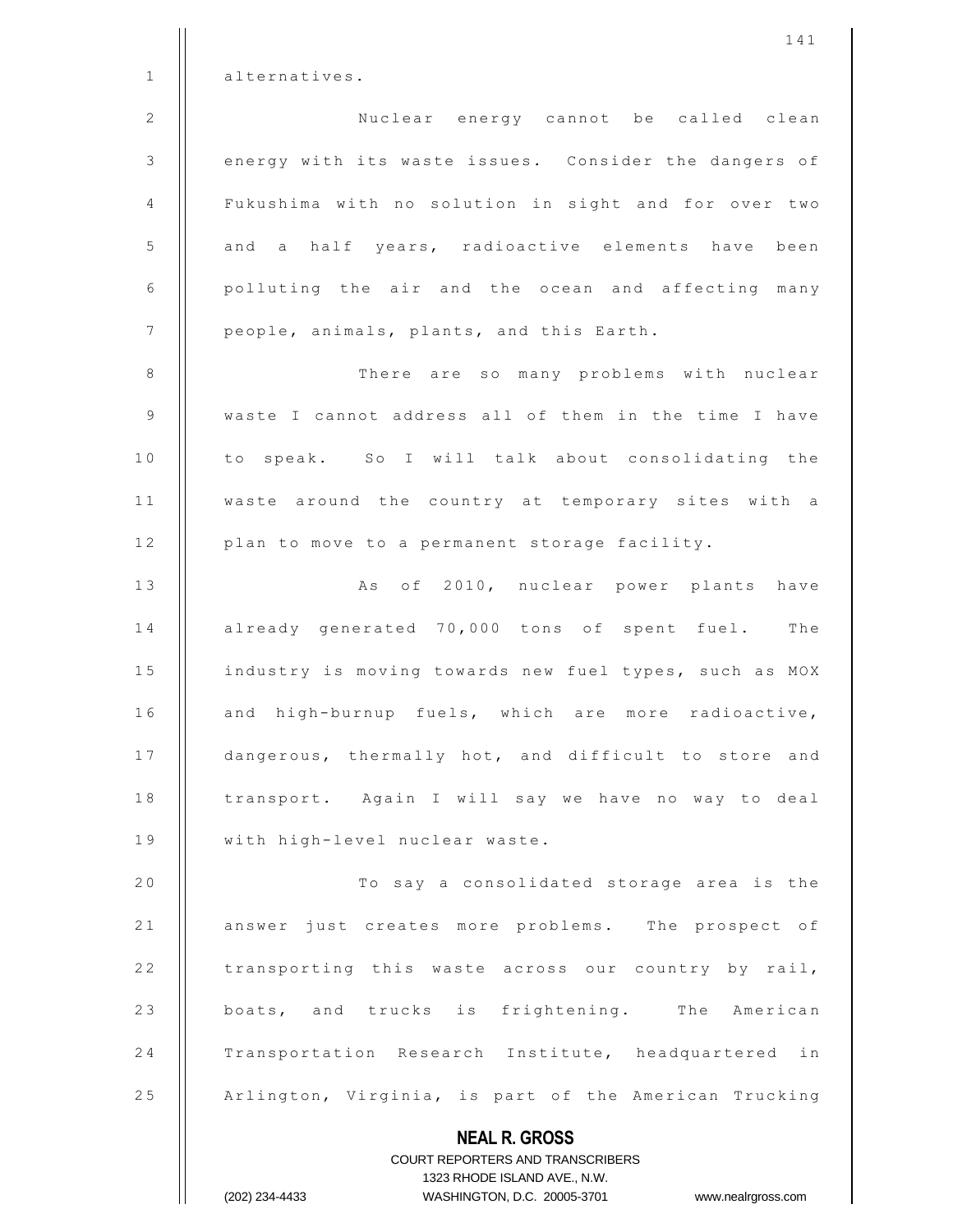1 | Association's federation and a 501(c)(3) not-for-2 | profit research organization.

3 | They published a report May 2013, which 4  $\parallel$  stated for the year 2010 there were 35,000 large 5 | trucks involved in crashes in the United States. If 6 | .001 percent of the accidents are trucks transporting 7 | high-level nuclear waste, that would be 35 a year. 8 | The potential damage caused by just one truck 9 || transporting high-level nuclear waste involved in a 10 || worst case scenario accident with the container 11 | cracking and possible fire and the waste spilling and 12 | contaminating our land, our streams, innocent people  $13$   $\parallel$  and animals in the area, and those sitting in the 14 | traffic caused by the accident could be deadly and 15 | render the area uninhabitable for decades. 16 || With all the talent and expertise in our 17 | country, we could be looking for ways to protect the 18 | people and the environment by focusing on renewable 19 | energy sources, rather than continuing with an energy 20 || source that creates toxic waste that kills and

21 destroys.

22 | Thank you.

23 || MODERATOR CAMERON: Thank you. Thank you,  $24$   $\parallel$  Carol.

25 | (Applause.)

## **NEAL R. GROSS** COURT REPORTERS AND TRANSCRIBERS 1323 RHODE ISLAND AVE., N.W. (202) 234-4433 WASHINGTON, D.C. 20005-3701 www.nealrgross.com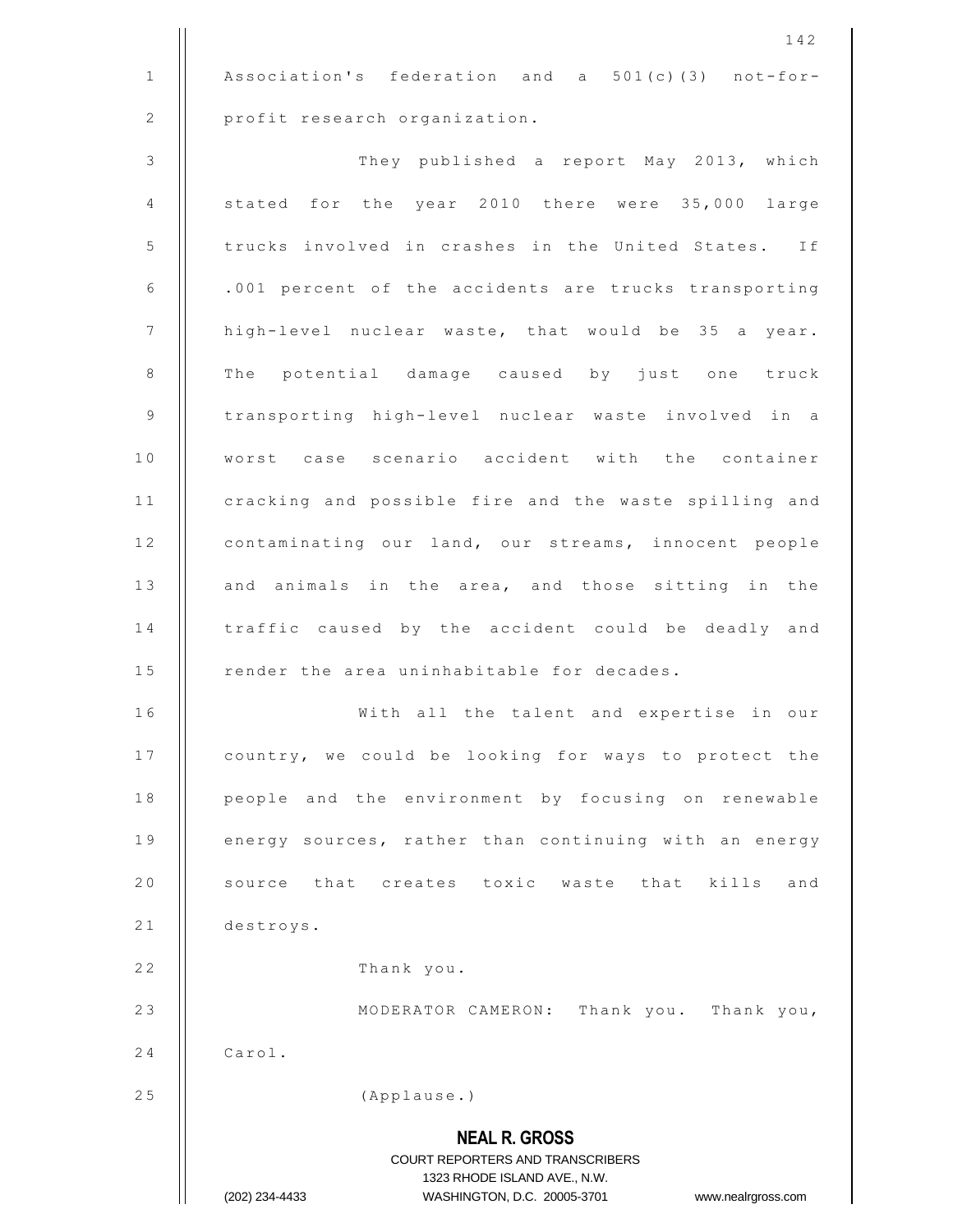|                | 143                                                      |
|----------------|----------------------------------------------------------|
| $\mathbf{1}$   | MODERATOR CAMERON: Eric Blevins, Ellen                   |
| 2              | Thomas, T.J. Amos. Then we're going to go to Jim         |
| $\mathfrak{Z}$ | Hennen, Nicholas Wood, and William Murphy. This is       |
| 4              | Eric Blevins.                                            |
| 5              | MR. BLEVINS: Hello. My name is Eric                      |
| 6              | Blevins. I was born in Oak Ridge, Tennessee.             |
| 7              | Hopefully most of you all know the significance of       |
| $\,8\,$        | that. Now I live on the Cumberland Plateau in            |
| 9              | Tennessee, not too far from the Watts Bar Nuclear        |
| 10             | Reactor, the last reactor completed in this country.     |
| 11             | They were going to build two there, but                  |
| 12             | they abandoned one because they went so far over         |
| 13             | budget, which is pretty common with this industry.       |
| 14             | And currently at that reactor, they are making tritium   |
| 15             | and using it to maintain the stockpile of U.S. nuclear   |
| 16             | weapons, which is really shameful when they should be    |
| 17             | destroying those. And the tritium is getting into the    |
| 18             | water of the Tennessee River and affecting that          |
| 19             | ecosystem as well. And they're currently trying to       |
| 20             | finish that reactor that they abandoned so many years    |
| 21             | ago. The Tennessee Valley Authority is. It's one of      |
| 22             | the sites where they are constructing a new reactor.     |
| 23             | And there's no safe way to store this.                   |
| 24             | Obviously, there is radioactive material that gets out   |
| 25             | in any way that they store it. So it needs to stop       |
|                | <b>NEAL R. GROSS</b><br>COURT REPORTERS AND TRANSCRIBERS |

1323 RHODE ISLAND AVE., N.W.

(202) 234-4433 WASHINGTON, D.C. 20005-3701 www.nealrgross.com

 $\prod$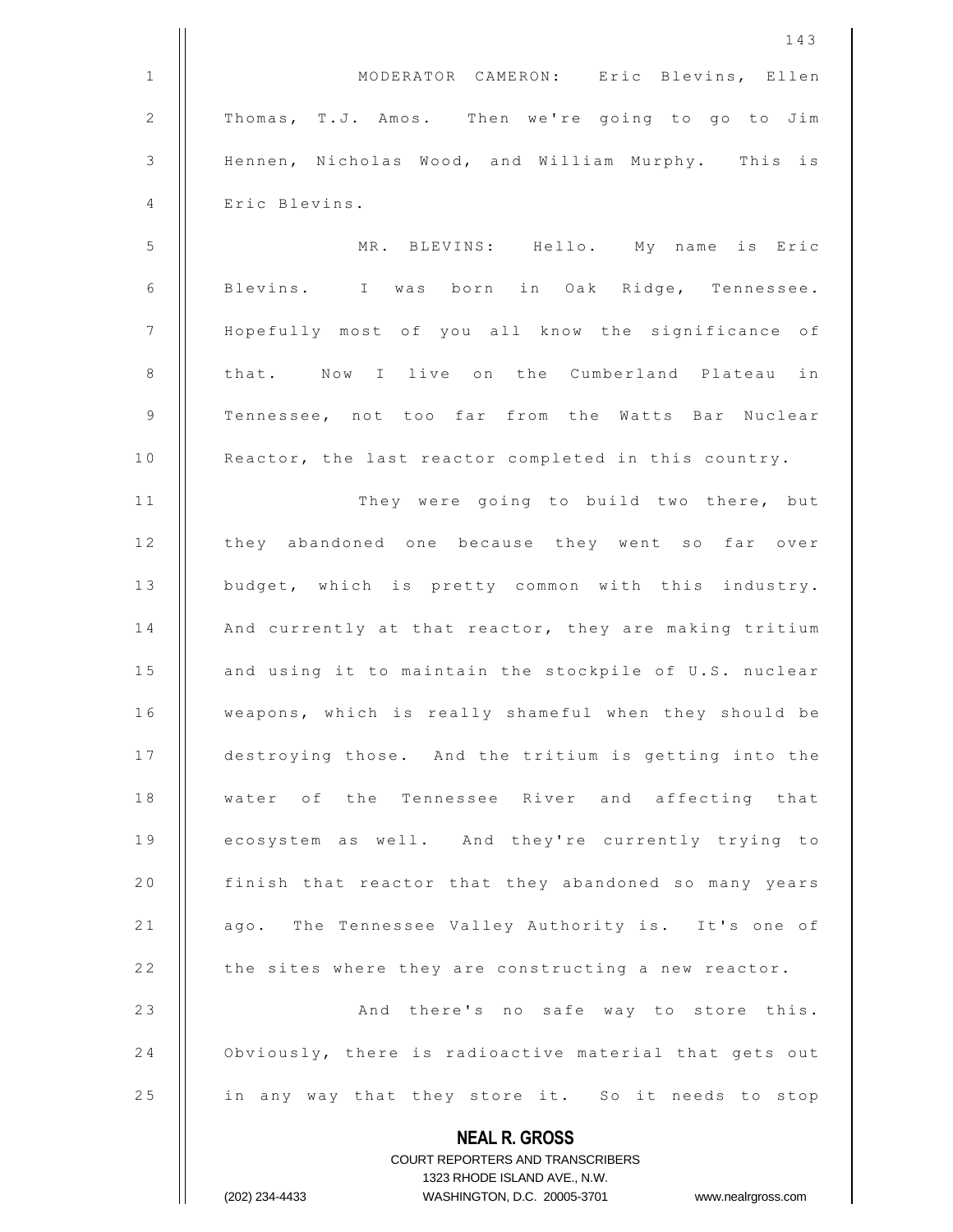1 | being made. And storing it onsite in the dry cask is 2 || not safe, but it's a lot less dangerous than 3 | transporting it on our roads to go store it somewhere  $4$   $\parallel$  else.

5 In Tennessee, they have these electronic 6 | signs over the highway that show many roadway 7 | fatalities we have had, and it's over 800 this year. 8 || So there's no reason to think it's safe to be 9 | transporting this stuff. There will be accidents 10 || inevitably. And, even without accidents, you know, 11 || the radioactive elements are getting through the 12 | containment structures that they're transporting it 13 || in. Some of these elements are created for nuclear 14 | efficiency get through steel and concrete.

15 | And, according to the NRC, the EPA, and 16 | the National Academy of Sciences, there is no safe 17 | dose of radiation. So we need to stop making it since 18 | we don't know how to store it without getting it in 19 || the environment. And, even if we stored it deep 20 | underground, that is the environment, too. And that 21 | stuff has a way of coming to the surface. And some of 22 | these elements are hazardous for millions of years. 23 | And the geology changes over that period of time. And 24 | we don't know what is going to happen to those areas 25 | that we're storing it in. So we need to keep it on

> **NEAL R. GROSS** COURT REPORTERS AND TRANSCRIBERS 1323 RHODE ISLAND AVE., N.W. (202) 234-4433 WASHINGTON, D.C. 20005-3701 www.nealrgross.com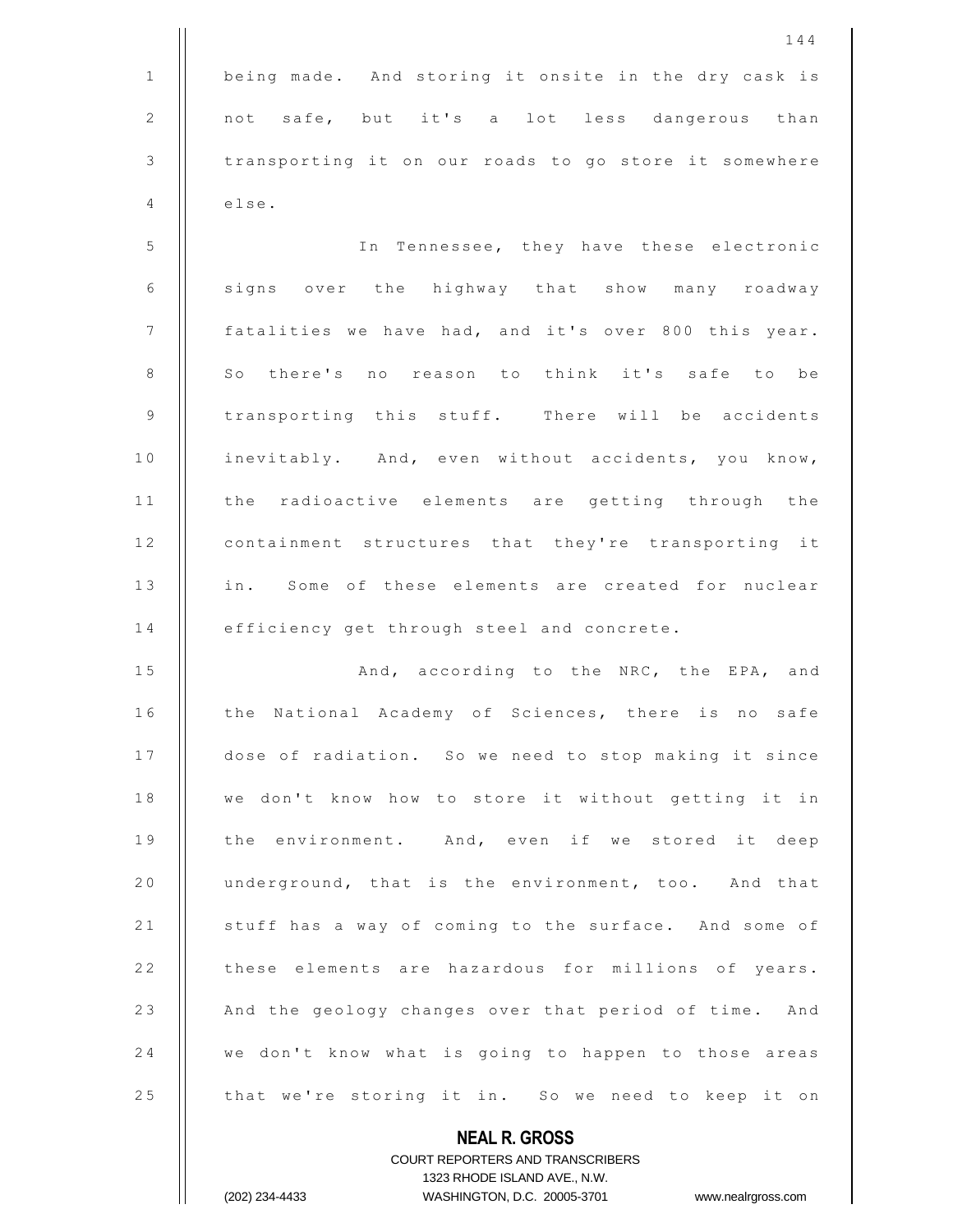|              | 145                                                                 |
|--------------|---------------------------------------------------------------------|
| $\mathbf{1}$ | the surface, where we can keep an eye on it and try to              |
| 2            | maintain it as best we can.                                         |
| 3            | What else do I want to say? Also, I just                            |
| 4            | wanted to bring up the fact that, according to the                  |
| 5            | National Academy of Sciences data, a female body of                 |
| 6            | people and children are more impacted by doses of                   |
| 7            | radiation than other folks are. So perhaps they                     |
| $\,8\,$      | should have more of a say in what is being done with                |
| 9            | this stuff.                                                         |
| 10           | And I don't think the Environmental Impact                          |
| 11           | Statement -- I haven't read the whole thing,                        |
| 12           | obviously, but I am sure it addresses uranium mining                |
| 13           | and how that is related to this. And a lot of that                  |
| 14           | has gone on indigenous land in this country, and they               |
| 15           | want to do more of that. And folks have been talking                |
| 16           | about what a good record the industry has, but I don't              |
| 17           | know if folks remember Three Mile Island or the                     |
| 18           | largest release of radioactive material in the                      |
| 19           | country's history, which also was in '79 in the Puerco              |
| 20           | River on indigenous territory.                                      |
| 21           | And I guess I am out of time, but one more                          |
| 22           | thing to the NRC. Whether you are pretending to be                  |
| 23           | confident that you know how to safely deal with this                |
| 24           | stuff or you really feel confident, you just need to                |
| 25           | stop it.                                                            |
|              | <b>NEAL R. GROSS</b>                                                |
|              | <b>COURT REPORTERS AND TRANSCRIBERS</b>                             |
|              | 1323 RHODE ISLAND AVE., N.W.                                        |
|              | (202) 234-4433<br>WASHINGTON, D.C. 20005-3701<br>www.nealrgross.com |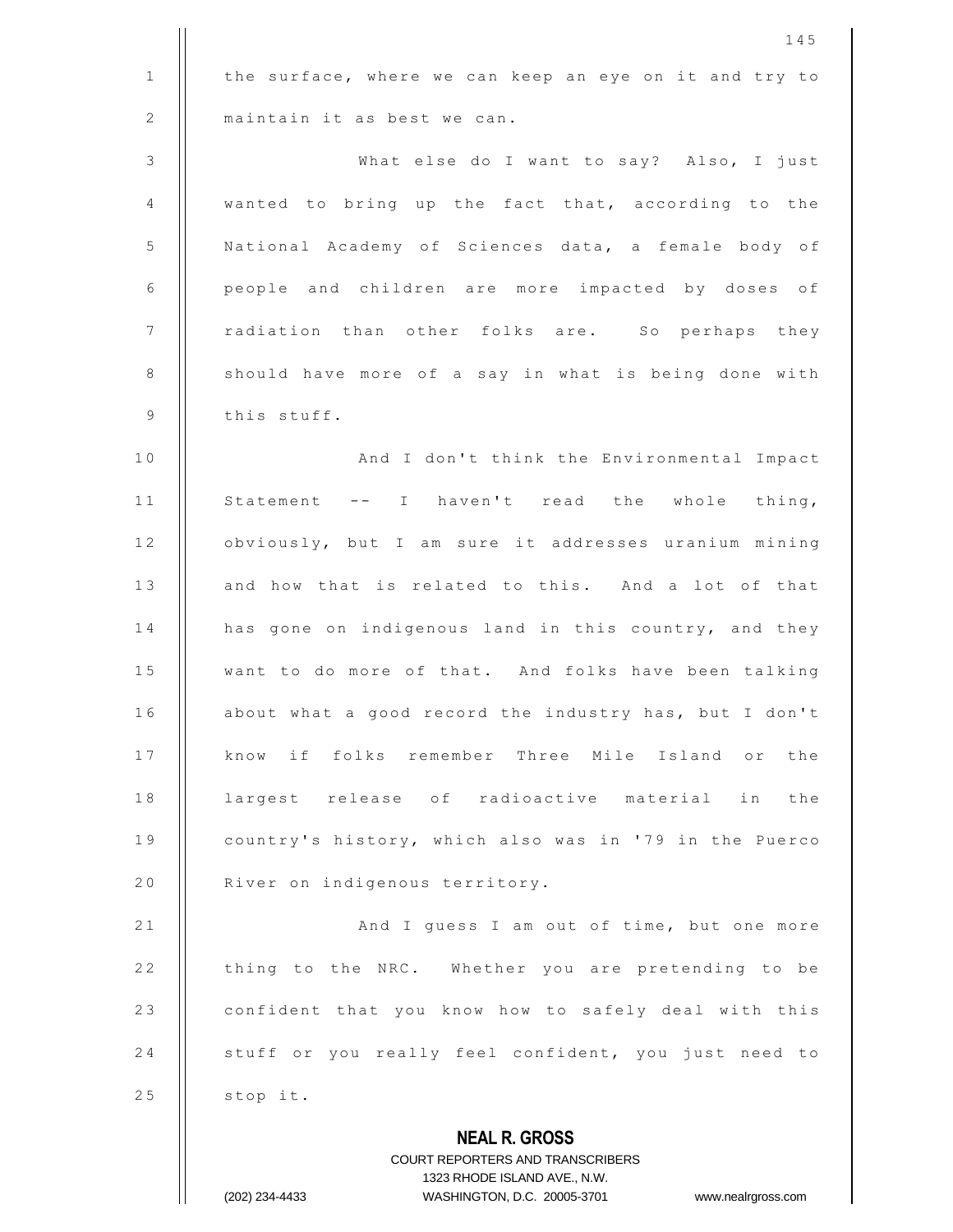|                | 146                                                                 |
|----------------|---------------------------------------------------------------------|
| $\mathbf{1}$   | MODERATOR CAMERON: All right.                                       |
| 2              | (Applause.)                                                         |
| $\mathfrak{Z}$ | MODERATOR CAMERON: Thank you, Eric.                                 |
| 4              | This is Ellen and then T.J.                                         |
| 5              | MS. THOMAS: Hi. I'm Ellen Thomas. I'm                               |
| 6              | from western North Carolina. And I'm here, in part,                 |
| 7              | to speak on behalf of a 93-year-old woman, activist,                |
| 8              | who has been working to stop the nuclear craziness for              |
| 9              | over 40 years, Ruth Thomas, who couldn't make it                    |
| 10             | tonight.                                                            |
| 11             | We agree with those who ask the Nuclear                             |
| 12             | Regulatory Commission to stop building new nuclear                  |
| 13             | facilities, stop extending the licenses of existing                 |
| 14             | nuclear power plants, don't expose the nuclear workers              |
| 15             | and the public by transporting nuclear waste until and              |
| 16             | unless there is a final resting place.                              |
| 17             | At present, hardened onsite storage seems                           |
| 18             | to be the only solution, even though it obviously                   |
| 19             | cannot be the final answer, for safe storage that must              |
| 20             | last for thousands of years. This seems to indicate                 |
| 21             | that the only sane approach would be to stop producing              |
| 22             | nuclear waste. In 70 years of producing nuclear                     |
| 23             | weapons and nuclear energy, we have found no way to                 |
| 24             | dispose of the radioactive waste created that will not              |
| 25             | continue to threaten life on Earth.                                 |
|                | <b>NEAL R. GROSS</b>                                                |
|                | COURT REPORTERS AND TRANSCRIBERS                                    |
|                | 1323 RHODE ISLAND AVE., N.W.                                        |
|                | WASHINGTON, D.C. 20005-3701<br>(202) 234-4433<br>www.nealrgross.com |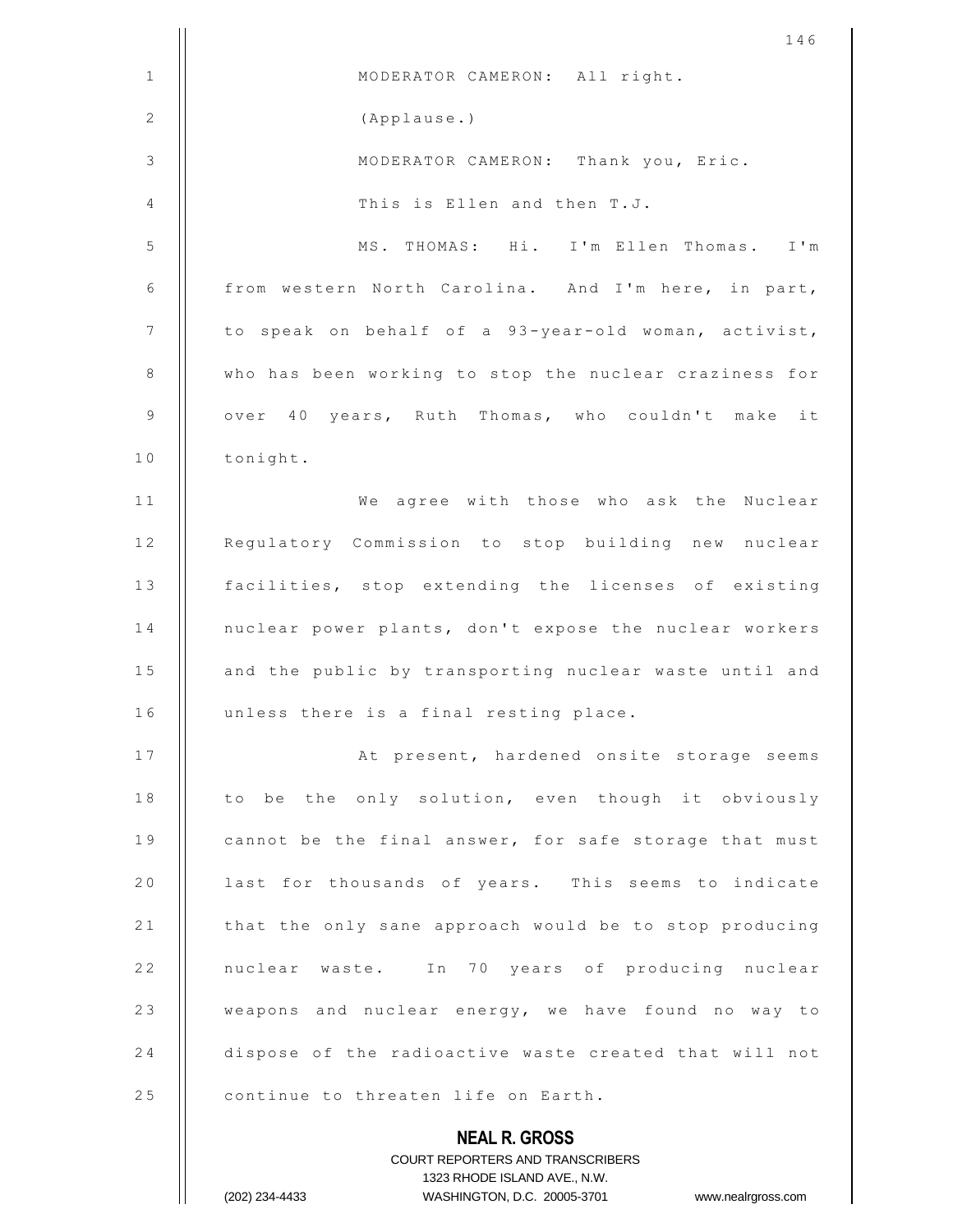1 | **Attorneys** and their consultants, some of 2 | whom brought the lawsuit against the NRC which led to 3 | this hearing today, back up their criticism with 4 numerous examples of the NRC's failure to comply with 5 | federal laws, faulty decision-making practices, and 6 | poor operating histories. The NRC fails to abide by 7 | | the intent, language, and provisions of the Atomic 8 | Energy Act and the National Environmental Policy Act.

9 | Throughout the scoping process for the EIS 10 || and the meetings and teleconferences which followed, 11 || we observed that the inputs from the public interest 12 | viewpoint rarely were acknowledged as being useful or 13 || of value to those working on developing a nuclear 14 | waste plan, even recommendations and evidence offered 15 || by knowledgably scientists. On the other hand, 16 | Nuclear Energy Institute and other nuclear industry 17 | representatives received favorable acceptance.

18 || The NRC ignores the differences between 19 || reactors in terms of age, type, site location, 20 | ownership, history of problems, accidents, violations. 21 | These differences should prohibit the NRC from taking 22 | a generic approach to a spent nuclear fuel storage 23 || proposal. Each reactor should be considered in terms 24 | of its own problems.

25 | And then the NRC has failed and continues

**NEAL R. GROSS** COURT REPORTERS AND TRANSCRIBERS 1323 RHODE ISLAND AVE., N.W.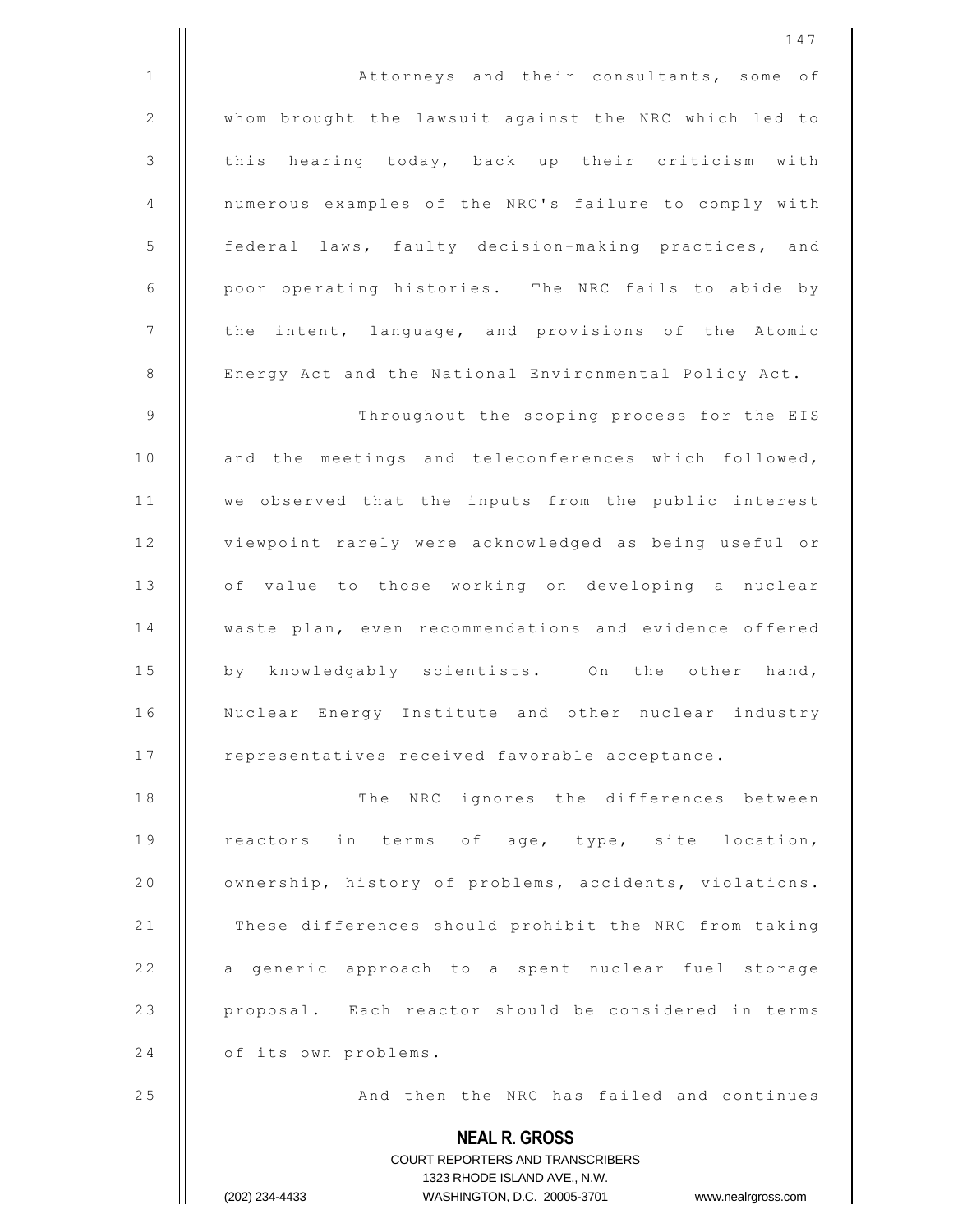|                | 148                                                                                                 |
|----------------|-----------------------------------------------------------------------------------------------------|
| $\mathbf{1}$   | to fail to recognize the long-term damaging effects of                                              |
| $\overline{2}$ | radiation from numerous sources. We encourage the NRC                                               |
| 3              | decision-makers this time to give full consideration                                                |
| 4              | to all of the inherent negative aspects of adding more                                              |
| 5              | radiation to an environment already forever polluted                                                |
| 6              | by the dropping and testing of nuclear weapons --                                                   |
| 7              | MODERATOR CAMERON: Okay. I'm going to                                                               |
| 8              | have to ask you to finish up now.                                                                   |
| 9              | MS. THOMAS: Okay.                                                                                   |
| 10             | MODERATOR CAMERON: Okay?                                                                            |
| 11             | MS. THOMAS: This is my last sentence.                                                               |
| 12             | -- routine or accidental releases from                                                              |
| 13             | nuclear power plants and weapons complexes; enrichment                                              |
| 14             | facilities; and supporting operations; and the release                                              |
| 15             | of radiation during and after hurricanes, tsunamis,                                                 |
| 16             | earthquakes, and other natural disasters.                                                           |
| 17             | MODERATOR CAMERON: Okay.                                                                            |
| 18             | MS. THOMAS: Remember Fukushima.                                                                     |
| 19             | MODERATOR CAMERON: Thank you.                                                                       |
| 20             | MS. THOMAS: And please pay close                                                                    |
| 21             | attention to what everybody has to say and not just                                                 |
| 22             | the people in the industry.                                                                         |
| 23             | MODERATOR CAMERON: Thank you.                                                                       |
| 24             | (Applause.)                                                                                         |
| 25             | MS. AMOS: Okay. My name is T.J. Amos. I                                                             |
|                | <b>NEAL R. GROSS</b>                                                                                |
|                | COURT REPORTERS AND TRANSCRIBERS                                                                    |
|                | 1323 RHODE ISLAND AVE., N.W.<br>(202) 234-4433<br>WASHINGTON, D.C. 20005-3701<br>www.nealrgross.com |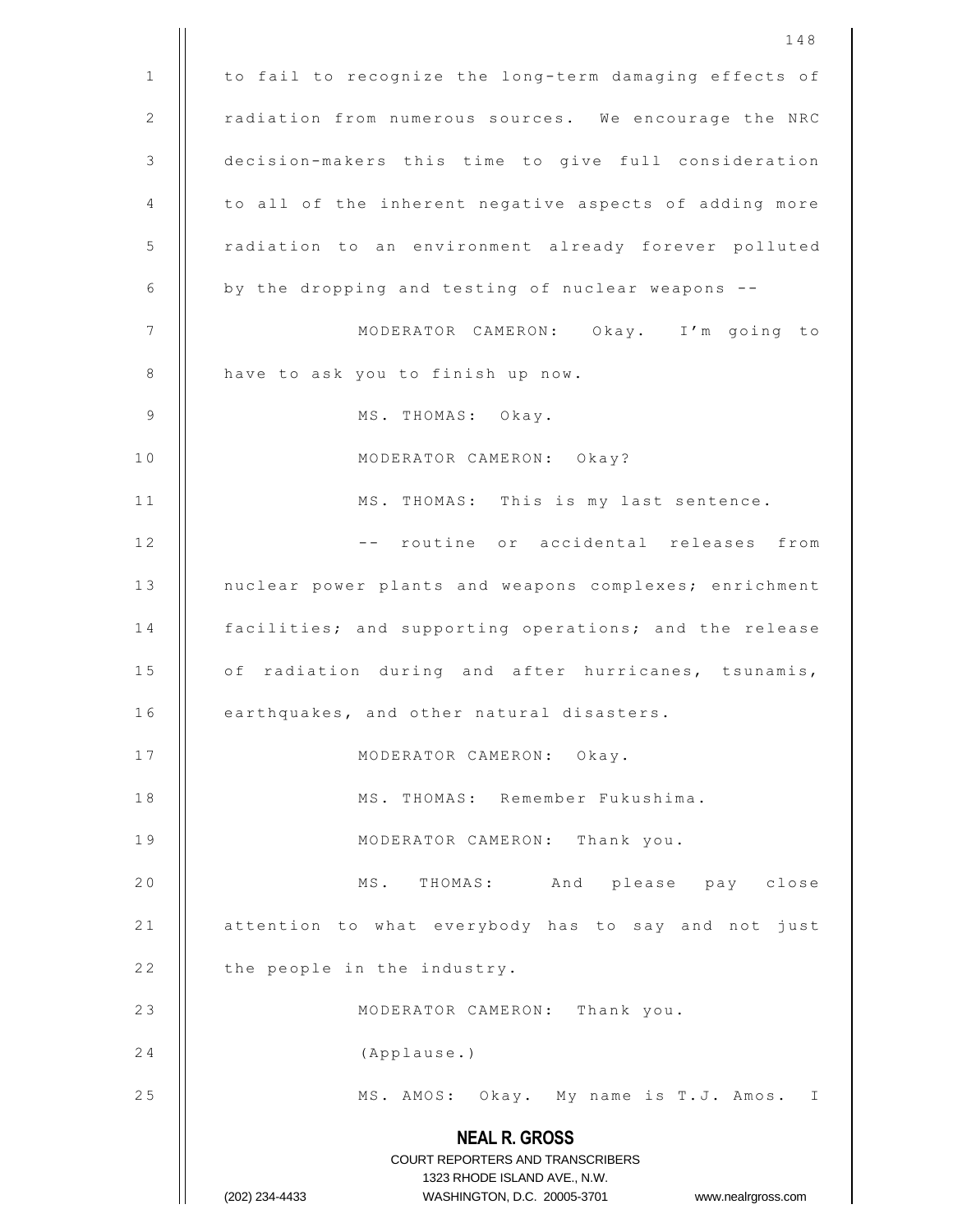|              | 149                                                                 |
|--------------|---------------------------------------------------------------------|
| $\mathbf{1}$ | am here from Asheville. I am trained as a therapist.                |
| $\sqrt{2}$   | And so one of the things I find fascinating is when I               |
| 3            | people rationalizing and minimalizing. And that is                  |
| 4            | exactly what I heard when I heard the comment that                  |
| 5            | waste management is only a small part of what you guys              |
| 6            | deal with. It is a pretty big part of it.                           |
| 7            | There are many voices talking<br>about                              |
| 8            | reasons for concern about nuclear waste. They are                   |
| 9            | good reasons. But I am a mother. What caught my                     |
| 10           | attention is our hubris that we could make nuclear                  |
| 11           | waste safe for 10,000 years. We are thinking the                    |
| 12           | unthinkable.                                                        |
| 13           | This is not the first time the hubris of                            |
| 14           | humans has promised the impossible. Do you remember                 |
| 15           | date April 14th, 1912? That is when the<br>the                      |
| 16           | unsinkable Titanic sank. For that hubris, 1,500                     |
| 17           | people paid with their lives.                                       |
| 18           | The World Trade Center was completed<br>in                          |
| 19           | 1987. The builders believed the buildings would never               |
| 20           | be destroyed. That hubris is now called a failure of                |
| 21           | imagination. Two thousand, nine hundred, and seventy-               |
| 22           | seven people paid with their lives. But that is just                |
| 23           | a number. My number is one. My fiancé Jonathan died                 |
| 24           | in the South Tower that day.                                        |
| 25           | Fukushima is a cautionary tale. But yet,                            |
|              | <b>NEAL R. GROSS</b>                                                |
|              | COURT REPORTERS AND TRANSCRIBERS<br>1323 RHODE ISLAND AVE., N.W.    |
|              | (202) 234-4433<br>WASHINGTON, D.C. 20005-3701<br>www.nealrgross.com |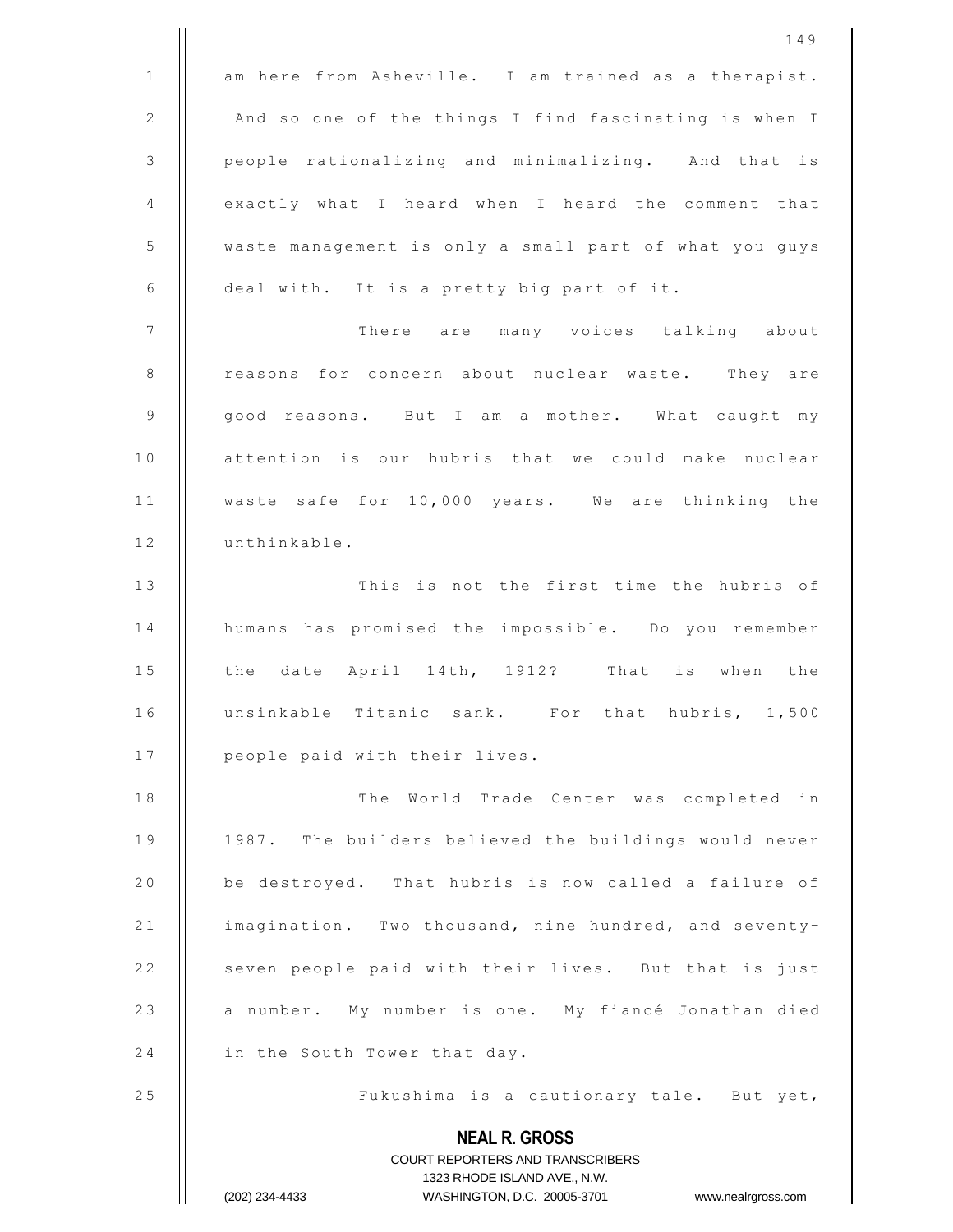**NEAL R. GROSS** COURT REPORTERS AND TRANSCRIBERS 1323 RHODE ISLAND AVE., N.W. (202) 234-4433 WASHINGTON, D.C. 20005-3701 www.nealrgross.com 1 || we have failed to heed its warnings. The 2 | investigation of the Fukushima disaster found that the 3 | regulatory bodies NISA and NSC and the government body 4 | promoting the nuclear power industry METI failed, 5 | failed to correctly develop the most basic safety 6 | requirements, failed to assess the probability of 7 damage, failed to adequate prepare for containing 8 | collateral damage, failed to develop a realistic 9 | evacuation plan. The official investigation 10 | determined those failures. 1 1 T o d a y a t t h i s h e a r i n g , w e a r e c o n s i d e r i n g 12 | the promise of safety by a) a repository available by 13 || 2050; b) institutional control forevermore; c) 14 || replacing storage containers every 100 years 15 | forevermore. Have we learned nothing from the hubris 16 || of humans in history? Are we promising the 17 | impossible? Do we dare? 18 | Yes, we need energy, but at what cost? We 19 || are asking future generations to store the unstorable 20 || for thousands of years. We are asking for our 21 | children's children to bear this burden. What will 22 | they think of us? 23 || I am asking that our hubris not put our 24 | children at risk. 25 | MODERATOR CAMERON: Thank you.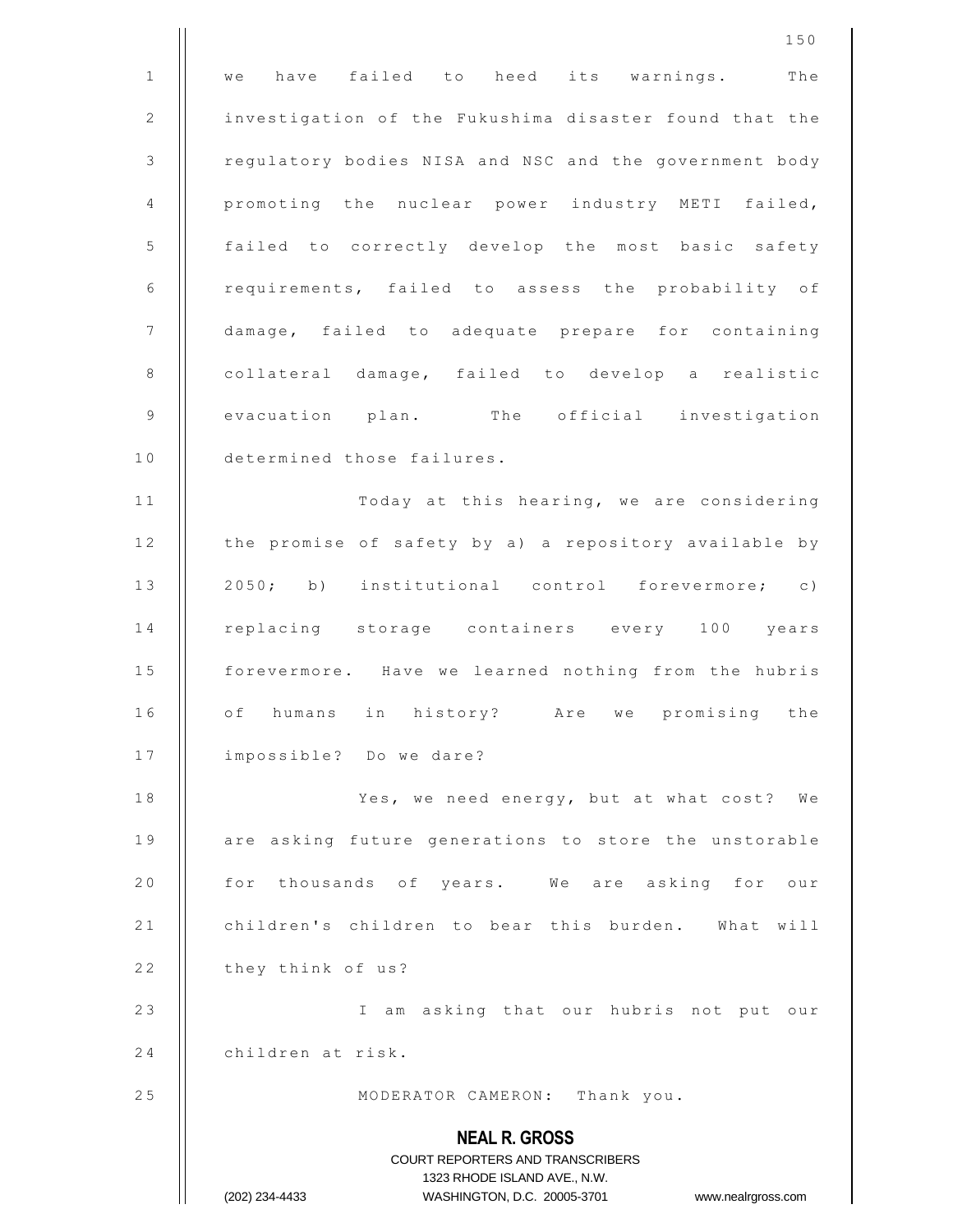|              | 151                                                                                                 |
|--------------|-----------------------------------------------------------------------------------------------------|
| $\mathbf{1}$ | (Applause.)                                                                                         |
| 2            | MODERATOR CAMERON: Brita and then James.                                                            |
| 3            | Okay? Brita?                                                                                        |
| 4            | MS. LARSEN CLARK: Hello. My name<br>is                                                              |
| 5            | Brita Larsen Clark. I am a mom and a grandmother, an                                                |
| 6            | educator, and a PSR member, but I am standing here                                                  |
| 7            | today to remind the NRC commissioners of their role to                                              |
| 8            | be independent regulators of the nuclear power                                                      |
| 9            | industry.                                                                                           |
| 10           | There is a concern that the NRC                                                                     |
| 11           | commissioners come to the NRC with close ties to the                                                |
| 12           | industry. And I would like to ask the commissioners                                                 |
| 13           | to keep in mind the problem of a confirmation bias.                                                 |
| 14           | We all tend to value, perhaps overvalue,                                                            |
| 15           | data that confirms our particular point of view and to                                              |
| 16           | give less weight to other positions that would oppose                                               |
| 17           | our point of view. That's understandable. I do it,                                                  |
| 18           | too. We all do. But the NRC commissioners have a                                                    |
| 19           | grave responsibility to have an evenhanded approach                                                 |
| 20           | and to take that very seriously. They must have the                                                 |
| 21           | courage to fulfill that role. They have been                                                        |
| 22           | entrusted by the nation to regulate the nuclear power                                               |
| 23           | industry in an independent and fair-minded manner.                                                  |
| 24           | They must take confirmation bias into consideration.                                                |
| 25           | I know this is very hard, but I implore                                                             |
|              | <b>NEAL R. GROSS</b>                                                                                |
|              | COURT REPORTERS AND TRANSCRIBERS                                                                    |
|              | 1323 RHODE ISLAND AVE., N.W.<br>WASHINGTON, D.C. 20005-3701<br>(202) 234-4433<br>www.nealrgross.com |
|              |                                                                                                     |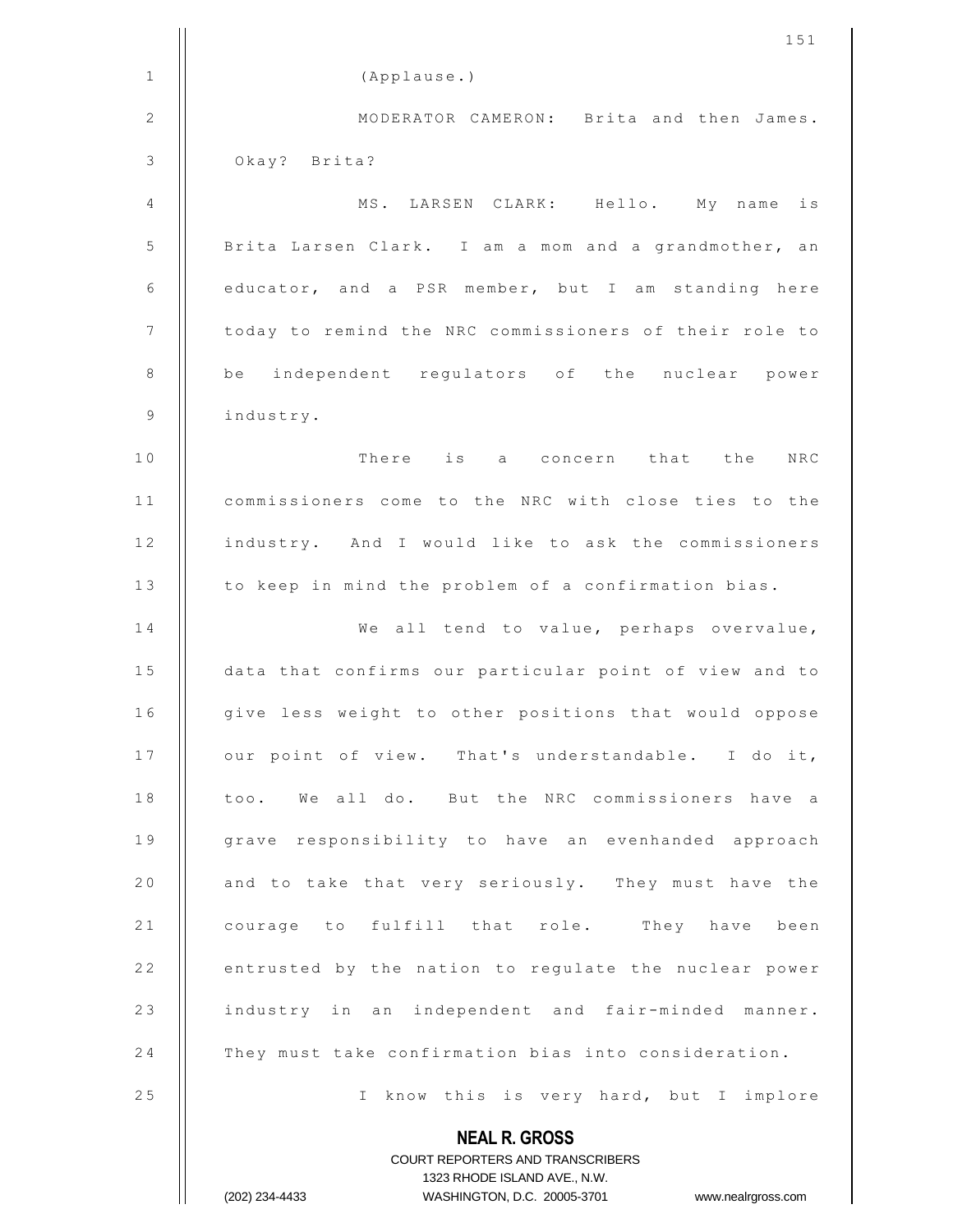|              | 152                                                                                                 |
|--------------|-----------------------------------------------------------------------------------------------------|
| $\mathbf{1}$ | the commissioners to look anew at the challenging                                                   |
| 2            | issue of nuclear waste. There are no good solutions.                                                |
| 3            | But please try to look at the issue with clear eyes.                                                |
| 4            | Thank you.                                                                                          |
| 5            | (Applause.)                                                                                         |
| 6            | MODERATOR CAMERON: Thank you.                                                                       |
| 7            | James Hennen? Then we are going to go to                                                            |
| 8            | Nicholas Wood and William Murphy.                                                                   |
| 9            | MR. HENNEN: Good evening. My name<br>is                                                             |
| 10           | Jimmy Hennen, and I am the United States Affairs Chair                                              |
| 11           | for the North American Young Generation Nuclear. I                                                  |
| 12           | would like to start by thanking the Commission for the                                              |
| 13           | opportunity to offer my comments here tonight and for                                               |
| 14           | all of my peers for sticking with it on their own                                                   |
| 15           | time. Thank you.                                                                                    |
| 16           | Just one month after earning my mechanical                                                          |
| 17           | engineering degree from Clemson University, I moved to                                              |
| 18           | Charlotte and began my career at Westinghouse Electric                                              |
| 19           | Company analyzing piping systems in our AP1000                                                      |
| 20           | pressurized water reactor. It was a significant shift                                               |
| 21           | from school. You see, previously, excelling in my                                                   |
| 22           | senior design project when finding an ideal solution                                                |
| 23           | to a problem, guided by quantitative criteria based on                                              |
| 24           | things like material properties, process requirements,                                              |
| 25           | and economics; professionally, the first thing I had                                                |
|              | <b>NEAL R. GROSS</b>                                                                                |
|              | COURT REPORTERS AND TRANSCRIBERS                                                                    |
|              | 1323 RHODE ISLAND AVE., N.W.<br>(202) 234-4433<br>WASHINGTON, D.C. 20005-3701<br>www.nealrgross.com |
|              |                                                                                                     |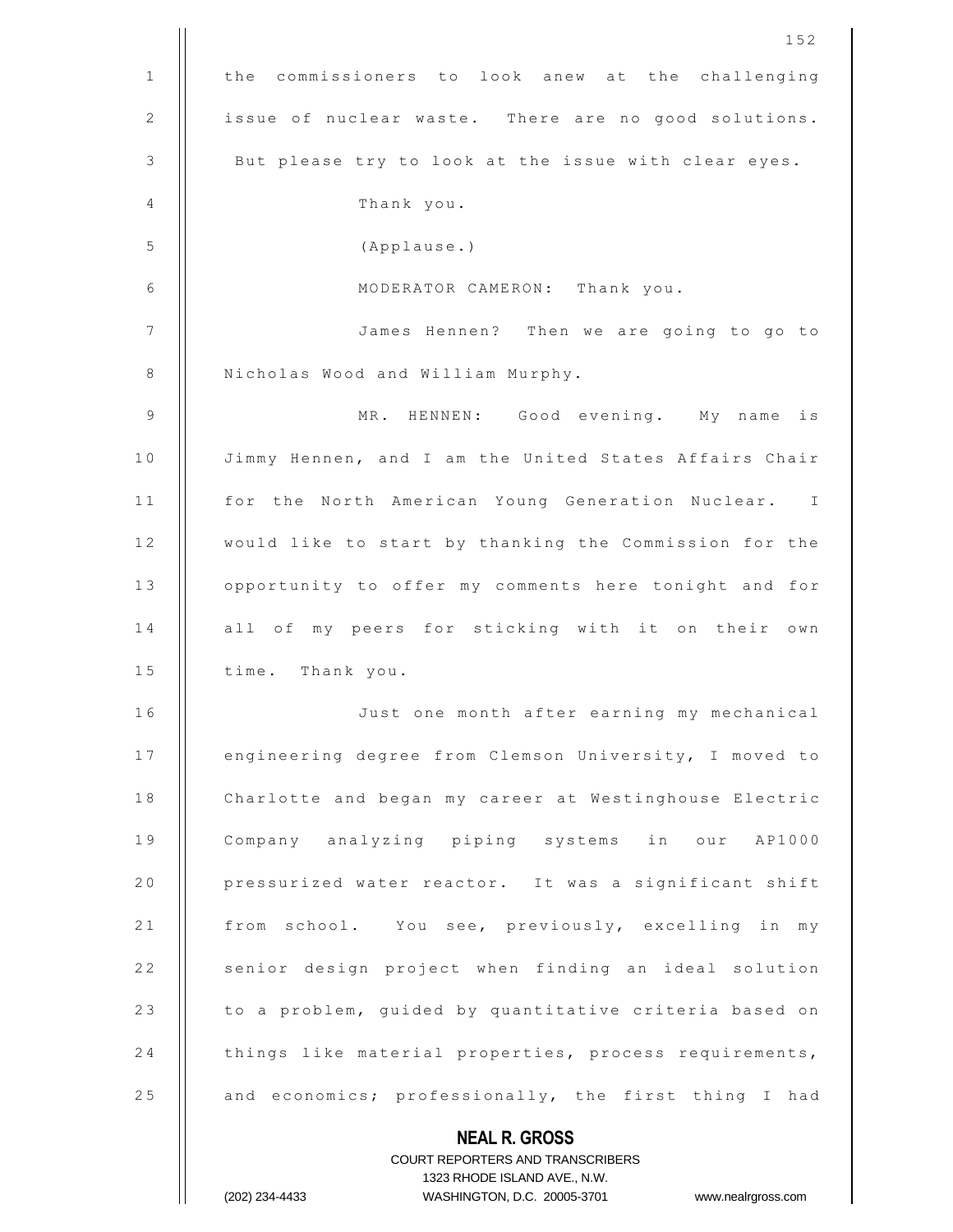**NEAL R. GROSS** COURT REPORTERS AND TRANSCRIBERS 1323 RHODE ISLAND AVE., N.W. (202) 234-4433 WASHINGTON, D.C. 20005-3701 www.nealrgross.com  $1$  | to learn was that in the nuclear industry safety takes 2 | ultimate importance over everything. This meant that 3 quality was not a variable to be balanced against cost 4 | or schedule but, rather, an absolute that must always 5 | be maintained. Very quickly, this fundamental  $6$  | requirement of the overall nuclear safety culture 7 | became engrained in every decision I made, technical 8 | or not. 9 | This evolution is not unique to engineers 10 | beginning their careers in the nuclear industry. From 1 1 accountants to human resource professionals to 12 | technical and craft labor, everyone is personally 13 | responsible for nuclear safety. And accepting direct 14 | accountability for such a monumental responsibility is 15 | the entry fee to work in the industry. Every 16 | generation of workers, from the men and women near the 17 | end of their careers to the millennials just starting 18 | hours, upholding the nuclear safety culture cultivates 19 || a tremendous sense of purpose, upon which we can all 20 | work together. After all, there is no other industry 21 | that depends so heavily on the success of everybody, 22 | direct competitors included. 2 3 A s a r e s u l t , o u r p r o f e s s i o n a l a n d 24 | technical organizations enjoy remarkable participation 25 | from a diverse and intelligent labor pool. One such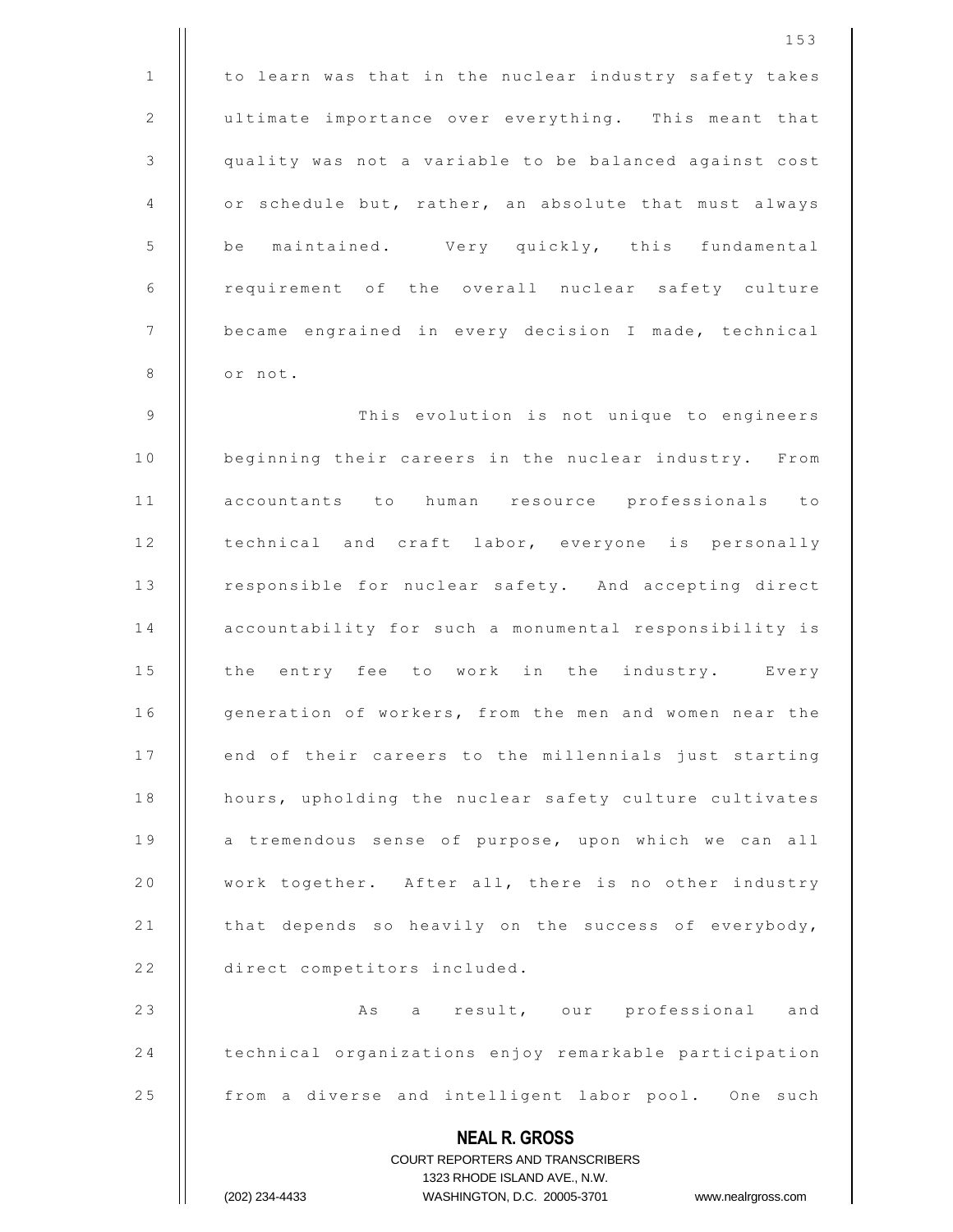**NEAL R. GROSS** COURT REPORTERS AND TRANSCRIBERS 1 | organization is the North American Young Generation 2 | Nuclear, a group of over 10,000 young professionals 3 Who are passionate about ensuring the myriad benefits 4 || of safe, responsible application of nuclear science 5 | and technology are enjoyed by generations to come. 6 W h i l e t h e d r a f t Generic Environmental 7 Impact Statement adequately addresses the concerns 8 || expressed by members of the public, I would like to 9 | point out one additional consideration: the positive 10 | impact of continued efforts of NAYGN members. Through 11 | our annual drawing contests, we proactively educate 12 | grade schoolers on how nuclear power plants work and 13 | actively demystify radiation. At our professional 14 | development conference every year in D.C., we send 15 | almost 300 young professionals through the halls of 16 | Congress to educate policy-makers and speak with their  $17$   $\parallel$  staff. 18 | Finally, I understand that there may still 19 || be lingering doubts about the viability of my 20 || industry's plans for long-term storage of spent 21 | nuclear fuel. So I want to close by reminding the 22 | Commission and members of the public that the future 23 | leaders of the nuclear industry have taken personal 24 **c** responsibility to quarantee that our society continues 25 | to enjoy incredible benefits of safe, responsible

1323 RHODE ISLAND AVE., N.W.

(202) 234-4433 WASHINGTON, D.C. 20005-3701 www.nealrgross.com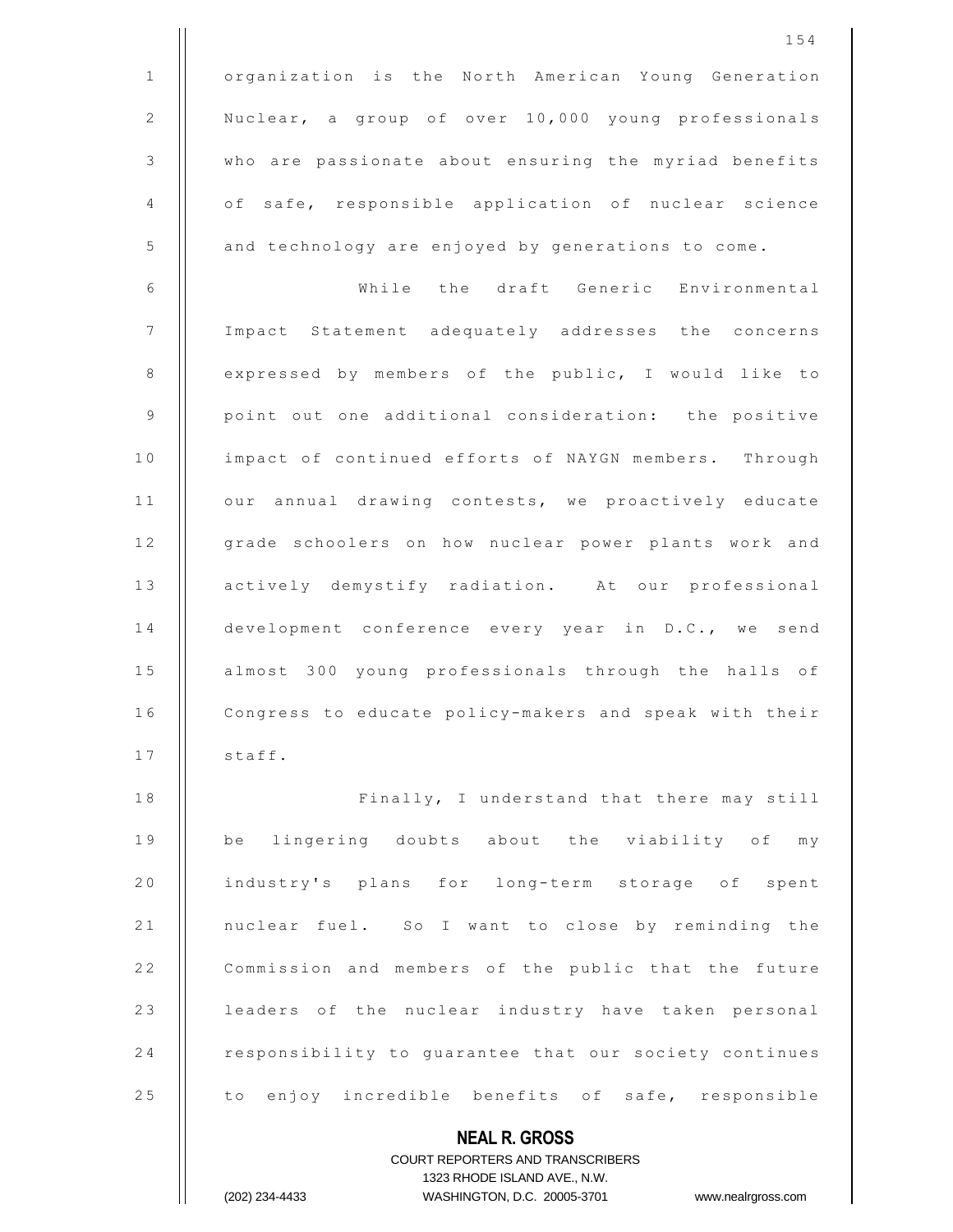|         | 155                                                                                                 |
|---------|-----------------------------------------------------------------------------------------------------|
| 1       | application of nuclear science and technology. And we                                               |
| 2       | will do whatever it takes to achieve this humanitarian                                              |
| 3       | goal.                                                                                               |
| 4       | Thank you.                                                                                          |
| 5       | (Applause.)                                                                                         |
| 6       | MODERATOR CAMERON: Thanks, Jimmy. Thank                                                             |
| 7       | you.                                                                                                |
| $\,8\,$ | Nicholas? And then William Murphy.                                                                  |
| 9       | MR. WOOD: Thank you everyone. And thank                                                             |
| 10      | you to the NRC staff for being here with us so late.                                                |
| 11      | This is quite an important issue, as you can see, and                                               |
| 12      | very controversial. And there are a lot of deep                                                     |
| 13      | feelings about it.                                                                                  |
| 14      | My name is Nick Wood. I came here from                                                              |
| 15      | Durham. I am Outreach Director for NC WARN, though I                                                |
| 16      | will say I am speaking today as a human being and                                                   |
| 17      | someone who grew up next to the majestic Columbia                                                   |
| 18      | River and a toxic waste dump, the Hanford nuclear                                                   |
| 19      | reservation. The nuclear industry both created my                                                   |
| 20      | hometown, inspired my high school. We were the                                                      |
| 21      | Bombers with a mushroom cloud coming up. But,                                                       |
| 22      | fortunately for me, the cleanup, the continuous                                                     |
| 23      | cleanup, the billions of dollars coming in to clean up                                              |
| 24      | that mess, is what put food on my table growing up.                                                 |
| 25      | And I have to say I am concerned about our                                                          |
|         | <b>NEAL R. GROSS</b>                                                                                |
|         | <b>COURT REPORTERS AND TRANSCRIBERS</b>                                                             |
|         | 1323 RHODE ISLAND AVE., N.W.<br>WASHINGTON, D.C. 20005-3701<br>(202) 234-4433<br>www.nealrgross.com |
|         |                                                                                                     |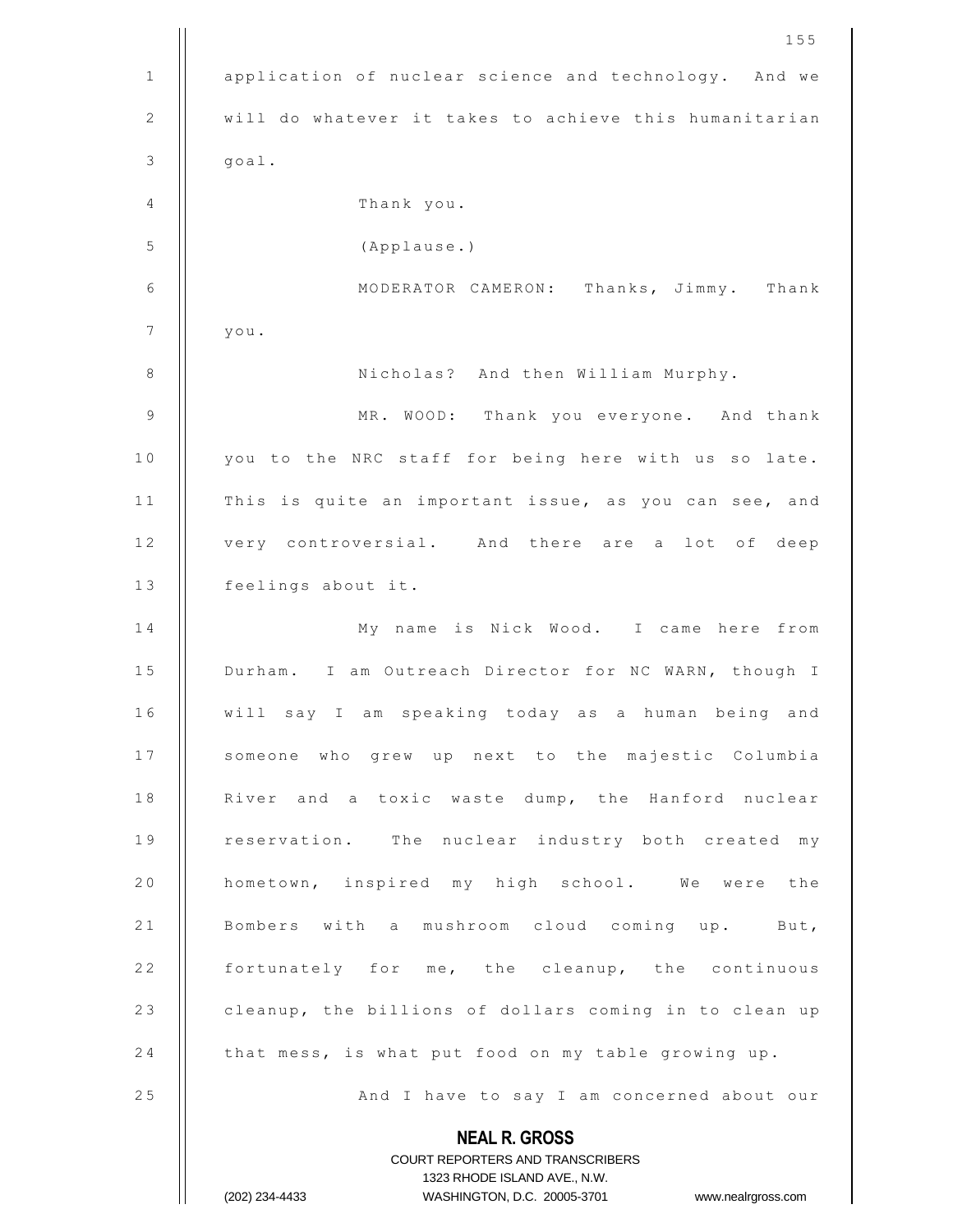|              | 156                                                                                              |
|--------------|--------------------------------------------------------------------------------------------------|
| $\mathbf{1}$ | collective future, and I am concerned about people                                               |
| $\mathbf{2}$ | being blinded by dollar signs because there is a lot                                             |
| 3            | of money in ignorance and waste and toxics.                                                      |
| 4            | I stand here in opposition along with many                                                       |
| 5            | from around the country, though I will say we are a                                              |
| 6            | bit less coordinated than the industry folks, who seek                                           |
| 7            | to profit from the continuation of this. I also stand                                            |
| 8            | here in Charlotte, the home of Duke Energy, the                                                  |
| 9            | world's largest utility and a big purveyor of nuclear                                            |
| 10           | power that costs billions and billions of dollars of                                             |
| 11           | ratepayer money, of which every dollar of which is not                                           |
| 12           | invested in renewables that are the way to the future.                                           |
| 13           | The nuclear industry is a dinosaur. And                                                          |
| 14           | every dollar spent is again a dollar not spent on                                                |
| 15           | renewable energy that will save our planet and                                                   |
| 16           | ourselves. There is a great big ball of fire out                                                 |
| 17           | there. Why don't we try to harness it? Why don't we                                              |
| 18           | put that effort and that brilliance and that education                                           |
| 19           | and that training into saving this world because                                                 |
| 20           | nuclear and natural gas, these are not a bridge to the                                           |
| 21           | future? They are a gangplank.                                                                    |
| 22           | And I will close by saying this. I                                                               |
| 23           | remember growing up the story of Br'er Rabbit. And                                               |
| 24           | when I hear an industry saying, "Please regulate us.                                             |
| 25           | This will take care of it," I get a little suspicious.                                           |
|              | <b>NEAL R. GROSS</b>                                                                             |
|              | COURT REPORTERS AND TRANSCRIBERS                                                                 |
|              | 1323 RHODE ISLAND AVE., N.W.<br>(202) 234-4433<br>WASHINGTON, D.C. 20005-3701 www.nealrgross.com |
|              |                                                                                                  |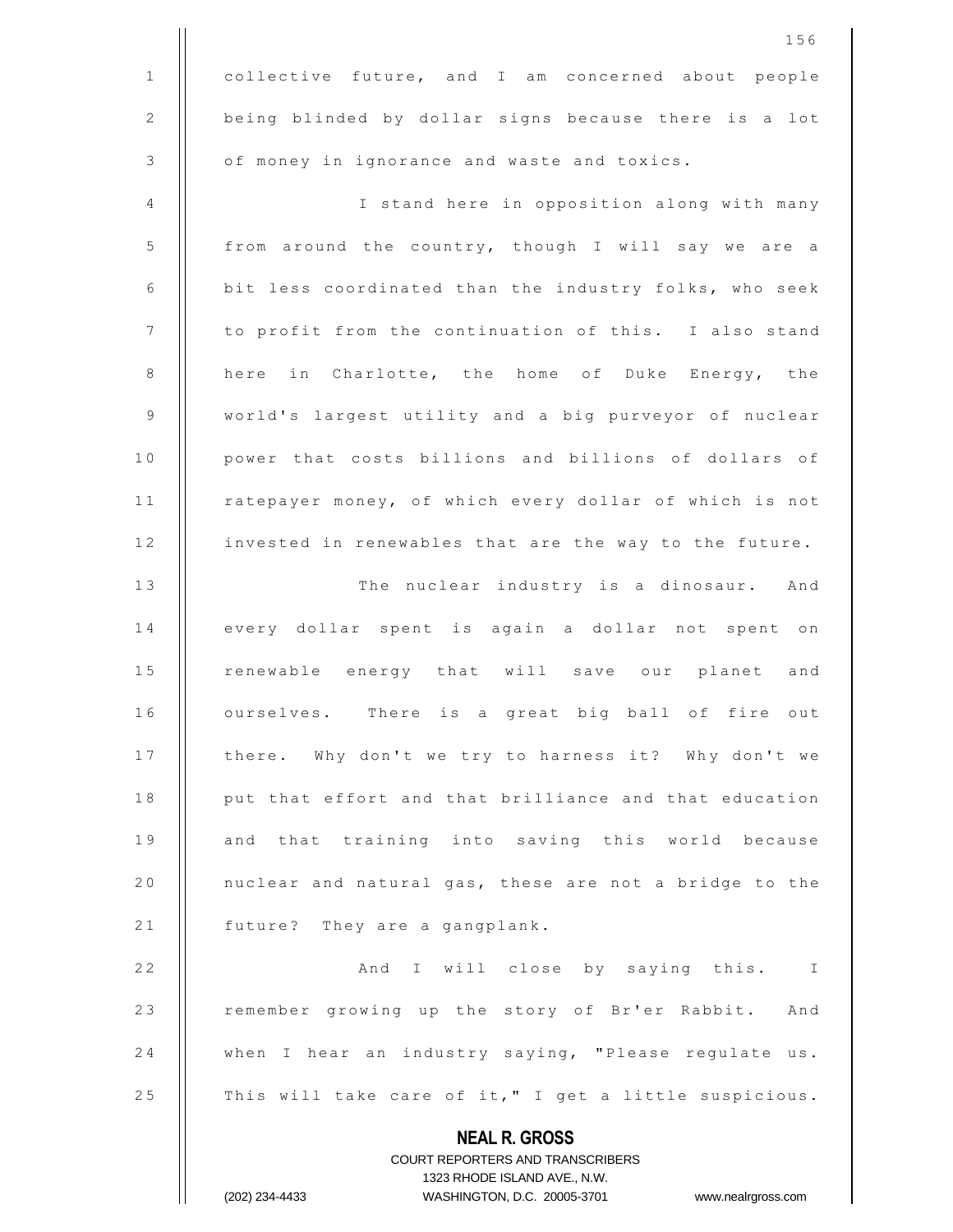|              | 157                                                                                                 |
|--------------|-----------------------------------------------------------------------------------------------------|
| $\mathbf{1}$ | So I say, in closing, look out for us, not the                                                      |
| 2            | corporations. We know you work hard. We know folks                                                  |
| 3            | care. But look out for us because this is our future.                                               |
| 4            | This is our children's future. This is our                                                          |
| 5            | inheritance. And we need not spoil it for future                                                    |
| 6            | generations.                                                                                        |
| 7            | Thank you.                                                                                          |
| 8            | MODERATOR CAMERON: Thank you, Nick.                                                                 |
| 9            | (Applause.)                                                                                         |
| 10           | MODERATOR CAMERON: And William Murphy?                                                              |
| 11           | MR. MURPHY: Good evening. My name<br>is                                                             |
| 12           | William Murphy. I am a professional engineer licensed                                               |
| 13           | in the State of South Carolina. And for the last nine                                               |
| 14           | years, I have been employed in the field of spent                                                   |
| 15           | nuclear fuel storage. I also live within half an hour                                               |
| 16           | of a licensed nuclear facility and the inventory of                                                 |
| 17           | spent nuclear fuel stored therein.                                                                  |
| 18           | The Nuclear Regulatory Commission's draft                                                           |
| 19           | Generic Environmental Impact Statement adequately                                                   |
| 20           | addresses the items identified in the remanding of the                                              |
| 21           | 2010 Waste Confidence rulemaking by the United States                                               |
| 22           | Court of Appeals for the D.C. Circuit Court.                                                        |
| 23           | The draft Generic Environmental Impact                                                              |
| 24           | Statement thoroughly examines across multiple time                                                  |
| 25           | frames the environmental and societal impacts of                                                    |
|              | <b>NEAL R. GROSS</b>                                                                                |
|              | <b>COURT REPORTERS AND TRANSCRIBERS</b>                                                             |
|              | 1323 RHODE ISLAND AVE., N.W.<br>WASHINGTON, D.C. 20005-3701<br>(202) 234-4433<br>www.nealrgross.com |
|              |                                                                                                     |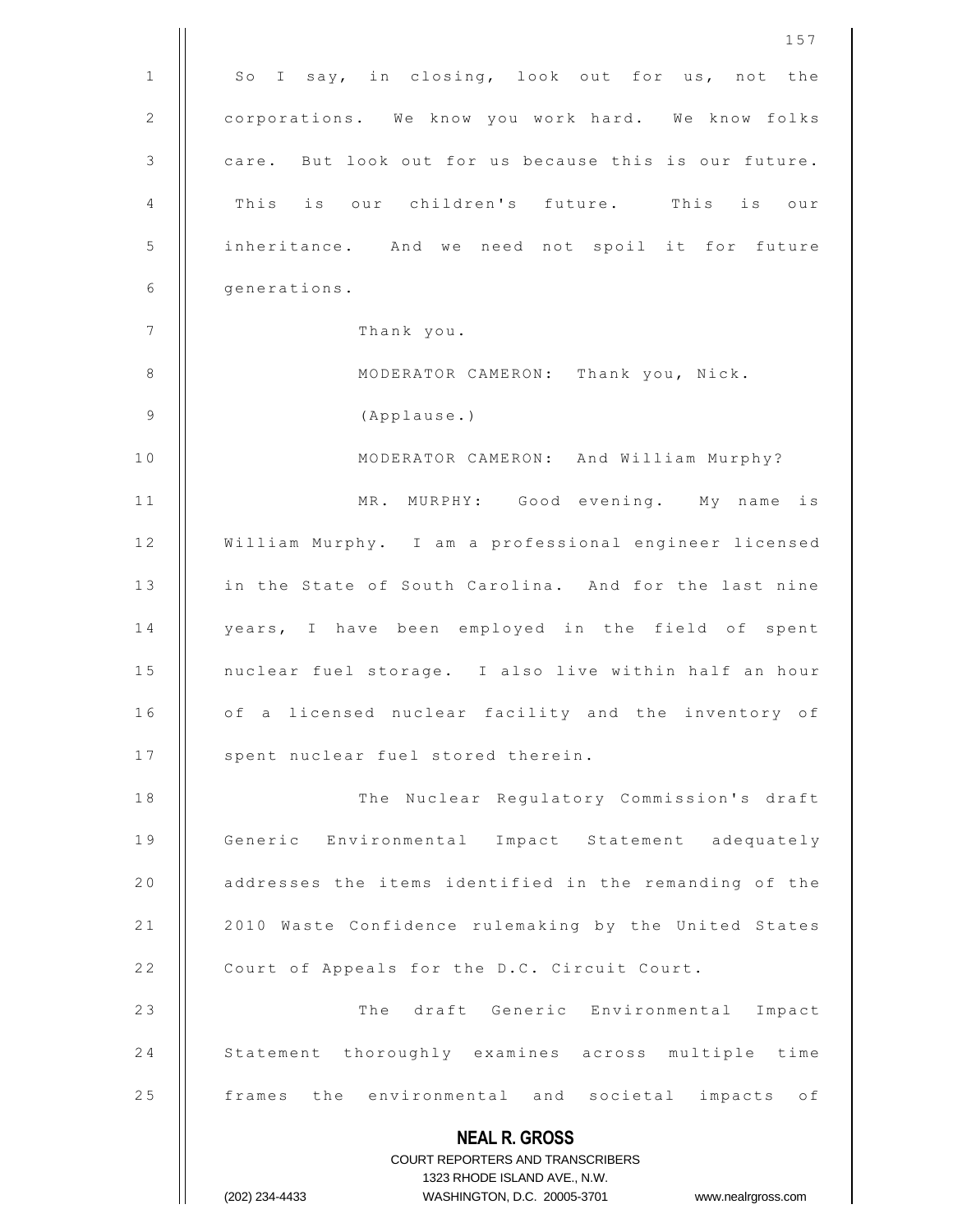|              | 158                                                                                              |
|--------------|--------------------------------------------------------------------------------------------------|
| $\mathbf{1}$ | storing spent fuel at licensed facilities. The draft                                             |
| 2            | Generic EIS considers not only the effects of time but                                           |
| 3            | the possibility for such adverse conditions as seismic                                           |
| 4            | events, extreme weather, and hostile human action.                                               |
| 5            | These studies have been conducted in a                                                           |
| 6            | conservative and bounding manner to ensure that the                                              |
| 7            | generic study is applicable to facilities nationwide.                                            |
| 8            | For those of you who actually read it and, well, a                                               |
| 9            | side comment, I am wondering how many of you actually                                            |
| 10           | did -- it actually lists all the facilities in the                                               |
| 11           | country that have stored spent nuclear fuel and it                                               |
| 12           | covers that list.                                                                                |
| 13           | The specific dependencies on spent nuclear                                                       |
| 14           | fuel leaks and fires mandated by the Court of Appeals                                            |
| 15           | ruling enforces the communities' understanding that,                                             |
| 16           | even under the worst of conditions, the likelihood of                                            |
| 17           | spent fuel stored at commercial facilities                                                       |
| 18           | contributing adversely to a severe event is extremely                                            |
| 19           | small. While tragic and avoidable, the event at                                                  |
| 20           | Fukushima Daiichi examined objectively and                                                       |
| 21           | dispassionately further demonstrates the robustness                                              |
| 22           | and relative passivity of spent fuel storage. The                                                |
| 23           | fuel stored in dry cask systems was unaffected while                                             |
| 24           | the fuel in the spent fuel pools, even the unit 4 pool                                           |
| 25           | of greatest concern, emerged from the event without                                              |
|              | <b>NEAL R. GROSS</b>                                                                             |
|              | <b>COURT REPORTERS AND TRANSCRIBERS</b>                                                          |
|              | 1323 RHODE ISLAND AVE., N.W.<br>WASHINGTON, D.C. 20005-3701 www.nealrgross.com<br>(202) 234-4433 |
|              |                                                                                                  |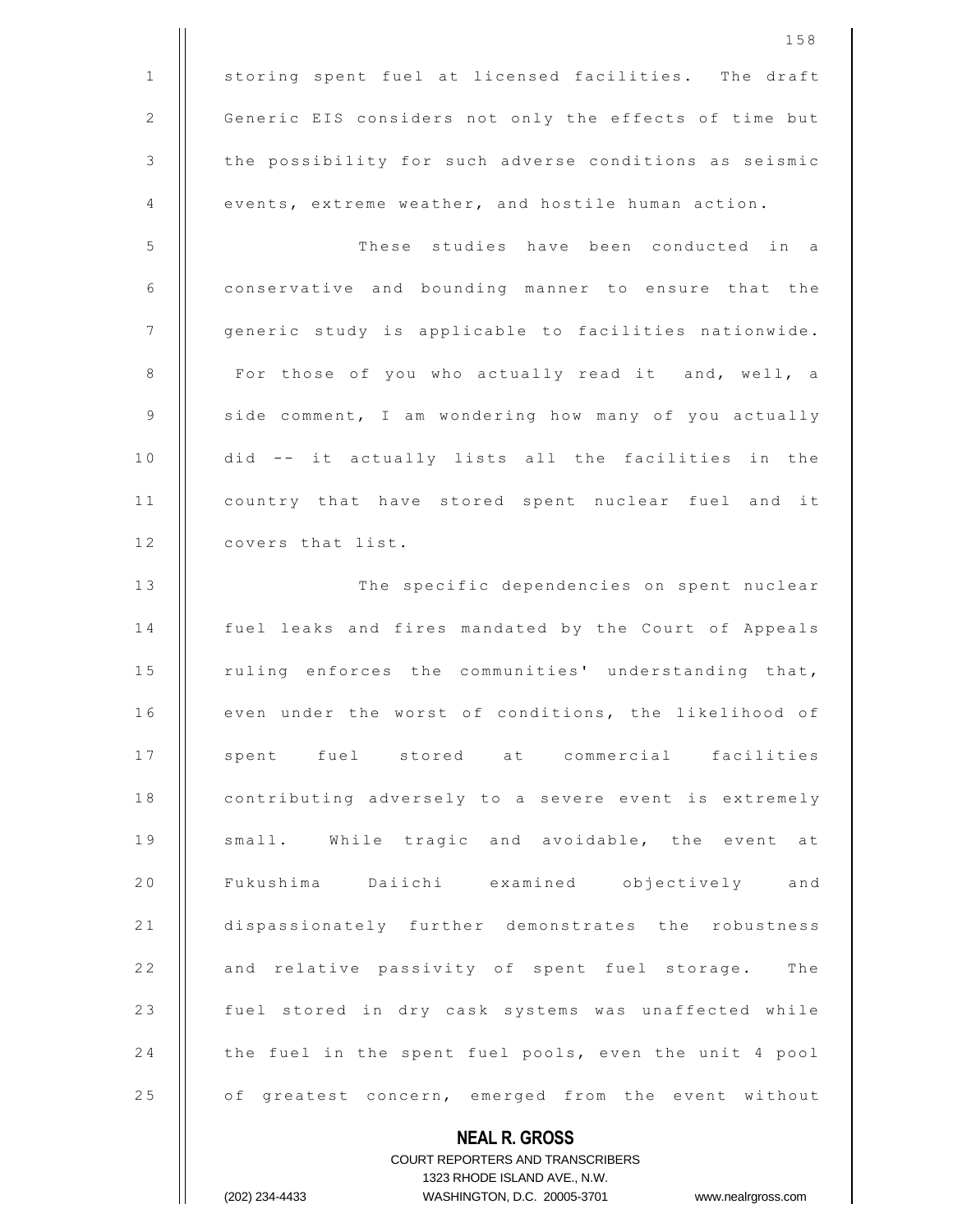|              | 159                                                              |
|--------------|------------------------------------------------------------------|
| $\mathbf{1}$ | contributing to offsite releases whatsoever.                     |
| 2            | The conclusions of the draft Environmental                       |
| 3            | Impact Statement most of all, to me, serve to confirm            |
| 4            | what I have personally observed and contributed to               |
| 5            | that storage of spent nuclear fuel has been and will             |
| 6            | be conducted with public health and safety as an                 |
| 7            | overriding objective. I encourage the regulator and              |
| 8            | our government as a whole to resolve the Waste                   |
| 9            | Confidence remanding promptly and, further, to fulfill           |
| 10           | statutory federal obligations to relieve individual              |
| 11           | states of its unnecessary burden and establish a staff           |
| 12           | and secure permanent repository for the nation's                 |
| 13           | inventory of spent fuel.                                         |
| 14           | Thank you.                                                       |
| 15           | (Applause.)                                                      |
| 16           | MODERATOR CAMERON:<br>Okay.<br>Thank<br>you,                     |
| 17           | William.                                                         |
| 18           | Lauren Jones and Matt Cagnetta and then                          |
| 19           | Susan Krotz. This is Lauren.                                     |
| 20           | MS. JONES: Good evening, everyone.<br>Мy                         |
| 21           | name is Lauren Jones. And I am here today                        |
| 22           | representing the North American Young Generation                 |
| 23           | Nuclear and AREVA. I also recently moved from                    |
| 24           | Lynchburg, Virginia to the Charlotte area and chose to           |
| 25           | live within the plant exclusion zone for McGuire                 |
|              | <b>NEAL R. GROSS</b>                                             |
|              | <b>COURT REPORTERS AND TRANSCRIBERS</b>                          |
|              | 1323 RHODE ISLAND AVE., N.W.                                     |
|              | (202) 234-4433<br>WASHINGTON, D.C. 20005-3701 www.nealrgross.com |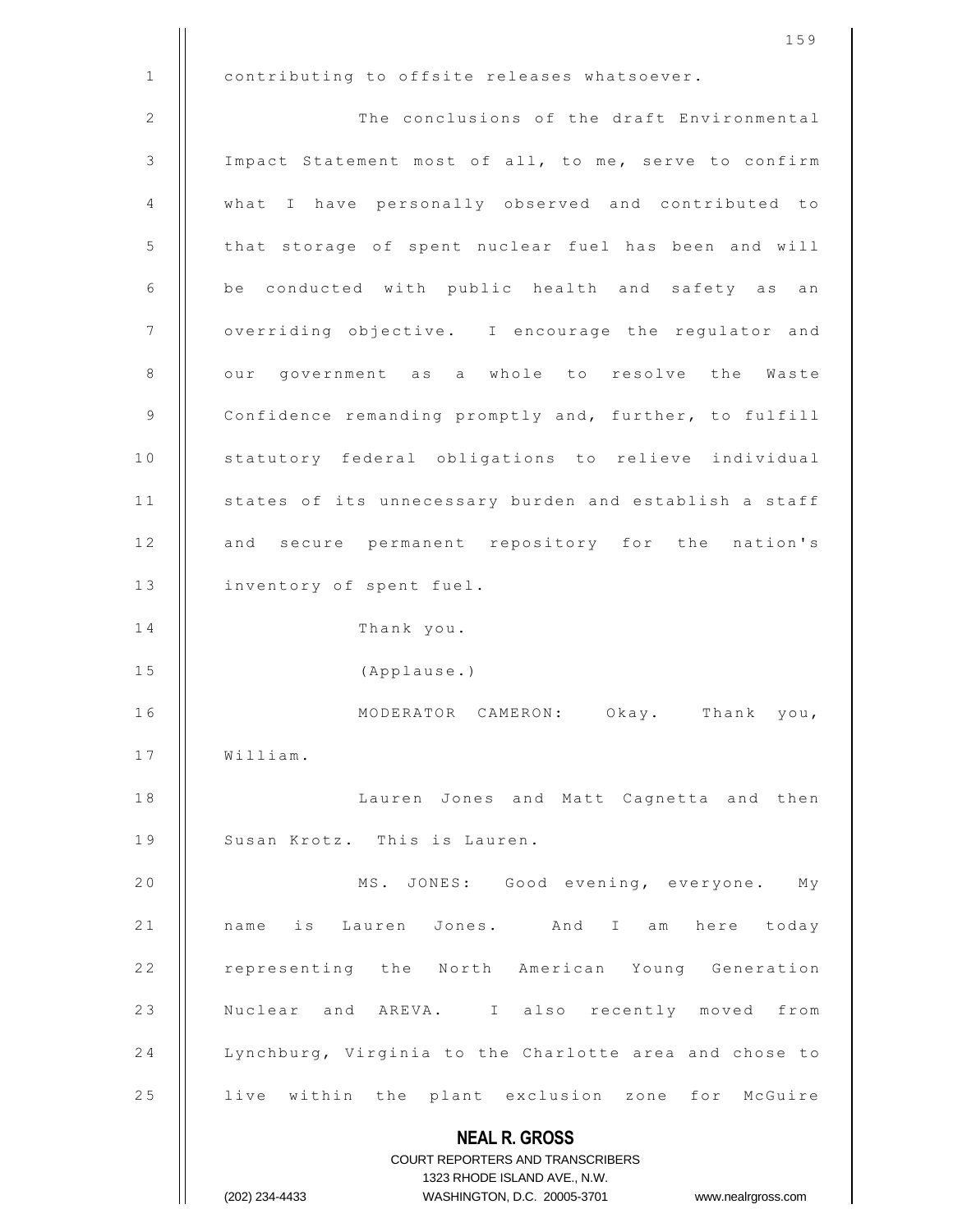|              | 160                                                                           |
|--------------|-------------------------------------------------------------------------------|
| $\mathbf{1}$ | Nuclear Power Plant. You may wonder why I did that.                           |
| 2            | I grew up about 20 minutes away from Fermi Nuclear                            |
| 3            | Power Plant and survived my entire life with no issue.                        |
| 4            | And I really do love nuclear power and understand the                         |
| 5            | science behind it.                                                            |
| 6            | But I am not coming up here as a technical                                    |
| 7            | expert. I am up here today as a communicator, as                              |
| 8            | somebody who for her life has chosen to be a                                  |
| 9            | professional communicator. Happenstance brought me                            |
| 10           | into the nuclear industry, and I have chosen to stay                          |
| 11           | there for the past eight years.                                               |
| 12           | Throughout my eight-year career in the                                        |
| 13           | nuclear industry, I have continued to gain respect for                        |
| 14           | commercial nuclear power as a safe, clean, and                                |
| 15           | reliable option for baseload electricity generation.                          |
| 16           | The nation's operating nuclear power plants provide                           |
| 17           | the majority of our nation's free electricity 24 hours                        |
| 18           | a day, 7 days a week. You can't say that about solar,                         |
| 19           | and you can't say that about wind. Overall,                                   |
| 20           | approximately 20 percent of the electricity produced                          |
| 21           | in the United States comes from nuclear power, and                            |
| 22           | about 32 percent of electricity produced in North                             |
| 23           | Carolina comes from nuclear power.                                            |
| 24           | My biggest concern early on in my career                                      |
| 25           | was not about how the power was generated or how                              |
|              | <b>NEAL R. GROSS</b>                                                          |
|              | COURT REPORTERS AND TRANSCRIBERS                                              |
|              | 1323 RHODE ISLAND AVE., N.W.<br>WASHINGTON, D.C. 20005-3701<br>(202) 234-4433 |
|              | www.nealrgross.com                                                            |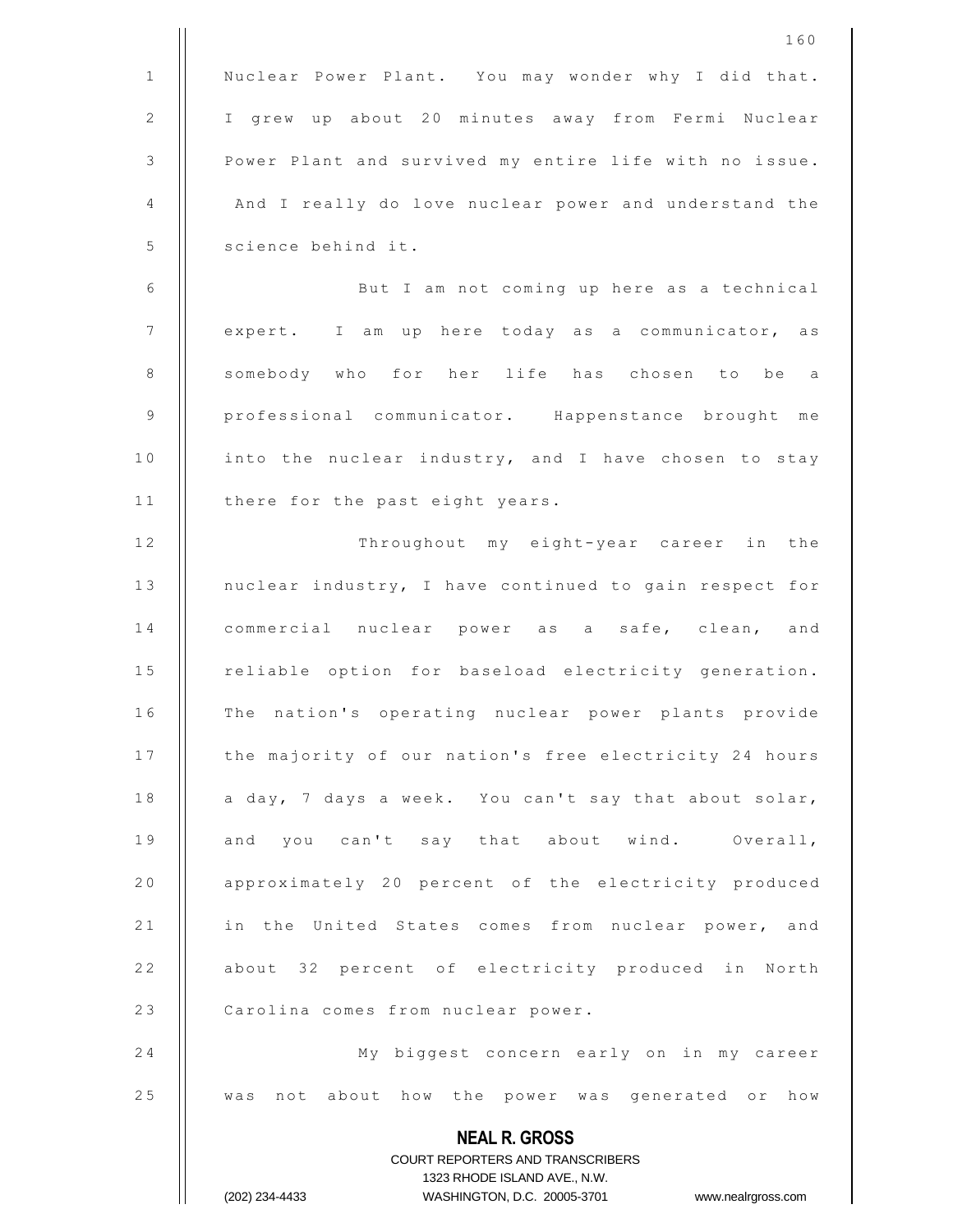|              | 161                                                                                                 |
|--------------|-----------------------------------------------------------------------------------------------------|
| $\mathbf{1}$ | safely it was generated but, rather, what happens to                                                |
| 2            | the waste. That's the hardest thing for people to                                                   |
| 3            | understand. As I have learned and observed, used                                                    |
| 4            | nuclear fuel has been stored safely in used fuel pools                                              |
| 5            | and dry storage systems worldwide for many, many                                                    |
| 6            | years. I visited nuclear power plants, and I have                                                   |
| 7            | seen the rigor with which it is stored and secured.                                                 |
| 8            | have worn a dosimeter near a fuel<br>$\mathbb{I}$                                                   |
| 9            | exchange pool and watched closely as the minimal                                                    |
| 10           | reading stayed stable. There was no creep up, down,                                                 |
| 11           | or otherwise. It stayed fully stable. While onsite                                                  |
| 12           | storage is a safe option, more permanent options, such                                              |
| 13           | as a geologic disposal, are necessary.                                                              |
| 14           | I would like to thank you, the Nuclear                                                              |
| 15           | Regulatory Commission, for undertaking this task and                                                |
| 16           | allowing for public comment on this issue. I support                                                |
| 17           | the NRC's conclusion that used fuel can be stored                                                   |
| 18           | safely and without significant environmental effects                                                |
| 19           | and ask the NRC to complete this rulemaking in a                                                    |
| 20           | timely fashion.                                                                                     |
| 21           | Nuclear power is necessary for sustaining                                                           |
| 22           | clean, affordable production of electricity in the                                                  |
| 23           | United States. And I ask you today to support the                                                   |
| 24           | continued licensing and relicensing of nuclear power                                                |
| 25           | plants and independent spent fuel storage and                                                       |
|              | <b>NEAL R. GROSS</b>                                                                                |
|              | <b>COURT REPORTERS AND TRANSCRIBERS</b>                                                             |
|              | 1323 RHODE ISLAND AVE., N.W.<br>WASHINGTON, D.C. 20005-3701<br>(202) 234-4433<br>www.nealrgross.com |
|              |                                                                                                     |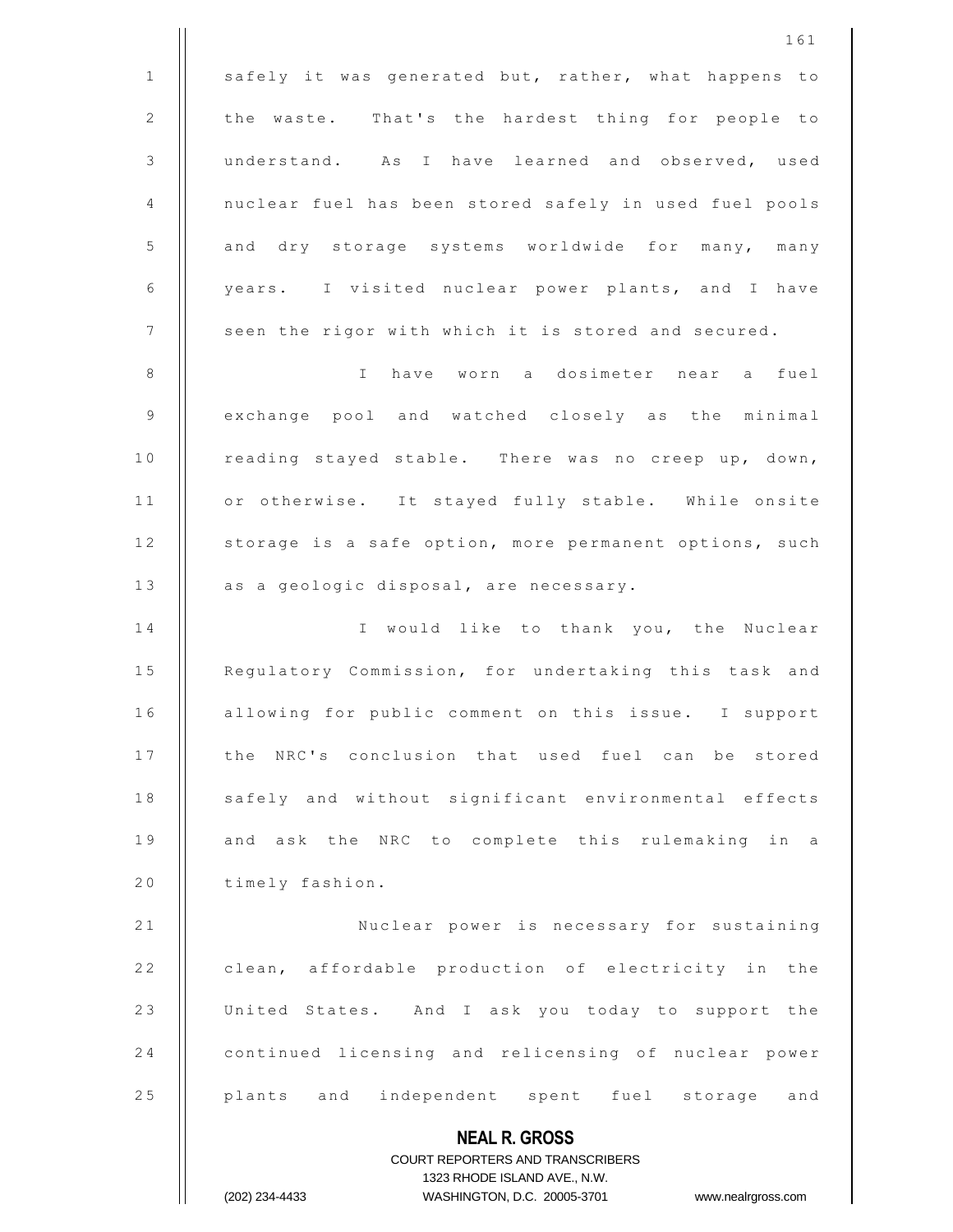|              | 162                                                   |
|--------------|-------------------------------------------------------|
| $\mathbf{1}$ | solutions.                                            |
| 2            | Thank you.                                            |
| 3            | MODERATOR CAMERON: Thank you, Lauren.                 |
| 4            | (Applause.)                                           |
| 5            | MODERATOR CAMERON: Okay. We're going to               |
| 6            | Matt and then Susan and then Denise Lee.              |
| 7            | MR. CAGNETTA: Good evening, everybody. I              |
| 8            | see it's still evening, not quite morning yet. First  |
| 9            | off, I would like to thank you all for allowing me to |
| 10           | speak and thank you to the NRC for continuing their   |
| 11           | culture of public involvement and transparency with   |
| 12           | respect to nuclear issues.                            |
| 13           | It really is a great thing for all of us              |
| 14           | to be here to talk and to listen today. I imagine     |
| 15           | that we all trust our teachers to teach our children  |
| 16           | and our doctors to heal our illness. Seldom do we get |
| 17           | the opportunity to challenge how they do our jobs.    |
| 18           | And it is a great thing to be able to keep us         |
| 19           | engineers accountable.                                |
| 20           | My name is Matt Cagnetta. And I have                  |
| 21           | spent the last five years of my career as a technical |
| 22           | professional in the nuclear industry as an advocate   |
| 23           | for nuclear power. I am an AREVA employee and a NAYGN |
| 24           | chapter officer and chemical engineer. As you noticed |
| 25           | already, I am here with several of my colleagues.     |
|              | <b>NEAL R. GROSS</b>                                  |

COURT REPORTERS AND TRANSCRIBERS 1323 RHODE ISLAND AVE., N.W.

 $\prod$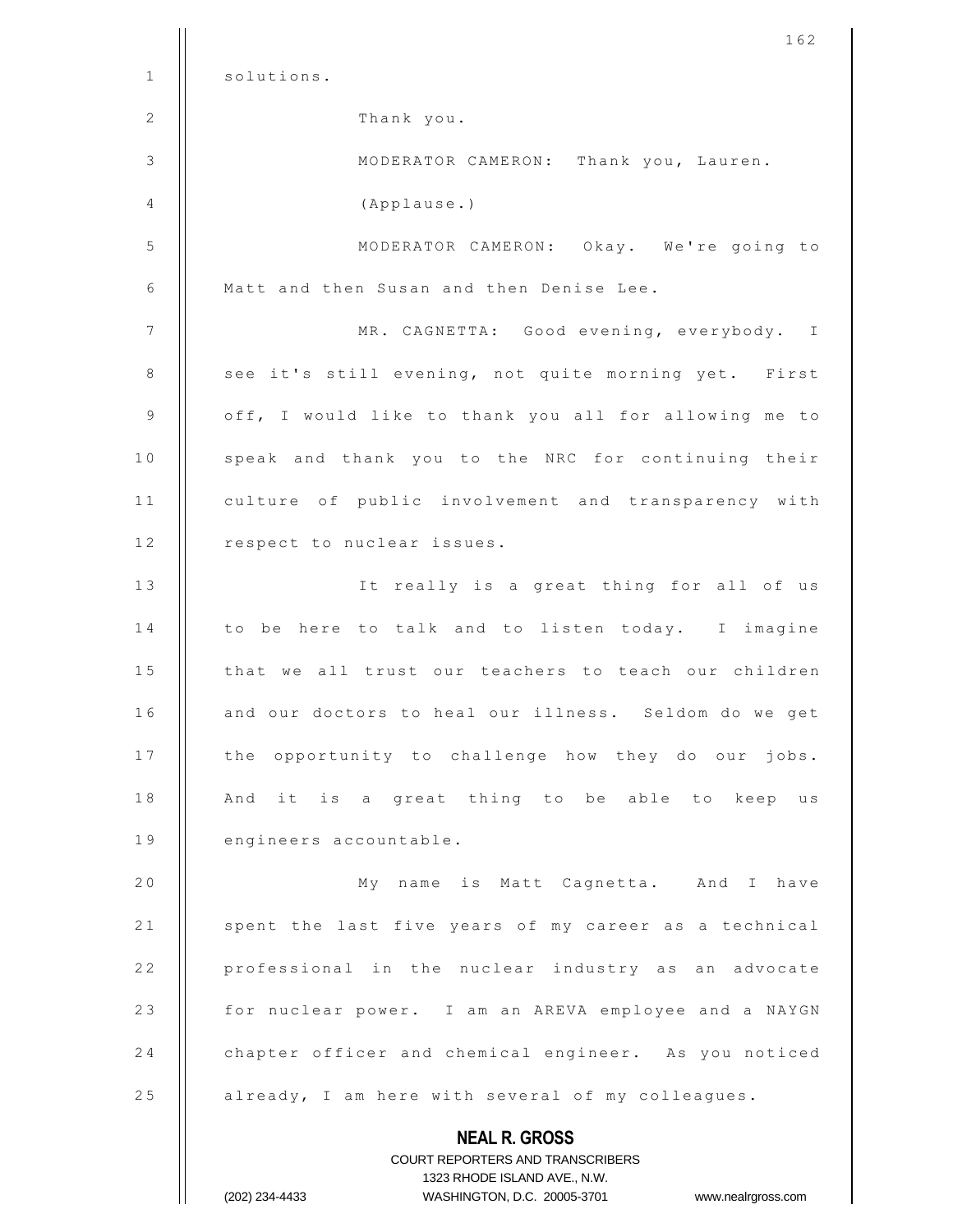|              | 163                                                                                                 |
|--------------|-----------------------------------------------------------------------------------------------------|
| $\mathbf{1}$ | Before me, my grandfather dedicated 50                                                              |
| 2            | years of his career as an engineer in the nuclear                                                   |
| 3            | industry, a university dean, and a proponent of                                                     |
| 4            | nuclear. We are just a few of the thousands of                                                      |
| 5            | skilled employees of the industry that make sure that                                               |
| 6            | the lights in your homes go on and stay on every day.                                               |
| 7            | The fact remains that nuclear energy                                                                |
| 8            | accounts for a fifth of the United States generating                                                |
| 9            | capability. And it is the most appropriate route to                                                 |
| 10           | clean, safe, reliable, and carbon emission-free                                                     |
| 11           | baseload energy with a proven track record of                                                       |
| 12           | performance, despite the many misconceptions which                                                  |
| 13           | abound, many of which I heard this evening.                                                         |
| 14           | I assert that this country cannot sustain                                                           |
| 15           | its energy needs, reduce its greenhouse gas emissions                                               |
| 16           | by any significant factor, and continue to secure the                                               |
| 17           | low cost of electricity that consumers and industries                                               |
| 18           | enjoy without drawing from nuclear power.                                                           |
| 19           | The many available facts in my personal                                                             |
| 20           | experience in regards to nuclear design, licensing,                                                 |
| 21           | maintenance, research and development, and advocacy                                                 |
| 22           | bolster my conclusions. It is certain that the                                                      |
| 23           | storage of used nuclear fuel is an issue that the                                                   |
| 24           | industry needs to address. However, it is not<br>an                                                 |
| 25           | insurmountable handicap.                                                                            |
|              | <b>NEAL R. GROSS</b>                                                                                |
|              | COURT REPORTERS AND TRANSCRIBERS                                                                    |
|              | 1323 RHODE ISLAND AVE., N.W.<br>(202) 234-4433<br>WASHINGTON, D.C. 20005-3701<br>www.nealrgross.com |
|              |                                                                                                     |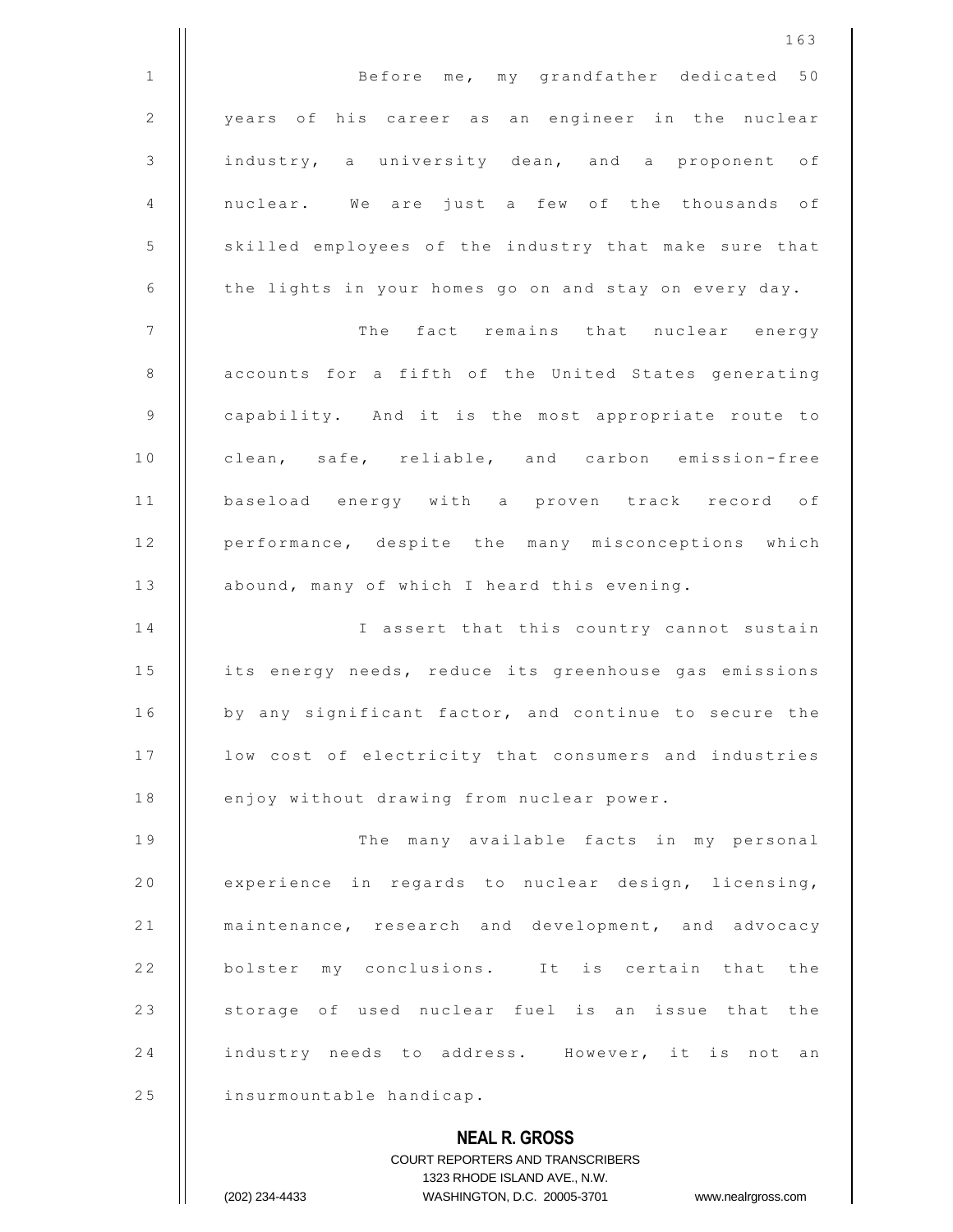**NEAL R. GROSS** COURT REPORTERS AND TRANSCRIBERS 1323 RHODE ISLAND AVE., N.W. (202) 234-4433 WASHINGTON, D.C. 20005-3701 www.nealrgross.com 1 Countries such as France and Finland have 2 | been successfully dealing with the byproducts of 3 || nuclear generation for decades with fuel recycling, 4 || onsite storage, and the development of geologic 5 | repositories. The technology, the professionals, and 6  $\parallel$  the support of the industry as a whole exist to put 7 | into action a strategy for the disposition of used 8 | nuclear fuel. 9 I n t h e U n i t e d S t a t e s , u s e d n u c l e a r f u e l 10 | has been safely and securely stored on plant sites for 11 | some time. And I support the NRC's evaluations in 12 | this regard. 13 || Contrary to what some may believe, fuel 14 || storage casks are much more than 55-gallon steel 15 | drums. They are excruciatingly engineered pieces of 16 | equipment weighing 100 tons and designed to shield the 17 | population from radiation and the fuel from any number 18 | of natural and manmade threats, including floods, 19 **earthquakes**, and ordnance. 20 || The sum, nuclear power is a viable, safe, 21 | clean, and reliable method for supplying America's 22 | renewable baseload energy needs for the foreseeable 23 || future and cannot be discounted from the nation's 24 | energy mix. As soon as Washington begins to care more 25  $\vert$  about the welfare of this country than its elections,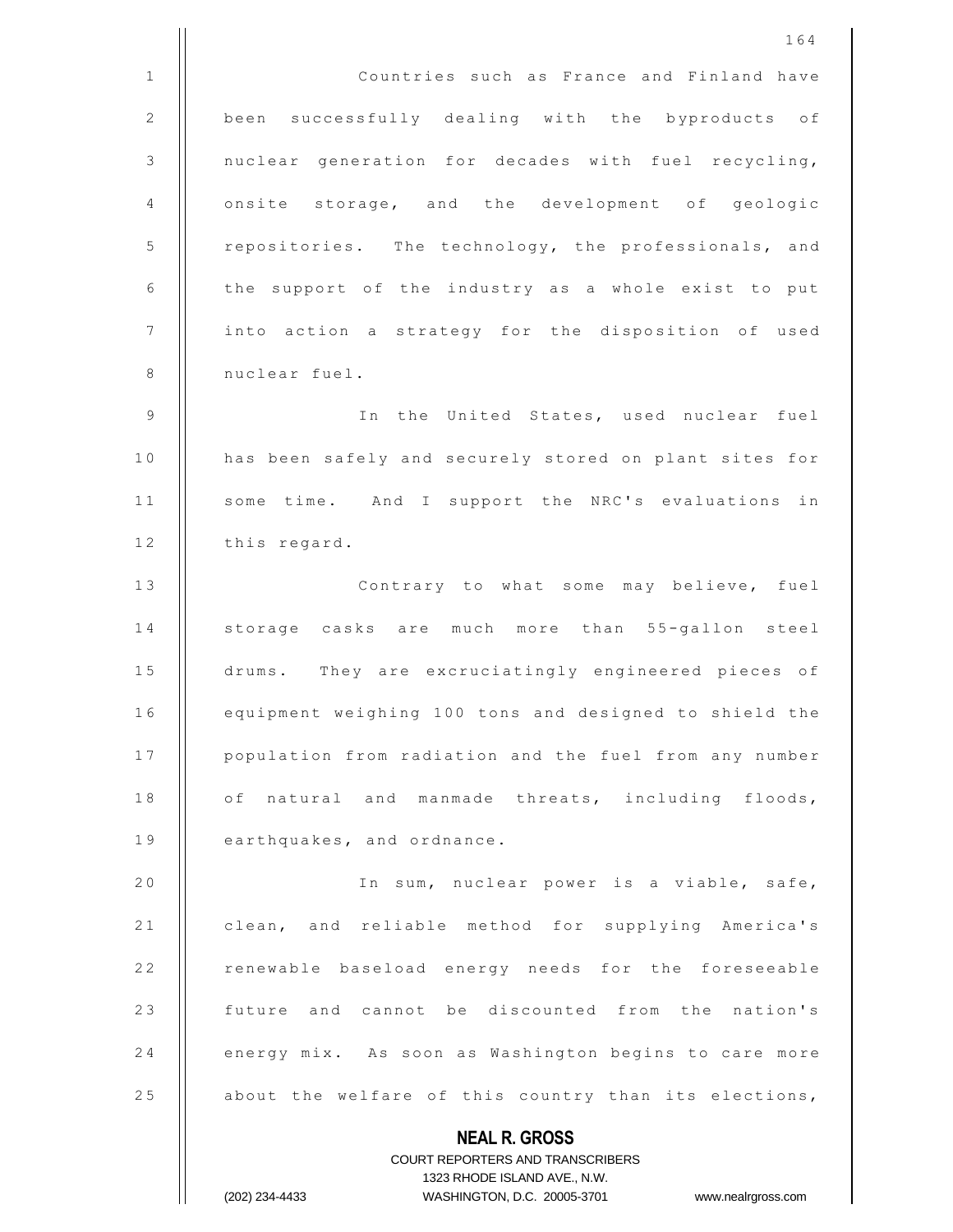|    | 165                                                                                                 |
|----|-----------------------------------------------------------------------------------------------------|
| 1  | we can begin to tackle realistic timelines for solving                                              |
| 2  | used nuclear fuel disposal issues with existing                                                     |
| 3  | technology and personnel.                                                                           |
| 4  | Despite our industry's frustrations, we                                                             |
| 5  | are committed to keeping the lights on. And I<br>am                                                 |
| 6  | confident in the NRC's ability to objectively evaluate                                              |
| 7  | options with respect to used nuclear fuel storage and                                               |
| 8  | safety.                                                                                             |
| 9  | look forward to the issuance of the<br>$\mathbb{I}$                                                 |
| 10 | Waste Confidence Rule. Thank you.                                                                   |
| 11 | MODERATOR CAMERON:<br>Thank you.                                                                    |
| 12 | (Applause.)                                                                                         |
| 13 | MODERATOR CAMERON: Okay. We have Susan,                                                             |
| 14 | Denise, and then we're going to go to Jim Little.                                                   |
| 15 | KROTZ: Good evening. My name<br>is<br>MS.                                                           |
| 16 | a volunteer with the Blue Ridge<br>Susan Krotz.<br>$\mathbb{I}$<br>am                               |
| 17 | Environmental Defense League, and I live in North                                                   |
| 18 | Carolina.                                                                                           |
| 19 | I urge the Nuclear Regulatory Commission                                                            |
| 20 | not to adopt the ruling. I oppose the EIS. I call                                                   |
| 21 | this into question for a variety of reasons. Granted,                                               |
| 22 | a highly marketed belief is what we have heard tonight                                              |
| 23 | from the nuclear industry. I have not heard a single                                                |
| 24 | citizen say, "I want nuclear power. I think nuclear                                                 |
| 25 | power is safe." This is all industry speak. And it's                                                |
|    | <b>NEAL R. GROSS</b>                                                                                |
|    | <b>COURT REPORTERS AND TRANSCRIBERS</b>                                                             |
|    | 1323 RHODE ISLAND AVE., N.W.<br>(202) 234-4433<br>WASHINGTON, D.C. 20005-3701<br>www.nealrgross.com |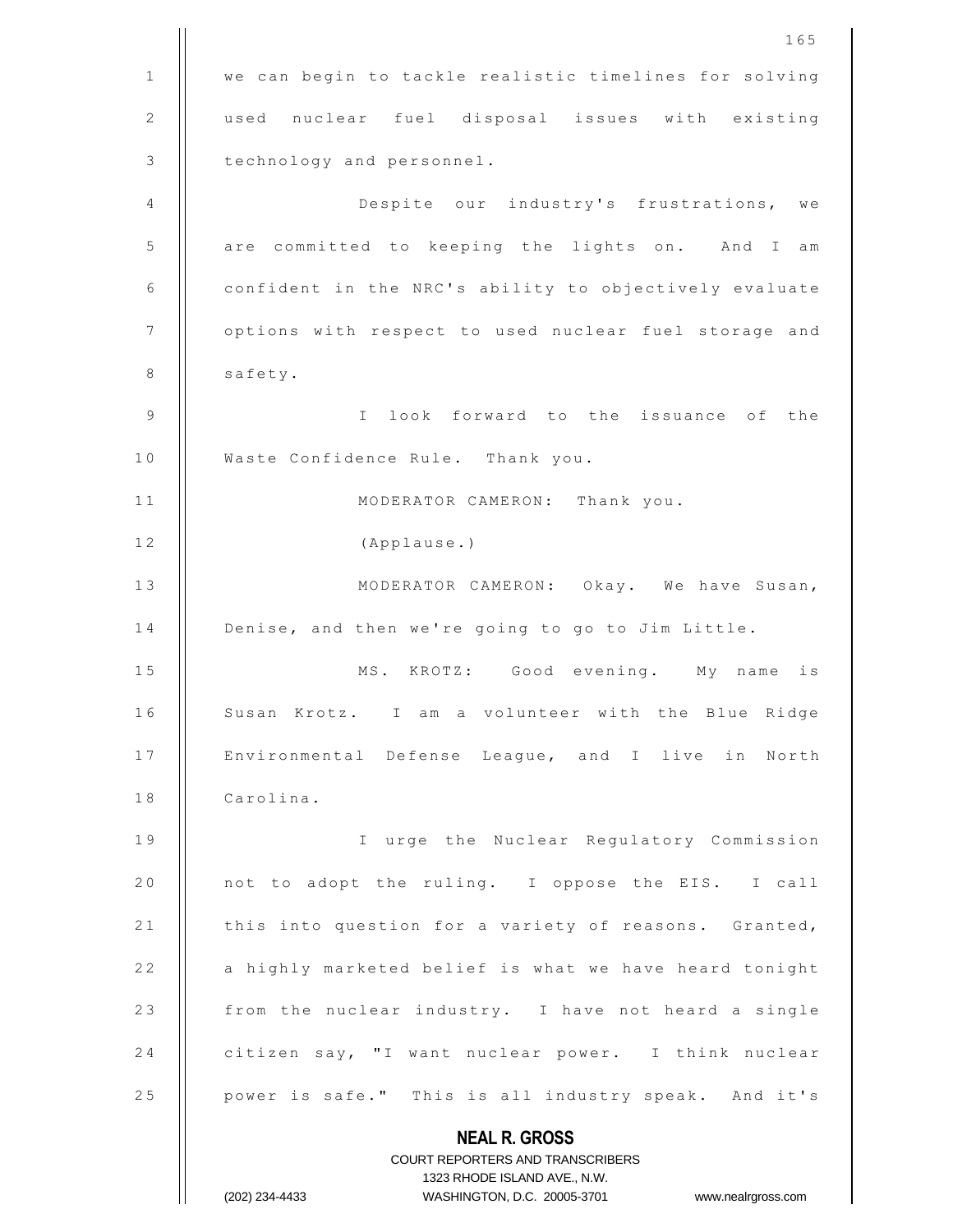**NEAL R. GROSS** COURT REPORTERS AND TRANSCRIBERS 1323 RHODE ISLAND AVE., N.W. (202) 234-4433 WASHINGTON, D.C. 20005-3701 www.nealrgross.com 166 1 disturbing. I would like the record to note that 2 | there were no citizens here supporting nuclear power 3 | other than those who are inuring to a financial 4 **benefit from nuclear power.** 5 | We have known since the '80s that the cost 6 | to decommission nuclear power plants is astronomical. 7 | However, the industry compartmentalizes safety. They 8 | are looking at the technical process as safety when,  $9$  | in reality, the toxic waste is not safe. It can never  $10$  || be safe. 11 | Fukushima is expected to cost \$14 billion 12 || to clean up, to whatever extent that might be 13 | possible, and to take 40 years. 14 || I would like the Nuclear Requlatory 15 | Commission to listen to the physicians and scientists 16 || who spoke here tonight and take their views into 17 | consideration. They are not inuring to a financial 18 | benefit. They don't have a stake in this other than 19 | for humanity. 2 0 O t h e r c o s t s t h a t a r e n o t c o n s i d e r e d . F o r 21 | example, Rev. Utley, who spoke here tonight, helped a 22 | community relocate from Savannah with federal HUD 23 dollars. The people got new homes because they 24 **couldn't live there anymore.** These costs are not 25 | being calculated into nuclear power.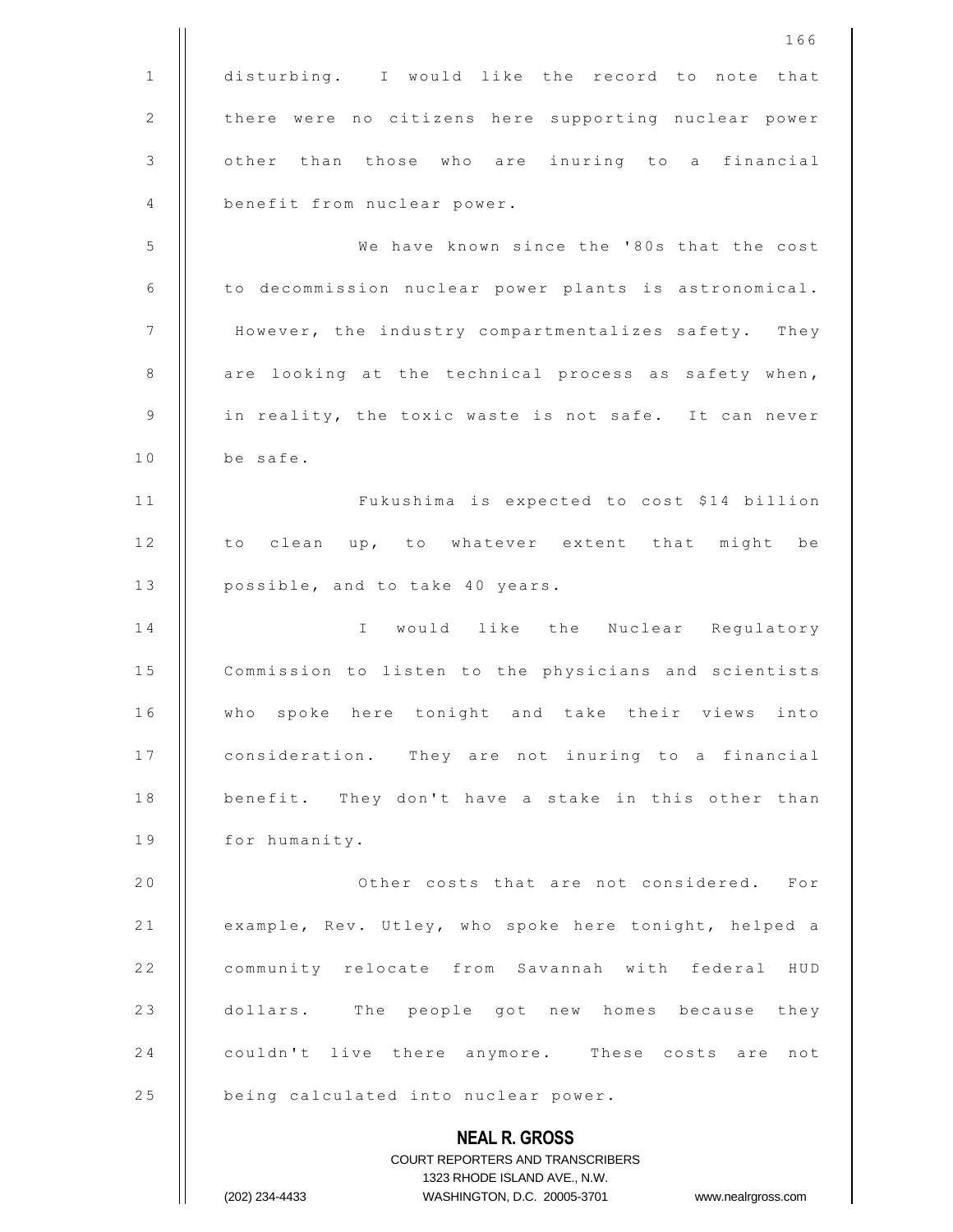|                | 167                                                                                                 |
|----------------|-----------------------------------------------------------------------------------------------------|
| $\mathbf{1}$   | I think that there is sufficient                                                                    |
| $\overline{2}$ | controversy to stop producing nuclear waste and rule                                                |
| 3              | against this proposal. Thank you.                                                                   |
| 4              | MODERATOR CAMERON: Thank you very much.                                                             |
| 5              | (Applause.)                                                                                         |
| 6              | MODERATOR CAMERON: Now we're going to                                                               |
| 7              | hear from Denise.                                                                                   |
| 8              | MS. LEE: Hi. My name is Denise Lee. I                                                               |
| 9              | am a grandmother, a mother, and I'm pissed.                                                         |
| 10             | [Laughter.]                                                                                         |
| 11             | MS. LEE: I can't believe after the                                                                  |
| 12             | accident at Fukushima that we are even considering                                                  |
| 13             | this. Shame on you. This is awful. Shame on anybody                                                 |
| 14             | that believes that making future generations have to                                                |
| 15             | pay for our stupidity -- that's a shame. We should                                                  |
| 16             | all be ashamed.                                                                                     |
| 17             | You know, homeland security needs to add                                                            |
| 18             | another terrorist to their list. It is called the                                                   |
| 19             | nuclear regulatory industry. They are terrorists.                                                   |
| 20             | They are forcing us to accept something that is going                                               |
| 21             | to destroy our environment, our home, and our                                                       |
| 22             | generations.                                                                                        |
| 23             | The only answer for energy is safe,                                                                 |
| 24             | renewable energy sources and conservation. Everything                                               |
| 25             | that is being done for this industry is because of                                                  |
|                | <b>NEAL R. GROSS</b>                                                                                |
|                | <b>COURT REPORTERS AND TRANSCRIBERS</b>                                                             |
|                | 1323 RHODE ISLAND AVE., N.W.<br>(202) 234-4433<br>WASHINGTON, D.C. 20005-3701<br>www.nealrgross.com |
|                |                                                                                                     |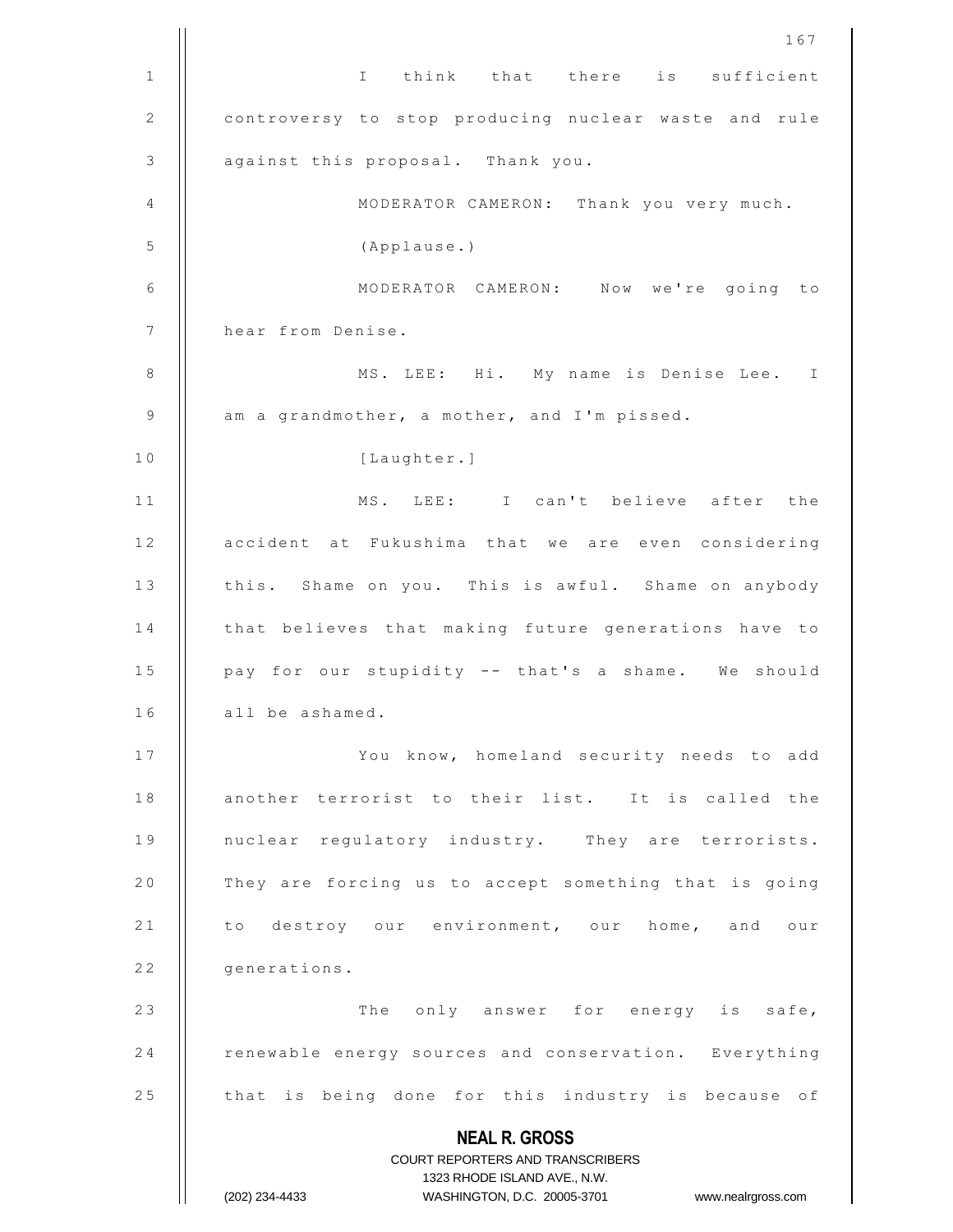|                | 168                                                                 |
|----------------|---------------------------------------------------------------------|
| $\mathbf{1}$   | greed. That is what is running this. It is greed.                   |
| 2              | Shame on you.                                                       |
| 3              | It's oxymoron to even put "nuclear" and                             |
| 4              | the word "safe" in the same sentence. It's                          |
| 5              | ridiculous. We should not license any more nuclear                  |
| 6              | power plants. We need to stop any relicensing. And                  |
| $\overline{7}$ | if we don't, it is your fault. It is your fault. Our                |
| 8              | children are going to pay for this. We should be                    |
| 9              | ashamed if this goes through.                                       |
| 10             | I will at least say that I tried. And                               |
| 11             | many other good people did, too. You know, I can't                  |
| 12             | wait until the next commercial from the coal industry.              |
| 13             | Tonight all you kept hearing was "Oh, we're carbon-                 |
| 14             | free." The new commercial for the coal industry is                  |
| 15             | going to be "We're nuclear-free." It's the same dirty               |
| 16             | industrial gimmick. Go to something that's safe,                    |
| 17             | reliable, and nonpolluting.                                         |
| 18             | What does it take? Another Fukushima?<br>Ιf                         |
| 19             | this industry continues on the road that they're on,                |
| 20             | we will have an accident. We will have an accident.                 |
| 21             | Please stop this process.                                           |
| 22             | Thank you.                                                          |
| 23             | (Applause.)                                                         |
| 24             | MODERATOR CAMERON: Jim?                                             |
| 25             | MR. LITTLE: Good evening. I'm Jim                                   |
|                | <b>NEAL R. GROSS</b>                                                |
|                | COURT REPORTERS AND TRANSCRIBERS<br>1323 RHODE ISLAND AVE., N.W.    |
|                | WASHINGTON, D.C. 20005-3701<br>(202) 234-4433<br>www.nealrgross.com |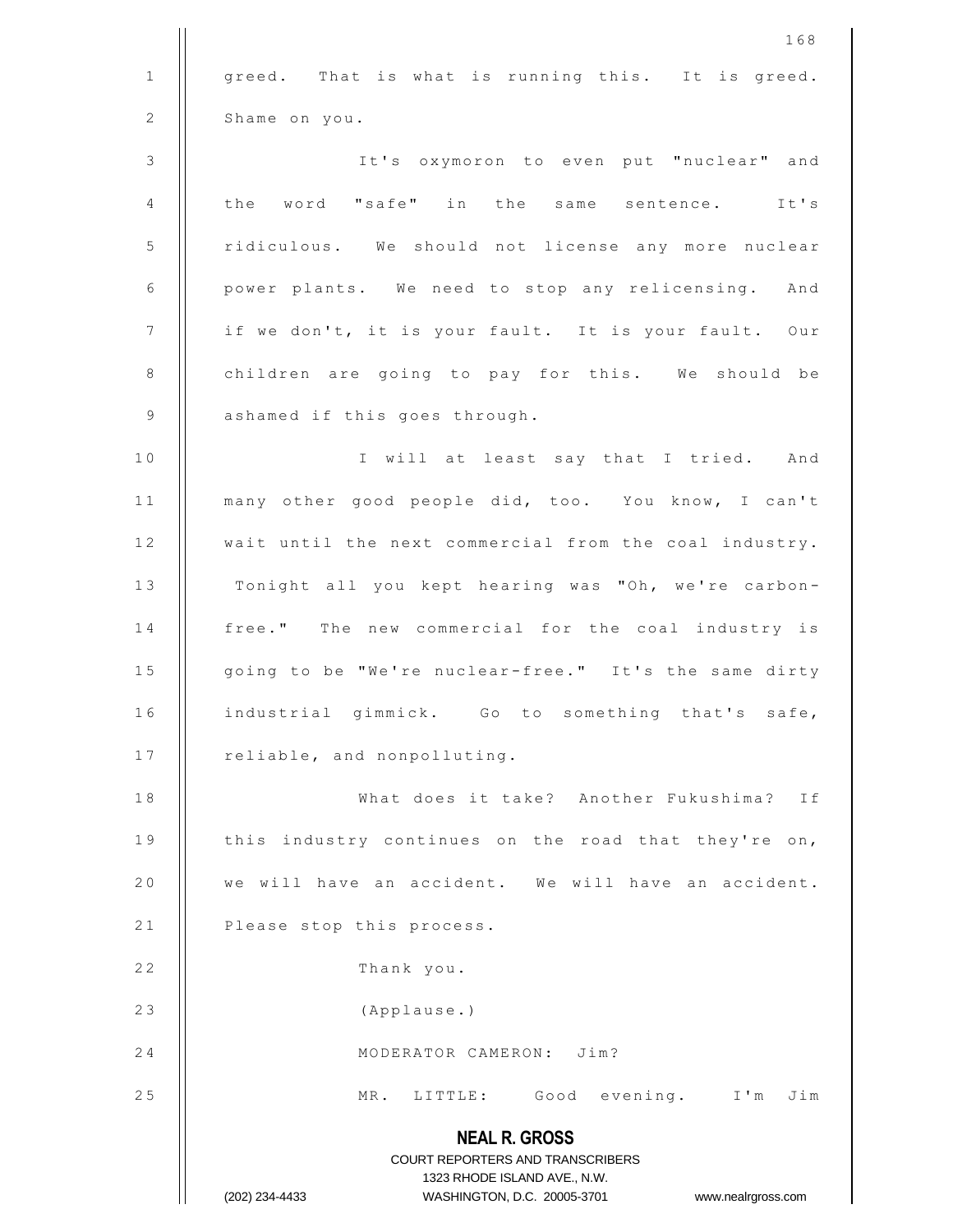|                | 169                                                                                                 |
|----------------|-----------------------------------------------------------------------------------------------------|
| $\mathbf{1}$   | Little. I've been in the nuclear business for 40                                                    |
| 2              | years. I retired in December. I am currently the                                                    |
| $\mathfrak{Z}$ | Chairman of the Carolinas Nuclear Cluster, which is an                                              |
| 4              | industry association representing about 54 companies,                                               |
| 5              | employing about 21,000 people in the Carolinas that's                                               |
| 6              | devoted to the safe and economical operation of                                                     |
| 7              | nuclear energy here in the Carolinas region.                                                        |
| 8              | One of the things that we do<br>in the                                                              |
| $\mathsf 9$    | nuclear business is we always focus on safety. And                                                  |
| 10             | that's, first and foremost, the most important thing                                                |
| 11             | that we do.                                                                                         |
| 12             | We have a tremendous responsibility. A                                                              |
| 13             | lot of speakers have spoken about the responsibility                                                |
| 14             | that we have. We recognize that the nuclear energy                                                  |
| 15             | industry is a socioeconomic organization. It provides                                               |
| 16             | benefit to people, safe, reliable energy supply that                                                |
| 17             | drives our economy, makes our lives safe, makes our                                                 |
| 18             | economic well-being possible.                                                                       |
| 19             | I appreciate the NRC's process to allow                                                             |
| 20             | comment on the Generic EIS and the proposed                                                         |
| 21             | rulemaking. It is probably one of the best-run                                                      |
| 22             | processes I know in the federal government. I think                                                 |
| 23             | there are three important things with respect to the                                                |
| 24             | rulemaking and the Generic EIS that are very important                                              |
| 25             | here. I do endorse the Generic EIS and the treatment                                                |
|                | <b>NEAL R. GROSS</b>                                                                                |
|                | <b>COURT REPORTERS AND TRANSCRIBERS</b>                                                             |
|                | 1323 RHODE ISLAND AVE., N.W.<br>WASHINGTON, D.C. 20005-3701<br>(202) 234-4433<br>www.nealrgross.com |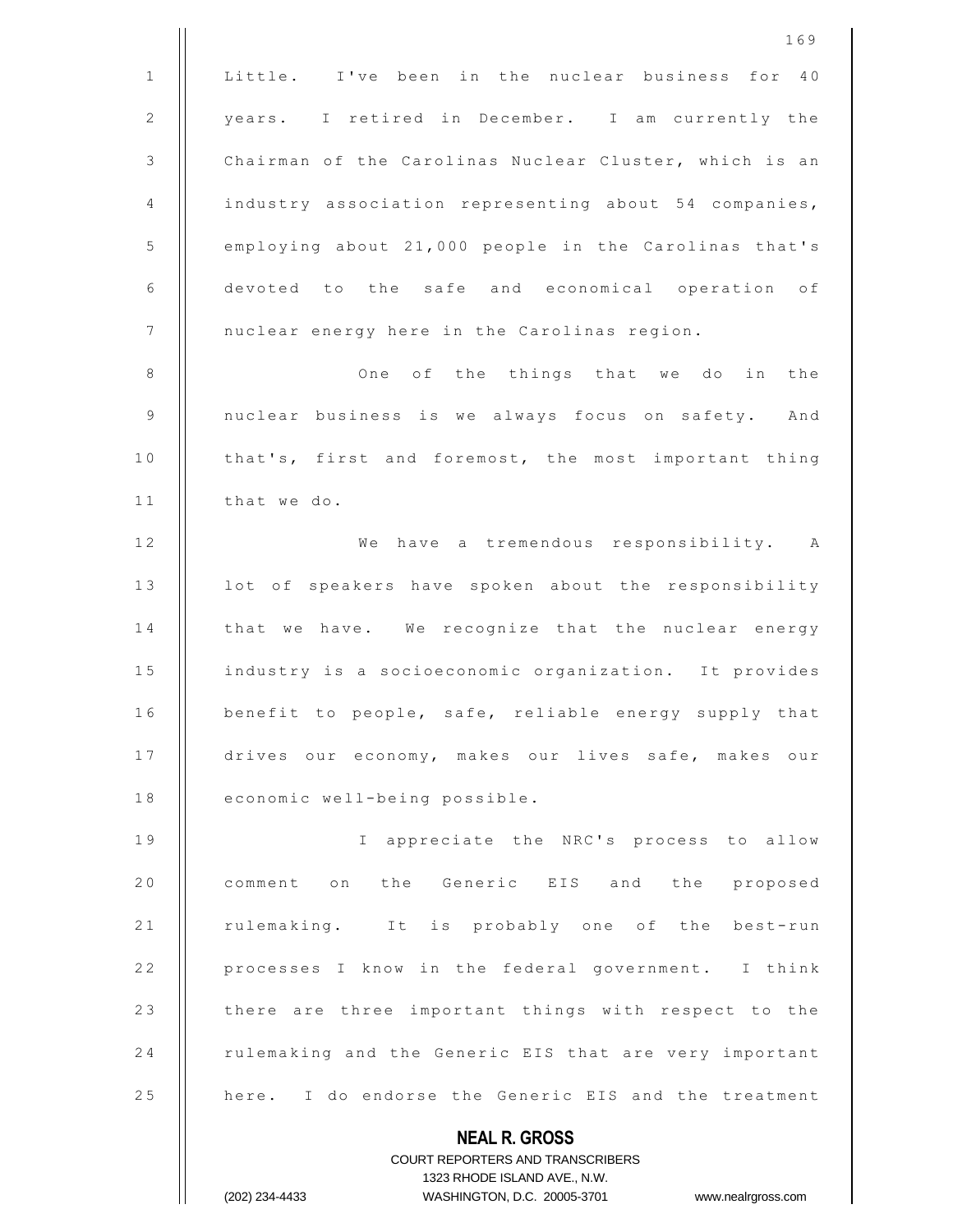|              | 170                                                                                                 |
|--------------|-----------------------------------------------------------------------------------------------------|
| $\mathbf{1}$ | of that. I found the EIS to be very thoroughly                                                      |
| 2            | written in the proposed rulemaking, but I would say                                                 |
| 3            | three things are really important for the NRC. First                                                |
| 4            | is to make sure that we are removing uncertainty that                                               |
| 5            | the analysis is thorough, it's well-done, and the                                                   |
| 6            | analyses and the EIS and the incorporation of comments                                              |
| 7            | members of the public and industry are<br>from                                                      |
| 8            | incorporated into that comment process, which is one                                                |
| 9            | of the events that we're doing tonight.                                                             |
| 10           | The second thing is providing                                                                       |
| 11           | transparency. I think this rulemaking process does                                                  |
| 12           | allow for that. It is very unique. It's a well-                                                     |
| 13           | administered process by the NRC. And I think it                                                     |
| 14           | allows all of the public, even the members of the                                                   |
| 15           | opposition, the opportunity to provide their input and                                              |
| 16           | comment.                                                                                            |
| 17           | And I think, lastly, the most important                                                             |
| 18           | thing is meeting commitments. So I think we have got                                                |
| 19           | to resolve this issue in a timely basis to remove not                                               |
| 20           | only that uncertainty but provide some surety going                                                 |
| 21           | forward in this process so we can address these issues                                              |
| 22           | in a safe, dependable, and economic fashion going                                                   |
| 23           | forward. And that includes not only addressing Waste                                                |
| 24           | Confidence but arriving at a final decision to allow                                                |
| 25           | the licensing and review of the licensing for the                                                   |
|              | <b>NEAL R. GROSS</b>                                                                                |
|              | <b>COURT REPORTERS AND TRANSCRIBERS</b>                                                             |
|              | 1323 RHODE ISLAND AVE., N.W.<br>(202) 234-4433<br>WASHINGTON, D.C. 20005-3701<br>www.nealrgross.com |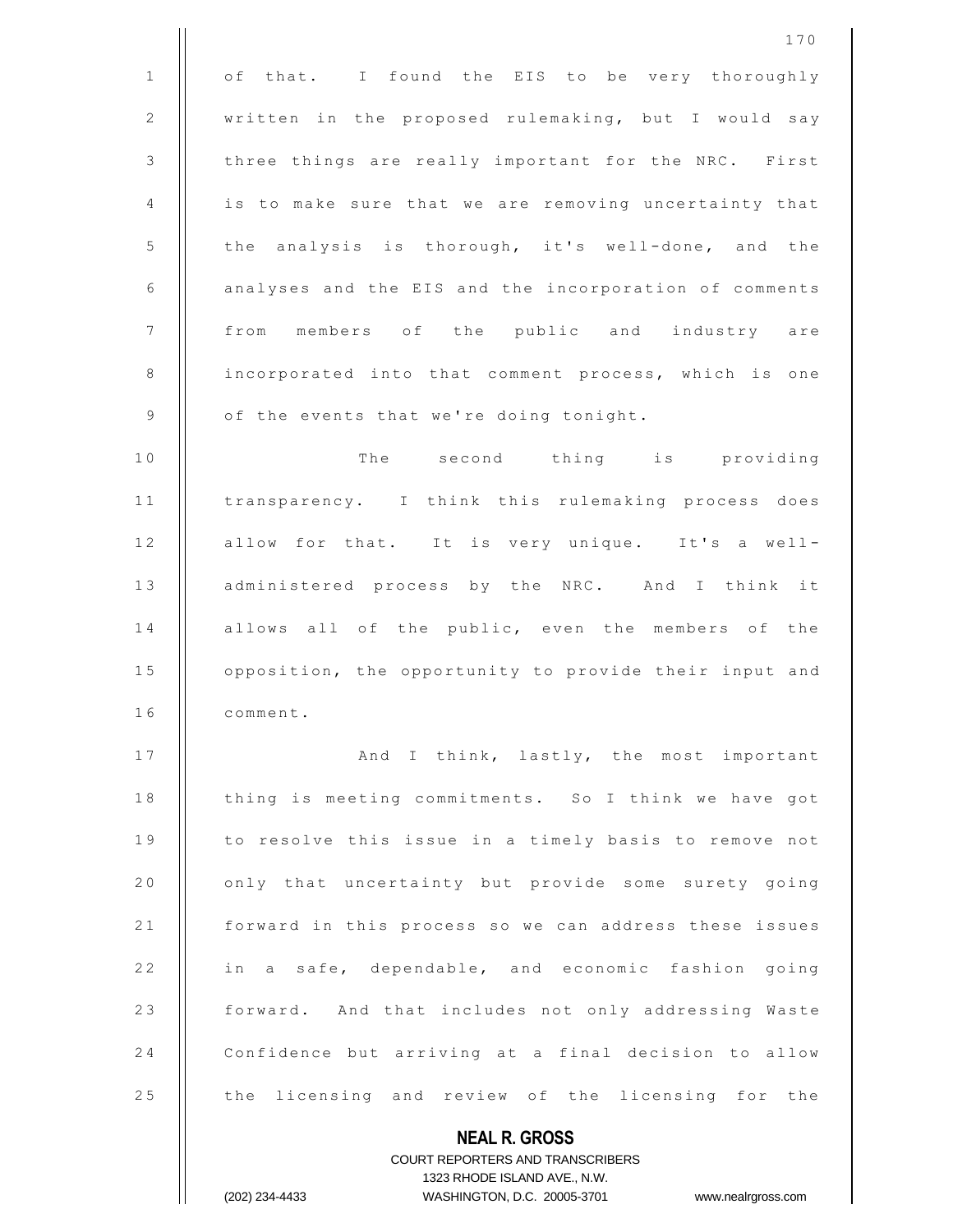**NEAL R. GROSS** COURT REPORTERS AND TRANSCRIBERS 1323 RHODE ISLAND AVE., N.W. 1 federal repositories authorized by Congress that we 2 | all know is Yucca Mountain. So I think that is first 3 **d** and foremost. 4 I n m y 4 0 y e a r s , I h a v e w o r k e d i n o v e r 5 0 5 | nuclear plants in 12 different countries around the 6 | world. I have been involved in not only design of 7 | reactors. I have lived near them. I have operated 8 || nuclear installations, treated high-level nuclear 9 || waste in a glass safely at the West Valley 10 || demonstration project, where I was the CEO of the 11 || company that did that very successfully with the 12 | Department of Energy. And I have lived near nuclear 13 | facilities. I lived less than 8 miles away from the 14 || Catawba nuclear plant, where I was the reactor 15 **designer for that facility over 40 years ago.** So I 16 | have a lot of confidence in that technology and the 17 | ability to run safely. 18 || But I think first and foremost is that I 19 | think the industry is one where transparency and even 20 | listening to members of the opposition allows us I 21 | think that integrity to be able to address comments 22 | from wherever in addressing those things. So I think 23 | the ability to get that transparency and that dialogue 24 | is important. So I welcome the opportunity to provide 25 | these comments as I also welcome the opportunity to

(202) 234-4433 WASHINGTON, D.C. 20005-3701 www.nealrgross.com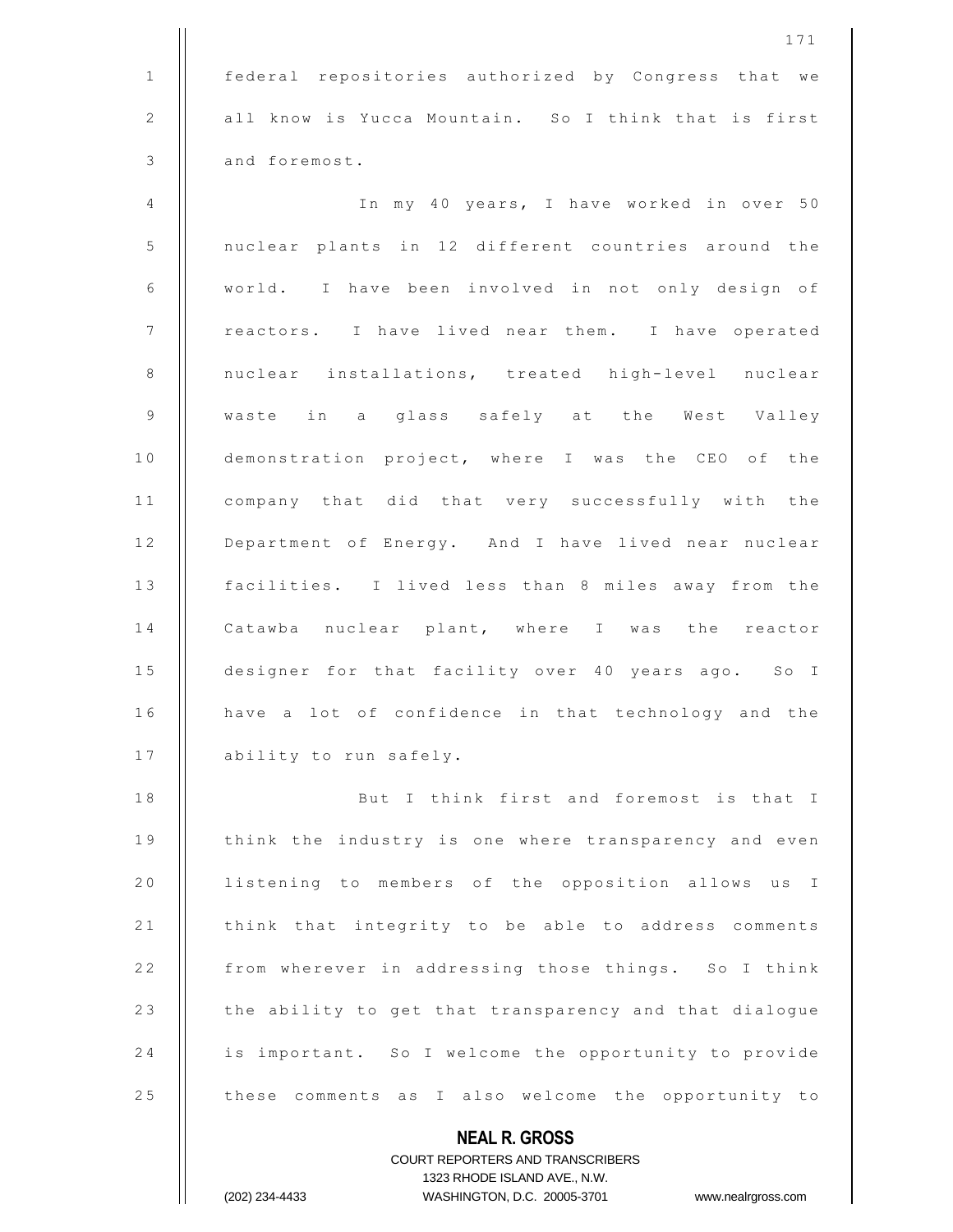|                 | 172                                                                 |
|-----------------|---------------------------------------------------------------------|
| $\mathbf{1}$    | listen to the various views tonight.                                |
| 2               | Thank you.                                                          |
| 3               | MODERATOR CAMERON: Thank you. Thank you,                            |
| 4               | Jim.                                                                |
| 5               | (Applause.)                                                         |
| 6               | MODERATOR CAMERON: Yes. It's late in the                            |
| $7\phantom{.0}$ | evening. And this really doesn't have<br>much                       |
| 8               | application tonight, but, as you all go forward in                  |
| 9               | these types of meetings and on this particular issue,               |
| 10              | I know there is a lot of emotion, sometimes anger                   |
| 11              | about this, but it just strikes me as wrong to say                  |
| 12              | that the nuclear industry is a terrorist. Okay?                     |
| 13              | MS. KROTZ: I disagree.                                              |
| 14              | MODERATOR CAMERON: Okay. Well, you can                              |
| 15              | disagree, but I would just think that maybe we could                |
| 16              | go on with this discussion, this debate without                     |
| 17              | characterizing either side like that. Okay?                         |
| 18              | MS. KROTZ: They characterize us all of                              |
| 19              | the time.                                                           |
| 20              | MODERATOR CAMERON: Okay. Well, I just                               |
| 21              | wanted to say that. And, like I said, it doesn't have               |
| 22              | much application tonight.                                           |
| 23              | Let's go to Victor Fregonese, Brian                                 |
| 24              | Kasher, William Gupton. And is Gordy still here? And                |
| 25              | Gordy. Thank you for your patience. Victor?                         |
|                 | <b>NEAL R. GROSS</b>                                                |
|                 | COURT REPORTERS AND TRANSCRIBERS<br>1323 RHODE ISLAND AVE., N.W.    |
|                 | (202) 234-4433<br>WASHINGTON, D.C. 20005-3701<br>www.nealrgross.com |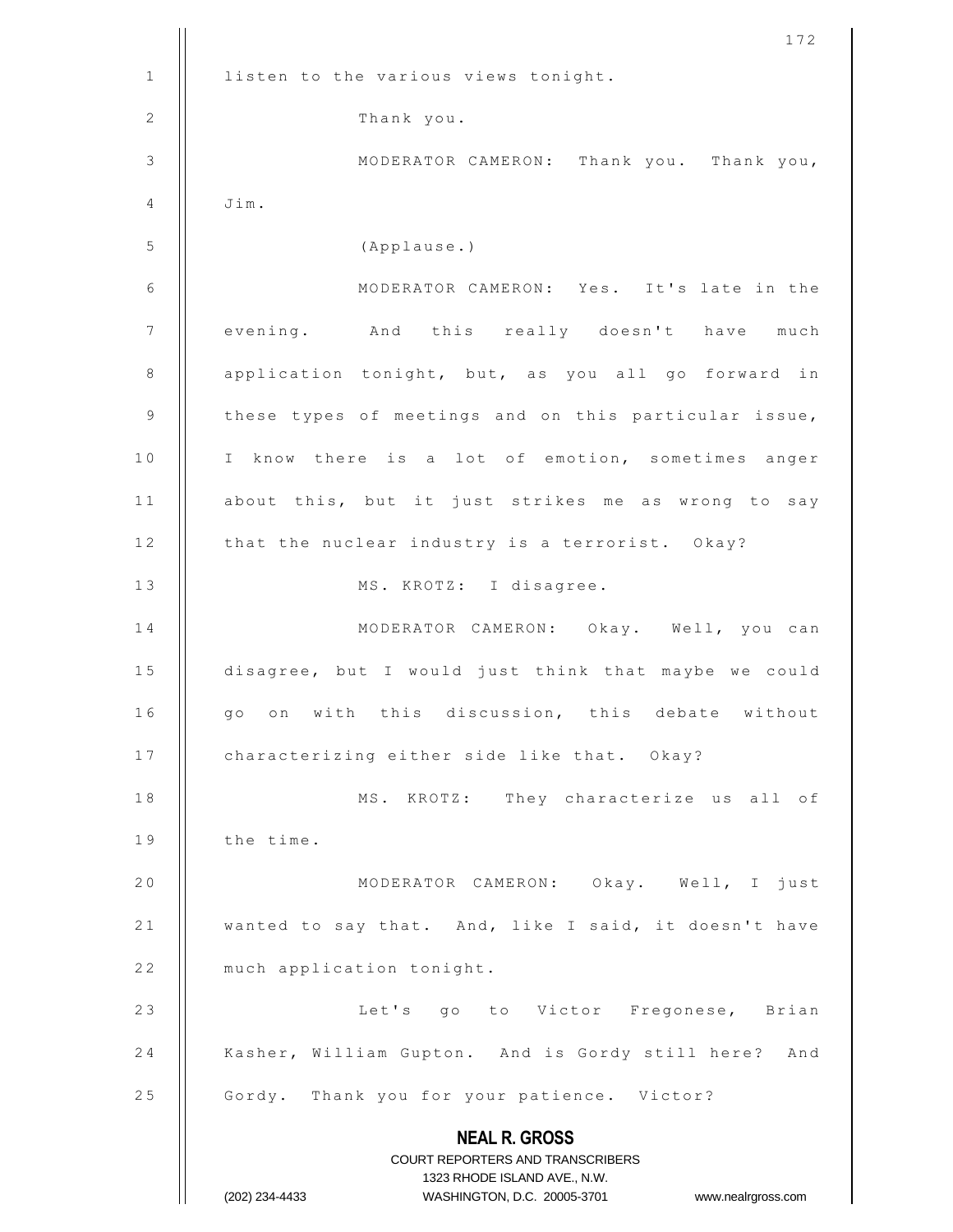|              | 173                                                                                                 |
|--------------|-----------------------------------------------------------------------------------------------------|
| $\mathbf{1}$ | MR. FREGONESE: Right here. I sneaked                                                                |
| 2            | behind you.                                                                                         |
| 3            | Good evening. My name is Vic Fregonese.                                                             |
| 4            | I am responsible for safety and quality in the U.S.                                                 |
| 5            | for AREVA. And I thank the NRC for the opportunity to                                               |
| 6            | comment tonight on the proposed EIS, especially here                                                |
| 7            | in Charlotte, North Carolina. We have had a great                                                   |
| $\,8\,$      | turnout. And I see there are some really strong-                                                    |
| 9            | willed people here tonight that are staying until the                                               |
| 10           | end to hear me speak maybe. So thanks for hanging out                                               |
| 11           | and listening to my comments.                                                                       |
| 12           | First of all, I do support the conclusions                                                          |
| 13           | from the Nuclear Regulatory Commission as it relates                                                |
| 14           | to the Generic EIS. It's a very important issue for                                                 |
| 15           | our industry to address and for our country to                                                      |
| 16           | address. It provides needed certainty in an industry                                                |
| 17           | that provides a lot of reliable, safe, clean                                                        |
| 18           | generation. It provides a lot of jobs for our                                                       |
| 19           | citizens. And it is a vital part of our energy mix in                                               |
| 20           | the United States. So I applaud the NRC process.                                                    |
| 21           | I do request the NRC to bring this to                                                               |
| 22           | closure and to continue these public meetings and get                                               |
| 23           | the comments and the dialogue going but close the                                                   |
| 24           | issue and get it to the commissioners so we can make a                                              |
| 25           | decision and move on. It is really important.                                                       |
|              | <b>NEAL R. GROSS</b>                                                                                |
|              | <b>COURT REPORTERS AND TRANSCRIBERS</b>                                                             |
|              | 1323 RHODE ISLAND AVE., N.W.<br>(202) 234-4433<br>WASHINGTON, D.C. 20005-3701<br>www.nealrgross.com |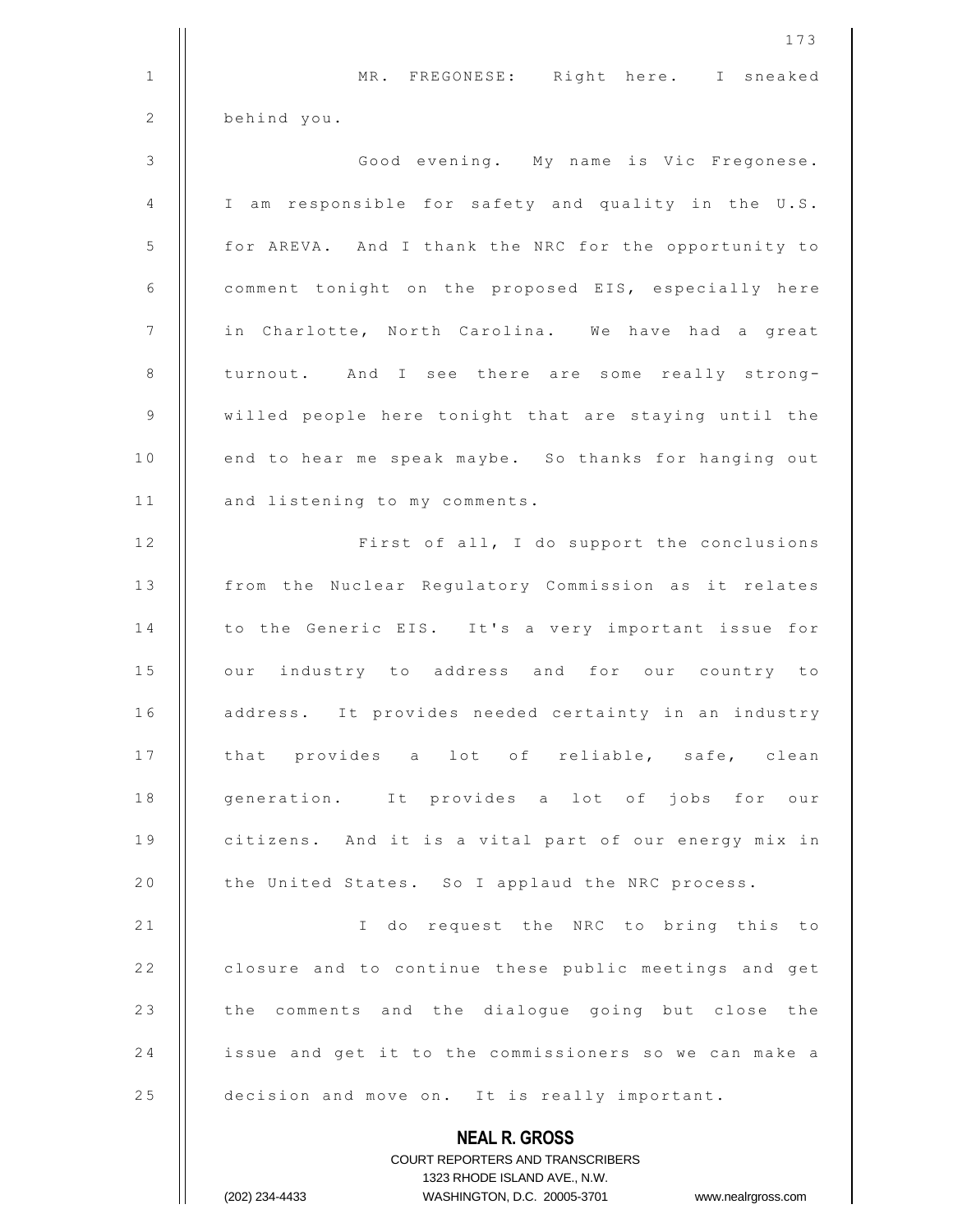**NEAL R. GROSS** 174 1 || I also am very interested in the NRC 2 | bringing the Yucca Mountain license application back 3 | into play with the Department of Energy. I think that 4 || is another area where we need to get some traction to 5 | | get some motion, so would like to go on record to say  $6$   $\parallel$  that we really need to do that. And as part of 7 | getting the EIS approved, we also need to get the 8 || license application process for nuclear plants and 9 | spent fuel storage facilities moving again as well. 10 || In terms of I think the nuclear power 11 | industry and safety, it has been mentioned before, but 12 || I would just like to mention that over the past 30 13 || years, I have lived in and around nuclear power 14 || plants. I, like some previous speakers, was involved 15 | in the design and construction startup operation and 16 || now on the service side, maintenance of nuclear 17 | plants. And there has been one thing I have noticed 18 || about all of the people I have worked with over the 19 || years. And that is a commitment to safety. It has 20 | been unwavering, and it has been a consistent theme 21 || with the nuclear professionals I have worked with. 22 | And if you look at the industry record with storing 23 || and transporting of spent fuel or used fuel, we have a 24 demonstrated record of doing that not only here in the 25 | United States but also around the world.

> COURT REPORTERS AND TRANSCRIBERS 1323 RHODE ISLAND AVE., N.W.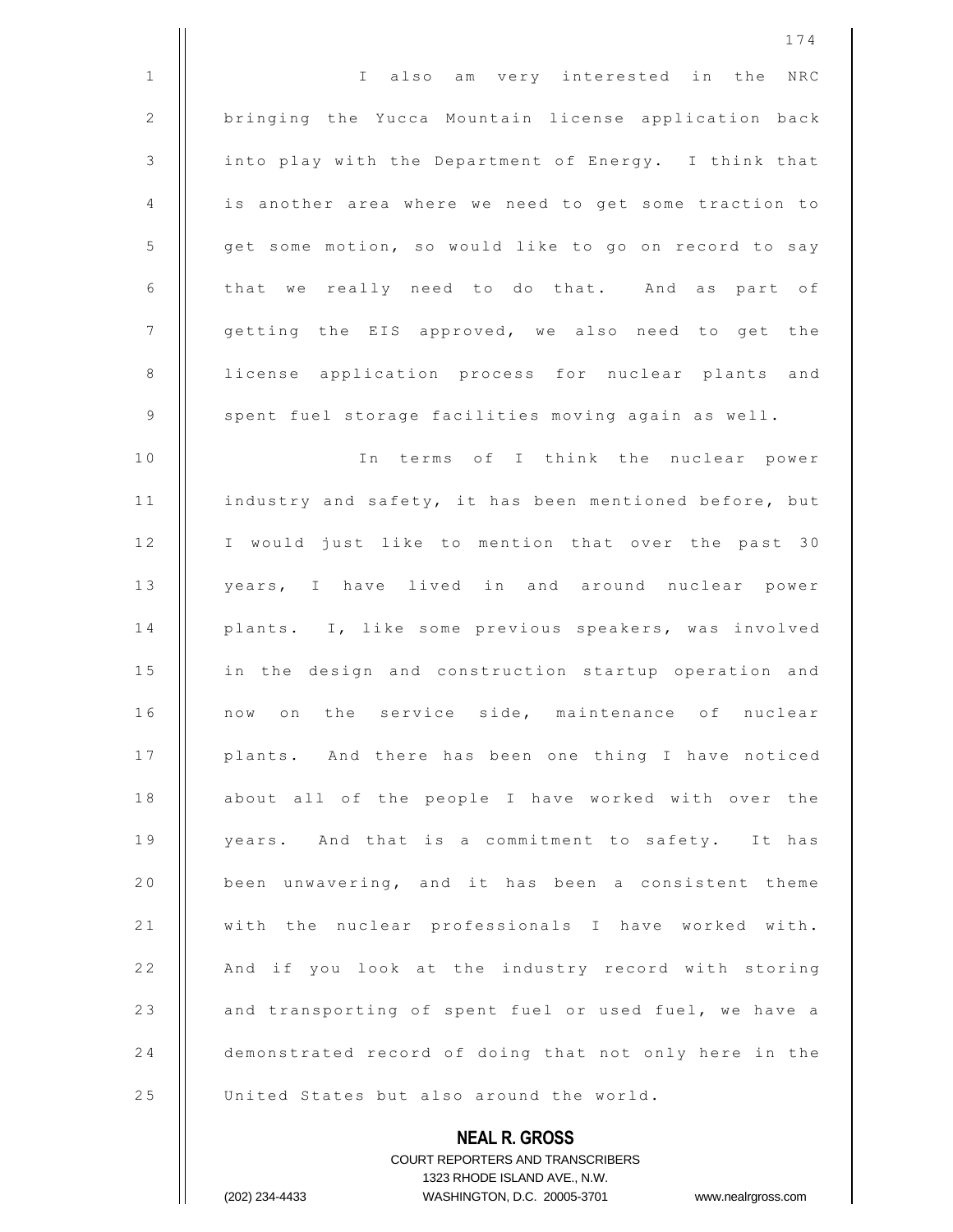|              | 175                                                                                                 |
|--------------|-----------------------------------------------------------------------------------------------------|
| $\mathbf{1}$ | So once again, in closing, I support the                                                            |
| 2            | conclusions of the EIS. And I look forward to the NRC                                               |
| 3            | bringing this to closure. And I thank you for the                                                   |
| 4            | opportunity to comment tonight.                                                                     |
| 5            | MODERATOR CAMERON: Thank you.                                                                       |
| 6            | (Applause.)                                                                                         |
| 7            | MR. KASHER: Good evening. The American                                                              |
| 8            | people have little basis to find confidence in both                                                 |
| 9            | the Generic Environmental Impact Statement and the                                                  |
| 10           | concept of nuclear waste storage outside the regulated                                              |
| 11           | community, as evidenced by the commenters and comments                                              |
| 12           | made at this evening's session.                                                                     |
| 13           | The abundance of alternative energy                                                                 |
| 14           | sources available today, including but not limited to                                               |
| 15           | wind, solar, and hydrogen, enhance the United States'                                               |
| 16           | ability to compete globally while not imposing nuclear                                              |
| 17           | waste burdens on our progeny. The United States                                                     |
| 18           | should be a global leader shifting resources away from                                              |
| 19           | the existing nuclear infrastructure and moving forward                                              |
| 20           | together, leading industry to cleaner, safer energy                                                 |
| 21           | potentials, creating jobs for those brilliant people                                                |
| 22           | in the industry along the way.                                                                      |
| 23           | The U.S. government committed via the                                                               |
| 24           | Nuclear Waste Policy Act of 1982 to have a national                                                 |
| 25           | repository for nuclear waste operational by '98.                                                    |
|              | <b>NEAL R. GROSS</b>                                                                                |
|              | COURT REPORTERS AND TRANSCRIBERS                                                                    |
|              | 1323 RHODE ISLAND AVE., N.W.<br>(202) 234-4433<br>WASHINGTON, D.C. 20005-3701<br>www.nealrgross.com |
|              |                                                                                                     |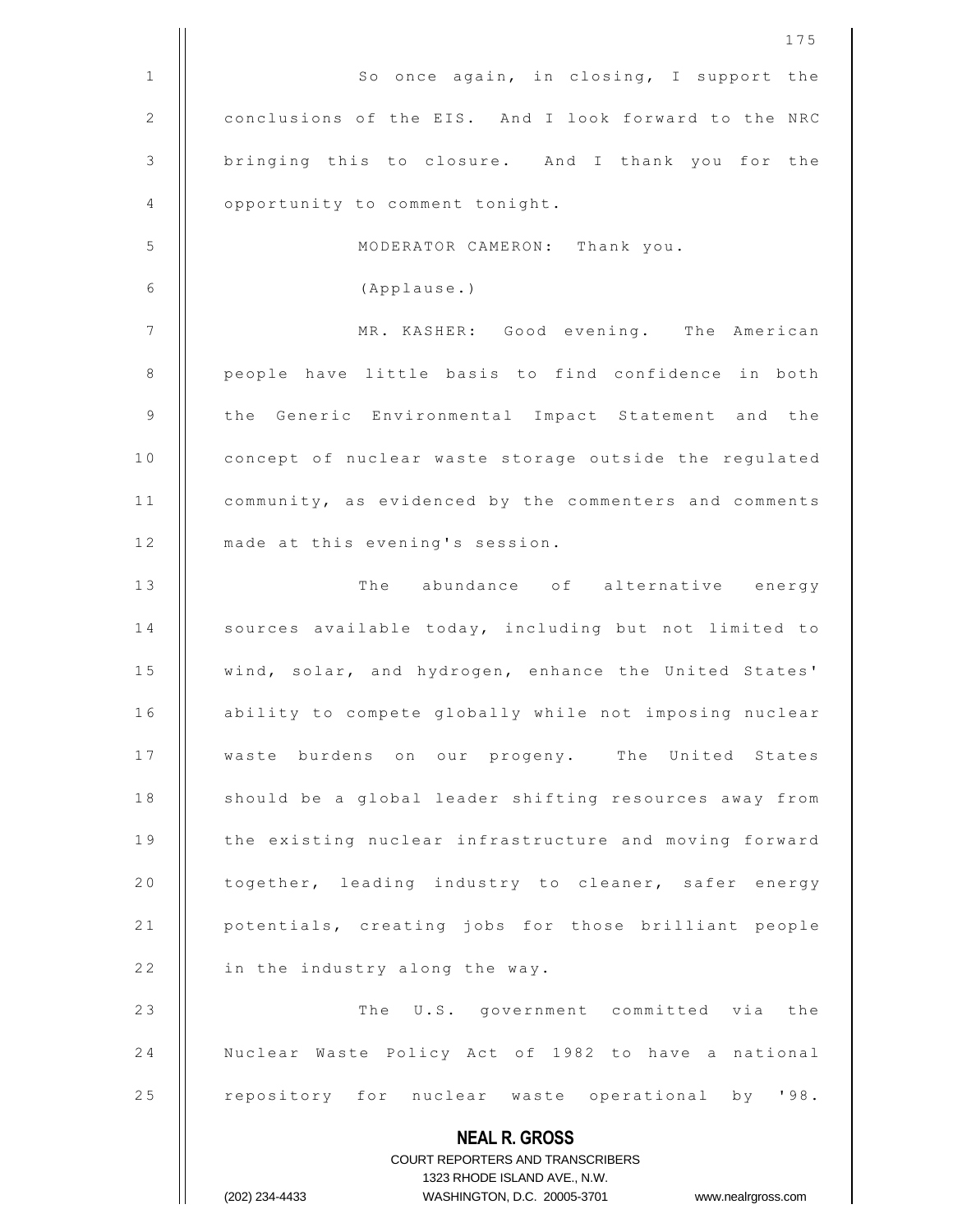**NEAL R. GROSS** COURT REPORTERS AND TRANSCRIBERS 1 | However, the U.S. has consistently missed critical 2 || milestones for solving the nuclear waste storage 3 problem. 4 American taxpayers have paid the nuclear 5 | waste fund over \$32 billion. Yet, the United States 6 | has failed the American people and the world in the 7 | | matter of nuclear waste. The American people do not 8 | accept the generic shortcut approach to environmental 9 | impact statements as equivalent to individual 10 || environmental impact statements for each license 11 || application. The Generic Environmental Impact 12 || Statement fails to provide detailed information 13 | concerning significant environmental impacts of 14 || proposed individual reactors. I'm speaking to a 15 | matter of public policy. 16 || Though less burdensome on the bureaucracy, 17 || the generic approach does not consider regional 18 | differences of scattered nuclear waste storage sites, 19 || preventing acquisition of complete and thorough 20 | information for the NRC to base key nuclear license 21 | decisions. And, more important, the GEIS process 22 | creates a swim upstream against the bureaucracy for 23 | communities with regional concerns that it becomes 24 | very difficult for a community to express their 25 | individual concerns.

1323 RHODE ISLAND AVE., N.W.

(202) 234-4433 WASHINGTON, D.C. 20005-3701 www.nealrgross.com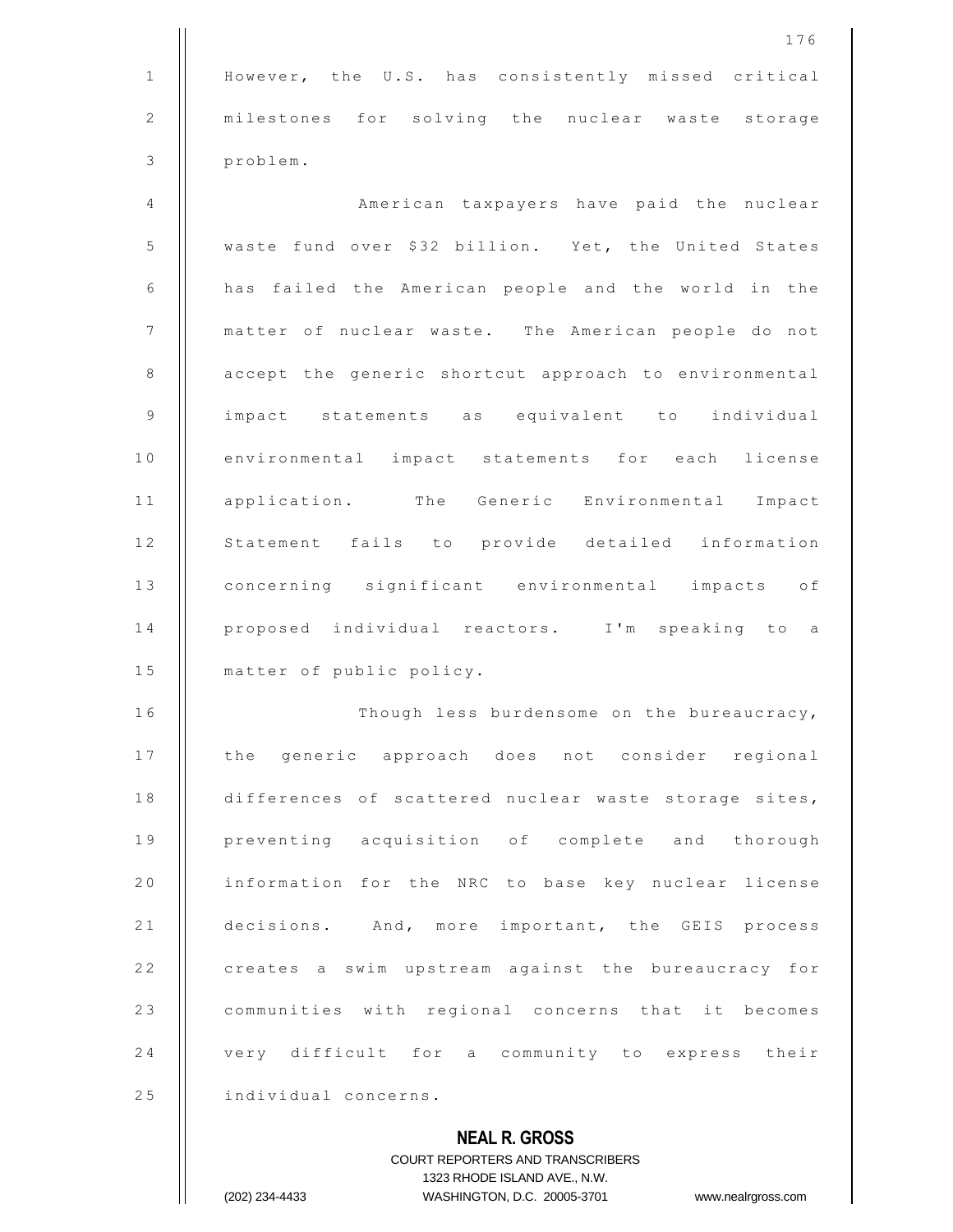**NEAL R. GROSS** COURT REPORTERS AND TRANSCRIBERS 1323 RHODE ISLAND AVE., N.W. (202) 234-4433 WASHINGTON, D.C. 20005-3701 www.nealrgross.com 1 | The NRC can start by changing this one 2 | simple aspect of the nuclear energy framework by 3 disavowing Waste Confidence in the shortcut generic 4 | approach to U.S. nuclear policy. 5 A p o e m , " N u c l e a r w a s t e , a c i d r a i n , 6 | chemical waste, it's in our brains. It's in our 7 | cities. It's in our streams. It's in our futures. 8 | It's in our dreams. Three Mile Island, Chernobyl, and 9 | Fukushima held well-attended safety meetings the day 10 || each of them blew. Doctors, engineers, physicists, 11 | the whole crew. So what does this mean to the safety 12 | of me and you? Carbon impacts all industries, and 13 || nuke is not exempt. Kind of makes me wonder if this 14 | rule might have been written in a state with legalized 15 | hemp. Nuclear waste, acid rain, chemical waste. It's 16 | in our brains. Only you and you and you, only we, the 17 || people, can effect change. Ecclesiastes 3:1 tells us 18  $\parallel$  to everything, there is a season." 19 | Thank you. I'm Brian Kasher. 20 || MODERATOR CAMERON: Thank you, Brian.  $21$  || Thank you. 22 | (Applause.) 2 3 MODERATOR CAMERON: William? Then we're  $24$  | going to go to Gordy and then to Courtney. 25 || MR. GUPTON: Good evening. My name is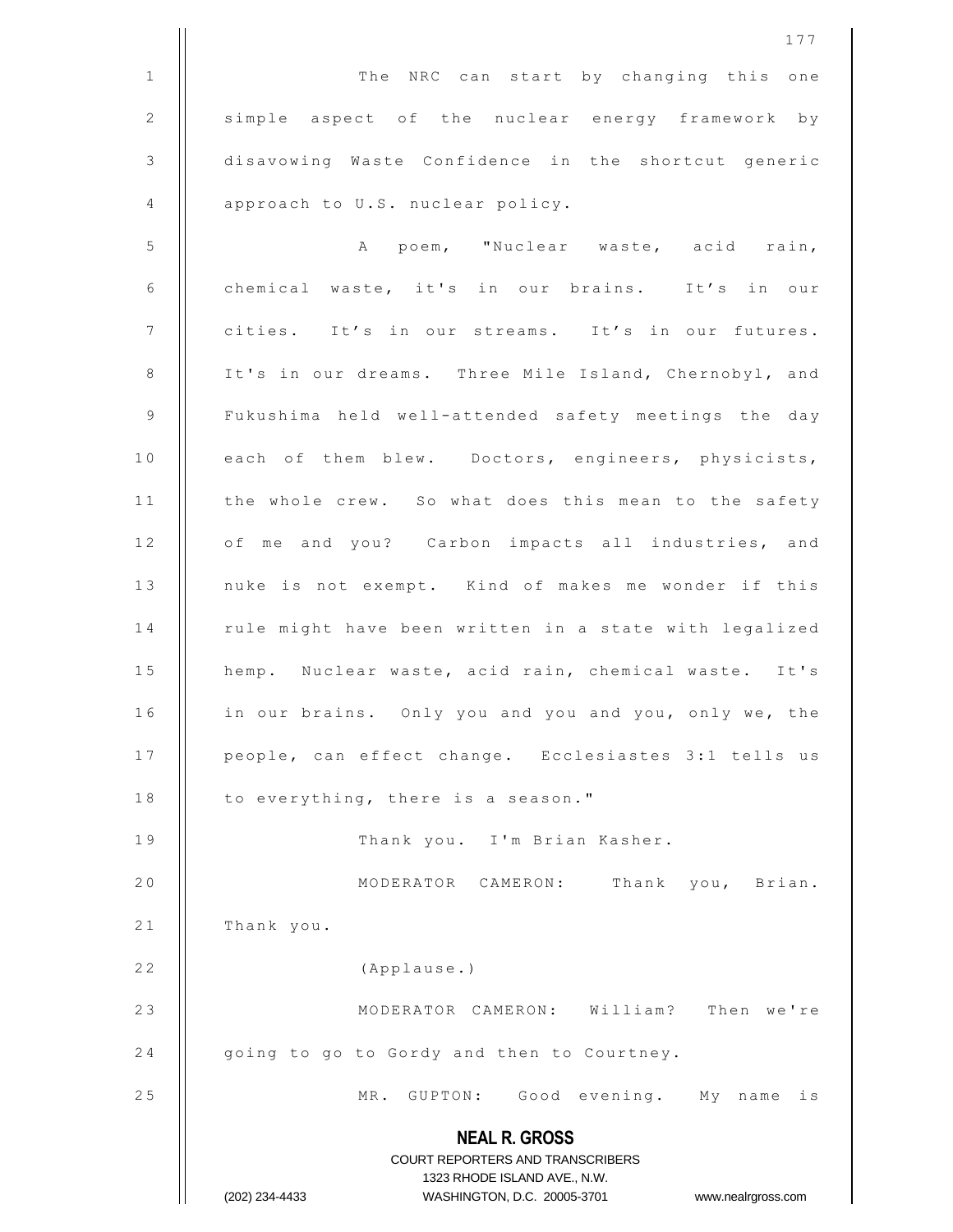178 1 | Bill Gupton. My comments tonight do not reflect my 2 | association with any environmental group, although I 3 | am a leader with a local environmental organization as 4 a volunteer leader. 5 | | It is very interesting that our comments 6 | tonight are being held in Charlotte, home of Duke 7 | Energy. I am a long-term resident of Charlotte. I 8 | grew up in the western part of the county. For about 9 | five years, I lived in the shadow of McGuire Nuclear 10 | Plant. There was a warning siren just down the street 11 || from me. If I lived there now, I would know how to 12 | evacuate if there was a nuclear emergency. I would be 13 | eligible for potassium iodide tablets. 14 || I now live in Charlotte, 14 and 17 miles 15 || from 4 nuclear reactors. I am not having that same

16 | level of protection if there is a nuclear accident at 17 || one of those 4 nuclear reactors. This needs to be 18 | addressed by the NRC.

19 || If future nuclear plants are approved, 20 | then there will be between 8 and 10 nuclear reactors 21 | surrounding the City of Charlotte within 70 miles, 10 22 || nuclear reactors surrounding the City of Charlotte 23 | within 70 miles. A generic Waste Confidence Rule that 24 doesn't take into consideration these particular 25 circumstances of our city, of our environment is not

> **NEAL R. GROSS** COURT REPORTERS AND TRANSCRIBERS 1323 RHODE ISLAND AVE., N.W. (202) 234-4433 WASHINGTON, D.C. 20005-3701 www.nealrgross.com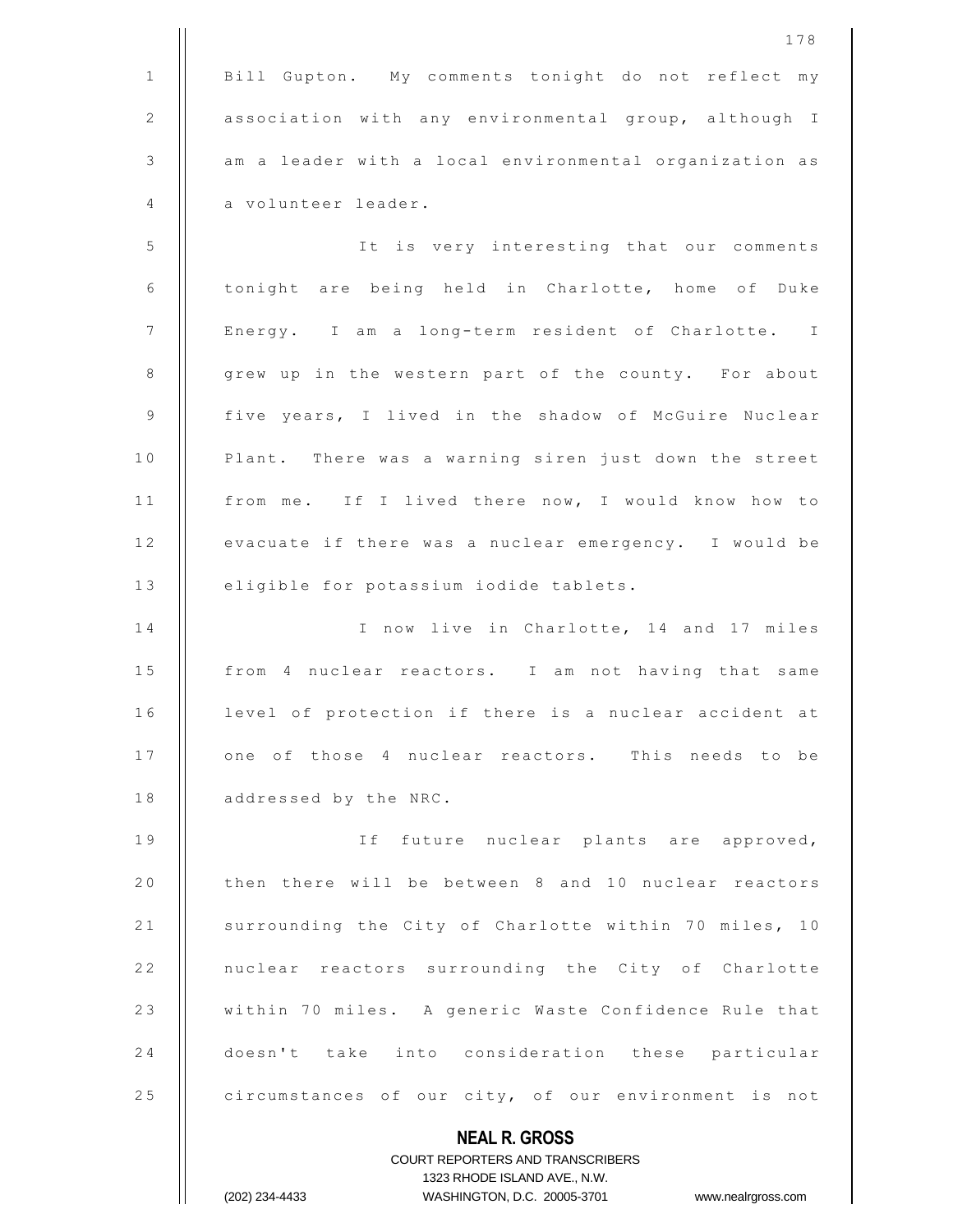|              | 179                                                                                                 |
|--------------|-----------------------------------------------------------------------------------------------------|
| $\mathbf{1}$ | acceptable. We need to address that.                                                                |
| 2            | $\mathbb{I}$<br>am opposed to the Yucca Mountain                                                    |
| 3            | solution. I believe that the waste should be as soon                                                |
| 4            | as possible transferred from the waste pools to                                                     |
| 5            | hardened structures onsite. It is our understanding                                                 |
| 6            | that the NRC looks favorably at the granite in the                                                  |
| 7            | North Carolina mountains as a potential storage site.                                               |
| 8            | And that is completely unacceptable. And we will do                                                 |
| 9            | everything in our power to prevent that from being a                                                |
| 10           | solution to this nuclear waste issue.                                                               |
| 11           | I also would like to say that we are very                                                           |
| 12           | supportive of the cessation of licensing of new                                                     |
| 13           | nuclear power plants until this waste issue is                                                      |
| 14           | resolved in an acceptable manner. We are opposed to                                                 |
| 15           | the relicensing or the licensing of Lee Nuclear Power                                               |
| 16           | Plant proposed in Gaffney, South Carolina. We are                                                   |
| 17           | opposed to the Construction Work in Progress                                                        |
| 18           | regulations which would give Duke Energy an interest-                                               |
| 19           | free loan to build their nuclear power plants.                                                      |
| 20           | We thank the NRC for hearing our comments                                                           |
| 21           | tonight, but we strongly oppose the draft comments of                                               |
| 22           | the EIS statement. Thank you.                                                                       |
| 23           | MODERATOR CAMERON:<br>Thank you, Bill.                                                              |
| 24           | Thank you.                                                                                          |
| 25           | (Applause.)                                                                                         |
|              | <b>NEAL R. GROSS</b>                                                                                |
|              | COURT REPORTERS AND TRANSCRIBERS                                                                    |
|              | 1323 RHODE ISLAND AVE., N.W.<br>(202) 234-4433<br>WASHINGTON, D.C. 20005-3701<br>www.nealrgross.com |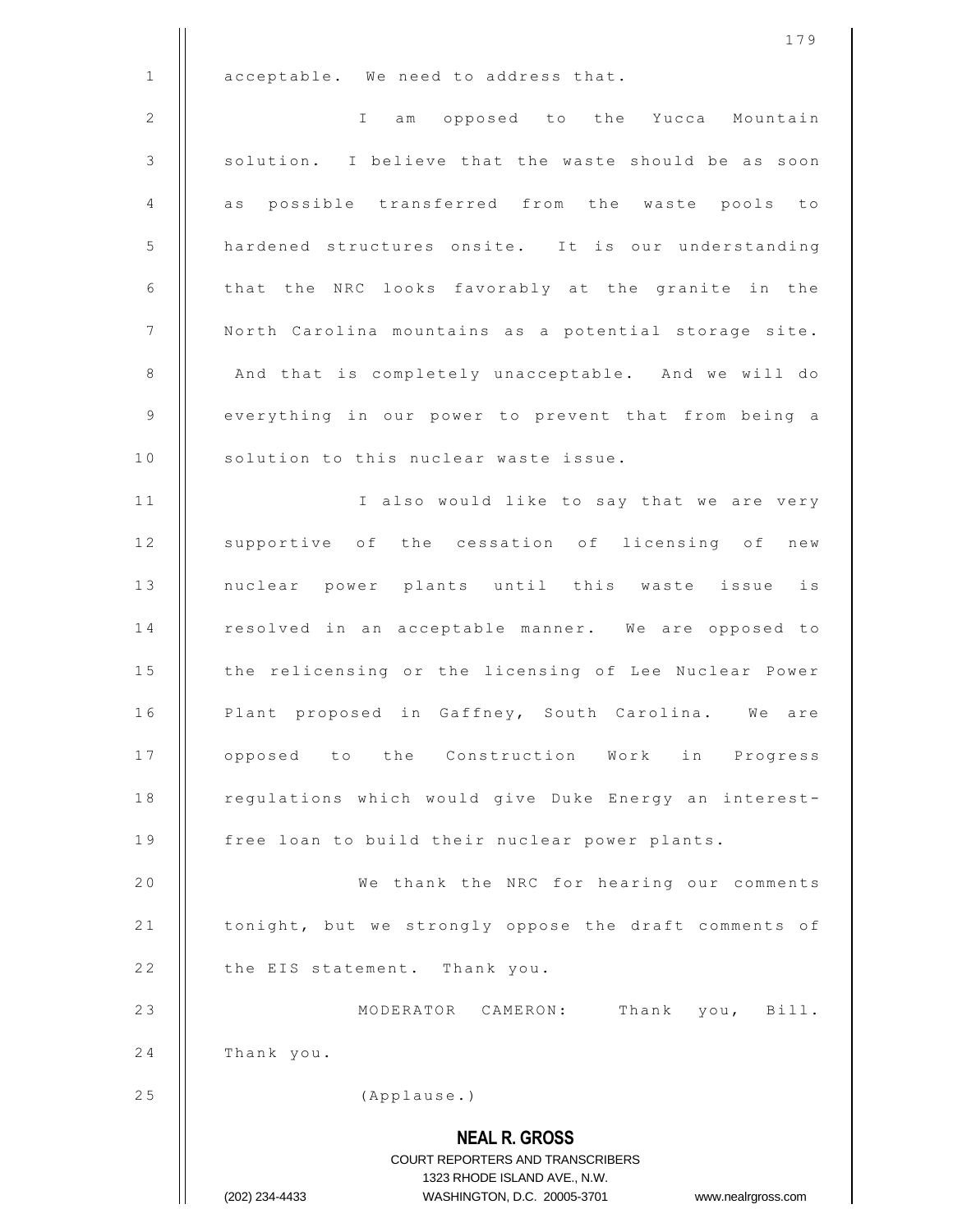|                | 180                                                      |
|----------------|----------------------------------------------------------|
| $\mathbf{1}$   | MODERATOR CAMERON: Gordy?                                |
| $\mathbf{2}$   | MR. VYTLACIL: Good evening, everyone. My                 |
| $\mathcal{S}$  | name is Gordon Vytlacil. I am here tonight               |
| 4              | representing Generation mPower, GmP, headquartered       |
| 5              | here in Charlotte. Our company is designing,             |
| 6              | licensing, and deploying the B&W's mPower small          |
| $\overline{7}$ | modular reactor in the U.S. and abroad.                  |
| 8              | On behalf of GmP, I wanted to express our                |
| $\mathsf 9$    | thanks for the opportunity to provide comments on the    |
| 10             | proposed Waste Confidence Rule. GmP considers it one     |
| 11             | of the hallmarks of the U.S. regulatory process that     |
| 12             | the NRC embraces the concept of stakeholder input.       |
| 13             | And the Waste Confidence rulemaking has been no          |
| 14             | exception.                                               |
| 15             | GmP's mission is the deployment of small                 |
| 16             | modular reactors. We believe that SMRs provide a         |
| 17             | near-term option to address multiple needs, diversity    |
| 18             | of fuel supply, replacement of aging fossil fleets       |
| 19             | with a carbon-free option, and the ability to            |
| 20             | stabilize small and segmented grids addressing post-     |
| 21             | Fukushima safety requirements with significant           |
| 22             | improvements in safety margins and providing access to   |
| 23             | safe, carbon-free generation options at sites never      |
| 24             | before envisioned, all with reasonable investment and    |
| 25             | project risks.                                           |
|                | <b>NEAL R. GROSS</b><br>COURT REPORTERS AND TRANSCRIBERS |

1323 RHODE ISLAND AVE., N.W.

 $\prod$ 

(202) 234-4433 WASHINGTON, D.C. 20005-3701 www.nealrgross.com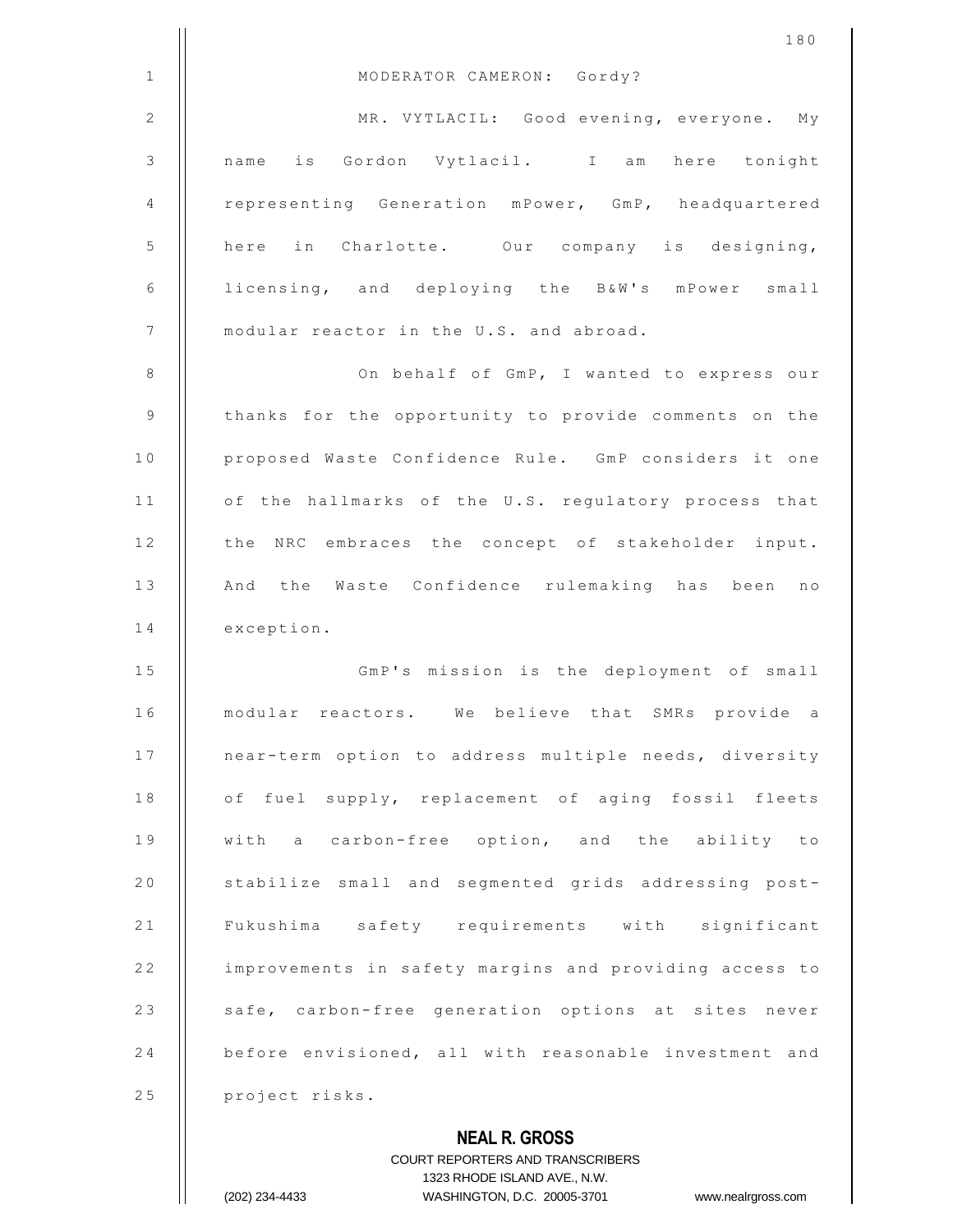|             | 181                                                                                                 |
|-------------|-----------------------------------------------------------------------------------------------------|
| $\mathbf 1$ | We also provide electric generation<br>and                                                          |
| 2           | process heat options not available previously in                                                    |
| 3           | emerging markets and are working to provide options                                                 |
| 4           | worldwide for near-term, low-risk carbon-free power.                                                |
| 5           | This mission is in support of a strategic need, both                                                |
| 6           | here in the U.S. and abroad, to transition electricity                                              |
| 7           | generation to cleaner, long-term power. Approval of                                                 |
| 8           | our design by the NRC is considered by many to be                                                   |
| 9           | prerequisite to deployment in other countries. And a                                                |
| 10          | very important aspect of moving forward in any area of                                              |
| 11          | nuclear licensing is regulatory stability.                                                          |
| 12          | The deployment of SMRs in the U.S. is no                                                            |
| 13          | exception. Accordingly, timely resolution to the                                                    |
| 14          | issue of Waste Confidence plays an important part of                                                |
| 15          | meeting the strategic need. And we join the rest of                                                 |
| 16          | the industry in strongly supporting making this                                                     |
| 17          | rulemaking a high priority. Not only is resumption of                                               |
| 18          | ongoing licensing activities essential for long-term                                                |
| 19          | power-planning decisions, but it is also important to                                               |
| 20          | reestablish confidence in the nation's ability to                                                   |
| 21          | conduct new licensing proceedings.                                                                  |
| 22          | Thank you again for the opportunity to                                                              |
| 23          | provide comments.                                                                                   |
| 24          | (Applause.)                                                                                         |
| 25          | MODERATOR CAMERON: Okay. Thank you,                                                                 |
|             | <b>NEAL R. GROSS</b><br>COURT REPORTERS AND TRANSCRIBERS                                            |
|             | 1323 RHODE ISLAND AVE., N.W.<br>(202) 234-4433<br>WASHINGTON, D.C. 20005-3701<br>www.nealrgross.com |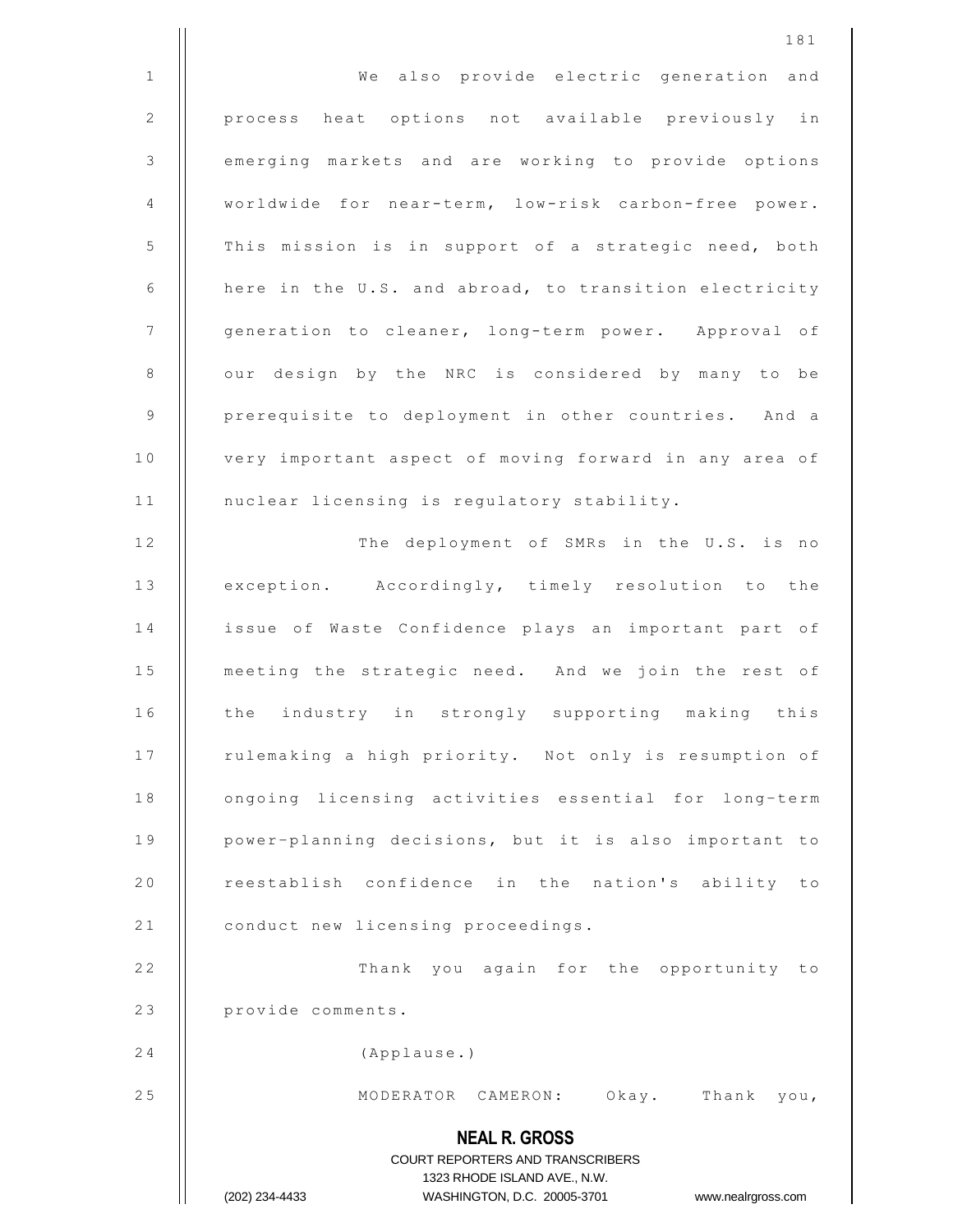|              | 182                                                                                                 |
|--------------|-----------------------------------------------------------------------------------------------------|
| $\mathbf{1}$ | Gordy.                                                                                              |
| 2            | And we have Courtney and next Joe DeVoe                                                             |
| 3            | and Mr. Robinson.                                                                                   |
| 4            | MS. HANSON: Hi. My name is Courtney                                                                 |
| 5            | Hanson. I am Director of Organizing at Georgia                                                      |
| 6            | Women's Action for New Directions. We want to thank                                                 |
| 7            | the NRC for holding these hearings and for sticking it                                              |
| 8            | out so late.                                                                                        |
| 9            | At Georgia WAND, we empower women and men                                                           |
| 10           | across the entire state to act politically to reduce                                                |
| 11           | militarism and violence and redirect excessive                                                      |
| 12           | military spending towards unmet human and                                                           |
| 13           | environmental needs. And a really important part of                                                 |
| 14           | this work is working with communities that live near                                                |
| 15           | Plant Vogtle, which, as you know, is the construction                                               |
| 16           | site for the first two new nuclear reactors in the                                                  |
| 17           | U.S. in about three decades; and also the Savannah                                                  |
| 18           | River site, which is a Superfund toxic nuclear waste                                                |
| 19           | facility that is -- well, waste and weapons facility                                                |
| 20           | that is struggling to clean up its tanks and is also                                                |
| 21           | slated to start producing mixed oxide plutonium fuel                                                |
| 22           | for nuclear power reactors.                                                                         |
| 23           | These communities are dealing with a long                                                           |
| 24           | legacy of nuclear waste, of contamination, of                                                       |
| 25           | environmental racism, and economic depression. So in                                                |
|              | <b>NEAL R. GROSS</b>                                                                                |
|              | <b>COURT REPORTERS AND TRANSCRIBERS</b>                                                             |
|              | 1323 RHODE ISLAND AVE., N.W.<br>(202) 234-4433<br>WASHINGTON, D.C. 20005-3701<br>www.nealrgross.com |
|              |                                                                                                     |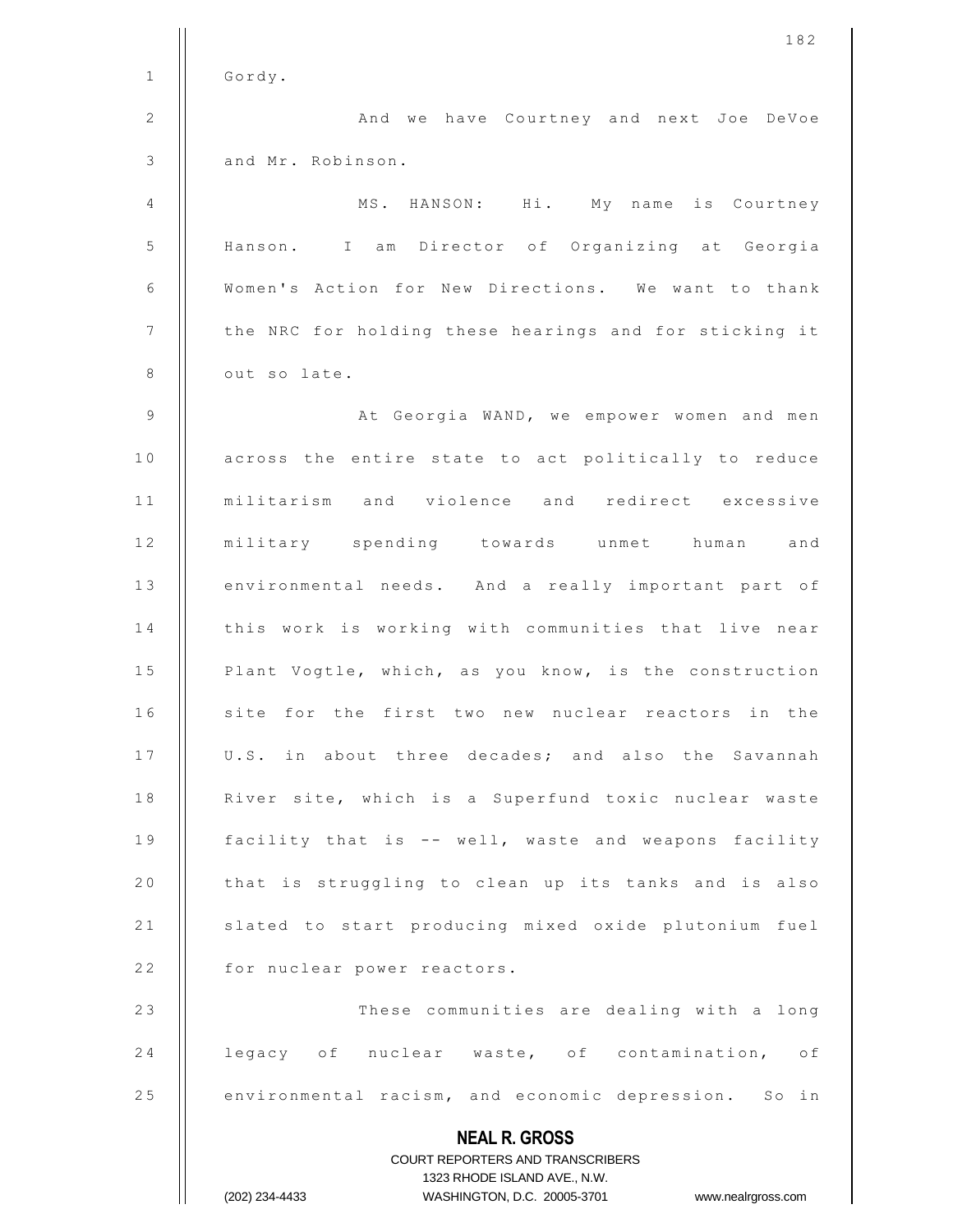|              | 183                                                         |
|--------------|-------------------------------------------------------------|
| $\mathbf{1}$ | Georgia, we really have a lot at stake when it comes        |
| 2            | to this Waste Confidence Rule and also the draft            |
| $\mathsf 3$  | Environmental Impact Statement, which I can assure you      |
| 4            | we have read in full. And this is why we have stood         |
| 5            | up together to oppose expansion at Vogtle and also to       |
| 6            | oppose consolidated interim storage at Savannah River       |
| 7            | site.                                                       |
| 8            | We know that the only thing we can really                   |
| 9            | have confidence in, unfortunately, is that nuclear          |
| 10           | waste is a threat to public health. And it will             |
| 11           | remain a threat to public health for thousands of           |
| 12           | years. We know that there is no safe dose of                |
| 13           | radiation for human beings. So the best thing we can        |
| 14           | do now is to stop producing nuclear waste by halting        |
| 15           | new reactor licenses and construction of nuclear            |
| 16           | reactors. And in the meantime, we have got to get our       |
| 17           | nuclear waste arsenal stored as safely as possible.         |
| 18           | And the best way to do that is to get it out of the         |
| 19           | spent fuel pools and into hardened onsite storage.          |
| 20           | The bottom line is that science has not                     |
| 21           | found a safe way to store nuclear waste. It hasn't          |
| 22           | found a facility that can hold the amount of waste we       |
| 23           | have for the amount of time that we need to safeguard       |
| 24           | it. But what it has succeeded in doing is finding a         |
| 25           | way to meet all of our energy needs, carbon-free and        |
|              | <b>NEAL R. GROSS</b>                                        |
|              | <b>COURT REPORTERS AND TRANSCRIBERS</b>                     |
|              | 1323 RHODE ISLAND AVE., N.W.<br>WASHINGTON, D.C. 20005-3701 |
|              | (202) 234-4433<br>www.nealrgross.com                        |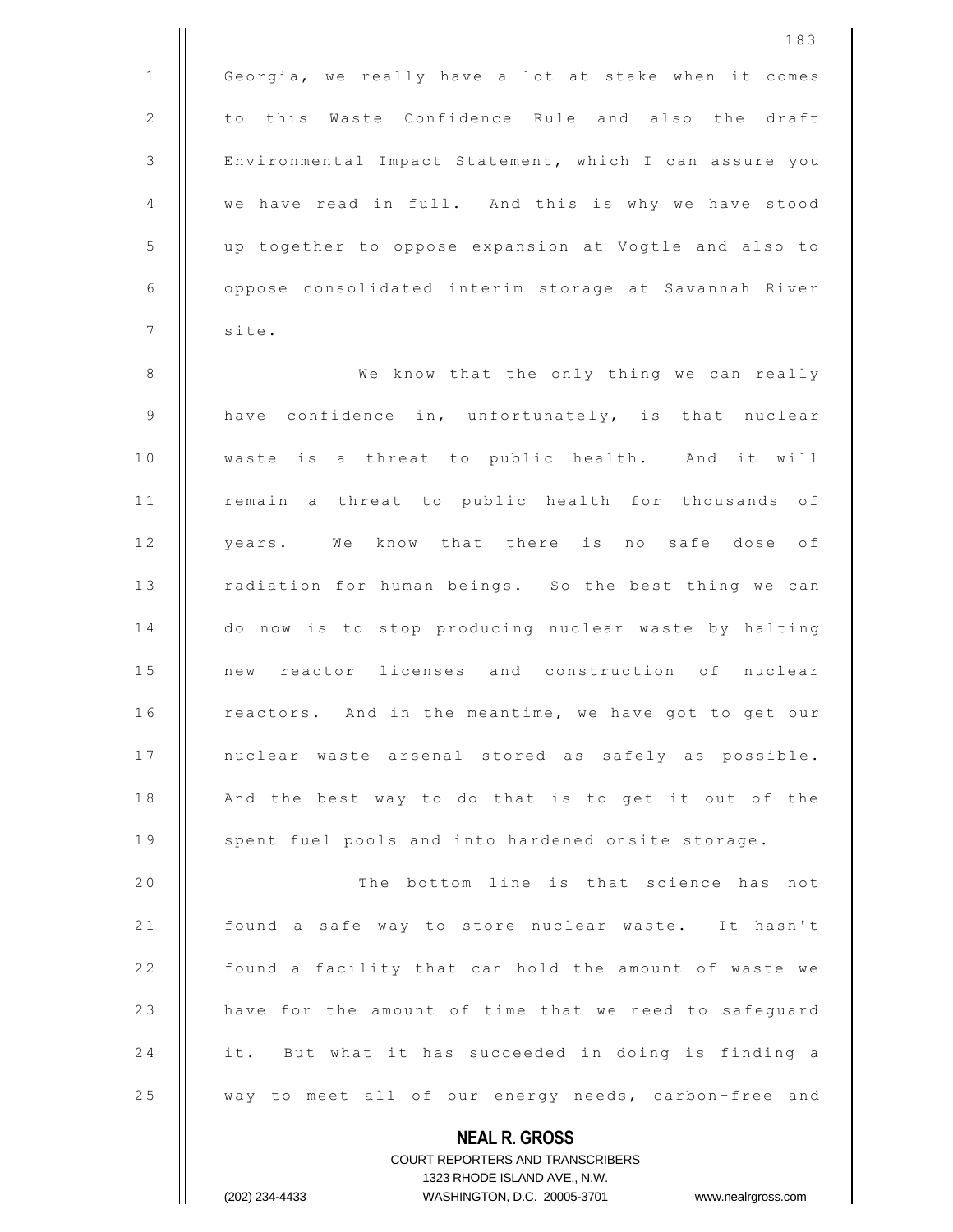|              | 184                                                                 |
|--------------|---------------------------------------------------------------------|
| $\mathbf{1}$ | nuclear-free, without anyone living in a cave or                    |
| 2            | giving up their iPhone, without polluting our                       |
| 3            | communities, and without leaving future generations a               |
| 4            | huge burden of nuclear waste. So we advocate that the               |
| 5            | NRC obey the court's order to not license any new                   |
| 6            | reactors, not just now but indefinitely.                            |
| 7            | Thanks.                                                             |
| 8            | (Applause.)                                                         |
| 9            | MODERATOR CAMERON: Thank you, Courtney.                             |
| 10           | And Joe? And then we have David Robinson                            |
| 11           | and Aaron Newlander and Andrew James. And if anybody                |
| 12           | signed in but you haven't heard your name called, just              |
| 13           | tell me and we'll make sure we get you out there.                   |
| 14           | Joe?                                                                |
| 15           | MR. DEVOE: Thank you.                                               |
| 16           | Good evening. My name is Joe DeVoe. I am                            |
| 17           | a responsible engineer for the plant modifications                  |
| 18           | group in AREVA.                                                     |
| 19           | I would like to start by highlighting that                          |
| 20           | I am actually not very surprised that you have only                 |
| 21           | seen people from companies in the nuclear industry                  |
| 22           | speaking in favor of it tonight. This is a                          |
| 23           | sophisticated technology. It is very typical for                    |
| 24           | someone to have years of college education, even more               |
| 25           | years of experience to fully understand it, let alone               |
|              | <b>NEAL R. GROSS</b>                                                |
|              | COURT REPORTERS AND TRANSCRIBERS                                    |
|              | 1323 RHODE ISLAND AVE., N.W.                                        |
|              | (202) 234-4433<br>WASHINGTON, D.C. 20005-3701<br>www.nealrgross.com |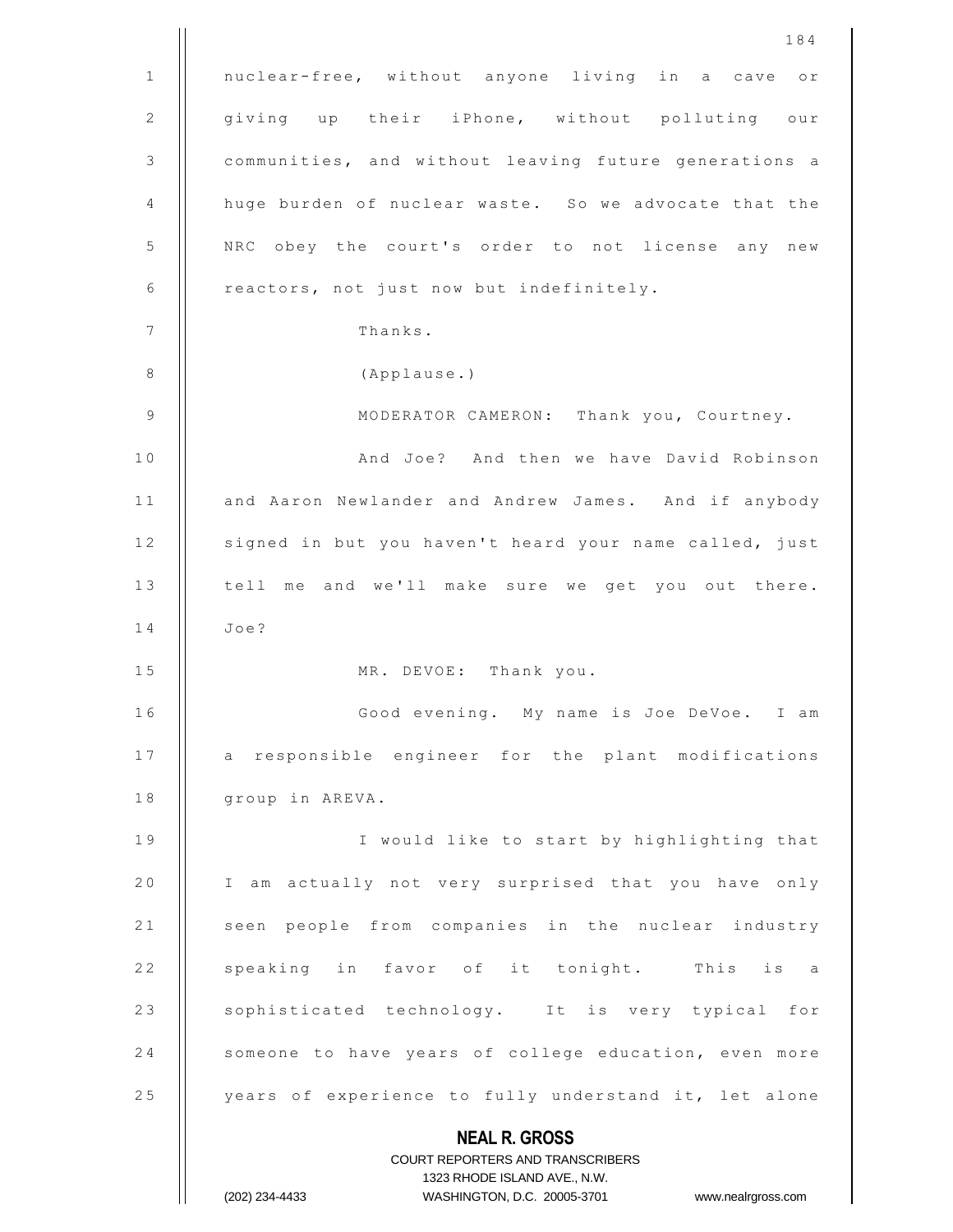|                | 185                                                                                                 |
|----------------|-----------------------------------------------------------------------------------------------------|
| $\mathbf{1}$   | to speak to it confidently. And it is simply                                                        |
| 2              | something that many laymen probably wouldn't be able                                                |
| $\mathsf 3$    | to do.                                                                                              |
| 4              | So I am going to begin.<br>There are                                                                |
| 5              | thousands of Americans that work in the nuclear                                                     |
| 6              | industry. Each and every one of them work diligently                                                |
| $\overline{7}$ | to ensure that nuclear power and the mechanisms to                                                  |
| $\,8\,$        | transport and store spent nuclear fuel are designed to                                              |
| 9              | the highest quality to ensure the safety of the                                                     |
| 10             | public.                                                                                             |
| 11             | Of those thousands of people, many of                                                               |
| 12             | which work at nuclear facilities, work at engineering                                               |
| 13             | firms like I do, even those that are regulating the                                                 |
| 14             | industry, all of us have families. I am married with                                                |
| 15             | a three-month-old baby girl with the world ahead of                                                 |
| 16             | And I have a very large extended family,<br>her.                                                    |
| 17             | probably larger than most. I can assure you that                                                    |
| 18             | every action taken, every decision that is made is                                                  |
| 19             | done so not only with the safety of our employees and                                               |
| 20             | the public at large in mind, but also the safety of                                                 |
| 21             | our loved ones for generations to come. I guarantee                                                 |
| 22             | that sincerely.                                                                                     |
| 23             | Outside of the decisions that we carefully                                                          |
| 24             | make, there are extensive quality requirements that we                                              |
| 25             | must meet. These requirements are heavily regulated                                                 |
|                | <b>NEAL R. GROSS</b>                                                                                |
|                | <b>COURT REPORTERS AND TRANSCRIBERS</b>                                                             |
|                | 1323 RHODE ISLAND AVE., N.W.<br>(202) 234-4433<br>WASHINGTON, D.C. 20005-3701<br>www.nealrgross.com |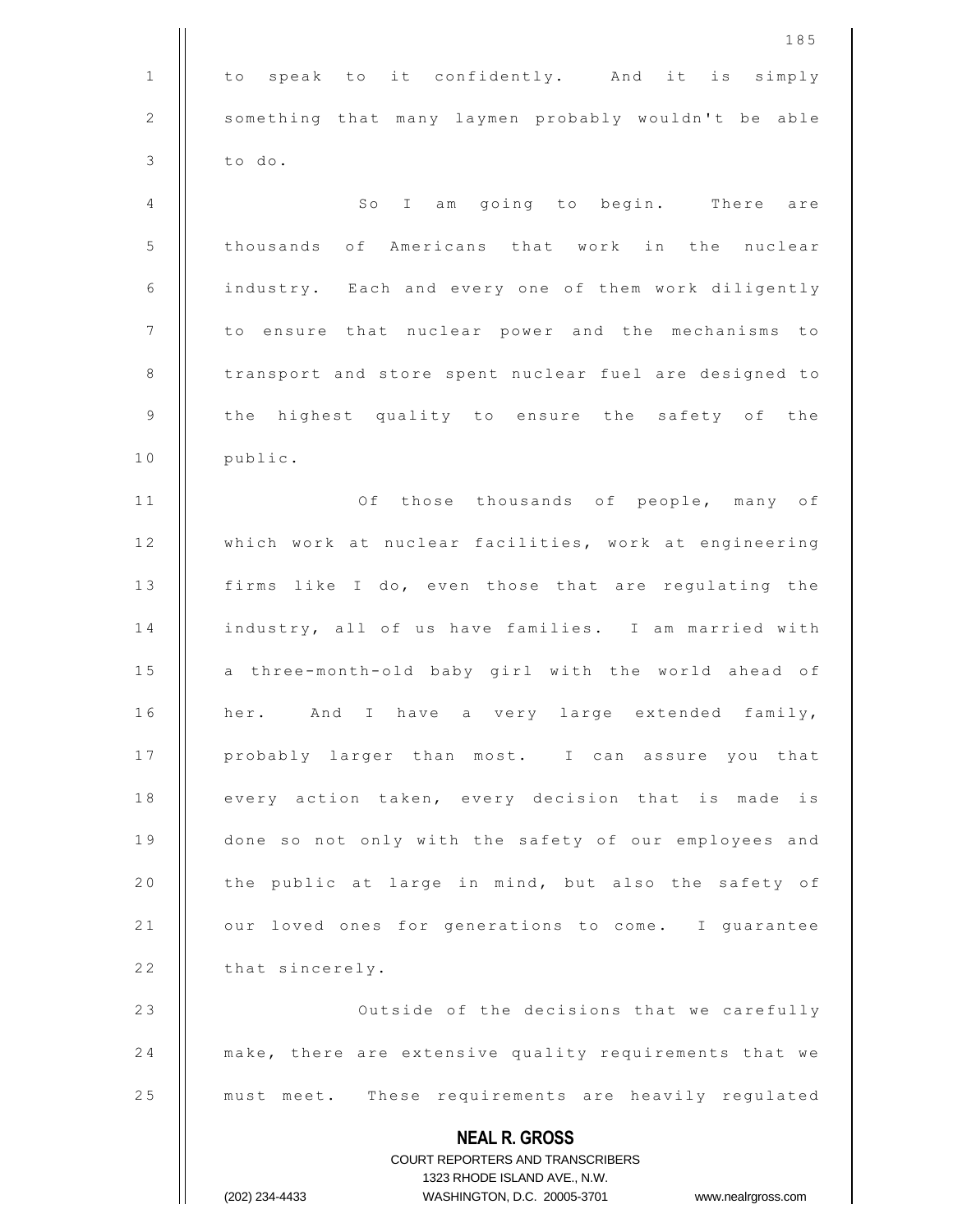|              | 186                                                              |
|--------------|------------------------------------------------------------------|
| $\mathbf{1}$ | to ensure a safe and accurate design. There is also a            |
| 2            | major emphasis on human performance, tools that we               |
| 3            | practice daily to prevent human error.                           |
| 4            | Safety and human performance are how we at                       |
| 5            | AREVA start every meeting. It is an essential part of            |
| 6            | how we do business. It is always a forethought.<br>It            |
| 7            | is never an afterthought. From the regulators, to                |
| 8            | those who design and build, to those who operate the             |
| 9            | facilities, the safety culture of the nuclear industry           |
| 10           | is a fabric that is woven into each entity involved.             |
| 11           | Using operational experience from commercial reactors            |
| 12           | worldwide, our safety culture has been refined to                |
| 13           | provide safeguards that result in the safe and                   |
| 14           | reliable use of the most efficient and CO2-free form             |
| 15           | of energy available: nuclear power.                              |
| 16           | Our safety record for protecting the                             |
| 17           | public and our proven ability to safely harness                  |
| 18           | nuclear power is why I support the Waste Confidence              |
| 19           | Rule and have the utmost confidence in this industry's           |
| 20           | ability to safely store used nuclear fuel in both                |
| 21           | spent nuclear fuel and dry storage.                              |
| 22           | Thank you.                                                       |
| 23           | MODERATOR CAMERON: Thank you, Joe.                               |
| 24           | (Applause.)                                                      |
| 25           | MODERATOR CAMERON: And David? And we did                         |
|              | <b>NEAL R. GROSS</b><br>COURT REPORTERS AND TRANSCRIBERS         |
|              | 1323 RHODE ISLAND AVE., N.W.                                     |
|              | (202) 234-4433<br>WASHINGTON, D.C. 20005-3701 www.nealrgross.com |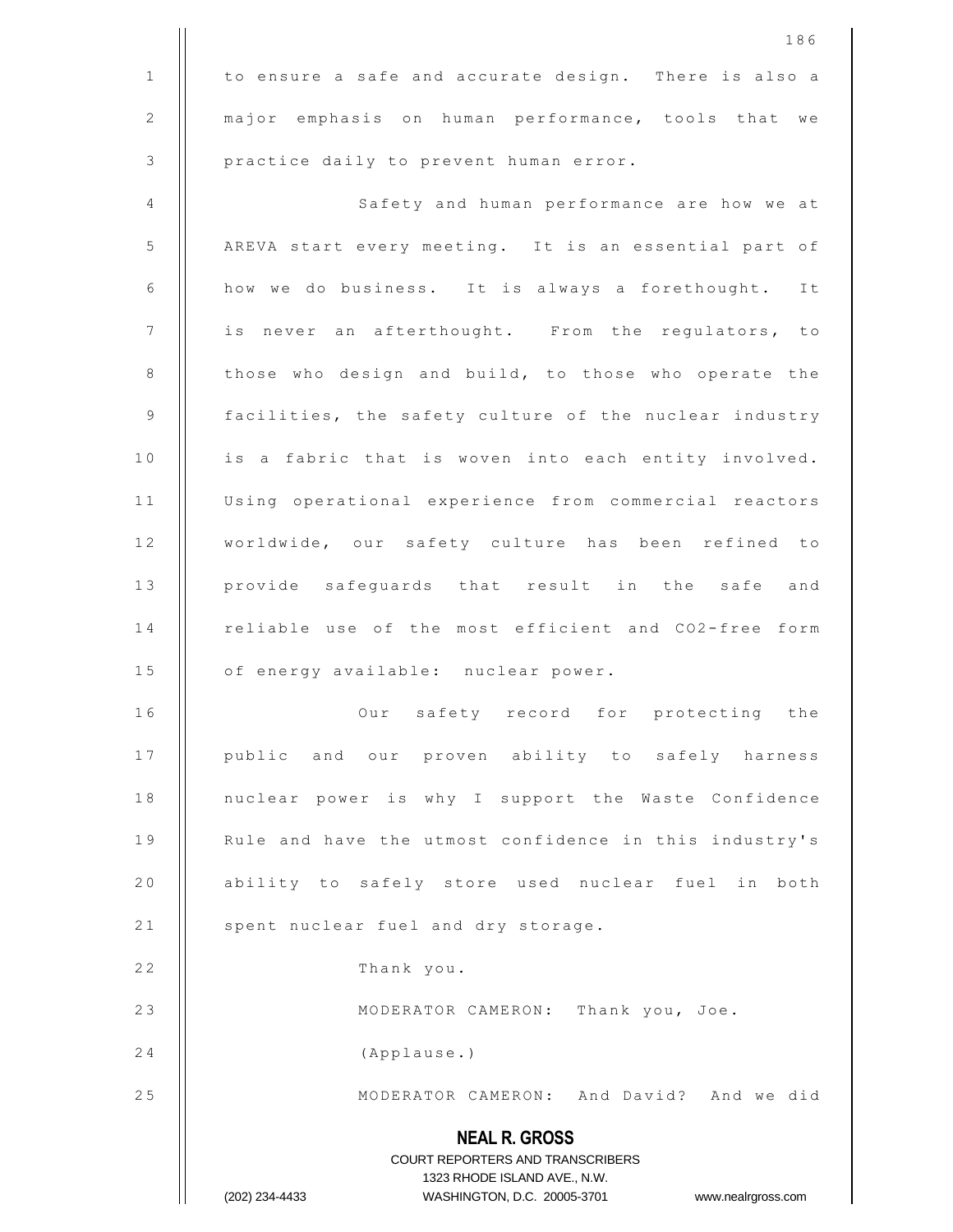|                | 187                                                                 |
|----------------|---------------------------------------------------------------------|
| $\mathbf{1}$   | surface someone we didn't have a card for: Steve                    |
| 2              | Rundle.                                                             |
| $\mathfrak{Z}$ | MR. ROBINSON: Good evening. I'm David                               |
| 4              | Robinson. Thank you for having the stamina<br>to                    |
| 5              | persevere and stay here as long as we are tonight.                  |
| 6              | was born in Charlotte. I live<br>in<br>$\mathbf{I}$                 |
| 7              | Charlotte. I am involved with the Sierra Club. And I                |
| 8              | also serve on Mecklenburg County's Waste Management                 |
| 9              | Advisory Board, although what I am saying tonight, I                |
| 10             | am just speaking as a normal person.                                |
| 11             | I have a wife, a son, and two cats. And                             |
| 12             | let me ask a question of the audience. Do I strike                  |
| 13             | you as a terrorist or as a likely suspect to be a                   |
| 14             | terrorist?                                                          |
| 15             | (Whereupon, there was a chorus of "No.")                            |
| 16             | don't<br>MR.<br>ROBINSON:<br>Thank<br>you.<br>$\mathbf{I}$          |
| 17             | consider myself a terrorist either. But let me tell                 |
| 18             | you, every time I go to the airport, what I have to do              |
| 19             | is take off my shoes, my belt, my coat. I have to go                |
| 20             | through an X-ray machine. My luggage has to be X-                   |
| 21             | rayed because the TSA operates on a principle that can              |
| 22             | be called a precautionary principle. I have to prove                |
| 23             | that I'm not going to blow up the airplane before I                 |
| 24             | can get on the airplane. They don't care if I don't                 |
| 25             | look like a terrorist, if I don't sound like a                      |
|                | <b>NEAL R. GROSS</b>                                                |
|                | COURT REPORTERS AND TRANSCRIBERS                                    |
|                | 1323 RHODE ISLAND AVE., N.W.                                        |
|                | (202) 234-4433<br>WASHINGTON, D.C. 20005-3701<br>www.nealrgross.com |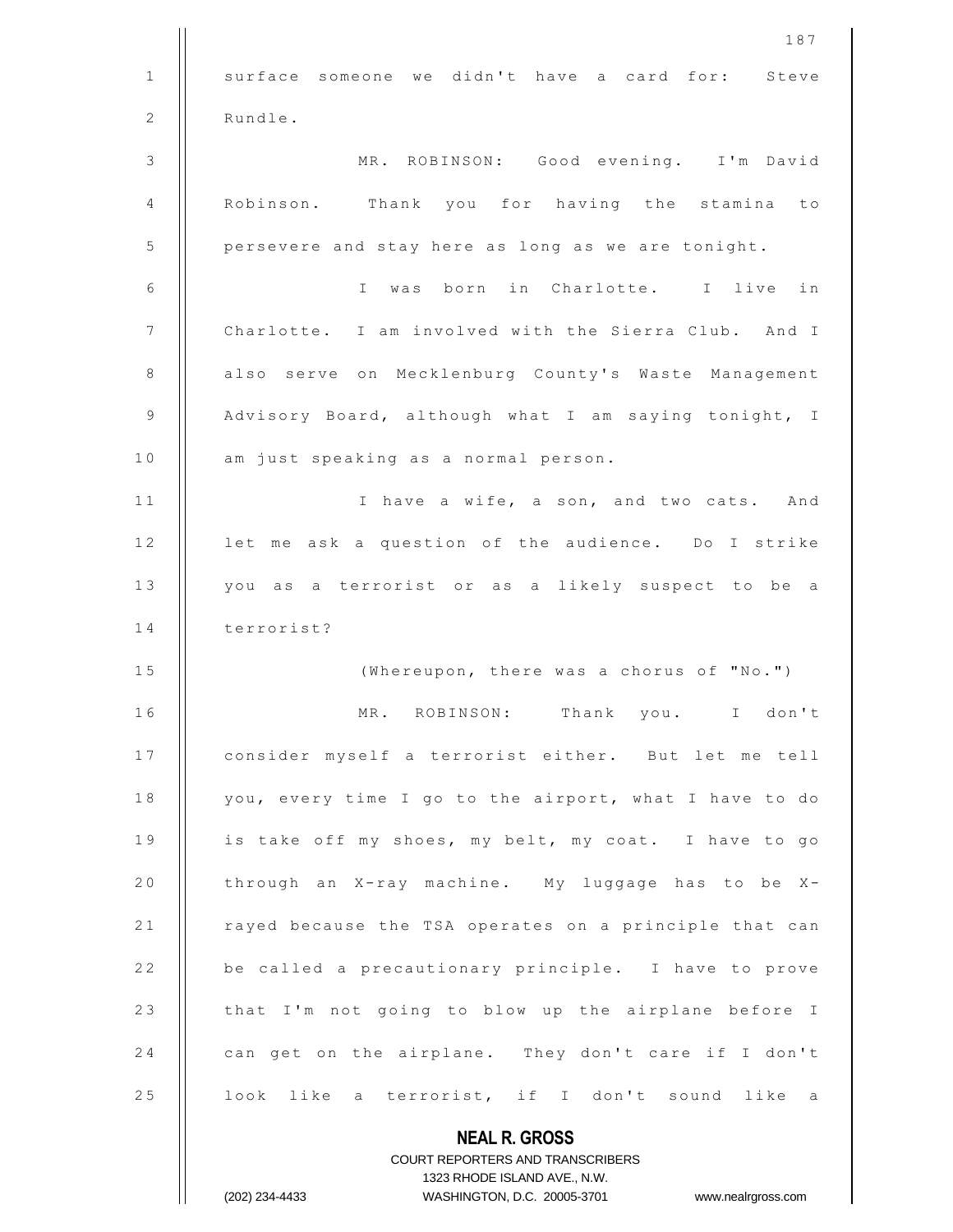|              | 188                                                                                                 |
|--------------|-----------------------------------------------------------------------------------------------------|
| $\mathbf{1}$ | terrorist. They have to convince themselves that I am                                               |
| 2            | not one.                                                                                            |
| 3            | As I read the draft EIS statement, I am                                                             |
| 4            | afraid that the Nuclear Regulatory Commission with its                                              |
| 5            | judgments about so many of these activities and                                                     |
| 6            | possible resource areas having a small risk; the word                                               |
| 7            | "small" is used throughout this document. It is used                                                |
| 8            | because of their determination with the probability                                                 |
| 9            | that the occurrence of any single accident taking                                                   |
| 10           | place is small.                                                                                     |
| 11           | If the NRC were running the TSA, I am                                                               |
| 12           | afraid that we would not have machines. We would not                                                |
| 13           | have X-ray machines because the risk of any single                                                  |
| 14           | person being a terrorist is very small. Therefore,                                                  |
| 15           | let's not check them. Let's not test them. So I am                                                  |
| 16           | afraid that the NRC is really not stepping up to its                                                |
| 17           | responsibilities with respect to these issues.                                                      |
| 18           | If you look up here, you see the lower                                                              |
| 19           | part of the NRC logo, "Protecting people and the                                                    |
| 20           | environment." I think that logo needs to be changed                                                 |
| 21           | to "Protecting people and the environment for all                                                   |
| 22           | time" because the wastes that we're talking about                                                   |
| 23           | tonight are going to last a very, very long time. And                                               |
| 24           | has to accept its responsibilities for<br>the NRC                                                   |
| 25           | overseeing it. It is the precursor to the                                                           |
|              | <b>NEAL R. GROSS</b>                                                                                |
|              | <b>COURT REPORTERS AND TRANSCRIBERS</b>                                                             |
|              | 1323 RHODE ISLAND AVE., N.W.<br>WASHINGTON, D.C. 20005-3701<br>(202) 234-4433<br>www.nealrgross.com |
|              |                                                                                                     |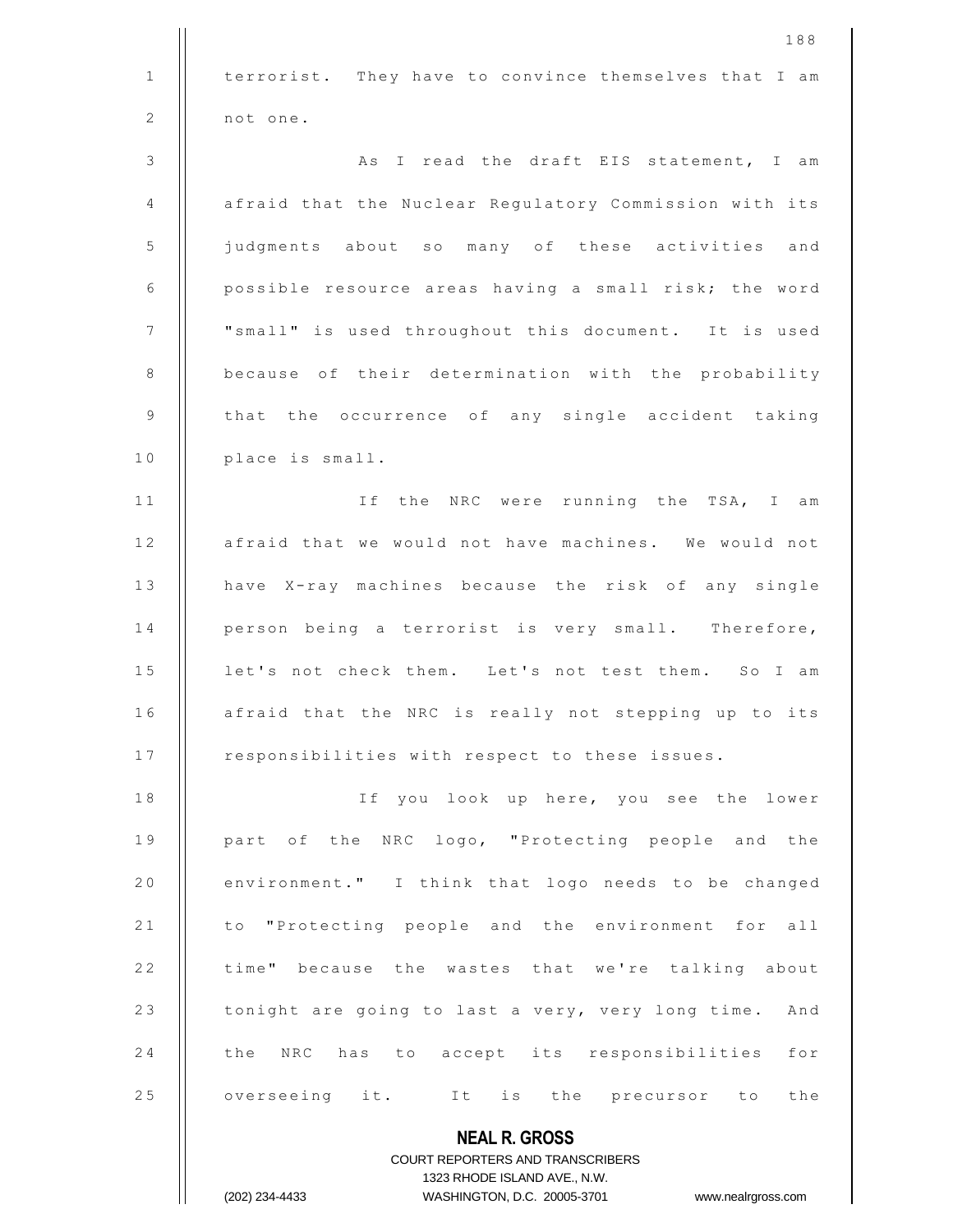|              | 189                                                                                                 |
|--------------|-----------------------------------------------------------------------------------------------------|
| $\mathbf{1}$ | organization of -- how do you say? -- the high                                                      |
| $\sqrt{2}$   | priesthood that will be looking after nuclear waste                                                 |
| 3            | for hundreds of thousands of years. And I hope the                                                  |
| 4            | NRC will step up to its extreme responsibility in a                                                 |
| 5            | way that is not obvious from this document.                                                         |
| 6            | Thank you.                                                                                          |
| 7            | MODERATOR CAMERON: Thank you. Thank you,                                                            |
| 8            | David.                                                                                              |
| 9            | Aaron?                                                                                              |
| 10           | (Applause.)                                                                                         |
| 11           | MODERATOR CAMERON: Aaron Newlander and                                                              |
| 12           | then Steve Rundle. Aaron? Oh, okay. I guess Aaron                                                   |
| 13           | is not here. Then we're going to go to Steve.                                                       |
| 14           | MR. RUNDLE: All right. I get to be last                                                             |
| 15           | tonight. Thank you all for hanging out and being so                                                 |
| 16           | patient. Thanks to the NRC and everybody who is doing                                               |
| 17           | such a great job here tonight.                                                                      |
| 18           | My name is Steve Rundle. I am a small                                                               |
| 19           | business owner here in Charlotte. And I have just                                                   |
| 20           | come to speak briefly in opposition to what I see as a                                              |
| 21           | one size fits all generic EIS for what we have is                                                   |
| 22           | really a variety of plants in a variety of locations,                                               |
| 23           | a variety of environments. And I don't think you can                                                |
| 24           | have a one size fits all solution or a one size fits                                                |
| 25           | all environmental thing for that.                                                                   |
|              | <b>NEAL R. GROSS</b>                                                                                |
|              | COURT REPORTERS AND TRANSCRIBERS                                                                    |
|              | 1323 RHODE ISLAND AVE., N.W.<br>(202) 234-4433<br>WASHINGTON, D.C. 20005-3701<br>www.nealrgross.com |
|              |                                                                                                     |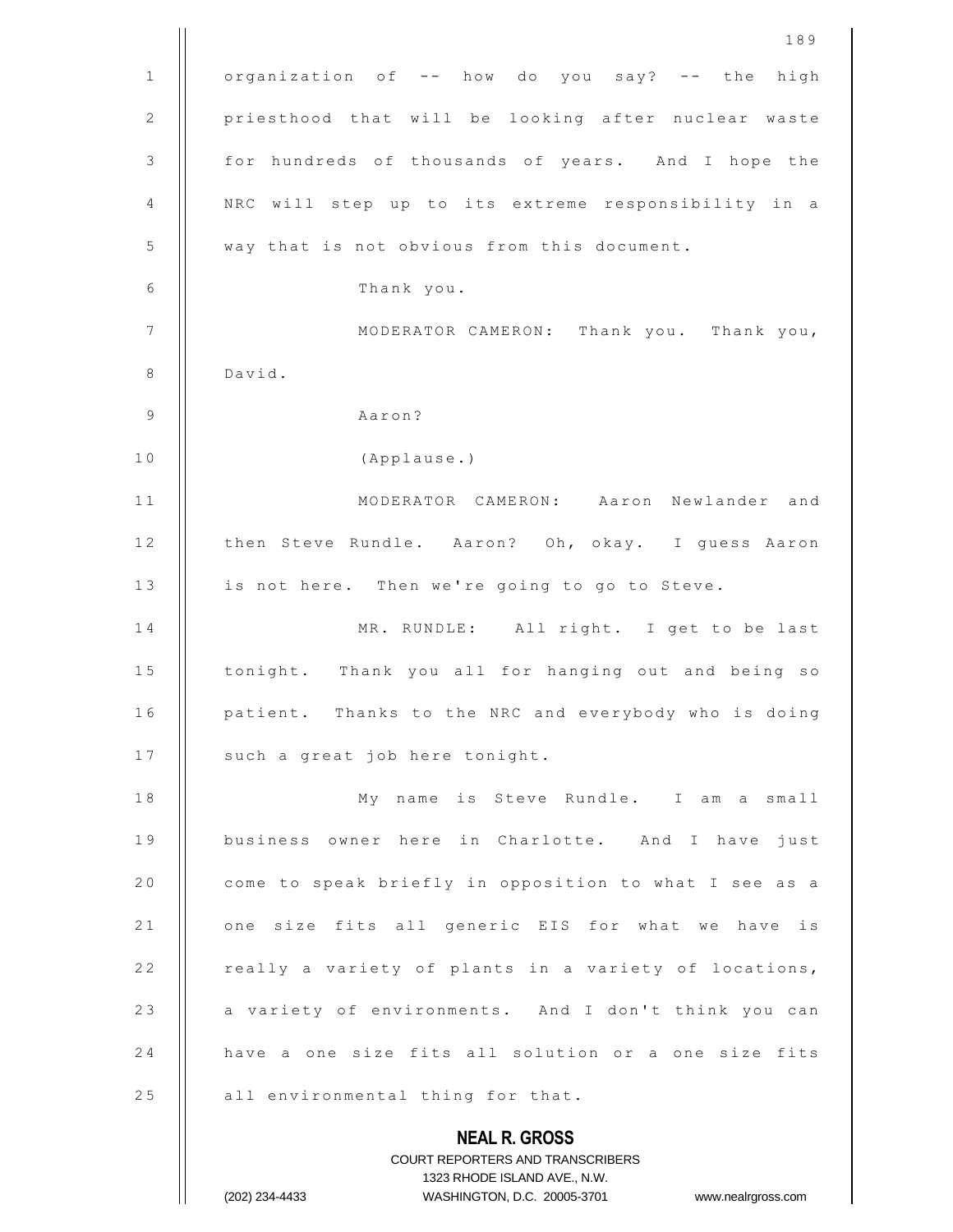|              | 190                                                                                              |
|--------------|--------------------------------------------------------------------------------------------------|
| $\mathbf{1}$ | But, you know, spread from coastlines to                                                         |
| $\sqrt{2}$   | mountains, you have a variety of natural things from                                             |
| 3            | hurricanes, tsunamis, et cetera, that can be taken                                               |
| 4            | into account for and can be engineered for. And we                                               |
| 5            | have heard, you know, about all of the great                                                     |
| 6            | engineering that goes into these things. But what                                                |
| 7            | worries me is what you can't see coming over the                                                 |
| 8            | horizon. With these timelines, you know, on the short                                            |
| 9            | frame 60 years, mid frame 160 years, you know, you                                               |
| 10           | really can't see a lot of things, you know, or plan                                              |
| 11           | for a lot of things that are out there.                                                          |
| 12           | And when I think back 160 years, where                                                           |
| 13           | were we 160 years ago? I mean, you know, we were ten                                             |
| 14           | years before the Civil War. I mean, Abe Lincoln                                                  |
| 15           | couldn't even see that coming in the mid-1850s. So                                               |
| 16           | what worries me probably most of all is our current                                              |
| 17           | focus on storage in pools, which are at risk from                                                |
| 18           | really a lot of -- you know, we've heard terrorist.                                              |
| 19           | We have heard natural disasters. And what I would                                                |
| 20           | really encourage is moving, you know, spent fuel out                                             |
| 21           | of the pools as soon as possible after the five years                                            |
| 22           | to dry cask or dry container storage, just because it                                            |
| 23           | is inherently safer.                                                                             |
| 24           | And, you know, ultimately what I would                                                           |
| 25           | like to see is a move to a cleaner, safer technology                                             |
|              | <b>NEAL R. GROSS</b>                                                                             |
|              | COURT REPORTERS AND TRANSCRIBERS                                                                 |
|              | 1323 RHODE ISLAND AVE., N.W.<br>WASHINGTON, D.C. 20005-3701 www.nealrgross.com<br>(202) 234-4433 |
|              |                                                                                                  |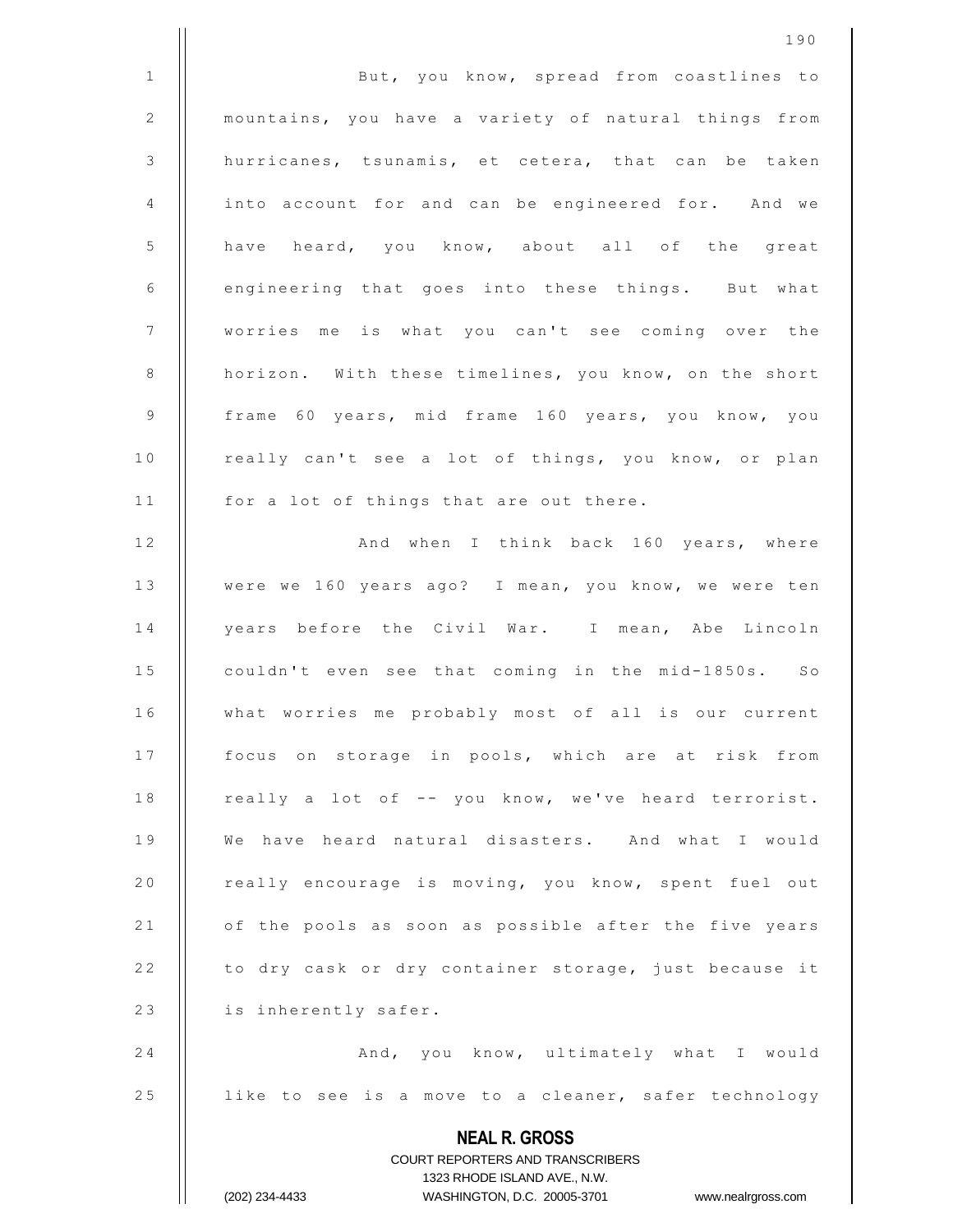|    | 191                                                                                                 |
|----|-----------------------------------------------------------------------------------------------------|
| 1  | in the long run because, you know, if a terrorist                                                   |
| 2  | shoots out the solar panels on my neighbor's house,                                                 |
| 3  | you know, it is only affecting my neighbor, but, you                                                |
| 4  | know, if they undermine a major high-technology, you                                                |
| 5  | know, pool, you know, we're all in trouble.                                                         |
| 6  | Thank you all for bearing with things                                                               |
| 7  | tonight.                                                                                            |
| 8  | MODERATOR CAMERON: Thank you. Thank you,                                                            |
| 9  | Steve, very much.                                                                                   |
| 10 | (Applause.)                                                                                         |
| 11 | MODERATOR CAMERON: We do have one more                                                              |
| 12 | speaker. Our final speaker, I think, is Andrew James.                                               |
| 13 | This is Andrew.                                                                                     |
| 14 | MR. JAMES: Thanks for that pressure,                                                                |
| 15 | Chip.                                                                                               |
| 16 | Thank you all for sticking it out here. I                                                           |
| 17 | truly thank you. I appreciate it.                                                                   |
| 18 | My name is Andrew James. I am here on                                                               |
| 19 | behalf of NAYGN, like many colleagues before me. I                                                  |
| 20 | have degrees is nuclear engineering and business, and                                               |
| 21 | I am very proud of 11 years in both the nuclear power                                               |
| 22 | sector and in the broader energy sector.                                                            |
| 23 | Most importantly, though, my colleagues                                                             |
| 24 | and I are here as informed and engaged members of this                                              |
| 25 | regional energy hub. I support the NRC's decision to                                                |
|    | <b>NEAL R. GROSS</b>                                                                                |
|    | COURT REPORTERS AND TRANSCRIBERS                                                                    |
|    | 1323 RHODE ISLAND AVE., N.W.<br>WASHINGTON, D.C. 20005-3701<br>(202) 234-4433<br>www.nealrgross.com |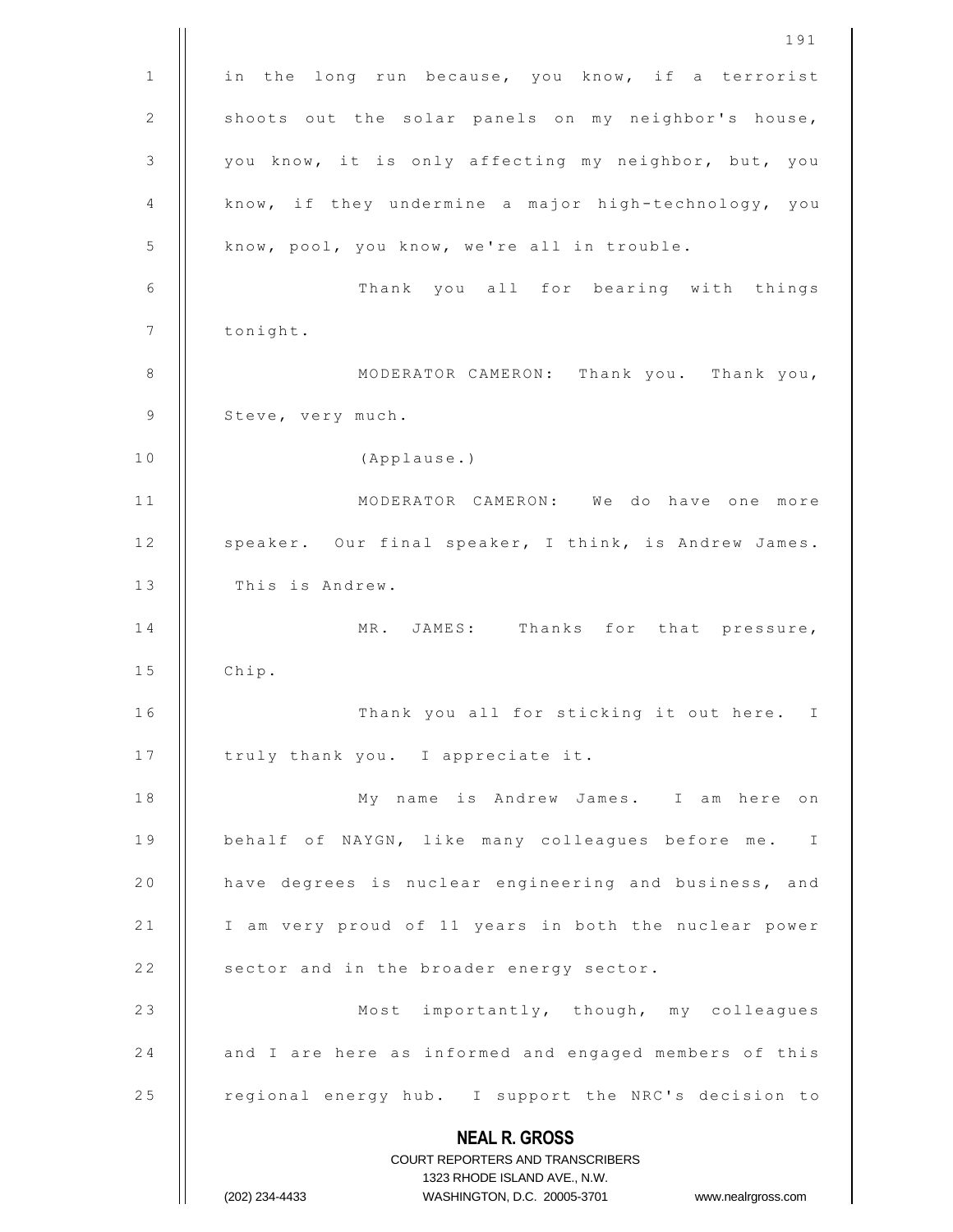|             | 192                                                                                                 |
|-------------|-----------------------------------------------------------------------------------------------------|
| $\mathbf 1$ | generically revise 10 CFR 51.23. It's the<br>most                                                   |
| $\sqrt{2}$  | efficient use of government resources, and it does                                                  |
| 3           | compromise its mission of ensuring safety. The staff                                                |
| 4           | is also to be commended for their work on this draft                                                |
| 5           | GEIS.                                                                                               |
| 6           | It's comprehensive, both in its effects                                                             |
| 7           | and its three large time frames considered,                                                         |
| 8           | particularly the inclusion of the indefinite storage                                                |
| 9           | period, which is conservative, although obviously not                                               |
| 10          | politically desirable. I think that the assumptions                                                 |
| 11          | of the GEIS are reasonable. The range of resource                                                   |
| 12          | areas, in effect, considered, are logically and                                                     |
| 13          | technically sound.                                                                                  |
| 14          | New U.S. plants and storage installations                                                           |
| 15          | will rely on this Waste Confidence ruling. Right now                                                |
| 16          | worldwide there are about the equivalent of 35 plants                                               |
| 17          | the size of McGuire Station on Lake Norman under                                                    |
| 18          | construction. About five percent of that is going on                                                |
| 19          | domestically. We should lead the world in this                                                      |
| 20          | technology.                                                                                         |
| 21          | few facts that have been stated but<br>A                                                            |
| 22          | we'll reiterate: Storage and transportation can be                                                  |
| 23          | done safely because they have been done safely for                                                  |
| 24          | decades. Geologic repositories can be done safely                                                   |
| 25          | because they are being done safely in France, Finland,                                              |
|             | <b>NEAL R. GROSS</b>                                                                                |
|             | COURT REPORTERS AND TRANSCRIBERS                                                                    |
|             | 1323 RHODE ISLAND AVE., N.W.<br>(202) 234-4433<br>WASHINGTON, D.C. 20005-3701<br>www.nealrgross.com |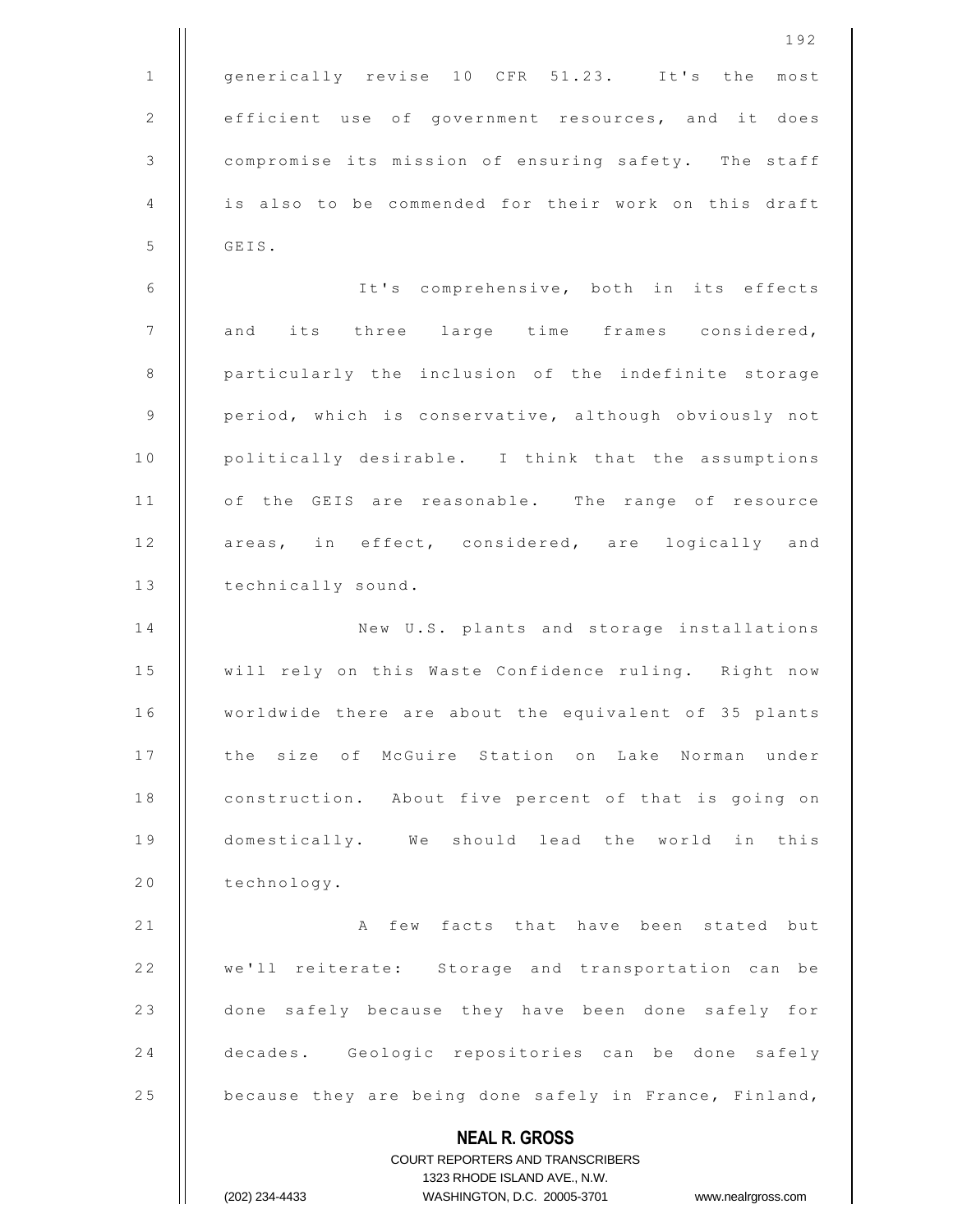**NEAL R. GROSS** COURT REPORTERS AND TRANSCRIBERS 1323 RHODE ISLAND AVE., N.W. (202) 234-4433 WASHINGTON, D.C. 20005-3701 www.nealrgross.com 193 1 | among many other others. We have a logical, safe 2 | solution on paper. We have simply temporarily lacked 3 | the political will to enact it. 4 Diversity of fuel supply is a very good 5 | thing. Regions have mixes of nuclear power, gas, 6 | coal, and appropriate levels of renewables are among  $7$  | the lowest cost in the country. That's a trend that 8 || has continued for years. Growth in renewable 9 | generation also is a good thing when it is done in a 10 | controlled fashion, but it is not a panacea. The 11 | error intermittency and the lack of reliability has 12 | been a Achilles' heel in places like Germany, Spain, 13 || and Ontario, where the dash to renewables has 14 || increased the power prices and also had really 15 | negligible impacts on CO2 there because of the backup 16 | fossil you need because of the non-dispatchability. 17 || In summary, my wife and I and our two 18 | children live about two miles from McGuire Nuclear 19 | Station on Lake Norman. And, as informed and educated 20 **citizens, we have no qualms about that.** Nuclear power 21 | is essential to our power sector. And we support the 22 | draft Environmental Impact Statement. 23 | Thank you. 24 (Applause.) 25 || MODERATOR CAMERON: Thank you. Thank you,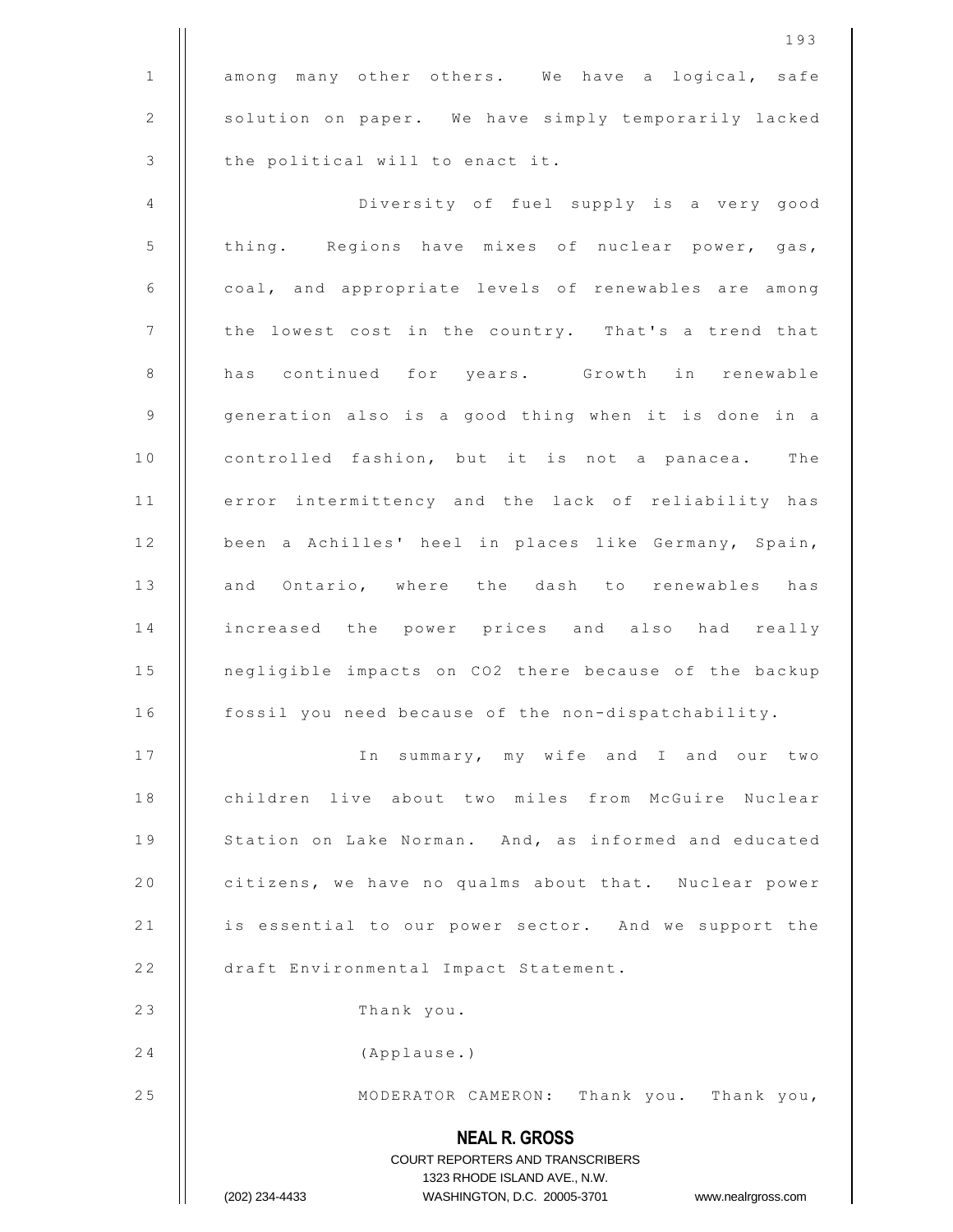|             | 194                                                                                      |
|-------------|------------------------------------------------------------------------------------------|
| $\mathbf 1$ | Andrew. And thank all of you.                                                            |
| 2           | And Carrie Safford is going to close out                                                 |
| 3           | the meeting for us. Do you want to use this?                                             |
| 4           | MS. SAFFORD: Yes.                                                                        |
| 5           | MODERATOR CAMERON: All right. Deputy                                                     |
| 6           | Director.                                                                                |
| 7           | MS. SAFFORD: I just wanted to give                                                       |
| 8           | everyone a thank you all for coming out tonight. And                                     |
| 9           | those of us who have hung in, it's a thin crowd, but                                     |
| 10          | thanks for being here. Thanks for traveling. I know                                      |
| 11          | many of you -- many have left already -- have traveled                                   |
| 12          | a long distance. So we appreciate your participation.                                    |
| 13          | And a brief reminder that our public comment period                                      |
| 14          | ends on December 20th. So thank you.                                                     |
| 15          | (Applause.)                                                                              |
| 16          | (Whereupon, the foregoing matter was concluded at                                        |
| 17          | 11:39 p.m.                                                                               |
| 18          |                                                                                          |
| 19          |                                                                                          |
| 20          |                                                                                          |
| 21          |                                                                                          |
| 22          |                                                                                          |
| 23          |                                                                                          |
| 24          |                                                                                          |
| 25          |                                                                                          |
|             | <b>NEAL R. GROSS</b><br>COURT REPORTERS AND TRANSCRIBERS<br>1323 RHODE ISLAND AVE., N.W. |
|             | WASHINGTON, D.C. 20005-3701<br>(202) 234-4433<br>www.nealrgross.com                      |